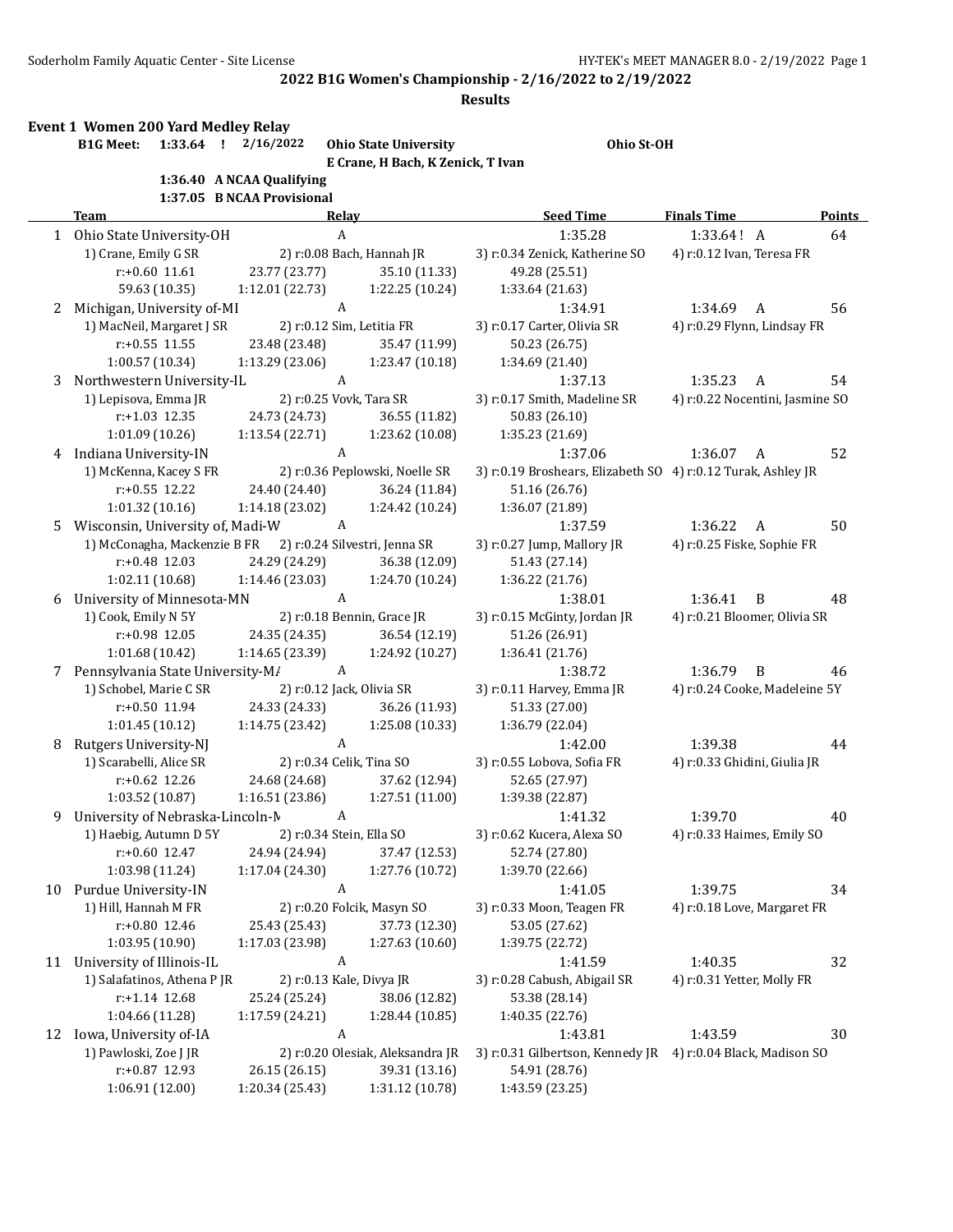**Results**

#### **Event 2 Women 800 Yard Freestyle Relay**

**B1G Meet: 6:54.58 ! 2/20/2019 Michigan, University of**

**Y Bi, R Postoll, S Haughey, C DeLoof**

#### **7:00.86 A NCAA Qualifying 7:05.88 B NCAA Provisional**

| 7:05.88 B NCAA Provisional |  |
|----------------------------|--|
|                            |  |
|                            |  |
|                            |  |

|   | Team                             |                 | <b>Relay</b>                   | <b>Seed Time</b>                                               | <b>Finals Time</b>          | <b>Points</b>                   |
|---|----------------------------------|-----------------|--------------------------------|----------------------------------------------------------------|-----------------------------|---------------------------------|
|   | 1 Ohio State University-OH       |                 | A                              | 7:07.95                                                        | 6:58.17                     | $\boldsymbol{A}$<br>64          |
|   | 1) Fulmer, Amy A JR              |                 | 2) r:0.31 Hall, Paige FR       | 3) r:0.32 Romano, Kristen 5Y                                   |                             | 4) r:0.28 Trace, Katherine 5Y   |
|   | r:+0.78 24.00                    | 49.59 (49.59)   | 1:15.93(1:15.93)               | 1:43.46 (1:43.46)                                              |                             |                                 |
|   | 2:07.40 (23.94)                  | 2:33.91 (50.45) | 3:01.11 (1:17.65)              | 3:29.13 (1:45.67)                                              |                             |                                 |
|   | 3:52.82 (23.69)                  | 4:19.36 (50.23) | 4:46.07 (1:16.94)              | 5:13.31 (1:44.18)                                              |                             |                                 |
|   | 5:37.18 (23.87)                  | 6:03.82 (50.51) | 6:31.14 (1:17.83)              | 6:58.17 (1:44.86)                                              |                             |                                 |
| 2 | Indiana University-IN            |                 | A                              | 7:03.73                                                        | 6:58.60                     | 56<br>A                         |
|   | 1) Peplowski, Anna M FR          |                 | 2) r:0.44 Ristic, Ella SO      | 3) r:0.38 Kossakowska, Dominika 54) r:0.41 Looze, Mackenzie SR |                             |                                 |
|   | r:+0.78 24.07                    | 50.11 (50.11)   | 1:16.68 (1:16.68)              | 1:43.53 (1:43.53)                                              |                             |                                 |
|   | 2:07.93 (24.40)                  | 2:34.74 (51.21) | 3:01.37 (1:17.84)              | 3:28.61 (1:45.08)                                              |                             |                                 |
|   | 3:53.11 (24.50)                  | 4:20.00 (51.39) | 4:46.86 (1:18.25)              | 5:13.60 (1:44.99)                                              |                             |                                 |
|   | 5:37.85 (24.25)                  | 6:04.31(50.71)  | 6:31.12 (1:17.52)              | 6:58.60 (1:45.00)                                              |                             |                                 |
| 3 | Michigan, University of-MI       |                 | A                              | 7:03.97                                                        | 6:58.82                     | 54<br>A                         |
|   | 1) Glass, Megan E JR             |                 | 2) r:0.32 Ackerman, Kathryn SO | 3) r:0.40 Kwan, Victoria SR                                    | 4) r:0.24 Carter, Olivia SR |                                 |
|   | $r: +0.69$ 24.54                 | 50.88 (50.88)   | 1:17.46 (1:17.46)              | 1:44.87 (1:44.87)                                              |                             |                                 |
|   | 2:08.83 (23.96)                  | 2:35.26 (50.39) | 3:02.50 (1:17.63)              | 3:30.02 (1:45.15)                                              |                             |                                 |
|   | 3:54.34 (24.32)                  | 4:21.00 (50.98) | 4:47.90 (1:17.88)              | 5:14.87 (1:44.85)                                              |                             |                                 |
|   | 5:38.84 (23.97)                  | 6:05.50(50.63)  | 6:32.36 (1:17.49)              | 6:58.82 (1:43.95)                                              |                             |                                 |
| 4 | Wisconsin, University of, Madi-W |                 | A                              | 7:02.16                                                        | 7:00.47                     | 52<br>A                         |
|   | 1) Hosack, Lillie A SR           |                 | 2) r:0.26 Carlson, Abby FR     | 3) r:0.29 McConagha, Mackenzie FI4) r:0.45 Bacon, Phoebe SO    |                             |                                 |
|   | $r: +0.75$ 24.19                 | 50.34 (50.34)   | 1:16.86 (1:16.86)              | 1:43.84 (1:43.84)                                              |                             |                                 |
|   | 2:08.34 (24.50)                  | 2:34.97 (51.13) | 3:01.72 (1:17.88)              | 3:29.17 (1:45.33)                                              |                             |                                 |
|   | 3:53.45 (24.28)                  | 4:20.84 (51.67) | 4:47.99 (1:18.82)              | 5:15.60 (1:46.43)                                              |                             |                                 |
|   | 5:39.08 (23.48)                  | 6:05.38 (49.78) | 6:32.61 (1:17.01)              | 7:00.47 (1:44.87)                                              |                             |                                 |
| 5 | Northwestern University-IL       |                 | A                              | 7:10.54                                                        | 7:04.60                     | B<br>50                         |
|   | 1) Larson, Ally D JR             |                 | 2) r:0.15 Mull, Lola SO        | 3) r:0.33 Wagner, Annika SO                                    |                             | 4) r:0.01 Nocentini, Jasmine SO |
|   | r:+0.82 24.12                    | 50.38 (50.38)   | 1:17.41 (1:17.41)              | 1:45.51 (1:45.51)                                              |                             |                                 |
|   | 2:10.07 (24.56)                  | 2:37.24 (51.73) | 3:04.98 (1:19.47)              | 3:32.34 (1:46.83)                                              |                             |                                 |
|   | 3:56.58 (24.24)                  | 4:23.72 (51.38) | 4:51.71 (1:19.37)              | 5:20.59 (1:48.25)                                              |                             |                                 |
|   | 5:43.60 (23.01)                  | 6:10.78 (50.19) | 6:37.66 (1:17.07)              | 7:04.60 (1:44.01)                                              |                             |                                 |
| 6 | University of Minnesota-MN       |                 | A                              | 7:09.44                                                        | 7:04.66                     | B<br>48                         |
|   | 1) McGinty, Jordan N JR          |                 | 2) r:0.25 Cornish, Hannah FR   | 3) Van Berkom, Megan M SO                                      |                             | 4) r:0.12 Summit, Maggie JR     |
|   | r:+0.69 24.49                    | 50.99 (50.99)   | 1:18.14 (1:18.14)              | 1:46.13 (1:46.13)                                              |                             |                                 |
|   | 2:02.11 (15.98)                  | 2:37.71 (51.58) | 3:05.07 (1:18.94)              | 3:32.50 (1:46.37)                                              |                             |                                 |
|   | 3:56.55(24.05)                   | 4:23.97 (51.47) | 4:51.53 (1:19.03)              | 5:18.36 (1:45.86)                                              |                             |                                 |
|   | 5:42.63 (24.27)                  | 6:10.09 (51.73) | 6:37.51 (1:19.15)              | 7:04.66 (1:46.30)                                              |                             |                                 |
| 7 | Rutgers University-NJ            |                 | A                              | 7:21.24                                                        | 7:10.24                     | 46                              |
|   | 1) Chichaikina, Sofia JR         |                 | 2) r:0.39 Scarabelli, Alice SR | 3) r:0.42 Ghidini, Giulia JR                                   |                             | 4) r:0.31 Trentin, Eleonora SR  |
|   | r:+0.76 24.42                    | 51.28 (51.28)   | 1:18.90 (1:18.90)              | 1:46.12 (1:46.12)                                              |                             |                                 |
|   | 2:10.48 (24.36)                  | 2:37.20 (51.08) | 3:04.48 (1:18.36)              | 3:31.85 (1:45.73)                                              |                             |                                 |
|   | 3:56.91 (25.06)                  | 4:24.39 (52.54) | 4:52.45 (1:20.60)              | 5:20.30 (1:48.45)                                              |                             |                                 |
|   | 5:44.53 (24.23)                  | 6:11.91 (51.61) | 6:40.54 (1:20.24)              | 7:10.24 (1:49.94)                                              |                             |                                 |
| 8 | University of Nebraska-Lincoln-N |                 | A                              | 7:15.74                                                        | 7:14.07                     | 44                              |
|   | 1) Haebig, Autumn D 5Y           |                 | 2) r:0.57 Kucera, Alexa SO     | 3) r:0.43 Murzilli, Ilaria FR                                  |                             | 4) r:0.54 Stott, Shannon SR     |
|   | $r: +0.81$ 25.01                 | 51.33 (51.33)   | 1:18.02 (1:18.02)              | 1:45.57 (1:45.57)                                              |                             |                                 |
|   | 2:10.43 (24.86)                  | 2:37.71 (52.14) | 3:05.76 (1:20.19)              | 3:33.90 (1:48.33)                                              |                             |                                 |
|   | 3:59.29 (25.39)                  | 4:27.13 (53.23) | 4:55.33 (1:21.43)              | 5:23.87 (1:49.97)                                              |                             |                                 |
|   | 5:48.74 (24.87)                  | 6:16.40 (52.53) | 6:44.99 (1:21.12)              | 7:14.07 (1:50.20)                                              |                             |                                 |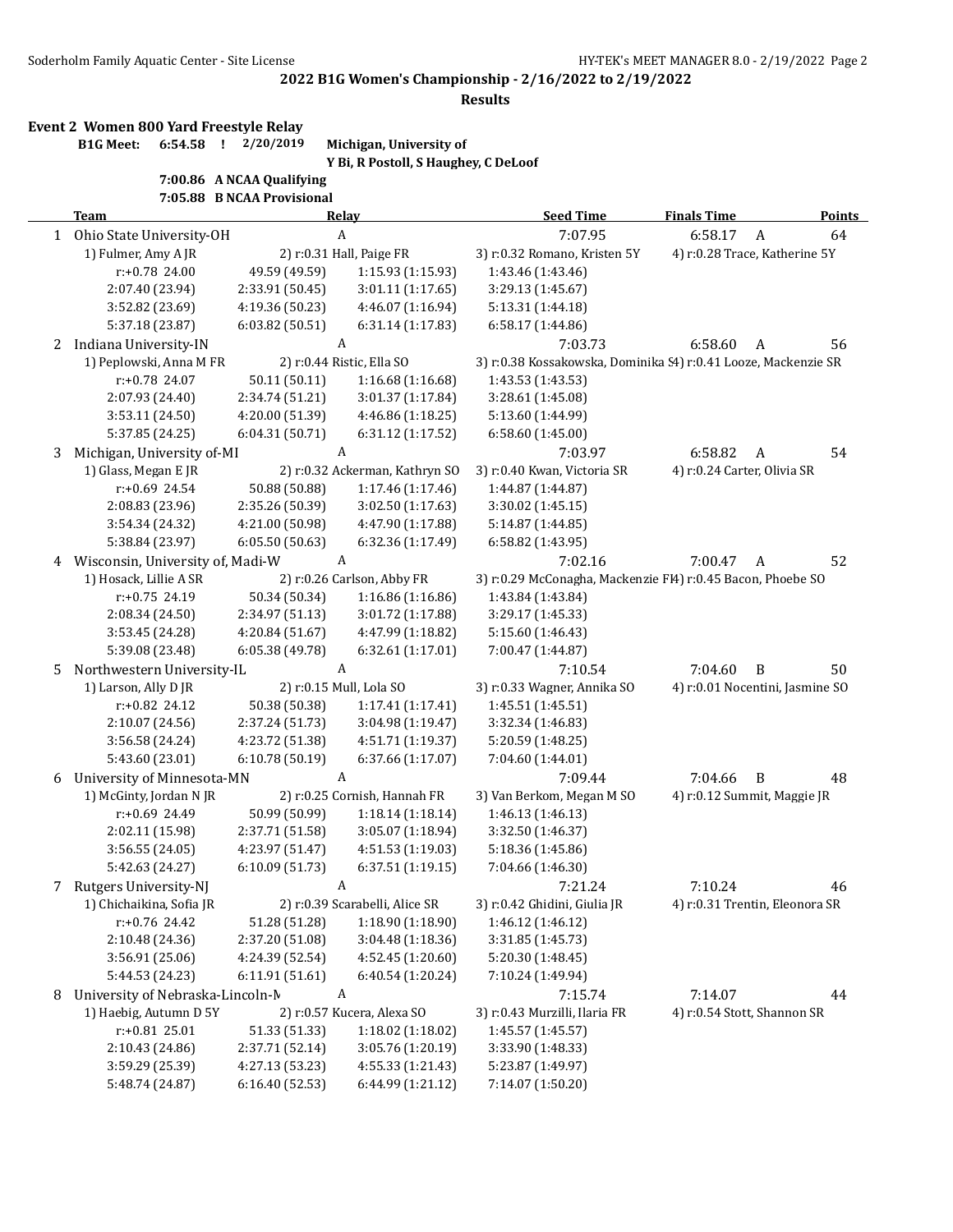## **(Event 2 Women 800 Yard Freestyle Relay)**

|    | Team                             |                 | Relay                         | <b>Seed Time</b>            | <b>Finals Time</b>              | <b>Points</b> |
|----|----------------------------------|-----------------|-------------------------------|-----------------------------|---------------------------------|---------------|
| 9  | Pennsylvania State University-M/ |                 | A                             | 7:24.17                     | 7:15.00                         | 40            |
|    | 1) Amdor, Abigail M JR           |                 | 2) r:0.40 Murtagh, Madison SR | 3) r:0.33 Fluehr, Maura FR  | 4) r:0.16 Sheridan, Kathleen SR |               |
|    | $r: +0.76$ 24.13                 | 51.02 (51.02)   | 1:18.64(1:18.64)              | 1:47.15 (1:47.15)           |                                 |               |
|    | 2:11.84 (24.69)                  | 2:38.36 (51.21) | 3:06.24 (1:19.09)             | 3:35.08 (1:47.93)           |                                 |               |
|    | 3:59.23 (24.15)                  | 4:26.63 (51.55) | 4:55.63 (1:20.55)             | 5:25.02 (1:49.94)           |                                 |               |
|    | 5:49.30 (24.28)                  | 6:17.12 (52.10) | 6:46.40 (1:21.38)             | 7:15.00 (1:49.98)           |                                 |               |
| 10 | Purdue University-IN             |                 | A                             | 7:22.42                     | 7:16.78                         | 34            |
|    | 1) Bowen, Kendra N JR            |                 | 2) r:0.38 Turner, Lindsay JR  | 3) r:0.26 Young, Rachel JR  | 4) r:0.38 Haake, Elissa JR      |               |
|    | $r: +0.76$ 25.07                 | 52.00 (52.00)   | 1:20.18(1:20.18)              | 1:48.68 (1:48.68)           |                                 |               |
|    | 2:13.45 (24.77)                  | 2:40.84 (52.16) | 3:09.15 (1:20.47)             | 3:37.50 (1:48.82)           |                                 |               |
|    | 4:02.73 (25.23)                  | 4:30.33 (52.83) | 4:58.80 (1:21.30)             | 5:27.96 (1:50.46)           |                                 |               |
|    | 5:53.13 (25.17)                  | 6:20.78 (52.82) | 6:48.42 (1:20.46)             | 7:16.78 (1:48.82)           |                                 |               |
| 11 | University of Illinois-IL        |                 | A                             | 7:26.54                     | 7:18.30                         | 32            |
|    | 1) Cabush, Abigail C SR          |                 | 2) r:0.43 Stoll, Sydney FR    | 3) r:0.41 Bognar, Cara SO   | 4) r:0.10 Bludgen, Laurel SO    |               |
|    | $r: +0.65$ 25.15                 | 52.46 (52.46)   | 1:20.55(1:20.55)              | 1:48.38 (1:48.38)           |                                 |               |
|    | 2:13.47 (25.09)                  | 2:41.08 (52.70) | 3:09.08 (1:20.70)             | 3:37.48 (1:49.10)           |                                 |               |
|    | 3:52.98 (15.50)                  | 4:31.15 (53.67) | 4:59.01 (1:21.53)             | 5:26.81 (1:49.33)           |                                 |               |
|    | 5:52.31 (25.50)                  | 6:20.97(54.16)  | 6:49.77 (1:22.96)             | 7:18.30 (1:51.49)           |                                 |               |
| 12 | Iowa, University of-IA           |                 | A                             | 7:38.64                     | 7:34.13                         | 30            |
|    | 1) Lange, Payton K JR            |                 | 2) r:0.29 Brooker, Anna JR    | 3) r:0.25 Pfeiffer, Anna SO | 4) r:0.45 Clark, Georgia JR     |               |
|    | r:+0.78 26.01                    | 53.95 (53.95)   | 1:23.16 (1:23.16)             | 1:52.35 (1:52.35)           |                                 |               |
|    | 2:17.60 (25.25)                  | 2:46.17 (53.82) | 3:15.71 (1:23.36)             | 3:45.41 (1:53.06)           |                                 |               |
|    | 4:10.33 (24.92)                  | 4:39.10 (53.69) | 5:08.66 (1:23.25)             | 5:39.05 (1:53.64)           |                                 |               |
|    | 6:05.25(26.20)                   | 6:34.09 (55.04) | 7:03.95 (1:24.90)             | 7:34.13 (1:55.08)           |                                 |               |

#### **Event 3 Women 500 Yard Freestyle**

**B1G Meet: 4:34.40 ! 2/16/2017 G Ryan Michigan 4:35.76 A NCAA Qualifying 4:47.20 B NCAA Provisional**

|              | Name                | Yr School       |                                      | <b>Prelim Time</b> | <b>Finals Time</b> |   | <b>Points</b> |
|--------------|---------------------|-----------------|--------------------------------------|--------------------|--------------------|---|---------------|
| A - Final    |                     |                 |                                      |                    |                    |   |               |
| $\mathbf{1}$ | McKenna, Paige S    |                 | FR Wisconsin, University of, Madi-WI | 4:40.31            | 4:38.09            | B | 32            |
|              | $r: +0.78$ 25.49    | 52.96 (27.47)   | 1:20.83 (27.87)                      | 1:48.95 (28.12)    |                    |   |               |
|              | 2:17.26 (28.31)     | 2:45.75 (28.49) | 3:14.41 (28.66)                      | 3:43.02 (28.61)    |                    |   |               |
|              | 4:11.14 (28.12)     | 4:38.09 (26.95) |                                      |                    |                    |   |               |
| 2            | Mull, Lola G        |                 | SO Northwestern University-IL        | 4:40.80            | 4:39.03            | B | 28            |
|              | $r: +0.79$ 26.20    | 54.24 (28.04)   | 1:22.74 (28.50)                      | 1:51.32 (28.58)    |                    |   |               |
|              | 2:19.97 (28.65)     | 2:48.43 (28.46) | 3:16.60(28.17)                       | 3:44.81 (28.21)    |                    |   |               |
|              | 4:12.20 (27.39)     | 4:39.03 (26.83) |                                      |                    |                    |   |               |
| 3            | Geringer, Maya E    |                 | SO Ohio State University-OH          | 4:43.09            | 4:39.55            | B | 27            |
|              | $r: +0.66$ 26.23    | 54.32 (28.09)   | 1:22.53(28.21)                       | 1:50.62 (28.09)    |                    |   |               |
|              | 2:18.85 (28.23)     | 2:47.01 (28.16) | 3:15.20 (28.19)                      | 3:43.44 (28.24)    |                    |   |               |
|              | 4:11.74 (28.30)     | 4:39.55 (27.81) |                                      |                    |                    |   |               |
| 4            | Ackerman, Kathryn E |                 | SO Michigan, University of-MI        | 4:41.88            | 4:40.00            | B | 26            |
|              | $r: +0.72$ 25.81    | 53.64 (27.83)   | 1:21.68 (28.04)                      | 1:49.75 (28.07)    |                    |   |               |
|              | 2:17.98 (28.23)     | 2:46.24 (28.26) | 3:14.61 (28.37)                      | 3:43.39 (28.78)    |                    |   |               |
|              | 4:11.96 (28.57)     | 4:40.00 (28.04) |                                      |                    |                    |   |               |
| .5.          | Gan, Ching Hwee     |                 | FR Indiana University-IN             | 4:42.96            | 4:40.39            | B | 25            |
|              | $r: +0.72$ 26.03    | 53.93 (27.90)   | 1:22.11 (28.18)                      | 1:50.33 (28.22)    |                    |   |               |
|              | 2:18.77 (28.44)     | 2:47.15 (28.38) | 3:15.63 (28.48)                      | 3:43.99 (28.36)    |                    |   |               |
|              | 4:12.56 (28.57)     | 4:40.39 (27.83) |                                      |                    |                    |   |               |
| 6            | Carlson, Abby G     |                 | FR Wisconsin, University of, Madi-WI | 4:44.55            | 4:43.08            | B | 24            |
|              | $r: +0.73$ 26.48    | 54.80 (28.32)   | 1:23.46 (28.66)                      | 1:51.91 (28.45)    |                    |   |               |
|              | 2:20.52 (28.61)     | 2:49.21 (28.69) | 3:17.85 (28.64)                      | 3:46.29 (28.44)    |                    |   |               |
|              | 4:14.81 (28.52)     | 4:43.08 (28.27) |                                      |                    |                    |   |               |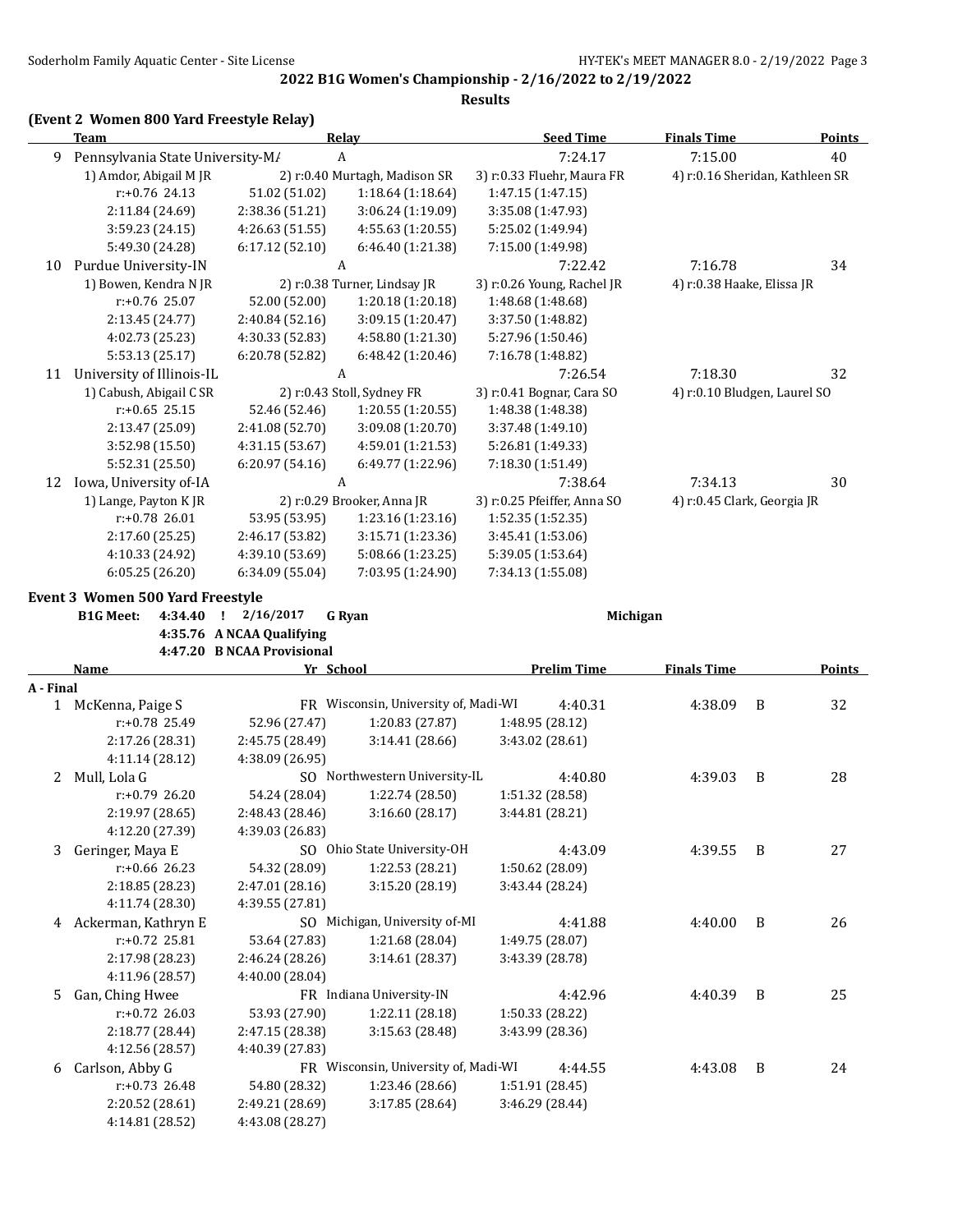|                  | A - Final  (Event 3 Women 500 Yard Freestyle)<br><b>Name</b> | Yr School       |                                      | <b>Prelim Time</b> | <b>Finals Time</b> |   | <b>Points</b> |
|------------------|--------------------------------------------------------------|-----------------|--------------------------------------|--------------------|--------------------|---|---------------|
|                  | 7 Ristic, Ella                                               |                 | SO Indiana University-IN             | 4:44.72            | 4:44.82            | B | 23            |
|                  | $r: +0.70$ 26.17                                             | 54.44 (28.27)   | 1:23.02 (28.58)                      | 1:51.91 (28.89)    |                    |   |               |
|                  | 2:20.78 (28.87)                                              | 2:49.53 (28.75) | 3:18.71 (29.18)                      | 3:48.05 (29.34)    |                    |   |               |
|                  | 4:16.67 (28.62)                                              | 4:44.82 (28.15) |                                      |                    |                    |   |               |
| 8                | Denigan, Mariah P                                            |                 | FR Indiana University-IN             | 4:43.16            | 4:45.70            | B | 22            |
|                  | $r: +0.74$ 26.45                                             | 54.93 (28.48)   | 1:23.36 (28.43)                      | 1:51.90 (28.54)    |                    |   |               |
|                  | 2:20.62 (28.72)                                              | 2:49.34 (28.72) | 3:18.47 (29.13)                      | 3:47.81 (29.34)    |                    |   |               |
|                  | 4:17.00 (29.19)                                              | 4:45.70 (28.70) |                                      |                    |                    |   |               |
| <b>B</b> - Final |                                                              |                 |                                      |                    |                    |   |               |
|                  | 9 Ecker, Emily D                                             |                 | SO Wisconsin, University of, Madi-WI | 4:46.06            | 4:42.45            | B | 20            |
|                  | r:+0.72 26.00                                                | 53.63 (27.63)   | 1:21.66 (28.03)                      | 1:50.06 (28.40)    |                    |   |               |
|                  | 2:18.60 (28.54)                                              | 2:47.45 (28.85) | 3:16.30 (28.85)                      | 3:45.22 (28.92)    |                    |   |               |
|                  | 4:14.23 (29.01)                                              | 4:42.45 (28.22) |                                      |                    |                    |   |               |
| 10               | Haebig, Autumn D                                             |                 | 5Y University of Nebraska-Lincoln-MW | 4:45.43            | 4:44.00            | B | 17            |
|                  | $r: +0.82$ 26.25                                             | 54.83 (28.58)   | 1:23.90 (29.07)                      | 1:52.91 (29.01)    |                    |   |               |
|                  | 2:21.90 (28.99)                                              | 2:50.65(28.75)  | 3:19.26 (28.61)                      | 3:48.07 (28.81)    |                    |   |               |
|                  | 4:16.14 (28.07)                                              | 4:44.00 (27.86) |                                      |                    |                    |   |               |
|                  | 11 Shanley, Kathryn E                                        |                 | FR Michigan, University of-MI        | 4:46.85            | 4:44.47            | B | 16            |
|                  | $r: +0.86$ 26.62                                             | 55.09 (28.47)   | 1:24.05 (28.96)                      | 1:53.18 (29.13)    |                    |   |               |
|                  | 2:21.98 (28.80)                                              | 2:50.81 (28.83) | 3:19.80 (28.99)                      | 3:48.49 (28.69)    |                    |   |               |
|                  | 4:17.07 (28.58)                                              | 4:44.47 (27.40) |                                      |                    |                    |   |               |
| 12               | Tafuto, Veronica E                                           |                 | SR Ohio State University-OH          | 4:45.01            | 4:44.67            | B | 15            |
|                  | $r: +0.78$ 26.86                                             | 55.29 (28.43)   | 1:24.10 (28.81)                      | 1:53.24 (29.14)    |                    |   |               |
|                  | 2:21.96 (28.72)                                              | 2:50.62 (28.66) | 3:19.49 (28.87)                      | 3:48.27 (28.78)    |                    |   |               |
|                  | 4:16.83 (28.56)                                              | 4:44.67 (27.84) |                                      |                    |                    |   |               |
| 13               | Strouse, Ashley P                                            |                 | FR Northwestern University-IL        | 4:46.97            | 4:44.95            | B | 14            |
|                  | r:+0.76 26.36                                                | 55.03 (28.67)   | 1:23.98 (28.95)                      | 1:53.23 (29.25)    |                    |   |               |
|                  | 2:22.35 (29.12)                                              | 2:51.37 (29.02) | 3:19.94 (28.57)                      | 3:48.79 (28.85)    |                    |   |               |
|                  | 4:17.39 (28.60)                                              | 4:44.95 (27.56) |                                      |                    |                    |   |               |
|                  | 14 Woodbury, Gwenyth M                                       |                 | FR Ohio State University-OH          | 4:46.69            | 4:45.05            | B | 13            |
|                  | r:+0.80 26.80                                                | 55.47 (28.67)   | 1:24.31 (28.84)                      | 1:53.42 (29.11)    |                    |   |               |
|                  | 2:22.32 (28.90)                                              | 2:50.97 (28.65) | 3:19.96 (28.99)                      | 3:49.02 (29.06)    |                    |   |               |
|                  | 4:17.66 (28.64)                                              | 4:45.05 (27.39) |                                      |                    |                    |   |               |
| 15               | Sims, Kaitlynn S                                             |                 | JR Michigan, University of-MI        | 4:47.43            | 4:48.69            |   | 12            |
|                  | $r: +0.80$ 26.51                                             | 55.39 (28.88)   | 1:24.58 (29.19)                      | 1:53.66 (29.08)    |                    |   |               |
|                  | 2:22.71 (29.05)                                              | 2:51.65 (28.94) | 3:20.79 (29.14)                      | 3:50.13 (29.34)    |                    |   |               |
|                  | 4:19.62 (29.49)                                              | 4:48.69 (29.07) |                                      |                    |                    |   |               |
|                  | 16 Sullivan, Katherine A                                     |                 | SR University of Minnesota-MN        | 4:47.37            | 4:49.76            |   | 11            |
|                  | $r: +0.73$ 26.61                                             | 55.43 (28.82)   | 1:24.65 (29.22)                      | 1:54.04 (29.39)    |                    |   |               |
|                  | 2:23.34 (29.30)                                              | 2:52.37 (29.03) | 3:21.56 (29.19)                      | 3:50.99 (29.43)    |                    |   |               |
|                  | 4:20.54 (29.55)                                              | 4:49.76 (29.22) |                                      |                    |                    |   |               |
| C - Final        |                                                              |                 |                                      |                    |                    |   |               |
|                  | 17 Wallace, Maggie M                                         |                 | SR Indiana University-IN             | 4:48.02            | 4:45.31            | B | 9             |
|                  | r:+0.79 26.85                                                | 55.68 (28.83)   | 1:24.72 (29.04)                      | 1:53.74 (29.02)    |                    |   |               |
|                  | 2:22.66 (28.92)                                              | 2:51.33 (28.67) | 3:20.22 (28.89)                      | 3:49.21 (28.99)    |                    |   |               |
|                  | 4:18.27 (29.06)                                              | 4:45.31 (27.04) |                                      |                    |                    |   |               |
| 18               | Braun, Elle B                                                |                 | SO Wisconsin, University of, Madi-WI | 4:50.03            | 4:45.49            | B | 7             |
|                  | $r: +0.83$ 26.54                                             | 55.03 (28.49)   | 1:23.97 (28.94)                      | 1:52.83 (28.86)    |                    |   |               |
|                  | 2:21.96 (29.13)                                              | 2:51.19 (29.23) | 3:20.36 (29.17)                      | 3:49.44 (29.08)    |                    |   |               |
|                  | 4:18.58 (29.14)                                              | 4:45.49 (26.91) |                                      |                    |                    |   |               |
| 19               | Rankin, Mia T                                                |                 | FR Ohio State University-OH          | 4:49.96            | 4:47.19            | B | 6             |
|                  | $r: +0.79$ 26.70                                             | 55.30 (28.60)   | 1:23.94 (28.64)                      | 1:52.62 (28.68)    |                    |   |               |
|                  | 2:21.39 (28.77)                                              | 2:50.42 (29.03) | 3:19.52 (29.10)                      | 3:49.16 (29.64)    |                    |   |               |
|                  | 4:18.65 (29.49)                                              | 4:47.19 (28.54) |                                      |                    |                    |   |               |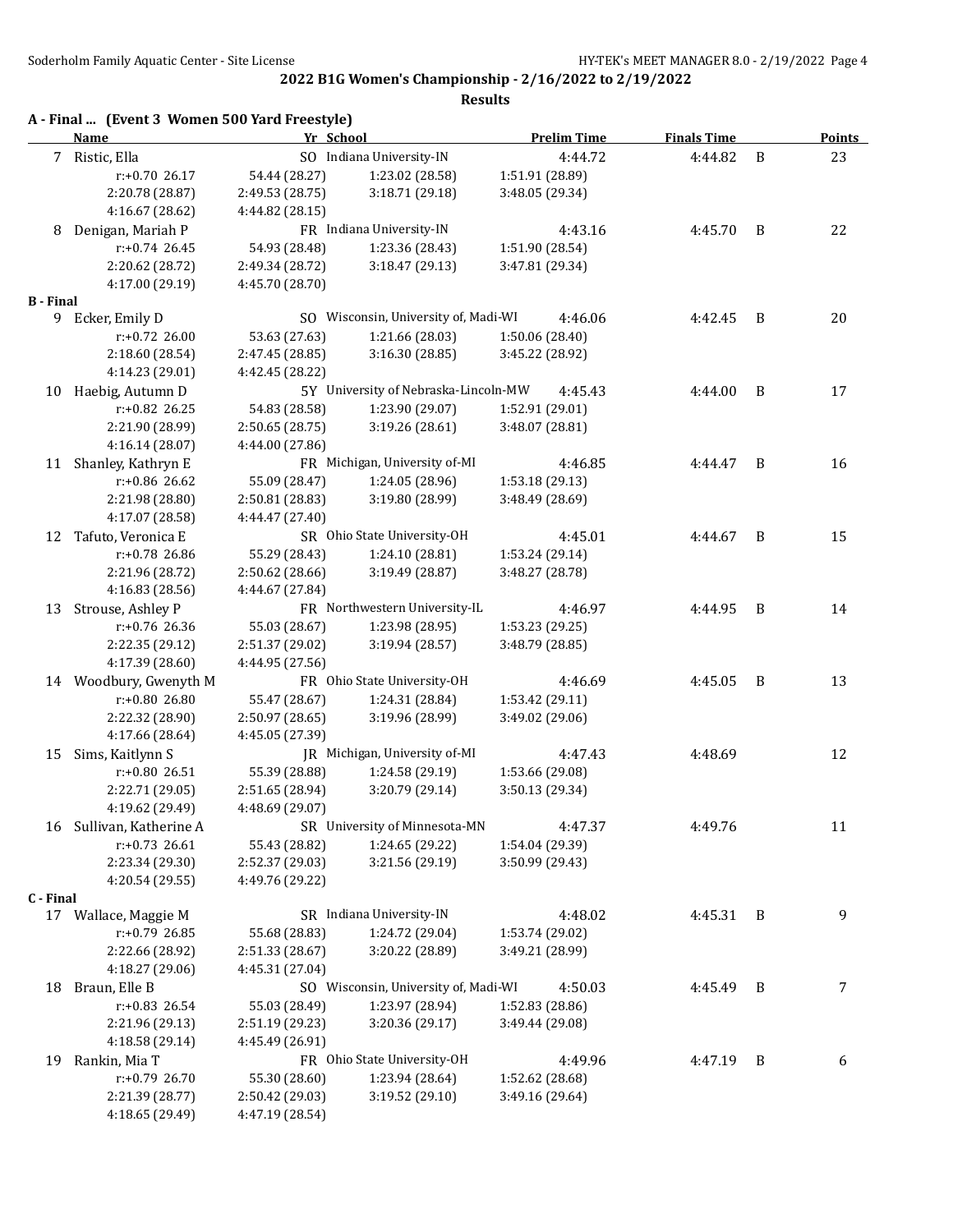|                          | C - Final  (Event 3 Women 500 Yard Freestyle)<br><b>Name</b> | Yr School       |                                      |                 | <b>Prelim Time</b> | <b>Finals Time</b> | <b>Points</b>  |
|--------------------------|--------------------------------------------------------------|-----------------|--------------------------------------|-----------------|--------------------|--------------------|----------------|
| 20                       | Larson, Ally D                                               |                 | JR Northwestern University-IL        |                 | 4:48.00            | 4:47.83            | 5              |
|                          | $r: +0.8026.11$                                              | 54.66 (28.55)   | 1:23.68 (29.02)                      | 1:52.74 (29.06) |                    |                    |                |
|                          | 2:22.00 (29.26)                                              | 2:51.12 (29.12) | 3:20.20 (29.08)                      | 3:49.81 (29.61) |                    |                    |                |
|                          | 4:19.41 (29.60)                                              | 4:47.83 (28.42) |                                      |                 |                    |                    |                |
|                          | 21 Lindorfer, Alivia B                                       |                 | JR Wisconsin, University of, Madi-WI |                 | 4:51.14            | 4:48.23            | 4              |
|                          | $r: +0.73$ 26.66                                             | 55.18 (28.52)   | 1:24.36 (29.18)                      | 1:53.35 (28.99) |                    |                    |                |
|                          | 2:22.67 (29.32)                                              | 2:51.70 (29.03) | 3:21.01 (29.31)                      | 3:50.40 (29.39) |                    |                    |                |
|                          | 4:19.63 (29.23)                                              | 4:48.23 (28.60) |                                      |                 |                    |                    |                |
| 22                       | Murtagh, Madison                                             |                 | SR Pennsylvania State University-MA  |                 | 4:47.91            | 4:48.35            | $\mathbf{3}$   |
|                          | r:+0.77 26.59                                                | 55.32 (28.73)   | 1:24.27 (28.95)                      | 1:53.49 (29.22) |                    |                    |                |
|                          | 2:22.73 (29.24)                                              | 2:51.97 (29.24) | 3:21.26 (29.29)                      | 3:50.60 (29.34) |                    |                    |                |
|                          | 4:20.01 (29.41)<br>23 Rosenthal, Molly M                     | 4:48.35 (28.34) | JR University of Nebraska-Lincoln-MW |                 | 4:51.01            |                    | $\overline{2}$ |
|                          | r:+0.82 27.36                                                | 56.80 (29.44)   | 1:26.11 (29.31)                      | 1:55.42 (29.31) |                    | 4:50.73            |                |
|                          | 2:24.72 (29.30)                                              | 2:54.08 (29.36) | 3:23.41 (29.33)                      | 3:52.88 (29.47) |                    |                    |                |
|                          | 4:22.08 (29.20)                                              | 4:50.73 (28.65) |                                      |                 |                    |                    |                |
| 24                       | Kilgallon, Abigail L                                         |                 | SR University of Minnesota-MN        |                 | 4:50.94            | 4:54.33            | $\mathbf{1}$   |
|                          | r:+0.74 26.37                                                | 54.90 (28.53)   | 1:24.11 (29.21)                      | 1:53.72 (29.61) |                    |                    |                |
|                          | 2:23.45 (29.73)                                              | 2:53.45 (30.00) | 3:23.61 (30.16)                      | 3:53.98 (30.37) |                    |                    |                |
|                          | 4:24.28 (30.30)                                              | 4:54.33 (30.05) |                                      |                 |                    |                    |                |
|                          | Preliminaries                                                |                 |                                      |                 |                    |                    |                |
| 25                       | Kossakowska, Dominika                                        |                 | SO Indiana University-IN             |                 | 4:51.24            |                    |                |
| 26                       | Berning, Margaret R                                          |                 | SR University of Nebraska-Lincoln-MW |                 | 4:52.31            |                    |                |
| 27                       | Groysman, Yulia G                                            |                 | JR Northwestern University-IL        |                 | 4:52.83            |                    |                |
| 28                       | Stott, Shannon J                                             |                 | SR University of Nebraska-Lincoln-MW |                 | 4:53.60            |                    |                |
| 29                       | Heiser, Elyse V                                              |                 | FR Indiana University-IN             |                 | 4:54.56            |                    |                |
| 30                       | Salladin, Cathryn G                                          |                 | SR Rutgers University-NJ             |                 | 4:54.83            |                    |                |
| 31                       | Stoll, Sydney J                                              |                 | FR University of Illinois-IL         |                 | 4:55.27            |                    |                |
| 32                       | Murzilli, Ilaria                                             |                 | FR University of Nebraska-Lincoln-MW |                 | 4:55.81            |                    |                |
| 33                       | Rinn, Morgan                                                 |                 | SO Pennsylvania State University-MA  |                 | 4:56.14            |                    |                |
| 34                       | Kennedy, Sidney H                                            |                 | SR University of Illinois-IL         |                 | 4:56.22            |                    |                |
| 35                       | Coffey, Audrey Y                                             |                 | SR University of Nebraska-Lincoln-MW |                 | 4:56.43            |                    |                |
| 36                       | Buys, Jeanri                                                 | IR              | University of Illinois-IL            |                 | 4:56.65            |                    |                |
| 37                       | Powers, Rachel A                                             |                 | 5Y University of Nebraska-Lincoln-MW |                 | 4:56.70            |                    |                |
| 38                       | Haake, Elissa L                                              |                 | JR Purdue University-IN              |                 | 4:59.80            |                    |                |
| 39                       | Marlin, Courtney E                                           |                 | JR Pennsylvania State University-MA  |                 | 4:59.96            |                    |                |
| 40                       | Beavon, Kate J                                               |                 | JR Purdue University-IN              |                 | 5:00.58            |                    |                |
| 41                       | Seigal, Mikayla Q                                            |                 | JR Wisconsin, University of, Madi-WI |                 | 5:00.95            |                    |                |
| 42                       | Niziolek, Meghan K                                           | SO.             | University of Illinois-IL            |                 | 5:02.12            |                    |                |
| 43                       | Brooker, Anna C                                              | IR              | Iowa, University of-IA               |                 | 5:04.55            |                    |                |
| 44                       | Schick, Natalie E                                            |                 | FR Rutgers University-NJ             |                 | 5:05.66            |                    |                |
| 45                       | Young, Rachel J                                              | IR              | Purdue University-IN                 |                 | 5:06.14            |                    |                |
| 46                       | Lange, Payton K                                              |                 | JR Iowa, University of-IA            |                 | 5:09.03            |                    |                |
| 47                       | Weber, Yael                                                  | IR              | Rutgers University-NJ                |                 | 5:09.99            |                    |                |
| $---$                    | Acheson, Taylor E                                            | SR              | University of Nebraska-Lincoln-MW    |                 | 5:00.12            | X                  |                |
| $---$                    | Fenska, Allison P                                            | FR              | Ohio State University-OH             |                 |                    | $\mathbf X$        |                |
| $---$                    | Tuinman, Sophia J                                            | SO.             | Michigan, University of-MI           |                 | 4:55.50            | $\mathbf X$        |                |
| ---                      | Tang, Tsoi Lam Katii                                         | IR              | Michigan, University of-MI           |                 | 4:49.46            | $\mathbf X$        |                |
| ---                      | Walls, Annie                                                 | SO.             | Pennsylvania State University-MA     |                 | 4:59.23            | $\mathbf X$        |                |
| ---                      | Chen, Erika B                                                | SO.             | Northwestern University-IL           |                 | 5:01.57            | $\mathbf X$        |                |
| ---                      | Redican, Anna S                                              | SO.             | Pennsylvania State University-MA     |                 |                    | $\mathbf X$        |                |
| ---                      | Gilbert, Liberty R                                           | S <sub>O</sub>  | Ohio State University-OH             |                 | 4:50.05            | $\mathbf X$        |                |
| $\hspace{0.05cm} \cdots$ | Graves, Alyssa J                                             | SO.             | Ohio State University-OH             |                 | 4:49.30            | $\mathbf X$        |                |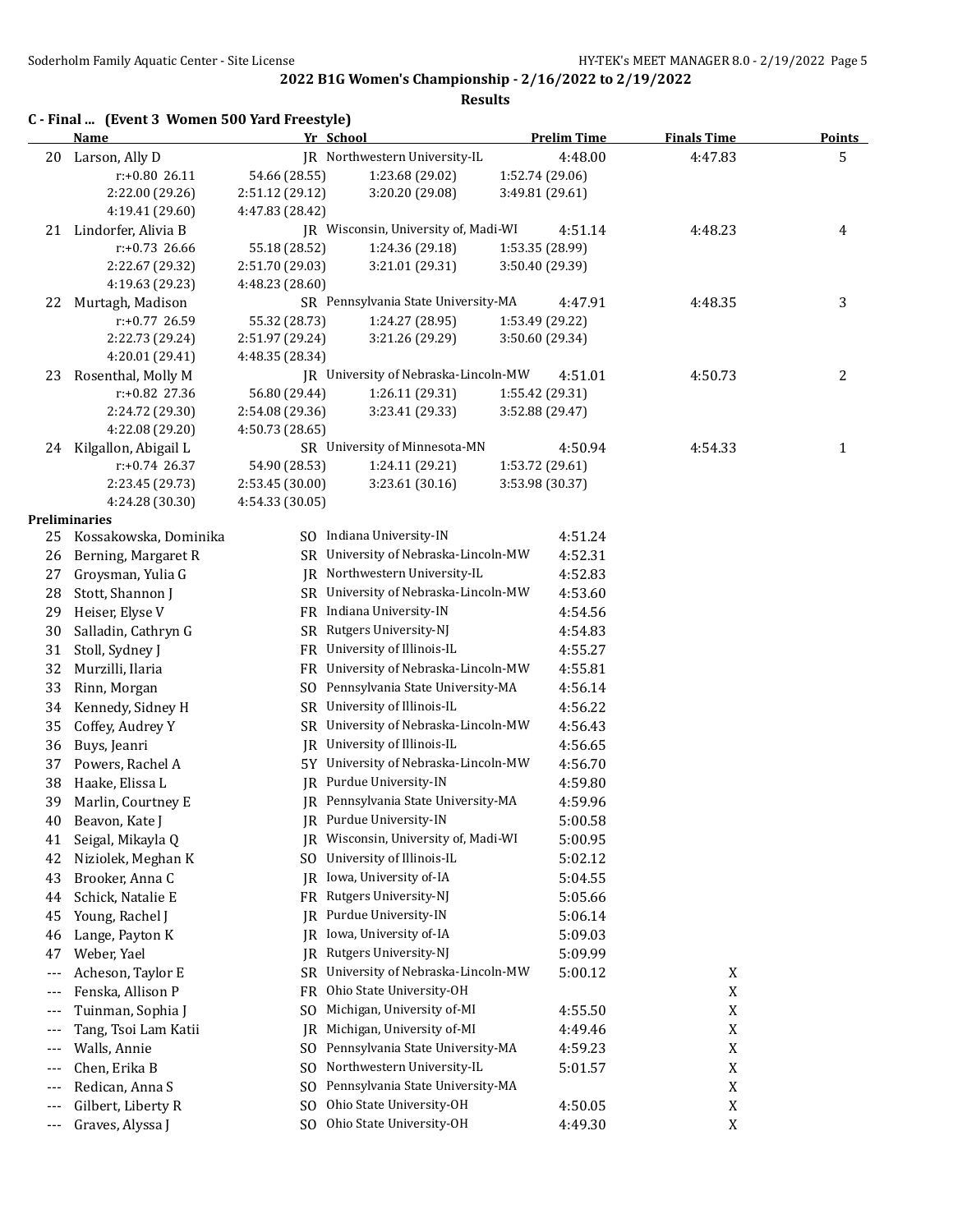#### **Results**

## **Preliminaries ... (Event 3 Women 500 Yard Freestyle)**

|                   | Name                   |     | Yr School                         | <b>Prelim Time</b> | <b>Finals Time</b> | Points |
|-------------------|------------------------|-----|-----------------------------------|--------------------|--------------------|--------|
|                   | Kurzydlo, Anna C       | SO. | University of Illinois-IL         | 5:06.99            | X                  |        |
| $--$              | Munson, Lia M          | SO. | University of Illinois-IL         | 5:12.23            | A                  |        |
|                   | Lanaghen, Kimberly B   | IR  | University of Nebraska-Lincoln-MW | 4:56.35            | Λ                  |        |
| $---$             | Jahns, Abigail M       | SO. | Purdue University-IN              | 4:59.86            | X                  |        |
| $\qquad \qquad -$ | Stoll, Holly K         | SR  | Wisconsin, University of, Madi-WI | 4:51.26            | X                  |        |
| $---$             | Packard, Isabelle V    | IR  | University of Illinois-IL         | 5:09.94            | A                  |        |
|                   | Lau, Octavia K         | IR  | Michigan, University of-MI        | 4:53.19            | Λ                  |        |
| $\qquad \qquad -$ | Kudryashova, Sophia R  | IR  | Michigan, University of-MI        | 4:52.43            | X                  |        |
|                   | Kilpatrick, Katelyn A  | SR. | University of Nebraska-Lincoln-MW | 5:00.95            | X                  |        |
| $---$             | Carson, Katherine N    | FR  | Indiana University-IN             | 4:55.81            | X                  |        |
|                   | Broderick, Katherine E | SO. | Indiana University-IN             | 5:02.45            | v<br>Λ             |        |
|                   | Bauer, Madeleine M     | IR. | Michigan, University of-MI        | 4:49.93            | л                  |        |

#### **Event 3 Women 500 Yard Freestyle**

**B1G Meet: 4:34.40 ! 2/16/2017 G Ryan Michigan**

**4:35.76 A NCAA Qualifying**

**4:47.20 B NCAA Provisional**

| <b>Preliminaries</b><br>FR Wisconsin, University of, Madi-WI<br>1 McKenna, Paige S<br>4:43.93<br>4:40.31<br>$\mathsf{a}\mathsf{B}$<br>$r: +0.81$ 25.72<br>53.39 (27.67)<br>1:21.48 (28.09)<br>1:49.79 (28.31)<br>2:18.09 (28.30)<br>3:15.14 (28.52)<br>2:46.62 (28.53)<br>3:43.61 (28.47)<br>4:12.12 (28.51)<br>4:40.31 (28.19)<br>Mull, Lola G<br>SO Northwestern University-IL<br>4:43.89<br>4:40.80<br>qB<br>2<br>$r: +0.79$ 26.04<br>53.97 (27.93)<br>1:22.43 (28.46)<br>1:51.16 (28.73)<br>2:19.59 (28.43)<br>3:16.42 (28.43)<br>2:47.99 (28.40)<br>3:44.87 (28.45)<br>4:13.22 (28.35)<br>4:40.80 (27.58)<br>SO Michigan, University of-MI<br>Ackerman, Kathryn E<br>4:41.66<br>4:41.88<br>3<br>$\mathsf{q}$<br>$r: +0.73$ 25.85<br>54.09 (28.24)<br>1:22.33 (28.24)<br>1:50.88 (28.55)<br>2:19.42 (28.54)<br>2:47.84 (28.42)<br>3:16.25 (28.41)<br>3:44.89 (28.64)<br>4:13.56 (28.67)<br>4:41.88 (28.32)<br>Gan, Ching Hwee<br>FR Indiana University-IN<br>4:50.93<br>4:42.96<br>qB<br>4<br>$r: +0.72$ 25.87<br>1:22.30 (28.39)<br>1:50.66 (28.36)<br>53.91 (28.04)<br>2:19.08 (28.42)<br>3:16.58 (28.84)<br>3:45.51 (28.93)<br>2:47.74 (28.66)<br>4:14.54 (29.03)<br>4:42.96 (28.42)<br>SO Ohio State University-OH<br>Geringer, Maya E<br>4:45.11<br>4:43.09<br>5.<br>$\mathsf{q}$<br>$r: +0.68$ 26.62<br>1:23.22 (28.30)<br>54.92 (28.30)<br>1:51.89 (28.67)<br>2:20.46 (28.57)<br>2:48.92 (28.46)<br>3:17.36 (28.44)<br>3:46.09 (28.73)<br>4:14.86 (28.77)<br>4:43.09 (28.23)<br>FR Indiana University-IN<br>Denigan, Mariah P<br>4:41.21<br>4:43.16<br>6<br>qB<br>r:+0.76 26.26<br>54.68 (28.42)<br>1:23.14 (28.46)<br>1:51.57 (28.43)<br>2:19.93 (28.36)<br>3:16.76 (28.47)<br>3:45.53 (28.77)<br>2:48.29 (28.36)<br>4:14.49 (28.96)<br>4:43.16 (28.67)<br>FR Wisconsin, University of, Madi-WI<br>Carlson, Abby G<br>4:43.39<br>4:44.55<br>7<br>$\alpha$ <sub>B</sub><br>1:23.28 (28.63)<br>$r: +0.7026.41$<br>54.65 (28.24)<br>1:52.07 (28.79)<br>2:20.68 (28.61)<br>2:49.32 (28.64)<br>3:17.88 (28.56)<br>3:46.51 (28.63) | Name            | Yr School       | <b>Seed Time</b> | <b>Prelim Time</b> |  |
|------------------------------------------------------------------------------------------------------------------------------------------------------------------------------------------------------------------------------------------------------------------------------------------------------------------------------------------------------------------------------------------------------------------------------------------------------------------------------------------------------------------------------------------------------------------------------------------------------------------------------------------------------------------------------------------------------------------------------------------------------------------------------------------------------------------------------------------------------------------------------------------------------------------------------------------------------------------------------------------------------------------------------------------------------------------------------------------------------------------------------------------------------------------------------------------------------------------------------------------------------------------------------------------------------------------------------------------------------------------------------------------------------------------------------------------------------------------------------------------------------------------------------------------------------------------------------------------------------------------------------------------------------------------------------------------------------------------------------------------------------------------------------------------------------------------------------------------------------------------------------------------------------------------------------------------------------------------------------------------------------------------------------------------|-----------------|-----------------|------------------|--------------------|--|
|                                                                                                                                                                                                                                                                                                                                                                                                                                                                                                                                                                                                                                                                                                                                                                                                                                                                                                                                                                                                                                                                                                                                                                                                                                                                                                                                                                                                                                                                                                                                                                                                                                                                                                                                                                                                                                                                                                                                                                                                                                          |                 |                 |                  |                    |  |
|                                                                                                                                                                                                                                                                                                                                                                                                                                                                                                                                                                                                                                                                                                                                                                                                                                                                                                                                                                                                                                                                                                                                                                                                                                                                                                                                                                                                                                                                                                                                                                                                                                                                                                                                                                                                                                                                                                                                                                                                                                          |                 |                 |                  |                    |  |
|                                                                                                                                                                                                                                                                                                                                                                                                                                                                                                                                                                                                                                                                                                                                                                                                                                                                                                                                                                                                                                                                                                                                                                                                                                                                                                                                                                                                                                                                                                                                                                                                                                                                                                                                                                                                                                                                                                                                                                                                                                          |                 |                 |                  |                    |  |
|                                                                                                                                                                                                                                                                                                                                                                                                                                                                                                                                                                                                                                                                                                                                                                                                                                                                                                                                                                                                                                                                                                                                                                                                                                                                                                                                                                                                                                                                                                                                                                                                                                                                                                                                                                                                                                                                                                                                                                                                                                          |                 |                 |                  |                    |  |
|                                                                                                                                                                                                                                                                                                                                                                                                                                                                                                                                                                                                                                                                                                                                                                                                                                                                                                                                                                                                                                                                                                                                                                                                                                                                                                                                                                                                                                                                                                                                                                                                                                                                                                                                                                                                                                                                                                                                                                                                                                          |                 |                 |                  |                    |  |
|                                                                                                                                                                                                                                                                                                                                                                                                                                                                                                                                                                                                                                                                                                                                                                                                                                                                                                                                                                                                                                                                                                                                                                                                                                                                                                                                                                                                                                                                                                                                                                                                                                                                                                                                                                                                                                                                                                                                                                                                                                          |                 |                 |                  |                    |  |
|                                                                                                                                                                                                                                                                                                                                                                                                                                                                                                                                                                                                                                                                                                                                                                                                                                                                                                                                                                                                                                                                                                                                                                                                                                                                                                                                                                                                                                                                                                                                                                                                                                                                                                                                                                                                                                                                                                                                                                                                                                          |                 |                 |                  |                    |  |
|                                                                                                                                                                                                                                                                                                                                                                                                                                                                                                                                                                                                                                                                                                                                                                                                                                                                                                                                                                                                                                                                                                                                                                                                                                                                                                                                                                                                                                                                                                                                                                                                                                                                                                                                                                                                                                                                                                                                                                                                                                          |                 |                 |                  |                    |  |
|                                                                                                                                                                                                                                                                                                                                                                                                                                                                                                                                                                                                                                                                                                                                                                                                                                                                                                                                                                                                                                                                                                                                                                                                                                                                                                                                                                                                                                                                                                                                                                                                                                                                                                                                                                                                                                                                                                                                                                                                                                          |                 |                 |                  |                    |  |
|                                                                                                                                                                                                                                                                                                                                                                                                                                                                                                                                                                                                                                                                                                                                                                                                                                                                                                                                                                                                                                                                                                                                                                                                                                                                                                                                                                                                                                                                                                                                                                                                                                                                                                                                                                                                                                                                                                                                                                                                                                          |                 |                 |                  |                    |  |
|                                                                                                                                                                                                                                                                                                                                                                                                                                                                                                                                                                                                                                                                                                                                                                                                                                                                                                                                                                                                                                                                                                                                                                                                                                                                                                                                                                                                                                                                                                                                                                                                                                                                                                                                                                                                                                                                                                                                                                                                                                          |                 |                 |                  |                    |  |
|                                                                                                                                                                                                                                                                                                                                                                                                                                                                                                                                                                                                                                                                                                                                                                                                                                                                                                                                                                                                                                                                                                                                                                                                                                                                                                                                                                                                                                                                                                                                                                                                                                                                                                                                                                                                                                                                                                                                                                                                                                          |                 |                 |                  |                    |  |
|                                                                                                                                                                                                                                                                                                                                                                                                                                                                                                                                                                                                                                                                                                                                                                                                                                                                                                                                                                                                                                                                                                                                                                                                                                                                                                                                                                                                                                                                                                                                                                                                                                                                                                                                                                                                                                                                                                                                                                                                                                          |                 |                 |                  |                    |  |
|                                                                                                                                                                                                                                                                                                                                                                                                                                                                                                                                                                                                                                                                                                                                                                                                                                                                                                                                                                                                                                                                                                                                                                                                                                                                                                                                                                                                                                                                                                                                                                                                                                                                                                                                                                                                                                                                                                                                                                                                                                          |                 |                 |                  |                    |  |
|                                                                                                                                                                                                                                                                                                                                                                                                                                                                                                                                                                                                                                                                                                                                                                                                                                                                                                                                                                                                                                                                                                                                                                                                                                                                                                                                                                                                                                                                                                                                                                                                                                                                                                                                                                                                                                                                                                                                                                                                                                          |                 |                 |                  |                    |  |
|                                                                                                                                                                                                                                                                                                                                                                                                                                                                                                                                                                                                                                                                                                                                                                                                                                                                                                                                                                                                                                                                                                                                                                                                                                                                                                                                                                                                                                                                                                                                                                                                                                                                                                                                                                                                                                                                                                                                                                                                                                          |                 |                 |                  |                    |  |
|                                                                                                                                                                                                                                                                                                                                                                                                                                                                                                                                                                                                                                                                                                                                                                                                                                                                                                                                                                                                                                                                                                                                                                                                                                                                                                                                                                                                                                                                                                                                                                                                                                                                                                                                                                                                                                                                                                                                                                                                                                          |                 |                 |                  |                    |  |
|                                                                                                                                                                                                                                                                                                                                                                                                                                                                                                                                                                                                                                                                                                                                                                                                                                                                                                                                                                                                                                                                                                                                                                                                                                                                                                                                                                                                                                                                                                                                                                                                                                                                                                                                                                                                                                                                                                                                                                                                                                          |                 |                 |                  |                    |  |
|                                                                                                                                                                                                                                                                                                                                                                                                                                                                                                                                                                                                                                                                                                                                                                                                                                                                                                                                                                                                                                                                                                                                                                                                                                                                                                                                                                                                                                                                                                                                                                                                                                                                                                                                                                                                                                                                                                                                                                                                                                          |                 |                 |                  |                    |  |
|                                                                                                                                                                                                                                                                                                                                                                                                                                                                                                                                                                                                                                                                                                                                                                                                                                                                                                                                                                                                                                                                                                                                                                                                                                                                                                                                                                                                                                                                                                                                                                                                                                                                                                                                                                                                                                                                                                                                                                                                                                          |                 |                 |                  |                    |  |
|                                                                                                                                                                                                                                                                                                                                                                                                                                                                                                                                                                                                                                                                                                                                                                                                                                                                                                                                                                                                                                                                                                                                                                                                                                                                                                                                                                                                                                                                                                                                                                                                                                                                                                                                                                                                                                                                                                                                                                                                                                          |                 |                 |                  |                    |  |
|                                                                                                                                                                                                                                                                                                                                                                                                                                                                                                                                                                                                                                                                                                                                                                                                                                                                                                                                                                                                                                                                                                                                                                                                                                                                                                                                                                                                                                                                                                                                                                                                                                                                                                                                                                                                                                                                                                                                                                                                                                          |                 |                 |                  |                    |  |
|                                                                                                                                                                                                                                                                                                                                                                                                                                                                                                                                                                                                                                                                                                                                                                                                                                                                                                                                                                                                                                                                                                                                                                                                                                                                                                                                                                                                                                                                                                                                                                                                                                                                                                                                                                                                                                                                                                                                                                                                                                          |                 |                 |                  |                    |  |
|                                                                                                                                                                                                                                                                                                                                                                                                                                                                                                                                                                                                                                                                                                                                                                                                                                                                                                                                                                                                                                                                                                                                                                                                                                                                                                                                                                                                                                                                                                                                                                                                                                                                                                                                                                                                                                                                                                                                                                                                                                          |                 |                 |                  |                    |  |
|                                                                                                                                                                                                                                                                                                                                                                                                                                                                                                                                                                                                                                                                                                                                                                                                                                                                                                                                                                                                                                                                                                                                                                                                                                                                                                                                                                                                                                                                                                                                                                                                                                                                                                                                                                                                                                                                                                                                                                                                                                          |                 |                 |                  |                    |  |
|                                                                                                                                                                                                                                                                                                                                                                                                                                                                                                                                                                                                                                                                                                                                                                                                                                                                                                                                                                                                                                                                                                                                                                                                                                                                                                                                                                                                                                                                                                                                                                                                                                                                                                                                                                                                                                                                                                                                                                                                                                          |                 |                 |                  |                    |  |
|                                                                                                                                                                                                                                                                                                                                                                                                                                                                                                                                                                                                                                                                                                                                                                                                                                                                                                                                                                                                                                                                                                                                                                                                                                                                                                                                                                                                                                                                                                                                                                                                                                                                                                                                                                                                                                                                                                                                                                                                                                          |                 |                 |                  |                    |  |
|                                                                                                                                                                                                                                                                                                                                                                                                                                                                                                                                                                                                                                                                                                                                                                                                                                                                                                                                                                                                                                                                                                                                                                                                                                                                                                                                                                                                                                                                                                                                                                                                                                                                                                                                                                                                                                                                                                                                                                                                                                          |                 |                 |                  |                    |  |
|                                                                                                                                                                                                                                                                                                                                                                                                                                                                                                                                                                                                                                                                                                                                                                                                                                                                                                                                                                                                                                                                                                                                                                                                                                                                                                                                                                                                                                                                                                                                                                                                                                                                                                                                                                                                                                                                                                                                                                                                                                          | 4:15.48 (28.97) | 4:44.55 (29.07) |                  |                    |  |
| SO Indiana University-IN<br>Ristic, Ella<br>4:42.73<br>8<br>4:44.72<br>$\mathsf{q}$                                                                                                                                                                                                                                                                                                                                                                                                                                                                                                                                                                                                                                                                                                                                                                                                                                                                                                                                                                                                                                                                                                                                                                                                                                                                                                                                                                                                                                                                                                                                                                                                                                                                                                                                                                                                                                                                                                                                                      |                 |                 |                  |                    |  |
| r:+0.76 25.98<br>54.19 (28.21)<br>1:22.93 (28.74)<br>1:51.96 (29.03)                                                                                                                                                                                                                                                                                                                                                                                                                                                                                                                                                                                                                                                                                                                                                                                                                                                                                                                                                                                                                                                                                                                                                                                                                                                                                                                                                                                                                                                                                                                                                                                                                                                                                                                                                                                                                                                                                                                                                                     |                 |                 |                  |                    |  |
| 2:49.69 (28.98)<br>3:18.66 (28.97)<br>3:48.25 (29.59)<br>2:20.71 (28.75)                                                                                                                                                                                                                                                                                                                                                                                                                                                                                                                                                                                                                                                                                                                                                                                                                                                                                                                                                                                                                                                                                                                                                                                                                                                                                                                                                                                                                                                                                                                                                                                                                                                                                                                                                                                                                                                                                                                                                                 |                 |                 |                  |                    |  |
| 4:16.84 (28.59)<br>4:44.72 (27.88)                                                                                                                                                                                                                                                                                                                                                                                                                                                                                                                                                                                                                                                                                                                                                                                                                                                                                                                                                                                                                                                                                                                                                                                                                                                                                                                                                                                                                                                                                                                                                                                                                                                                                                                                                                                                                                                                                                                                                                                                       |                 |                 |                  |                    |  |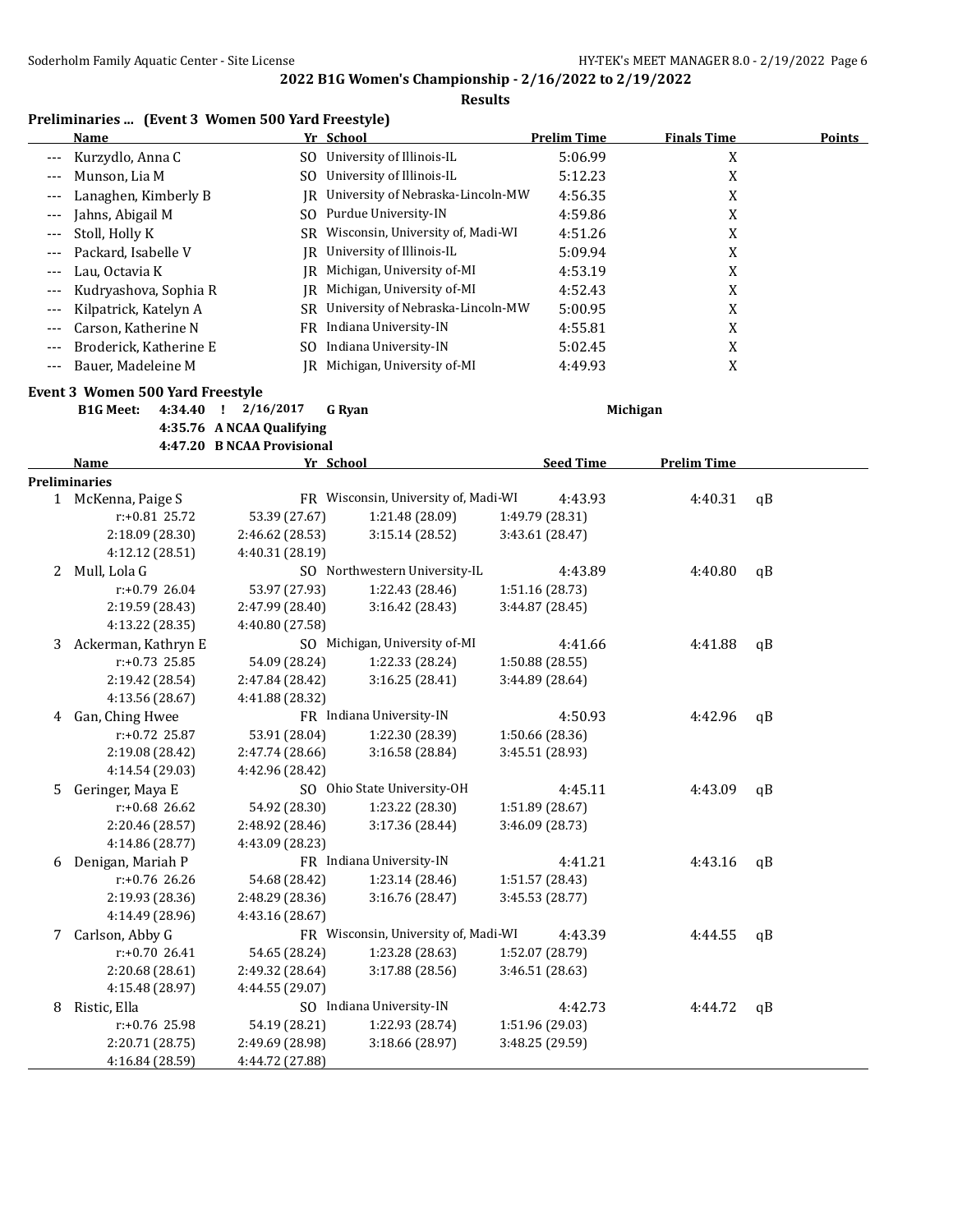|    | Preliminaries  (Event 3 Women 500 Yard Freestyle)<br><b>Name</b> | Yr School       |                                      | <b>Seed Time</b> | <b>Prelim Time</b> |              |
|----|------------------------------------------------------------------|-----------------|--------------------------------------|------------------|--------------------|--------------|
| 9  | Tafuto, Veronica E                                               |                 | SR Ohio State University-OH          | 4:40.49          | 4:45.01            | qB           |
|    | r:+0.77 26.70                                                    | 54.82 (28.12)   | 1:23.22 (28.40)                      | 1:51.75 (28.53)  |                    |              |
|    | 2:20.69 (28.94)                                                  | 2:49.35 (28.66) | 3:18.34 (28.99)                      | 3:47.63 (29.29)  |                    |              |
|    | 4:16.95 (29.32)                                                  | 4:45.01 (28.06) |                                      |                  |                    |              |
| 10 | Haebig, Autumn D                                                 |                 | 5Y University of Nebraska-Lincoln-MW | 4:44.04          | 4:45.43            | qB           |
|    | r:+0.80 26.14                                                    | 54.81 (28.67)   | 1:23.53 (28.72)                      | 1:52.57 (29.04)  |                    |              |
|    | 2:21.67 (29.10)                                                  | 2:50.35 (28.68) | 3:19.49 (29.14)                      | 3:48.27 (28.78)  |                    |              |
|    | 4:17.09 (28.82)                                                  | 4:45.43 (28.34) |                                      |                  |                    |              |
|    | 11 Ecker, Emily D                                                |                 | SO Wisconsin, University of, Madi-WI | 4:50.59          | 4:46.06            | qB           |
|    | r:+0.83 26.98                                                    | 55.38 (28.40)   | 1:24.07 (28.69)                      | 1:52.82 (28.75)  |                    |              |
|    | 2:21.41 (28.59)                                                  | 2:50.28 (28.87) | 3:19.23 (28.95)                      | 3:48.20 (28.97)  |                    |              |
|    | 4:17.33 (29.13)                                                  | 4:46.06 (28.73) |                                      |                  |                    |              |
|    | 12 Woodbury, Gwenyth M                                           |                 | FR Ohio State University-OH          | 4:46.29          | 4:46.69            | qB           |
|    | r:+0.81 26.87                                                    | 55.27 (28.40)   | 1:24.10 (28.83)                      | 1:53.17 (29.07)  |                    |              |
|    | 2:22.22 (29.05)                                                  | 2:51.35 (29.13) | 3:20.92 (29.57)                      | 3:50.20 (29.28)  |                    |              |
|    | 4:19.01 (28.81)                                                  | 4:46.69 (27.68) |                                      |                  |                    |              |
| 13 | Shanley, Kathryn E                                               |                 | FR Michigan, University of-MI        | 4:44.47          | 4:46.85            | qB           |
|    | $r: +0.80$ 26.47                                                 | 55.09 (28.62)   | 1:24.01 (28.92)                      | 1:52.99 (28.98)  |                    |              |
|    | 2:22.31 (29.32)                                                  | 2:51.40 (29.09) | 3:20.45 (29.05)                      | 3:49.56 (29.11)  |                    |              |
|    | 4:18.66 (29.10)                                                  | 4:46.85 (28.19) |                                      |                  |                    |              |
|    | 14 Strouse, Ashley P                                             |                 | FR Northwestern University-IL        | 4:52.68          | 4:46.97            | qB           |
|    | $r: +0.81$ 26.14                                                 | 54.86 (28.72)   | 1:23.88 (29.02)                      | 1:53.27 (29.39)  |                    |              |
|    | 2:22.58 (29.31)                                                  | 2:51.75 (29.17) | 3:21.01 (29.26)                      | 3:50.10 (29.09)  |                    |              |
|    | 4:19.20 (29.10)                                                  | 4:46.97 (27.77) |                                      |                  |                    |              |
| 15 | Sullivan, Katherine A                                            |                 | SR University of Minnesota-MN        | 4:51.74          | 4:47.37            | q            |
|    | $r: +0.69$ 26.23                                                 | 54.81 (28.58)   | 1:23.84 (29.03)                      | 1:53.36 (29.52)  |                    |              |
|    | 2:22.66 (29.30)                                                  | 2:51.81 (29.15) | 3:20.95 (29.14)                      | 3:50.11 (29.16)  |                    |              |
|    | 4:19.23 (29.12)                                                  | 4:47.37 (28.14) |                                      |                  |                    |              |
| 16 | Sims, Kaitlynn S                                                 |                 | JR Michigan, University of-MI        | 4:45.62          | 4:47.43            | q            |
|    | r:+0.80 26.70                                                    | 54.96 (28.26)   | 1:23.80 (28.84)                      | 1:52.85 (29.05)  |                    |              |
|    | 2:21.81 (28.96)                                                  | 2:50.93 (29.12) | 3:20.10 (29.17)                      | 3:49.39 (29.29)  |                    |              |
|    | 4:18.74 (29.35)                                                  | 4:47.43 (28.69) |                                      |                  |                    |              |
| 17 | Murtagh, Madison                                                 |                 | SR Pennsylvania State University-MA  | 4:53.00          | 4:47.91            | $\mathsf{q}$ |
|    | $r: +0.80$ 26.76                                                 | 55.28 (28.52)   | 1:24.38 (29.10)                      | 1:53.62 (29.24)  |                    |              |
|    | 2:22.86 (29.24)                                                  | 2:51.93 (29.07) | 3:20.96 (29.03)                      | 3:50.10 (29.14)  |                    |              |
|    | 4:18.93 (28.83)                                                  | 4:47.91 (28.98) |                                      |                  |                    |              |
| 18 | Larson, Ally D                                                   |                 | JR Northwestern University-IL        | 4:50.82          | 4:48.00            | $\mathbf{q}$ |
|    | r:+0.86 25.88                                                    | 54.32 (28.44)   | 1:23.09 (28.77)                      | 1:52.44 (29.35)  |                    |              |
|    | 2:21.61 (29.17)                                                  | 2:50.76 (29.15) | 3:20.24 (29.48)                      | 3:49.91 (29.67)  |                    |              |
|    | 4:19.32 (29.41)                                                  | 4:48.00 (28.68) |                                      |                  |                    |              |
| 19 | Wallace, Maggie M                                                |                 | SR Indiana University-IN             | 4:45.74          | 4:48.02            | q            |
|    | r:+0.78 26.75                                                    | 55.53 (28.78)   | 1:24.58 (29.05)                      | 1:53.62 (29.04)  |                    |              |
|    | 2:22.84 (29.22)                                                  | 2:52.01 (29.17) | 3:21.20 (29.19)                      | 3:50.78 (29.58)  |                    |              |
|    | 4:20.24 (29.46)                                                  | 4:48.02 (27.78) |                                      |                  |                    |              |
| 20 | Rankin, Mia T                                                    |                 | FR Ohio State University-OH          | 4:49.40          | 4:49.96            | q            |
|    | r:+0.83 27.05                                                    | 55.97 (28.92)   | 1:24.88 (28.91)                      | 1:53.75 (28.87)  |                    |              |
|    | 2:22.69 (28.94)                                                  | 2:51.77 (29.08) | 3:21.37 (29.60)                      | 3:51.28 (29.91)  |                    |              |
|    | 4:21.12 (29.84)                                                  | 4:49.96 (28.84) |                                      |                  |                    |              |
|    | 21 Braun, Elle B                                                 |                 | SO Wisconsin, University of, Madi-WI | 4:49.08          | 4:50.03            | q            |
|    | r:+0.85 26.89                                                    | 55.71 (28.82)   | 1:24.83 (29.12)                      | 1:54.26 (29.43)  |                    |              |
|    | 2:24.05 (29.79)                                                  | 2:53.75 (29.70) | 3:23.38 (29.63)                      | 3:52.75 (29.37)  |                    |              |
|    | 4:21.71 (28.96)                                                  | 4:50.03 (28.32) |                                      |                  |                    |              |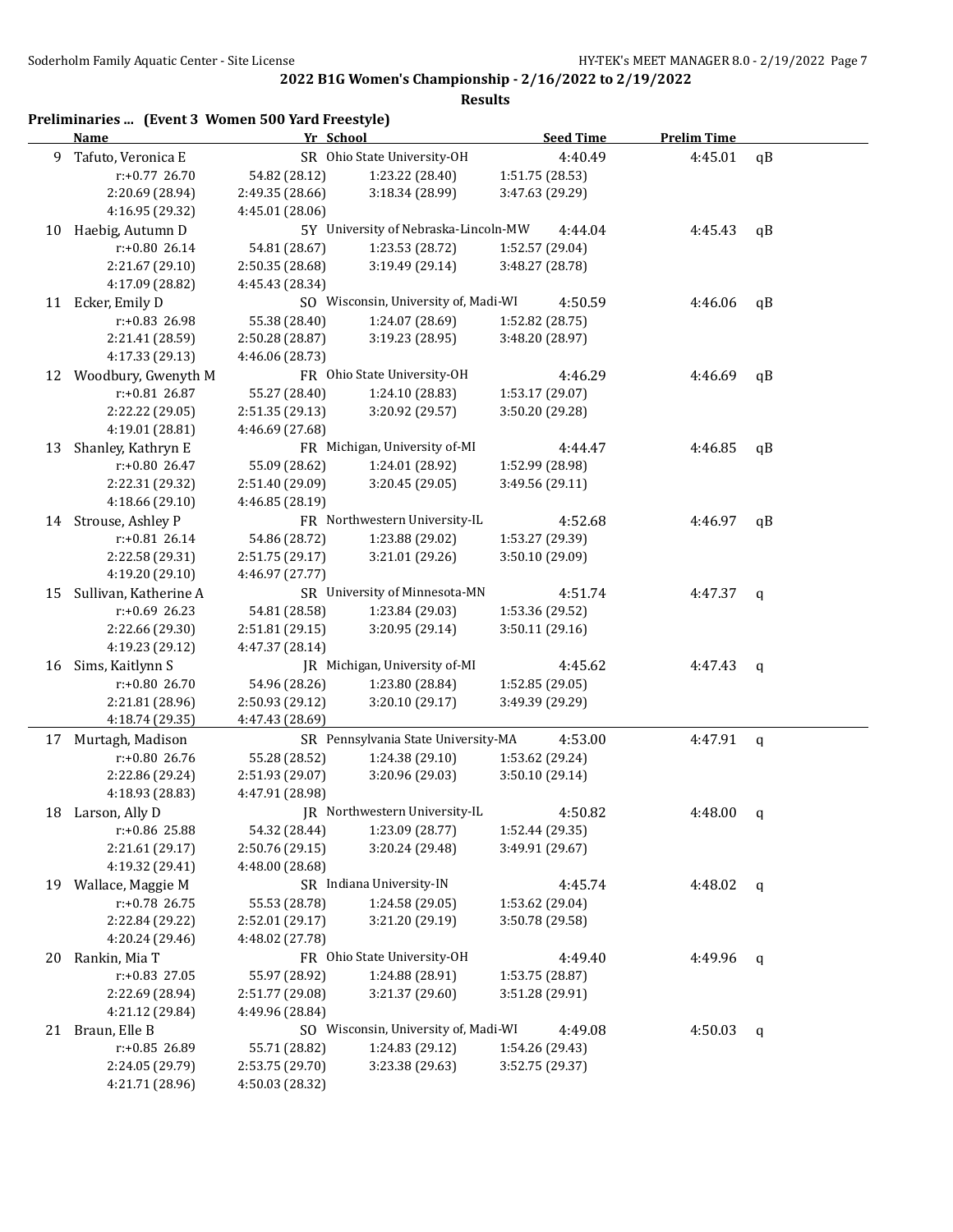| <b>Seed Time</b><br>SR University of Minnesota-MN<br>22 Kilgallon, Abigail L<br>4:50.48<br>4:50.94<br>r:+0.90 27.34<br>55.99 (28.65)<br>1:24.99 (29.00)<br>1:54.22 (29.23)<br>2:23.68 (29.46)<br>2:53.12 (29.44)<br>3:22.84 (29.72)<br>3:52.40 (29.56)<br>4:21.97 (29.57)<br>4:50.94 (28.97)<br>Rosenthal, Molly M<br>JR University of Nebraska-Lincoln-MW<br>4:52.00<br>4:51.01<br>23<br>r:+0.81 27.21<br>56.14 (28.93)<br>1:25.44 (29.30)<br>1:54.75 (29.31)<br>2:23.93 (29.18)<br>2:53.11 (29.18)<br>3:22.24 (29.13)<br>3:51.75 (29.51)<br>4:21.62 (29.87)<br>4:51.01 (29.39)<br>24 Lindorfer, Alivia B<br>JR Wisconsin, University of, Madi-WI<br>4:48.47<br>4:51.14<br>$r: +0.73$ 26.88<br>55.84 (28.96)<br>1:24.92 (29.08)<br>1:53.85 (28.93)<br>3:22.32 (29.74)<br>2:23.09 (29.24)<br>2:52.58 (29.49)<br>3:52.16 (29.84)<br>4:22.10 (29.94)<br>4:51.14 (29.04)<br>SO Indiana University-IN<br>25 Kossakowska, Dominika<br>5:00.13<br>4:51.24<br>$r: +0.68$ 26.21<br>54.69 (28.48)<br>1:23.94 (29.25)<br>1:53.25 (29.31)<br>2:22.67 (29.42)<br>2:52.19 (29.52)<br>3:21.77 (29.58)<br>3:51.71 (29.94)<br>4:21.96 (30.25)<br>4:51.24 (29.28)<br>SR University of Nebraska-Lincoln-MW<br>26 Berning, Margaret R<br>4:55.66<br>4:52.31<br>$r: +0.70$ 26.67<br>55.23 (28.56)<br>1:24.38 (29.15)<br>1:53.58 (29.20)<br>3:22.40 (29.72)<br>3:52.39 (29.99)<br>2:23.02 (29.44)<br>2:52.68 (29.66)<br>4:22.59 (30.20)<br>4:52.31 (29.72)<br>JR Northwestern University-IL<br>Groysman, Yulia G<br>4:50.91<br>27<br>4:52.83 | <b>Prelim Time</b> |
|-------------------------------------------------------------------------------------------------------------------------------------------------------------------------------------------------------------------------------------------------------------------------------------------------------------------------------------------------------------------------------------------------------------------------------------------------------------------------------------------------------------------------------------------------------------------------------------------------------------------------------------------------------------------------------------------------------------------------------------------------------------------------------------------------------------------------------------------------------------------------------------------------------------------------------------------------------------------------------------------------------------------------------------------------------------------------------------------------------------------------------------------------------------------------------------------------------------------------------------------------------------------------------------------------------------------------------------------------------------------------------------------------------------------------------------------------------------------------------------------------------------------------|--------------------|
|                                                                                                                                                                                                                                                                                                                                                                                                                                                                                                                                                                                                                                                                                                                                                                                                                                                                                                                                                                                                                                                                                                                                                                                                                                                                                                                                                                                                                                                                                                                         | $\mathbf q$        |
|                                                                                                                                                                                                                                                                                                                                                                                                                                                                                                                                                                                                                                                                                                                                                                                                                                                                                                                                                                                                                                                                                                                                                                                                                                                                                                                                                                                                                                                                                                                         |                    |
|                                                                                                                                                                                                                                                                                                                                                                                                                                                                                                                                                                                                                                                                                                                                                                                                                                                                                                                                                                                                                                                                                                                                                                                                                                                                                                                                                                                                                                                                                                                         |                    |
|                                                                                                                                                                                                                                                                                                                                                                                                                                                                                                                                                                                                                                                                                                                                                                                                                                                                                                                                                                                                                                                                                                                                                                                                                                                                                                                                                                                                                                                                                                                         |                    |
|                                                                                                                                                                                                                                                                                                                                                                                                                                                                                                                                                                                                                                                                                                                                                                                                                                                                                                                                                                                                                                                                                                                                                                                                                                                                                                                                                                                                                                                                                                                         | $\mathbf q$        |
|                                                                                                                                                                                                                                                                                                                                                                                                                                                                                                                                                                                                                                                                                                                                                                                                                                                                                                                                                                                                                                                                                                                                                                                                                                                                                                                                                                                                                                                                                                                         |                    |
|                                                                                                                                                                                                                                                                                                                                                                                                                                                                                                                                                                                                                                                                                                                                                                                                                                                                                                                                                                                                                                                                                                                                                                                                                                                                                                                                                                                                                                                                                                                         |                    |
|                                                                                                                                                                                                                                                                                                                                                                                                                                                                                                                                                                                                                                                                                                                                                                                                                                                                                                                                                                                                                                                                                                                                                                                                                                                                                                                                                                                                                                                                                                                         |                    |
|                                                                                                                                                                                                                                                                                                                                                                                                                                                                                                                                                                                                                                                                                                                                                                                                                                                                                                                                                                                                                                                                                                                                                                                                                                                                                                                                                                                                                                                                                                                         | $\mathbf{q}$       |
|                                                                                                                                                                                                                                                                                                                                                                                                                                                                                                                                                                                                                                                                                                                                                                                                                                                                                                                                                                                                                                                                                                                                                                                                                                                                                                                                                                                                                                                                                                                         |                    |
|                                                                                                                                                                                                                                                                                                                                                                                                                                                                                                                                                                                                                                                                                                                                                                                                                                                                                                                                                                                                                                                                                                                                                                                                                                                                                                                                                                                                                                                                                                                         |                    |
|                                                                                                                                                                                                                                                                                                                                                                                                                                                                                                                                                                                                                                                                                                                                                                                                                                                                                                                                                                                                                                                                                                                                                                                                                                                                                                                                                                                                                                                                                                                         |                    |
|                                                                                                                                                                                                                                                                                                                                                                                                                                                                                                                                                                                                                                                                                                                                                                                                                                                                                                                                                                                                                                                                                                                                                                                                                                                                                                                                                                                                                                                                                                                         |                    |
|                                                                                                                                                                                                                                                                                                                                                                                                                                                                                                                                                                                                                                                                                                                                                                                                                                                                                                                                                                                                                                                                                                                                                                                                                                                                                                                                                                                                                                                                                                                         |                    |
|                                                                                                                                                                                                                                                                                                                                                                                                                                                                                                                                                                                                                                                                                                                                                                                                                                                                                                                                                                                                                                                                                                                                                                                                                                                                                                                                                                                                                                                                                                                         |                    |
|                                                                                                                                                                                                                                                                                                                                                                                                                                                                                                                                                                                                                                                                                                                                                                                                                                                                                                                                                                                                                                                                                                                                                                                                                                                                                                                                                                                                                                                                                                                         |                    |
|                                                                                                                                                                                                                                                                                                                                                                                                                                                                                                                                                                                                                                                                                                                                                                                                                                                                                                                                                                                                                                                                                                                                                                                                                                                                                                                                                                                                                                                                                                                         |                    |
|                                                                                                                                                                                                                                                                                                                                                                                                                                                                                                                                                                                                                                                                                                                                                                                                                                                                                                                                                                                                                                                                                                                                                                                                                                                                                                                                                                                                                                                                                                                         |                    |
|                                                                                                                                                                                                                                                                                                                                                                                                                                                                                                                                                                                                                                                                                                                                                                                                                                                                                                                                                                                                                                                                                                                                                                                                                                                                                                                                                                                                                                                                                                                         |                    |
|                                                                                                                                                                                                                                                                                                                                                                                                                                                                                                                                                                                                                                                                                                                                                                                                                                                                                                                                                                                                                                                                                                                                                                                                                                                                                                                                                                                                                                                                                                                         |                    |
|                                                                                                                                                                                                                                                                                                                                                                                                                                                                                                                                                                                                                                                                                                                                                                                                                                                                                                                                                                                                                                                                                                                                                                                                                                                                                                                                                                                                                                                                                                                         |                    |
| $r: +0.69$ 26.46<br>55.33 (28.87)<br>1:24.93 (29.60)<br>1:54.73 (29.80)                                                                                                                                                                                                                                                                                                                                                                                                                                                                                                                                                                                                                                                                                                                                                                                                                                                                                                                                                                                                                                                                                                                                                                                                                                                                                                                                                                                                                                                 |                    |
| 3:24.10 (29.58)<br>3:53.58 (29.48)<br>2:24.76 (30.03)<br>2:54.52 (29.76)                                                                                                                                                                                                                                                                                                                                                                                                                                                                                                                                                                                                                                                                                                                                                                                                                                                                                                                                                                                                                                                                                                                                                                                                                                                                                                                                                                                                                                                |                    |
| 4:23.25 (29.67)<br>4:52.83 (29.58)                                                                                                                                                                                                                                                                                                                                                                                                                                                                                                                                                                                                                                                                                                                                                                                                                                                                                                                                                                                                                                                                                                                                                                                                                                                                                                                                                                                                                                                                                      |                    |
| SR University of Nebraska-Lincoln-MW<br>Stott, Shannon J<br>4:50.15<br>4:53.60<br>28                                                                                                                                                                                                                                                                                                                                                                                                                                                                                                                                                                                                                                                                                                                                                                                                                                                                                                                                                                                                                                                                                                                                                                                                                                                                                                                                                                                                                                    |                    |
| r:+0.80 26.54<br>55.40 (28.86)<br>1:24.45 (29.05)<br>1:53.67 (29.22)                                                                                                                                                                                                                                                                                                                                                                                                                                                                                                                                                                                                                                                                                                                                                                                                                                                                                                                                                                                                                                                                                                                                                                                                                                                                                                                                                                                                                                                    |                    |
| 2:23.29 (29.62)<br>2:52.84 (29.55)<br>3:23.10 (30.26)<br>3:53.39 (30.29)                                                                                                                                                                                                                                                                                                                                                                                                                                                                                                                                                                                                                                                                                                                                                                                                                                                                                                                                                                                                                                                                                                                                                                                                                                                                                                                                                                                                                                                |                    |
| 4:23.92 (30.53)<br>4:53.60 (29.68)                                                                                                                                                                                                                                                                                                                                                                                                                                                                                                                                                                                                                                                                                                                                                                                                                                                                                                                                                                                                                                                                                                                                                                                                                                                                                                                                                                                                                                                                                      |                    |
| Heiser, Elyse V<br>FR Indiana University-IN<br>4:46.78<br>29<br>4:54.56                                                                                                                                                                                                                                                                                                                                                                                                                                                                                                                                                                                                                                                                                                                                                                                                                                                                                                                                                                                                                                                                                                                                                                                                                                                                                                                                                                                                                                                 |                    |
| r:+0.68 26.70<br>1:54.29 (29.33)<br>55.58 (28.88)<br>1:24.96 (29.38)                                                                                                                                                                                                                                                                                                                                                                                                                                                                                                                                                                                                                                                                                                                                                                                                                                                                                                                                                                                                                                                                                                                                                                                                                                                                                                                                                                                                                                                    |                    |
| 3:23.42 (29.94)<br>3:53.83 (30.41)<br>2:23.51 (29.22)<br>2:53.48 (29.97)                                                                                                                                                                                                                                                                                                                                                                                                                                                                                                                                                                                                                                                                                                                                                                                                                                                                                                                                                                                                                                                                                                                                                                                                                                                                                                                                                                                                                                                |                    |
| 4:24.59 (30.76)<br>4:54.56 (29.97)                                                                                                                                                                                                                                                                                                                                                                                                                                                                                                                                                                                                                                                                                                                                                                                                                                                                                                                                                                                                                                                                                                                                                                                                                                                                                                                                                                                                                                                                                      |                    |
| SR Rutgers University-NJ<br>Salladin, Cathryn G<br>4:57.13<br>4:54.83<br>30                                                                                                                                                                                                                                                                                                                                                                                                                                                                                                                                                                                                                                                                                                                                                                                                                                                                                                                                                                                                                                                                                                                                                                                                                                                                                                                                                                                                                                             |                    |
| r:+0.79 27.15<br>56.64 (29.49)<br>1:26.37 (29.73)<br>1:56.36 (29.99)                                                                                                                                                                                                                                                                                                                                                                                                                                                                                                                                                                                                                                                                                                                                                                                                                                                                                                                                                                                                                                                                                                                                                                                                                                                                                                                                                                                                                                                    |                    |
| 2:26.14 (29.78)<br>2:56.09 (29.95)<br>3:25.95 (29.86)<br>3:55.82 (29.87)                                                                                                                                                                                                                                                                                                                                                                                                                                                                                                                                                                                                                                                                                                                                                                                                                                                                                                                                                                                                                                                                                                                                                                                                                                                                                                                                                                                                                                                |                    |
| 4:25.53 (29.71)<br>4:54.83 (29.30)                                                                                                                                                                                                                                                                                                                                                                                                                                                                                                                                                                                                                                                                                                                                                                                                                                                                                                                                                                                                                                                                                                                                                                                                                                                                                                                                                                                                                                                                                      |                    |
| Stoll, Sydney J<br>FR University of Illinois-IL<br>5:01.79<br>31<br>4:55.27                                                                                                                                                                                                                                                                                                                                                                                                                                                                                                                                                                                                                                                                                                                                                                                                                                                                                                                                                                                                                                                                                                                                                                                                                                                                                                                                                                                                                                             |                    |
| 1:25.33 (29.73)<br>$r: +0.65$ 26.67<br>55.60 (28.93)<br>1:55.12 (29.79)                                                                                                                                                                                                                                                                                                                                                                                                                                                                                                                                                                                                                                                                                                                                                                                                                                                                                                                                                                                                                                                                                                                                                                                                                                                                                                                                                                                                                                                 |                    |
| 3:25.23 (30.20)<br>3:55.80 (30.57)<br>2:24.97 (29.85)<br>2:55.03 (30.06)                                                                                                                                                                                                                                                                                                                                                                                                                                                                                                                                                                                                                                                                                                                                                                                                                                                                                                                                                                                                                                                                                                                                                                                                                                                                                                                                                                                                                                                |                    |
| 4:25.61 (29.81)<br>4:55.27 (29.66)                                                                                                                                                                                                                                                                                                                                                                                                                                                                                                                                                                                                                                                                                                                                                                                                                                                                                                                                                                                                                                                                                                                                                                                                                                                                                                                                                                                                                                                                                      |                    |
| FR University of Nebraska-Lincoln-MW<br>Murzilli, Ilaria<br>4:48.78<br>4:55.81<br>32                                                                                                                                                                                                                                                                                                                                                                                                                                                                                                                                                                                                                                                                                                                                                                                                                                                                                                                                                                                                                                                                                                                                                                                                                                                                                                                                                                                                                                    |                    |
| r:+0.72 26.38<br>1:23.75 (28.88)<br>54.87 (28.49)<br>1:53.19 (29.44)                                                                                                                                                                                                                                                                                                                                                                                                                                                                                                                                                                                                                                                                                                                                                                                                                                                                                                                                                                                                                                                                                                                                                                                                                                                                                                                                                                                                                                                    |                    |
| 3:24.07 (30.79)<br>2:23.11 (29.92)<br>2:53.28 (30.17)<br>3:54.94 (30.87)                                                                                                                                                                                                                                                                                                                                                                                                                                                                                                                                                                                                                                                                                                                                                                                                                                                                                                                                                                                                                                                                                                                                                                                                                                                                                                                                                                                                                                                |                    |
| 4:25.70 (30.76)<br>4:55.81 (30.11)                                                                                                                                                                                                                                                                                                                                                                                                                                                                                                                                                                                                                                                                                                                                                                                                                                                                                                                                                                                                                                                                                                                                                                                                                                                                                                                                                                                                                                                                                      |                    |
| SO Pennsylvania State University-MA<br>4:59.75<br>4:56.14<br>33<br>Rinn, Morgan                                                                                                                                                                                                                                                                                                                                                                                                                                                                                                                                                                                                                                                                                                                                                                                                                                                                                                                                                                                                                                                                                                                                                                                                                                                                                                                                                                                                                                         |                    |
| 1:27.19 (30.05)<br>$r: +0.77$ 27.55<br>57.14 (29.59)<br>1:57.35(30.16)                                                                                                                                                                                                                                                                                                                                                                                                                                                                                                                                                                                                                                                                                                                                                                                                                                                                                                                                                                                                                                                                                                                                                                                                                                                                                                                                                                                                                                                  |                    |
| 2:27.55 (30.20)<br>2:57.27 (29.72)<br>3:27.14 (29.87)<br>3:57.21 (30.07)                                                                                                                                                                                                                                                                                                                                                                                                                                                                                                                                                                                                                                                                                                                                                                                                                                                                                                                                                                                                                                                                                                                                                                                                                                                                                                                                                                                                                                                |                    |
| 4:27.13 (29.92)<br>4:56.14 (29.01)                                                                                                                                                                                                                                                                                                                                                                                                                                                                                                                                                                                                                                                                                                                                                                                                                                                                                                                                                                                                                                                                                                                                                                                                                                                                                                                                                                                                                                                                                      |                    |
| SR University of Illinois-IL<br>34 Kennedy, Sidney H<br>5:00.86<br>4:56.22                                                                                                                                                                                                                                                                                                                                                                                                                                                                                                                                                                                                                                                                                                                                                                                                                                                                                                                                                                                                                                                                                                                                                                                                                                                                                                                                                                                                                                              |                    |
| r:+0.78 27.04<br>1:26.13 (29.72)<br>1:56.03 (29.90)<br>56.41 (29.37)                                                                                                                                                                                                                                                                                                                                                                                                                                                                                                                                                                                                                                                                                                                                                                                                                                                                                                                                                                                                                                                                                                                                                                                                                                                                                                                                                                                                                                                    |                    |
| 2:26.09 (30.06)<br>2:56.02 (29.93)<br>3:25.98 (29.96)<br>3:56.44 (30.46)                                                                                                                                                                                                                                                                                                                                                                                                                                                                                                                                                                                                                                                                                                                                                                                                                                                                                                                                                                                                                                                                                                                                                                                                                                                                                                                                                                                                                                                |                    |
| 4:26.62 (30.18)<br>4:56.22 (29.60)                                                                                                                                                                                                                                                                                                                                                                                                                                                                                                                                                                                                                                                                                                                                                                                                                                                                                                                                                                                                                                                                                                                                                                                                                                                                                                                                                                                                                                                                                      |                    |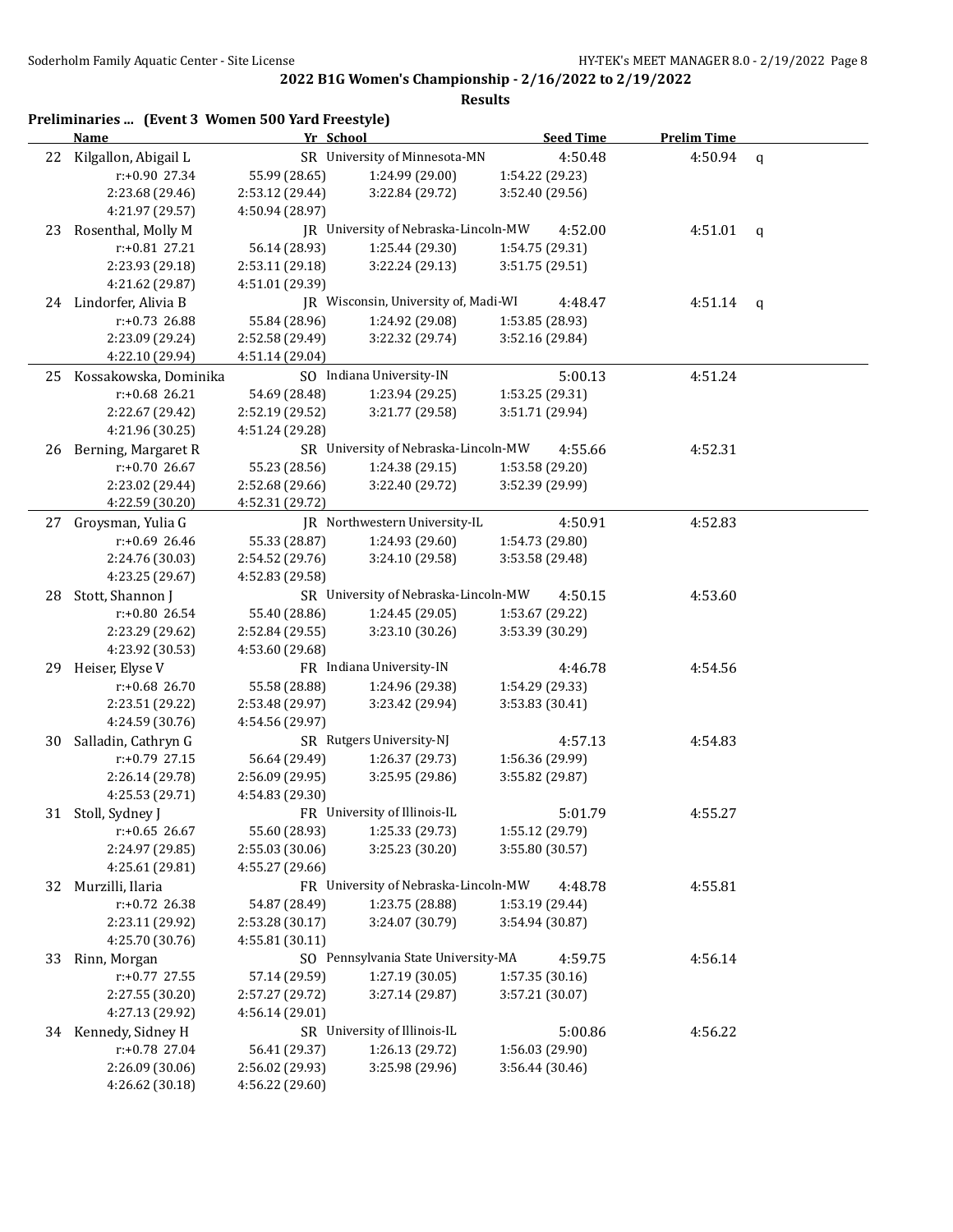|    | Preliminaries  (Event 3 Women 500 Yard Freestyle)<br><b>Name</b> | Yr School       |                                      | <b>Seed Time</b> | <b>Prelim Time</b> |
|----|------------------------------------------------------------------|-----------------|--------------------------------------|------------------|--------------------|
| 35 | Coffey, Audrey Y                                                 |                 | SR University of Nebraska-Lincoln-MW | 4:52.44          | 4:56.43            |
|    | $r: +0.72$ 26.40                                                 | 54.90 (28.50)   | 1:24.17 (29.27)                      | 1:54.01 (29.84)  |                    |
|    | 2:24.11 (30.10)                                                  | 2:54.49 (30.38) | 3:25.20 (30.71)                      | 3:55.82 (30.62)  |                    |
|    | 4:26.45 (30.63)                                                  | 4:56.43 (29.98) |                                      |                  |                    |
| 36 | Buys, Jeanri                                                     |                 | JR University of Illinois-IL         | 5:01.17          | 4:56.65            |
|    | r:+0.75 26.49                                                    | 55.52 (29.03)   | 1:25.45 (29.93)                      | 1:55.67 (30.22)  |                    |
|    | 2:25.62 (29.95)                                                  | 2:55.77 (30.15) | 3:25.83 (30.06)                      | 3:56.29 (30.46)  |                    |
|    | 4:26.86 (30.57)                                                  | 4:56.65 (29.79) |                                      |                  |                    |
| 37 | Powers, Rachel A                                                 |                 | 5Y University of Nebraska-Lincoln-MW | 4:57.27          | 4:56.70            |
|    | $r: +0.75$ 26.77                                                 | 55.52 (28.75)   | 1:25.01 (29.49)                      | 1:54.77 (29.76)  |                    |
|    | 2:24.56 (29.79)                                                  | 2:54.53 (29.97) | 3:24.76 (30.23)                      | 3:55.43 (30.67)  |                    |
|    | 4:26.32 (30.89)                                                  | 4:56.70 (30.38) |                                      |                  |                    |
| 38 | Haake, Elissa L                                                  |                 | JR Purdue University-IN              | 4:57.73          | 4:59.80            |
|    | $r: +0.71$ 26.62                                                 | 55.47 (28.85)   | 1:24.92 (29.45)                      | 1:54.82 (29.90)  |                    |
|    | 2:24.96 (30.14)                                                  | 2:55.14 (30.18) | 3:25.82 (30.68)                      | 3:56.87 (31.05)  |                    |
|    | 4:28.44 (31.57)                                                  | 4:59.80 (31.36) |                                      |                  |                    |
| 39 | Marlin, Courtney E                                               |                 | JR Pennsylvania State University-MA  | 4:59.28          | 4:59.96            |
|    | $r: +0.77$ 27.04                                                 | 56.04 (29.00)   | 1:25.92 (29.88)                      | 1:56.14 (30.22)  |                    |
|    | 2:26.55 (30.41)                                                  | 2:57.33 (30.78) | 3:28.21 (30.88)                      | 3:59.29 (31.08)  |                    |
|    |                                                                  |                 |                                      |                  |                    |
|    | 4:30.19 (30.90)<br>Beavon, Kate J                                | 4:59.96 (29.77) | JR Purdue University-IN              |                  |                    |
| 40 |                                                                  |                 |                                      | 4:50.97          | 5:00.58            |
|    | r:+0.92 26.45                                                    | 55.34 (28.89)   | 1:24.60 (29.26)                      | 1:54.26 (29.66)  |                    |
|    | 2:24.41 (30.15)                                                  | 2:54.95 (30.54) | 3:25.92 (30.97)                      | 3:57.45 (31.53)  |                    |
|    | 4:29.20 (31.75)                                                  | 5:00.58 (31.38) |                                      |                  |                    |
|    | 41 Seigal, Mikayla Q                                             |                 | JR Wisconsin, University of, Madi-WI | 5:04.83          | 5:00.95            |
|    | $r: +0.71$ 27.20                                                 | 56.86 (29.66)   | 1:27.10 (30.24)                      | 1:57.37 (30.27)  |                    |
|    | 2:27.79 (30.42)                                                  | 2:58.41 (30.62) | 3:29.11 (30.70)                      | 3:59.87 (30.76)  |                    |
|    | 4:30.69 (30.82)                                                  | 5:00.95 (30.26) |                                      |                  |                    |
|    | 42 Niziolek, Meghan K                                            |                 | SO University of Illinois-IL         | 5:02.40          | 5:02.12            |
|    | $r: +0.78$ 27.11                                                 | 57.06 (29.95)   | 1:27.49 (30.43)                      | 1:58.19 (30.70)  |                    |
|    | 2:28.67 (30.48)                                                  | 2:59.12 (30.45) | 3:29.74 (30.62)                      | 4:00.65 (30.91)  |                    |
|    | 4:31.53 (30.88)                                                  | 5:02.12 (30.59) |                                      |                  |                    |
| 43 | Brooker, Anna C                                                  |                 | JR Iowa, University of-IA            | 5:04.03          | 5:04.55            |
|    | r:+0.76 26.77                                                    | 56.11 (29.34)   | 1:26.29 (30.18)                      | 1:56.71 (30.42)  |                    |
|    | 2:27.60 (30.89)                                                  | 2:58.80 (31.20) | 3:30.40 (31.60)                      | 4:02.08 (31.68)  |                    |
|    | 4:33.80 (31.72)                                                  | 5:04.55 (30.75) |                                      |                  |                    |
| 44 | Schick, Natalie E                                                |                 | FR Rutgers University-NJ             | 5:05.78          | 5:05.66            |
|    | $r: +0.74$ 26.68                                                 | 56.08 (29.40)   | 1:26.20 (30.12)                      | 1:56.26 (30.06)  |                    |
|    | 2:27.23 (30.97)                                                  | 2:58.68 (31.45) | 3:30.64 (31.96)                      | 4:02.74 (32.10)  |                    |
|    | 4:34.45 (31.71)                                                  | 5:05.66 (31.21) |                                      |                  |                    |
|    | 45 Young, Rachel J                                               |                 | JR Purdue University-IN              | 5:01.95          | 5:06.14            |
|    | $r: +0.71$ 27.41                                                 | 56.92 (29.51)   | 1:27.07 (30.15)                      | 1:57.74 (30.67)  |                    |
|    | 2:28.61 (30.87)                                                  | 2:59.50 (30.89) | 3:30.67 (31.17)                      | 4:01.93 (31.26)  |                    |
|    | 4:33.70 (31.77)                                                  | 5:06.14 (32.44) |                                      |                  |                    |
| 46 | Lange, Payton K                                                  |                 | JR Iowa, University of-IA            | 5:08.48          | 5:09.03            |
|    | r:+0.78 27.77                                                    | 58.11 (30.34)   | 1:28.91 (30.80)                      | 2:00.14 (31.23)  |                    |
|    | 2:31.30 (31.16)                                                  | 3:02.34 (31.04) | 3:33.80 (31.46)                      | 4:05.60 (31.80)  |                    |
|    | 4:37.82 (32.22)                                                  | 5:09.03 (31.21) |                                      |                  |                    |
| 47 | Weber, Yael                                                      |                 | JR Rutgers University-NJ             | 5:08.82          | 5:09.99            |
|    | $r: +0.74$ 28.31                                                 | 58.70 (30.39)   | 1:29.42 (30.72)                      | 2:00.45 (31.03)  |                    |
|    | 2:31.72 (31.27)                                                  | 3:03.18 (31.46) | 3:34.79 (31.61)                      | 4:06.65 (31.86)  |                    |
|    | 4:38.56 (31.91)                                                  | 5:09.99 (31.43) |                                      |                  |                    |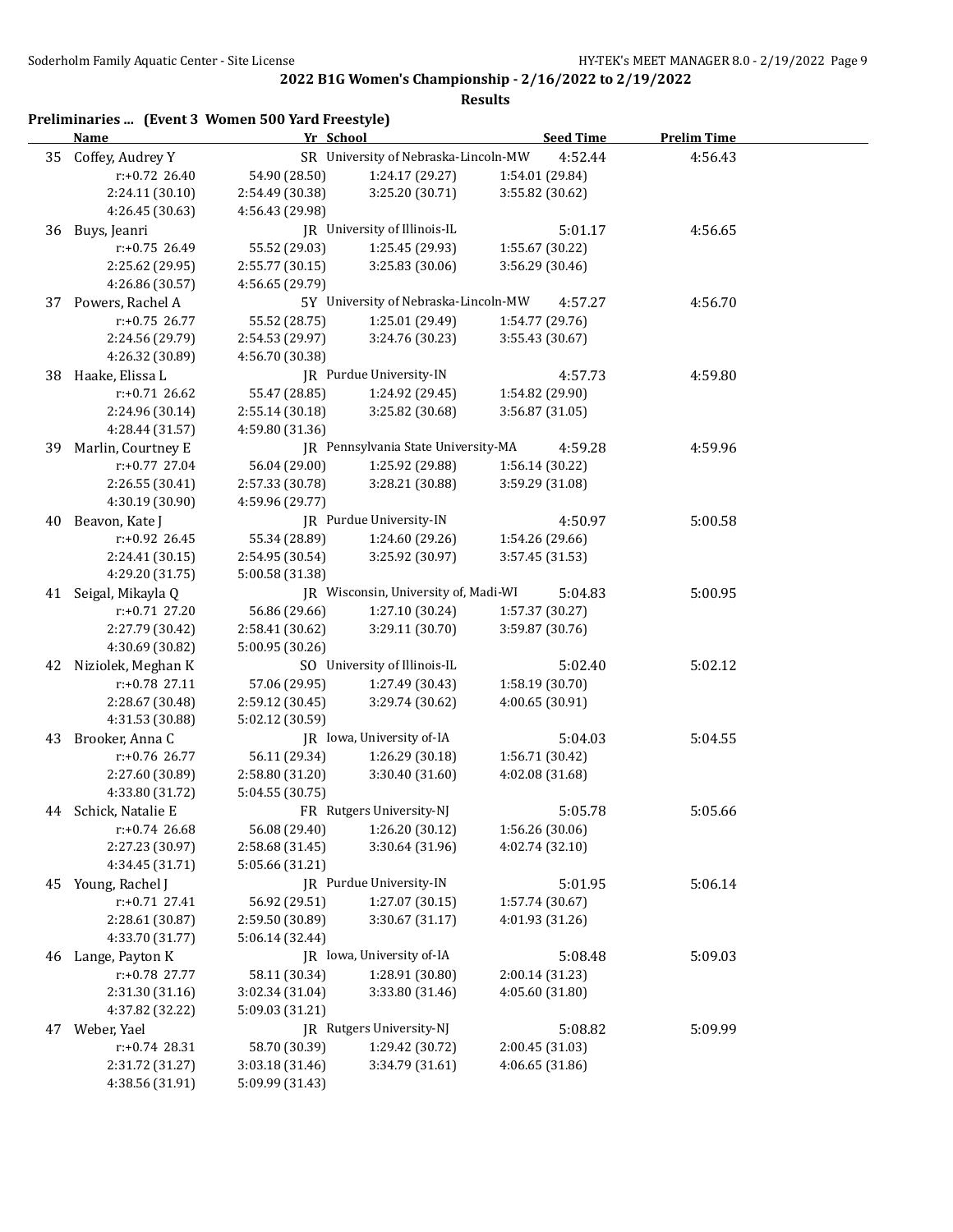|     | Preliminaries  (Event 3 Women 500 Yard Freestyle)<br>Name | Yr School       |                                      |                 | <b>Seed Time</b> | <b>Prelim Time</b> |  |
|-----|-----------------------------------------------------------|-----------------|--------------------------------------|-----------------|------------------|--------------------|--|
| --- | Graves, Alyssa J                                          |                 | SO Ohio State University-OH          |                 | 4:49.15          | X4:49.30           |  |
|     | r:+0.69 27.30                                             | 56.26 (28.96)   | 1:25.11 (28.85)                      | 1:54.21 (29.10) |                  |                    |  |
|     | 2:23.42 (29.21)                                           | 2:52.63 (29.21) | 3:21.94 (29.31)                      | 3:51.44 (29.50) |                  |                    |  |
|     | 4:20.81 (29.37)                                           | 4:49.30 (28.49) |                                      |                 |                  |                    |  |
|     | Tang, Tsoi Lam Katii                                      |                 | JR Michigan, University of-MI        |                 | 4:49.48          | X4:49.46           |  |
|     | $r: +0.67$ 26.83                                          | 55.48 (28.65)   | 1:24.39 (28.91)                      | 1:54.00 (29.61) |                  |                    |  |
|     | 2:23.68 (29.68)                                           | 2:53.05 (29.37) | 3:22.35 (29.30)                      | 3:51.82 (29.47) |                  |                    |  |
|     | 4:20.72 (28.90)                                           | 4:49.46 (28.74) |                                      |                 |                  |                    |  |
|     | Bauer, Madeleine M                                        |                 | JR Michigan, University of-MI        |                 | 4:47.24          | X4:49.93           |  |
|     | r:+0.76 26.67                                             | 55.49 (28.82)   | 1:24.55 (29.06)                      | 1:54.05 (29.50) |                  |                    |  |
|     | 2:23.98 (29.93)                                           | 2:53.52 (29.54) | 3:23.06 (29.54)                      | 3:52.55 (29.49) |                  |                    |  |
|     | 4:21.80 (29.25)                                           | 4:49.93 (28.13) |                                      |                 |                  |                    |  |
|     | Gilbert, Liberty R                                        |                 | SO Ohio State University-OH          |                 | 4:50.14          | X4:50.05           |  |
|     | r:+0.84 26.89                                             | 55.99 (29.10)   | 1:24.90 (28.91)                      | 1:54.66 (29.76) |                  |                    |  |
|     | 2:24.45 (29.79)                                           | 2:53.28 (28.83) | 3:22.40 (29.12)                      | 3:51.87 (29.47) |                  |                    |  |
|     | 4:21.19 (29.32)                                           | 4:50.05 (28.86) |                                      |                 |                  |                    |  |
|     | Stoll, Holly K                                            |                 | SR Wisconsin, University of, Madi-WI |                 | 4:49.78          | X4:51.26           |  |
|     | r:+0.71 26.69                                             | 55.77 (29.08)   | 1:24.88 (29.11)                      | 1:54.06 (29.18) |                  |                    |  |
|     | 2:23.59 (29.53)                                           | 2:53.32 (29.73) | 3:23.22 (29.90)                      | 3:52.89 (29.67) |                  |                    |  |
|     | 4:22.47 (29.58)                                           | 4:51.26 (28.79) |                                      |                 |                  |                    |  |
|     | Kudryashova, Sophia R                                     |                 | JR Michigan, University of-MI        |                 | 4:46.18          | X4:52.43           |  |
|     | r:+0.77 26.07                                             | 54.64 (28.57)   | 1:23.34 (28.70)                      | 1:52.45 (29.11) |                  |                    |  |
|     | 2:21.72 (29.27)                                           | 2:51.58 (29.86) | 3:21.26 (29.68)                      | 3:51.15 (29.89) |                  |                    |  |
|     | 4:21.89 (30.74)                                           | 4:52.43 (30.54) |                                      |                 |                  |                    |  |
|     | Lau, Octavia K                                            |                 | JR Michigan, University of-MI        |                 | 4:46.94          | X4:53.19           |  |
|     | r:+0.67 26.86                                             | 55.80 (28.94)   | 1:24.89 (29.09)                      | 1:54.66 (29.77) |                  |                    |  |
|     | 2:24.24 (29.58)                                           | 2:53.84 (29.60) | 3:23.71 (29.87)                      | 3:54.03 (30.32) |                  |                    |  |
|     | 4:24.17 (30.14)                                           | 4:53.19 (29.02) |                                      |                 |                  |                    |  |
| --- | Tuinman, Sophia J                                         |                 | SO Michigan, University of-MI        |                 | 4:54.39          | X4:55.50           |  |
|     | $r: +0.74$ 26.67                                          | 55.50 (28.83)   | 1:25.00 (29.50)                      | 1:54.45 (29.45) |                  |                    |  |
|     | 2:24.22 (29.77)                                           | 2:54.25 (30.03) | 3:24.43 (30.18)                      | 3:54.89 (30.46) |                  |                    |  |
|     | 4:25.41 (30.52)                                           | 4:55.50 (30.09) |                                      |                 |                  |                    |  |
|     | Carson, Katherine N                                       |                 | FR Indiana University-IN             |                 | 4:53.34          | X4:55.81           |  |
|     | $r: +0.73$ 27.21                                          | 56.62 (29.41)   | 1:26.62 (30.00)                      | 1:56.76 (30.14) |                  |                    |  |
|     | 2:26.48 (29.72)                                           | 2:56.31 (29.83) | 3:26.38 (30.07)                      | 3:56.17 (29.79) |                  |                    |  |
|     | 4:26.08 (29.91)                                           | 4:55.81 (29.73) |                                      |                 |                  |                    |  |
|     | Lanaghen, Kimberly B                                      |                 | JR University of Nebraska-Lincoln-MW |                 | 4:56.33          | X4:56.35           |  |
|     | $r: +0.74$ 27.14                                          | 55.81 (28.67)   | 1:25.22 (29.41)                      | 1:54.86 (29.64) |                  |                    |  |
|     | 2:24.81 (29.95)                                           | 2:54.98 (30.17) | 3:25.33 (30.35)                      | 3:55.95 (30.62) |                  |                    |  |
|     | 4:26.56 (30.61)                                           | 4:56.35 (29.79) |                                      |                 |                  |                    |  |
|     | Walls, Annie                                              |                 | SO Pennsylvania State University-MA  |                 | 4:56.74          | X4:59.23           |  |
|     | r:+0.87 27.62                                             | 56.79 (29.17)   | 1:26.81 (30.02)                      | 1:57.07 (30.26) |                  |                    |  |
|     | 2:27.43 (30.36)                                           | 2:57.71 (30.28) | 3:28.09 (30.38)                      | 3:58.66 (30.57) |                  |                    |  |
|     | 4:29.22 (30.56)                                           | 4:59.23 (30.01) |                                      |                 |                  |                    |  |
|     | Jahns, Abigail M                                          |                 | SO Purdue University-IN              |                 | 4:58.19          | X4:59.86           |  |
|     | r:+0.73 26.48                                             | 55.20 (28.72)   | 1:24.98 (29.78)                      | 1:55.33 (30.35) |                  |                    |  |
|     | 2:26.01 (30.68)                                           | 2:57.04 (31.03) | 3:28.47 (31.43)                      | 3:59.69 (31.22) |                  |                    |  |
|     | 4:30.31 (30.62)                                           | 4:59.86 (29.55) |                                      |                 |                  |                    |  |
|     | Acheson, Taylor E                                         |                 | SR University of Nebraska-Lincoln-MW |                 | 5:01.94          | X5:00.12           |  |
|     | r:+0.76 27.19                                             | 57.03 (29.84)   | 1:27.14 (30.11)                      | 1:57.44 (30.30) |                  |                    |  |
|     | 2:27.89 (30.45)                                           | 2:58.32 (30.43) | 3:28.72 (30.40)                      | 3:59.30 (30.58) |                  |                    |  |
|     | 4:30.06 (30.76)                                           | 5:00.12 (30.06) |                                      |                 |                  |                    |  |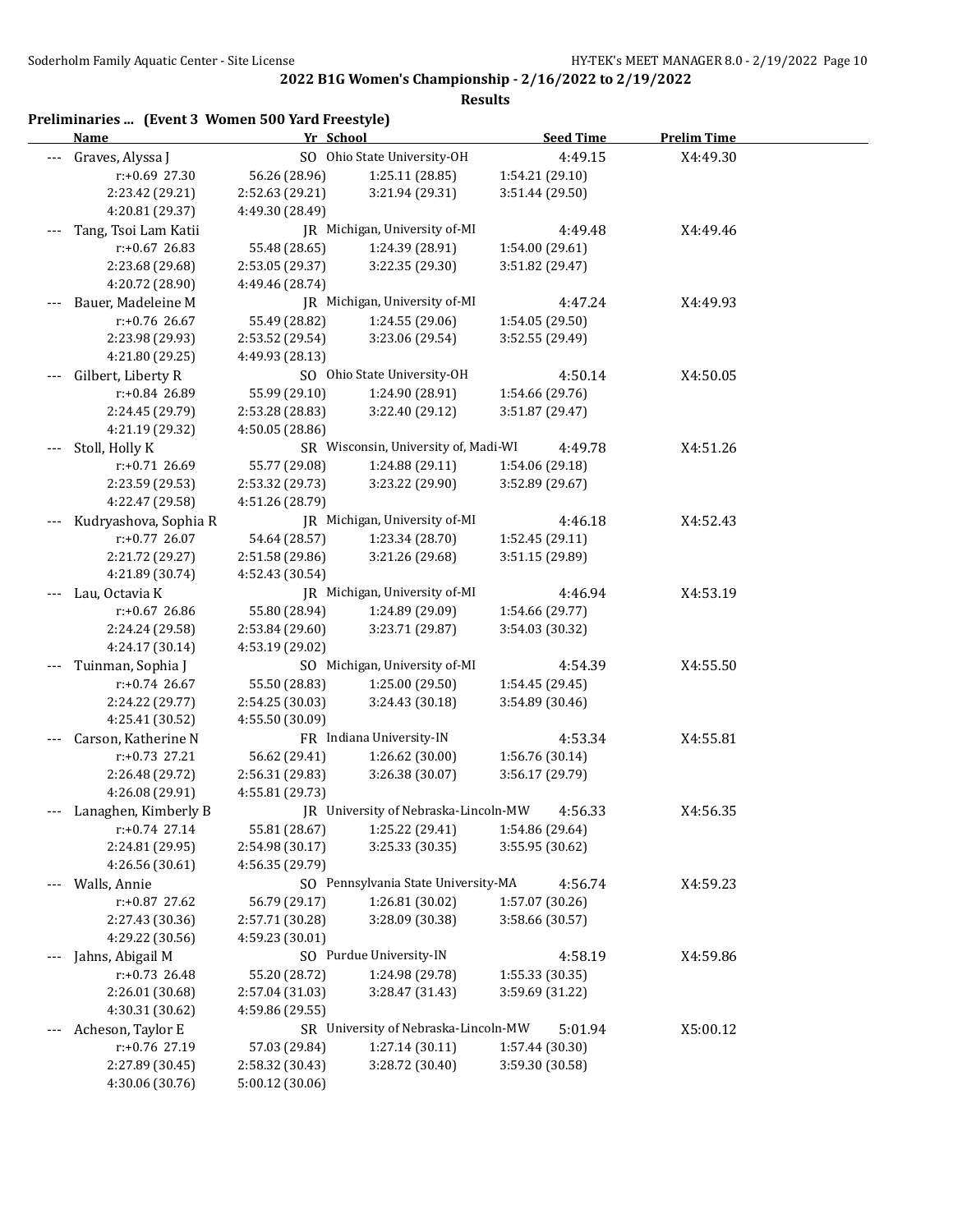|                  | Preliminaries  (Event 3 Women 500 Yard Freestyle)<br>Name | Yr School                  |                                      | <b>Seed Time</b>   | <b>Prelim Time</b> |   |        |
|------------------|-----------------------------------------------------------|----------------------------|--------------------------------------|--------------------|--------------------|---|--------|
|                  | Kilpatrick, Katelyn A                                     |                            | SR University of Nebraska-Lincoln-MW | 5:00.05            | X5:00.95           |   |        |
|                  | $r: +0.82$ 28.10                                          | 58.26 (30.16)              | 1:28.58 (30.32)                      | 1:58.96 (30.38)    |                    |   |        |
|                  | 2:29.44 (30.48)                                           | 2:59.77 (30.33)            | 3:30.27 (30.50)                      | 4:00.70 (30.43)    |                    |   |        |
|                  | 4:31.46 (30.76)                                           | 5:00.95 (29.49)            |                                      |                    |                    |   |        |
|                  | Chen, Erika B                                             |                            | SO Northwestern University-IL        | 4:51.10            | X5:01.57           |   |        |
|                  | r:+0.66 26.80                                             | 56.04 (29.24)              | 1:26.07 (30.03)                      | 1:56.36 (30.29)    |                    |   |        |
|                  | 2:26.94 (30.58)                                           | 2:57.75 (30.81)            | 3:28.46 (30.71)                      | 3:59.50 (31.04)    |                    |   |        |
|                  | 4:30.86 (31.36)                                           | 5:01.57 (30.71)            |                                      |                    |                    |   |        |
|                  | Broderick, Katherine E                                    |                            | SO Indiana University-IN             | 5:19.68            | X5:02.45           |   |        |
|                  | r:+0.76 28.30                                             | 58.98 (30.68)              | 1:30.21 (31.23)                      | 2:01.34 (31.13)    |                    |   |        |
|                  | 2:32.28 (30.94)                                           | 3:03.13 (30.85)            | 3:33.43 (30.30)                      | 4:03.56 (30.13)    |                    |   |        |
|                  | 4:33.54 (29.98)                                           | 5:02.45 (28.91)            |                                      |                    |                    |   |        |
|                  | Kurzydlo, Anna C                                          |                            | SO University of Illinois-IL         | 5:06.33            | X5:06.99           |   |        |
|                  | r:+0.75 27.05                                             | 56.64 (29.59)              | 1:26.77 (30.13)                      | 1:57.55 (30.78)    |                    |   |        |
|                  | 2:28.45 (30.90)                                           | 2:59.67 (31.22)            | 3:31.38 (31.71)                      | 4:03.35 (31.97)    |                    |   |        |
|                  | 4:35.57 (32.22)                                           | 5:06.99 (31.42)            |                                      |                    |                    |   |        |
|                  | Packard, Isabelle V                                       |                            | JR University of Illinois-IL         | 5:05.79            | X5:09.94           |   |        |
|                  | $r: +0.74$ 27.96                                          | 58.31 (30.35)              | 1:29.01 (30.70)                      | 2:00.24 (31.23)    |                    |   |        |
|                  | 2:31.68 (31.44)                                           | 3:03.37 (31.69)            | 3:35.48 (32.11)                      | 4:07.72 (32.24)    |                    |   |        |
|                  | 4:39.39 (31.67)                                           | 5:09.94 (30.55)            |                                      |                    |                    |   |        |
|                  | Munson, Lia M                                             |                            | SO University of Illinois-IL         | 5:18.78            | X5:12.23           |   |        |
|                  | r:+0.75 29.18                                             | 1:01.34 (32.16)            | 1:33.61 (32.27)                      | 2:05.83 (32.22)    |                    |   |        |
|                  | 2:37.47 (31.64)                                           | 3:08.56 (31.09)            | 3:39.52 (30.96)                      | 4:10.82 (31.30)    |                    |   |        |
|                  | 4:42.15 (31.33)                                           | 5:12.23 (30.08)            |                                      |                    |                    |   |        |
|                  | <b>Event 4 Women 200 Yard IM</b>                          |                            |                                      |                    |                    |   |        |
|                  | 1:51.66<br><b>B1G Meet:</b><br>-1                         | 2/20/2020                  | <b>Elizabeth D Nelson</b>            |                    | Wisconsin          |   |        |
|                  |                                                           | 1:53.66 A NCAA Qualifying  |                                      |                    |                    |   |        |
|                  |                                                           | 1:59.94 B NCAA Provisional |                                      |                    |                    |   |        |
|                  | Name                                                      | Yr School                  |                                      | <b>Prelim Time</b> | <b>Finals Time</b> |   | Points |
| A - Final        |                                                           |                            |                                      |                    |                    |   |        |
| 1                | Romano, Kristen E                                         |                            | 5Y Ohio State University-OH          | 1:55.93            | 1:54.43            | B | 32     |
|                  | $r: +0.76$ 24.76                                          | 52.78 (28.02)              | 1:26.41 (33.63)                      | 1:54.43 (28.02)    |                    |   |        |
|                  | 2 Van Berkom, Megan M                                     |                            | SO University of Minnesota-MN        | 1:55.87            | 1:54.92            | B | 28     |
|                  | $r: +0.71$ 24.86                                          | 53.97 (29.11)              | 1:27.51 (33.54)                      | 1:54.92 (27.41)    |                    |   |        |
| 3                | Bacon, Phoebe M                                           |                            | SO Wisconsin, University of, Madi-WI | 1:56.41            | 1:55.64            | B | 27     |
|                  | $r: +0.75$ 24.92                                          | 53.72 (28.80)              | 1:27.81 (34.09)                      | 1:55.64 (27.83)    |                    |   |        |
|                  | 4 Looze, Mackenzie K                                      |                            | SR Indiana University-IN             | 1:56.72            | 1:55.68            | B | 26     |
|                  | $r: +0.73$ 25.40                                          | 54.74 (29.34)              | 1:27.47 (32.73)                      | 1:55.68 (28.21)    |                    |   |        |
| 5                | Peplowski, Noelle C                                       |                            | SR Indiana University-IN             | 1:55.96            | 1:55.88            | B | 25     |
|                  | r:+0.81 25.89                                             | 55.24 (29.35)              | 1:28.03 (32.79)                      | 1:55.88 (27.85)    |                    |   |        |
| 6                | Silvestri, Jenna A                                        |                            | SR Wisconsin, University of, Madi-WI | 1:57.04            | 1:56.65            | B | 24     |
|                  | $r: +0.71$ 25.74                                          | 54.89 (29.15)              | 1:27.86 (32.97)                      | 1:56.65 (28.79)    |                    |   |        |
| 7                | Kwan, Victoria                                            |                            | SR Michigan, University of-MI        | 1:57.30            | 1:56.80            | B | 23     |
|                  | r:+0.72 25.50                                             | 54.93 (29.43)              | 1:29.37 (34.44)                      | 1:56.80 (27.43)    |                    |   |        |
| 8                | Carter, Olivia G                                          |                            | SR Michigan, University of-MI        | 1:56.07            | 1:57.24            | B | 22     |
|                  | r:+0.68 24.89                                             | 53.87 (28.98)              | 1:29.65 (35.78)                      | 1:57.24 (27.59)    |                    |   |        |
| <b>B</b> - Final |                                                           |                            |                                      |                    |                    |   |        |
| 9.               | Sim, Letitia                                              |                            | FR Michigan, University of-MI        | 1:57.76            | 1:56.31            | B | 20     |
|                  |                                                           |                            |                                      |                    |                    |   |        |
|                  | $r: +0.71$ 24.63                                          | 53.64 (29.01)              | 1:27.62 (33.98)                      | 1:56.31 (28.69)    |                    |   |        |

- r:+0.77 25.00 53.96 (28.96) 1:27.84 (33.88) 1:57.00 (29.16) 11 Trace, Katherine L 5Y Ohio State University-OH 1:58.07 1:57.06 B 16
- r:+0.75 25.37 54.48 (29.11) 1:29.66 (35.18) 1:57.06 (27.40)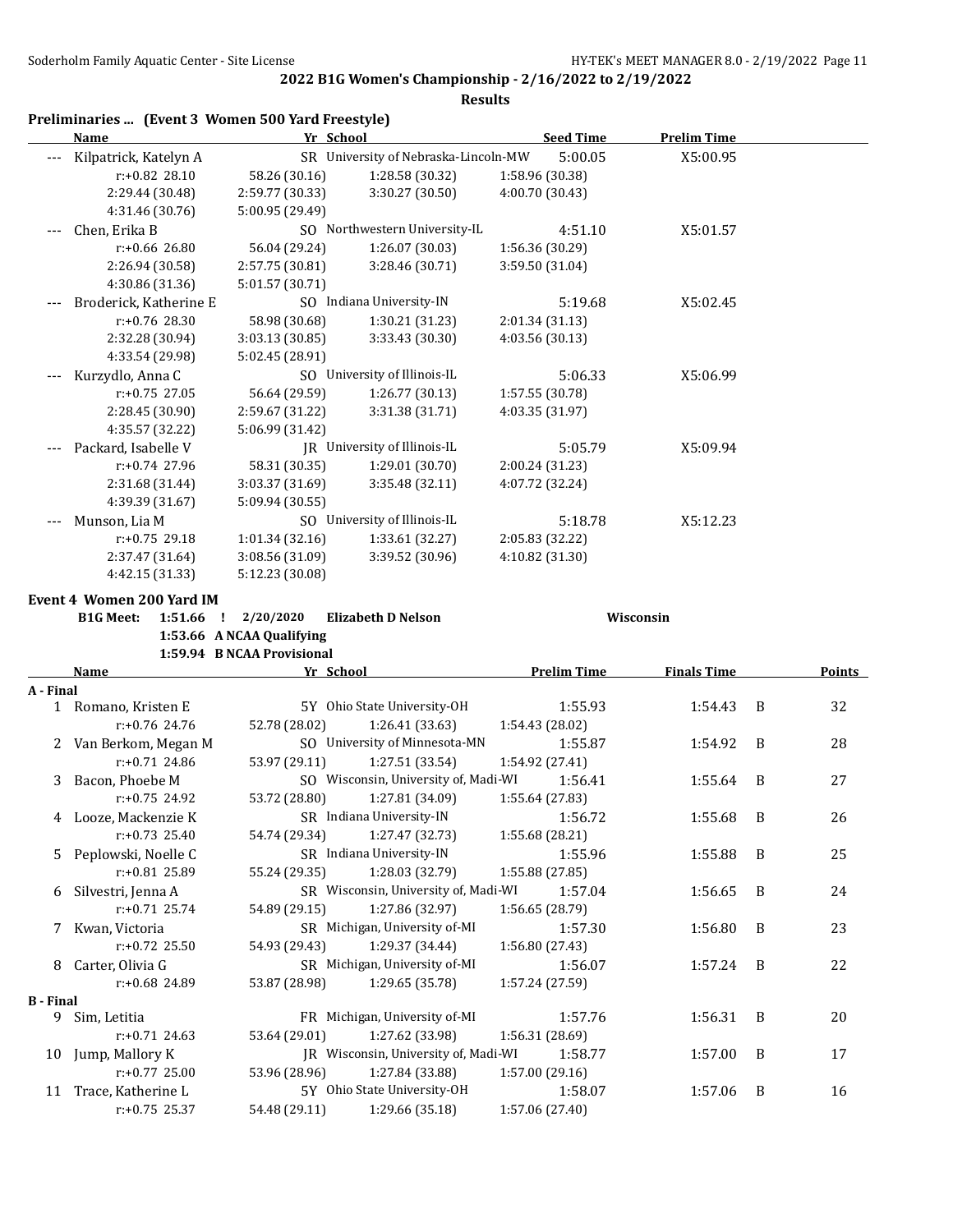| B - Final  (Event 4 Women 200 Yard IM) |  |  |  |  |  |
|----------------------------------------|--|--|--|--|--|
|----------------------------------------|--|--|--|--|--|

|           | <b>Name</b>            | Yr School                               | <b>Prelim Time</b> | <b>Finals Time</b> |   | <b>Points</b>  |
|-----------|------------------------|-----------------------------------------|--------------------|--------------------|---|----------------|
|           | 12 Vovk, Tara          | SR Northwestern University-IL           | 1:58.12            | 1:57.49            | B | 15             |
|           | r:+0.72 25.31          | 56.06 (30.75)<br>1:29.44 (33.38)        | 1:57.49 (28.05)    |                    |   |                |
| 13        | Panitz, Josephine H    | JR Ohio State University-OH             | 1:57.46            | 1:58.34            | B | 14             |
|           | $r: +0.76$ 25.93       | 56.58 (30.65)<br>1:29.81 (33.23)        | 1:58.34 (28.53)    |                    |   |                |
|           | 14 Hall, Paige E       | FR Ohio State University-OH             | 1:58.86            | 1:58.71            | B | 13             |
|           | $r: +0.71$ 26.14       | 54.77 (28.63)<br>1:30.65 (35.88)        | 1:58.71 (28.06)    |                    |   |                |
| 15        | McClintock, Katie M    | FR Wisconsin, University of, Madi-WI    | 1:58.81            | 1:58.90            | B | 12             |
|           | $r: +0.75$ 26.10       | 55.39 (29.29)<br>1:29.91 (34.52)        | 1:58.90 (28.99)    |                    |   |                |
|           | 16 McGinty, Jordan N   | JR University of Minnesota-MN           | 1:58.83            | 1:59.11            | B | 11             |
|           | $r: +0.69$ 25.11       | 54.38 (29.27)<br>1:30.20 (35.82)        | 1:59.11 (28.91)    |                    |   |                |
| C - Final |                        |                                         |                    |                    |   |                |
| 17        | Brunzell, Hannah       | JR Northwestern University-IL           | 1:59.33            | 1:58.59            | B | 9              |
|           | r:+0.77 26.07          | 55.70 (29.63)<br>1:28.82 (33.12)        | 1:58.59 (29.77)    |                    |   |                |
| 18        | Donan, Claire E        | SO Michigan, University of-MI           | 1:59.93            | 1:58.63            | B | $\overline{7}$ |
|           | r:+0.68 26.22          | 55.72 (29.50)<br>1:30.17 (34.45)        | 1:58.63 (28.46)    |                    |   |                |
| 19        | Sommerstad, Kyra A     | SO Ohio State University-OH             | 2:00.46            | 1:59.26            | B | 6              |
|           | r:+0.86 25.62          | 55.16 (29.54)<br>1:31.01 (35.85)        | 1:59.26 (28.25)    |                    |   |                |
| 20        | Freed, Anna K          | SO Indiana University-IN                | 2:00.33            | 1:59.81            | B | 5              |
|           | $r: +0.73$ 25.73       | 54.57 (28.84)<br>1:31.50 (36.93)        | 1:59.81 (28.31)    |                    |   |                |
|           | 21 McCarthy, Kelli J   | SR University of Minnesota-MN           | 1:59.40            | 1:59.89            | B | 4              |
|           | $r: +0.80$ 26.56       | 57.12 (30.56)<br>1:31.57 (34.45)        | 1:59.89 (28.32)    |                    |   |                |
| 22        | Minic, Catherine       | FR Indiana University-IN                | 2:01.44            | 2:00.64            |   | 3              |
|           | $r: +0.74$ 26.23       | 56.69 (30.46)<br>1:32.11 (35.42)        | 2:00.64 (28.53)    |                    |   |                |
| 23        | Butler, Rachel E       | JR University of Minnesota-MN           | 2:00.08            | 2:00.81            |   | 2              |
|           | r:+0.78 27.28          | 57.16 (29.88)<br>1:32.32 (35.16)        | 2:00.81 (28.49)    |                    |   |                |
|           | 24 Venter, Mariella G  | JR Michigan, University of-MI           | 2:01.39            | 2:01.95            |   | $\mathbf{1}$   |
|           | $r: +0.78$ 26.74       | 56.06 (29.32)<br>1:31.73 (35.67)        | 2:01.95 (30.22)    |                    |   |                |
|           | <b>Preliminaries</b>   |                                         |                    |                    |   |                |
| 25        | Livingston, Berkeley P | JR University of Nebraska-Lincoln-MW    | 2:01.46            |                    |   |                |
| 26        | Wagner, Annika G       | SO Northwestern University-IL           | 2:01.59            |                    |   |                |
| 27        | Barton, Sarah M        | SO University of Nebraska-Lincoln-MW    | 2:01.96            |                    |   |                |
| 28        | Lezer, Emma J          | JR University of Minnesota-MN           | 2:02.31            |                    |   |                |
| 29        | Henderson, Abigail K   | SO Pennsylvania State University-MA     | 2:02.88            |                    |   |                |
| 30        | Danforth, Elizabeth S  | SO Pennsylvania State University-MA     | 2:02.96            |                    |   |                |
| 31        | Stein, Ella B          | SO University of Nebraska-Lincoln-MW    | 2:03.06            |                    |   |                |
| 32        | Hall, Maia             | FR University of Nebraska-Lincoln-MW    | 2:03.21            |                    |   |                |
| 33        | Greaves, Madeline D    | FR Purdue University-IN                 | 2:03.54            |                    |   |                |
| 34        | Umhofer, Jane E        | FR University of Illinois-IL            | 2:03.85            |                    |   |                |
| 35        | Erlandson, Mahala R    | FR Purdue University-IN                 | 2:03.91            |                    |   |                |
| 36        | Haworth, Kaleigh D     | University of Illinois-IL<br>IR         | 2:04.09            |                    |   |                |
| 37        | Love, Margaret E       | Purdue University-IN<br>FR              | 2:05.17            |                    |   |                |
| 38        | Celik, Tina            | Rutgers University-NJ<br>S <sub>0</sub> | 2:05.98            |                    |   |                |
| 39        | Lough, Marly D         | Pennsylvania State University-MA<br>FR  | 2:05.99            |                    |   |                |
| 40        | Dougherty, Kathleen M  | Rutgers University-NJ<br>SR             | 2:06.11            |                    |   |                |
| 41        | Olesiak, Aleksandra    | Iowa, University of-IA<br>JR            | 2:06.69            |                    |   |                |
| 42        | Clark, Georgia K       | Iowa, University of-IA<br>IR.           | 2:08.37            |                    |   |                |
| 43        | Lusby, Simone C        | Rutgers University-NJ<br>SR             | 2:08.53            |                    |   |                |
| 44        | Pawloski, Zoe J        | Iowa, University of-IA<br>JR            | 2:11.48            |                    |   |                |
| $---$     | Mathews, Janessa C     | Ohio State University-OH<br>SO.         | 2:05.88            | X                  |   |                |
| ---       | Forker, Devon E        | Pennsylvania State University-MA<br>IR  | 2:06.59            | $\mathbf X$        |   |                |
| ---       | Walsh, Aislinn R       | Ohio State University-OH<br>IR          | 2:00.09            | $\mathbf X$        |   |                |
| $---$     | Verbrugge, Erin M      | Purdue University-IN<br>IR              | 2:04.66            | $\mathbf X$        |   |                |
|           |                        |                                         |                    |                    |   |                |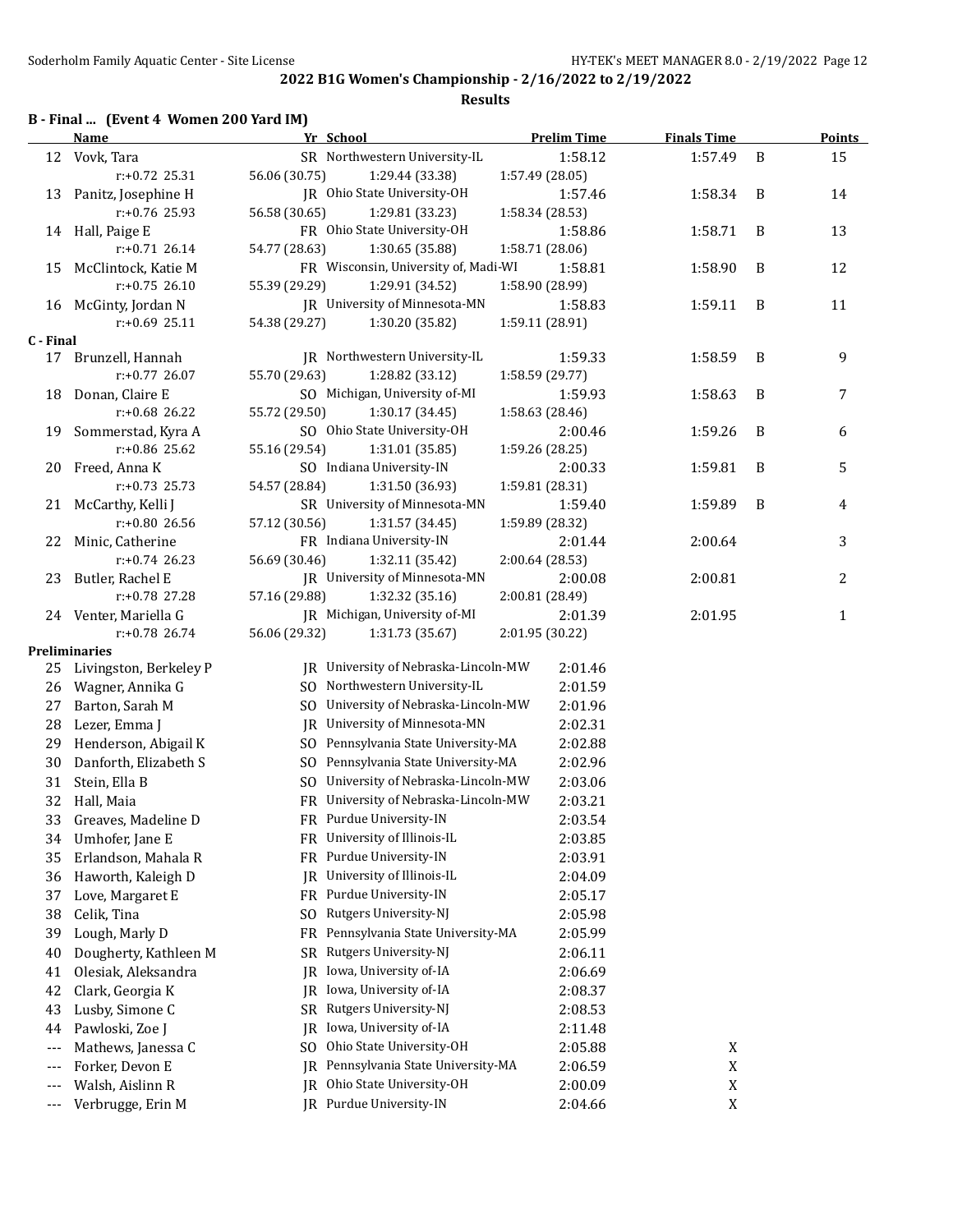|       | Preliminaries  (Event 4 Women 200 Yard IM)<br>Name |                            | Yr School                            | <b>Prelim Time</b> | <b>Finals Time</b> | <b>Points</b> |
|-------|----------------------------------------------------|----------------------------|--------------------------------------|--------------------|--------------------|---------------|
| ---   | Partridge, Lauren M                                |                            | SR University of Illinois-IL         | 2:08.49            | $\mathbf X$        |               |
| ---   | Graham, Catherine M                                |                            | SO Indiana University-IN             | 2:05.54            | $\mathbf X$        |               |
| ---   | Dunn, Callahan M                                   |                            | SO Wisconsin, University of, Madi-WI | 2:01.33            | X                  |               |
|       | Anagnostopoulos, Alexandra A                       |                            | SO Wisconsin, University of, Madi-WI | 2:06.99            | $\mathbf X$        |               |
| ---   |                                                    |                            | Ohio State University-OH             |                    |                    |               |
| $---$ | Dehen, Reese C                                     | FR.                        |                                      | 2:02.46            | X                  |               |
| $---$ | Donahue, Gabriela A                                | SO.                        | University of Nebraska-Lincoln-MW    | 2:04.00            | X                  |               |
| ---   | Fenska, Allison P                                  |                            | FR Ohio State University-OH          | 2:02.98            | X                  |               |
| ---   | Lloyd, Madison A                                   |                            | FR University of Nebraska-Lincoln-MW | 2:04.31            | X                  |               |
| $---$ | McCracken, Sydney H                                |                            | FR University of Nebraska-Lincoln-MW | 2:02.85            | X                  |               |
|       | Event 4 Women 200 Yard IM                          |                            |                                      |                    |                    |               |
|       | <b>B1G Meet:</b><br>1:51.66<br><u>!</u>            | 2/20/2020                  | <b>Elizabeth D Nelson</b>            |                    | Wisconsin          |               |
|       |                                                    | 1:53.66 A NCAA Qualifying  |                                      |                    |                    |               |
|       |                                                    | 1:59.94 B NCAA Provisional |                                      |                    |                    |               |
|       | Name                                               |                            | Yr School                            | <b>Seed Time</b>   | <b>Prelim Time</b> |               |
|       | <b>Preliminaries</b>                               |                            |                                      |                    |                    |               |
|       | 1 Van Berkom, Megan M                              |                            | SO University of Minnesota-MN        | 1:56.48            | 1:55.87            | qB            |
|       | $r: +0.71$ 25.17                                   | 54.97 (29.80)              | 1:28.18 (33.21)                      | 1:55.87 (27.69)    |                    |               |
| 2     | Romano, Kristen E                                  |                            | 5Y Ohio State University-OH          | 1:57.52            | 1:55.93            | qB            |
|       | $r: +0.79$ 25.01                                   | 53.87 (28.86)              | 1:27.76 (33.89)                      | 1:55.93 (28.17)    |                    |               |
| 3     | Peplowski, Noelle C                                |                            | SR Indiana University-IN             | 1:56.80            | 1:55.96            | qB            |
|       | $r: +0.78$ 25.57                                   | 54.94 (29.37)              | 1:27.53 (32.59)                      | 1:55.96 (28.43)    |                    |               |
| 4     | Carter, Olivia G                                   |                            | SR Michigan, University of-MI        | 1:57.44            | 1:56.07            | qB            |
|       | $r: +0.68$ 24.51                                   | 53.32 (28.81)              | 1:28.69 (35.37)                      | 1:56.07 (27.38)    |                    |               |
| 5     | Bacon, Phoebe M                                    |                            | SO Wisconsin, University of, Madi-WI | 1:55.68            | 1:56.41            | qB            |
|       | $r: +0.69$ 24.97                                   | 53.23 (28.26)              | 1:28.13 (34.90)                      | 1:56.41 (28.28)    |                    |               |
| 6     | Looze, Mackenzie K                                 |                            | SR Indiana University-IN             | 1:56.14            | 1:56.72            | qB            |
|       | $r: +0.71$ 26.01                                   | 55.50 (29.49)              | 1:28.77 (33.27)                      | 1:56.72 (27.95)    |                    |               |
| 7     | Silvestri, Jenna A                                 |                            | SR Wisconsin, University of, Madi-WI | 1:59.11            | 1:57.04            | qB            |
|       | $r: +0.72$ 25.60                                   | 54.56 (28.96)              | 1:27.95 (33.39)                      | 1:57.04 (29.09)    |                    |               |
| 8     | Kwan, Victoria                                     |                            | SR Michigan, University of-MI        | 1:57.52            | 1:57.30            | qB            |
|       | $r: +0.74$ 25.83                                   | 55.16 (29.33)              | 1:29.88 (34.72)                      | 1:57.30 (27.42)    |                    |               |
| 9     | Panitz, Josephine H                                |                            | JR Ohio State University-OH          | 1:58.10            | 1:57.46            | qB            |
|       | $r: +0.77$ 25.40                                   | 54.88 (29.48)              | 1:27.79 (32.91)                      | 1:57.46 (29.67)    |                    |               |
| 10    | Sim, Letitia                                       |                            | FR Michigan, University of-MI        | 1:55.99            | 1:57.76            | qВ            |
|       | $r: +0.70$ 25.52                                   | 55.85 (30.33)              | 1:29.17 (33.32)                      | 1:57.76 (28.59)    |                    |               |
| 11    | Trace, Katherine L                                 |                            | 5Y Ohio State University-OH          | 1:58.91            | 1:58.07            | qB            |
|       | $r: +0.74$ 25.62                                   | 55.93 (30.31)              | 1:30.90 (34.97)                      | 1:58.07(27.17)     |                    |               |
|       | 12 Vovk, Tara                                      |                            | SR Northwestern University-IL        | 1:57.76            | 1:58.12            | qB            |
|       | $r: +0.72$ 25.61                                   | 56.56 (30.95)              | 1:29.21 (32.65)                      | 1:58.12 (28.91)    |                    |               |
| 13    | Jump, Mallory K                                    |                            | JR Wisconsin, University of, Madi-WI | 1:58.86            | 1:58.77            | qB            |
|       | $r: +0.77$ 25.05                                   | 54.37 (29.32)              | 1:29.47 (35.10)                      | 1:58.77 (29.30)    |                    |               |
|       | 14 McClintock, Katie M                             |                            | FR Wisconsin, University of, Madi-WI | 2:00.06            | 1:58.81            | qB            |
|       | $r: +0.73$ 26.17                                   | 55.56 (29.39)              | 1:29.85 (34.29)                      | 1:58.81 (28.96)    |                    |               |
| 15    | McGinty, Jordan N                                  |                            | JR University of Minnesota-MN        | 2:00.46            | 1:58.83            | qB            |
|       | $r: +0.70$ 25.61                                   | 55.88 (30.27)              | 1:31.06 (35.18)                      | 1:58.83 (27.77)    |                    |               |
| 16    | Hall, Paige E                                      |                            | FR Ohio State University-OH          | 2:00.52            | 1:58.86            | qB            |
|       | r:+0.72 25.83                                      | 54.54 (28.71)              | 1:30.40 (35.86)                      | 1:58.86 (28.46)    |                    |               |
| 17    | Brunzell, Hannah                                   |                            | JR Northwestern University-IL        | 1:58.79            | 1:59.33            | qB            |
|       | r:+0.78 26.20                                      | 56.00 (29.80)              | 1:28.98 (32.98)                      | 1:59.33 (30.35)    |                    |               |
| 18    | McCarthy, Kelli J                                  |                            | SR University of Minnesota-MN        | 2:01.30            | 1:59.40            | qB            |
|       | r:+0.77 26.78                                      | 57.02 (30.24)              | 1:31.16 (34.14)                      | 1:59.40 (28.24)    |                    |               |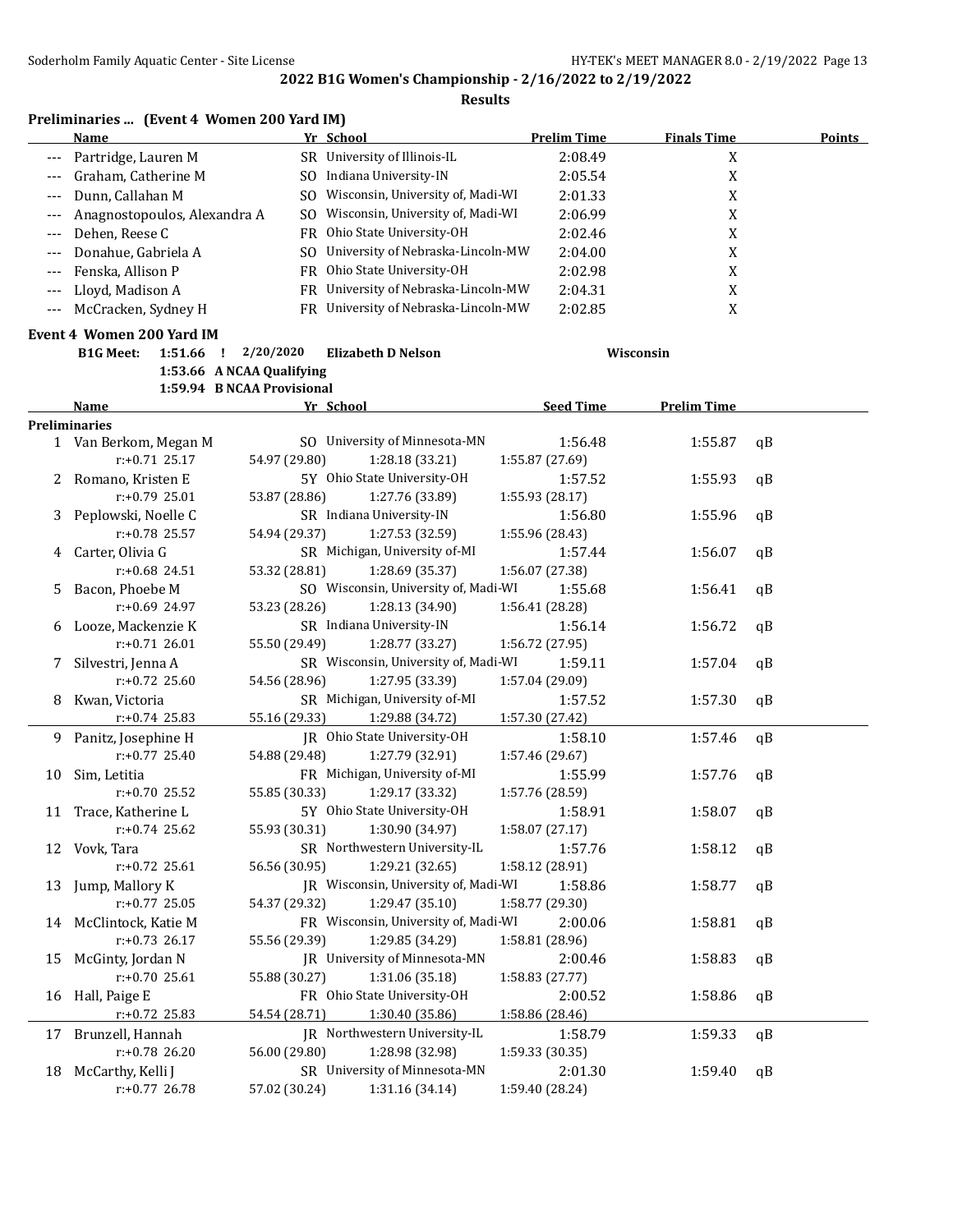| Preliminaries  (Event 4 Women 200 Yard IM) |  |  |  |  |
|--------------------------------------------|--|--|--|--|
|--------------------------------------------|--|--|--|--|

|    | <b>Name</b>                         | Yr School                                   | <b>Seed Time</b> | <b>Prelim Time</b> |              |
|----|-------------------------------------|---------------------------------------------|------------------|--------------------|--------------|
|    | 19 Donan, Claire E                  | SO Michigan, University of-MI               | 2:00.34          | 1:59.93            | qB           |
|    | $r: +0.70$ 26.60                    | 56.46 (29.86)<br>1:31.47 (35.01)            | 1:59.93 (28.46)  |                    |              |
|    | 20 Butler, Rachel E                 | JR University of Minnesota-MN               | 2:00.16          | 2:00.08            | $\mathbf q$  |
|    | r:+0.81 27.21                       | 56.46 (29.25)<br>1:30.92 (34.46)            | 2:00.08 (29.16)  |                    |              |
|    | 21 Freed, Anna K                    | SO Indiana University-IN                    | 1:58.51          | 2:00.33            | $\mathbf q$  |
|    | r:+0.72 25.79                       | 55.03 (29.24)<br>1:32.09 (37.06)            | 2:00.33 (28.24)  |                    |              |
|    | 22 Sommerstad, Kyra A               | SO Ohio State University-OH                 | 2:00.83          | 2:00.46            | q            |
|    | r:+0.86 25.55                       | 55.07 (29.52)<br>1:31.67 (36.60)            | 2:00.46 (28.79)  |                    |              |
|    | 23 Venter, Mariella G               | JR Michigan, University of-MI               | 2:06.25          | 2:01.39            | $\mathsf{q}$ |
|    | $r: +0.77$ 26.43                    | 55.39 (28.96)<br>1:30.97 (35.58)            | 2:01.39 (30.42)  |                    |              |
|    | 24 Minic, Catherine                 | FR Indiana University-IN                    | 2:06.54          | 2:01.44            | $\mathsf{q}$ |
|    | $r: +0.68$ 25.72                    | 55.63 (29.91)<br>1:32.31 (36.68)            | 2:01.44 (29.13)  |                    |              |
|    | 25 Livingston, Berkeley P           | JR University of Nebraska-Lincoln-MW        | 2:02.45          | 2:01.46            |              |
|    | r:+0.66 25.92                       | 56.40 (30.48)<br>1:32.63 (36.23)            | 2:01.46 (28.83)  |                    |              |
|    | 26 Wagner, Annika G                 | SO Northwestern University-IL               | 2:00.77          | 2:01.59            |              |
|    | $r+0.69$ 26.55                      | 58.70 (32.15)<br>1:33.52 (34.82)            | 2:01.59 (28.07)  |                    |              |
|    | 27 Barton, Sarah M                  | SO University of Nebraska-Lincoln-MW        | 2:03.84          | 2:01.96            |              |
|    | $r: +0.71$ 25.63                    | 55.21 (29.58)<br>1:32.39 (37.18)            | 2:01.96 (29.57)  |                    |              |
|    | 28 Lezer, Emma J                    | JR University of Minnesota-MN               | 2:03.96          | 2:02.31            |              |
|    | $r: +0.71$ 26.16                    | 57.97 (31.81)<br>1:31.55 (33.58)            | 2:02.31 (30.76)  |                    |              |
|    | 29 Henderson, Abigail K             | SO Pennsylvania State University-MA         | 2:01.91          | 2:02.88            |              |
|    | r:+0.73 26.99                       | 57.06 (30.07)<br>1:33.77 (36.71)            | 2:02.88 (29.11)  |                    |              |
|    | 30 Danforth, Elizabeth S            | SO Pennsylvania State University-MA         | 2:02.18          | 2:02.96            |              |
|    | $r: +0.76$ 26.33                    | 56.74 (30.41)<br>1:33.49 (36.75)            | 2:02.96 (29.47)  |                    |              |
|    | 31 Stein, Ella B                    | SO University of Nebraska-Lincoln-MW        | 2:05.26          | 2:03.06            |              |
|    | r:+0.72 27.00                       | 58.53 (31.53)<br>1:33.14 (34.61)            | 2:03.06 (29.92)  |                    |              |
|    | 32 Hall, Maia                       | FR University of Nebraska-Lincoln-MW        | 2:04.78          | 2:03.21            |              |
|    | $r: +0.71$ 27.03                    | 59.94 (32.91)<br>1:33.04(33.10)             | 2:03.21 (30.17)  |                    |              |
|    | 33 Greaves, Madeline D              | FR Purdue University-IN                     | 2:03.30          | 2:03.54            |              |
|    | $r: +0.65$ 26.34                    | 57.75 (31.41)<br>1:33.94 (36.19)            | 2:03.54 (29.60)  |                    |              |
|    | 34 Umhofer, Jane E                  | FR University of Illinois-IL                | 2:06.67          | 2:03.85            |              |
|    | r:+0.83 26.91                       | 58.80 (31.89)<br>1:34.14 (35.34)            | 2:03.85 (29.71)  |                    |              |
|    | 35 Erlandson, Mahala R              | FR Purdue University-IN                     | 2:05.71          | 2:03.91            |              |
|    | $r: +0.81$ 26.43                    | 1:32.93 (35.57)<br>57.36 (30.93)            | 2:03.91 (30.98)  |                    |              |
|    | 36 Haworth, Kaleigh D               | JR University of Illinois-IL                | 2:05.73          | 2:04.09            |              |
|    | $r: +0.76$ 27.12                    | 1:32.82 (34.97)<br>57.85 (30.73)            | 2:04.09 (31.27)  |                    |              |
|    | 37 Love, Margaret E                 | FR Purdue University-IN                     | 2:00.15          | 2:05.17            |              |
|    | $r: +0.71$ 25.71                    | 56.24 (30.53)<br>1:33.39 (37.15)            | 2:05.17 (31.78)  |                    |              |
| 38 | Celik, Tina                         | SO Rutgers University-NJ                    | 2:05.44          | 2:05.98            |              |
|    | $r: +0.71$ 26.74                    | 59.74 (33.00)<br>1:35.65 (35.91)            | 2:05.98 (30.33)  |                    |              |
| 39 | Lough, Marly D                      | FR Pennsylvania State University-MA         | 2:03.71          | 2:05.99            |              |
|    | $r: +0.75$ 26.66                    | 1:36.28 (37.99)<br>58.29 (31.63)            | 2:05.99 (29.71)  |                    |              |
| 40 | Dougherty, Kathleen M               | SR Rutgers University-NJ                    | 2:06.61          | 2:06.11            |              |
|    | $r: +0.75$ 26.13                    | 1:36.49 (38.11)<br>58.38 (32.25)            | 2:06.11 (29.62)  |                    |              |
| 41 | Olesiak, Aleksandra                 | JR Iowa, University of-IA                   | 2:07.19          | 2:06.69            |              |
|    | r:+0.72 27.57                       | 1:00.79 (33.22)<br>1:35.91 (35.12)          | 2:06.69 (30.78)  |                    |              |
| 42 | Clark, Georgia K                    | JR Iowa, University of-IA<br>57.78 (30.41)  | 2:09.57          | 2:08.37            |              |
|    | r:+0.74 27.37                       | 1:38.37 (40.59)<br>SR Rutgers University-NJ | 2:08.37 (30.00)  |                    |              |
| 43 | Lusby, Simone C<br>r:+0.82 27.92    | 1:36.90 (38.02)                             | 2:08.21          | 2:08.53            |              |
|    |                                     | 58.88 (30.96)<br>JR Iowa, University of-IA  | 2:08.53 (31.63)  |                    |              |
| 44 | Pawloski, Zoe J<br>$r: +0.65$ 27.41 | 59.07 (31.66)<br>1:39.72 (40.65)            | 2:12.62          | 2:11.48            |              |
|    |                                     |                                             | 2:11.48 (31.76)  |                    |              |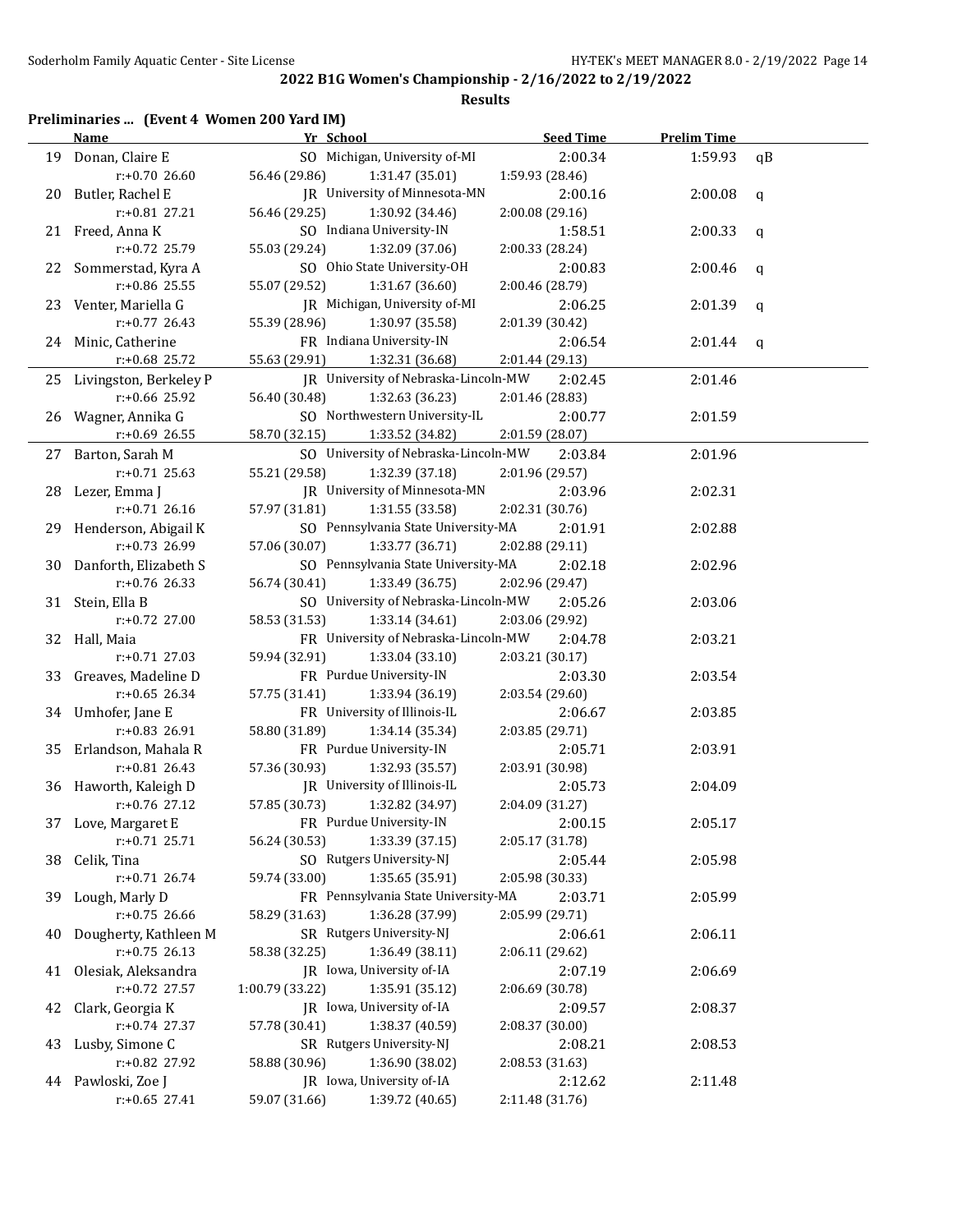| Preliminaries  (Event 4 Women 200 Yard IM) |  |  |  |  |  |
|--------------------------------------------|--|--|--|--|--|
|--------------------------------------------|--|--|--|--|--|

|                  | <b>Name</b>                            | Yr School                                    | <b>Seed Time</b>   | <b>Prelim Time</b> |   |               |
|------------------|----------------------------------------|----------------------------------------------|--------------------|--------------------|---|---------------|
|                  | --- Walsh, Aislinn R                   | JR Ohio State University-OH                  | 2:03.80            | X2:00.09           |   |               |
|                  | $r: +0.67$ 25.96                       | 56.89 (30.93)<br>1:31.43 (34.54)             | 2:00.09 (28.66)    |                    |   |               |
| ---              | Dunn, Callahan M                       | SO Wisconsin, University of, Madi-WI         | 2:06.43            | X2:01.33           |   |               |
|                  | $r: +0.68$ 25.71                       | 1:31.03 (36.05)<br>54.98 (29.27)             | 2:01.33 (30.30)    |                    |   |               |
| ---              | Dehen, Reese C                         | FR Ohio State University-OH                  | 2:03.80            | X2:02.46           |   |               |
|                  | $r: +0.64$ 26.20                       | 57.52 (31.32)<br>1:32.60 (35.08)             | 2:02.46 (29.86)    |                    |   |               |
|                  | McCracken, Sydney H                    | FR University of Nebraska-Lincoln-MW         | 2:05.55            | X2:02.85           |   |               |
|                  | r:+0.70 26.88                          | 56.98 (30.10)<br>1:32.61 (35.63)             | 2:02.85 (30.24)    |                    |   |               |
| ---              | Fenska, Allison P                      | FR Ohio State University-OH                  | 2:01.49            | X2:02.98           |   |               |
|                  | $r: +0.75$ 27.10                       | 57.04 (29.94)<br>1:35.25 (38.21)             | 2:02.98 (27.73)    |                    |   |               |
| ---              | Donahue, Gabriela A                    | SO University of Nebraska-Lincoln-MW         | 2:03.92            | X2:04.00           |   |               |
|                  | $r: +0.67$ 26.55                       | 56.74 (30.19)<br>1:34.14 (37.40)             | 2:04.00 (29.86)    |                    |   |               |
| ---              | Lloyd, Madison A                       | FR University of Nebraska-Lincoln-MW         | 2:04.43            | X2:04.31           |   |               |
|                  | $r: +0.69$ 26.84                       | 56.16 (29.32)<br>1:33.34 (37.18)             | 2:04.31 (30.97)    |                    |   |               |
|                  | Verbrugge, Erin M                      | JR Purdue University-IN                      | 2:10.01            | X2:04.66           |   |               |
|                  | r:+0.79 27.08                          | 57.65 (30.57)<br>1:34.23 (36.58)             | 2:04.66 (30.43)    |                    |   |               |
|                  | Graham, Catherine M                    | SO Indiana University-IN                     | 2:11.47            | X2:05.54           |   |               |
|                  | $r: +0.81$ 27.43                       | 1:35.12 (33.77)<br>1:01.35 (33.92)           | 2:05.54 (30.42)    |                    |   |               |
|                  | Mathews, Janessa C                     | SO Ohio State University-OH                  | 2:08.62            | X2:05.88           |   |               |
|                  | $r: +0.68$ 27.00                       | 59.49 (32.49)<br>1:34.03 (34.54)             | 2:05.88 (31.85)    |                    |   |               |
|                  | Forker, Devon E                        | IR Pennsylvania State University-MA          | 2:04.57            | X2:06.59           |   |               |
|                  | $r: +0.77$ 26.94                       | 58.98 (32.04)<br>1:35.95 (36.97)             | 2:06.59 (30.64)    |                    |   |               |
|                  | Anagnostopoulos, Alexandra A           | SO Wisconsin, University of, Madi-WI         | 2:06.58            | X2:06.99           |   |               |
|                  | $r: +0.75$ 27.71                       | 1:00.24 (32.53)<br>1:36.27 (36.03)           | 2:06.99 (30.72)    |                    |   |               |
|                  | Partridge, Lauren M                    | SR University of Illinois-IL                 | 2:10.31            | X2:08.49           |   |               |
|                  | $r: +0.81$ 26.92                       | 1:00.74 (33.82)<br>1:37.22 (36.48)           | 2:08.49 (31.27)    |                    |   |               |
|                  | <b>Event 5 Women 50 Yard Freestyle</b> |                                              |                    |                    |   |               |
|                  | <b>B1G Meet:</b>                       | 21.28 ! 2/15/2018<br>Zhesi Li                |                    | <b>Ohio State</b>  |   |               |
|                  |                                        | 21.66 A NCAA Qualifying                      |                    |                    |   |               |
|                  |                                        | 22.76 B NCAA Provisional                     |                    |                    |   |               |
|                  | Name                                   | Yr School                                    | <b>Prelim Time</b> | <b>Finals Time</b> |   | <b>Points</b> |
| A - Final        |                                        |                                              |                    |                    |   |               |
|                  | 1 MacNeil, Margaret J                  | SR Michigan, University of-MI                | 21.60              | 21.32              | A | 32            |
|                  | r:+0.64 10.39                          | 21.32 (10.93)                                |                    |                    |   |               |
|                  | 2 Fulmer, Amy A                        | JR Ohio State University-OH                  | 21.89              | 21.71              | B | 28            |
|                  | $r: +0.72$ 10.65                       | 21.71 (11.06)                                |                    |                    |   |               |
|                  | 3 Nocentini, Jasmine                   | SO Northwestern University-IL                | 21.80              | 21.78              | B | 27            |
|                  | $r: +0.71$ 10.49                       | 21.78 (11.29)                                |                    |                    |   |               |
| 4                | Flynn, Lindsay E                       | FR Michigan, University of-MI                | 22.05              | 21.94              | B | 26            |
|                  | r:+0.68 10.73                          | 21.94 (11.21)                                |                    |                    |   |               |
| 5                | Zenick, Katherine B                    | SO Ohio State University-OH                  | 22.05              | 21.96              | B | 25            |
|                  | $r: +0.69$ 10.58                       | 21.96 (11.38)                                |                    |                    |   |               |
| 6                | Hosack, Lillie A                       | SR Wisconsin, University of, Madi-WI         | 22.15              | 22.00              | B | 24            |
|                  | $r: +0.72$ 10.85                       | 22.00 (11.15)                                |                    |                    |   |               |
| 7                | Smith, Madeline R                      | SR Northwestern University-IL                | 22.23              | 22.17              | B | 23            |
|                  | $r: +0.69$ 10.71                       | 22.17 (11.46)                                |                    |                    |   |               |
| 8                |                                        |                                              |                    |                    |   |               |
|                  | Newman, Claire E                       | SO Michigan, University of-MI                | 22.17              | 22.24              | B | 22            |
|                  | $r: +0.64$ 10.68                       | 22.24 (11.56)                                |                    |                    |   |               |
| <b>B</b> - Final |                                        |                                              |                    |                    |   |               |
| 9                | Cornish, Hannah                        | FR University of Minnesota-MN                | 22.26              | 22.19              | B | 20            |
|                  | $r: +0.69$ 10.80                       | 22.19 (11.39)                                |                    |                    |   |               |
| 10               | Crane, Emily G<br>$r: +0.70$ 10.66     | SR Ohio State University-OH<br>22.21 (11.55) | 22.43              | 22.21              | B | 17            |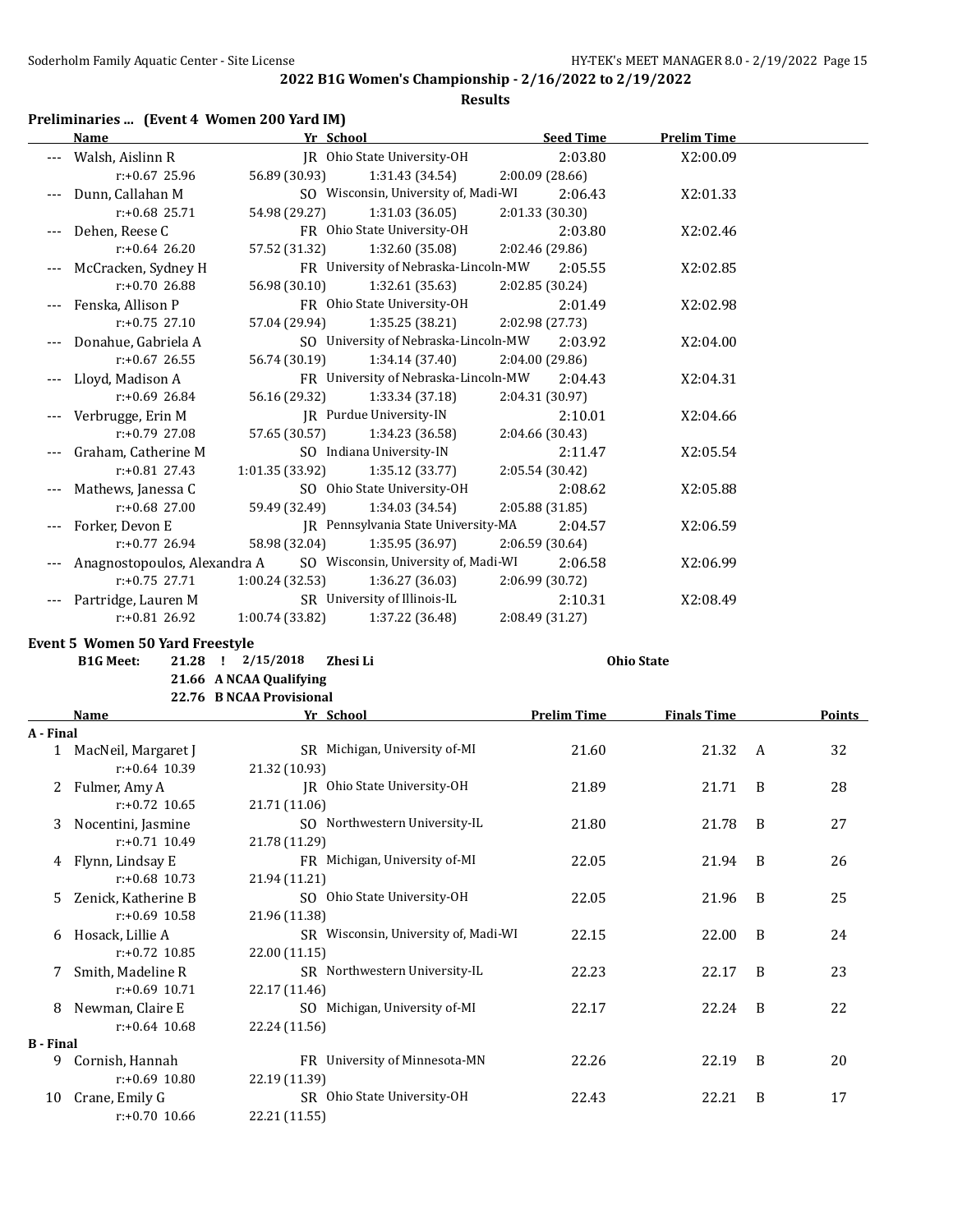|           | B - Final  (Event 5 Women 50 Yard Freestyle)<br>Name | Yr School                                    | <b>Prelim Time</b> | <b>Finals Time</b> |   | <b>Points</b> |
|-----------|------------------------------------------------------|----------------------------------------------|--------------------|--------------------|---|---------------|
|           | 11 Ivan, Teresa                                      | FR Ohio State University-OH                  | 22.30              | 22.23              | B | 16            |
|           | r:+0.70 10.85                                        | 22.23 (11.38)                                |                    |                    |   |               |
|           | 12 Fiske, Sophie A                                   | FR Wisconsin, University of, Madi-WI         | 22.31              | 22.37              | B | 15            |
|           | r:+0.74 10.91                                        | 22.37 (11.46)                                |                    |                    |   |               |
| 13        | Summit, Maggie F                                     | JR University of Minnesota-MN                | 22.37              | 22.45              | B | 14            |
|           | r:+0.70 11.01                                        | 22.45 (11.44)                                |                    |                    |   |               |
|           | 14 Bennin, Grace R                                   | JR University of Minnesota-MN                | 22.40              | 22.46              | B | 13            |
|           | r:+0.65 10.89                                        | 22.46 (11.57)                                |                    |                    |   |               |
| 15        | Jack, Olivia G                                       | SR Pennsylvania State University-MA          | 22.60              | 22.49              | B | 12            |
|           | $r: +0.61$ 10.86                                     | 22.49 (11.63)                                |                    |                    |   |               |
|           | 16 Palmer, Alana I                                   | SR Wisconsin, University of, Madi-WI         | 22.60              | 22.67              | B | 11            |
| C - Final | r:+0.69 10.99                                        | 22.67 (11.68)                                |                    |                    |   |               |
| 17        | Lobova, Sofia                                        | FR Rutgers University-NJ                     | 22.65              | 22.30              | B | 9             |
|           | $r: +0.73$ 10.86                                     | 22.30 (11.44)                                |                    |                    |   |               |
| 18        | Bloomer, Olivia B                                    | SR University of Minnesota-MN                | 22.63              | 22.48              | B | 7             |
|           | $r: +0.71$ 10.94                                     | 22.48 (11.54)                                |                    |                    |   |               |
| 19        | Turak, Ashley N                                      | JR Indiana University-IN                     | 22.66              | 22.58              | B | 6             |
|           | $r: +0.71$ 10.95                                     | 22.58 (11.63)                                |                    |                    |   |               |
| 20        | Russo, Catherine C                                   | SO Ohio State University-OH                  | 22.70              | 22.60              | B | 5             |
|           | $r: +0.64$ 10.90                                     | 22.60 (11.70)                                |                    |                    |   |               |
|           | *21 Chichaikina, Sofia                               | JR Rutgers University-NJ                     | 22.65              | 22.63              | B | 3.50          |
|           | $r: +0.72$ 11.06                                     | 22.63 (11.57)                                |                    |                    |   |               |
| $*21$     | Kan, Cheuk                                           | FR Michigan, University of-MI                | 22.70              | 22.63              | B | 3.50          |
|           | r:+0.72 10.90                                        | 22.63 (11.73)                                |                    |                    |   |               |
| 23        | Amdor, Abigail M                                     | JR Pennsylvania State University-MA          | 22.61              | 22.85              |   | 2             |
|           | $r: +0.75$ 11.06                                     | 22.85 (11.79)                                |                    |                    |   |               |
|           | 24 Stanford, Catherine M                             | SO Pennsylvania State University-MA          | 22.79              | 22.89              |   | $\mathbf{1}$  |
|           | $r: +0.69$ 11.15<br><b>Preliminaries</b>             | 22.89 (11.74)                                |                    |                    |   |               |
|           | 25 Chung, Casey A                                    | SO Michigan, University of-MI                | 22.86              |                    |   |               |
|           | 26 Broshears, Elizabeth G                            | SO Indiana University-IN                     | <b>J22.86</b>      |                    |   |               |
| 27        | Hill, Hannah M                                       | FR Purdue University-IN                      | 22.88              |                    |   |               |
| 28        | Yetter, Molly M                                      | FR University of Illinois-IL                 | 22.89              |                    |   |               |
| 29        | Hellmer, Jasmine I                                   | SR Northwestern University-IL                | 22.95              |                    |   |               |
| 30        | Trentin, Eleonora                                    | SR Rutgers University-NJ                     | 22.96              |                    |   |               |
|           | 31 Brinker, Mary E                                   | SO Pennsylvania State University-MA          | 22.97              |                    |   |               |
| $*32$     | Guerra, Isabelle C                                   | University of Illinois-IL<br>IR              | 22.98              |                    |   |               |
| $*32$     | Newman, Mara S                                       | Wisconsin, University of, Madi-WI<br>SR      | 22.98              |                    |   |               |
| 34        | Carson, Molly A                                      | Pennsylvania State University-MA<br>FR       | 22.99              |                    |   |               |
| 35        | Cooke, Madeleine E                                   | Pennsylvania State University-MA<br>5Y       | 23.01              |                    |   |               |
| 36        | Cabush, Abigail C                                    | University of Illinois-IL<br><b>SR</b>       | 23.07              |                    |   |               |
| 37        | Linscott, Emma M                                     | University of Minnesota-MN<br><b>SR</b>      | 23.11              |                    |   |               |
| 38        | Jongman, Indy                                        | University of Minnesota-MN<br>S <sub>0</sub> | 23.14              |                    |   |               |
| *39       | Bludgen, Laurel J                                    | University of Illinois-IL<br>S <sub>0</sub>  | 23.16              |                    |   |               |
| *39       | Kucera, Alexa J                                      | University of Nebraska-Lincoln-MW<br>SO.     | 23.16              |                    |   |               |
| 41        | Ghidini, Giulia                                      | Rutgers University-NJ<br>JR                  | 23.17              |                    |   |               |
| 42        | Bach, Hannah M                                       | Ohio State University-OH<br>IR               | 23.21              |                    |   |               |
| 43        | Gupta, Kenisha V                                     | Northwestern University-IL<br>FR             | 23.24              |                    |   |               |
| 44        | McKenna, Kacey S                                     | Indiana University-IN<br>FR                  | 23.27              |                    |   |               |
| 45        | Randby, Jocelyn M                                    | University of Nebraska-Lincoln-MW<br>FR      | 23.31              |                    |   |               |
| 46        | Olson, Lillian M                                     | University of Illinois-IL<br>S <sub>0</sub>  | 23.34              |                    |   |               |
| 47        | Haimes, Emily R                                      | University of Nebraska-Lincoln-MW<br>SO.     | 23.36              |                    |   |               |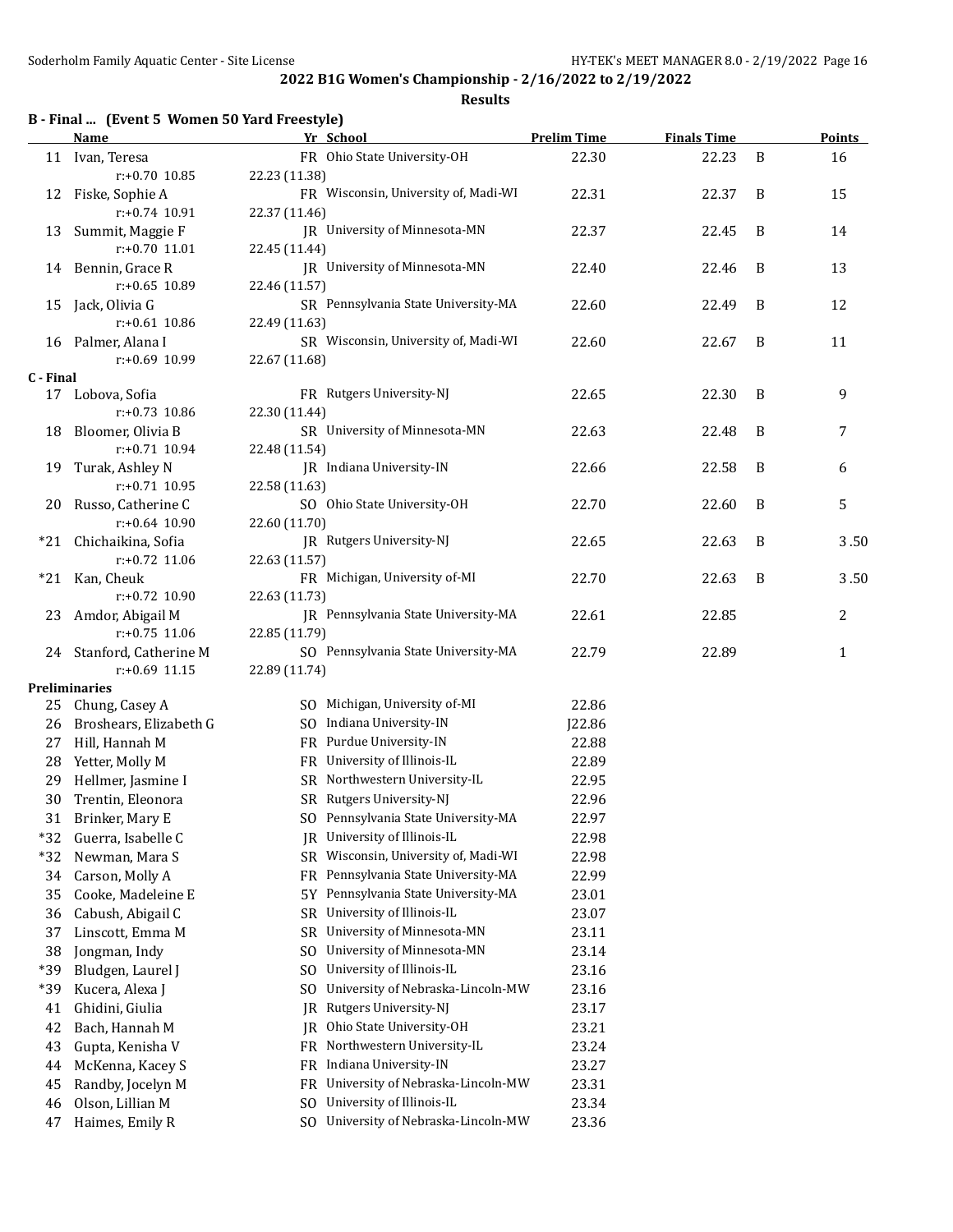#### **Results**

#### **Preliminaries ... (Event 5 Women 50 Yard Freestyle)**

|       | <b>Name</b>                |                | Yr School                                   | <b>Prelim Time</b> | <b>Finals Time</b> | <b>Points</b> |
|-------|----------------------------|----------------|---------------------------------------------|--------------------|--------------------|---------------|
| 48    | Ledwith, Madison E         |                | SR Pennsylvania State University-MA         | 23.37              |                    |               |
| 49    | Urkiel, Molly A            | SO.            | University of Minnesota-MN                  | 23.38              |                    |               |
| $*50$ | Fluehr, Maura K            |                | FR Pennsylvania State University-MA         | 23.43              |                    |               |
| $*50$ | Sheridan, Kathleen A       |                | SR Pennsylvania State University-MA         | 23.43              |                    |               |
| 52    | Moon, Teagen D             |                | FR Purdue University-IN                     | 23.45              |                    |               |
| 53    | Kuehne, Logan C            |                | FR University of Illinois-IL                | 23.46              |                    |               |
| 54    | Abbasse, Claire K          | IR             | Purdue University-IN                        | 23.47              |                    |               |
| 55    | Bowen, Kendra N            | IR             | Purdue University-IN                        | 23.60              |                    |               |
| 56    | Gilbertson, Kennedy E      | IR             | Iowa, University of-IA                      | 23.64              |                    |               |
| 57    | Turner, Lindsay N          | IR             | Purdue University-IN                        | 23.67              |                    |               |
| 58    | Lepisova, Emma             |                | JR Northwestern University-IL               | 23.75              |                    |               |
| *59   | Knueppel, Jade S           |                | SR Purdue University-IN                     | 23.78              |                    |               |
| *59   | Padron, Beatriz            |                | FR University of Nebraska-Lincoln-MW        | 23.78              |                    |               |
| 61    | Black, Madison T           | SO.            | Iowa, University of-IA                      | 23.86              |                    |               |
| $*62$ | Pfeiffer, Anna F           | S <sub>0</sub> | Iowa, University of-IA                      | 23.91              |                    |               |
| $*62$ | Ryndych, Elizaveta A       | SO.            | Rutgers University-NJ                       | 23.91              |                    |               |
| 64    | Harter, Abigail G          | SO.            | Purdue University-IN                        | 24.02              |                    |               |
| 65    | Guanci, Margaret A         | SR             | Wisconsin, University of, Madi-WI           | 24.03              |                    |               |
| 66    | Wooden, Ariel E            | IR             | Iowa, University of-IA                      | 24.26              |                    |               |
| 67    | Kale, Divya D              | IR             | University of Illinois-IL                   | 24.44              |                    |               |
| 68    | Zoppei dos Santos, Beatriz |                | JR Rutgers University-NJ                    | 24.74              |                    |               |
| 69    | Folcik, Masyn R            | SO.            | Purdue University-IN                        | 24.75              |                    |               |
| 70    | Murphy, Erin N             | SR             | Rutgers University-NJ                       | 25.00              |                    |               |
| $---$ | Holder, Aislinn G          |                | FR Indiana University-IN                    | 23.08              | X                  |               |
| $---$ | Tiskus, Ellie A            | IR             | Pennsylvania State University-MA            | 23.23              | $\mathbf X$        |               |
| $---$ | Heimes, Kaylee E           |                | SR University of Illinois-IL                | 24.38              | $\mathbf X$        |               |
| ---   | Chapman, Kabria A          |                | FR Indiana University-IN                    | 24.50              | X                  |               |
| ---   | Wallace, Isabella A        | SO.            | Northwestern University-IL                  | 22.99              | $\mathbf X$        |               |
| ---   | Cairns, Caitlin A          | SO.            | University of Nebraska-Lincoln-MW           | 23.65              | X                  |               |
| $---$ | Shaughnessy, Emma R        | FR.            | Indiana University-IN                       | 24.93              | $\mathbf X$        |               |
| $---$ | Cortina, Isabel M          | SR             | Wisconsin, University of, Madi-WI           | 23.03              | $\mathbf X$        |               |
| $---$ | Bercutt, Natalie A         | FR             | Wisconsin, University of, Madi-WI           | 28.69              | $\mathbf X$        |               |
| $---$ | Stupar, Julia C            | SR             | Wisconsin, University of, Madi-WI           | 23.91              | $\mathbf X$        |               |
| ---   | Sayovitz, Kali A           | SO.            | Purdue University-IN                        | 24.10              | $\mathbf X$        |               |
| $---$ | Rossi, Angelina G          | SO.            | Purdue University-IN                        | 25.61              | X                  |               |
| $---$ | Funderburke, Nyah A        |                | FR Ohio State University-OH                 | 22.67              | $\mathbf X$        |               |
| $---$ | Bolger, Emily T            |                | SR University of Illinois-IL                | 24.63              | X                  |               |
| ---   | Ketslakh, Abigail          |                | FR Michigan, University of-MI               | 23.01              | $\mathbf X$        |               |
| $---$ | Barth, Kaitlyn M           |                | <b>IR</b> University of Nebraska-Lincoln-MW | 23.40              | X                  |               |

#### **Event 5 Women 50 Yard Freestyle**

**B1G Meet: 21.28 ! 2/15/2018 Zhesi Li Ohio State 21.66 A NCAA Qualifying**

| $\mu$ nov Andrin Quamying |
|---------------------------|
| 22.76 B NCAA Provisional  |

**Name** *Yr* **School <b>Seed Time Prelim Time Preliminaries** 1 MacNeil, Margaret J SR Michigan, University of-MI 21.50 21.60 qA r:+0.66 10.57 21.60 (11.03) 2 Nocentini, Jasmine SO Northwestern University-IL 21.92 21.80 qB r:+0.66 10.51 21.80 (11.29) 3 Fulmer, Amy A JR Ohio State University-OH 22.24 21.89 qB r:+0.73 10.78 21.89 (11.11)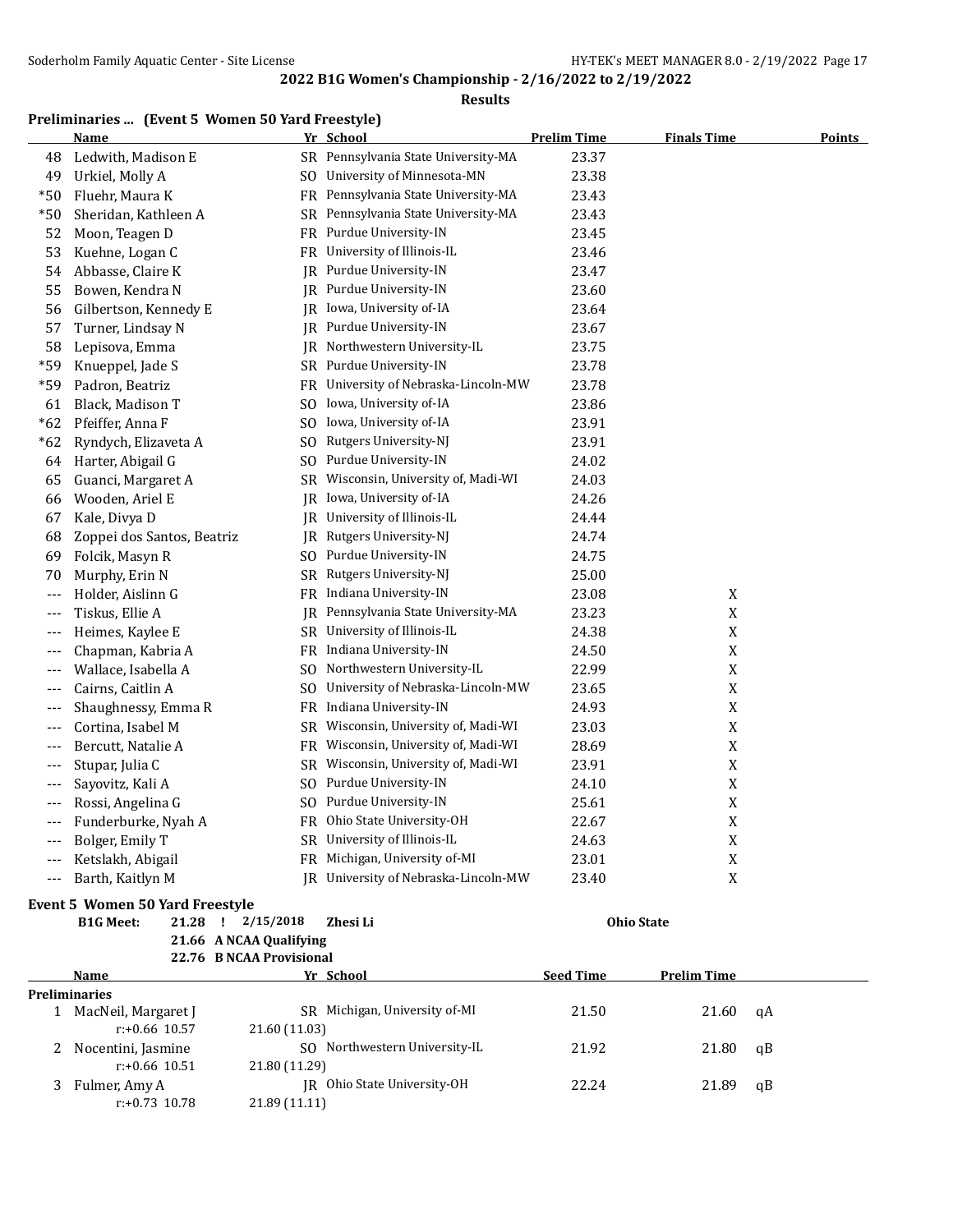| Preliminaries  (Event 5 Women 50 Yard Freestyle) |  |  |  |  |  |  |
|--------------------------------------------------|--|--|--|--|--|--|
|--------------------------------------------------|--|--|--|--|--|--|

|      | <b>Name</b>                         | Yr School                                             | <b>Seed Time</b> | <b>Prelim Time</b> |    |
|------|-------------------------------------|-------------------------------------------------------|------------------|--------------------|----|
|      | *4 Flynn, Lindsay E                 | FR Michigan, University of-MI                         | 22.12            | 22.05              | qB |
|      | $r: +0.69$ 10.77                    | 22.05 (11.28)                                         |                  |                    |    |
| $*4$ | Zenick, Katherine B                 | SO Ohio State University-OH                           | 22.20            | 22.05              | qB |
|      | r:+0.66 10.72                       | 22.05 (11.33)                                         |                  |                    |    |
| 6    | Hosack, Lillie A                    | SR Wisconsin, University of, Madi-WI                  | 22.45            | 22.15              | qB |
|      | r:+0.71 10.90                       | 22.15 (11.25)                                         |                  |                    |    |
| 7    | Newman, Claire E                    | SO Michigan, University of-MI                         | 22.27            | 22.17              | qB |
|      | $r: +0.62$ 10.68                    | 22.17 (11.49)                                         |                  |                    |    |
| 8    | Smith, Madeline R                   | SR Northwestern University-IL                         | 22.06            | 22.23              | qB |
|      | $r: +0.71$ 10.75                    | 22.23 (11.48)                                         |                  |                    |    |
| 9    | Cornish, Hannah                     | FR University of Minnesota-MN                         | 22.41            | 22.26              | qB |
|      | $r: +0.71$ 10.87                    | 22.26 (11.39)                                         |                  |                    |    |
| 10   | Ivan, Teresa                        | FR Ohio State University-OH                           | 22.65            | 22.30              | qB |
|      | r:+0.70 10.89                       | 22.30 (11.41)                                         |                  |                    |    |
|      | 11 Fiske, Sophie A                  | FR Wisconsin, University of, Madi-WI                  | 22.52            | 22.31              | qB |
|      | $r: +0.77$ 10.83                    | 22.31 (11.48)                                         |                  |                    |    |
|      | 12 Summit, Maggie F                 | JR University of Minnesota-MN                         | 22.42            | 22.37              | qB |
|      | r:+0.67 10.93                       | 22.37 (11.44)                                         |                  |                    |    |
| 13   | Bennin, Grace R                     | JR University of Minnesota-MN                         | 23.45            | 22.40              | qB |
|      | $r: +0.65$ 10.88                    | 22.40 (11.52)                                         |                  |                    |    |
|      | 14 Crane, Emily G                   | SR Ohio State University-OH                           | 22.25            | 22.43              | qB |
|      | $r: +0.69$ 10.67                    | 22.43 (11.76)<br>SR Pennsylvania State University-MA  |                  |                    |    |
|      | *15 Jack, Olivia G<br>r:+0.60 10.94 |                                                       | 23.37            | 22.60              | qB |
|      | *15 Palmer, Alana I                 | 22.60 (11.66)<br>SR Wisconsin, University of, Madi-WI | 22.78            | 22.60              | qB |
|      | r:+0.69 10.98                       | 22.60 (11.62)                                         |                  |                    |    |
|      | 17 Amdor, Abigail M                 | JR Pennsylvania State University-MA                   | 23.11            | 22.61              | qB |
|      | $r: +0.74$ 11.10                    | 22.61 (11.51)                                         |                  |                    |    |
| 18   | Bloomer, Olivia B                   | SR University of Minnesota-MN                         | 22.35            | 22.63              | qB |
|      | r:+0.73 10.98                       | 22.63 (11.65)                                         |                  |                    |    |
|      | *19 Chichaikina, Sofia              | JR Rutgers University-NJ                              | 22.80            | 22.65              | qB |
|      | r:+0.73 10.97                       | 22.65 (11.68)                                         |                  |                    |    |
|      | *19 Lobova, Sofia                   | FR Rutgers University-NJ                              | 22.91            | 22.65              | qB |
|      | $r: +0.75$ 11.10                    | 22.65 (11.55)                                         |                  |                    |    |
|      | 21 Turak, Ashley N                  | JR Indiana University-IN                              | 22.21            | 22.66              | qB |
|      | $r: +0.71$ 10.96                    | 22.66 (11.70)                                         |                  |                    |    |
|      | *22 Russo, Catherine C              | SO Ohio State University-OH                           | 22.91            | 22.70 qB           |    |
|      | r:+0.60 10.89                       | 22.70 (11.81)                                         |                  |                    |    |
| *22  | Kan, Cheuk                          | FR Michigan, University of-MI                         | 22.80            | 22.70              | qB |
|      | r:+0.73 11.02                       | 22.70 (11.68)                                         |                  |                    |    |
| 24   | Stanford, Catherine M               | SO Pennsylvania State University-MA                   | 22.72            | 22.79              | q  |
|      | $r$ :+0.66 11.10                    | 22.79 (11.69)                                         |                  |                    |    |
| 25   | Chung, Casey A                      | SO Michigan, University of-MI                         | 23.15            | 22.86              |    |
|      | $r: +0.67$ 11.04                    | 22.86 (11.82)                                         |                  |                    |    |
| 26   | Broshears, Elizabeth G              | SO Indiana University-IN                              | 22.61            | J22.86             |    |
|      | r:+0.72 10.96                       | 22.86 (11.90)                                         |                  |                    |    |
| 27   | Hill, Hannah M                      | FR Purdue University-IN                               | 23.02            | 22.88              |    |
|      | r:+0.66 10.99                       | 22.88 (11.89)                                         |                  |                    |    |
| 28   | Yetter, Molly M                     | FR University of Illinois-IL                          | 23.40            | 22.89              |    |
|      | $r: +0.62$ 11.05                    | 22.89 (11.84)                                         |                  |                    |    |
| 29.  | Hellmer, Jasmine I                  | SR Northwestern University-IL                         | 23.20            | 22.95              |    |
|      | $r: +0.71$ 11.14                    | 22.95 (11.81)                                         |                  |                    |    |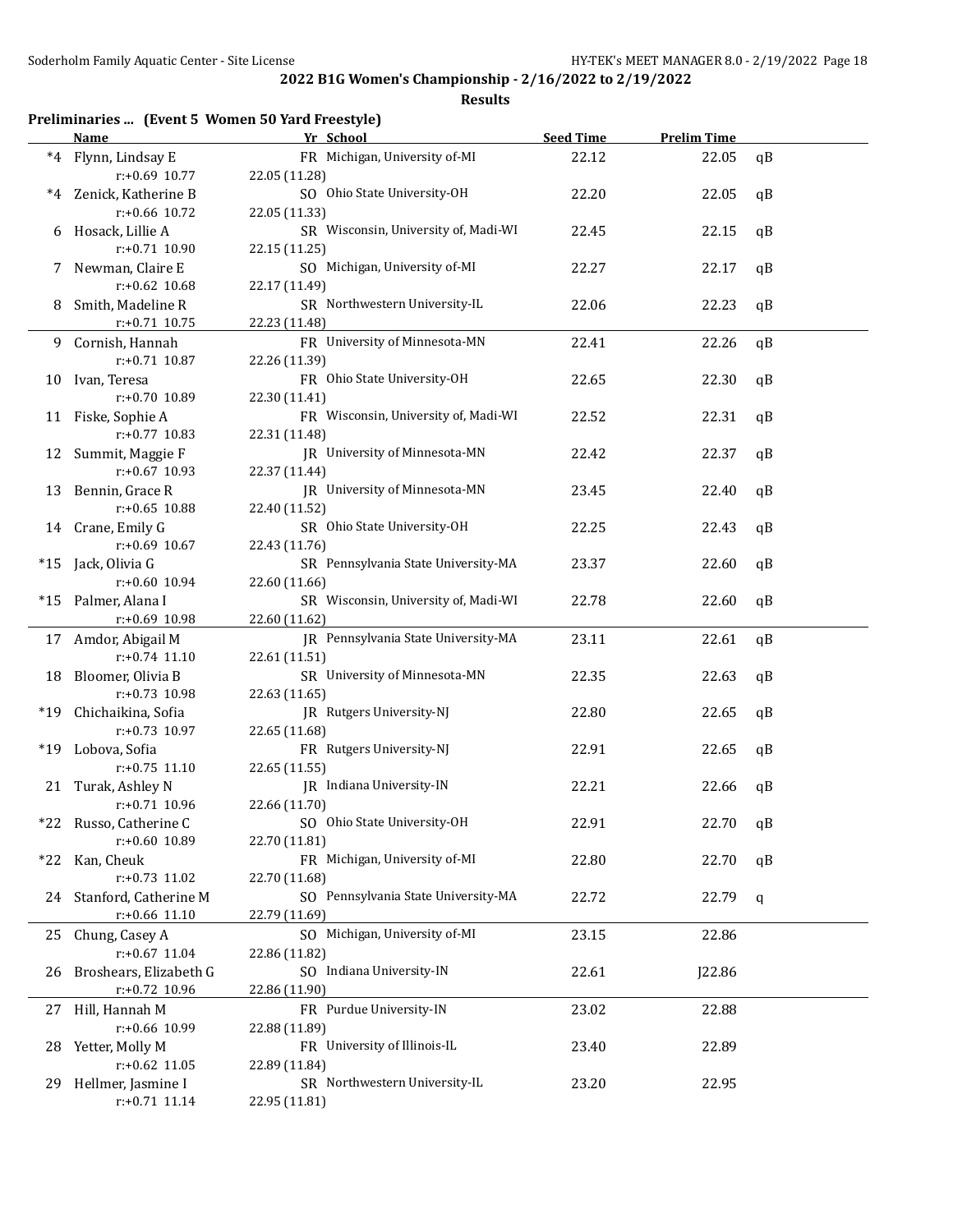**Results**

## **Preliminaries ... (Event 5 Women 50 Yard Freestyle)**

|       | Name                                   | Yr School                                     | <b>Seed Time</b> | <b>Prelim Time</b> |  |
|-------|----------------------------------------|-----------------------------------------------|------------------|--------------------|--|
|       | 30 Trentin, Eleonora                   | SR Rutgers University-NJ                      | 23.70            | 22.96              |  |
|       | r:+0.68 11.24                          | 22.96 (11.72)                                 |                  |                    |  |
|       | 31 Brinker, Mary E                     | SO Pennsylvania State University-MA           | 22.96            | 22.97              |  |
|       | r:+0.68 11.09                          | 22.97 (11.88)                                 |                  |                    |  |
|       | *32 Guerra, Isabelle C                 | JR University of Illinois-IL                  | 23.41            | 22.98              |  |
|       | r:+0.68 11.28                          | 22.98 (11.70)                                 |                  |                    |  |
|       | *32 Newman, Mara S                     | SR Wisconsin, University of, Madi-WI          | 23.06            | 22.98              |  |
|       | r:+0.71 11.15                          | 22.98 (11.83)                                 |                  |                    |  |
|       | 34 Carson, Molly A                     | FR Pennsylvania State University-MA           | 23.25            | 22.99              |  |
|       | $r: +0.71$ 11.08                       | 22.99 (11.91)                                 |                  |                    |  |
|       |                                        | 5Y Pennsylvania State University-MA           | 23.02            | 23.01              |  |
| 35    | Cooke, Madeleine E<br>$r: +0.68$ 11.08 |                                               |                  |                    |  |
|       |                                        | 23.01 (11.93)<br>SR University of Illinois-IL |                  |                    |  |
|       | 36 Cabush, Abigail C                   |                                               | 23.38            | 23.07              |  |
|       | $r: +0.62$ 11.19                       | 23.07 (11.88)                                 |                  |                    |  |
|       | 37 Linscott, Emma M                    | SR University of Minnesota-MN                 | 23.25            | 23.11              |  |
|       | r:+0.73 11.25                          | 23.11 (11.86)                                 |                  |                    |  |
|       | 38 Jongman, Indy                       | SO University of Minnesota-MN                 | 24.31            | 23.14              |  |
|       | r:+0.76 11.26                          | 23.14 (11.88)                                 |                  |                    |  |
| *39   | Bludgen, Laurel J                      | SO University of Illinois-IL                  | 23.42            | 23.16              |  |
|       | $r: +0.68$ 11.23                       | 23.16 (11.93)                                 |                  |                    |  |
|       | *39 Kucera, Alexa J                    | SO University of Nebraska-Lincoln-MW          | 23.33            | 23.16              |  |
|       | r:+0.76 11.32                          | 23.16 (11.84)                                 |                  |                    |  |
|       | 41 Ghidini, Giulia                     | JR Rutgers University-NJ                      | 23.43            | 23.17              |  |
|       | $r: +0.73$ 11.24                       | 23.17 (11.93)                                 |                  |                    |  |
|       | 42 Bach, Hannah M                      | JR Ohio State University-OH                   | 23.81            | 23.21              |  |
|       | $r: +0.63$ 11.06                       | 23.21 (12.15)                                 |                  |                    |  |
| 43    | Gupta, Kenisha V                       | FR Northwestern University-IL                 | 23.11            | 23.24              |  |
|       | r:+0.82 11.44                          | 23.24 (11.80)                                 |                  |                    |  |
|       | 44 McKenna, Kacey S                    | FR Indiana University-IN                      | 23.18            | 23.27              |  |
|       | $r: +0.70$ 11.47                       | 23.27 (11.80)                                 |                  |                    |  |
| 45    | Randby, Jocelyn M                      | FR University of Nebraska-Lincoln-MW          | 23.64            | 23.31              |  |
|       | r:+0.68 11.28                          | 23.31 (12.03)                                 |                  |                    |  |
|       | 46 Olson, Lillian M                    | SO University of Illinois-IL                  | 23.49            | 23.34              |  |
|       | $r: +0.81$ 11.34                       | 23.34 (12.00)                                 |                  |                    |  |
|       | 47 Haimes, Emily R                     | SO University of Nebraska-Lincoln-MW          | 23.35            | 23.36              |  |
|       | $r: +0.67$ 11.31                       | 23.36 (12.05)                                 |                  |                    |  |
|       | 48 Ledwith, Madison E                  | SR Pennsylvania State University-MA           | 23.65            | 23.37              |  |
|       | r:+0.68 11.29                          | 23.37 (12.08)                                 |                  |                    |  |
| 49    | Urkiel, Molly A                        | SO University of Minnesota-MN                 | 23.74            | 23.38              |  |
|       | r:+0.76 11.55                          | 23.38 (11.83)                                 |                  |                    |  |
| *50   | Fluehr, Maura K                        | FR Pennsylvania State University-MA           | 23.78            | 23.43              |  |
|       | r:+0.69 11.33                          | 23.43 (12.10)                                 |                  |                    |  |
| $*50$ | Sheridan, Kathleen A                   | SR Pennsylvania State University-MA           | 23.39            | 23.43              |  |
|       | $r: +0.73$ 11.41                       | 23.43 (12.02)                                 |                  |                    |  |
| 52    | Moon, Teagen D                         | FR Purdue University-IN                       | 23.61            | 23.45              |  |
|       | r:+0.75 11.42                          | 23.45 (12.03)                                 |                  |                    |  |
| 53    | Kuehne, Logan C                        | FR University of Illinois-IL                  | 23.46            | 23.46              |  |
|       | r:+0.69 11.20                          | 23.46 (12.26)                                 |                  |                    |  |
| 54    | Abbasse, Claire K                      | JR Purdue University-IN                       | 24.21            | 23.47              |  |
|       | r:+0.72 11.31                          | 23.47 (12.16)                                 |                  |                    |  |
| 55    | Bowen, Kendra N                        | JR Purdue University-IN                       | 23.63            | 23.60              |  |
|       | r:+0.79 11.65                          | 23.60 (11.95)                                 |                  |                    |  |
| 56    | Gilbertson, Kennedy E                  | JR Iowa, University of-IA                     | 23.32            | 23.64              |  |
|       | $r: +0.73$ 11.40                       | 23.64 (12.24)                                 |                  |                    |  |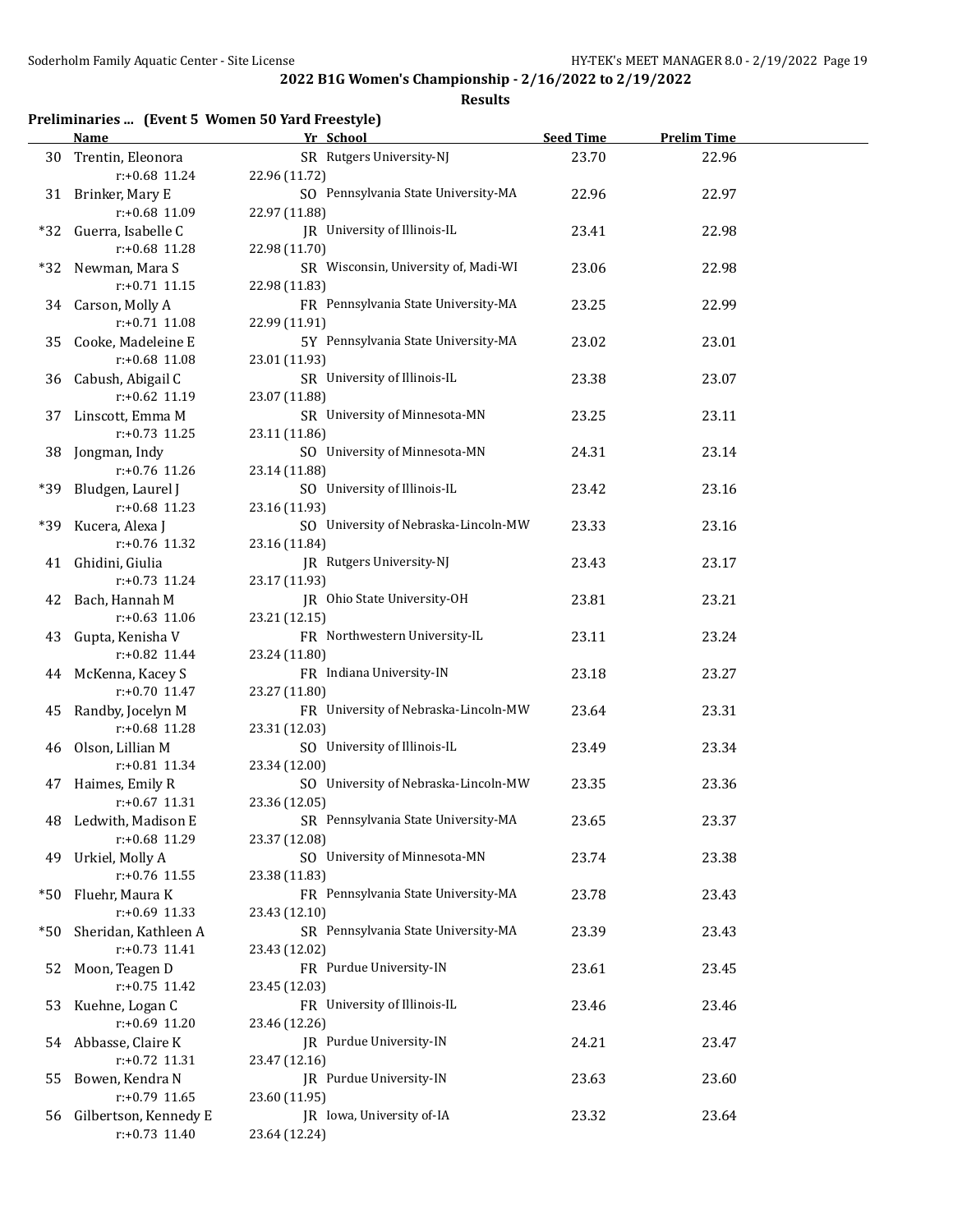**Results**

## **Preliminaries ... (Event 5 Women 50 Yard Freestyle)**

|       | <b>Name</b>                        | Yr School                                             | <b>Seed Time</b> | <b>Prelim Time</b> |   |
|-------|------------------------------------|-------------------------------------------------------|------------------|--------------------|---|
|       | 57 Turner, Lindsay N               | JR Purdue University-IN                               | 24.09            | 23.67              |   |
|       | $r: +0.73$ 11.60                   | 23.67 (12.07)                                         |                  |                    |   |
|       | 58 Lepisova, Emma                  | IR Northwestern University-IL                         | 24.02            | 23.75              |   |
|       | r:+0.84 11.77                      | 23.75 (11.98)                                         |                  |                    |   |
| *59.  | Knueppel, Jade S                   | SR Purdue University-IN                               | 23.39            | 23.78              |   |
|       | $r: +0.63$ 11.52                   | 23.78 (12.26)                                         |                  |                    |   |
| *59   | Padron, Beatriz<br>r:+0.69 11.54   | FR University of Nebraska-Lincoln-MW<br>23.78 (12.24) | 23.87            | 23.78              |   |
|       | 61 Black, Madison T                | SO Iowa, University of-IA                             | 23.91            | 23.86              |   |
|       | r:+0.68 11.62                      | 23.86 (12.24)                                         |                  |                    |   |
| *62   | Ryndych, Elizaveta A               | SO Rutgers University-NJ                              | 24.04            | 23.91              |   |
|       | $r: +0.70$ 11.53                   | 23.91 (12.38)                                         |                  |                    |   |
|       | *62 Pfeiffer, Anna F               | SO Iowa, University of-IA                             | <b>NT</b>        | 23.91              |   |
|       | $r: +0.69$ 11.63                   | 23.91 (12.28)                                         |                  |                    |   |
|       | 64 Harter, Abigail G               | SO Purdue University-IN                               | 24.35            | 24.02              |   |
|       | r:+0.79 11.77                      | 24.02 (12.25)                                         |                  |                    |   |
| 65    | Guanci, Margaret A                 | SR Wisconsin, University of, Madi-WI                  | 24.13            | 24.03              |   |
|       | $r: +0.71$ 11.72                   | 24.03 (12.31)                                         |                  |                    |   |
| 66    | Wooden, Ariel E                    | JR Iowa, University of-IA                             | 24.29            | 24.26              |   |
|       | $r: +0.71$ 11.85                   | 24.26 (12.41)                                         |                  |                    |   |
| 67    | Kale, Divya D                      | JR University of Illinois-IL                          | 24.75            | 24.44              |   |
|       | $r: +0.63$ 11.75                   | 24.44 (12.69)                                         |                  |                    |   |
| 68    | Zoppei dos Santos, Beatriz         | JR Rutgers University-NJ                              | 24.43            | 24.74              |   |
|       | $r: +0.71$ 12.09                   | 24.74 (12.65)                                         |                  |                    |   |
| 69    | Folcik, Masyn R                    | SO Purdue University-IN                               | 24.37            | 24.75              |   |
|       | r:+0.68 11.96                      | 24.75 (12.79)                                         |                  |                    |   |
| 70    | Murphy, Erin N<br>$r: +0.73$ 12.00 | SR Rutgers University-NJ                              | 24.83            | 25.00              |   |
| ---   | Funderburke, Nyah A                | 25.00 (13.00)<br>FR Ohio State University-OH          | 23.51            | X22.67             | B |
|       | $r: +0.71$ 11.03                   | 22.67 (11.64)                                         |                  |                    |   |
|       | Wallace, Isabella A                | SO Northwestern University-IL                         | 23.35            | X22.99             |   |
|       | r:+0.76 11.22                      | 22.99 (11.77)                                         |                  |                    |   |
|       | Ketslakh, Abigail                  | FR Michigan, University of-MI                         | 22.75            | X23.01             |   |
|       | $r: +0.66$ 11.18                   | 23.01 (11.83)                                         |                  |                    |   |
|       | Cortina, Isabel M                  | SR Wisconsin, University of, Madi-WI                  | 23.83            | X23.03             |   |
|       | $r: +0.63$ 11.11                   | 23.03 (11.92)                                         |                  |                    |   |
|       | --- Holder, Aislinn G              | FR Indiana University-IN                              | 23.54            | X23.08             |   |
|       | $r: +0.69$ 11.15                   | 23.08 (11.93)                                         |                  |                    |   |
|       | Tiskus, Ellie A                    | JR Pennsylvania State University-MA                   | 23.15            | X23.23             |   |
|       | r:+0.74 11.29                      | 23.23 (11.94)                                         |                  |                    |   |
|       | Barth, Kaitlyn M                   | JR University of Nebraska-Lincoln-MW                  | 23.96            | X23.40             |   |
|       | r:+0.75 11.37                      | 23.40 (12.03)                                         |                  |                    |   |
|       | Cairns, Caitlin A                  | SO University of Nebraska-Lincoln-MW                  | 23.68            | X23.65             |   |
|       | r:+0.72 11.30                      | 23.65 (12.35)                                         |                  |                    |   |
|       | Stupar, Julia C<br>r:+0.68 11.47   | SR Wisconsin, University of, Madi-WI<br>23.91 (12.44) | 24.57            | X23.91             |   |
| ---   | Sayovitz, Kali A                   | SO Purdue University-IN                               | 24.08            | X24.10             |   |
|       | r:+0.79 11.90                      | 24.10 (12.20)                                         |                  |                    |   |
| $---$ | Heimes, Kaylee E                   | SR University of Illinois-IL                          | 24.59            | X24.38             |   |
|       | $r: +0.74$ 11.81                   | 24.38 (12.57)                                         |                  |                    |   |
|       | Chapman, Kabria A                  | FR Indiana University-IN                              | 24.69            | X24.50             |   |
|       | r:+0.73 11.94                      | 24.50 (12.56)                                         |                  |                    |   |
|       | Bolger, Emily T                    | SR University of Illinois-IL                          | 25.13            | X24.63             |   |
|       | r:+0.72 11.80                      | 24.63 (12.83)                                         |                  |                    |   |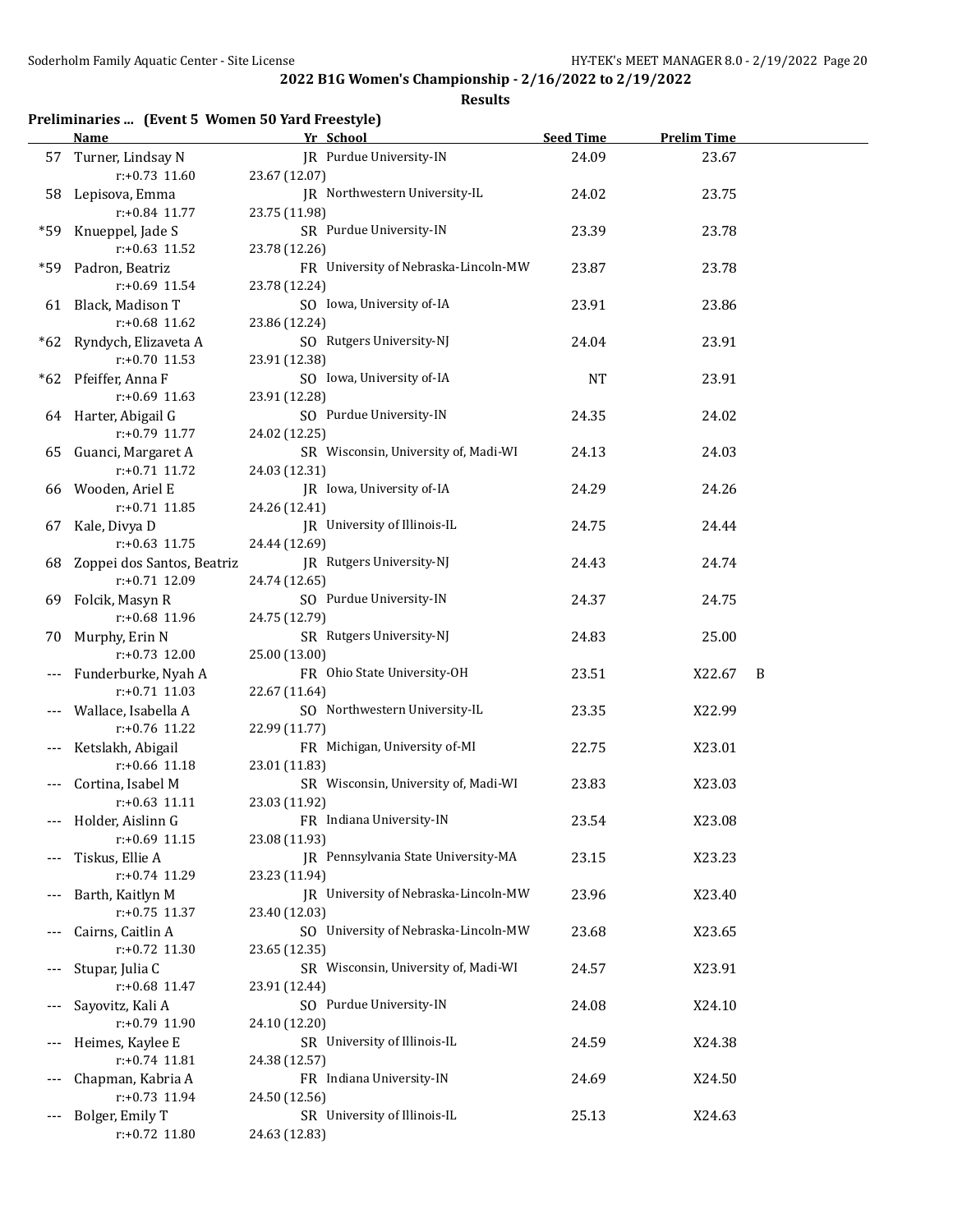**Results**

| Preliminaries  (Event 5 Women 50 Yard Freestyle) |  |  |  |
|--------------------------------------------------|--|--|--|
|--------------------------------------------------|--|--|--|

|       | <b>Name</b>             | Yr School                            | <b>Seed Time</b> | <b>Prelim Time</b> |  |
|-------|-------------------------|--------------------------------------|------------------|--------------------|--|
|       | --- Shaughnessy, Emma R | FR Indiana University-IN             | 24.96            | X24.93             |  |
|       | $r: +0.70$ 12.15        | 24.93 (12.78)                        |                  |                    |  |
|       | --- Rossi, Angelina G   | SO Purdue University-IN              | 26.03            | X25.61             |  |
|       | $r: +0.71$ 12.43        | 25.61 (13.18)                        |                  |                    |  |
| $---$ | Bercutt, Natalie A      | FR Wisconsin, University of, Madi-WI | 29.54            | X28.69             |  |
|       | $r: +0.79$ 13.13        | 28.69 (15.56)                        |                  |                    |  |

#### **Event 6 Women 1 mtr Diving**

|                  | <b>B1G Meet:</b>     | 376.10 | 2/17/2022<br>- 1         | <b>Sarah Bacon</b>                   |                     | Minnesota-MN        |   |                |
|------------------|----------------------|--------|--------------------------|--------------------------------------|---------------------|---------------------|---|----------------|
|                  | Name                 |        | 265.00 A NCAA Qualifying | <u>Yr School</u>                     | <b>Prelim Score</b> | <b>Finals Score</b> |   | <b>Points</b>  |
| A - Final        |                      |        |                          |                                      |                     |                     |   |                |
| $\mathbf{1}$     | Bacon, Sarah         |        |                          | SR University of Minnesota-MN        | 329.30              | 376.10! A           |   | 32             |
| 2                | Hayden, Kristen      |        |                          | SR Indiana University-IN             | 306.95              | 330.65              | A | 28             |
| 3                | Zhu, Joy             |        |                          | SR University of Minnesota-MN        | 308.35              | 327.40              | A | 27             |
| 4                | Gilliland, Tarrin    |        |                          | SO Indiana University-IN             | 285.55              | 324.25              | A | 26             |
| 5                | Fowler, Anne         |        |                          | SO Indiana University-IN             | 304.40              | 313.00              | A | 25             |
| 6                | Knapton, Abigail     |        |                          | SR Rutgers University-NJ             | 286.10              | 311.00              | A | 24             |
| 7                | Pfeiffer, Emily      |        |                          | SR Purdue University-IN              | 294.10              | 310.05              | A | 23             |
| 8                | Klein, Allie         |        |                          | SR Michigan, University of-MI        | 276.75              | 306.50              | A | 22             |
| <b>B</b> - Final |                      |        |                          |                                      |                     |                     |   |                |
| 9                | McAfee, Sophia       |        |                          | FR Purdue University-IN              | 263.90              | 292.95              | A | 20             |
| 10               | Carter, Megan        |        |                          | FR Indiana University-IN             | 276.40              | 276.25              | A | $17\,$         |
| 11               | Hopkins, Markie      |        |                          | IR Northwestern University-IL        | 264.50              | 272.65              | A | 16             |
| 12               | Sonnenberg, Jenna    |        |                          | SO Purdue University-IN              | 272.20              | 270.30              | A | 15             |
| 13               | Troyer, Sara         |        |                          | SR University of Nebraska-Lincoln-MW | 271.05              | 263.75              |   | 14             |
| 14               | Roman, Hallie        |        | SR.                      | University of Nebraska-Lincoln-MW    | 258.75              | 263.05              |   | 13             |
| 15               | Douglass, Jenna      |        |                          | SR Rutgers University-NJ             | 256.90              | 244.65              |   | 12             |
| 16               | Carter, Taylor       |        |                          | SR Indiana University-IN             | 261.80              | 209.15              |   | 11             |
|                  | <b>Preliminaries</b> |        |                          |                                      |                     |                     |   |                |
| 17               | Shegos, Taylor       |        |                          | SR University of Illinois-IL         | 256.65              |                     |   | 9              |
| 18               | Hogan, Lucy          |        |                          | JR Michigan, University of-MI        | 256.45              |                     |   | 7              |
| 19               | Johnson, Evie        |        |                          | FR Michigan, University of-MI        | 255.30              |                     |   | 6              |
| $*20$            | Osero, Avrianna      |        | SO.                      | University of Minnesota-MN           | 253.30              |                     |   | 4.50           |
| $*20$            | Prasanto, Holly      |        |                          | FR Rutgers University-NJ             | 253.30              |                     |   | 4.50           |
| 22               | Trueb, Savana        |        |                          | JR Rutgers University-NJ             | 253.25              |                     |   | 3              |
| 23               | Ballard, Sarah       |        |                          | SO Iowa, University of-IA            | 250.85              |                     |   | $\overline{c}$ |
| 24               | Hinze, Reagan        |        |                          | SO University of Nebraska-Lincoln-MW | 249.80              |                     |   | 1              |
| 25               | Ghose, Labonita      |        | SR.                      | Northwestern University-IL           | 247.90              |                     |   |                |
| 26               | Vieta, Maycey        |        |                          | JR Purdue University-IN              | 245.95              |                     |   |                |
| 27               | McGing, Ciara        |        |                          | SO Ohio State University-OH          | 245.65              |                     |   |                |
| 28               | Crawford, Mackenzie  |        | IR                       | Ohio State University-OH             | 245.60              |                     |   |                |
| 29               | Hagler, Carolyn      |        | IR                       | Northwestern University-IL           | 239.10              |                     |   |                |
| 30               | Merriman, Maggie     |        |                          | SR Purdue University-IN              | 238.60              |                     |   |                |
| 31               | Hughbanks, Makayla   |        |                          | FR Iowa, University of-IA            | 237.10              |                     |   |                |
| 32               | Michael, Brooke      |        |                          | SO University of Illinois-IL         | 235.50              |                     |   |                |
| 33               | Rogers, Margaret     |        | IR                       | Indiana University-IN                | 234.70              |                     |   |                |
| 34               | Shurts, Sierra       |        |                          | SR Pennsylvania State University-MA  | 232.80              |                     |   |                |
| 35               | Wei, Wei             |        | IR                       | Pennsylvania State University-MA     | 226.30              |                     |   |                |
| 36               | Michael, Taylor      |        |                          | SO University of Illinois-IL         | 226.20              |                     |   |                |
| 37               | Greenberg, Kit       |        |                          | IR Wisconsin, University of, Madi-WI | 225.35              |                     |   |                |

Cheetham, Lauren JR Michigan, University of-MI 223.25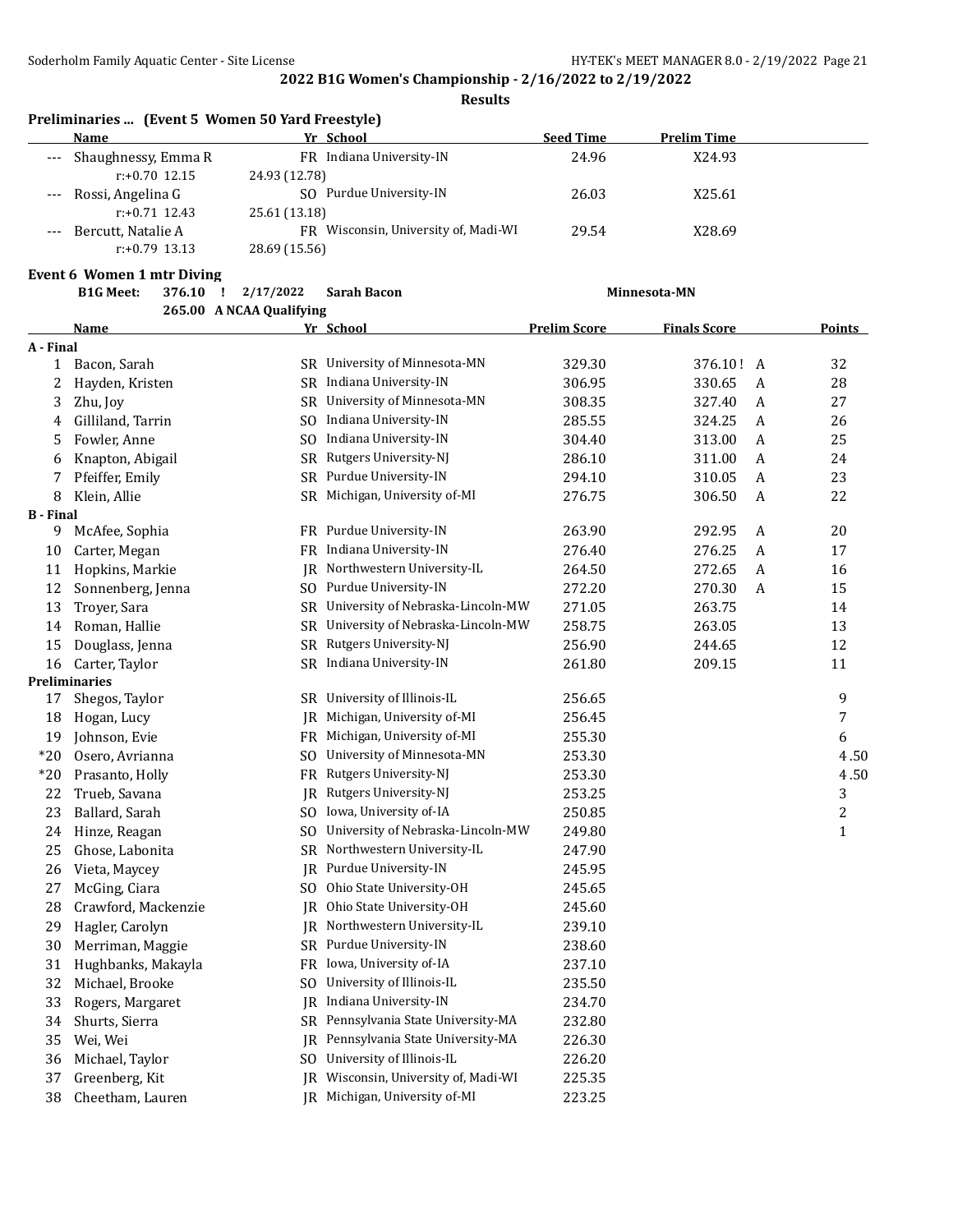## **2022 B1G Women's Championship - 2/16/2022 to 2/19/2022 Results**

## **Preliminaries ... (Event 6 Women 1 mtr Diving)**

|         | <b>Name</b>        |     | Yr School                         | <b>Prelim Score</b> | <b>Finals Score</b> | <b>Points</b> |
|---------|--------------------|-----|-----------------------------------|---------------------|---------------------|---------------|
| 39      | Busch, Leila       | FR. | Northwestern University-IL        | 217.45              |                     |               |
| 40      | Crosby, Madelyn    | SR  | University of Illinois-IL         | 212.45              |                     |               |
| 41      | Demeo, Megan       | SR  | Rutgers University-NJ             | 212.35              |                     |               |
| 42      | Hampton, Molly     | FR  | Wisconsin, University of, Madi-WI | 212.25              |                     |               |
| 43      | Vittorioso, Giulia | FR. | Rutgers University-NJ             | 212.00              |                     |               |
| 44      | Parsons, Leah      | IR  | Northwestern University-IL        | 211.10              |                     |               |
| 45      | Hartley, Claire    | SO. | Iowa, University of-IA            | 209.90              |                     |               |
| 46      | LaMonica, Kate     | FR. | University of Minnesota-MN        | 200.25              |                     |               |
|         | Ling, Amanda       | IR  | Ohio State University-OH          | 205.15              | X <sub>0</sub>      |               |
| ---     | Clark, Chrismon    | FR  | Michigan, University of-MI        | 247.45              | X <sub>0</sub>      |               |
| ---     | Luarde, Kayla      | SR  | Indiana University-IN             | 234.80              | X <sub>0</sub>      |               |
| $---$   | Brenn, Jackie      | IR  | Ohio State University-OH          | 256.25              | X0                  |               |
| $---$   | Peters, Taylor     | SO. | Michigan, University of-MI        | 199.40              | X0                  |               |
| $- - -$ | Hernandez, Carmen  | IR. | Indiana University-IN             | 213.35              | X <sub>0</sub>      |               |

#### **Event 6 Women 1 mtr Diving**

|  | B1G Meet: 376.10 ! 2/17/2022 Sarah Bacon | Minnesota-MN |
|--|------------------------------------------|--------------|
|  | 265.00 A NCAA Qualifying                 |              |

|              | <b>Name</b>         |                | Yr School                         |                | <b>Prelim Score</b> |             |  |
|--------------|---------------------|----------------|-----------------------------------|----------------|---------------------|-------------|--|
|              | Preliminaries       |                |                                   |                |                     |             |  |
| $\mathbf{1}$ | Bacon, Sarah        | SR.            | University of Minnesota-MN        | <b>NP</b>      | 329.30              | qA          |  |
| 2            | Zhu, Joy            | <b>SR</b>      | University of Minnesota-MN        | <b>NP</b>      | 308.35              | qA          |  |
| 3            | Hayden, Kristen     | <b>SR</b>      | Indiana University-IN             | <b>NP</b>      | 306.95              | qA          |  |
| 4            | Fowler, Anne        | S <sub>O</sub> | Indiana University-IN             | <b>NP</b>      | 304.40              | qA          |  |
| 5            | Pfeiffer, Emily     | <b>SR</b>      | Purdue University-IN              | N <sub>P</sub> | 294.10              | qA          |  |
| 6            | Knapton, Abigail    | <b>SR</b>      | Rutgers University-NJ             | <b>NP</b>      | 286.10              | qA          |  |
| 7            | Gilliland, Tarrin   | S <sub>0</sub> | Indiana University-IN             | <b>NP</b>      | 285.55              | qA          |  |
| 8            | Klein, Allie        | <b>SR</b>      | Michigan, University of-MI        | <b>NP</b>      | 276.75              | qA          |  |
| 9            | Carter, Megan       | <b>FR</b>      | Indiana University-IN             | <b>NP</b>      | 276.40              | qA          |  |
| 10           | Sonnenberg, Jenna   | S <sub>O</sub> | Purdue University-IN              | <b>NP</b>      | 272.20              | qA          |  |
| 11           | Troyer, Sara        | <b>SR</b>      | University of Nebraska-Lincoln-MW | <b>NP</b>      | 271.05              | qA          |  |
| 12           | Hopkins, Markie     | <b>IR</b>      | Northwestern University-IL        | <b>NP</b>      | 264.50              | $\mathbf q$ |  |
| 13           | McAfee, Sophia      | <b>FR</b>      | Purdue University-IN              | <b>NP</b>      | 263.90              | $\mathbf q$ |  |
| 14           | Carter, Taylor      | <b>SR</b>      | Indiana University-IN             | <b>NP</b>      | 261.80              | q           |  |
| 15           | Roman, Hallie       | <b>SR</b>      | University of Nebraska-Lincoln-MW | <b>NP</b>      | 258.75              | q           |  |
| 16           | Douglass, Jenna     | SR             | Rutgers University-NJ             | <b>NP</b>      | 256.90              | q           |  |
| 17           | Shegos, Taylor      | <b>SR</b>      | University of Illinois-IL         | <b>NP</b>      | 256.65              |             |  |
| 18           | Hogan, Lucy         | IR             | Michigan, University of-MI        | <b>NP</b>      | 256.45              |             |  |
| 19           | Johnson, Evie       | <b>FR</b>      | Michigan, University of-MI        | <b>NP</b>      | 255.30              |             |  |
| $*20$        | Prasanto, Holly     | <b>FR</b>      | Rutgers University-NJ             | <b>NP</b>      | 253.30              |             |  |
| $*20$        | Osero, Avrianna     | S <sub>O</sub> | University of Minnesota-MN        | <b>NP</b>      | 253.30              |             |  |
| 22           | Trueb, Savana       | IR.            | Rutgers University-NJ             | <b>NP</b>      | 253.25              |             |  |
| 23           | Ballard, Sarah      | S <sub>0</sub> | Iowa, University of-IA            | <b>NP</b>      | 250.85              |             |  |
| 24           | Hinze, Reagan       | S <sub>0</sub> | University of Nebraska-Lincoln-MW | <b>NP</b>      | 249.80              |             |  |
| 25           | Ghose, Labonita     | <b>SR</b>      | Northwestern University-IL        | <b>NP</b>      | 247.90              |             |  |
| 26           | Vieta, Maycey       | <b>IR</b>      | Purdue University-IN              | <b>NP</b>      | 245.95              |             |  |
| 27           | McGing, Ciara       | S <sub>O</sub> | Ohio State University-OH          | <b>NP</b>      | 245.65              |             |  |
| 28           | Crawford, Mackenzie | <b>IR</b>      | Ohio State University-OH          | <b>NP</b>      | 245.60              |             |  |
| 29           | Hagler, Carolyn     | IR             | Northwestern University-IL        | <b>NP</b>      | 239.10              |             |  |
| 30           | Merriman, Maggie    | <b>SR</b>      | Purdue University-IN              | <b>NP</b>      | 238.60              |             |  |
| 31           | Hughbanks, Makayla  | <b>FR</b>      | Iowa, University of-IA            | <b>NP</b>      | 237.10              |             |  |
| 32           | Michael, Brooke     | SO.            | University of Illinois-IL         | <b>NP</b>      | 235.50              |             |  |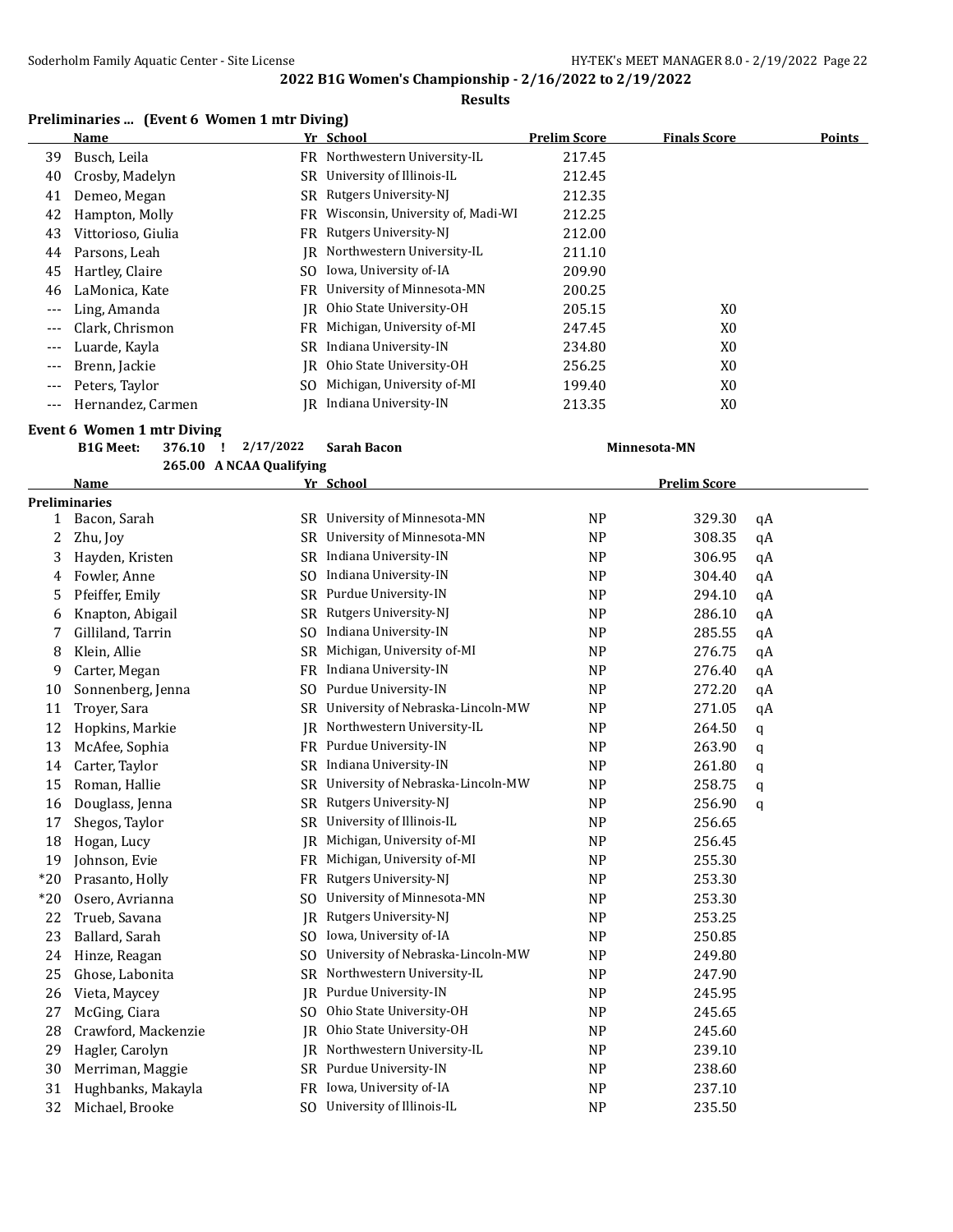#### **Results**

## **Preliminaries ... (Event 6 Women 1 mtr Diving)**

| Name               |           |                                   |                | <b>Prelim Score</b> |  |
|--------------------|-----------|-----------------------------------|----------------|---------------------|--|
| Rogers, Margaret   | IR        | Indiana University-IN             | <b>NP</b>      | 234.70              |  |
| Shurts, Sierra     | SR        | Pennsylvania State University-MA  | <b>NP</b>      | 232.80              |  |
| Wei, Wei           | IR        | Pennsylvania State University-MA  | <b>NP</b>      | 226.30              |  |
| Michael, Taylor    | SO.       | University of Illinois-IL         | N <sub>P</sub> | 226.20              |  |
| Greenberg, Kit     | IR        | Wisconsin, University of, Madi-WI | <b>NP</b>      | 225.35              |  |
| Cheetham, Lauren   | IR        | Michigan, University of-MI        | N <sub>P</sub> | 223.25              |  |
| Busch, Leila       | FR.       | Northwestern University-IL        | N <sub>P</sub> | 217.45              |  |
| Crosby, Madelyn    | SR        | University of Illinois-IL         | N <sub>P</sub> | 212.45              |  |
| Demeo, Megan       | SR        | Rutgers University-NJ             | N <sub>P</sub> | 212.35              |  |
| Hampton, Molly     | FR        | Wisconsin, University of, Madi-WI | N <sub>P</sub> | 212.25              |  |
| Vittorioso, Giulia | FR.       | Rutgers University-NJ             | N <sub>P</sub> | 212.00              |  |
| Parsons, Leah      | IR        | Northwestern University-IL        | <b>NP</b>      | 211.10              |  |
| Hartley, Claire    | SO.       | Iowa, University of-IA            | <b>NP</b>      | 209.90              |  |
| LaMonica, Kate     | FR        | University of Minnesota-MN        | NP             | 200.25              |  |
| Brenn, Jackie      | JR        | Ohio State University-OH          | N <sub>P</sub> | X256.25             |  |
| Clark, Chrismon    | FR        | Michigan, University of-MI        | <b>NP</b>      | X247.45             |  |
| Luarde, Kayla      | <b>SR</b> | Indiana University-IN             | N <sub>P</sub> | X234.80             |  |
| Hernandez, Carmen  | IR        | Indiana University-IN             | <b>NP</b>      | X213.35             |  |
| Ling, Amanda       | IR        | Ohio State University-OH          | N <sub>P</sub> | X205.15             |  |
| Peters, Taylor     | SO.       | Michigan, University of-MI        | N <sub>P</sub> | X199.40             |  |
|                    |           |                                   | Yr School      |                     |  |

#### **Event 7 Women 400 Yard Medley Relay**

**B1G Meet: 3:26.35 ! 2/17/2022 Ohio State University Ohio St-OH**

**E Crane, H Bach, K Zenick, A Fulmer**

**3:31.66 A NCAA Qualifying 3:33.78 B NCAA Provisional**

|    | Team                             | Relay           |                               | <b>Seed Time</b>                                             | <b>Finals Time</b>           |   | <b>Points</b> |
|----|----------------------------------|-----------------|-------------------------------|--------------------------------------------------------------|------------------------------|---|---------------|
| 1  | Ohio State University-OH         | A               |                               | 3:29.76                                                      | 3:26.35! A                   |   | 64            |
|    | 1) Crane, Emily G SR             |                 | 2) r:0.17 Bach, Hannah JR     | 3) r:0.33 Zenick, Katherine SO                               | 4) r:0.08 Fulmer, Amy JR     |   |               |
|    | $r: +0.61$ 24.71                 | 51.79 (51.79)   | 1:17.99(26.20)                | 1:48.86 (57.07)                                              |                              |   |               |
|    | 2:12.13 (23.27)                  | 2:39.79 (50.93) | 3:01.62(21.83)                | 3:26.35(46.56)                                               |                              |   |               |
| 2  | Michigan, University of-MI       | A               |                               | 3:27.22                                                      | 3:27.73                      | A | 56            |
|    | 1) MacNeil, Margaret J SR        |                 | 2) r:0.42 Sim, Letitia FR     | 3) r:0.25 Carter, Olivia SR                                  | 4) r:0.20 Flynn, Lindsay FR  |   |               |
|    | $r: +0.53$ 24.27                 | 50.58 (50.58)   | 1:18.14(27.56)                | 1:49.54 (58.96)                                              |                              |   |               |
|    | 2:13.19 (23.65)                  | 2:40.66(51.12)  | 3:02.84(22.18)                | 3:27.73 (47.07)                                              |                              |   |               |
| 3  | Northwestern University-IL       | A               |                               | 3:32.81                                                      | 3:29.47                      | A | 54            |
|    | 1) Lepisova, Emma JR             |                 | 2) r:0.16 Angus, Sophie SR    | 3) r:0.43 Guevara, Miriam SR                                 | 4) r:0.22 Smith, Madeline SR |   |               |
|    | $r: +1.05$ 25.57                 | 52.77 (52.77)   | 1:19.61 (26.84)               | 1:50.40 (57.63)                                              |                              |   |               |
|    | 2:14.09 (23.69)                  | 2:41.78 (51.38) | 3:04.32(22.54)                | 3:29.47 (47.69)                                              |                              |   |               |
|    | Wisconsin, University of, Madi-W | A               |                               | 3:33.72                                                      | 3:30.66                      | A | 52            |
|    | 1) Bacon, Phoebe M SO            |                 | 2) r:0.23 Silvestri, Jenna SR | 3) r:0.39 McConagha, Mackenzie Fl4) r:0.02 Hosack, Lillie SR |                              |   |               |
|    | $r: +0.60$ 25.25                 | 52.15 (52.15)   | 1:19.70(27.55)                | 1:51.59 (59.44)                                              |                              |   |               |
|    | 2:15.18(23.59)                   | 2:43.42 (51.83) | 3:05.66 (22.24)               | 3:30.66 (47.24)                                              |                              |   |               |
| 5. | University of Minnesota-MN       | A               |                               | 3:35.99                                                      | 3:33.34                      | B | 50            |
|    | 1) Cook, Emily N 5Y              |                 | 2) r:0.31 Bennin, Grace JR    | 3) r:0.16 Van Berkom, Megan SO 4) r:0.26 Cornish, Hannah FR  |                              |   |               |
|    | $r: +0.57$ 25.22                 | 52.60 (52.60)   | 1:20.40 (27.80)               | 1:52.66(1:00.06)                                             |                              |   |               |
|    | 2:16.87 (24.21)                  | 2:44.81(52.15)  | 3:07.89 (23.08)               | 3:33.34 (48.53)                                              |                              |   |               |
| 6  | Pennsylvania State University-M/ | A               |                               | 3:38.79                                                      | 3:33.47                      | B | 48            |
|    | 1) Schobel, Marie C SR           |                 | 2) r:0.11 Jack, Olivia SR     | 3) r:0.28 Ledwith, Madison SR                                | 4) r:0.16 Amdor, Abigail JR  |   |               |
|    | $r: +0.53$ 25.15                 | 52.25 (52.25)   | 1:19.56(27.31)                | 1:52.26 (1:00.01)                                            |                              |   |               |
|    | 2:16.71 (24.45)                  | 2:44.80 (52.54) | 3:07.80 (23.00)               | 3:33.47 (48.67)                                              |                              |   |               |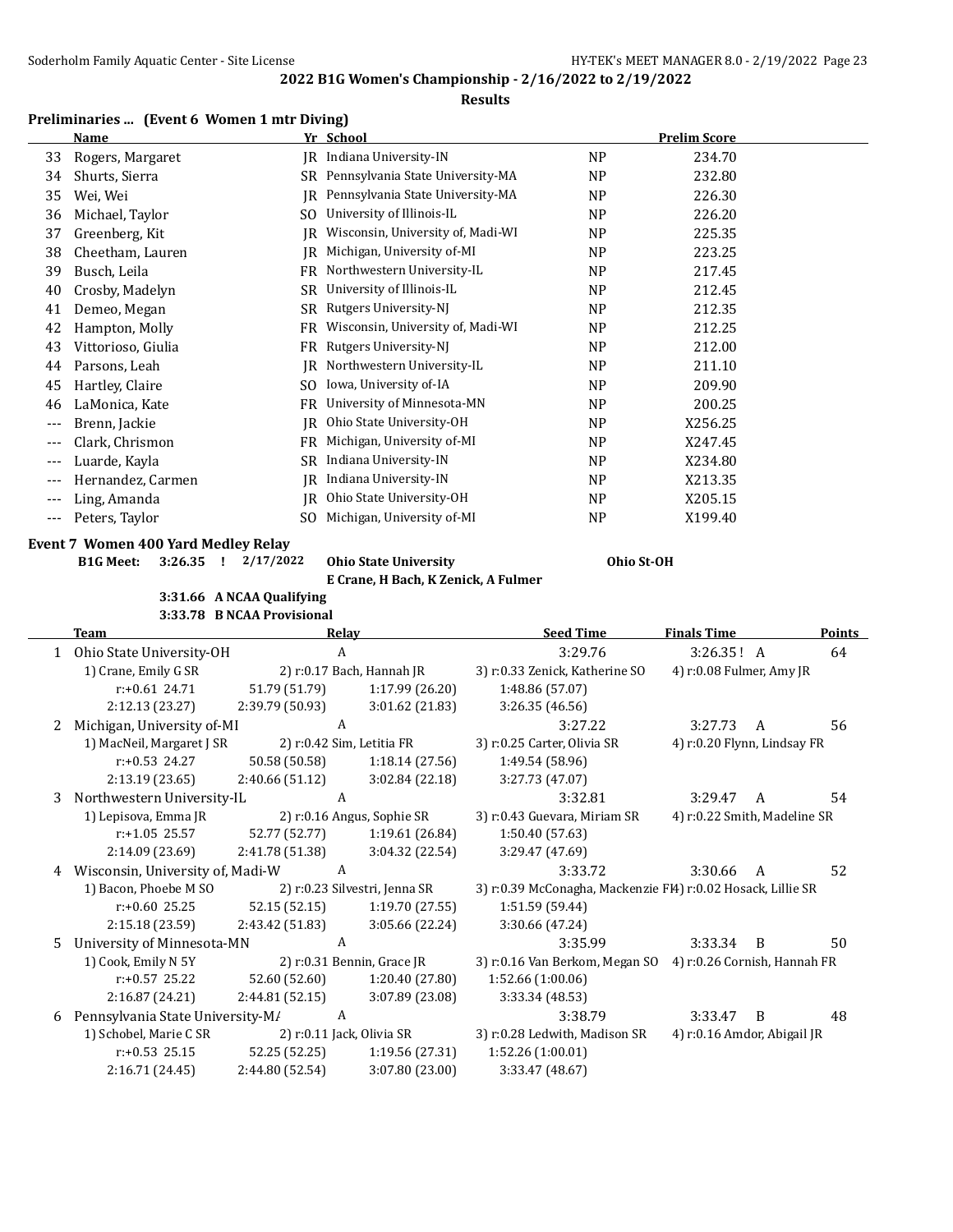**2022 B1G Women's Championship - 2/16/2022 to 2/19/2022 Results**

## **(Event 7 Women 400 Yard Medley Relay)**

| <b>Team</b>               |                 |                                                                                                | <b>Seed Time</b>                                                                                                                                                                                                            | <b>Finals Time</b>              | <b>Points</b>                                                                                      |
|---------------------------|-----------------|------------------------------------------------------------------------------------------------|-----------------------------------------------------------------------------------------------------------------------------------------------------------------------------------------------------------------------------|---------------------------------|----------------------------------------------------------------------------------------------------|
| Indiana University-IN     |                 |                                                                                                | 3:33.41                                                                                                                                                                                                                     | 3:34.01                         | 46                                                                                                 |
| 1) McKenna, Kacey S FR    |                 |                                                                                                |                                                                                                                                                                                                                             |                                 |                                                                                                    |
| $r: +0.49$ 25.51          | 53.45 (53.45)   | 1:20.62(27.17)                                                                                 | 1:52.14 (58.69)                                                                                                                                                                                                             |                                 |                                                                                                    |
| 2:16.22 (24.08)           | 2:45.93 (53.79) | 3:08.48(22.55)                                                                                 | 3:34.01 (48.08)                                                                                                                                                                                                             |                                 |                                                                                                    |
| Rutgers University-NJ     |                 |                                                                                                | 3:39.95                                                                                                                                                                                                                     | 3:36.37                         | 44                                                                                                 |
| 1) Scarabelli, Alice SR   |                 |                                                                                                | 3) r:0.30 Lobova, Sofia FR                                                                                                                                                                                                  | 4) r:0.35 Chichaikina, Sofia JR |                                                                                                    |
| $r: +0.58$ 25.97          | 53.29 (53.29)   | 1:21.85(28.56)                                                                                 | 1:55.09(1:01.80)                                                                                                                                                                                                            |                                 |                                                                                                    |
| 2:18.73 (23.64)           | 2:47.72 (52.63) | 3:10.60(22.88)                                                                                 | 3:36.37(48.65)                                                                                                                                                                                                              |                                 |                                                                                                    |
|                           |                 |                                                                                                | 3:41.46                                                                                                                                                                                                                     | 3:37.08                         | 40                                                                                                 |
|                           |                 |                                                                                                | 3) r:0.42 Kucera, Alexa SO                                                                                                                                                                                                  | 4) r:0.36 Haebig, Autumn 5Y     |                                                                                                    |
| $r: +0.88$ 26.25          | 54.10 (54.10)   | 1:22.21(28.11)                                                                                 | 1:54.71 (1:00.61)                                                                                                                                                                                                           |                                 |                                                                                                    |
| 2:19.61 (24.90)           | 2:48.48 (53.77) | 3:11.73(23.25)                                                                                 | 3:37.08 (48.60)                                                                                                                                                                                                             |                                 |                                                                                                    |
| Purdue University-IN      |                 |                                                                                                | 3:39.55                                                                                                                                                                                                                     | 3:39.44                         | 34                                                                                                 |
| 1) Harter, Abigail G SO   |                 |                                                                                                | 3) r:0.17 Turner, Lindsay JR                                                                                                                                                                                                | 4) r:0.23 Hill, Hannah FR       |                                                                                                    |
| $r: +0.65$ 26.32          | 54.91 (54.91)   | 1:22.82 (27.91)                                                                                | 1:55.85 (1:00.94)                                                                                                                                                                                                           |                                 |                                                                                                    |
| 2:20.82 (24.97)           | 2:49.91 (54.06) | 3:12.92 (23.01)                                                                                | 3:39.44 (49.53)                                                                                                                                                                                                             |                                 |                                                                                                    |
| University of Illinois-IL |                 |                                                                                                | 3:44.23                                                                                                                                                                                                                     | 3:43.60                         | 32                                                                                                 |
|                           |                 |                                                                                                | 3) r:0.30 Guerra, Isabelle JR                                                                                                                                                                                               | 4) r:0.36 Yetter, Molly FR      |                                                                                                    |
| $r: +0.62$ 26.31          | 55.00 (55.00)   | 1:24.30 (29.30)                                                                                | 1:58.31 (1:03.31)                                                                                                                                                                                                           |                                 |                                                                                                    |
| 2:23.47 (25.16)           | 2:52.72 (54.41) | 3:16.67(23.95)                                                                                 | 3:43.60 (50.88)                                                                                                                                                                                                             |                                 |                                                                                                    |
| Iowa, University of-IA    |                 |                                                                                                | 3:50.63                                                                                                                                                                                                                     | 3:45.85                         | 30                                                                                                 |
| 1) Pawloski, Zoe J JR     |                 |                                                                                                |                                                                                                                                                                                                                             | 4) r:0.35 Pfeiffer, Anna SO     |                                                                                                    |
| $r: +0.53$ 26.91          | 56.93 (56.93)   | 1:26.07(29.14)                                                                                 | 1:59.70 (1:02.77)                                                                                                                                                                                                           |                                 |                                                                                                    |
| 2:24.41 (24.71)           | 2:53.96 (54.26) | 3:18.35 (24.39)                                                                                | 3:45.85 (51.89)                                                                                                                                                                                                             |                                 |                                                                                                    |
|                           |                 | University of Nebraska-Lincoln-M<br>1) Ronquillio, Madesyn P SR<br>1) Salafatinos, Athena P JR | Relay<br>A<br>2) r:0.36 Peplowski, Noelle SR<br>A<br>2) r:0.45 Celik, Tina SO<br>A<br>2) r:0.43 Stein, Ella SO<br>A<br>2) r:0.04 Folcik, Masyn SO<br>A<br>2) r:0.20 Kale, Divya JR<br>A<br>2) r:0.24 Olesiak, Aleksandra JR |                                 | 3) r:0.21 Broshears, Elizabeth SO 4) r:0.16 Peplowski, Anna FR<br>3) r:0.18 Gilbertson, Kennedy JR |

**Event 8 Women 100 Yard Butterfly**

| <b>B1G Meet:</b> |  | 49.42 ! 2/21/2020        | Margaret J MacNeil | Michigan |  |
|------------------|--|--------------------------|--------------------|----------|--|
|                  |  | 50.92 A NCAA Qualifying  |                    |          |  |
|                  |  | 53.76 B NCAA Provisional |                    |          |  |

|                  | Name                     | Yr School     |                                      | <b>Prelim Time</b> | <b>Finals Time</b> |                | <b>Points</b> |
|------------------|--------------------------|---------------|--------------------------------------|--------------------|--------------------|----------------|---------------|
| A - Final        |                          |               |                                      |                    |                    |                |               |
|                  | 1 MacNeil, Margaret J    |               | SR Michigan, University of-MI        | 51.31              | 49.74              | A              | 32            |
|                  | $r: +0.69$ 10.82         | 23.37 (12.55) | 36.55 (13.18)                        | 49.74 (13.19)      |                    |                |               |
|                  | 2 Carter, Olivia G       |               | SR Michigan, University of-MI        | 51.70              | 51.29              | B              | 28            |
|                  | $r: +0.67$ 11.18         | 23.98 (12.80) | 37.54 (13.56)                        | 51.29 (13.75)      |                    |                |               |
|                  | 3 Zenick, Katherine B    |               | SO Ohio State University-OH          | 52.01              | 51.35              | B              | 27            |
|                  | $r: +0.62$ 10.75         | 23.76 (13.01) | 37.34 (13.58)                        | 51.35 (14.01)      |                    |                |               |
|                  | 4 Guevara, Miriam C      |               | SR Northwestern University-IL        | 52.09              | 51.38              | B              | 26            |
|                  | $r: +0.63$ 11.80         | 23.89 (12.09) | 37.54 (13.65)                        | 51.38 (13.84)      |                    |                |               |
|                  | 5 Jump, Mallory K        |               | IR Wisconsin, University of, Madi-WI | 52.12              | 51.78              | B              | 25            |
|                  | r:+0.73 11.22            | 24.10 (12.88) | 37.78 (13.68)                        | 51.78 (14.00)      |                    |                |               |
|                  | 6 Harrison, Tristan T    |               | SO Ohio State University-OH          | 52.58              | 52.41              | B              | 24            |
|                  | $r: +0.77$ 11.18         | 24.31 (13.13) | 38.00 (13.69)                        | 52.41 (14.41)      |                    |                |               |
|                  | 7 McConagha, Mackenzie B |               | FR Wisconsin, University of, Madi-WI | 52.30              | 52.63              | B              | 23            |
|                  | $r: +0.68$ 11.06         | 24.39 (13.33) | 38.62 (14.23)                        | 52.63 (14.01)      |                    |                |               |
|                  | 8 Kraus, Morgan A        |               | JR Ohio State University-OH          | 52.67              | 52.76              | B              | 22            |
|                  | $r: +0.73$ 11.58         | 24.98 (13.40) | 38.86 (13.88)                        | 52.76 (13.90)      |                    |                |               |
| <b>B</b> - Final |                          |               |                                      |                    |                    |                |               |
| 9                | Russo, Catherine C       |               | SO Ohio State University-OH          | 53.22              | 52.36              | $\overline{B}$ | 20            |
|                  | $r: +0.63$ 11.17         | 24.32 (13.15) | 38.02 (13.70)                        | 52.36 (14.34)      |                    |                |               |
|                  | 10 Kaufmann, Noelle E    |               | SO Michigan, University of-MI        | 52.73              | 52.83              | B              | 17            |
|                  | $r: +0.64$ 11.23         | 24.84 (13.61) | 38.65 (13.81)                        | 52.83 (14.18)      |                    |                |               |
|                  | 11 Kan, Cheuk            |               | FR Michigan, University of-MI        | 53.02              | 52.92              | B              | 16            |
|                  | $r: +0.71$ 11.32         | 24.60 (13.28) | 39.33 (14.73)                        | 52.92 (13.59)      |                    |                |               |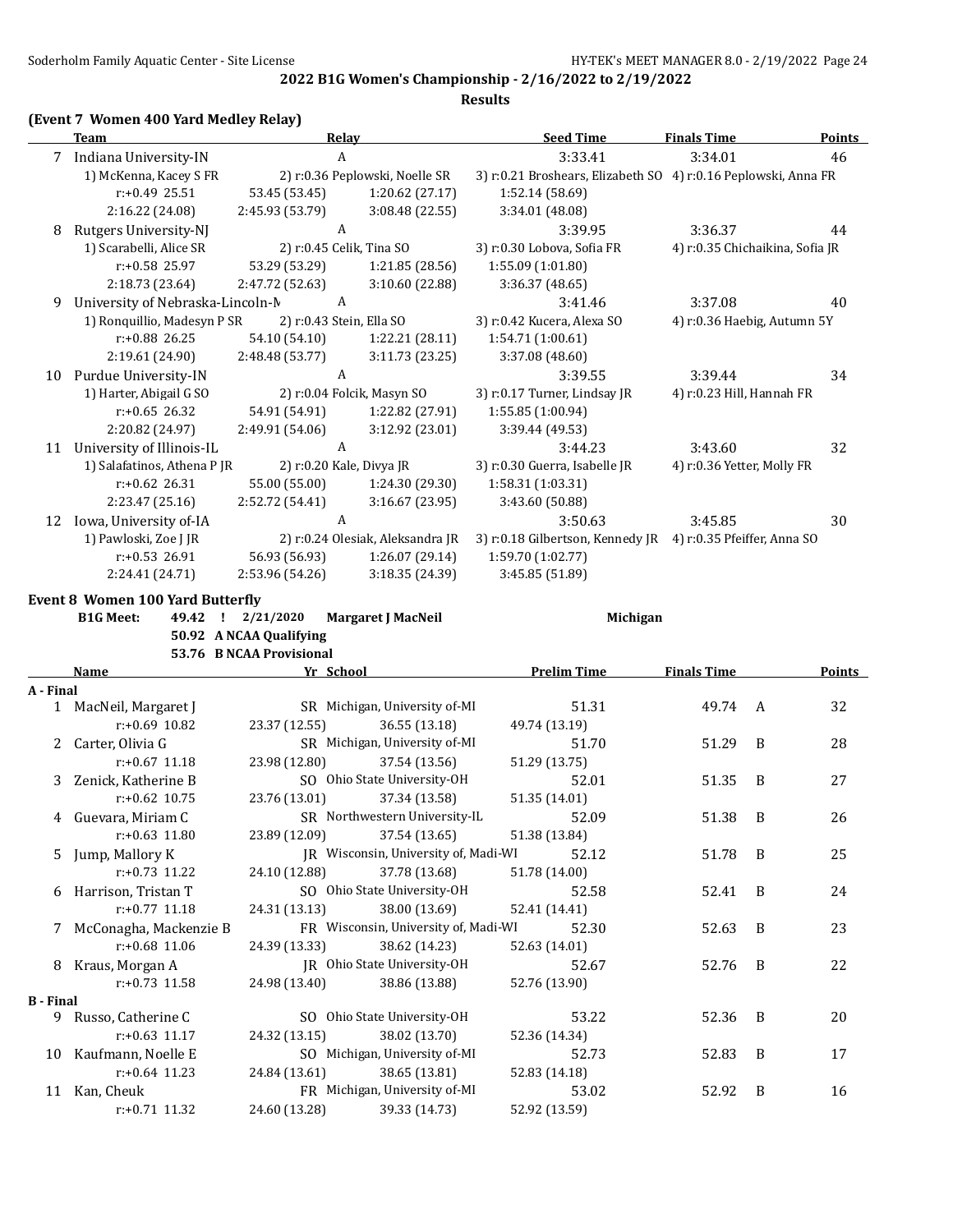|  |  |  | B - Final  (Event 8 Women 100 Yard Butterfly) |
|--|--|--|-----------------------------------------------|
|--|--|--|-----------------------------------------------|

|           | <b>Name</b>                              | Yr School     |                                                         | <b>Prelim Time</b> | <b>Finals Time</b> |   | <b>Points</b> |
|-----------|------------------------------------------|---------------|---------------------------------------------------------|--------------------|--------------------|---|---------------|
|           | 12 Glass, Megan E                        |               | JR Michigan, University of-MI                           | 53.34              | 53.05              | B | 15            |
|           | $r: +0.67$ 11.65                         | 25.23 (13.58) | 39.05 (13.82)                                           | 53.05 (14.00)      |                    |   |               |
|           | 13 Smith, Madeline R                     |               | SR Northwestern University-IL                           | 52.74              | 53.27              | B | 14            |
|           | r:+0.71 11.31                            | 24.66 (13.35) | 38.92 (14.26)                                           | 53.27 (14.35)      |                    |   |               |
|           | 14 Ledwith, Madison E                    |               | SR Pennsylvania State University-MA                     | 53.58              | 53.41              | B | 13            |
|           | r:+0.69 11.58                            | 24.83 (13.25) | 38.94 (14.11)                                           | 53.41 (14.47)      |                    |   |               |
|           | 15 Schoof, Kaylyn E                      |               | SO Wisconsin, University of, Madi-WI                    | 53.47              | 53.71              | B | 12            |
|           | r:+0.75 11.59                            | 25.27 (13.68) | 39.12 (13.85)                                           | 53.71 (14.59)      |                    |   |               |
|           | 16 Broshears, Elizabeth G                |               | SO Indiana University-IN                                | 53.30              | 54.20              |   | 11            |
|           | $r: +0.71$ 11.10                         | 24.86 (13.76) | 39.27 (14.41)                                           | 54.20 (14.93)      |                    |   |               |
| C - Final |                                          |               |                                                         |                    |                    |   |               |
| 17        | Crawford, Brearna A                      |               | FR Indiana University-IN                                | 53.80              | 53.57              | B | 9             |
|           | $r: +0.76$ 11.47                         | 25.33 (13.86) | 39.67 (14.34)                                           | 53.57 (13.90)      |                    |   |               |
|           | 18 Fluehr, Maura K                       |               | FR Pennsylvania State University-MA                     | 54.35              | 53.62              | B | 7             |
|           | r:+0.72 11.32                            | 24.92 (13.60) | 39.06 (14.14)                                           | 53.62 (14.56)      |                    |   |               |
|           | 19 Linscott, Emma M                      |               | SR University of Minnesota-MN                           | 53.81              | 53.73              | B | 6             |
|           | r:+0.73 11.35                            | 25.11 (13.76) | 39.33 (14.22)                                           | 53.73 (14.40)      |                    |   |               |
|           | 20 Hellmer, Jasmine I                    |               | SR Northwestern University-IL                           | 54.08              | 53.74              | B | 5             |
|           | $r: +0.71$ 11.22                         | 24.95 (13.73) | 39.23 (14.28)                                           | 53.74 (14.51)      |                    |   |               |
|           | 21 Harvey, Emma R                        |               | JR Pennsylvania State University-MA                     | 54.21              | 53.76              | B | 4             |
|           | $r: +0.75$ 11.24                         | 24.88 (13.64) | 38.87 (13.99)                                           | 53.76 (14.89)      |                    |   |               |
|           | 22 Kucera, Alexa J                       |               | SO University of Nebraska-Lincoln-MW                    | 54.44              | 54.09              |   | 3             |
|           | $r: +0.77$ 11.52                         | 25.05 (13.53) | 39.31 (14.26)                                           | 54.09 (14.78)      |                    |   |               |
|           | 23 Schobel, Marie C                      |               | SR Pennsylvania State University-MA                     | 54.28              | 54.28              |   | 2             |
|           | $r: +0.73$ 11.72                         | 25.16 (13.44) | 39.84 (14.68)                                           | 54.28 (14.44)      |                    |   |               |
|           | 24 Turner, Lindsay N                     |               | JR Purdue University-IN                                 | 54.31              | 54.45              |   | $\mathbf{1}$  |
|           | r:+0.75 11.92                            | 25.57 (13.65) | 40.07 (14.50)                                           | 54.45 (14.38)      |                    |   |               |
|           | <b>Preliminaries</b><br>25 Lobova, Sofia |               | FR Rutgers University-NJ                                | 54.61              |                    |   |               |
| 26        | Seigal, Mikayla Q                        |               | JR Wisconsin, University of, Madi-WI                    | 54.64              |                    |   |               |
| 27        |                                          |               | FR Michigan, University of-MI                           | 54.78              |                    |   |               |
|           | Flynn, Lindsay E                         |               |                                                         |                    |                    |   |               |
| 28        | Moon, Teagen D                           |               | FR Purdue University-IN<br>SO University of Illinois-IL | 55.18              |                    |   |               |
| 29        | Olson, Lillian M                         |               | JR University of Illinois-IL                            | 55.39              |                    |   |               |
| 30        | Salafatinos, Athena P                    |               |                                                         | 55.56              |                    |   |               |
| 31        | Guerra, Isabelle C                       |               | JR University of Illinois-IL                            | 55.62              |                    |   |               |
| 32        | Ronquillio, Madesyn P                    |               | SR University of Nebraska-Lincoln-MW                    | 56.23              |                    |   |               |
| 33        | Haimes, Emily R                          |               | SO University of Nebraska-Lincoln-MW                    | 56.58              |                    |   |               |
| 34        | Zoppei dos Santos, Beatriz               | IR            | Rutgers University-NJ                                   | 56.69              |                    |   |               |
| $*35$     | Wiuff, Cecilie R                         | FR.           | Purdue University-IN                                    | 56.71              |                    |   |               |
| $*35$     | Kuehne, Logan C                          | FR            | University of Illinois-IL                               | 56.71              |                    |   |               |
| 37        | Ryndych, Elizaveta A                     | SO.           | Rutgers University-NJ                                   | 57.96              |                    |   |               |
| 38        | Wooden, Ariel E                          | IR            | Iowa, University of-IA                                  | 58.87              |                    |   |               |
| $---$     | Walsh, Aislinn R                         | JR.           | Ohio State University-OH                                | 53.92              | X                  |   |               |
| $--$      | Funderburke, Nyah A                      | FR            | Ohio State University-OH                                |                    | $\mathbf X$        |   |               |
| $---$     | Ketslakh, Abigail                        | FR            | Michigan, University of-MI                              | 55.91              | $\mathbf X$        |   |               |
| $---$     | Holder, Aislinn G                        | FR            | Indiana University-IN                                   | 54.64              | $\mathbf X$        |   |               |
| $---$     | Cairns, Caitlin A                        | SO.           | University of Nebraska-Lincoln-MW                       | 57.28              | $\mathbf X$        |   |               |
| $---$     | Heimes, Kaylee E                         | <b>SR</b>     | University of Illinois-IL                               | 56.78              | $\mathbf X$        |   |               |
| $---$     | Turner, Sydney A                         | FR            | Indiana University-IN                                   | 55.99              | $\mathbf X$        |   |               |
| $--$      | Matthias, Brooke D                       | SR            | Pennsylvania State University-MA                        | 55.15              | $\mathbf X$        |   |               |
| ---       | Tiskus, Ellie A                          | IR            | Pennsylvania State University-MA                        | 57.54              | $\boldsymbol{X}$   |   |               |
| $---$     | Barth, Kaitlyn M                         |               | JR University of Nebraska-Lincoln-MW                    | 54.91              | $\mathbf X$        |   |               |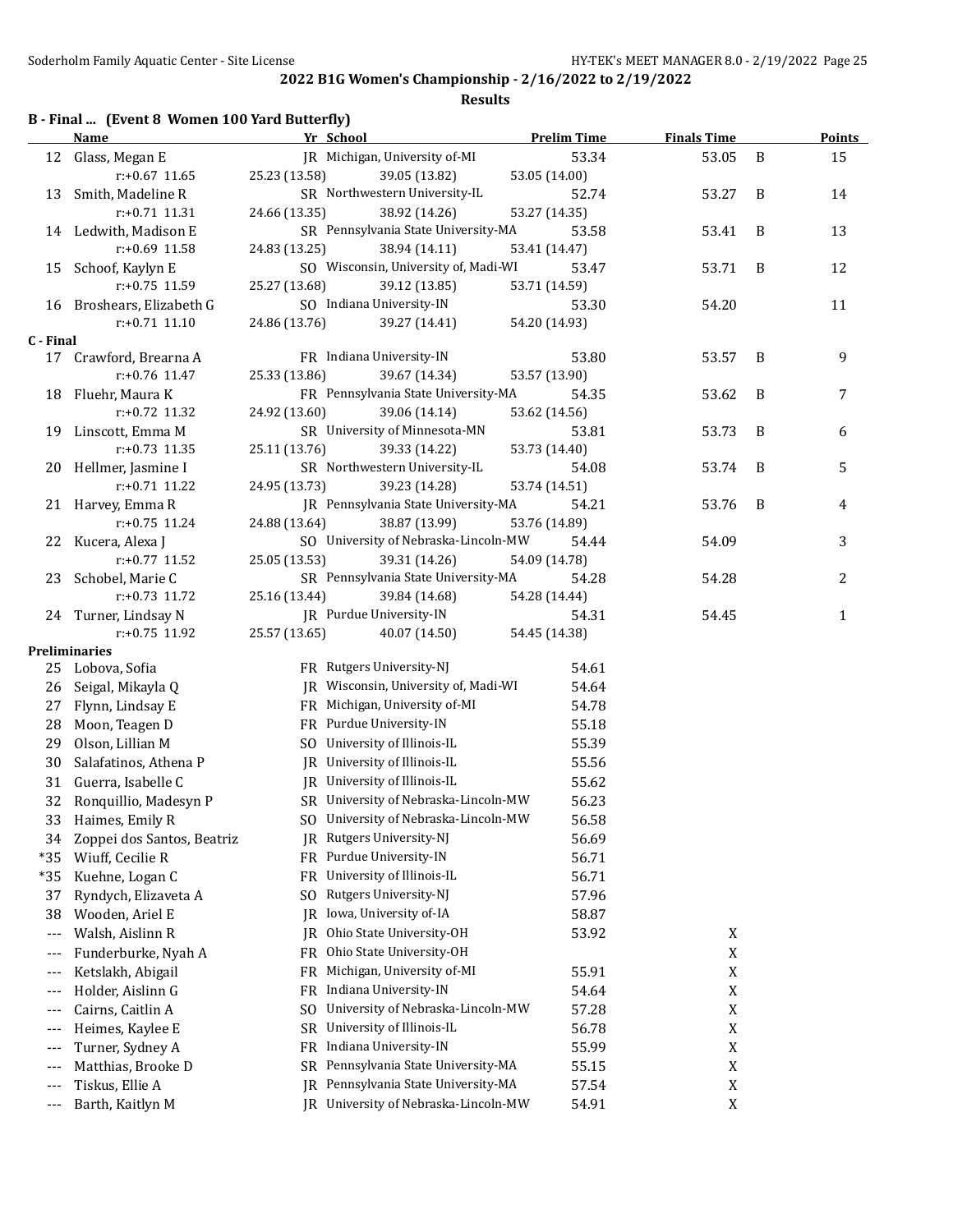|       | Preliminaries  (Event 8 Women 100 Yard Butterfly)<br>Name |                          | Yr School                                      | <b>Prelim Time</b>     | <b>Finals Time</b> | <b>Points</b> |
|-------|-----------------------------------------------------------|--------------------------|------------------------------------------------|------------------------|--------------------|---------------|
|       | Mueller, Kathryn L                                        |                          | JR Purdue University-IN                        | 54.70                  | X                  |               |
|       | Herwig, Michaela M                                        |                          | SO Purdue University-IN                        | 55.65                  | $\mathbf X$        |               |
| ---   | Sierra, Evelyn L                                          |                          | SO Purdue University-IN                        | 57.63                  | $\mathbf X$        |               |
| ---   | Burwitz, Sophia M                                         |                          | SO University of Illinois-IL                   | 56.80                  | $\mathbf X$        |               |
| $---$ | Gile, Elizabeth R                                         |                          | JR University of Illinois-IL                   | 57.22                  | X                  |               |
| $---$ | Lampre, Isabel C                                          |                          | SR Wisconsin, University of, Madi-WI           | 54.26                  | X                  |               |
|       |                                                           |                          |                                                |                        |                    |               |
|       | <b>Event 8 Women 100 Yard Butterfly</b>                   |                          |                                                |                        |                    |               |
|       | <b>B1G Meet:</b>                                          | 49.42 ! 2/21/2020        | Margaret J MacNeil                             |                        | Michigan           |               |
|       |                                                           | 50.92 A NCAA Qualifying  |                                                |                        |                    |               |
|       | Name                                                      | 53.76 B NCAA Provisional |                                                | <b>Seed Time</b>       | <b>Prelim Time</b> |               |
|       | <b>Preliminaries</b>                                      |                          | Yr School                                      |                        |                    |               |
|       | 1 MacNeil, Margaret J                                     |                          | SR Michigan, University of-MI                  | 49.86                  | 51.31              | qB            |
|       | $r: +0.67$ 11.24                                          | 24.46 (13.22)            | 37.97 (13.51)                                  | 51.31 (13.34)          |                    |               |
|       | Carter, Olivia G                                          |                          | SR Michigan, University of-MI                  | 51.54                  | 51.70              | qB            |
| 2     | $r: +0.69$ 11.20                                          |                          |                                                | 51.70 (13.73)          |                    |               |
|       |                                                           | 24.40 (13.20)            | 37.97 (13.57)<br>SO Ohio State University-OH   | 51.65                  |                    |               |
| 3     | Zenick, Katherine B<br>$r: +0.67$ 11.00                   |                          |                                                |                        | 52.01              | qB            |
|       |                                                           | 24.36 (13.36)            | 38.05 (13.69)<br>SR Northwestern University-IL | 52.01 (13.96)<br>52.44 |                    |               |
| 4     | Guevara, Miriam C<br>$r: +0.67$ 11.22                     |                          |                                                |                        | 52.09              | qB            |
|       |                                                           | 24.28 (13.06)            | 38.03 (13.75)                                  | 52.09 (14.06)          |                    |               |
| 5     | Jump, Mallory K<br>r:+0.74 11.09                          |                          | JR Wisconsin, University of, Madi-WI           | 52.61                  | 52.12              | qB            |
|       |                                                           | 24.42 (13.33)            | 38.01 (13.59)                                  | 52.12 (14.11)          |                    |               |
|       | McConagha, Mackenzie B                                    |                          | FR Wisconsin, University of, Madi-WI           | 52.47                  | 52.30              | qB            |
|       | r:+0.69 10.97                                             | 24.10 (13.13)            | 37.91 (13.81)                                  | 52.30 (14.39)          |                    |               |
|       | Harrison, Tristan T                                       |                          | SO Ohio State University-OH                    | 53.20                  | 52.58              | qB            |
|       | r:+0.78 11.29                                             | 24.50 (13.21)            | 38.58 (14.08)                                  | 52.58 (14.00)          |                    |               |
| 8     | Kraus, Morgan A                                           |                          | JR Ohio State University-OH                    | 53.81                  | 52.67              | qB            |
|       | $r+0.74$ 11.55                                            | 25.12 (13.57)            | 38.76 (13.64)                                  | 52.67 (13.91)          |                    |               |
| 9.    | Kaufmann, Noelle E                                        |                          | SO Michigan, University of-MI                  | 53.12                  | 52.73              | qB            |
|       | $r: +0.64$ 11.15                                          | 24.59 (13.44)            | 38.52 (13.93)                                  | 52.73 (14.21)          |                    |               |
| 10    | Smith, Madeline R                                         |                          | SR Northwestern University-IL                  | 52.93                  | 52.74              | qB            |
|       | r:+0.69 11.26                                             | 24.53 (13.27)            | 38.42 (13.89)                                  | 52.74 (14.32)          |                    |               |
| 11    | Kan, Cheuk                                                |                          | FR Michigan, University of-MI                  | 53.26                  | 53.02              | qB            |
|       | $r: +0.72$ 11.41                                          | 24.61 (13.20)            | 38.99 (14.38)                                  | 53.02 (14.03)          |                    |               |
|       | 12 Russo, Catherine C                                     |                          | SO Ohio State University-OH                    | 54.16                  | 53.22              | qB            |
|       | r:+0.65 11.19                                             | 24.22 (13.03)            | 38.07 (13.85)                                  | 53.22 (15.15)          |                    |               |
| 13    | Broshears, Elizabeth G                                    |                          | SO Indiana University-IN                       | 52.93                  | 53.30              | qB            |
|       | $r: +0.73$ 11.20                                          | 24.78 (13.58)            | 38.62 (13.84)                                  | 53.30 (14.68)          |                    |               |
| 14    | Glass, Megan E                                            |                          | JR Michigan, University of-MI                  | 53.64                  | 53.34              | qB            |
|       | r:+0.69 11.51                                             | 24.99 (13.48)            | 38.94 (13.95)                                  | 53.34 (14.40)          |                    |               |
| 15    | Schoof, Kaylyn E                                          |                          | SO Wisconsin, University of, Madi-WI           | 53.56                  | 53.47              | qB            |
|       | r:+0.77 11.50                                             | 25.08 (13.58)            | 39.10 (14.02)                                  | 53.47 (14.37)          |                    |               |
| 16    | Ledwith, Madison E                                        |                          | SR Pennsylvania State University-MA            | 54.58                  | 53.58              | qB            |
|       | r:+0.69 11.78                                             | 25.29 (13.51)            | 39.26 (13.97)                                  | 53.58 (14.32)          |                    |               |
| 17    | Crawford, Brearna A                                       |                          | FR Indiana University-IN                       | 53.55                  | 53.80              | q             |
|       | r:+0.74 11.33                                             | 24.89 (13.56)            | 39.02 (14.13)                                  | 53.80 (14.78)          |                    |               |
| 18    | Linscott, Emma M                                          |                          | SR University of Minnesota-MN                  | 54.19                  | 53.81              | q             |
|       | r:+0.74 11.36                                             | 25.08 (13.72)            | 38.95 (13.87)                                  | 53.81 (14.86)          |                    |               |
| 19    | Hellmer, Jasmine I                                        |                          | SR Northwestern University-IL                  | 54.73                  | 54.08              | q             |
|       | r:+0.70 11.83                                             | 25.20 (13.37)            | 39.53 (14.33)                                  | 54.08 (14.55)          |                    |               |
| 20    | Harvey, Emma R                                            |                          | JR Pennsylvania State University-MA            | 54.56                  | 54.21              | q             |
|       | $r: +0.75$ 11.60                                          | 25.23 (13.63)            | 39.27 (14.04)                                  | 54.21 (14.94)          |                    |               |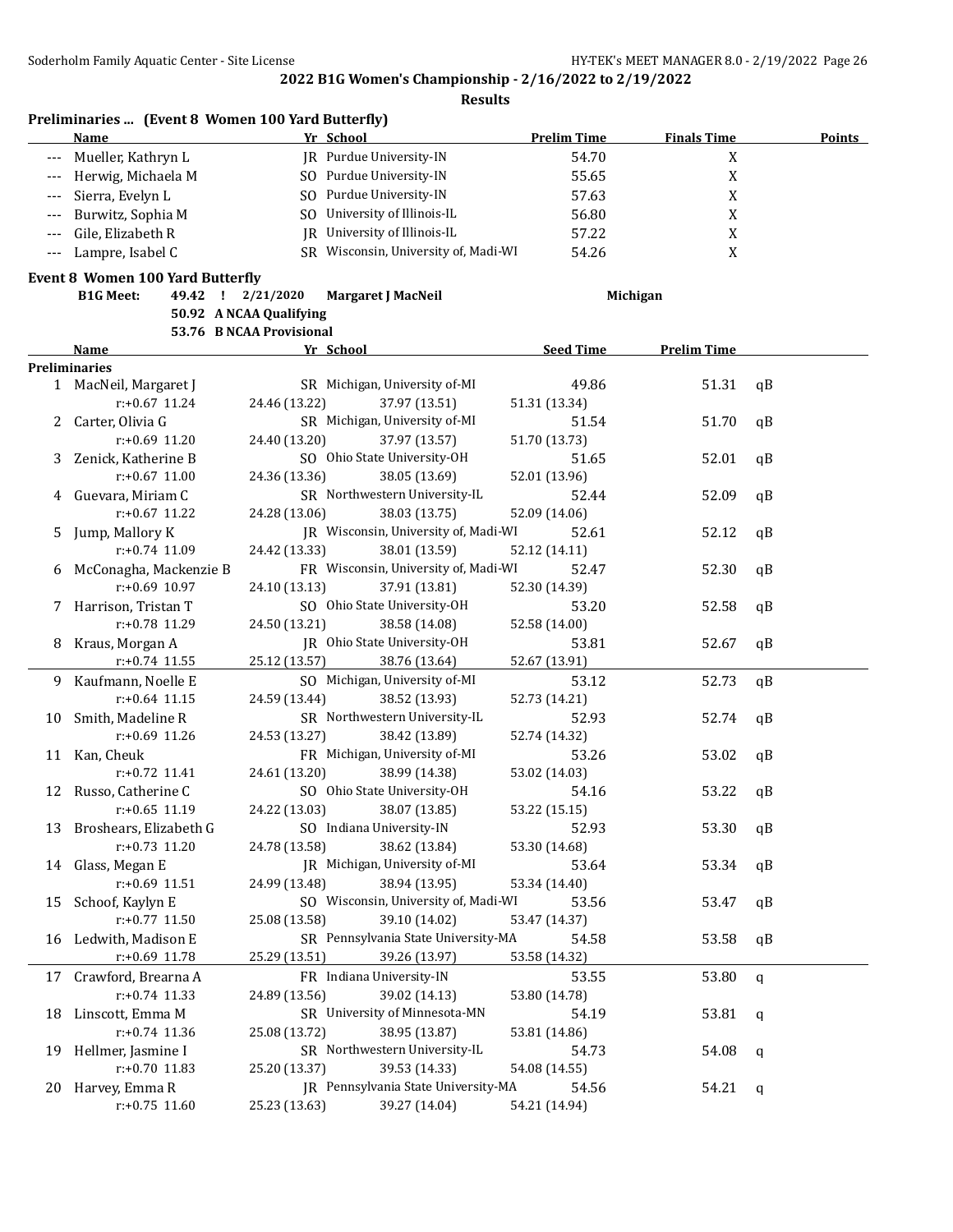|       | Preliminaries  (Event 8 Women 100 Yard Butterfly)<br><b>Name</b> | Yr School                                  |                                                       | <b>Seed Time</b>       | <b>Prelim Time</b> |              |
|-------|------------------------------------------------------------------|--------------------------------------------|-------------------------------------------------------|------------------------|--------------------|--------------|
|       | 21 Schobel, Marie C                                              |                                            | SR Pennsylvania State University-MA                   | 55.08                  | 54.28              | $\mathbf{q}$ |
|       | r:+0.72 11.73                                                    | 25.30 (13.57)                              | 39.64 (14.34)                                         | 54.28 (14.64)          |                    |              |
|       | 22 Turner, Lindsay N                                             | JR Purdue University-IN                    |                                                       | 54.85                  | 54.31              | q            |
|       | r:+0.72 11.81                                                    | 25.22 (13.41)                              | 39.76 (14.54)                                         | 54.31 (14.55)          |                    |              |
|       | 23 Fluehr, Maura K                                               |                                            | FR Pennsylvania State University-MA                   | 54.17                  | 54.35              | q            |
|       | r:+0.70 11.42                                                    | 25.09 (13.67)                              | 39.66 (14.57)                                         | 54.35 (14.69)          |                    |              |
|       | 24 Kucera, Alexa J                                               |                                            | SO University of Nebraska-Lincoln-MW                  | 54.30                  | 54.44              | q            |
|       | r:+0.78 11.71                                                    | 25.56 (13.85)                              | 39.71 (14.15)                                         | 54.44 (14.73)          |                    |              |
|       | 25 Lobova, Sofia                                                 | FR Rutgers University-NJ                   |                                                       | 53.31                  | 54.61              |              |
|       | $r: +0.71$ 11.50                                                 | 24.71 (13.21)                              | 39.36 (14.65)                                         | 54.61 (15.25)          |                    |              |
|       | 26 Seigal, Mikayla Q                                             |                                            | JR Wisconsin, University of, Madi-WI                  | 54.60                  | 54.64              |              |
|       | r:+0.68 11.84                                                    | 25.69 (13.85)                              | 40.00 (14.31)                                         | 54.64 (14.64)          |                    |              |
|       | 27 Flynn, Lindsay E                                              |                                            | FR Michigan, University of-MI                         | 54.81                  | 54.78              |              |
|       | r:+0.78 11.57                                                    | 25.28 (13.71)                              | 39.54 (14.26)                                         | 54.78 (15.24)          |                    |              |
|       | 28 Moon, Teagen D                                                | FR Purdue University-IN                    |                                                       | 55.16                  | 55.18              |              |
|       | r:+0.74 11.81                                                    | 25.59 (13.78)                              | 40.25 (14.66)                                         | 55.18 (14.93)          |                    |              |
|       | 29 Olson, Lillian M                                              | SO University of Illinois-IL               |                                                       | 55.05                  | 55.39              |              |
|       | r:+0.78 11.94                                                    | 25.51 (13.57)                              | 40.40 (14.89)                                         | 55.39 (14.99)          |                    |              |
|       | 30 Salafatinos, Athena P                                         | JR University of Illinois-IL               |                                                       | 55.84                  | 55.56              |              |
|       | r:+0.80 11.98                                                    | 25.85 (13.87)                              | 40.82 (14.97)                                         | 55.56 (14.74)          |                    |              |
|       | 31 Guerra, Isabelle C                                            | JR University of Illinois-IL               |                                                       | 55.75                  | 55.62              |              |
|       | r:+0.66 11.93                                                    | 26.20 (14.27)                              | 40.75 (14.55)                                         | 55.62 (14.87)          |                    |              |
|       |                                                                  |                                            | SR University of Nebraska-Lincoln-MW                  |                        |                    |              |
|       | 32 Ronquillio, Madesyn P                                         |                                            |                                                       | 56.91                  | 56.23              |              |
|       | r:+0.67 11.98                                                    | 26.27 (14.29)                              | 41.06 (14.79)<br>SO University of Nebraska-Lincoln-MW | 56.23 (15.17)          |                    |              |
|       | 33 Haimes, Emily R                                               |                                            |                                                       | 56.71                  | 56.58              |              |
|       | r:+0.71 11.82                                                    | 26.06 (14.24)                              | 40.80 (14.74)                                         | 56.58 (15.78)          |                    |              |
|       | 34 Zoppei dos Santos, Beatriz                                    | JR Rutgers University-NJ                   |                                                       | 55.80                  | 56.69              |              |
|       | r:+0.68 11.91                                                    | 26.24 (14.33)                              | 41.16 (14.92)                                         | 56.69 (15.53)          |                    |              |
|       | *35 Wiuff, Cecilie R                                             | FR Purdue University-IN                    |                                                       | 56.58                  | 56.71              |              |
|       | r:+0.69 12.09                                                    | 26.35 (14.26)                              | 41.43 (15.08)                                         | 56.71 (15.28)          |                    |              |
|       | *35 Kuehne, Logan C                                              | FR University of Illinois-IL               |                                                       | 57.27                  | 56.71              |              |
|       | r:+0.73 11.56                                                    | 25.37 (13.81)                              | 40.76 (15.39)                                         | 56.71 (15.95)          |                    |              |
|       | 37 Ryndych, Elizaveta A<br>$r: +0.70$ 12.03                      | SO Rutgers University-NJ                   |                                                       | 57.00                  | 57.96              |              |
|       |                                                                  | 26.10 (14.07)<br>IR Iowa, University of-IA | 41.50 (15.40)                                         | 57.96 (16.46)<br>59.18 |                    |              |
|       | 38 Wooden, Ariel E                                               |                                            |                                                       |                        | 58.87              |              |
|       | $r.+0.67$ 12.48                                                  | 26.97 (14.49)                              | 42.68 (15.71)                                         | 58.87 (16.19)          |                    |              |
|       | Walsh, Aislinn R<br>r:+0.67 11.49                                | 25.02 (13.53)                              | JR Ohio State University-OH                           | 54.63                  | X53.92             |              |
|       |                                                                  |                                            | 39.30 (14.28)                                         | 53.92 (14.62)          |                    |              |
| ---   | Lampre, Isabel C                                                 |                                            | SR Wisconsin, University of, Madi-WI                  | 56.11                  | X54.26             |              |
|       | r:+0.70 11.25                                                    | 24.83 (13.58)<br>FR Indiana University-IN  | 38.87 (14.04)                                         | 54.26 (15.39)          |                    |              |
| ---   | Holder, Aislinn G                                                |                                            |                                                       | 55.14                  | X54.64             |              |
|       | r:+0.70 11.94                                                    | 25.81 (13.87)<br>JR Purdue University-IN   | 40.07 (14.26)                                         | 54.64 (14.57)          |                    |              |
|       | Mueller, Kathryn L                                               |                                            |                                                       | 56.02                  | X54.70             |              |
|       | $r: +0.73$ 11.65                                                 | 25.44 (13.79)                              | 39.71 (14.27)                                         | 54.70 (14.99)          |                    |              |
| ---   | Barth, Kaitlyn M                                                 |                                            | JR University of Nebraska-Lincoln-MW                  | 55.40                  | X54.91             |              |
|       | r:+0.78 12.00                                                    | 25.83 (13.83)                              | 40.05 (14.22)                                         | 54.91 (14.86)          |                    |              |
| $---$ | Matthias, Brooke D                                               |                                            | SR Pennsylvania State University-MA                   | 56.47                  | X55.15             |              |
|       | r:+0.76 12.06                                                    | 26.12 (14.06)                              | 40.57 (14.45)                                         | 55.15 (14.58)          |                    |              |
|       | Herwig, Michaela M                                               | SO Purdue University-IN                    |                                                       | 55.79                  | X55.65             |              |
|       | r:+0.79 11.93                                                    | 25.58 (13.65)                              | 40.09 (14.51)                                         | 55.65 (15.56)          |                    |              |
|       | Ketslakh, Abigail                                                |                                            | FR Michigan, University of-MI                         | 55.07                  | X55.91             |              |
|       | r:+0.64 11.82                                                    | 25.46 (13.64)                              | 40.32 (14.86)                                         | 55.91 (15.59)          |                    |              |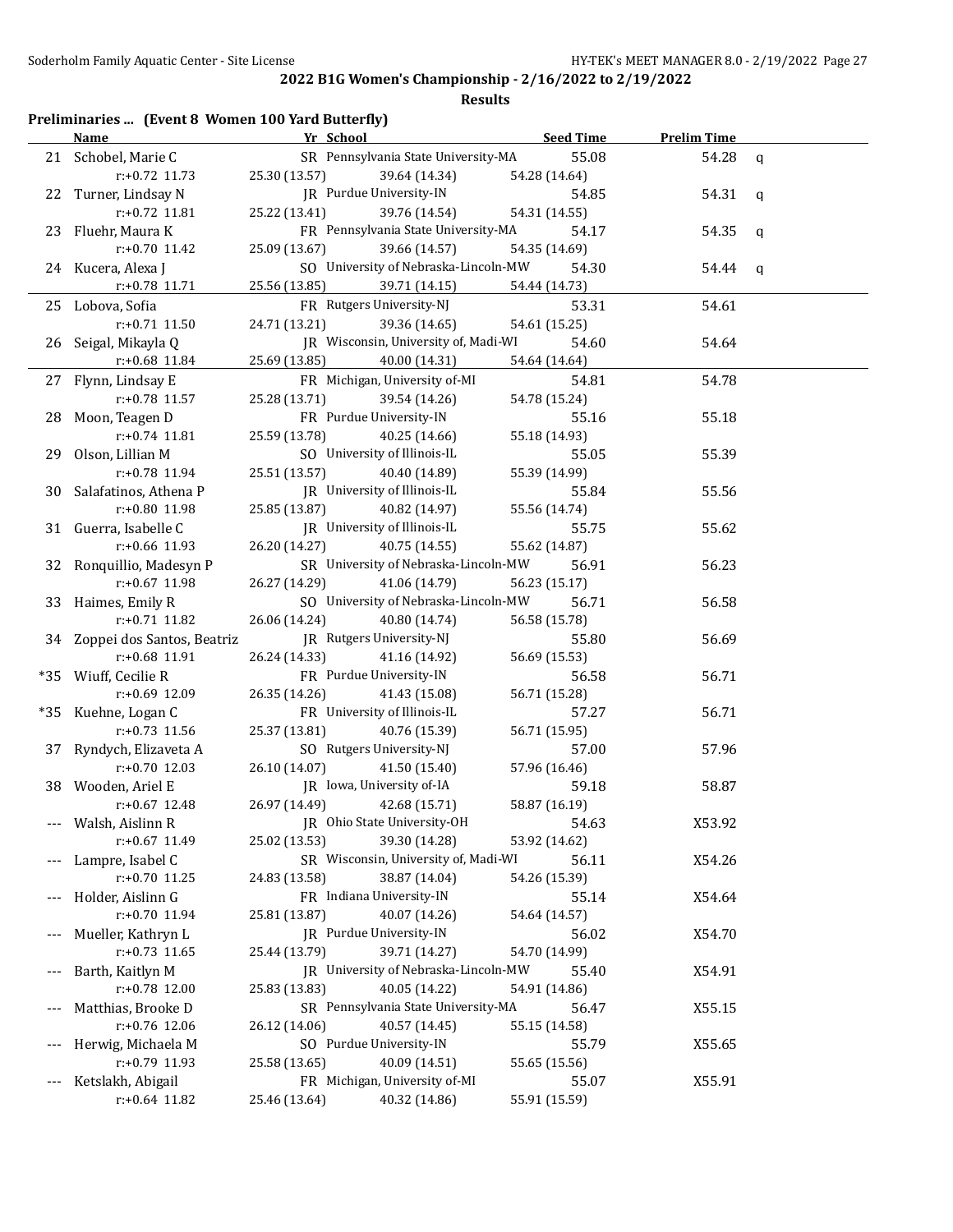|                  |                           |                  | Preliminaries  (Event 8 Women 100 Yard Butterfly) |                                      |                    |                    |                |        |
|------------------|---------------------------|------------------|---------------------------------------------------|--------------------------------------|--------------------|--------------------|----------------|--------|
|                  | Name                      |                  |                                                   | Yr School                            | <b>Seed Time</b>   | <b>Prelim Time</b> |                |        |
|                  | Turner, Sydney A          |                  |                                                   | FR Indiana University-IN             | 57.01              | X55.99             |                |        |
|                  |                           | $r: +0.65$ 12.13 | 26.25 (14.12)                                     | 41.02 (14.77)                        | 55.99 (14.97)      |                    |                |        |
| $---$            | Heimes, Kaylee E          |                  |                                                   | SR University of Illinois-IL         | 56.84              | X56.78             |                |        |
|                  |                           | $r: +0.76$ 11.94 | 25.73 (13.79)                                     | 40.63 (14.90)                        | 56.78 (16.15)      |                    |                |        |
|                  | Burwitz, Sophia M         |                  |                                                   | SO University of Illinois-IL         | 56.72              | X56.80             |                |        |
|                  |                           | r:+0.84 12.17    | 26.52 (14.35)                                     | 41.63 (15.11)                        | 56.80 (15.17)      |                    |                |        |
|                  | Gile, Elizabeth R         |                  |                                                   | JR University of Illinois-IL         | 58.14              | X57.22             |                |        |
|                  |                           | $r: +0.67$ 12.50 | 26.78 (14.28)                                     | 41.84 (15.06)                        | 57.22 (15.38)      |                    |                |        |
|                  | Cairns, Caitlin A         |                  |                                                   | SO University of Nebraska-Lincoln-MW | 55.60              | X57.28             |                |        |
|                  |                           | r:+0.71 11.95    | 26.14 (14.19)                                     | 41.46 (15.32)                        | 57.28 (15.82)      |                    |                |        |
|                  | Tiskus, Ellie A           |                  |                                                   | JR Pennsylvania State University-MA  | 59.22              | X57.54             |                |        |
|                  |                           | $r: +0.72$ 11.63 | 25.78 (14.15)                                     | 41.20 (15.42)                        | 57.54 (16.34)      |                    |                |        |
|                  | Sierra, Evelyn L          |                  |                                                   | SO Purdue University-IN              | 58.55              | X57.63             |                |        |
|                  |                           | $r: +0.74$ 12.34 | 27.08 (14.74)                                     | 42.69 (15.61)                        | 57.63 (14.94)      |                    |                |        |
|                  | Event 9 Women 400 Yard IM |                  |                                                   |                                      |                    |                    |                |        |
|                  | <b>B1G Meet:</b>          | 4:01.41 !        | 2012                                              | Allysa Vavra                         |                    | Indiana            |                |        |
|                  |                           |                  | 4:03.62 A NCAA Qualifying                         |                                      |                    |                    |                |        |
|                  |                           |                  | 4:17.30 B NCAA Provisional                        |                                      |                    |                    |                |        |
|                  | Name                      |                  |                                                   | Yr School                            | <b>Prelim Time</b> | <b>Finals Time</b> |                | Points |
| A - Final        |                           |                  |                                                   |                                      |                    |                    |                |        |
|                  | 1 Van Berkom, Megan M     |                  |                                                   | SO University of Minnesota-MN        | 4:10.46            | 4:03.45            | A              | 32     |
|                  |                           | r:+0.72 25.38    | 54.54 (29.16)                                     | 1:26.40 (31.86)                      | 1:57.41 (31.01)    |                    |                |        |
|                  |                           | 2:31.97 (34.56)  | 3:06.94 (34.97)                                   | 3:35.57 (28.63)                      | 4:03.45 (27.88)    |                    |                |        |
|                  | 2 Romano, Kristen E       |                  |                                                   | 5Y Ohio State University-OH          | 4:08.67            | 4:05.28            | B              | 28     |
|                  |                           | r:+0.76 25.63    | 54.99 (29.36)                                     | 1:26.03 (31.04)                      | 1:55.98 (29.95)    |                    |                |        |
|                  |                           | 2:30.99 (35.01)  | 3:06.91 (35.92)                                   | 3:36.52 (29.61)                      | 4:05.28 (28.76)    |                    |                |        |
| 3                | Trace, Katherine L        |                  |                                                   | 5Y Ohio State University-OH          | 4:09.44            | 4:06.79            | B              | 27     |
|                  |                           | r:+0.75 25.40    | 55.17 (29.77)                                     | 1:26.74 (31.57)                      | 1:57.27 (30.53)    |                    |                |        |
|                  |                           | 2:33.77 (36.50)  | 3:10.60 (36.83)                                   | 3:38.88 (28.28)                      | 4:06.79 (27.91)    |                    |                |        |
| 4                | Ackerman, Kathryn E       |                  |                                                   | SO Michigan, University of-MI        | 4:08.48            | 4:07.46            | B              | 26     |
|                  |                           | $r: +0.74$ 26.40 | 56.66 (30.26)                                     | 1:27.62 (30.96)                      | 1:57.81 (30.19)    |                    |                |        |
|                  |                           | 2:32.89 (35.08)  | 3:09.22 (36.33)                                   | 3:38.71 (29.49)                      | 4:07.46 (28.75)    |                    |                |        |
| 5.               | Kwan, Victoria            |                  |                                                   | SR Michigan, University of-MI        | 4:11.88            | 4:09.51            | B              | 25     |
|                  |                           | $r: +0.71$ 26.49 | 56.26 (29.77)                                     | 1:27.80 (31.54)                      | 1:58.60 (30.80)    |                    |                |        |
|                  |                           | 2:34.57 (35.97)  | 3:10.61(36.04)                                    | 3:40.61 (30.00)                      | 4:09.51 (28.90)    |                    |                |        |
|                  | 6 Looze, Mackenzie K      |                  |                                                   | SR) Indiana University-IN            | 4:10.67            | 4:11.02 B          |                | 24     |
|                  |                           | r:+0.77 27.23    | 58.05 (30.82)                                     | 1:30.75 (32.70)                      | 2:03.24 (32.49)    |                    |                |        |
|                  |                           | 2:38.15 (34.91)  | 3:13.08 (34.93)                                   | 3:42.40 (29.32)                      | 4:11.02 (28.62)    |                    |                |        |
| 7                | Sommerstad, Kyra A        |                  |                                                   | SO Ohio State University-OH          | 4:13.76            | 4:12.27 B          |                | 23     |
|                  |                           | r:+0.89 25.92    | 55.69 (29.77)                                     | 1:26.99 (31.30)                      | 1:57.57 (30.58)    |                    |                |        |
|                  |                           | 2:35.27 (37.70)  | 3:13.23 (37.96)                                   | 3:43.27 (30.04)                      | 4:12.27 (29.00)    |                    |                |        |
| 8                | Denigan, Mariah P         |                  |                                                   | FR Indiana University-IN             | 4:12.46            | 4:14.55            | $\overline{B}$ | 22     |
|                  |                           | r:+0.78 27.58    | 58.86 (31.28)                                     | 1:30.10 (31.24)                      | 2:00.65 (30.55)    |                    |                |        |
|                  |                           | 2:37.58 (36.93)  | 3:15.15 (37.57)                                   | 3:45.20 (30.05)                      | 4:14.55 (29.35)    |                    |                |        |
| <b>B</b> - Final |                           |                  |                                                   |                                      |                    |                    |                |        |
|                  | 9 McClintock, Katie M     |                  |                                                   | FR Wisconsin, University of, Madi-WI | 4:14.94            | 4:13.18            | $\overline{B}$ | 20     |
|                  |                           | r:+0.76 27.01    | 57.81 (30.80)                                     | 1:30.05 (32.24)                      | 2:01.89 (31.84)    |                    |                |        |
|                  |                           | 2:37.41 (35.52)  | 3:13.61 (36.20)                                   | 3:43.67 (30.06)                      | 4:13.18 (29.51)    |                    |                |        |
| 10               | Freed, Anna K             |                  |                                                   | SO Indiana University-IN             | 4:16.01            | 4:13.49 B          |                | 17     |
|                  |                           | r:+0.71 26.76    | 57.41 (30.65)                                     | 1:29.38 (31.97)                      | 2:00.79 (31.41)    |                    |                |        |
|                  |                           | 2:38.89 (38.10)  | 3:16.92 (38.03)                                   | 3:45.85 (28.93)                      | 4:13.49 (27.64)    |                    |                |        |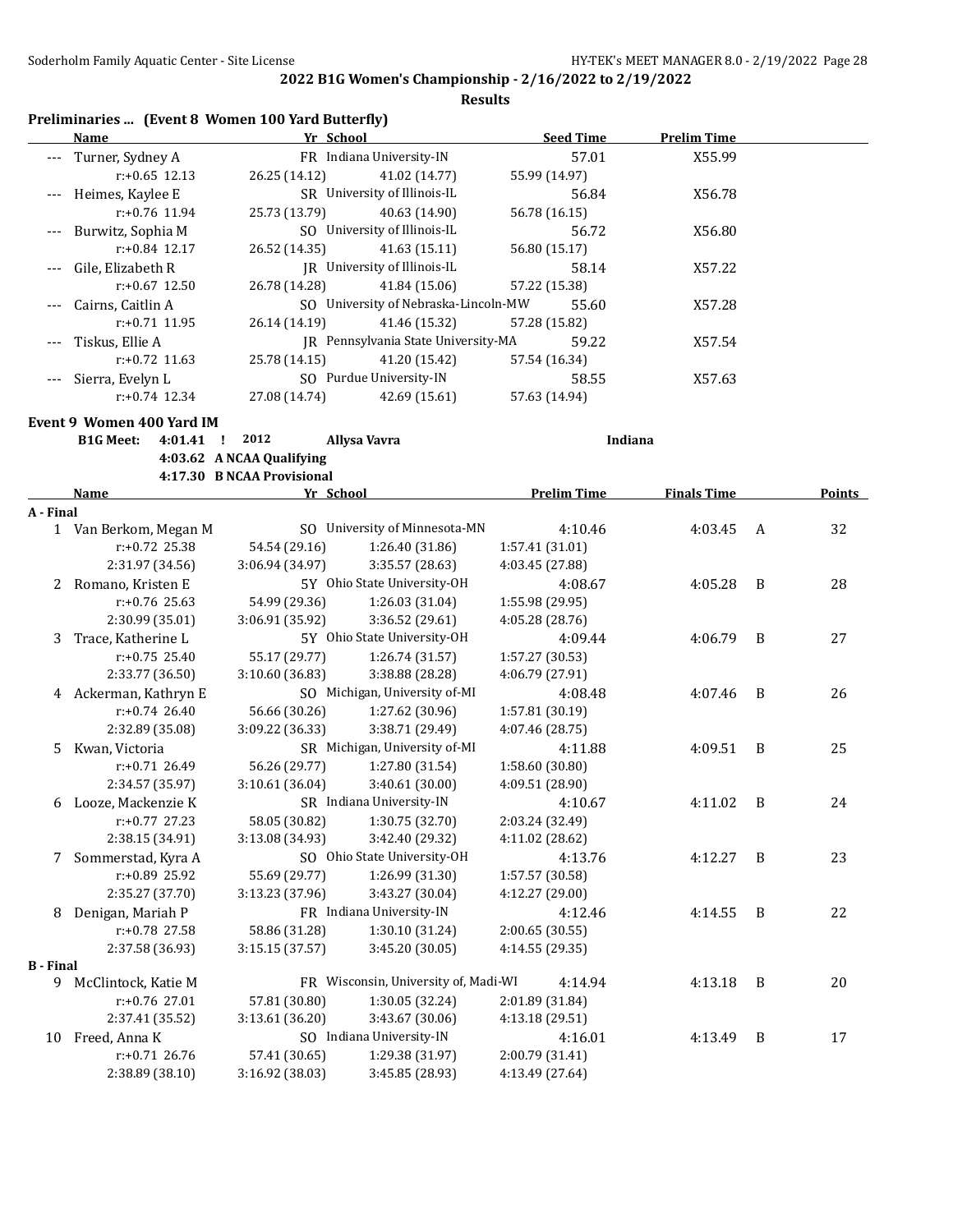| B - Final  (Event 9 Women 400 Yard IM) |  |  |  |  |
|----------------------------------------|--|--|--|--|
|----------------------------------------|--|--|--|--|

|           | <b>Name</b>              | Yr School       |                                      | <b>Prelim Time</b> | <b>Finals Time</b> |   | <b>Points</b> |
|-----------|--------------------------|-----------------|--------------------------------------|--------------------|--------------------|---|---------------|
|           | 11 Gan, Ching Hwee       |                 | FR Indiana University-IN             | 4:13.94            | 4:14.18            | B | 16            |
|           | r:+0.70 26.71            | 57.55 (30.84)   | 1:30.55 (33.00)                      | 2:02.32 (31.77)    |                    |   |               |
|           | 2:39.33 (37.01)          | 3:16.69 (37.36) | 3:46.34 (29.65)                      | 4:14.18 (27.84)    |                    |   |               |
|           | 12 McCarthy, Kelli J     |                 | SR University of Minnesota-MN        | 4:16.35            | 4:14.35            | B | 15            |
|           | r:+0.81 27.15            | 57.78 (30.63)   | 1:31.03 (33.25)                      | 2:03.52 (32.49)    |                    |   |               |
|           | 2:39.47 (35.95)          | 3:15.93(36.46)  | 3:45.70 (29.77)                      | 4:14.35 (28.65)    |                    |   |               |
| 13        | Rankin, Mia T            |                 | FR Ohio State University-OH          | 4:14.45            | 4:15.49            | B | 14            |
|           | r:+0.80 27.91            | 59.66 (31.75)   | 1:32.24 (32.58)                      | 2:04.12 (31.88)    |                    |   |               |
|           | 2:40.47 (36.35)          | 3:17.00 (36.53) | 3:46.85 (29.85)                      | 4:15.49 (28.64)    |                    |   |               |
|           | 14 Donan, Claire E       |                 | SO Michigan, University of-MI        | 4:17.00            | 4:17.19            | B | 13            |
|           | r:+0.70 26.83            | 58.61 (31.78)   | 1:30.68 (32.07)                      | 2:02.80 (32.12)    |                    |   |               |
|           | 2:38.46 (35.66)          | 3:15.63 (37.17) | 3:46.50 (30.87)                      | 4:17.19 (30.69)    |                    |   |               |
| 15        | Livingston, Berkeley P   |                 | JR University of Nebraska-Lincoln-MW | 4:14.16            | 4:17.20            | B | 12            |
|           | r:+0.67 26.00            | 56.61 (30.61)   | 1:29.51 (32.90)                      | 2:01.78 (32.27)    |                    |   |               |
|           | 2:39.79 (38.01)          | 3:17.54 (37.75) | 3:47.80 (30.26)                      | 4:17.20 (29.40)    |                    |   |               |
| 16        | Bognar, Cara A           |                 | SO University of Illinois-IL         | 4:18.60            | 4:20.99            |   | 11            |
|           | r:+0.73 27.95            | 59.48 (31.53)   | 1:33.56 (34.08)                      | 2:07.33 (33.77)    |                    |   |               |
|           | 2:45.37 (38.04)          | 3:22.93 (37.56) | 3:52.66 (29.73)                      | 4:20.99 (28.33)    |                    |   |               |
| C - Final |                          |                 |                                      |                    |                    |   |               |
|           | 17 Butler, Rachel E      |                 | JR University of Minnesota-MN        | 4:21.29            | 4:18.16            |   | 9             |
|           | r:+0.79 27.99            | 59.13 (31.14)   | 1:31.36 (32.23)                      | 2:03.34 (31.98)    |                    |   |               |
|           | 2:40.66 (37.32)          | 3:18.73 (38.07) | 3:48.84 (30.11)                      | 4:18.16 (29.32)    |                    |   |               |
| 18        | Mull, Lola G             |                 | SO Northwestern University-IL        | 4:21.20            | 4:19.55            |   | 7             |
|           | r:+0.79 27.58            | 58.55 (30.97)   | 1:32.05 (33.50)                      | 2:05.52 (33.47)    |                    |   |               |
|           | 2:43.63 (38.11)          | 3:22.45 (38.82) | 3:51.76 (29.31)                      | 4:19.55 (27.79)    |                    |   |               |
| 19        | Rinn, Morgan             |                 | SO Pennsylvania State University-MA  | 4:21.70            | 4:19.59            |   | 6             |
|           | $r: +0.78$ 27.71         | 58.34 (30.63)   | 1:32.02 (33.68)                      | 2:05.35 (33.33)    |                    |   |               |
|           | 2:43.36 (38.01)          | 3:21.54 (38.18) | 3:51.29 (29.75)                      | 4:19.59 (28.30)    |                    |   |               |
| 20        | Barton, Sarah M          |                 | SO University of Nebraska-Lincoln-MW | 4:20.25            | 4:20.09            |   | 5             |
|           | r:+0.74 26.64            | 56.83 (30.19)   | 1:29.40 (32.57)                      | 2:01.61 (32.21)    |                    |   |               |
|           | 2:39.89 (38.28)          | 3:19.76 (39.87) | 3:50.62 (30.86)                      | 4:20.09 (29.47)    |                    |   |               |
|           | 21 Sims, Kaitlynn S      |                 | JR Michigan, University of-MI        | 4:19.65            | 4:20.58            |   | 4             |
|           | r:+0.78 27.84            | 1:00.01 (32.17) | 1:33.39 (33.38)                      | 2:05.84 (32.45)    |                    |   |               |
|           | 2:43.28 (37.44)          | 3:21.30 (38.02) | 3:52.16 (30.86)                      | 4:20.58 (28.42)    |                    |   |               |
|           | 22 Minic, Catherine      |                 | FR Indiana University-IN             | 4:21.12            | 4:20.72            |   | 3             |
|           | r:+0.71 27.05            | 57.99 (30.94)   | 1:30.56 (32.57)                      | 2:03.05 (32.49)    |                    |   |               |
|           | 2:41.05 (38.00)          | 3:20.06 (39.01) | 3:51.27 (31.21)                      | 4:20.72 (29.45)    |                    |   |               |
|           | 23 Greaves, Madeline D   |                 | FR Purdue University-IN              | 4:20.92            | 4:20.83            |   | 2             |
|           | r:+0.68 26.74            | 57.77 (31.03)   | 1:32.56 (34.79)                      | 2:06.54 (33.98)    |                    |   |               |
|           | 2:43.29 (36.75)          | 3:20.65 (37.36) | 3:51.72 (31.07)                      | 4:20.83 (29.11)    |                    |   |               |
|           | 24 Dougherty, Kathleen M |                 | SR Rutgers University-NJ             | 4:22.79            | 4:20.86            |   | 1             |
|           | $r: +0.75$ 27.20         | 58.12 (30.92)   | 1:31.81 (33.69)                      | 2:04.87 (33.06)    |                    |   |               |
|           | 2:42.57 (37.70)          | 3:20.60 (38.03) | 3:51.23 (30.63)                      | 4:20.86 (29.63)    |                    |   |               |
|           | Preliminaries            |                 |                                      |                    |                    |   |               |
| 25        | Salladin, Cathryn G      |                 | SR Rutgers University-NJ             | 4:22.85            |                    |   |               |
| 26        | Henderson, Abigail K     | SO.             | Pennsylvania State University-MA     | 4:24.04            |                    |   |               |
| 27        | Marlin, Courtney E       | IR              | Pennsylvania State University-MA     | 4:25.30            |                    |   |               |
| 28        | Danforth, Elizabeth S    | SO.             | Pennsylvania State University-MA     | 4:26.60            |                    |   |               |
| 29        | Niziolek, Meghan K       | SO.             | University of Illinois-IL            | 4:34.12            |                    |   |               |
| 30        | Clark, Georgia K         | IR              | Iowa, University of-IA               | 4:35.71            |                    |   |               |
| $---$     | Forker, Devon E          | IR              | Pennsylvania State University-MA     | 4:31.57            | X                  |   |               |
| $---$     | Lloyd, Madison A         | FR.             | University of Nebraska-Lincoln-MW    |                    | X                  |   |               |
|           |                          |                 | Ohio State University-OH             | 4:25.40            |                    |   |               |
| $---$     | Dehen, Reese C           | FR.             | SO Wisconsin, University of, Madi-WI |                    | X                  |   |               |
| $---$     | Dunn, Callahan M         |                 |                                      | 4:16.27            | X                  |   |               |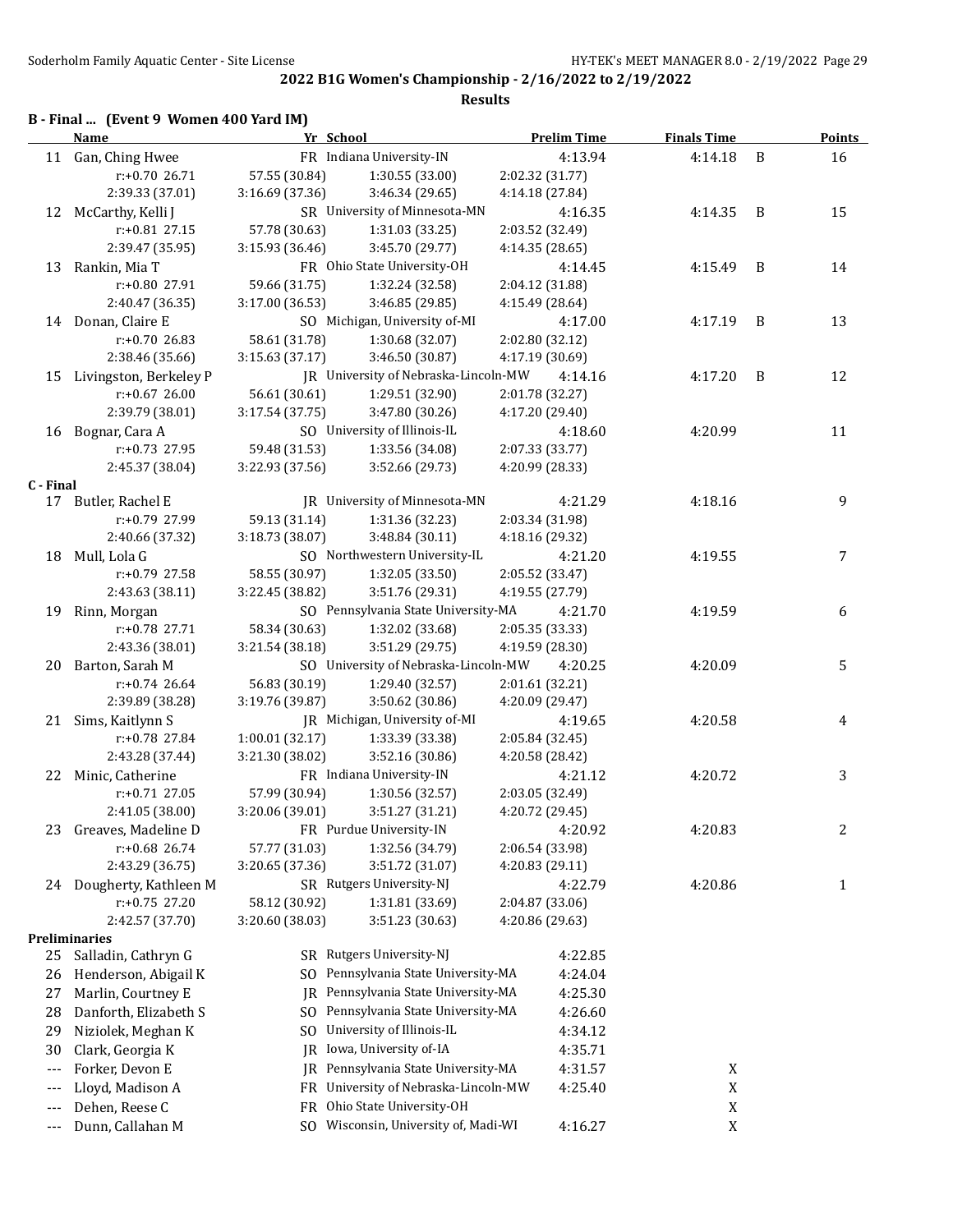|    | Event 9 Women 400 Yard IM   |                            |                                      |                  |                    |              |
|----|-----------------------------|----------------------------|--------------------------------------|------------------|--------------------|--------------|
|    | <b>B1G Meet:</b><br>4:01.41 | 2012<br>- 1                | Allysa Vavra                         | Indiana          |                    |              |
|    |                             | 4:03.62 A NCAA Qualifying  |                                      |                  |                    |              |
|    |                             | 4:17.30 B NCAA Provisional |                                      |                  |                    |              |
|    | Name                        | Yr School                  |                                      | <b>Seed Time</b> | <b>Prelim Time</b> |              |
|    | <b>Preliminaries</b>        |                            |                                      |                  |                    |              |
|    | 1 Ackerman, Kathryn E       |                            | SO Michigan, University of-MI        | 4:07.38          | 4:08.48            | $\mathsf{q}$ |
|    | r:+0.73 26.87               | 57.37 (30.50)              | 1:28.61 (31.24)                      | 1:59.06 (30.45)  |                    |              |
|    | 2:34.37 (35.31)             | 3:10.76 (36.39)            | 3:40.00 (29.24)                      | 4:08.48 (28.48)  |                    |              |
| 2  | Romano, Kristen E           |                            | 5Y Ohio State University-OH          | 4:15.34          | 4:08.67            | $\mathsf{q}$ |
|    | $r: +0.81$ 26.19            | 56.31 (30.12)              | 1:27.62 (31.31)                      | 1:57.71 (30.09)  |                    |              |
|    | 2:33.17 (35.46)             | 3:09.11 (35.94)            | 3:39.20 (30.09)                      | 4:08.67 (29.47)  |                    |              |
| 3  | Trace, Katherine L          |                            | 5Y Ohio State University-OH          | 4:08.80          | 4:09.44            | $\mathsf{q}$ |
|    | $r: +0.77$ 26.03            | 55.82 (29.79)              | 1:27.56 (31.74)                      | 1:58.20 (30.64)  |                    |              |
|    | 2:34.64 (36.44)             | 3:11.29 (36.65)            | 3:40.45 (29.16)                      | 4:09.44 (28.99)  |                    |              |
| 4  | Van Berkom, Megan M         |                            | SO University of Minnesota-MN        | 4:06.92          | 4:10.46            | qB           |
|    | $r: +0.71$ 25.86            | 55.21 (29.35)              | 1:28.37 (33.16)                      | 2:00.38 (32.01)  |                    |              |
|    | 2:35.78 (35.40)             | 3:11.43(35.65)             | 3:41.67 (30.24)                      | 4:10.46 (28.79)  |                    |              |
| 5. | Looze, Mackenzie K          |                            | SR Indiana University-IN             | 4:08.58          | 4:10.67            | qB           |
|    | $r: +0.72$ 26.91            | 57.45 (30.54)              | 1:29.36 (31.91)                      | 2:01.96 (32.60)  |                    |              |
|    | 2:36.45 (34.49)             | 3:12.45 (36.00)            | 3:41.87 (29.42)                      | 4:10.67 (28.80)  |                    |              |
| 6  | Kwan, Victoria              |                            | SR Michigan, University of-MI        | 4:12.43          | 4:11.88            | $\mathsf{q}$ |
|    | r:+0.74 27.18               | 57.75 (30.57)              | 1:29.80 (32.05)                      | 2:01.20 (31.40)  |                    |              |
|    | 2:37.47 (36.27)             | 3:14.17 (36.70)            | 3:43.31 (29.14)                      | 4:11.88 (28.57)  |                    |              |
| 7  | Denigan, Mariah P           |                            | FR Indiana University-IN             | 4:10.24          | 4:12.46            | qB           |
|    | r:+0.74 27.16               | 58.18 (31.02)              | 1:29.10 (30.92)                      | 1:59.47 (30.37)  |                    |              |
|    | 2:36.26 (36.79)             | 3:13.58 (37.32)            | 3:43.28 (29.70)                      | 4:12.46 (29.18)  |                    |              |
| 8  | Sommerstad, Kyra A          |                            | SO Ohio State University-OH          | 4:13.63          | 4:13.76            | qB           |
|    | $r: +0.85$ 26.23            | 56.27 (30.04)              | 1:27.92 (31.65)                      | 1:59.22 (31.30)  |                    |              |
|    | 2:37.10 (37.88)             | 3:15.38 (38.28)            | 3:45.14 (29.76)                      | 4:13.76 (28.62)  |                    |              |
|    | 9 Gan, Ching Hwee           |                            | FR Indiana University-IN             | 4:15.95          | 4:13.94            | qB           |
|    | $r: +0.72$ 27.36            | 58.76 (31.40)              | 1:31.79 (33.03)                      | 2:03.84 (32.05)  |                    |              |
|    | 2:40.14 (36.30)             | 3:16.36 (36.22)            | 3:45.85 (29.49)                      | 4:13.94 (28.09)  |                    |              |
| 10 | Livingston, Berkeley P      |                            | JR University of Nebraska-Lincoln-MW | 4:17.10          | 4:14.16            | qB           |
|    | $r: +0.67$ 26.37            | 56.51 (30.14)              | 1:28.94 (32.43)                      | 2:00.52 (31.58)  |                    |              |
|    | 2:37.63 (37.11)             | 3:15.24(37.61)             | 3:45.33 (30.09)                      | 4:14.16 (28.83)  |                    |              |
| 11 | Rankin, Mia T               |                            | FR Ohio State University-OH          | 4:16.78          | 4:14.45            | qB           |
|    | r:+0.81 27.85               | 59.70 (31.85)              | 1:31.75 (32.05)                      | 2:03.35 (31.60)  |                    |              |
|    | 2:39.29 (35.94)             | 3:15.82 (36.53)            | 3:45.65 (29.83)                      | 4:14.45 (28.80)  |                    |              |
| 12 | McClintock, Katie M         |                            | FR Wisconsin, University of, Madi-WI | 4:15.18          | 4:14.94            | qB           |
|    | $r: +0.77$ 27.20            | 58.29 (31.09)              | 1:30.23 (31.94)                      | 2:01.98 (31.75)  |                    |              |
|    | 2:38.11 (36.13)             | 3:14.62 (36.51)            | 3:45.01 (30.39)                      | 4:14.94 (29.93)  |                    |              |
| 13 | Freed, Anna K               |                            | SO Indiana University-IN             | 4:17.46          | 4:16.01            | qB           |
|    | r:+0.72 26.93               | 57.67 (30.74)              | 1:29.82 (32.15)                      | 2:00.75 (30.93)  |                    |              |
|    | 2:38.81 (38.06)             | 3:17.38 (38.57)            | 3:47.37 (29.99)                      | 4:16.01 (28.64)  |                    |              |
| 14 | McCarthy, Kelli J           |                            | SR University of Minnesota-MN        | 4:18.33          | 4:16.35            | qB           |
|    | r:+0.82 27.49               | 58.18 (30.69)              | 1:31.40 (33.22)                      | 2:03.82 (32.42)  |                    |              |
|    | 2:40.00 (36.18)             | 3:16.81(36.81)             | 3:47.35 (30.54)                      | 4:16.35 (29.00)  |                    |              |
| 15 | Donan, Claire E             |                            | SO Michigan, University of-MI        | 4:17.71          | 4:17.00            | qB           |
|    | r:+0.72 27.05               | 58.63 (31.58)              | 1:31.73 (33.10)                      | 2:04.14 (32.41)  |                    |              |
|    | 2:39.93 (35.79)             | 3:16.54 (36.61)            | 3:47.30 (30.76)                      | 4:17.00 (29.70)  |                    |              |
| 16 | Bognar, Cara A              |                            | SO University of Illinois-IL         | 4:18.37          | 4:18.60            | q            |
|    | r:+0.73 27.77               | 59.10 (31.33)              | 1:32.96 (33.86)                      | 2:06.42 (33.46)  |                    |              |
|    | 2:43.22 (36.80)             | 3:20.63 (37.41)            | 3:50.25 (29.62)                      | 4:18.60 (28.35)  |                    |              |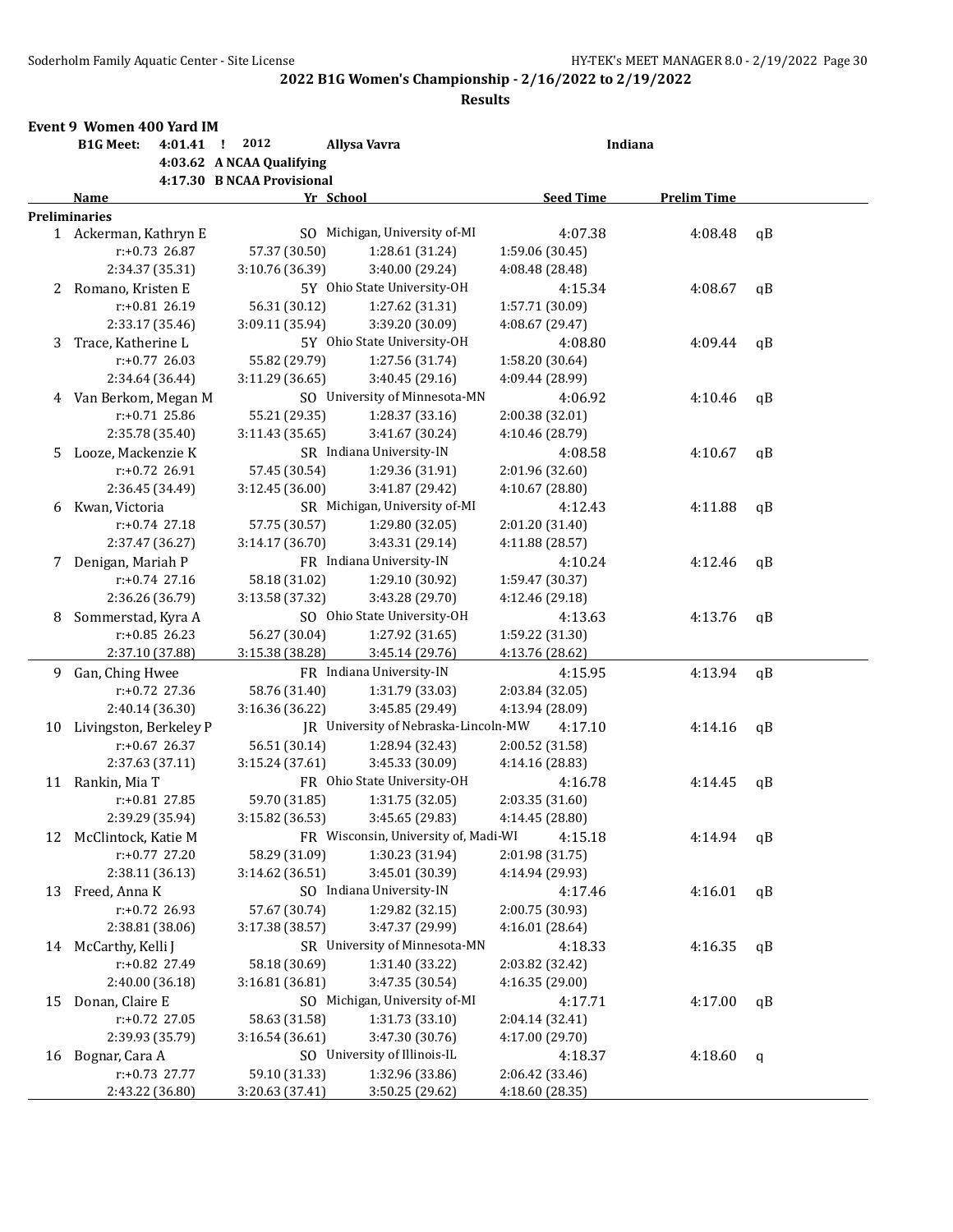| Preliminaries  (Event 9 Women 400 Yard IM) |  |  |  |  |  |
|--------------------------------------------|--|--|--|--|--|
|--------------------------------------------|--|--|--|--|--|

|       | <b>Name</b>              | Yr School       |                                      | <b>Seed Time</b> | <b>Prelim Time</b> |              |
|-------|--------------------------|-----------------|--------------------------------------|------------------|--------------------|--------------|
|       | 17 Sims, Kaitlynn S      |                 | JR Michigan, University of-MI        | 4:20.82          | 4:19.65            | $\mathsf{q}$ |
|       | r:+0.82 28.35            | 1:00.59 (32.24) | 1:34.66 (34.07)                      | 2:07.28 (32.62)  |                    |              |
|       | 2:43.78 (36.50)          | 3:20.70 (36.92) | 3:51.01 (30.31)                      | 4:19.65 (28.64)  |                    |              |
|       | 18 Barton, Sarah M       |                 | SO University of Nebraska-Lincoln-MW | 4:23.00          | 4:20.25            | q            |
|       | $r: +0.72$ 26.70         | 56.71 (30.01)   | 1:28.92 (32.21)                      | 1:59.87 (30.95)  |                    |              |
|       | 2:39.16 (39.29)          | 3:18.91 (39.75) | 3:50.26 (31.35)                      | 4:20.25 (29.99)  |                    |              |
| 19    | Greaves, Madeline D      |                 | FR Purdue University-IN              | 4:20.68          | 4:20.92            | q            |
|       | $r: +0.71$ 26.92         | 57.56 (30.64)   | 1:32.29 (34.73)                      | 2:06.31 (34.02)  |                    |              |
|       | 2:42.88 (36.57)          | 3:20.32 (37.44) | 3:51.29 (30.97)                      | 4:20.92 (29.63)  |                    |              |
| 20    | Minic, Catherine         |                 | FR Indiana University-IN             | 4:19.46          | 4:21.12            | q            |
|       | r:+0.72 27.09            | 57.80 (30.71)   | 1:30.27 (32.47)                      | 2:03.05 (32.78)  |                    |              |
|       | 2:40.85 (37.80)          | 3:19.77 (38.92) | 3:50.85 (31.08)                      | 4:21.12 (30.27)  |                    |              |
| 21    | Mull, Lola G             |                 | SO Northwestern University-IL        | 4:18.19          | 4:21.20            | $\mathbf q$  |
|       | r:+0.79 27.20            | 58.00 (30.80)   | 1:32.30 (34.30)                      | 2:06.34 (34.04)  |                    |              |
|       | 2:44.52 (38.18)          | 3:23.07 (38.55) | 3:52.95 (29.88)                      | 4:21.20 (28.25)  |                    |              |
| 22    | Butler, Rachel E         |                 | JR University of Minnesota-MN        | 4:16.98          | 4:21.29            | q            |
|       | r:+0.83 28.46            | 1:00.26 (31.80) | 1:32.41 (32.15)                      | 2:05.03 (32.62)  |                    |              |
|       | 2:42.53 (37.50)          | 3:20.43 (37.90) | 3:51.24 (30.81)                      | 4:21.29 (30.05)  |                    |              |
|       | 23 Rinn, Morgan          |                 | SO Pennsylvania State University-MA  | 4:22.89          | 4:21.70            | q            |
|       | r:+0.78 27.91            | 58.82 (30.91)   | 1:33.09 (34.27)                      | 2:06.91 (33.82)  |                    |              |
|       | 2:45.07 (38.16)          | 3:23.27 (38.20) | 3:53.00 (29.73)                      | 4:21.70 (28.70)  |                    |              |
|       | 24 Dougherty, Kathleen M |                 | SR Rutgers University-NJ             | 4:31.73          | 4:22.79            | q            |
|       | r:+0.75 27.29            | 58.16 (30.87)   | 1:31.96 (33.80)                      | 2:04.93 (32.97)  |                    |              |
|       | 2:43.13 (38.20)          | 3:21.84 (38.71) | 3:53.06 (31.22)                      | 4:22.79 (29.73)  |                    |              |
|       | 25 Salladin, Cathryn G   |                 | SR Rutgers University-NJ             | 4:28.97          | 4:22.85            |              |
|       | $r: +0.77$ 28.37         | 1:00.55 (32.18) | 1:35.24 (34.69)                      | 2:08.60 (33.36)  |                    |              |
|       | 2:45.83 (37.23)          | 3:24.27 (38.44) | 3:54.05 (29.78)                      | 4:22.85 (28.80)  |                    |              |
|       | 26 Henderson, Abigail K  |                 | SO Pennsylvania State University-MA  | 4:21.19          | 4:24.04            |              |
|       | r:+0.73 28.02            | 1:00.05 (32.03) | 1:32.48 (32.43)                      | 2:04.49 (32.01)  |                    |              |
|       | 2:43.65 (39.16)          | 3:24.13 (40.48) | 3:54.66 (30.53)                      | 4:24.04 (29.38)  |                    |              |
| 27    | Marlin, Courtney E       |                 | JR Pennsylvania State University-MA  | 4:25.80          | 4:25.30            |              |
|       | $r+0.77$ 27.47           | 58.79 (31.32)   | 1:32.35 (33.56)                      | 2:05.62 (33.27)  |                    |              |
|       | 2:44.74 (39.12)          | 3:24.65 (39.91) | 3:56.01 (31.36)                      | 4:25.30 (29.29)  |                    |              |
|       | 28 Danforth, Elizabeth S |                 | SO Pennsylvania State University-MA  | 4:20.65          | 4:26.60            |              |
|       | r:+0.79 27.92            | 59.30 (31.38)   | 1:33.10 (33.80)                      | 2:06.18 (33.08)  |                    |              |
|       | 2:45.22 (39.04)          | 3:24.40 (39.18) | 3:55.88 (31.48)                      | 4:26.60 (30.72)  |                    |              |
| 29    | Niziolek, Meghan K       |                 | SO University of Illinois-IL         | 4:29.26          | 4:34.12            |              |
|       | $r.+0.73$ 28.51          | 1:01.21 (32.70) | 1:35.58 (34.37)                      | 2:09.54 (33.96)  |                    |              |
|       | 2:49.70 (40.16)          | 3:30.48 (40.78) | 4:02.70 (32.22)                      | 4:34.12 (31.42)  |                    |              |
| 30    | Clark, Georgia K         |                 | JR Iowa, University of-IA            | 4:34.92          | 4:35.71            |              |
|       | r:+0.69 28.97            | 1:02.15 (33.18) | 1:36.25(34.10)                       | 2:09.89 (33.64)  |                    |              |
|       | 2:51.58 (41.69)          | 3:33.09 (41.51) | 4:04.56 (31.47)                      | 4:35.71 (31.15)  |                    |              |
| $---$ | Dunn, Callahan M         |                 | SO Wisconsin, University of, Madi-WI | <b>NT</b>        | X4:16.27           | B            |
|       | r:+0.68 26.75            | 56.79 (30.04)   | 1:28.70 (31.91)                      | 2:00.65 (31.95)  |                    |              |
|       | 2:37.27 (36.62)          | 3:14.81 (37.54) | 3:46.14 (31.33)                      | 4:16.27 (30.13)  |                    |              |
|       | Lloyd, Madison A         |                 | FR University of Nebraska-Lincoln-MW | 4:24.70          | X4:25.40           |              |
|       | r:+0.75 27.97            | 59.20 (31.23)   | 1:30.73 (31.53)                      | 2:01.70 (30.97)  |                    |              |
|       | 2:41.87 (40.17)          | 3:22.48 (40.61) | 3:54.28 (31.80)                      | 4:25.40 (31.12)  |                    |              |
|       | Forker, Devon E          |                 | JR Pennsylvania State University-MA  | 4:24.85          | X4:31.57           |              |
|       | r:+0.76 28.11            | 59.67 (31.56)   | 1:35.02 (35.35)                      | 2:09.72 (34.70)  |                    |              |
|       | 2:48.73 (39.01)          | 3:28.08 (39.35) | 4:00.29 (32.21)                      | 4:31.57 (31.28)  |                    |              |
|       |                          |                 |                                      |                  |                    |              |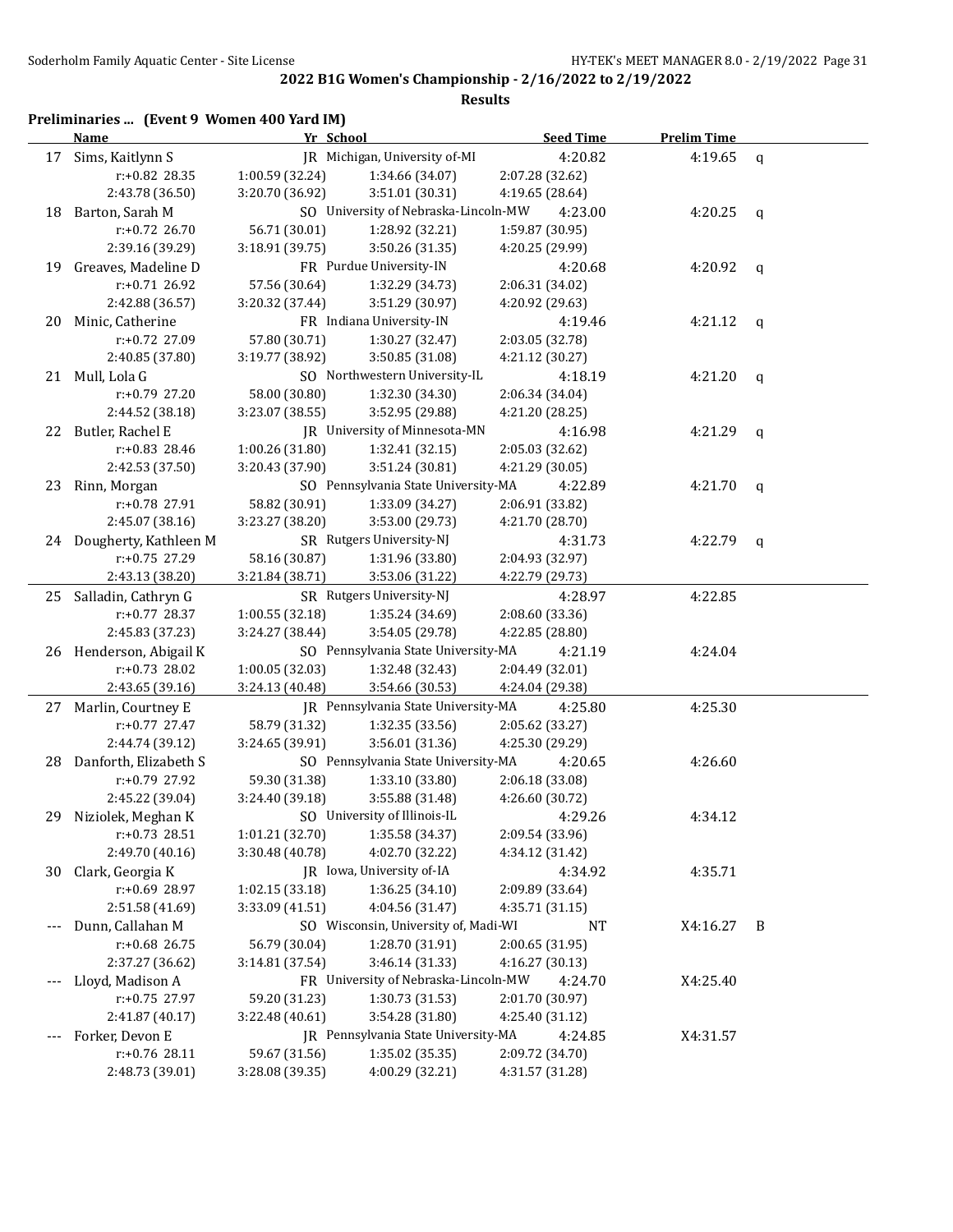|                  | Event 10 Women 200 Yard Freestyle |                            |                                      |                    |                    |   |        |
|------------------|-----------------------------------|----------------------------|--------------------------------------|--------------------|--------------------|---|--------|
|                  | <b>B1G Meet:</b>                  | $1:41.57$ ! $2/22/2019$    | <b>Siobhan Haughey</b>               |                    | Michigan           |   |        |
|                  |                                   | 1:42.98 A NCAA Qualifying  |                                      |                    |                    |   |        |
|                  |                                   | 1:47.12 B NCAA Provisional |                                      |                    |                    |   |        |
|                  | Name                              | Yr School                  |                                      | <b>Prelim Time</b> | <b>Finals Time</b> |   | Points |
| A - Final        |                                   |                            |                                      |                    |                    |   |        |
|                  | 1 Fulmer, Amy A                   |                            | JR Ohio State University-OH          | 1:44.50            | 1:43.73            | B | 32     |
|                  | r:+0.77 24.39                     | 50.29 (25.90)              | 1:16.61(26.32)                       | 1:43.73 (27.12)    |                    |   |        |
|                  | 2 Peplowski, Anna M               |                            | FR Indiana University-IN             | 1:44.37            | 1:43.92            | B | 28     |
|                  | $r: +0.81$ 24.53                  | 50.97 (26.44)              | 1:17.27(26.30)                       | 1:43.92 (26.65)    |                    |   |        |
|                  | 3 Hosack, Lillie A                |                            | SR Wisconsin, University of, Madi-WI | 1:45.26            | 1:44.13            | B | 27     |
|                  | $r: +0.72$ 24.46                  | 50.80 (26.34)              | 1:17.39 (26.59)                      | 1:44.13 (26.74)    |                    |   |        |
| $^*4$            | Glass, Megan E                    |                            | JR Michigan, University of-MI        | 1:46.03            | 1:45.56            | B | 25.50  |
|                  | $r: +0.7025.01$                   | 51.80 (26.79)              | 1:18.76 (26.96)                      | 1:45.56 (26.80)    |                    |   |        |
|                  | *4 Nocentini, Jasmine             |                            | SO Northwestern University-IL        | 1:45.42            | 1:45.56            | B | 25.50  |
|                  | $r: +0.67$ 24.31                  | 51.08 (26.77)              | 1:17.74 (26.66)                      | 1:45.56 (27.82)    |                    |   |        |
|                  | 6 Haebig, Autumn D                |                            | 5Y University of Nebraska-Lincoln-MW | 1:45.91            | 1:45.74            | B | 24     |
|                  | $r: +0.76$ 25.08                  | 51.61 (26.53)              | 1:18.43 (26.82)                      | 1:45.74 (27.31)    |                    |   |        |
|                  | 7 Larson, Ally D                  |                            | JR Northwestern University-IL        | 1:45.86            | 1:46.31            | B | 23     |
|                  | $r: +0.77$ 24.29                  | 51.06 (26.77)              | 1:18.45 (27.39)                      | 1:46.31 (27.86)    |                    |   |        |
|                  | 8 Scarabelli, Alice               |                            | SR Rutgers University-NJ             | 1:45.67            | 1:46.72            | B | 22     |
|                  | $r: +0.71$ 24.68                  | 51.35 (26.67)              | 1:18.91 (27.56)                      | 1:46.72 (27.81)    |                    |   |        |
| <b>B</b> - Final |                                   |                            |                                      |                    |                    |   |        |
|                  | 9 Ivan, Teresa                    |                            | FR Ohio State University-OH          | 1:47.34            | 1:46.03            | B | 20     |
|                  | $r: +0.69$ 24.00                  | 50.34 (26.34)              | 1:17.72 (27.38)                      | 1:46.03 (28.31)    |                    |   |        |
|                  | 10 Kossakowska, Dominika          |                            | SO Indiana University-IN             | 1:46.19            | 1:46.17            | B | 17     |
|                  | $r: +0.64$ 24.97                  | 51.81 (26.84)              | 1:19.05 (27.24)                      | 1:46.17 (27.12)    |                    |   |        |
| 11               | McGinty, Jordan N                 |                            | JR University of Minnesota-MN        | 1:46.34            | 1:46.48            | B | 16     |
|                  | $r: +0.66$ 24.63                  | 51.50 (26.87)              | 1:18.86(27.36)                       | 1:46.48 (27.62)    |                    |   |        |
| 12               | Palmer, Alana I                   |                            | SR Wisconsin, University of, Madi-WI | 1:47.47            | 1:46.58            | B | 15     |
|                  | r:+0.70 24.94                     | 51.77 (26.83)              | 1:18.94(27.17)                       | 1:46.58 (27.64)    |                    |   |        |
| 13               | Ristic, Ella                      |                            | SO Indiana University-IN             | 1:46.05            | 1:47.27            |   | 14     |
|                  | $r: +0.71$ 24.82                  | 51.79 (26.97)              | 1:19.04(27.25)                       | 1:47.27 (28.23)    |                    |   |        |
|                  | 14 Chichaikina, Sofia             |                            | [R Rutgers University-N]             | 1:47.22            | 1:47.43            |   | 13     |
|                  | $r: +0.73$ 24.56                  | 51.83 (27.27)              | 1:19.62 (27.79)                      | 1:47.43 (27.81)    |                    |   |        |
|                  | 15 Housey, Sophie A               |                            | SO Michigan, University of-MI        | 1:47.22            | 1:47.58            |   | 12     |
|                  | $r: +0.75$ 25.21                  | 51.93 (26.72)              | 1:19.46 (27.53)                      | 1:47.58 (28.12)    |                    |   |        |
|                  |                                   |                            | SO Michigan, University of-MI        |                    |                    |   |        |
|                  | 16 Newman, Claire E               |                            |                                      | 1:47.54            | 1:47.75            |   | 11     |
|                  | r:+0.64 23.91                     |                            | 50.41 (26.50) 1:18.65 (28.24)        | 1:47.75 (29.10)    |                    |   |        |
| C - Final        |                                   |                            | FR Wisconsin, University of, Madi-WI |                    |                    |   |        |
|                  | 17 Carlson, Abby G                |                            |                                      | 1:47.72            | 1:45.56            | B | 9      |
|                  | $r: +0.70$ 25.01                  | 51.45 (26.44)              | 1:18.30 (26.85)                      | 1:45.56 (27.26)    |                    |   |        |
| 18               | Summit, Maggie F                  |                            | JR University of Minnesota-MN        | 1:48.15            | 1:46.61            | B | 7      |
|                  | r:+0.66 25.29                     | 52.61 (27.32)              | 1:19.67 (27.06)                      | 1:46.61 (26.94)    |                    |   |        |
| 19               | Cornish, Hannah                   |                            | FR University of Minnesota-MN        | 1:47.83            | 1:47.23            |   | 6      |
|                  | r:+0.72 24.77                     | 52.06 (27.29)              | 1:19.65 (27.59)                      | 1:47.23 (27.58)    |                    |   |        |
| 20               | Fiske, Sophie A                   |                            | FR Wisconsin, University of, Madi-WI | 1:48.37            | 1:47.43            |   | 5      |
|                  | r:+0.77 24.51                     | 51.58 (27.07)              | 1:18.97 (27.39)                      | 1:47.43 (28.46)    |                    |   |        |
| 21               | Geringer, Maya E                  |                            | SO Ohio State University-OH          | 1:48.08            | 1:47.61            |   | 4      |
|                  | $r: +0.65$ 25.74                  | 53.11 (27.37)              | 1:20.47 (27.36)                      | 1:47.61 (27.14)    |                    |   |        |
| 22               | Strouse, Ashley P                 |                            | FR Northwestern University-IL        | 1:47.91            | 1:48.02            |   | 3      |
|                  | r:+0.78 25.18                     | 52.08 (26.90)              | 1:19.94 (27.86)                      | 1:48.02 (28.08)    |                    |   |        |
| 23               | Cabush, Abigail C                 |                            | SR University of Illinois-IL         | 1:48.26            | 1:48.75            |   | 2      |
|                  | $r: +0.63$ 25.10                  | 52.69 (27.59)              | 1:20.36 (27.67)                      | 1:48.75 (28.39)    |                    |   |        |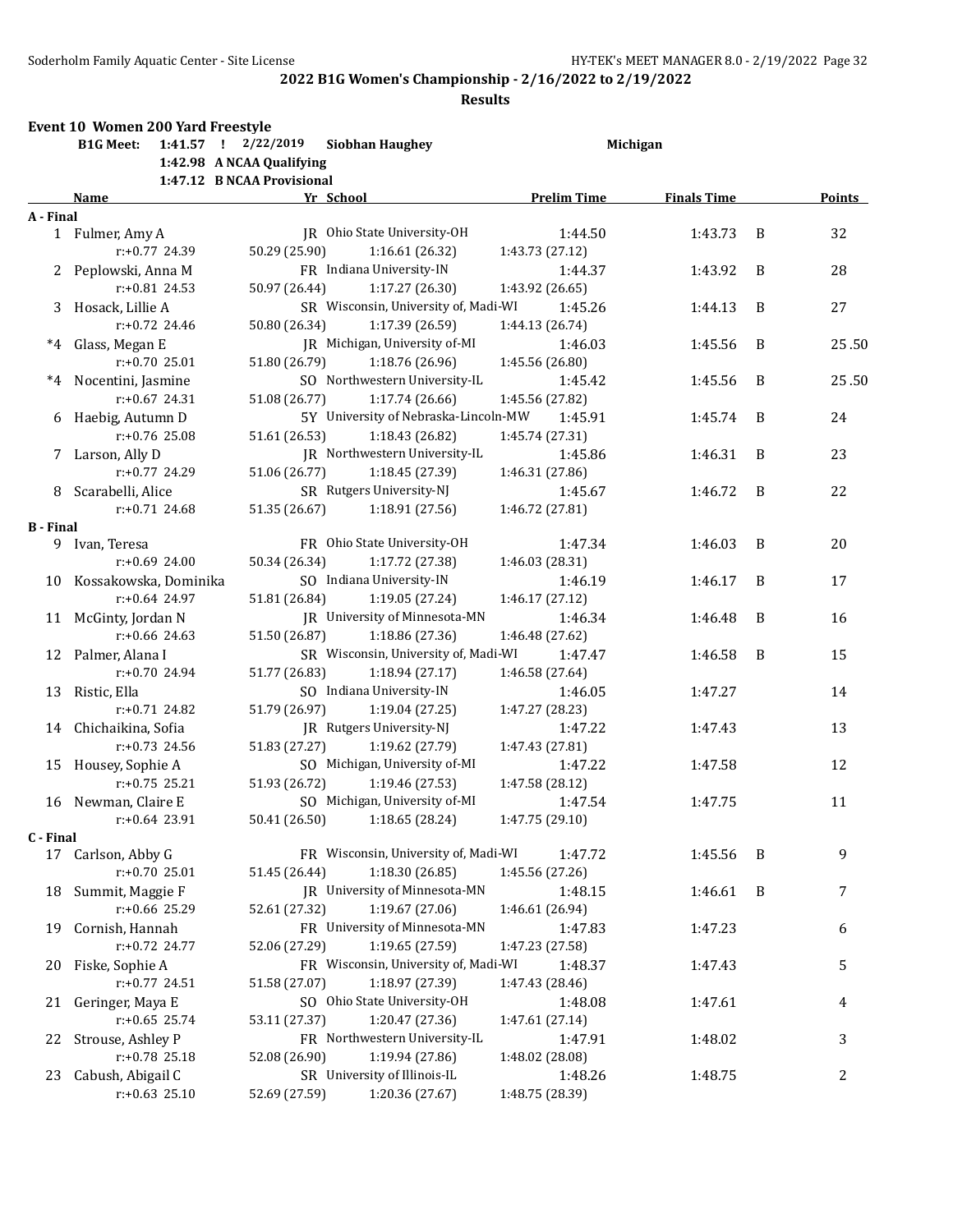## **2022 B1G Women's Championship - 2/16/2022 to 2/19/2022 Results**

#### **C - Final ... (Event 10 Women 200 Yard Freestyle)**

|       | Name                  | <u>Yr School</u> |                                      | <b>Prelim Time</b> | <b>Finals Time</b> | <u>Points</u> |
|-------|-----------------------|------------------|--------------------------------------|--------------------|--------------------|---------------|
|       | 24 Amdor, Abigail M   |                  | JR Pennsylvania State University-MA  | 1:47.57            | 1:49.01            | 1             |
|       | r:+0.76 24.47         | 51.53 (27.06)    | 1:19.74 (28.21)                      | 1:49.01 (29.27)    |                    |               |
|       | Preliminaries         |                  |                                      |                    |                    |               |
| 25    | Tafuto, Veronica E    |                  | SR Ohio State University-OH          | 1:48.51            |                    |               |
| 26    | Woodbury, Gwenyth M   |                  | FR Ohio State University-OH          | 1:48.73            |                    |               |
| 27    | Heiser, Elyse V       | FR               | Indiana University-IN                | 1:48.76            |                    |               |
| 28    | Wagner, Annika G      | SO               | Northwestern University-IL           | 1:48.83            |                    |               |
| 29    | Shanley, Kathryn E    | FR               | Michigan, University of-MI           | 1:48.89            |                    |               |
| 30    | McKenna, Paige S      | FR               | Wisconsin, University of, Madi-WI    | 1:49.11            |                    |               |
| 31    | Stott, Shannon J      | SR               | University of Nebraska-Lincoln-MW    | 1:49.15            |                    |               |
| 32    | Ecker, Emily D        |                  | SO Wisconsin, University of, Madi-WI | 1:49.21            |                    |               |
| 33    | Sullivan, Katherine A |                  | SR University of Minnesota-MN        | 1:49.24            |                    |               |
| 34    | Bowen, Kendra N       | JR               | Purdue University-IN                 | 1:49.39            |                    |               |
| 35    | Stoll, Sydney J       |                  | FR University of Illinois-IL         | 1:49.43            |                    |               |
| 36    | Groysman, Yulia G     | JR.              | Northwestern University-IL           | 1:49.50            |                    |               |
| 37    | Braun, Elle B         | SO               | Wisconsin, University of, Madi-WI    | 1:49.74            |                    |               |
| 38    | Murtagh, Madison      |                  | SR Pennsylvania State University-MA  | 1:49.83            |                    |               |
| 39    | Ghidini, Giulia       | JR.              | Rutgers University-NJ                | 1:50.54            |                    |               |
| 40    | Berning, Margaret R   |                  | SR University of Nebraska-Lincoln-MW | 1:50.59            |                    |               |
| 41    | Murzilli, Ilaria      | FR               | University of Nebraska-Lincoln-MW    | 1:50.60            |                    |               |
| 42    | Haake, Elissa L       | JR               | Purdue University-IN                 | 1:50.64            |                    |               |
| 43    | Lough, Marly D        |                  | FR Pennsylvania State University-MA  | 1:50.72            |                    |               |
| 44    | Wallace, Maggie M     | SR               | Indiana University-IN                | 1:51.56            |                    |               |
| 45    | Padron, Beatriz       |                  | FR University of Nebraska-Lincoln-MW | 1:51.71            |                    |               |
| 46    | Young, Rachel J       | IR               | Purdue University-IN                 | 1:52.08            |                    |               |
| 47    | Rosenthal, Molly M    | IR               | University of Nebraska-Lincoln-MW    | 1:52.13            |                    |               |
| *48   | Buys, Jeanri          |                  | JR University of Illinois-IL         | 1:52.37            |                    |               |
| *48   | Bludgen, Laurel J     | SO               | University of Illinois-IL            | 1:52.37            |                    |               |
| 50    | Lange, Payton K       | JR               | Iowa, University of-IA               | 1:52.85            |                    |               |
| 51    | Sheridan, Kathleen A  |                  | SR Pennsylvania State University-MA  | 1:53.01            |                    |               |
| 52    | Lynch, Mariclaire E   | JR               | University of Illinois-IL            | 1:53.45            |                    |               |
| 53    | Coffey, Audrey Y      | SR               | University of Nebraska-Lincoln-MW    | 1:53.99            |                    |               |
| 54    | Brooker, Anna C       | JR               | Iowa, University of-IA               | 1:54.09            |                    |               |
| 55    | Kennedy, Sidney H     | SR               | University of Illinois-IL            | 1:54.11            |                    |               |
| 56    | Powers, Rachel A      | 5Υ               | University of Nebraska-Lincoln-MW    | 1:54.72            |                    |               |
| 57    | Wiuff, Cecilie R      | FR               | Purdue University-IN                 | 1:54.80            |                    |               |
| 58    | Weber, Yael           |                  | JR Rutgers University-NJ             | 1:57.51            |                    |               |
| $---$ | Lau, Octavia K        | 1R               | Michigan, University of-MI           | 1:49.42            | X                  |               |
| ---   | Tang, Tsoi Lam Katii  | JR               | Michigan, University of-MI           | 1:46.34            | $\mathbf X$        |               |
| ---   | Kudryashova, Sophia R | JR               | Michigan, University of-MI           | 1:47.17            | X                  |               |
| $---$ | Bauer, Madeleine M    | JR               | Michigan, University of-MI           | 1:48.71            | X                  |               |
| ---   | Fenska, Allison P     | FR               | Ohio State University-OH             | 1:51.10            | X                  |               |
| ---   | Burwitz, Sophia M     | SO               | University of Illinois-IL            | 1:56.26            | X                  |               |
| ---   | Carson, Katherine N   | FR               | Indiana University-IN                | 1:51.96            | X                  |               |
| ---   | Munson, Lia M         | SO               | University of Illinois-IL            | 1:57.85            | X                  |               |
| ---   | Kurzydlo, Anna C      | SO.              | University of Illinois-IL            | 1:54.91            | X                  |               |
| $---$ | Walls, Annie          | SO.              | Pennsylvania State University-MA     | 1:53.83            | X                  |               |
| ---   | Redican, Anna S       | S <sub>O</sub>   | Pennsylvania State University-MA     | 1:49.95            | X                  |               |
| ---   | Kilpatrick, Katelyn A | SR               | University of Nebraska-Lincoln-MW    | 1:55.08            | $\mathbf X$        |               |
| ---   | Acheson, Taylor E     | SR.              | University of Nebraska-Lincoln-MW    | 1:54.50            | $\mathbf X$        |               |
| $---$ | Sayovitz, Kali A      | SO               | Purdue University-IN                 | 1:50.19            | $\mathbf X$        |               |
| ---   | Stoll, Holly K        | SR               | Wisconsin, University of, Madi-WI    | 1:50.01            | $\mathbf X$        |               |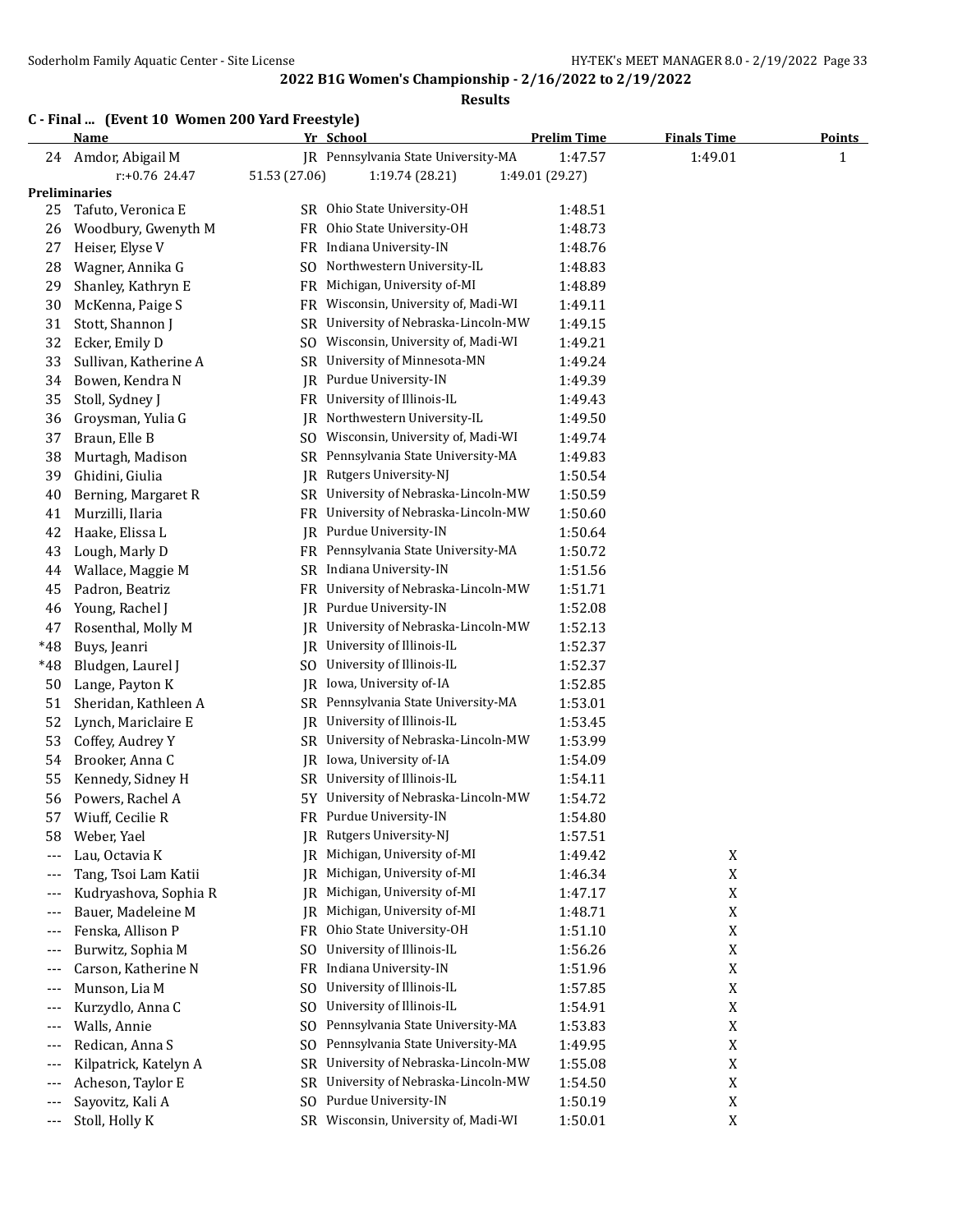**Results**

| Name                      |     | Yr School                            | <b>Prelim Time</b> | <b>Finals Time</b> | <b>Points</b> |
|---------------------------|-----|--------------------------------------|--------------------|--------------------|---------------|
| --- Lanaghen, Kimberly B  |     | IR University of Nebraska-Lincoln-MW | 1:51.90            |                    |               |
| --- Crowel, Audrey M      |     | FR Purdue University-IN              | 1:53.37            | л                  |               |
| --- Stupar, Julia C       |     | SR Wisconsin, University of, Madi-WI | 1:49.76            | л                  |               |
| --- Packard, Isabelle V   |     | IR University of Illinois-IL         | 1:55.70            |                    |               |
| --- Cortina, Isabel M     |     | SR Wisconsin, University of, Madi-WI | 1:49.52            |                    |               |
| --- Stanford, Catherine M |     | SO Pennsylvania State University-MA  | <b>DFS</b>         |                    |               |
| --- Chen, Erika B         | SO. | Northwestern University-IL           | DFS                |                    |               |

#### **Event 10 Women 200 Yard Freestyle**

**B1G Meet: 1:41.57 ! 2/22/2019 Siobhan Haughey Michigan**

**1:42.98 A NCAA Qualifying 1:47.12 B NCAA Provisional**

|    |                          | 1.77.12 DRUANTIOVISION               |                  |                    |              |
|----|--------------------------|--------------------------------------|------------------|--------------------|--------------|
|    | <b>Name</b>              | Yr School                            | <b>Seed Time</b> | <b>Prelim Time</b> |              |
|    | <b>Preliminaries</b>     |                                      |                  |                    |              |
|    | 1 Peplowski, Anna M      | FR Indiana University-IN             | 1:44.34          | 1:44.37            | qB           |
|    | r:+0.80 24.29            | 50.44 (26.15)<br>1:16.99(26.55)      | 1:44.37 (27.38)  |                    |              |
|    | 2 Fulmer, Amy A          | JR Ohio State University-OH          | 1:44.98          | 1:44.50            | qB           |
|    | r:+0.74 23.88            | 49.55 (25.67)<br>1:16.53 (26.98)     | 1:44.50 (27.97)  |                    |              |
|    | 3 Hosack, Lillie A       | SR Wisconsin, University of, Madi-WI | 1:46.15          | 1:45.26            | qB           |
|    | $r: +0.71$ 24.71         | 51.29 (26.58)<br>1:18.19 (26.90)     | 1:45.26 (27.07)  |                    |              |
|    | 4 Nocentini, Jasmine     | SO Northwestern University-IL        | 1:47.84          | 1:45.42            | qB           |
|    | r:+0.68 24.03            | 51.28 (27.25)<br>1:18.03 (26.75)     | 1:45.42 (27.39)  |                    |              |
| 5. | Scarabelli, Alice        | SR Rutgers University-NJ             | 1:49.30          | 1:45.67            | qB           |
|    | $r: +0.75$ 24.72         | 51.27 (26.55)<br>1:18.29 (27.02)     | 1:45.67 (27.38)  |                    |              |
| 6  | Larson, Ally D           | JR Northwestern University-IL        | 1:46.86          | 1:45.86            | qВ           |
|    | r:+0.80 24.32            | 50.81 (26.49)<br>1:17.95(27.14)      | 1:45.86 (27.91)  |                    |              |
| 7  | Haebig, Autumn D         | 5Y University of Nebraska-Lincoln-MW | 1:46.00          | 1:45.91            | qB           |
|    | $r: +0.82$ 25.13         | 51.66 (26.53)<br>1:18.60 (26.94)     | 1:45.91 (27.31)  |                    |              |
| 8  | Glass, Megan E           | JR Michigan, University of-MI        | 1:46.52          | 1:46.03            | qB           |
|    | r:+0.69 25.01            | 51.93 (26.92)<br>1:18.95 (27.02)     | 1:46.03 (27.08)  |                    |              |
|    | 9 Ristic, Ella           | SO Indiana University-IN             | 1:44.77          | 1:46.05            | qB           |
|    | r:+0.68 24.71            | 51.24 (26.53)<br>1:18.27 (27.03)     | 1:46.05 (27.78)  |                    |              |
|    | 10 Kossakowska, Dominika | SO Indiana University-IN             | 1:47.32          | 1:46.19            | qВ           |
|    | $r: +0.64$ 25.06         | 51.54 (26.48)<br>1:18.75 (27.21)     | 1:46.19 (27.44)  |                    |              |
|    | 11 McGinty, Jordan N     | JR University of Minnesota-MN        | 1:46.86          | 1:46.34            | qB           |
|    | $r: +0.71$ 24.86         | 52.01 (27.15)<br>1:19.14(27.13)      | 1:46.34 (27.20)  |                    |              |
|    | *12 Chichaikina, Sofia   | JR Rutgers University-NJ             | 1:48.15          | 1:47.22            | $\mathbf q$  |
|    | $r: +0.76$ 24.39         | 51.65 (27.26)<br>1:19.33 (27.68)     | 1:47.22 (27.89)  |                    |              |
|    | *12 Housey, Sophie A     | SO Michigan, University of-MI        | 1:50.82          | 1:47.22            | q            |
|    | $r: +0.74$ 25.29         | 52.06 (26.77)<br>1:19.60 (27.54)     | 1:47.22 (27.62)  |                    |              |
|    | 14 Ivan, Teresa          | FR Ohio State University-OH          | 1:47.88          | 1:47.34            | $\mathbf{q}$ |
|    | $r: +0.74$ 24.22         | 50.83 (26.61)<br>1:18.84 (28.01)     | 1:47.34 (28.50)  |                    |              |
|    | 15 Palmer, Alana I       | SR Wisconsin, University of, Madi-WI | 1:47.57          | 1:47.47            | $\mathbf{q}$ |
|    | r:+0.70 25.18            | 51.52 (26.34)<br>1:18.97 (27.45)     | 1:47.47 (28.50)  |                    |              |
|    | 16 Newman, Claire E      | SO Michigan, University of-MI        | 1:54.33          | 1:47.54            | q            |
|    | r:+0.62 24.27            | 51.54 (27.27)<br>1:19.50 (27.96)     | 1:47.54 (28.04)  |                    |              |
|    | 17 Amdor, Abigail M      | JR Pennsylvania State University-MA  | 1:49.11          | 1:47.57            | $\mathbf{q}$ |
|    | r:+0.76 25.16            | 52.27 (27.11)<br>1:19.74(27.47)      | 1:47.57 (27.83)  |                    |              |
| 18 | Carlson, Abby G          | FR Wisconsin, University of, Madi-WI | 1:46.13          | 1:47.72            | $\mathbf q$  |
|    | $r: +0.69$ 25.24         | 52.17 (26.93)<br>1:19.43 (27.26)     | 1:47.72 (28.29)  |                    |              |
| 19 | Cornish, Hannah          | FR University of Minnesota-MN        | 1:46.09          | 1:47.83            | $\mathbf q$  |
|    | r:+0.72 24.83            | 51.96 (27.13)<br>1:19.59 (27.63)     | 1:47.83 (28.24)  |                    |              |
|    |                          |                                      |                  |                    |              |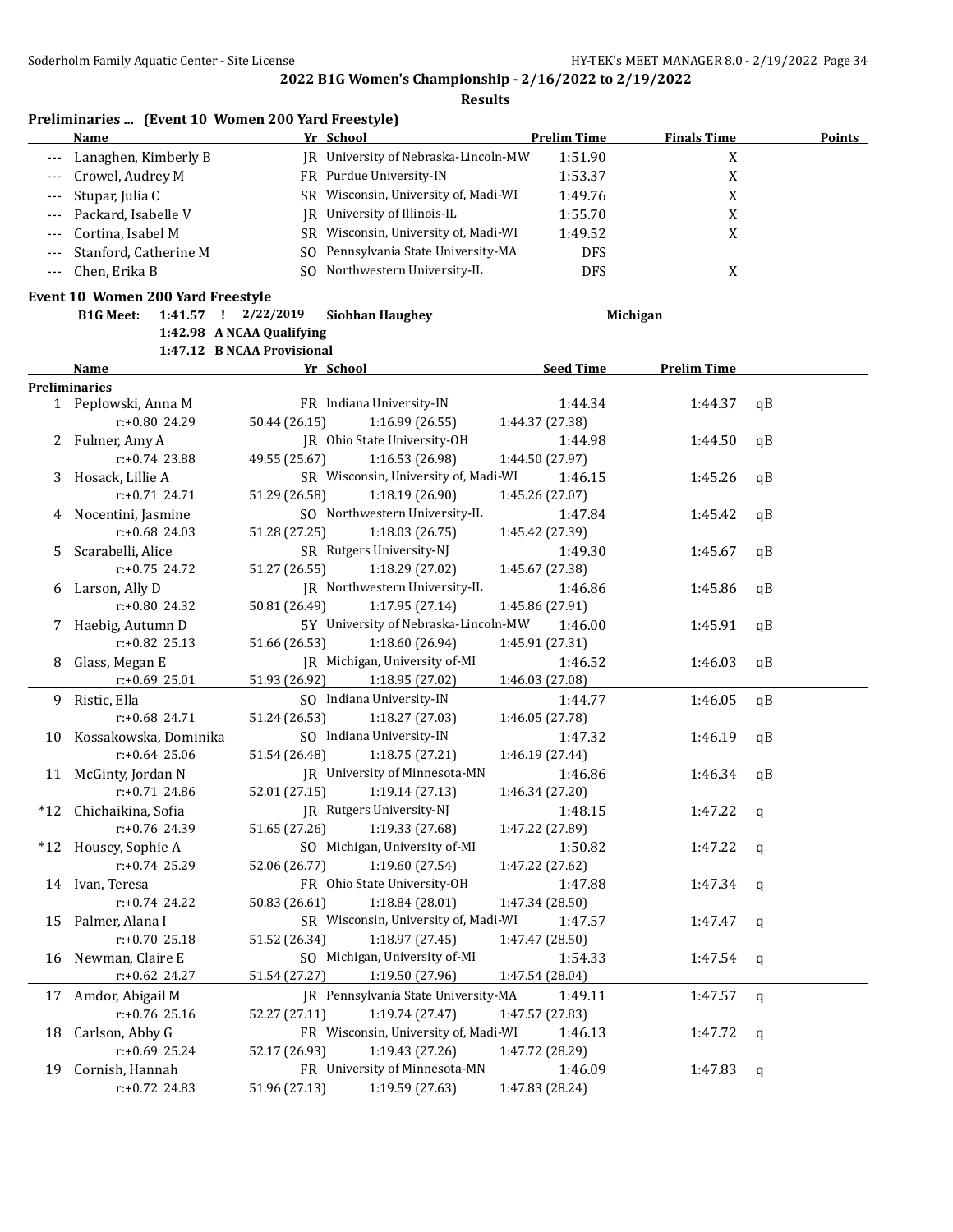|                         |          | Preliminaries  (Event 10 Women 200 Yard Freestyle) |                                                                  |  |
|-------------------------|----------|----------------------------------------------------|------------------------------------------------------------------|--|
| Name                    |          |                                                    | Yr School                                                        |  |
| $\mathbf{a} \mathbf{a}$ | $\cdots$ |                                                    | $\mathbf{m}$ $\mathbf{M}$ $\mathbf{H}$ $\mathbf{I}$ $\mathbf{I}$ |  |

|    | <b>Name</b>              | Yr School                                   | <b>Seed Time</b> | <b>Prelim Time</b> |             |
|----|--------------------------|---------------------------------------------|------------------|--------------------|-------------|
|    | 20 Strouse, Ashley P     | FR Northwestern University-IL               | 1:49.18          | 1:47.91            | $\mathbf q$ |
|    | r:+0.76 25.17            | 52.23 (27.06)<br>1:19.97 (27.74)            | 1:47.91 (27.94)  |                    |             |
|    | 21 Geringer, Maya E      | SO Ohio State University-OH                 | 1:49.80          | 1:48.08            | q           |
|    | r:+0.66 26.08            | 53.69 (27.61)<br>1:20.98 (27.29)            | 1:48.08 (27.10)  |                    |             |
|    | 22 Summit, Maggie F      | JR University of Minnesota-MN               | 1:48.26          | 1:48.15            | q           |
|    | r:+0.70 24.80            | 51.97 (27.17)<br>1:19.87 (27.90)            | 1:48.15 (28.28)  |                    |             |
| 23 | Cabush, Abigail C        | SR University of Illinois-IL                | 1:47.71          | 1:48.26            | q           |
|    | r:+0.66 25.50            | 52.50 (27.00)<br>1:20.32 (27.82)            | 1:48.26 (27.94)  |                    |             |
|    | 24 Fiske, Sophie A       | FR Wisconsin, University of, Madi-WI        | 1:47.99          | 1:48.37            | q           |
|    | r:+0.74 24.70            | 51.91 (27.21)<br>1:19.55 (27.64)            | 1:48.37 (28.82)  |                    |             |
| 25 | Tafuto, Veronica E       | SR Ohio State University-OH                 | 1:48.01          | 1:48.51            |             |
|    | r:+0.80 25.50            | 52.51 (27.01)<br>1:20.50 (27.99)            | 1:48.51 (28.01)  |                    |             |
| 26 | Woodbury, Gwenyth M      | FR Ohio State University-OH                 | 1:49.09          | 1:48.73            |             |
|    | r:+0.78 25.98            | 53.25 (27.27)<br>1:20.85 (27.60)            | 1:48.73 (27.88)  |                    |             |
|    | 27 Heiser, Elyse V       | FR Indiana University-IN                    | 1:49.54          | 1:48.76            |             |
|    | $r: +0.64$ 25.68         | 52.84 (27.16)<br>1:20.79 (27.95)            | 1:48.76 (27.97)  |                    |             |
| 28 | Wagner, Annika G         | SO Northwestern University-IL               | 1:49.31          | 1:48.83            |             |
|    | r:+0.69 25.76            | 52.99 (27.23)<br>1:20.95 (27.96)            | 1:48.83 (27.88)  |                    |             |
| 29 | Shanley, Kathryn E       | FR Michigan, University of-MI               | 1:49.03          | 1:48.89            |             |
|    | $r: +0.79$ 25.50         | 52.93 (27.43)<br>1:21.00 (28.07)            | 1:48.89 (27.89)  |                    |             |
| 30 | McKenna, Paige S         | FR Wisconsin, University of, Madi-WI        | 1:48.54          | 1:49.11            |             |
|    | r:+0.82 25.33            | 52.54 (27.21)<br>1:20.76 (28.22)            | 1:49.11 (28.35)  |                    |             |
|    | 31 Stott, Shannon J      | SR University of Nebraska-Lincoln-MW        | 1:48.99          | 1:49.15            |             |
|    | r:+0.76 25.48            | 52.77 (27.29)<br>1:20.88 (28.11)            | 1:49.15 (28.27)  |                    |             |
| 32 | Ecker, Emily D           | SO Wisconsin, University of, Madi-WI        | 1:50.23          | 1:49.21            |             |
|    | r:+0.71 25.98            | 53.25 (27.27)<br>1:21.24 (27.99)            | 1:49.21 (27.97)  |                    |             |
|    | 33 Sullivan, Katherine A | SR University of Minnesota-MN               | 1:48.23          | 1:49.24            |             |
|    | $r: +0.71$ 25.23         | 52.47 (27.24)<br>1:20.64 (28.17)            | 1:49.24 (28.60)  |                    |             |
|    | 34 Bowen, Kendra N       | JR Purdue University-IN                     | 1:50.20          | 1:49.39            |             |
|    | $r: +0.79$ 25.60         | 53.03 (27.43)<br>1:21.08 (28.05)            | 1:49.39 (28.31)  |                    |             |
|    | 35 Stoll, Sydney J       | FR University of Illinois-IL                | 1:50.84          | 1:49.43            |             |
|    | $r: +0.63$ 26.07         | 1:21.63 (27.73)<br>53.90 (27.83)            | 1:49.43 (27.80)  |                    |             |
|    | 36 Groysman, Yulia G     | JR Northwestern University-IL               | 1:49.13          | 1:49.50            |             |
|    | $r: +0.71$ 25.67         | 53.28 (27.61)<br>1:21.44 (28.16)            | 1:49.50 (28.06)  |                    |             |
| 37 | Braun, Elle B            | SO Wisconsin, University of, Madi-WI        | 1:50.64          | 1:49.74            |             |
|    | $r: +0.82$ 25.73         | 53.43 (27.70)<br>1:21.91 (28.48)            | 1:49.74 (27.83)  |                    |             |
|    | 38 Murtagh, Madison      | SR Pennsylvania State University-MA 1:51.04 |                  | 1:49.83            |             |
|    | $r: +0.75$ 25.92         | 1:21.32 (27.94)<br>53.38 (27.46)            | 1:49.83 (28.51)  |                    |             |
| 39 | Ghidini, Giulia          | JR Rutgers University-NJ                    | 1:51.33          | 1:50.54            |             |
|    | $r: +0.73$ 25.61         | 53.64 (28.03)<br>1:22.30 (28.66)            | 1:50.54 (28.24)  |                    |             |
| 40 | Berning, Margaret R      | SR University of Nebraska-Lincoln-MW        | 1:53.27          | 1:50.59            |             |
|    | r:+0.71 25.89            | 1:22.27 (28.48)<br>53.79 (27.90)            | 1:50.59 (28.32)  |                    |             |
| 41 | Murzilli, Ilaria         | FR University of Nebraska-Lincoln-MW        | 1:51.04          | 1:50.60            |             |
|    | r:+0.72 25.58            | 1:21.34 (28.29)<br>53.05 (27.47)            | 1:50.60 (29.26)  |                    |             |
| 42 | Haake, Elissa L          | JR Purdue University-IN                     | 1:50.48          | 1:50.64            |             |
|    | $r: +0.71$ 26.26         | 54.23 (27.97)<br>1:22.35 (28.12)            | 1:50.64 (28.29)  |                    |             |
| 43 | Lough, Marly D           | FR Pennsylvania State University-MA         | 1:50.16          | 1:50.72            |             |
|    | $r: +0.72$ 25.35         | 53.30 (27.95)<br>1:22.03 (28.73)            | 1:50.72 (28.69)  |                    |             |
| 44 | Wallace, Maggie M        | SR Indiana University-IN                    | 1:51.05          | 1:51.56            |             |
|    | $r: +0.77$ 26.16         | 1:23.50 (28.77)<br>54.73 (28.57)            | 1:51.56 (28.06)  |                    |             |
| 45 | Padron, Beatriz          | FR University of Nebraska-Lincoln-MW        | 1:51.83          | 1:51.71            |             |
|    | r:+0.69 26.28            | 1:23.12 (28.83)<br>54.29 (28.01)            | 1:51.71 (28.59)  |                    |             |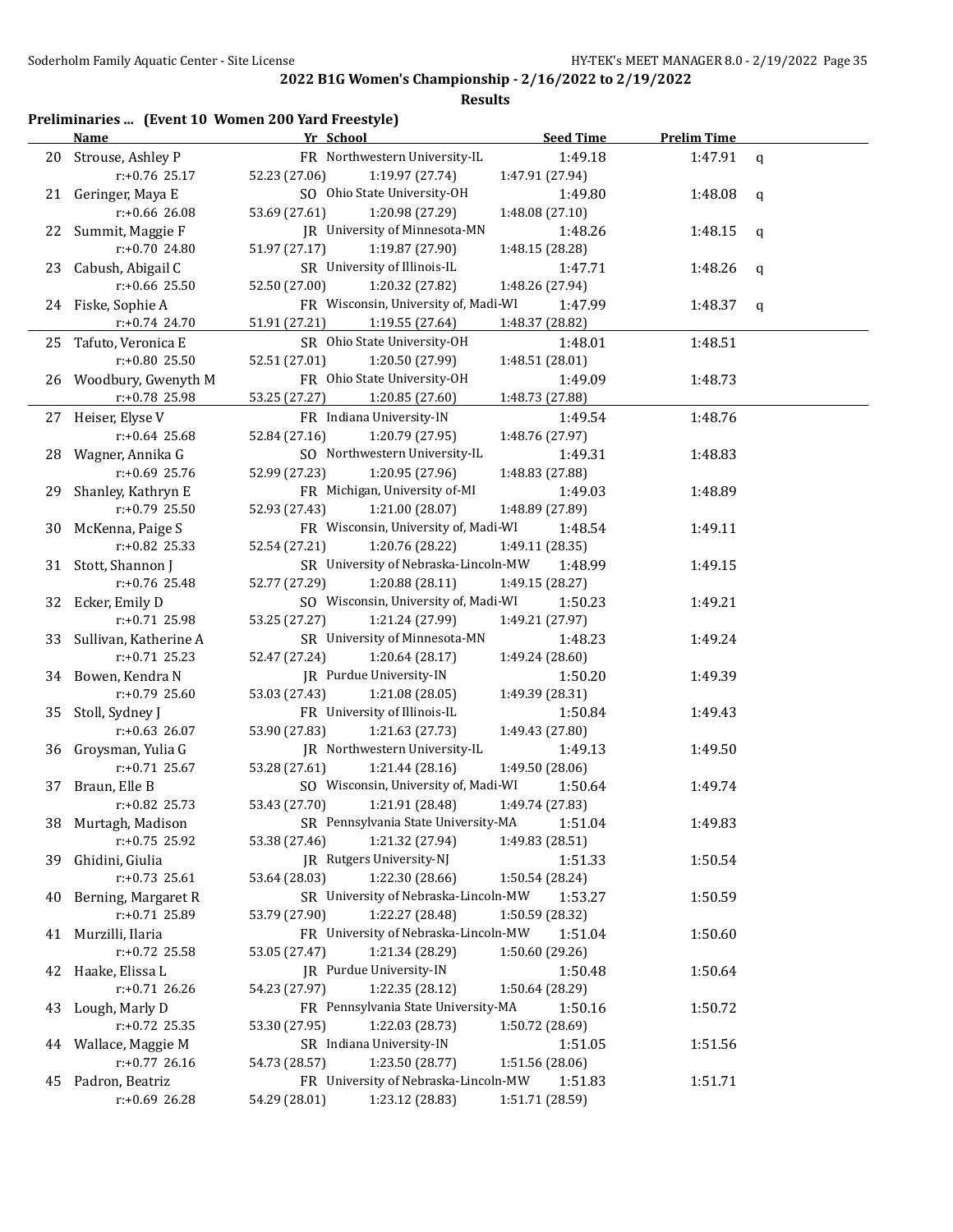#### **Results**

## **Preliminaries ... (Event 10 Women 200 Yard Freestyle)**

|       | <b>Name</b>             | Yr School                            | <b>Seed Time</b> | <b>Prelim Time</b> |     |
|-------|-------------------------|--------------------------------------|------------------|--------------------|-----|
|       | 46 Young, Rachel J      | JR Purdue University-IN              | 1:50.58          | 1:52.08            |     |
|       | $r: +0.67$ 26.17        | 54.38 (28.21)<br>1:23.00 (28.62)     | 1:52.08 (29.08)  |                    |     |
|       | 47 Rosenthal, Molly M   | JR University of Nebraska-Lincoln-MW | 1:52.11          | 1:52.13            |     |
|       | $r: +0.81$ 26.17        | 54.42 (28.25)<br>1:23.32 (28.90)     | 1:52.13 (28.81)  |                    |     |
| *48   | Buys, Jeanri            | JR University of Illinois-IL         | 1:53.58          | 1:52.37            |     |
|       | $r: +0.76$ 26.06        | 54.09 (28.03)<br>1:22.98 (28.89)     | 1:52.37 (29.39)  |                    |     |
| *48   | Bludgen, Laurel J       | SO University of Illinois-IL         | 1:51.81          | 1:52.37            |     |
|       | $r: +0.67$ 26.53        | 54.92 (28.39)<br>1:23.70 (28.78)     | 1:52.37 (28.67)  |                    |     |
|       | 50 Lange, Payton K      | JR Iowa, University of-IA            | 1:54.76          | 1:52.85            |     |
|       | $r: +0.78$ 26.45        | 54.36 (27.91)<br>1:23.11 (28.75)     | 1:52.85 (29.74)  |                    |     |
|       | 51 Sheridan, Kathleen A | SR Pennsylvania State University-MA  | 1:50.69          | 1:53.01            |     |
|       | $r: +0.68$ 25.33        | 53.46 (28.13)<br>1:23.01 (29.55)     | 1:53.01 (30.00)  |                    |     |
|       | 52 Lynch, Mariclaire E  | JR University of Illinois-IL         | 1:52.53          | 1:53.45            |     |
|       | $r: +0.75$ 25.72        | 54.31 (28.59)<br>1:23.64 (29.33)     | 1:53.45 (29.81)  |                    |     |
|       | 53 Coffey, Audrey Y     | SR University of Nebraska-Lincoln-MW | 1:53.33          | 1:53.99            |     |
|       | $r: +0.68$ 26.33        | 55.17 (28.84)<br>1:24.75 (29.58)     | 1:53.99 (29.24)  |                    |     |
|       | 54 Brooker, Anna C      | JR Iowa, University of-IA            | 1:54.94          | 1:54.09            |     |
|       | $r: +0.75$ 26.20        | 54.80 (28.60)<br>1:24.34 (29.54)     | 1:54.09(29.75)   |                    |     |
|       | 55 Kennedy, Sidney H    | SR University of Illinois-IL         | 1:54.10          | 1:54.11            |     |
|       | $r: +0.72$ 26.47        | 55.39 (28.92)<br>1:24.64 (29.25)     | 1:54.11 (29.47)  |                    |     |
|       |                         | 5Y University of Nebraska-Lincoln-MW |                  |                    |     |
|       | 56 Powers, Rachel A     |                                      | 1:53.15          | 1:54.72            |     |
|       | $r: +0.74$ 26.61        | 55.22 (28.61)<br>1:24.80 (29.58)     | 1:54.72 (29.92)  |                    |     |
|       | 57 Wiuff, Cecilie R     | FR Purdue University-IN              | 1:55.37          | 1:54.80            |     |
|       | $r: +0.71$ 26.37        | 55.24 (28.87)<br>1:25.02 (29.78)     | 1:54.80 (29.78)  |                    |     |
|       | 58 Weber, Yael          | JR Rutgers University-NJ             | 1:57.67          | 1:57.51            |     |
|       | $r.+0.74$ 27.95         | 57.74 (29.79)<br>1:27.71 (29.97)     | 1:57.51 (29.80)  |                    |     |
|       | Tang, Tsoi Lam Katii    | JR Michigan, University of-MI        | 1:46.39          | X1:46.34           | - B |
|       | r:+0.66 24.94           | 51.39 (26.45)<br>1:18.26 (26.87)     | 1:46.34 (28.08)  |                    |     |
|       | Kudryashova, Sophia R   | JR Michigan, University of-MI        | 1:46.52          | X1:47.17           |     |
|       | $r: +0.74$ 24.63        | 51.11 (26.48)<br>1:18.73 (27.62)     | 1:47.17 (28.44)  |                    |     |
|       | Bauer, Madeleine M      | JR Michigan, University of-MI        | 1:47.13          | X1:48.71           |     |
|       | r:+0.75 25.39           | 52.68 (27.29)<br>1:21.00 (28.32)     | 1:48.71 (27.71)  |                    |     |
|       | Lau, Octavia K          | JR Michigan, University of-MI        | 1:48.73          | X1:49.42           |     |
|       | $r: +0.66$ 25.52        | 53.17 (27.65)<br>1:21.51 (28.34)     | 1:49.42 (27.91)  |                    |     |
|       | Cortina, Isabel M       | SR Wisconsin, University of, Madi-WI | 1:53.53          | X1:49.52           |     |
|       | $r: +0.68$ 25.43        | 52.93 (27.50)<br>1:21.26(28.33)      | 1:49.52 (28.26)  |                    |     |
|       | Stupar, Julia C         | SR Wisconsin, University of, Madi-WI | 1:51.76          | X1:49.76           |     |
|       | $r: +0.73$ 25.42        | 52.95 (27.53)<br>1:21.04 (28.09)     | 1:49.76 (28.72)  |                    |     |
|       | Redican, Anna S         | SO Pennsylvania State University-MA  | 1:49.75          | X1:49.95           |     |
|       | r:+0.77 25.93           | 53.73 (27.80)<br>1:21.92 (28.19)     | 1:49.95 (28.03)  |                    |     |
| $---$ | Stoll, Holly K          | SR Wisconsin, University of, Madi-WI | 1:49.70          | X1:50.01           |     |
|       | $r: +0.72$ 25.63        | 1:21.80 (28.32)<br>53.48 (27.85)     | 1:50.01 (28.21)  |                    |     |
| $---$ | Sayovitz, Kali A        | SO Purdue University-IN              | 1:51.16          | X1:50.19           |     |
|       | $r: +0.75$ 25.95        | 1:21.80 (28.24)<br>53.56 (27.61)     | 1:50.19 (28.39)  |                    |     |
|       | Fenska, Allison P       | FR Ohio State University-OH          | 1:48.61          | X1:51.10           |     |
|       | $r: +0.74$ 25.25        | 1:21.31 (28.57)<br>52.74 (27.49)     | 1:51.10 (29.79)  |                    |     |
|       | Lanaghen, Kimberly B    | JR University of Nebraska-Lincoln-MW | 1:51.75          | X1:51.90           |     |
|       | r:+0.72 26.28           | 54.49 (28.21)<br>1:23.15(28.66)      | 1:51.90 (28.75)  |                    |     |
| $---$ | Carson, Katherine N     | FR Indiana University-IN             | 1:49.67          | X1:51.96           |     |
|       | r:+0.73 25.82           | 53.63 (27.81)<br>1:22.47 (28.84)     | 1:51.96 (29.49)  |                    |     |
| $---$ | Crowel, Audrey M        | FR Purdue University-IN              | 1:53.88          | X1:53.37           |     |
|       | $r: +0.73$ 26.72        | 1:24.01 (28.87)<br>55.14 (28.42)     | 1:53.37 (29.36)  |                    |     |
|       | Walls, Annie            | SO Pennsylvania State University-MA  | 1:53.73          | X1:53.83           |     |
|       | $r: +0.83$ 26.00        | 54.09 (28.09)<br>1:23.52 (29.43)     | 1:53.83 (30.31)  |                    |     |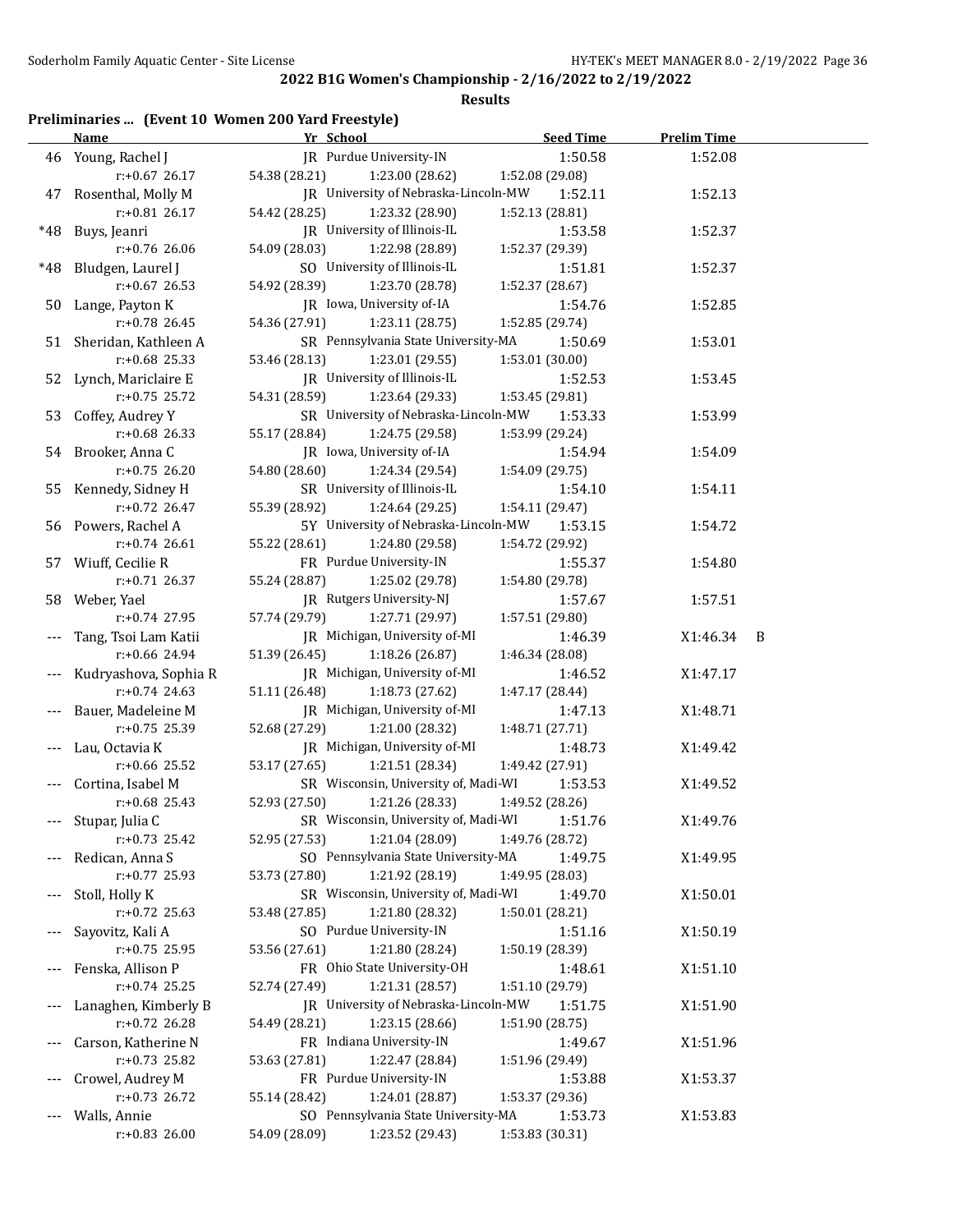|                  | Name                                 | Preliminaries  (Event 10 Women 200 Yard Freestyle)<br>Yr School | <b>Seed Time</b>   | <b>Prelim Time</b> |   |        |
|------------------|--------------------------------------|-----------------------------------------------------------------|--------------------|--------------------|---|--------|
|                  | Acheson, Taylor E                    | SR University of Nebraska-Lincoln-MW                            | 1:55.14            | X1:54.50           |   |        |
|                  | $r: +0.75$ 26.59                     | 55.95 (29.36)<br>1:25.50 (29.55)                                | 1:54.50 (29.00)    |                    |   |        |
| $---$            | Kurzydlo, Anna C                     | SO University of Illinois-IL                                    | 1:56.01            | X1:54.91           |   |        |
|                  | $r: +0.72$ 26.89                     | 56.23 (29.34)<br>1:25.37 (29.14)                                | 1:54.91 (29.54)    |                    |   |        |
|                  | Kilpatrick, Katelyn A                | SR University of Nebraska-Lincoln-MW                            | 1:55.09            | X1:55.08           |   |        |
|                  | $r: +0.79$ 27.39                     | 56.42 (29.03)<br>1:26.20 (29.78)                                | 1:55.08 (28.88)    |                    |   |        |
| $---$            | Packard, Isabelle V                  | JR University of Illinois-IL                                    | 1:54.31            | X1:55.70           |   |        |
|                  | $r: +0.73$ 26.76                     | 55.51 (28.75)<br>1:25.36 (29.85)                                | 1:55.70 (30.34)    |                    |   |        |
| $---$            | Burwitz, Sophia M                    | SO University of Illinois-IL                                    | 1:54.00            | X1:56.26           |   |        |
|                  | r:+0.80 26.39                        | 1:25.77 (30.21)<br>55.56 (29.17)                                | 1:56.26 (30.49)    |                    |   |        |
| $---$            | Munson, Lia M                        | SO University of Illinois-IL                                    | 1:59.19            | X1:57.85           |   |        |
|                  | $r: +0.76$ 27.76                     | 57.27 (29.51)<br>1:27.28 (30.01)                                | 1:57.85 (30.57)    |                    |   |        |
|                  | Stanford, Catherine M                | SO Pennsylvania State University-MA                             | 1:49.58            | <b>DFS</b>         |   |        |
| ---              | Chen, Erika B                        | SO Northwestern University-IL                                   | 1:48.15            | <b>XDFS</b>        |   |        |
|                  |                                      |                                                                 |                    |                    |   |        |
|                  | Event 11 Women 100 Yard Breaststroke |                                                                 |                    |                    |   |        |
|                  | <b>B1G Meet:</b>                     | 55.88 ! 2/22/2019<br><b>Lillia King</b>                         |                    | Indiana            |   |        |
|                  |                                      | 58.46 A NCAA Qualifying<br>1:01.84 B NCAA Provisional           |                    |                    |   |        |
|                  | <b>Name</b>                          | <b>Example 18 Yr School</b>                                     | <b>Prelim Time</b> | <b>Finals Time</b> |   | Points |
| A - Final        |                                      |                                                                 |                    |                    |   |        |
|                  | 1 Bach, Hannah M                     | JR Ohio State University-OH                                     | 57.96              | 57.61              | A | 32     |
|                  | $r: +0.64$ 12.38                     | 26.80 (14.42)<br>41.99 (15.19)                                  | 57.61 (15.62)      |                    |   |        |
|                  | 2 Vovk, Tara                         | SR Northwestern University-IL                                   | 58.80              | 58.52              | B | 28     |
|                  | $r: +0.70$ 12.62                     | 27.47 (14.85)<br>42.76 (15.29)                                  | 58.52 (15.76)      |                    |   |        |
| 3                | Sim, Letitia                         | FR Michigan, University of-MI                                   | 59.15              | 58.76              | B | 27     |
|                  | $r: +0.67$ 12.74                     | 27.82 (15.08)<br>43.19 (15.37)                                  | 58.76 (15.57)      |                    |   |        |
|                  | 4 Angus, Sophie G                    | SR Northwestern University-IL                                   | 58.78              | 58.78              | B | 26     |
|                  | $r: +0.72$ 13.14                     | 27.97 (14.83)<br>43.45 (15.48)                                  | 58.78 (15.33)      |                    |   |        |
| 5.               | Panitz, Josephine H                  | JR Ohio State University-OH                                     | 59.56              | 59.05              | B | 25     |
|                  | $r: +0.74$ 12.61                     | 27.69 (15.08)<br>43.08 (15.39)                                  | 59.05 (15.97)      |                    |   |        |
|                  | 6 Brunzell, Hannah                   | JR Northwestern University-IL                                   | 59.37              | 59.11              | B | 24     |
|                  | $r: +0.77$ 12.81                     | 27.60 (14.79)<br>43.11 (15.51)                                  | 59.11 (16.00)      |                    |   |        |
| 7                | Peplowski, Noelle C                  | SR Indiana University-IN                                        | 59.48              | 59.43              | B | 23     |
|                  | $r: +0.77$ 12.79                     | 27.97 (15.18)<br>43.64 (15.67)                                  | 59.43 (15.79)      |                    |   |        |
| 8                | Crawford, Brearna A                  | FR Indiana University-IN                                        | 59.85              | 59.51              | B | 22     |
|                  | $r: +0.75$ 12.82                     | 28.07 (15.25)<br>43.77 (15.70)                                  | 59.51 (15.74)      |                    |   |        |
| <b>B</b> - Final |                                      |                                                                 |                    |                    |   |        |
|                  | 9 Lezer, Emma J                      | JR University of Minnesota-MN                                   | 1:00.65            | 59.33              | B | 20     |
|                  | r:+0.70 12.87                        | 43.50 (15.42)<br>28.08 (15.21)                                  | 59.33 (15.83)      |                    |   |        |
|                  | 10 Silvestri, Jenna A                | SR Wisconsin, University of, Madi-WI                            | 1:00.29            | 59.96              | B | 17     |
|                  | r:+0.71 12.88                        | 43.79 (15.77)<br>28.02 (15.14)                                  | 59.96 (16.17)      |                    |   |        |
|                  | 11 Jack, Olivia G                    | SR Pennsylvania State University-MA                             | 1:00.77            | 1:00.68            | B | 16     |
|                  | $r: +0.64$ 13.06                     | 44.34 (15.70)<br>28.64 (15.58)                                  | 1:00.68 (16.34)    |                    |   |        |
| 12               | Bennin, Grace R                      | JR University of Minnesota-MN                                   | 1:00.84            | 1:00.89            | B | 15     |
|                  | $r: +0.67$ 13.17                     | 28.61 (15.44)<br>44.44 (15.83)                                  | 1:00.89(16.45)     |                    |   |        |
| 13               | Hall, Maia                           | FR University of Nebraska-Lincoln-MW                            | 1:00.98            | 1:01.09            | B | 14     |
|                  | $r: +0.75$ 13.33                     | 44.80 (16.15)<br>28.65 (15.32)                                  | 1:01.09 (16.29)    |                    |   |        |
|                  | 14 Stein, Ella B                     | SO University of Nebraska-Lincoln-MW                            | 1:01.55            | 1:01.45            | B | 13     |
|                  | $r: +0.70$ 13.17                     | 44.92 (16.05)<br>28.87 (15.70)                                  | 1:01.45(16.53)     |                    |   |        |
| 15               | Folcik, Masyn R                      | SO Purdue University-IN                                         | 1:01.56            | 1:01.47            | B | 12     |
|                  | $r: +0.74$ 13.52                     | 28.99 (15.47)<br>45.09 (16.10)                                  | 1:01.47 (16.38)    |                    |   |        |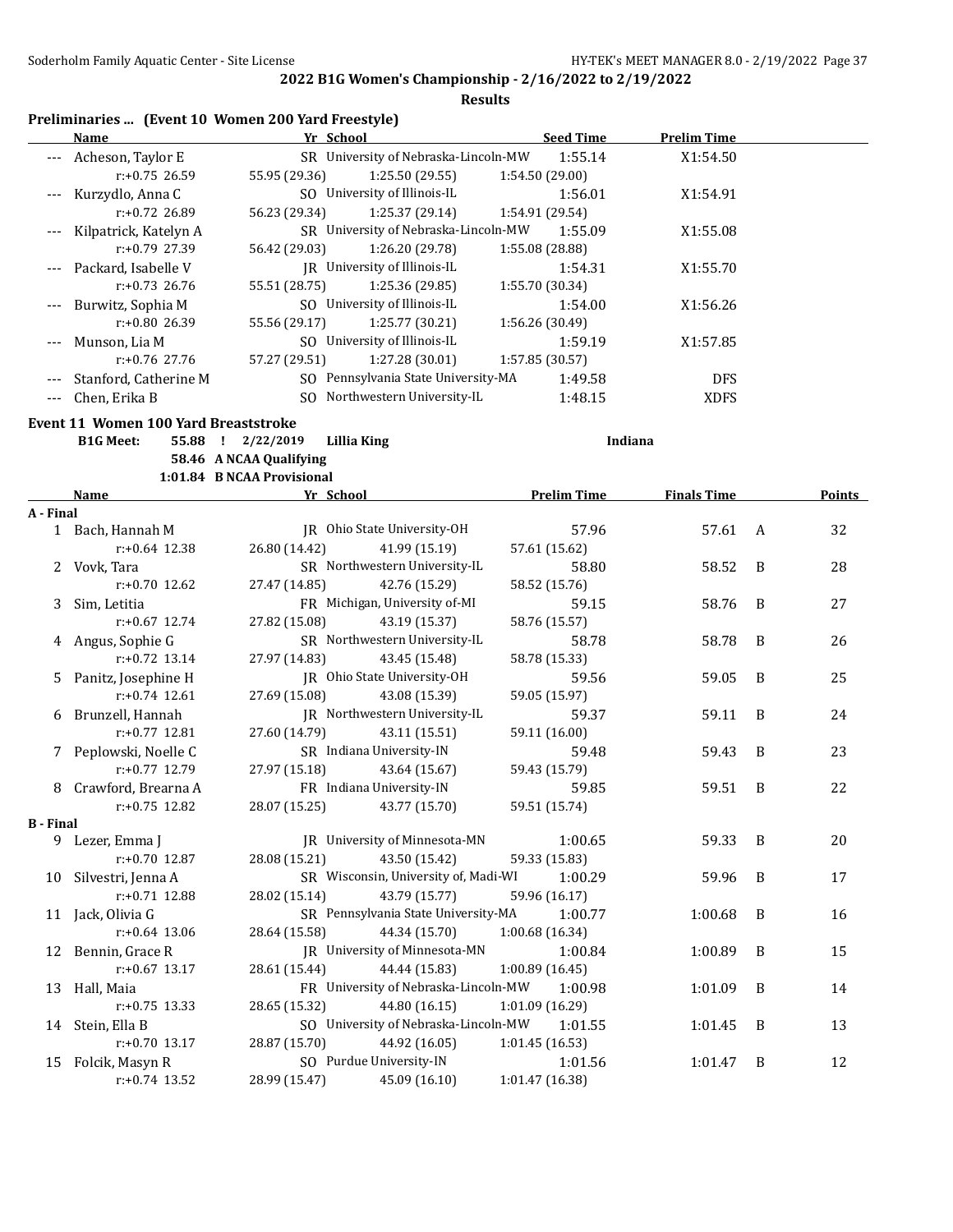|  |  | B - Final  (Event 11 Women 100 Yard Breaststroke) |
|--|--|---------------------------------------------------|
|--|--|---------------------------------------------------|

|                      | Name                                 | Yr School                                                       | <b>Prelim Time</b> | <b>Finals Time</b> |    | <b>Points</b> |
|----------------------|--------------------------------------|-----------------------------------------------------------------|--------------------|--------------------|----|---------------|
|                      | 16 Celik, Tina                       | SO Rutgers University-NJ                                        | 1:01.55            | 1:01.73            | B  | 11            |
|                      | $r: +0.69$ 13.42                     | 28.95 (15.53)<br>45.46 (16.51)                                  | 1:01.73 (16.27)    |                    |    |               |
| C - Final            |                                      |                                                                 |                    |                    |    |               |
| 17                   | Love, Margaret E                     | FR Purdue University-IN                                         | 1:01.94            | 1:01.16            | B  | 9             |
|                      | $r: +0.74$ 12.91                     | 28.45 (15.54)<br>44.63 (16.18)                                  | 1:01.16 (16.53)    |                    |    |               |
| 18                   | Randby, Jocelyn M                    | FR University of Nebraska-Lincoln-MW                            | 1:02.06            | 1:01.50            | B  | 7             |
|                      | $r: +0.71$ 13.28                     | 28.76 (15.48)<br>45.50 (16.74)                                  | 1:01.50 (16.00)    |                    |    |               |
|                      | 19 Urkiel, Molly A                   | SO University of Minnesota-MN                                   | 1:02.10            | 1:01.77            | B  | 6             |
|                      | r:+0.80 13.31                        | 28.75 (15.44)<br>45.07 (16.32)                                  | 1:01.77 (16.70)    |                    |    |               |
| 20                   | Cooke, Madeleine E                   | 5Y Pennsylvania State University-MA                             | 1:02.43            | 1:01.81            | B  | 5             |
|                      | $r: +0.70$ 13.16                     | 28.68 (15.52)<br>44.95 (16.27)                                  | 1:01.81 (16.86)    |                    |    |               |
|                      | 21 Haworth, Kaleigh D                | JR University of Illinois-IL                                    | 1:03.15            | 1:03.12            |    | 4             |
|                      | $r: +0.78$ 13.65                     | 29.65 (16.00)<br>46.16 (16.51)                                  | 1:03.12 (16.96)    |                    |    |               |
|                      | 22 Umhofer, Jane E                   | FR University of Illinois-IL                                    | 1:03.35            | 1:03.20            |    | 3             |
|                      | r:+0.81 13.93                        | 30.14 (16.21)<br>46.61 (16.47)                                  | 1:03.20 (16.59)    |                    |    |               |
| 23                   | Kale, Divya D                        | JR University of Illinois-IL                                    | 1:03.05            | 1:03.39            |    | 2             |
|                      | $r: +0.63$ 13.55                     | 29.49 (15.94)<br>46.06 (16.57)                                  | 1:03.39 (17.33)    |                    |    |               |
|                      | 24 Olesiak, Aleksandra               | JR Iowa, University of-IA                                       | 1:04.29            | 1:04.04            |    | $\mathbf{1}$  |
|                      | $r: +0.70$ 14.14                     | 30.11 (15.97)<br>46.61 (16.50)                                  | 1:04.04 (17.43)    |                    |    |               |
|                      | <b>Preliminaries</b>                 |                                                                 |                    |                    |    |               |
| 25                   | Erlandson, Mahala R                  | FR Purdue University-IN                                         | 1:04.29            |                    |    |               |
| 26                   | Lynch, Mariclaire E                  | JR University of Illinois-IL                                    | 1:05.39            |                    |    |               |
| 27                   | Murphy, Erin N                       | SR Rutgers University-NJ                                        | 1:10.73            |                    |    |               |
| $\scriptstyle\cdots$ | Graham, Catherine M                  | SO Indiana University-IN                                        | 1:01.03            | X                  |    |               |
| $---$                | Mathews, Janessa C                   | SO Ohio State University-OH                                     | 1:00.82            | $\mathbf X$        |    |               |
| $---$                | Dehen, Reese C                       | FR Ohio State University-OH                                     | 1:02.04            | $\mathbf X$        |    |               |
| $---$                | Rydland, Kylie G                     | SO Pennsylvania State University-MA                             | 1:02.56            | $\mathbf X$        |    |               |
| $---$                | McCracken, Sydney H                  | FR University of Nebraska-Lincoln-MW                            | 1:02.54            | $\mathbf X$        |    |               |
| $---$                | Partridge, Lauren M                  | SR University of Illinois-IL                                    | 1:04.78            | $\mathbf X$        |    |               |
| $---$                | Bercutt, Natalie A                   | FR Wisconsin, University of, Madi-WI                            | 1:01.46            | $\mathbf X$        |    |               |
| $\scriptstyle\cdots$ | Bolger, Emily T                      | SR University of Illinois-IL                                    | 1:06.59            | X                  |    |               |
| $---$                | Anagnostopoulos, Alexandra A         | SO Wisconsin, University of, Madi-WI                            | 1:03.74            | X                  |    |               |
| $\qquad \qquad - -$  | Chapman, Kabria A                    | FR Indiana University-IN                                        | 1:02.39            | X                  |    |               |
| $---$                | Shaughnessy, Emma R                  | FR Indiana University-IN                                        | 1:02.62            | $\mathbf X$        |    |               |
| $---$                | Rossi, Angelina G                    | SO Purdue University-IN                                         | 1:03.88            | X                  |    |               |
|                      |                                      |                                                                 |                    |                    |    |               |
|                      | Event 11 Women 100 Yard Breaststroke |                                                                 |                    |                    |    |               |
|                      | <b>B1G Meet:</b>                     | 55.88 ! 2/22/2019<br>Lillia King                                |                    | Indiana            |    |               |
|                      |                                      | 58.46 A NCAA Qualifying                                         |                    |                    |    |               |
|                      |                                      | 1:01.84 B NCAA Provisional                                      |                    |                    |    |               |
|                      | Name                                 | Yr School                                                       | <b>Seed Time</b>   | <b>Prelim Time</b> |    |               |
|                      | <b>Preliminaries</b>                 | JR Ohio State University-OH                                     | 58.08              |                    |    |               |
|                      | 1 Bach, Hannah M<br>r:+0.62 12.70    | 42.18 (14.96)<br>27.22 (14.52)                                  | 57.96 (15.78)      | 57.96              | qA |               |
|                      |                                      | SR Northwestern University-IL                                   |                    |                    |    |               |
| 2                    | Angus, Sophie G<br>r:+0.71 12.97     | 27.92 (14.95)<br>43.38 (15.46)                                  | 59.40              | 58.78              | qB |               |
|                      |                                      |                                                                 | 58.78 (15.40)      |                    |    |               |
| 3                    | Vovk, Tara<br>$r: +0.71$ 13.26       | SR Northwestern University-IL<br>27.50 (14.24)<br>43.67 (16.17) | 59.36              | 58.80              | qB |               |
|                      |                                      | FR Michigan, University of-MI                                   | 58.80 (15.13)      |                    |    |               |
| 4                    | Sim, Letitia                         |                                                                 | 59.06              | 59.15              | qB |               |
|                      | r:+0.70 12.65                        | 27.87 (15.22)<br>43.46 (15.59)<br>JR Northwestern University-IL | 59.15 (15.69)      |                    |    |               |
| 5.                   | Brunzell, Hannah                     |                                                                 | 59.45              | 59.37              | qB |               |
|                      | $r: +0.77$ 12.83                     | 27.75 (14.92)<br>43.56 (15.81)                                  | 59.37 (15.81)      |                    |    |               |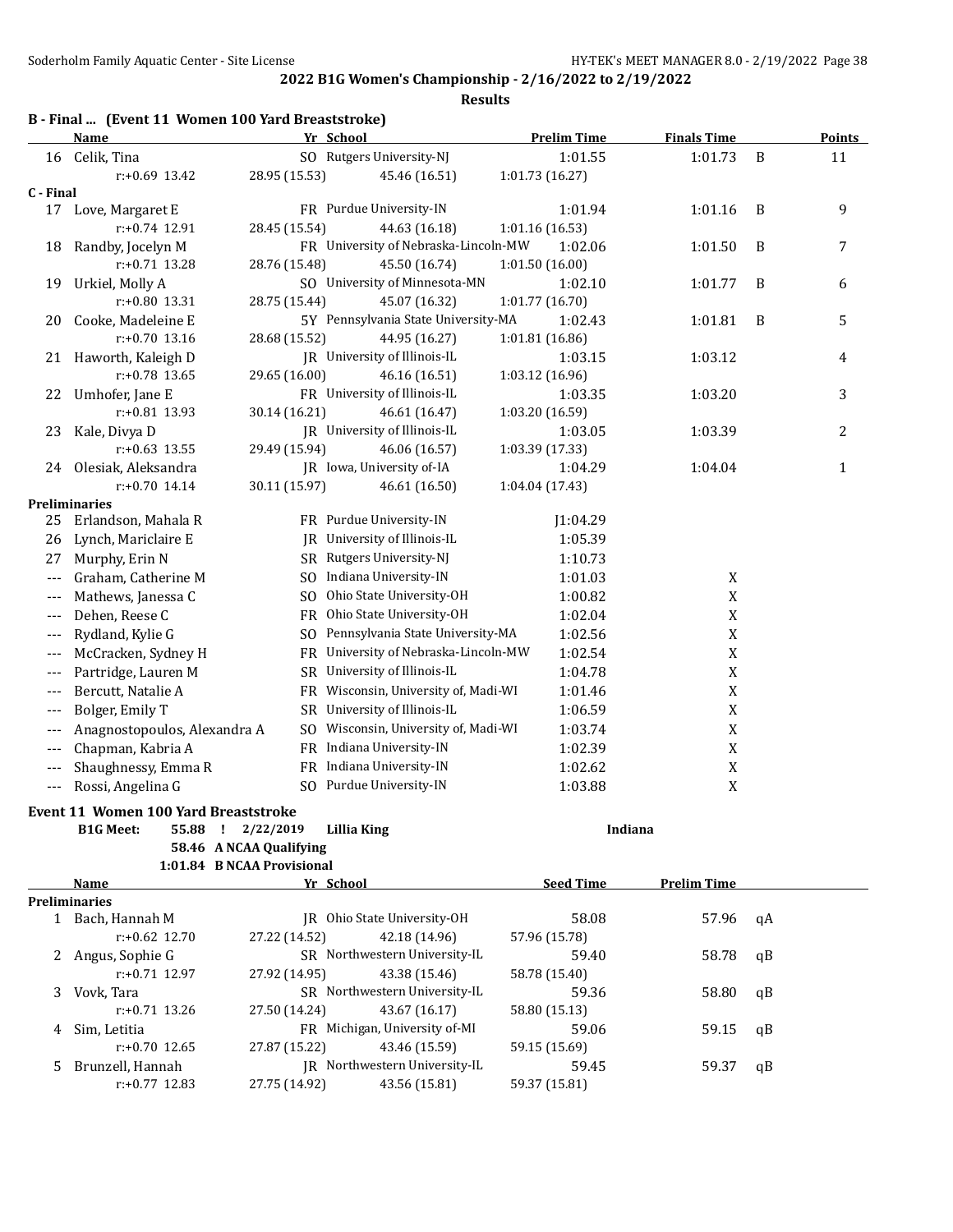|     |                        | Preliminaries  (Event 11 Women 100 Yard Breaststroke) |                  |                    |              |
|-----|------------------------|-------------------------------------------------------|------------------|--------------------|--------------|
|     | Name                   | Yr School                                             | <b>Seed Time</b> | <b>Prelim Time</b> |              |
| 6   | Peplowski, Noelle C    | SR Indiana University-IN                              | 59.75            | 59.48              | qB           |
|     | r:+0.76 12.84          | 27.96 (15.12)<br>43.68 (15.72)                        | 59.48 (15.80)    |                    |              |
|     | Panitz, Josephine H    | JR Ohio State University-OH                           | 1:00.07          | 59.56              | qB           |
|     | $r: +0.75$ 12.65       | 27.68 (15.03)<br>43.25 (15.57)                        | 59.56 (16.31)    |                    |              |
| 8   | Crawford, Brearna A    | FR Indiana University-IN                              | 59.32            | 59.85              | qB           |
|     | r:+0.75 13.09          | 28.10 (15.01)<br>43.97 (15.87)                        | 59.85 (15.88)    |                    |              |
| 9.  | Silvestri, Jenna A     | SR Wisconsin, University of, Madi-WI                  | 1:01.53          | 1:00.29            | qB           |
|     | $r: +0.71$ 12.97       | 28.55 (15.58)<br>44.30 (15.75)                        | 1:00.29 (15.99)  |                    |              |
| 10  | Lezer, Emma J          | JR University of Minnesota-MN                         | 1:00.72          | 1:00.65            | qB           |
|     | r:+0.69 13.14          | 28.28 (15.14)<br>44.22 (15.94)                        | 1:00.65(16.43)   |                    |              |
|     | 11 Jack, Olivia G      | SR Pennsylvania State University-MA                   | 1:01.77          | 1:00.77            | qB           |
|     | r:+0.60 12.97          | 28.26 (15.29)<br>44.26 (16.00)                        | 1:00.77 (16.51)  |                    |              |
|     | 12 Bennin, Grace R     | JR University of Minnesota-MN                         | 1:01.66          | 1:00.84            | qB           |
|     | r:+0.64 12.87          | 28.17 (15.30)<br>44.17 (16.00)                        | 1:00.84(16.67)   |                    |              |
|     | 13 Hall, Maia          | FR University of Nebraska-Lincoln-MW                  | 1:02.64          | 1:00.98            | qB           |
|     | $r: +0.75$ 13.14       | 28.64 (15.50)<br>44.56 (15.92)                        | 1:00.98 (16.42)  |                    |              |
|     | *14 Stein, Ella B      | SO University of Nebraska-Lincoln-MW                  | 1:02.72          | 1:01.55            | qB           |
|     | $r: +0.71$ 13.16       | 28.96 (15.80)<br>45.06 (16.10)                        | 1:01.55 (16.49)  |                    |              |
|     | *14 Celik, Tina        | SO Rutgers University-NJ                              | 1:02.68          | 1:01.55            | qB           |
|     | r:+0.69 12.98          | 28.62 (15.64)<br>44.85 (16.23)                        | 1:01.55(16.70)   |                    |              |
|     | 16 Folcik, Masyn R     | SO Purdue University-IN                               | 1:00.60          | 1:01.56            | qB           |
|     | r:+0.71 13.36          | 28.83 (15.47)<br>44.97 (16.14)                        | 1:01.56 (16.59)  |                    |              |
|     | 17 Love, Margaret E    | FR Purdue University-IN                               | 1:01.68          | 1:01.94            | $\mathsf{q}$ |
|     | $r: +0.69$ 13.05       | 29.04 (15.99)<br>45.32 (16.28)                        | 1:01.94 (16.62)  |                    |              |
| 18  | Randby, Jocelyn M      | FR University of Nebraska-Lincoln-MW                  | 1:03.21          | 1:02.06            | q            |
|     | r:+0.68 13.30          | 29.06 (15.76)<br>45.24 (16.18)                        | 1:02.06 (16.82)  |                    |              |
|     | 19 Urkiel, Molly A     | SO University of Minnesota-MN                         | 1:02.28          | 1:02.10            | q            |
|     | r:+0.78 13.46          | 29.08 (15.62)<br>45.60 (16.52)                        | 1:02.10 (16.50)  |                    |              |
| 20  | Cooke, Madeleine E     | 5Y Pennsylvania State University-MA                   | 1:02.50          | 1:02.43            | q            |
|     | $r: +0.71$ 13.17       | 29.15 (15.98)<br>45.13 (15.98)                        | 1:02.43 (17.30)  |                    |              |
|     | 21 Kale, Divya D       | JR University of Illinois-IL                          | 1:03.01          | 1:03.05            | $\mathbf q$  |
|     | $r: +0.64$ 13.56       | 29.57 (16.01)<br>46.06 (16.49)                        | 1:03.05 (16.99)  |                    |              |
| 22  | Haworth, Kaleigh D     | JR University of Illinois-IL                          | 1:03.13          | 1:03.15            | $\mathbf q$  |
|     | $r: +0.75$ 13.62       | 29.63 (16.01)<br>46.20 (16.57)                        | 1:03.15(16.95)   |                    |              |
| 23  | Umhofer, Jane E        | FR University of Illinois-IL                          | 1:05.09          | 1:03.35            | q            |
|     | $r: +0.75$ 13.86       | 29.91 (16.05) 46.49 (16.58)                           | 1:03.35 (16.86)  |                    |              |
|     | 24 Olesiak, Aleksandra | JR Iowa, University of-IA                             | 1:03.59          | 1:04.29            | q            |
|     | r:+0.67 14.09          | 30.13 (16.04)<br>46.79 (16.66)                        | 1:04.29 (17.50)  |                    |              |
|     | 25 Erlandson, Mahala R | FR Purdue University-IN                               | 1:05.16          | J1:04.29           |              |
|     | $r: +0.77$ 13.51       | 46.90 (17.04)<br>29.86 (16.35)                        | 1:04.29 (17.39)  |                    |              |
| 26  | Lynch, Mariclaire E    | JR University of Illinois-IL                          | 1:04.65          | 1:05.39            |              |
|     | r:+0.76 13.98          | 30.65 (16.67)<br>47.90 (17.25)                        | 1:05.39 (17.49)  |                    |              |
| 27  | Murphy, Erin N         | SR Rutgers University-NJ                              | 1:08.89          | 1:10.73            |              |
|     | r:+0.72 14.76          | 51.13 (18.52)<br>32.61 (17.85)                        | 1:10.73 (19.60)  |                    |              |
|     | Mathews, Janessa C     | SO Ohio State University-OH                           | 1:01.22          | X1:00.82           | B            |
|     | r:+0.70 13.10          | 28.36 (15.26)<br>44.30 (15.94)                        | 1:00.82 (16.52)  |                    |              |
|     | Graham, Catherine M    | SO Indiana University-IN                              | 1:01.66          | X1:01.03           | B            |
|     | r:+0.76 13.98          | 28.78 (14.80)<br>44.72 (15.94)                        | 1:01.03 (16.31)  |                    |              |
| --- | Bercutt, Natalie A     | FR Wisconsin, University of, Madi-WI                  | 1:03.27          | X1:01.46           | B            |
|     | r:+0.77 12.98          | 28.67 (15.69)<br>45.04 (16.37)                        | 1:01.46 (16.42)  |                    |              |
| --- | Dehen, Reese C         | FR Ohio State University-OH                           | 1:02.81          | X1:02.04           |              |
|     | r:+0.66 13.50          | 29.27 (15.77)<br>45.49 (16.22)                        | 1:02.04 (16.55)  |                    |              |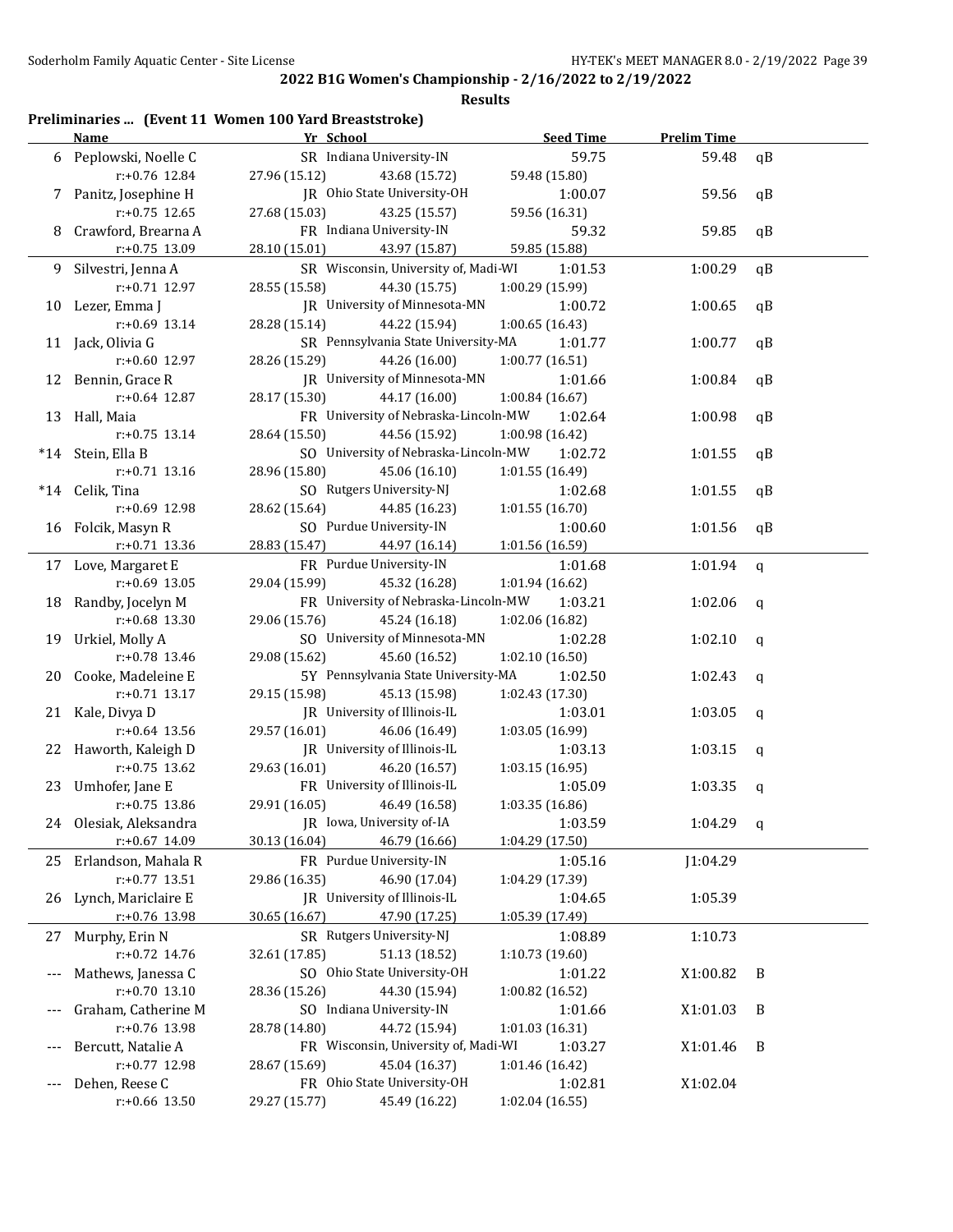**Finals Time Points** 

**2022 B1G Women's Championship - 2/16/2022 to 2/19/2022**

|           |                                                                   |                                            |                                             | <b>Results</b>  |                    |                    |
|-----------|-------------------------------------------------------------------|--------------------------------------------|---------------------------------------------|-----------------|--------------------|--------------------|
|           | Preliminaries  (Event 11 Women 100 Yard Breaststroke)<br>Name     | <b>Example 21 School</b> Press, 2016, 2017 | <u>Seed Time</u>                            |                 |                    | <b>Prelim Time</b> |
|           | --- Chapman, Kabria A FR Indiana University-IN                    |                                            |                                             |                 | 1:02.01            | X1:02.39           |
|           | $r: +0.78$ 13.71                                                  |                                            | 29.34 (15.63) 45.74 (16.40) 1:02.39 (16.65) |                 |                    |                    |
|           | McCracken, Sydney H                                               |                                            | FR University of Nebraska-Lincoln-MW        |                 | 1:02.96            | X1:02.54           |
|           | $r: +0.69$ 13.54                                                  |                                            | 29.22 (15.68) 45.64 (16.42) 1:02.54 (16.90) |                 |                    |                    |
|           | Rydland, Kylie G                                                  |                                            | SO Pennsylvania State University-MA         |                 | 1:02.96            | X1:02.56           |
|           | $r: +0.75$ 13.44                                                  |                                            | 29.24 (15.80) 45.61 (16.37) 1:02.56 (16.95) |                 |                    |                    |
|           | Shaughnessy, Emma R                                               |                                            | FR Indiana University-IN                    |                 | 1:03.38            | X1:02.62           |
|           | $r: +0.71$ 13.31                                                  |                                            | 29.19 (15.88) 45.48 (16.29) 1:02.62 (17.14) |                 |                    |                    |
|           | Anagnostopoulos, Alexandra A SO Wisconsin, University of, Madi-WI |                                            |                                             |                 | 1:05.21            | X1:03.74           |
|           | $r: +0.74$ 13.86                                                  |                                            | $30.16(16.30)$ $46.71(16.55)$               | 1:03.74(17.03)  |                    |                    |
|           | Rossi, Angelina G                                                 |                                            | SO Purdue University-IN                     |                 | 1:02.95            | X1:03.88           |
|           | $r: +0.71$ 13.43                                                  |                                            | 29.23 (15.80) 46.34 (17.11)                 | 1:03.88(17.54)  |                    |                    |
|           | Partridge, Lauren M                                               |                                            | SR University of Illinois-IL                |                 | 1:04.98            | X1:04.78           |
|           | $r: +0.78$ 14.50                                                  |                                            | 31.04 (16.54) 47.94 (16.90)                 | 1:04.78 (16.84) |                    |                    |
| ---       | Bolger, Emily T                                                   |                                            | SR University of Illinois-IL                |                 | 1:08.07            | X1:06.59           |
|           | $r: +0.71$ 14.18                                                  |                                            | 30.96 (16.78) 48.50 (17.54)                 | 1:06.59 (18.09) |                    |                    |
|           | <b>Event 12 Women 100 Yard Backstroke</b>                         |                                            |                                             |                 |                    |                    |
|           | <b>B1G Meet:</b>                                                  | 49.70 ! 2/20/2020                          | <b>Elizabeth Nelson</b>                     |                 |                    | Wisconsin          |
|           |                                                                   | 50.93 A NCAA Qualifying                    |                                             |                 |                    |                    |
|           |                                                                   | 53.94 B NCAA Provisional                   |                                             |                 |                    |                    |
|           | <b>Name</b>                                                       | <b>Example 21 Yr School</b>                |                                             |                 | <b>Prelim Time</b> | <b>Finals Time</b> |
| A - Final |                                                                   |                                            |                                             |                 |                    |                    |
|           | 1 Bacon, Phoebe M                                                 |                                            | SO Wisconsin, University of, Madi-WI        |                 | 52.38              | 51.58              |
|           | $r: +0.95$ 12.31                                                  |                                            | 24.92 (12.61) 38.29 (13.37) 51.58 (13.29)   |                 |                    |                    |

| a - гшаг         |                          |               |                                            |               |         |                |    |
|------------------|--------------------------|---------------|--------------------------------------------|---------------|---------|----------------|----|
|                  | 1 Bacon, Phoebe M        |               | SO Wisconsin, University of, Madi-WI 52.38 |               | 51.58 B |                | 32 |
|                  | $r: +0.95$ 12.31         | 24.92 (12.61) | 38.29 (13.37)                              | 51.58 (13.29) |         |                |    |
|                  | 2 McConagha, Mackenzie B |               | FR Wisconsin, University of, Madi-WI 51.91 |               | 51.92   | $\overline{B}$ | 28 |
|                  | 12.11                    | 25.06 (12.95) | 38.45 (13.39)                              | 51.92 (13.47) |         |                |    |
|                  | 3 McKenna, Kacey S       |               | FR Indiana University-IN                   | 52.45         | 51.93 B |                | 27 |
|                  | r:+0.49 12.38            |               | 25.27 (12.89) 38.88 (13.61)                | 51.93 (13.05) |         |                |    |
|                  | 4 Crane, Emily G         |               | SR Ohio State University-OH 52.63          |               | 52.01   | B              | 26 |
|                  | $r: +1.03$ 11.86         |               | 25.00 (13.14) 38.60 (13.60) 52.01 (13.41)  |               |         |                |    |
|                  | 5 Peplowski, Anna M      |               | FR Indiana University-IN                   | 52.43         | 52.38 B |                | 25 |
|                  | $r: +0.64$ 12.67         |               | 25.70 (13.03) 39.09 (13.39)                | 52.38 (13.29) |         |                |    |
|                  | 6 Schobel, Marie C       |               | SR Pennsylvania State University-MA        | 52.71         | 52.48   | $\overline{B}$ | 24 |
|                  | $r: +0.54$ 12.35         |               | 25.23 (12.88) 38.84 (13.61)                | 52.48 (13.64) |         |                |    |
|                  | 7 Schoof, Kaylyn E       |               | SO Wisconsin, University of, Madi-WI 52.53 |               | 52.55   | $\overline{B}$ | 23 |
|                  | $r: +0.58$ 12.52         | 25.63 (13.11) | 39.15 (13.52)                              | 52.55 (13.40) |         |                |    |
|                  | 8 Newman, Mara S         |               | SR Wisconsin, University of, Madi-WI 52.46 |               | 52.64 B |                | 22 |
|                  | r:+0.62 12.65            |               | 25.78 (13.13) 39.32 (13.54)                | 52.64 (13.32) |         |                |    |
| <b>B</b> - Final |                          |               |                                            |               |         |                |    |
|                  | 9 Chung, Casey A         |               | SO Michigan, University of-MI              | 52.85         | 52.68 B |                | 20 |
|                  | $r: +0.56$ 12.23         |               | 25.50 (13.27) 39.25 (13.75)                | 52.68 (13.43) |         |                |    |
|                  | 10 Hall, Paige E         |               | FR Ohio State University-OH                | 53.44         | 52.93 B |                | 17 |
|                  | r:+0.54 12.47            |               | 25.59 (13.12) 39.20 (13.61)                | 52.93 (13.73) |         |                |    |
|                  | 11 Lepisova, Emma        |               | JR Northwestern University-IL              | 52.72         | 52.97   | B              | 16 |
|                  | $r: +0.59$ 12.48         | 25.60 (13.12) | 39.28 (13.68)                              | 52.97 (13.69) |         |                |    |
|                  | 12 Cook, Emily N         |               | 5Y University of Minnesota-MN              | 53.57         | 53.02   | B              | 15 |
|                  | r:+0.92 12.09            |               | 25.36 (13.27) 39.22 (13.86)                | 53.02 (13.80) |         |                |    |
|                  | 13 Kraus, Morgan A       |               | JR Ohio State University-OH                | 52.86         | 53.06   | $\overline{B}$ | 14 |
|                  | $r: +1.03$ 12.45         |               | 25.93 (13.48) 39.71 (13.78)                | 53.06 (13.35) |         |                |    |
|                  | 14 Murdock, Justine E    |               | FR Northwestern University-IL              | 53.20         | 53.09   | $\overline{B}$ | 13 |
|                  | $r: +0.58$ 12.48         | 25.75 (13.27) | 39.43 (13.68)                              | 53.09 (13.66) |         |                |    |
|                  | 15 Harrison, Tristan T   |               | SO Ohio State University-OH                | 52.78         | 53.15   | B              | 12 |
|                  | $r: +0.68$ 12.64         | 25.87 (13.23) | 39.66 (13.79)                              | 53.15 (13.49) |         |                |    |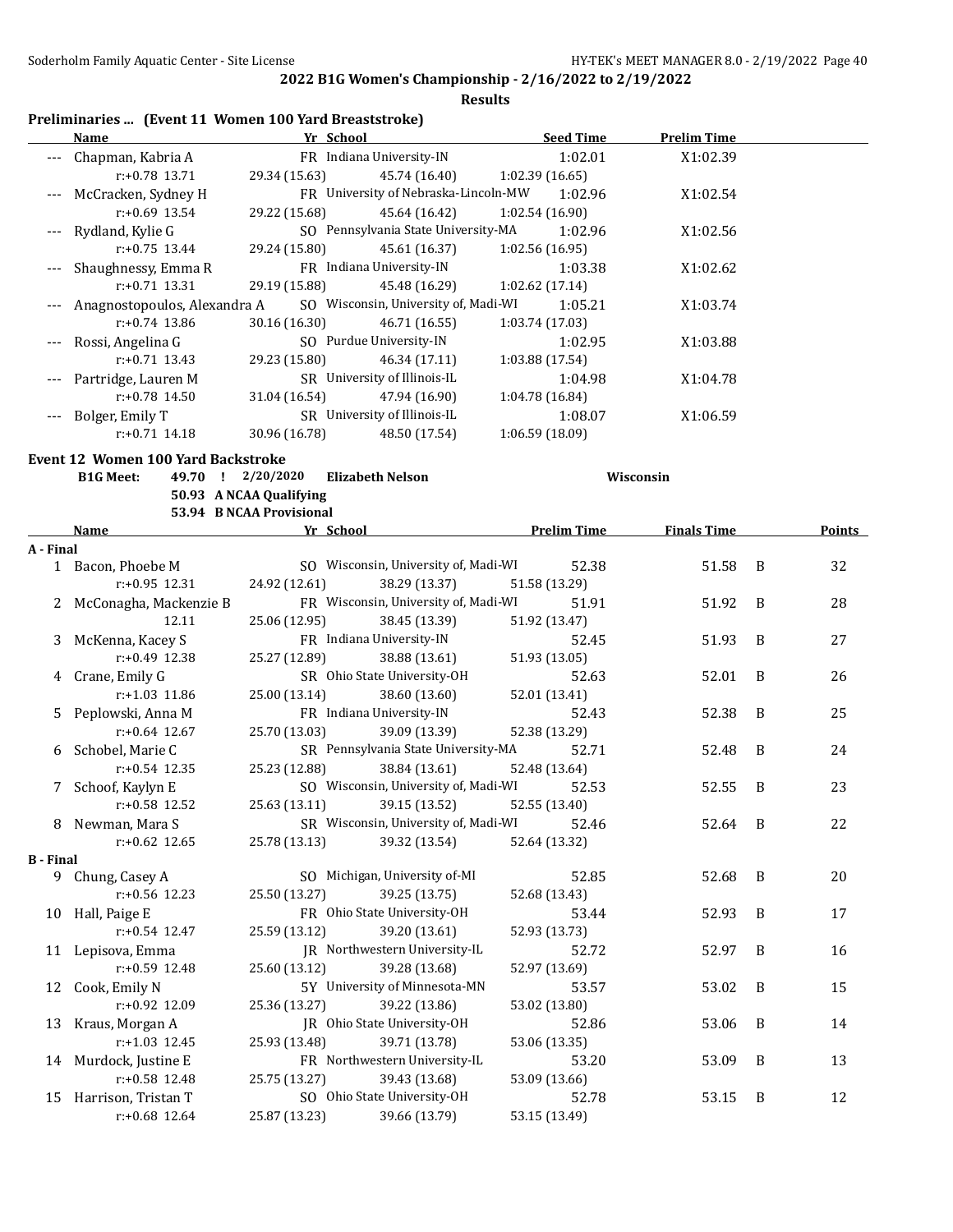| FR Pennsylvania State University-MA<br>53.20<br>16 Carson, Molly A<br>53.70<br>B<br>11<br>$r: +0.65$ 12.70<br>26.06 (13.36)<br>53.70 (13.67)<br>40.03 (13.97)<br>C - Final<br>SO University of Minnesota-MN<br>53.10<br>B<br>9<br>17 Rodriguez Rivero, Paula<br>53.80<br>r:+0.59 12.67<br>39.55 (13.78)<br>25.77 (13.10)<br>53.10 (13.55)<br>SR Northwestern University-IL<br>53.18<br>$\, {\bf B}$<br>7<br>Guevara, Miriam C<br>53.72<br>18<br>$r: +0.51$ 12.54<br>25.72 (13.18)<br>39.60 (13.88)<br>53.18 (13.58)<br>SO Michigan, University of-MI<br>19 Kaufmann, Noelle E<br>53.69<br>53.43<br>B<br>6<br>$r: +0.60$ 12.54<br>25.95 (13.41)<br>39.74 (13.79)<br>53.43 (13.69)<br>SO University of Minnesota-MN<br>54.03<br>5<br>Jongman, Indy<br>53.94<br>20<br>$r: +1.03$ 12.84<br>26.23 (13.39)<br>40.28 (14.05)<br>54.03 (13.75)<br>SO Purdue University-IN<br>21 Harter, Abigail G<br>54.47<br>54.12<br>4<br>$r: +0.67$ 13.00<br>26.51 (13.51)<br>40.32 (13.81)<br>54.12 (13.80)<br>JR Michigan, University of-MI<br>3<br>22 Venter, Mariella G<br>53.92<br>54.22<br>40.42 (13.97)<br>r:+1.02 12.99<br>26.45 (13.46)<br>54.22 (13.80)<br>JR Pennsylvania State University-MA<br>54.97<br>2<br>23<br>Harvey, Emma R<br>54.55<br>40.62 (14.16)<br>r:+0.90 12.80<br>26.46 (13.66)<br>54.97 (14.35)<br>24 Scarabelli, Alice<br>SR Rutgers University-NJ<br>54.10<br>55.10<br>1<br>26.82 (13.88)<br>r:+0.56 12.94<br>41.09 (14.27)<br>55.10 (14.01)<br><b>Preliminaries</b><br>SR Wisconsin, University of, Madi-WI<br>54.61<br>25<br>Guanci, Margaret A<br>FR University of Illinois-IL<br>54.81<br>26<br>Yetter, Molly M<br>SR University of Nebraska-Lincoln-MW<br>54.83<br>Ronquillio, Madesyn P<br>27<br>JR University of Illinois-IL<br>Salafatinos, Athena P<br>55.02<br>28<br>Hill, Hannah M<br>FR Purdue University-IN<br>55.25<br>29<br>SR Rutgers University-NJ<br>Trentin, Eleonora<br>55.53<br>30<br>31<br>Gilbertson, Kennedy E<br>JR Iowa, University of-IA<br>55.91<br>FR Rutgers University-NJ<br>32<br>Schick, Natalie E<br>56.01<br>33<br>JR Iowa, University of-IA<br>57.68<br>Pawloski, Zoe J<br>SO Iowa, University of-IA<br>Pfeiffer, Anna F<br>57.73<br>34<br>35<br>Lusby, Simone C<br>SR Rutgers University-NJ<br>57.93<br>Fenska, Allison P<br>FR Ohio State University-OH<br>X<br>---<br>Redican, Anna S<br>SO Pennsylvania State University-MA<br>55.10<br>X<br>$---$<br>JR Pennsylvania State University-MA<br>Tiskus, Ellie A<br>X<br>---<br>SO Northwestern University-IL<br>$\mathbf X$<br>Wallace, Isabella A<br>55.52<br>$---$<br>SO Indiana University-IN<br>$\mathbf X$<br>54.78<br>Broderick, Katherine E<br>$\mathbf X$<br>SO Purdue University-IN<br>57.07<br>Herwig, Michaela M<br>---<br>SR Wisconsin, University of, Madi-WI<br>54.05<br>X<br>Lampre, Isabel C<br>IR Purdue University-IN<br>Verbrugge, Erin M<br>56.18<br>X<br>FR Ohio State University-OH<br>Funderburke, Nyah A<br>51.62<br>X<br>$---$<br>SO Michigan, University of-MI<br>Tuinman, Sophia J<br>54.34<br>X<br>---<br>JR Purdue University-IN<br>Mueller, Kathryn L<br>54.93<br>X<br>---<br>SO University of Nebraska-Lincoln-MW<br>Donahue, Gabriela A<br>X<br>55.64<br>---<br><b>Event 12 Women 100 Yard Backstroke</b><br>49.70<br>2/20/2020<br>Wisconsin<br><b>B1G Meet:</b><br>÷.<br><b>Elizabeth Nelson</b><br>50.93 A NCAA Qualifying<br>53.94 B NCAA Provisional<br><b>Seed Time</b><br><b>Prelim Time</b><br>Name<br>Yr School<br><b>Preliminaries</b><br>FR Wisconsin, University of, Madi-WI<br>52.60<br>1 McConagha, Mackenzie B<br>51.91<br>qB | <b>Name</b> | Yr School | <b>Prelim Time</b> | <b>Finals Time</b> | <b>Points</b> |
|---------------------------------------------------------------------------------------------------------------------------------------------------------------------------------------------------------------------------------------------------------------------------------------------------------------------------------------------------------------------------------------------------------------------------------------------------------------------------------------------------------------------------------------------------------------------------------------------------------------------------------------------------------------------------------------------------------------------------------------------------------------------------------------------------------------------------------------------------------------------------------------------------------------------------------------------------------------------------------------------------------------------------------------------------------------------------------------------------------------------------------------------------------------------------------------------------------------------------------------------------------------------------------------------------------------------------------------------------------------------------------------------------------------------------------------------------------------------------------------------------------------------------------------------------------------------------------------------------------------------------------------------------------------------------------------------------------------------------------------------------------------------------------------------------------------------------------------------------------------------------------------------------------------------------------------------------------------------------------------------------------------------------------------------------------------------------------------------------------------------------------------------------------------------------------------------------------------------------------------------------------------------------------------------------------------------------------------------------------------------------------------------------------------------------------------------------------------------------------------------------------------------------------------------------------------------------------------------------------------------------------------------------------------------------------------------------------------------------------------------------------------------------------------------------------------------------------------------------------------------------------------------------------------------------------------------------------------------------------------------------------------------------------------------------------------------------------------------------------------------------------------------------------------------------------------------------------------------------------------------------------------------------------------------------------------------------------------------------------------------------------------------------------------------------------------------------------------------------------------------------------------------------------------------------------------------------|-------------|-----------|--------------------|--------------------|---------------|
|                                                                                                                                                                                                                                                                                                                                                                                                                                                                                                                                                                                                                                                                                                                                                                                                                                                                                                                                                                                                                                                                                                                                                                                                                                                                                                                                                                                                                                                                                                                                                                                                                                                                                                                                                                                                                                                                                                                                                                                                                                                                                                                                                                                                                                                                                                                                                                                                                                                                                                                                                                                                                                                                                                                                                                                                                                                                                                                                                                                                                                                                                                                                                                                                                                                                                                                                                                                                                                                                                                                                                                           |             |           |                    |                    |               |
|                                                                                                                                                                                                                                                                                                                                                                                                                                                                                                                                                                                                                                                                                                                                                                                                                                                                                                                                                                                                                                                                                                                                                                                                                                                                                                                                                                                                                                                                                                                                                                                                                                                                                                                                                                                                                                                                                                                                                                                                                                                                                                                                                                                                                                                                                                                                                                                                                                                                                                                                                                                                                                                                                                                                                                                                                                                                                                                                                                                                                                                                                                                                                                                                                                                                                                                                                                                                                                                                                                                                                                           |             |           |                    |                    |               |
|                                                                                                                                                                                                                                                                                                                                                                                                                                                                                                                                                                                                                                                                                                                                                                                                                                                                                                                                                                                                                                                                                                                                                                                                                                                                                                                                                                                                                                                                                                                                                                                                                                                                                                                                                                                                                                                                                                                                                                                                                                                                                                                                                                                                                                                                                                                                                                                                                                                                                                                                                                                                                                                                                                                                                                                                                                                                                                                                                                                                                                                                                                                                                                                                                                                                                                                                                                                                                                                                                                                                                                           |             |           |                    |                    |               |
|                                                                                                                                                                                                                                                                                                                                                                                                                                                                                                                                                                                                                                                                                                                                                                                                                                                                                                                                                                                                                                                                                                                                                                                                                                                                                                                                                                                                                                                                                                                                                                                                                                                                                                                                                                                                                                                                                                                                                                                                                                                                                                                                                                                                                                                                                                                                                                                                                                                                                                                                                                                                                                                                                                                                                                                                                                                                                                                                                                                                                                                                                                                                                                                                                                                                                                                                                                                                                                                                                                                                                                           |             |           |                    |                    |               |
|                                                                                                                                                                                                                                                                                                                                                                                                                                                                                                                                                                                                                                                                                                                                                                                                                                                                                                                                                                                                                                                                                                                                                                                                                                                                                                                                                                                                                                                                                                                                                                                                                                                                                                                                                                                                                                                                                                                                                                                                                                                                                                                                                                                                                                                                                                                                                                                                                                                                                                                                                                                                                                                                                                                                                                                                                                                                                                                                                                                                                                                                                                                                                                                                                                                                                                                                                                                                                                                                                                                                                                           |             |           |                    |                    |               |
|                                                                                                                                                                                                                                                                                                                                                                                                                                                                                                                                                                                                                                                                                                                                                                                                                                                                                                                                                                                                                                                                                                                                                                                                                                                                                                                                                                                                                                                                                                                                                                                                                                                                                                                                                                                                                                                                                                                                                                                                                                                                                                                                                                                                                                                                                                                                                                                                                                                                                                                                                                                                                                                                                                                                                                                                                                                                                                                                                                                                                                                                                                                                                                                                                                                                                                                                                                                                                                                                                                                                                                           |             |           |                    |                    |               |
|                                                                                                                                                                                                                                                                                                                                                                                                                                                                                                                                                                                                                                                                                                                                                                                                                                                                                                                                                                                                                                                                                                                                                                                                                                                                                                                                                                                                                                                                                                                                                                                                                                                                                                                                                                                                                                                                                                                                                                                                                                                                                                                                                                                                                                                                                                                                                                                                                                                                                                                                                                                                                                                                                                                                                                                                                                                                                                                                                                                                                                                                                                                                                                                                                                                                                                                                                                                                                                                                                                                                                                           |             |           |                    |                    |               |
|                                                                                                                                                                                                                                                                                                                                                                                                                                                                                                                                                                                                                                                                                                                                                                                                                                                                                                                                                                                                                                                                                                                                                                                                                                                                                                                                                                                                                                                                                                                                                                                                                                                                                                                                                                                                                                                                                                                                                                                                                                                                                                                                                                                                                                                                                                                                                                                                                                                                                                                                                                                                                                                                                                                                                                                                                                                                                                                                                                                                                                                                                                                                                                                                                                                                                                                                                                                                                                                                                                                                                                           |             |           |                    |                    |               |
|                                                                                                                                                                                                                                                                                                                                                                                                                                                                                                                                                                                                                                                                                                                                                                                                                                                                                                                                                                                                                                                                                                                                                                                                                                                                                                                                                                                                                                                                                                                                                                                                                                                                                                                                                                                                                                                                                                                                                                                                                                                                                                                                                                                                                                                                                                                                                                                                                                                                                                                                                                                                                                                                                                                                                                                                                                                                                                                                                                                                                                                                                                                                                                                                                                                                                                                                                                                                                                                                                                                                                                           |             |           |                    |                    |               |
|                                                                                                                                                                                                                                                                                                                                                                                                                                                                                                                                                                                                                                                                                                                                                                                                                                                                                                                                                                                                                                                                                                                                                                                                                                                                                                                                                                                                                                                                                                                                                                                                                                                                                                                                                                                                                                                                                                                                                                                                                                                                                                                                                                                                                                                                                                                                                                                                                                                                                                                                                                                                                                                                                                                                                                                                                                                                                                                                                                                                                                                                                                                                                                                                                                                                                                                                                                                                                                                                                                                                                                           |             |           |                    |                    |               |
|                                                                                                                                                                                                                                                                                                                                                                                                                                                                                                                                                                                                                                                                                                                                                                                                                                                                                                                                                                                                                                                                                                                                                                                                                                                                                                                                                                                                                                                                                                                                                                                                                                                                                                                                                                                                                                                                                                                                                                                                                                                                                                                                                                                                                                                                                                                                                                                                                                                                                                                                                                                                                                                                                                                                                                                                                                                                                                                                                                                                                                                                                                                                                                                                                                                                                                                                                                                                                                                                                                                                                                           |             |           |                    |                    |               |
|                                                                                                                                                                                                                                                                                                                                                                                                                                                                                                                                                                                                                                                                                                                                                                                                                                                                                                                                                                                                                                                                                                                                                                                                                                                                                                                                                                                                                                                                                                                                                                                                                                                                                                                                                                                                                                                                                                                                                                                                                                                                                                                                                                                                                                                                                                                                                                                                                                                                                                                                                                                                                                                                                                                                                                                                                                                                                                                                                                                                                                                                                                                                                                                                                                                                                                                                                                                                                                                                                                                                                                           |             |           |                    |                    |               |
|                                                                                                                                                                                                                                                                                                                                                                                                                                                                                                                                                                                                                                                                                                                                                                                                                                                                                                                                                                                                                                                                                                                                                                                                                                                                                                                                                                                                                                                                                                                                                                                                                                                                                                                                                                                                                                                                                                                                                                                                                                                                                                                                                                                                                                                                                                                                                                                                                                                                                                                                                                                                                                                                                                                                                                                                                                                                                                                                                                                                                                                                                                                                                                                                                                                                                                                                                                                                                                                                                                                                                                           |             |           |                    |                    |               |
|                                                                                                                                                                                                                                                                                                                                                                                                                                                                                                                                                                                                                                                                                                                                                                                                                                                                                                                                                                                                                                                                                                                                                                                                                                                                                                                                                                                                                                                                                                                                                                                                                                                                                                                                                                                                                                                                                                                                                                                                                                                                                                                                                                                                                                                                                                                                                                                                                                                                                                                                                                                                                                                                                                                                                                                                                                                                                                                                                                                                                                                                                                                                                                                                                                                                                                                                                                                                                                                                                                                                                                           |             |           |                    |                    |               |
|                                                                                                                                                                                                                                                                                                                                                                                                                                                                                                                                                                                                                                                                                                                                                                                                                                                                                                                                                                                                                                                                                                                                                                                                                                                                                                                                                                                                                                                                                                                                                                                                                                                                                                                                                                                                                                                                                                                                                                                                                                                                                                                                                                                                                                                                                                                                                                                                                                                                                                                                                                                                                                                                                                                                                                                                                                                                                                                                                                                                                                                                                                                                                                                                                                                                                                                                                                                                                                                                                                                                                                           |             |           |                    |                    |               |
|                                                                                                                                                                                                                                                                                                                                                                                                                                                                                                                                                                                                                                                                                                                                                                                                                                                                                                                                                                                                                                                                                                                                                                                                                                                                                                                                                                                                                                                                                                                                                                                                                                                                                                                                                                                                                                                                                                                                                                                                                                                                                                                                                                                                                                                                                                                                                                                                                                                                                                                                                                                                                                                                                                                                                                                                                                                                                                                                                                                                                                                                                                                                                                                                                                                                                                                                                                                                                                                                                                                                                                           |             |           |                    |                    |               |
|                                                                                                                                                                                                                                                                                                                                                                                                                                                                                                                                                                                                                                                                                                                                                                                                                                                                                                                                                                                                                                                                                                                                                                                                                                                                                                                                                                                                                                                                                                                                                                                                                                                                                                                                                                                                                                                                                                                                                                                                                                                                                                                                                                                                                                                                                                                                                                                                                                                                                                                                                                                                                                                                                                                                                                                                                                                                                                                                                                                                                                                                                                                                                                                                                                                                                                                                                                                                                                                                                                                                                                           |             |           |                    |                    |               |
|                                                                                                                                                                                                                                                                                                                                                                                                                                                                                                                                                                                                                                                                                                                                                                                                                                                                                                                                                                                                                                                                                                                                                                                                                                                                                                                                                                                                                                                                                                                                                                                                                                                                                                                                                                                                                                                                                                                                                                                                                                                                                                                                                                                                                                                                                                                                                                                                                                                                                                                                                                                                                                                                                                                                                                                                                                                                                                                                                                                                                                                                                                                                                                                                                                                                                                                                                                                                                                                                                                                                                                           |             |           |                    |                    |               |
|                                                                                                                                                                                                                                                                                                                                                                                                                                                                                                                                                                                                                                                                                                                                                                                                                                                                                                                                                                                                                                                                                                                                                                                                                                                                                                                                                                                                                                                                                                                                                                                                                                                                                                                                                                                                                                                                                                                                                                                                                                                                                                                                                                                                                                                                                                                                                                                                                                                                                                                                                                                                                                                                                                                                                                                                                                                                                                                                                                                                                                                                                                                                                                                                                                                                                                                                                                                                                                                                                                                                                                           |             |           |                    |                    |               |
|                                                                                                                                                                                                                                                                                                                                                                                                                                                                                                                                                                                                                                                                                                                                                                                                                                                                                                                                                                                                                                                                                                                                                                                                                                                                                                                                                                                                                                                                                                                                                                                                                                                                                                                                                                                                                                                                                                                                                                                                                                                                                                                                                                                                                                                                                                                                                                                                                                                                                                                                                                                                                                                                                                                                                                                                                                                                                                                                                                                                                                                                                                                                                                                                                                                                                                                                                                                                                                                                                                                                                                           |             |           |                    |                    |               |
|                                                                                                                                                                                                                                                                                                                                                                                                                                                                                                                                                                                                                                                                                                                                                                                                                                                                                                                                                                                                                                                                                                                                                                                                                                                                                                                                                                                                                                                                                                                                                                                                                                                                                                                                                                                                                                                                                                                                                                                                                                                                                                                                                                                                                                                                                                                                                                                                                                                                                                                                                                                                                                                                                                                                                                                                                                                                                                                                                                                                                                                                                                                                                                                                                                                                                                                                                                                                                                                                                                                                                                           |             |           |                    |                    |               |
|                                                                                                                                                                                                                                                                                                                                                                                                                                                                                                                                                                                                                                                                                                                                                                                                                                                                                                                                                                                                                                                                                                                                                                                                                                                                                                                                                                                                                                                                                                                                                                                                                                                                                                                                                                                                                                                                                                                                                                                                                                                                                                                                                                                                                                                                                                                                                                                                                                                                                                                                                                                                                                                                                                                                                                                                                                                                                                                                                                                                                                                                                                                                                                                                                                                                                                                                                                                                                                                                                                                                                                           |             |           |                    |                    |               |
|                                                                                                                                                                                                                                                                                                                                                                                                                                                                                                                                                                                                                                                                                                                                                                                                                                                                                                                                                                                                                                                                                                                                                                                                                                                                                                                                                                                                                                                                                                                                                                                                                                                                                                                                                                                                                                                                                                                                                                                                                                                                                                                                                                                                                                                                                                                                                                                                                                                                                                                                                                                                                                                                                                                                                                                                                                                                                                                                                                                                                                                                                                                                                                                                                                                                                                                                                                                                                                                                                                                                                                           |             |           |                    |                    |               |
|                                                                                                                                                                                                                                                                                                                                                                                                                                                                                                                                                                                                                                                                                                                                                                                                                                                                                                                                                                                                                                                                                                                                                                                                                                                                                                                                                                                                                                                                                                                                                                                                                                                                                                                                                                                                                                                                                                                                                                                                                                                                                                                                                                                                                                                                                                                                                                                                                                                                                                                                                                                                                                                                                                                                                                                                                                                                                                                                                                                                                                                                                                                                                                                                                                                                                                                                                                                                                                                                                                                                                                           |             |           |                    |                    |               |
|                                                                                                                                                                                                                                                                                                                                                                                                                                                                                                                                                                                                                                                                                                                                                                                                                                                                                                                                                                                                                                                                                                                                                                                                                                                                                                                                                                                                                                                                                                                                                                                                                                                                                                                                                                                                                                                                                                                                                                                                                                                                                                                                                                                                                                                                                                                                                                                                                                                                                                                                                                                                                                                                                                                                                                                                                                                                                                                                                                                                                                                                                                                                                                                                                                                                                                                                                                                                                                                                                                                                                                           |             |           |                    |                    |               |
|                                                                                                                                                                                                                                                                                                                                                                                                                                                                                                                                                                                                                                                                                                                                                                                                                                                                                                                                                                                                                                                                                                                                                                                                                                                                                                                                                                                                                                                                                                                                                                                                                                                                                                                                                                                                                                                                                                                                                                                                                                                                                                                                                                                                                                                                                                                                                                                                                                                                                                                                                                                                                                                                                                                                                                                                                                                                                                                                                                                                                                                                                                                                                                                                                                                                                                                                                                                                                                                                                                                                                                           |             |           |                    |                    |               |
|                                                                                                                                                                                                                                                                                                                                                                                                                                                                                                                                                                                                                                                                                                                                                                                                                                                                                                                                                                                                                                                                                                                                                                                                                                                                                                                                                                                                                                                                                                                                                                                                                                                                                                                                                                                                                                                                                                                                                                                                                                                                                                                                                                                                                                                                                                                                                                                                                                                                                                                                                                                                                                                                                                                                                                                                                                                                                                                                                                                                                                                                                                                                                                                                                                                                                                                                                                                                                                                                                                                                                                           |             |           |                    |                    |               |
|                                                                                                                                                                                                                                                                                                                                                                                                                                                                                                                                                                                                                                                                                                                                                                                                                                                                                                                                                                                                                                                                                                                                                                                                                                                                                                                                                                                                                                                                                                                                                                                                                                                                                                                                                                                                                                                                                                                                                                                                                                                                                                                                                                                                                                                                                                                                                                                                                                                                                                                                                                                                                                                                                                                                                                                                                                                                                                                                                                                                                                                                                                                                                                                                                                                                                                                                                                                                                                                                                                                                                                           |             |           |                    |                    |               |
|                                                                                                                                                                                                                                                                                                                                                                                                                                                                                                                                                                                                                                                                                                                                                                                                                                                                                                                                                                                                                                                                                                                                                                                                                                                                                                                                                                                                                                                                                                                                                                                                                                                                                                                                                                                                                                                                                                                                                                                                                                                                                                                                                                                                                                                                                                                                                                                                                                                                                                                                                                                                                                                                                                                                                                                                                                                                                                                                                                                                                                                                                                                                                                                                                                                                                                                                                                                                                                                                                                                                                                           |             |           |                    |                    |               |
|                                                                                                                                                                                                                                                                                                                                                                                                                                                                                                                                                                                                                                                                                                                                                                                                                                                                                                                                                                                                                                                                                                                                                                                                                                                                                                                                                                                                                                                                                                                                                                                                                                                                                                                                                                                                                                                                                                                                                                                                                                                                                                                                                                                                                                                                                                                                                                                                                                                                                                                                                                                                                                                                                                                                                                                                                                                                                                                                                                                                                                                                                                                                                                                                                                                                                                                                                                                                                                                                                                                                                                           |             |           |                    |                    |               |
|                                                                                                                                                                                                                                                                                                                                                                                                                                                                                                                                                                                                                                                                                                                                                                                                                                                                                                                                                                                                                                                                                                                                                                                                                                                                                                                                                                                                                                                                                                                                                                                                                                                                                                                                                                                                                                                                                                                                                                                                                                                                                                                                                                                                                                                                                                                                                                                                                                                                                                                                                                                                                                                                                                                                                                                                                                                                                                                                                                                                                                                                                                                                                                                                                                                                                                                                                                                                                                                                                                                                                                           |             |           |                    |                    |               |
|                                                                                                                                                                                                                                                                                                                                                                                                                                                                                                                                                                                                                                                                                                                                                                                                                                                                                                                                                                                                                                                                                                                                                                                                                                                                                                                                                                                                                                                                                                                                                                                                                                                                                                                                                                                                                                                                                                                                                                                                                                                                                                                                                                                                                                                                                                                                                                                                                                                                                                                                                                                                                                                                                                                                                                                                                                                                                                                                                                                                                                                                                                                                                                                                                                                                                                                                                                                                                                                                                                                                                                           |             |           |                    |                    |               |
|                                                                                                                                                                                                                                                                                                                                                                                                                                                                                                                                                                                                                                                                                                                                                                                                                                                                                                                                                                                                                                                                                                                                                                                                                                                                                                                                                                                                                                                                                                                                                                                                                                                                                                                                                                                                                                                                                                                                                                                                                                                                                                                                                                                                                                                                                                                                                                                                                                                                                                                                                                                                                                                                                                                                                                                                                                                                                                                                                                                                                                                                                                                                                                                                                                                                                                                                                                                                                                                                                                                                                                           |             |           |                    |                    |               |
|                                                                                                                                                                                                                                                                                                                                                                                                                                                                                                                                                                                                                                                                                                                                                                                                                                                                                                                                                                                                                                                                                                                                                                                                                                                                                                                                                                                                                                                                                                                                                                                                                                                                                                                                                                                                                                                                                                                                                                                                                                                                                                                                                                                                                                                                                                                                                                                                                                                                                                                                                                                                                                                                                                                                                                                                                                                                                                                                                                                                                                                                                                                                                                                                                                                                                                                                                                                                                                                                                                                                                                           |             |           |                    |                    |               |
|                                                                                                                                                                                                                                                                                                                                                                                                                                                                                                                                                                                                                                                                                                                                                                                                                                                                                                                                                                                                                                                                                                                                                                                                                                                                                                                                                                                                                                                                                                                                                                                                                                                                                                                                                                                                                                                                                                                                                                                                                                                                                                                                                                                                                                                                                                                                                                                                                                                                                                                                                                                                                                                                                                                                                                                                                                                                                                                                                                                                                                                                                                                                                                                                                                                                                                                                                                                                                                                                                                                                                                           |             |           |                    |                    |               |
|                                                                                                                                                                                                                                                                                                                                                                                                                                                                                                                                                                                                                                                                                                                                                                                                                                                                                                                                                                                                                                                                                                                                                                                                                                                                                                                                                                                                                                                                                                                                                                                                                                                                                                                                                                                                                                                                                                                                                                                                                                                                                                                                                                                                                                                                                                                                                                                                                                                                                                                                                                                                                                                                                                                                                                                                                                                                                                                                                                                                                                                                                                                                                                                                                                                                                                                                                                                                                                                                                                                                                                           |             |           |                    |                    |               |
|                                                                                                                                                                                                                                                                                                                                                                                                                                                                                                                                                                                                                                                                                                                                                                                                                                                                                                                                                                                                                                                                                                                                                                                                                                                                                                                                                                                                                                                                                                                                                                                                                                                                                                                                                                                                                                                                                                                                                                                                                                                                                                                                                                                                                                                                                                                                                                                                                                                                                                                                                                                                                                                                                                                                                                                                                                                                                                                                                                                                                                                                                                                                                                                                                                                                                                                                                                                                                                                                                                                                                                           |             |           |                    |                    |               |
|                                                                                                                                                                                                                                                                                                                                                                                                                                                                                                                                                                                                                                                                                                                                                                                                                                                                                                                                                                                                                                                                                                                                                                                                                                                                                                                                                                                                                                                                                                                                                                                                                                                                                                                                                                                                                                                                                                                                                                                                                                                                                                                                                                                                                                                                                                                                                                                                                                                                                                                                                                                                                                                                                                                                                                                                                                                                                                                                                                                                                                                                                                                                                                                                                                                                                                                                                                                                                                                                                                                                                                           |             |           |                    |                    |               |
|                                                                                                                                                                                                                                                                                                                                                                                                                                                                                                                                                                                                                                                                                                                                                                                                                                                                                                                                                                                                                                                                                                                                                                                                                                                                                                                                                                                                                                                                                                                                                                                                                                                                                                                                                                                                                                                                                                                                                                                                                                                                                                                                                                                                                                                                                                                                                                                                                                                                                                                                                                                                                                                                                                                                                                                                                                                                                                                                                                                                                                                                                                                                                                                                                                                                                                                                                                                                                                                                                                                                                                           |             |           |                    |                    |               |
|                                                                                                                                                                                                                                                                                                                                                                                                                                                                                                                                                                                                                                                                                                                                                                                                                                                                                                                                                                                                                                                                                                                                                                                                                                                                                                                                                                                                                                                                                                                                                                                                                                                                                                                                                                                                                                                                                                                                                                                                                                                                                                                                                                                                                                                                                                                                                                                                                                                                                                                                                                                                                                                                                                                                                                                                                                                                                                                                                                                                                                                                                                                                                                                                                                                                                                                                                                                                                                                                                                                                                                           |             |           |                    |                    |               |
|                                                                                                                                                                                                                                                                                                                                                                                                                                                                                                                                                                                                                                                                                                                                                                                                                                                                                                                                                                                                                                                                                                                                                                                                                                                                                                                                                                                                                                                                                                                                                                                                                                                                                                                                                                                                                                                                                                                                                                                                                                                                                                                                                                                                                                                                                                                                                                                                                                                                                                                                                                                                                                                                                                                                                                                                                                                                                                                                                                                                                                                                                                                                                                                                                                                                                                                                                                                                                                                                                                                                                                           |             |           |                    |                    |               |
|                                                                                                                                                                                                                                                                                                                                                                                                                                                                                                                                                                                                                                                                                                                                                                                                                                                                                                                                                                                                                                                                                                                                                                                                                                                                                                                                                                                                                                                                                                                                                                                                                                                                                                                                                                                                                                                                                                                                                                                                                                                                                                                                                                                                                                                                                                                                                                                                                                                                                                                                                                                                                                                                                                                                                                                                                                                                                                                                                                                                                                                                                                                                                                                                                                                                                                                                                                                                                                                                                                                                                                           |             |           |                    |                    |               |
|                                                                                                                                                                                                                                                                                                                                                                                                                                                                                                                                                                                                                                                                                                                                                                                                                                                                                                                                                                                                                                                                                                                                                                                                                                                                                                                                                                                                                                                                                                                                                                                                                                                                                                                                                                                                                                                                                                                                                                                                                                                                                                                                                                                                                                                                                                                                                                                                                                                                                                                                                                                                                                                                                                                                                                                                                                                                                                                                                                                                                                                                                                                                                                                                                                                                                                                                                                                                                                                                                                                                                                           |             |           |                    |                    |               |
|                                                                                                                                                                                                                                                                                                                                                                                                                                                                                                                                                                                                                                                                                                                                                                                                                                                                                                                                                                                                                                                                                                                                                                                                                                                                                                                                                                                                                                                                                                                                                                                                                                                                                                                                                                                                                                                                                                                                                                                                                                                                                                                                                                                                                                                                                                                                                                                                                                                                                                                                                                                                                                                                                                                                                                                                                                                                                                                                                                                                                                                                                                                                                                                                                                                                                                                                                                                                                                                                                                                                                                           |             |           |                    |                    |               |
|                                                                                                                                                                                                                                                                                                                                                                                                                                                                                                                                                                                                                                                                                                                                                                                                                                                                                                                                                                                                                                                                                                                                                                                                                                                                                                                                                                                                                                                                                                                                                                                                                                                                                                                                                                                                                                                                                                                                                                                                                                                                                                                                                                                                                                                                                                                                                                                                                                                                                                                                                                                                                                                                                                                                                                                                                                                                                                                                                                                                                                                                                                                                                                                                                                                                                                                                                                                                                                                                                                                                                                           |             |           |                    |                    |               |
|                                                                                                                                                                                                                                                                                                                                                                                                                                                                                                                                                                                                                                                                                                                                                                                                                                                                                                                                                                                                                                                                                                                                                                                                                                                                                                                                                                                                                                                                                                                                                                                                                                                                                                                                                                                                                                                                                                                                                                                                                                                                                                                                                                                                                                                                                                                                                                                                                                                                                                                                                                                                                                                                                                                                                                                                                                                                                                                                                                                                                                                                                                                                                                                                                                                                                                                                                                                                                                                                                                                                                                           |             |           |                    |                    |               |
|                                                                                                                                                                                                                                                                                                                                                                                                                                                                                                                                                                                                                                                                                                                                                                                                                                                                                                                                                                                                                                                                                                                                                                                                                                                                                                                                                                                                                                                                                                                                                                                                                                                                                                                                                                                                                                                                                                                                                                                                                                                                                                                                                                                                                                                                                                                                                                                                                                                                                                                                                                                                                                                                                                                                                                                                                                                                                                                                                                                                                                                                                                                                                                                                                                                                                                                                                                                                                                                                                                                                                                           |             |           |                    |                    |               |
|                                                                                                                                                                                                                                                                                                                                                                                                                                                                                                                                                                                                                                                                                                                                                                                                                                                                                                                                                                                                                                                                                                                                                                                                                                                                                                                                                                                                                                                                                                                                                                                                                                                                                                                                                                                                                                                                                                                                                                                                                                                                                                                                                                                                                                                                                                                                                                                                                                                                                                                                                                                                                                                                                                                                                                                                                                                                                                                                                                                                                                                                                                                                                                                                                                                                                                                                                                                                                                                                                                                                                                           |             |           |                    |                    |               |
|                                                                                                                                                                                                                                                                                                                                                                                                                                                                                                                                                                                                                                                                                                                                                                                                                                                                                                                                                                                                                                                                                                                                                                                                                                                                                                                                                                                                                                                                                                                                                                                                                                                                                                                                                                                                                                                                                                                                                                                                                                                                                                                                                                                                                                                                                                                                                                                                                                                                                                                                                                                                                                                                                                                                                                                                                                                                                                                                                                                                                                                                                                                                                                                                                                                                                                                                                                                                                                                                                                                                                                           |             |           |                    |                    |               |
|                                                                                                                                                                                                                                                                                                                                                                                                                                                                                                                                                                                                                                                                                                                                                                                                                                                                                                                                                                                                                                                                                                                                                                                                                                                                                                                                                                                                                                                                                                                                                                                                                                                                                                                                                                                                                                                                                                                                                                                                                                                                                                                                                                                                                                                                                                                                                                                                                                                                                                                                                                                                                                                                                                                                                                                                                                                                                                                                                                                                                                                                                                                                                                                                                                                                                                                                                                                                                                                                                                                                                                           |             |           |                    |                    |               |
| r:+0.58 12.40<br>38.53 (13.34)<br>25.19 (12.79)<br>51.91 (13.38)                                                                                                                                                                                                                                                                                                                                                                                                                                                                                                                                                                                                                                                                                                                                                                                                                                                                                                                                                                                                                                                                                                                                                                                                                                                                                                                                                                                                                                                                                                                                                                                                                                                                                                                                                                                                                                                                                                                                                                                                                                                                                                                                                                                                                                                                                                                                                                                                                                                                                                                                                                                                                                                                                                                                                                                                                                                                                                                                                                                                                                                                                                                                                                                                                                                                                                                                                                                                                                                                                                          |             |           |                    |                    |               |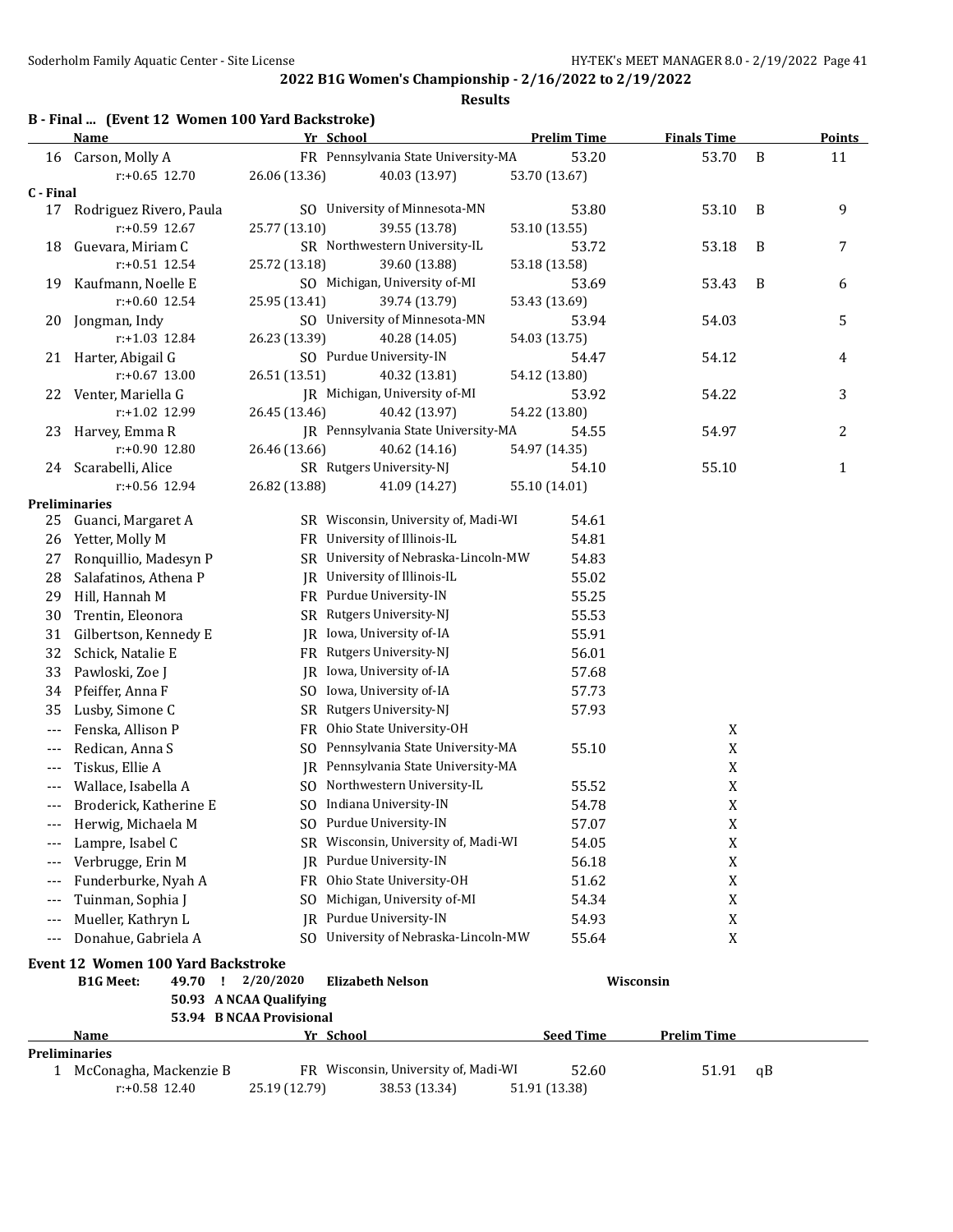### **Results**

# **Preliminaries ... (Event 12 Women 100 Yard Backstroke)**

|    | <b>Name</b>                | Yr School                            | <b>Seed Time</b> | <b>Prelim Time</b> |    |
|----|----------------------------|--------------------------------------|------------------|--------------------|----|
|    | 2 Bacon, Phoebe M          | SO Wisconsin, University of, Madi-WI | 51.38            | 52.38              | qB |
|    | r:+0.59 12.49              | 25.41 (12.92)<br>38.91 (13.50)       | 52.38 (13.47)    |                    |    |
|    | 3 Peplowski, Anna M        | FR Indiana University-IN             | 52.66            | 52.43              | qB |
|    | r:+0.68 12.75              | 25.70 (12.95)<br>39.15 (13.45)       | 52.43 (13.28)    |                    |    |
|    | 4 McKenna, Kacey S         | FR Indiana University-IN             | 52.57            | 52.45              | qB |
|    | r:+0.46 12.45              | 25.52 (13.07)<br>39.16 (13.64)       | 52.45 (13.29)    |                    |    |
|    | 5 Newman, Mara S           | SR Wisconsin, University of, Madi-WI | 52.93            | 52.46              | qB |
|    | $r: +0.57$ 12.53           | 25.58 (13.05)<br>39.07 (13.49)       | 52.46 (13.39)    |                    |    |
|    |                            | SO Wisconsin, University of, Madi-WI | 52.68            | 52.53              |    |
|    | 6 Schoof, Kaylyn E         |                                      |                  |                    | qB |
|    | r:+0.96 12.58              | 25.54 (12.96)<br>39.07 (13.53)       | 52.53 (13.46)    |                    |    |
|    | 7 Crane, Emily G           | SR Ohio State University-OH          | 51.94            | 52.63              | qB |
|    | $r: +1.00$ 12.13           | 39.09 (13.61)<br>25.48 (13.35)       | 52.63 (13.54)    |                    |    |
|    | 8 Schobel, Marie C         | SR Pennsylvania State University-MA  | 52.92            | 52.71              | qB |
|    | r:+0.50 12.29              | 25.13 (12.84)<br>38.85 (13.72)       | 52.71 (13.86)    |                    |    |
|    | 9 Lepisova, Emma           | JR Northwestern University-IL        | 52.88            | 52.72              | qB |
|    | r:+0.93 12.56              | 25.58 (13.02)<br>39.22 (13.64)       | 52.72 (13.50)    |                    |    |
|    | 10 Harrison, Tristan T     | SO Ohio State University-OH          | 54.29            | 52.78              | qB |
|    | r:+0.66 12.57              | 25.61 (13.04)<br>39.21 (13.60)       | 52.78 (13.57)    |                    |    |
|    | 11 Chung, Casey A          | SO Michigan, University of-MI        | 52.78            | 52.85              | qB |
|    | $r: +0.57$ 12.18           | 39.10 (13.75)<br>25.35 (13.17)       | 52.85 (13.75)    |                    |    |
|    | 12 Kraus, Morgan A         | JR Ohio State University-OH          | 53.42            | 52.86              | qB |
|    | r:+0.59 12.39              | 25.62 (13.23)<br>39.32 (13.70)       | 52.86 (13.54)    |                    |    |
|    | *13 Carson, Molly A        | FR Pennsylvania State University-MA  | 54.05            | 53.20              | qB |
|    | $r: +0.64$ 12.47           | 25.65 (13.18)<br>39.29 (13.64)       | 53.20 (13.91)    |                    |    |
|    | *13 Murdock, Justine E     | FR Northwestern University-IL        | 53.75            | 53.20              | qB |
|    | $r: +0.57$ 12.50           | 25.76 (13.26)<br>39.36 (13.60)       | 53.20 (13.84)    |                    |    |
|    | 15 Hall, Paige E           | FR Ohio State University-OH          | 54.87            | 53.44              | qB |
|    | $r: +0.55$ 12.50           | 25.58 (13.08)<br>39.29 (13.71)       |                  |                    |    |
|    |                            |                                      | 53.44 (14.15)    |                    |    |
|    | 16 Cook, Emily N           | 5Y University of Minnesota-MN        | 53.19            | 53.57              | qB |
|    | r:+0.59 12.35              | 25.57 (13.22)<br>39.44 (13.87)       | 53.57 (14.13)    |                    |    |
|    | 17 Kaufmann, Noelle E      | SO Michigan, University of-MI        | 54.15            | 53.69              | qB |
|    | r:+0.58 12.55              | 25.83 (13.28)<br>39.67 (13.84)       | 53.69 (14.02)    |                    |    |
|    | 18 Guevara, Miriam C       | SR Northwestern University-IL        | 55.11            | 53.72              | qB |
|    | $r: +0.52$ 12.35           | 25.66 (13.31)<br>39.49 (13.83)       | 53.72 (14.23)    |                    |    |
|    | 19 Rodriguez Rivero, Paula | SO University of Minnesota-MN        | 53.65            | 53.80              | qB |
|    | $r: +0.60$ 12.73           | 39.94 (13.92)<br>26.02 (13.29)       | 53.80 (13.86)    |                    |    |
|    | 20 Venter, Mariella G      | JR Michigan, University of-MI        | 54.08            | 53.92              | qB |
|    | $r: +0.64$ 12.75           | 26.19 (13.44)<br>40.12 (13.93)       | 53.92 (13.80)    |                    |    |
|    | 21 Jongman, Indy           | SO University of Minnesota-MN        | 54.11            | 53.94              | qB |
|    | $r: +0.63$ 12.87           | 40.18 (14.05)<br>26.13 (13.26)       | 53.94 (13.76)    |                    |    |
| 22 | Scarabelli, Alice          | SR Rutgers University-NJ             | 54.23            | 54.10              | q  |
|    | r:+0.62 12.81              | 40.52 (14.04)<br>26.48 (13.67)       | 54.10 (13.58)    |                    |    |
| 23 | Harter, Abigail G          | SO Purdue University-IN              | 54.67            | 54.47              | q  |
|    | r:+0.96 13.03              | 26.54 (13.51)<br>40.59 (14.05)       | 54.47 (13.88)    |                    |    |
|    |                            | JR Pennsylvania State University-MA  | 54.69            |                    |    |
|    | 24 Harvey, Emma R          |                                      |                  | 54.55              | q  |
|    | r:+0.61 12.76              | 26.43 (13.67)<br>40.57 (14.14)       | 54.55 (13.98)    |                    |    |
| 25 | Guanci, Margaret A         | SR Wisconsin, University of, Madi-WI | 54.76            | 54.61              |    |
|    | $r: +0.55$ 13.02           | 40.71 (14.13)<br>26.58 (13.56)       | 54.61 (13.90)    |                    |    |
| 26 | Yetter, Molly M            | FR University of Illinois-IL         | 55.56            | 54.81              |    |
|    | r:+0.86 12.90              | 26.55 (13.65)<br>40.88 (14.33)       | 54.81 (13.93)    |                    |    |
| 27 | Ronquillio, Madesyn P      | SR University of Nebraska-Lincoln-MW | 54.85            | 54.83              |    |
|    | r:+0.83 13.12              | 40.81 (14.10)<br>26.71 (13.59)       | 54.83 (14.02)    |                    |    |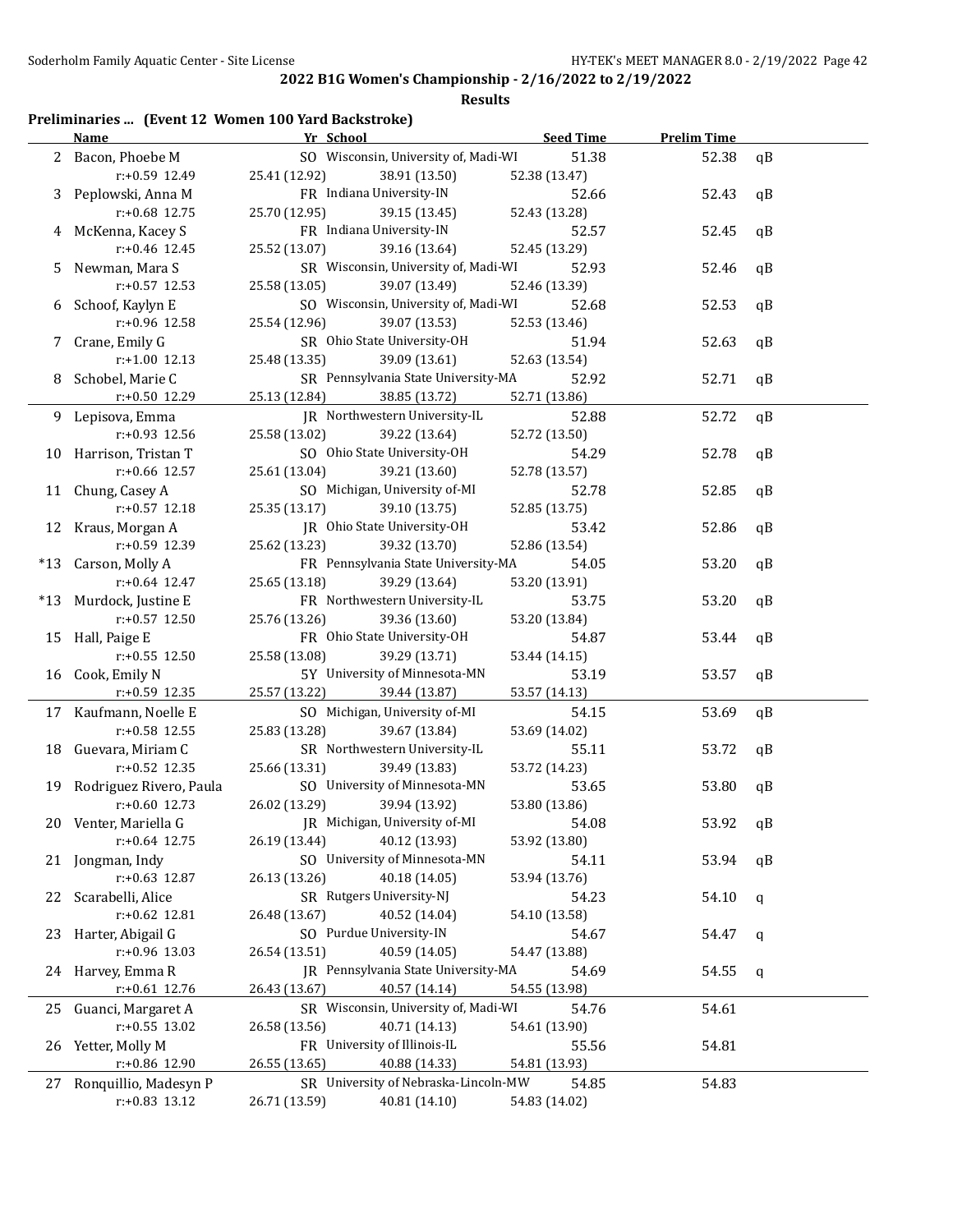### **Results**

# **Preliminaries ... (Event 12 Women 100 Yard Backstroke)**

| <b>Name</b>              | Yr School     |                                      | <b>Seed Time</b> | <b>Prelim Time</b> |   |
|--------------------------|---------------|--------------------------------------|------------------|--------------------|---|
| 28 Salafatinos, Athena P |               | JR University of Illinois-IL         | 54.59            | 55.02              |   |
| r:+0.64 12.89            | 26.68 (13.79) | 40.96 (14.28)                        | 55.02 (14.06)    |                    |   |
| 29 Hill, Hannah M        |               | FR Purdue University-IN              | 55.82            | 55.25              |   |
| $r: +0.44$ 12.82         | 26.44 (13.62) | 40.96 (14.52)                        | 55.25 (14.29)    |                    |   |
| 30 Trentin, Eleonora     |               | SR Rutgers University-NJ             | 56.34            | 55.53              |   |
| $r: +0.63$ 13.13         | 26.64 (13.51) | 40.92 (14.28)                        | 55.53 (14.61)    |                    |   |
| 31 Gilbertson, Kennedy E |               | JR Iowa, University of-IA            | 55.30            | 55.91              |   |
| $r: +0.62$ 13.02         | 26.46 (13.44) | 40.89 (14.43)                        | 55.91 (15.02)    |                    |   |
| 32 Schick, Natalie E     |               | FR Rutgers University-NJ             | 56.97            | 56.01              |   |
| r:+0.96 12.83            | 26.37 (13.54) | 41.02 (14.65)                        | 56.01 (14.99)    |                    |   |
| 33 Pawloski, Zoe J       |               | JR Iowa, University of-IA            | 58.56            | 57.68              |   |
| r:+0.95 12.99            | 26.86 (13.87) | 41.86 (15.00)                        | 57.68 (15.82)    |                    |   |
| 34 Pfeiffer, Anna F      |               | SO Iowa, University of-IA            | 58.71            | 57.73              |   |
| $r: +0.99$ 13.64         | 27.86 (14.22) | 42.82 (14.96)                        | 57.73 (14.91)    |                    |   |
| 35 Lusby, Simone C       |               | SR Rutgers University-NJ             | 57.69            | 57.93              |   |
| r:+1.06 13.25            | 27.67 (14.42) | 42.88 (15.21)                        | 57.93 (15.05)    |                    |   |
| Funderburke, Nyah A      |               | FR Ohio State University-OH          | 54.51            | X51.62             | B |
| r:+0.58 12.03            | 24.74 (12.71) | 37.94 (13.20)                        | 51.62 (13.68)    |                    |   |
| Lampre, Isabel C         |               | SR Wisconsin, University of, Madi-WI | 55.94            | X54.05             |   |
| r:+0.92 12.90            | 26.32 (13.42) | 40.27 (13.95)                        | 54.05 (13.78)    |                    |   |
| Tuinman, Sophia J        |               | SO Michigan, University of-MI        | 54.70            | X54.34             |   |
| r:+1.03 12.84            | 26.43 (13.59) | 40.55 (14.12)                        | 54.34 (13.79)    |                    |   |
| Broderick, Katherine E   |               | SO Indiana University-IN             | 54.71            | X54.78             |   |
| $r: +0.95$ 13.16         | 26.92 (13.76) | 40.92 (14.00)                        | 54.78 (13.86)    |                    |   |
| Mueller, Kathryn L       |               | JR Purdue University-IN              | 56.14            | X54.93             |   |
| $r: +0.61$ 13.14         | 26.53 (13.39) | 40.77 (14.24)                        | 54.93 (14.16)    |                    |   |
| Redican, Anna S          |               | SO Pennsylvania State University-MA  | 55.15            | X55.10             |   |
| $r: +0.58$ 13.10         | 26.86 (13.76) | 41.13 (14.27)                        | 55.10 (13.97)    |                    |   |
| Wallace, Isabella A      |               | SO Northwestern University-IL        | 54.97            | X55.52             |   |
| $r: +0.60$ 13.18         | 27.09 (13.91) | 41.34 (14.25)                        | 55.52 (14.18)    |                    |   |
| Donahue, Gabriela A      |               | SO University of Nebraska-Lincoln-MW | 55.94            | X55.64             |   |
| r:+0.94 12.80            | 26.57 (13.77) | 41.13 (14.56)                        | 55.64 (14.51)    |                    |   |
| Verbrugge, Erin M        |               | JR Purdue University-IN              | 57.88            | X56.18             |   |
| r:+0.59 13.27            | 27.35 (14.08) | 41.80 (14.45)                        | 56.18 (14.38)    |                    |   |
| Herwig, Michaela M       |               | SO Purdue University-IN              | 56.98            | X57.07             |   |
| $r: +0.63$ 13.44         | 27.46 (14.02) | 42.27 (14.81)                        | 57.07 (14.80)    |                    |   |

#### **Event 13 Women 3 mtr Diving**

|                  | <b>B1G Meet:</b><br>436.70 | 2/18/2022                | <b>Sarah Bacon</b>         |                     | Minnesota-MN        |   |               |
|------------------|----------------------------|--------------------------|----------------------------|---------------------|---------------------|---|---------------|
|                  |                            | 280.00 A NCAA Qualifying |                            |                     |                     |   |               |
|                  | <b>Name</b>                |                          | Yr School                  | <b>Prelim Score</b> | <b>Finals Score</b> |   | <b>Points</b> |
| A - Final        |                            |                          |                            |                     |                     |   |               |
|                  | Bacon, Sarah               | SR.                      | University of Minnesota-MN | 391.45              | 436.70! A           |   | 32            |
|                  | Zhu, Joy                   | SR.                      | University of Minnesota-MN | 332.85              | 369.75              | A | 28            |
| 3                | Gilliland, Tarrin          | SO.                      | Indiana University-IN      | 323.35              | 369.40              | A | 27            |
| 4                | Knapton, Abigail           | SR.                      | Rutgers University-NJ      | 326.70              | 359.10              | A | 26            |
| 5.               | Fowler, Anne               | SO.                      | Indiana University-IN      | 350.85              | 352.60              | A | 25            |
| 6                | Crawford, Mackenzie        | IR                       | Ohio State University-OH   | 342.10              | 339.10              | A | 24            |
|                  | Klein. Allie               | SR.                      | Michigan, University of-MI | 328.55              | 335.65              | A | 23            |
| 8                | Trueb, Savana              | IR                       | Rutgers University-NJ      | 326.10              | 315.80              | A | 22            |
| <b>B</b> - Final |                            |                          |                            |                     |                     |   |               |
| 9                | McAfee, Sophia             | FR.                      | Purdue University-IN       | 311.00              | 338.35              | A | 20            |
| 10               | Hogan, Lucy                | IR.                      | Michigan, University of-MI | 319.35              | 326.40              | A | 17            |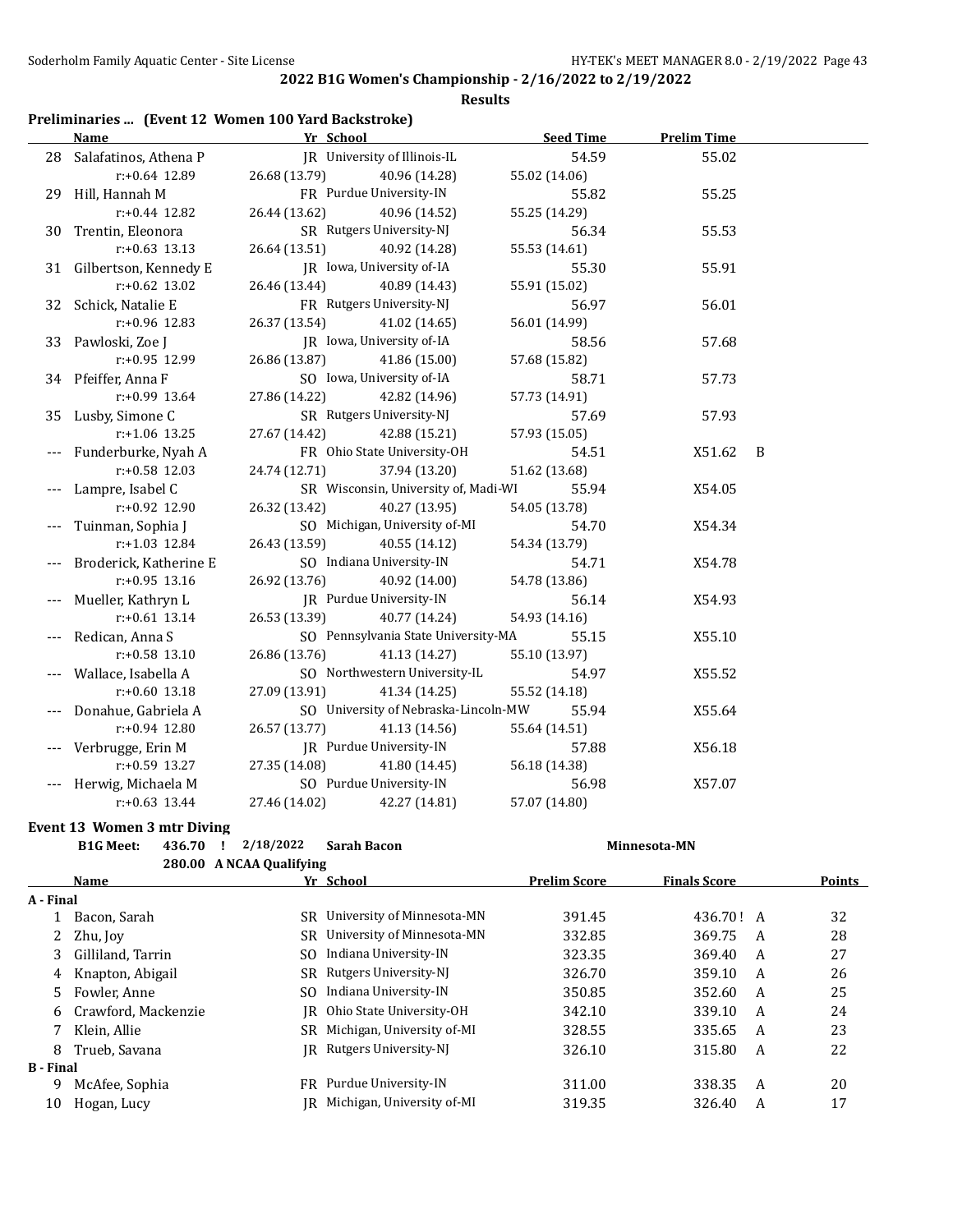# **2022 B1G Women's Championship - 2/16/2022 to 2/19/2022 Results**

# **B - Final ... (Event 13 Women 3 mtr Diving)**

|       | <b>Name</b>        |     | Yr School                            | <b>Prelim Score</b> | <b>Finals Score</b> |                  | <b>Points</b>  |
|-------|--------------------|-----|--------------------------------------|---------------------|---------------------|------------------|----------------|
| 11    | Vieta, Maycey      |     | JR Purdue University-IN              | 289.15              | 311.35              | $\boldsymbol{A}$ | 16             |
| 12    | Hopkins, Markie    |     | IR Northwestern University-IL        | 299.70              | 293.35              | $\boldsymbol{A}$ | 15             |
| 13    | Johnson, Evie      |     | FR Michigan, University of-MI        | 286.65              | 271.90              |                  | 14             |
| 14    | Sonnenberg, Jenna  |     | SO Purdue University-IN              | 309.20              | 257.25              |                  | 13             |
| 15    | Merriman, Maggie   | SR  | Purdue University-IN                 | 298.90              | 250.25              |                  | 12             |
| 16    | Ballard, Sarah     | SO. | Iowa, University of-IA               | 285.95              | 245.60              |                  | 11             |
|       | Preliminaries      |     |                                      |                     |                     |                  |                |
| 17    | Carter, Megan      |     | FR Indiana University-IN             | 285.70              |                     |                  | 9              |
| 18    | Hinze, Reagan      | SO. | University of Nebraska-Lincoln-MW    | 284.65              |                     |                  | 7              |
| 19    | Carter, Taylor     | SR  | Indiana University-IN                | 284.10              |                     |                  | 6              |
| 20    | McGing, Ciara      | SO. | Ohio State University-OH             | 276.60              |                     |                  | 5              |
| 21    | Hayden, Kristen    | SR  | Indiana University-IN                | 275.40              |                     |                  | 4              |
| 22    | Parsons, Leah      |     | JR Northwestern University-IL        | 274.25              |                     |                  | 3              |
| 23    | Hagler, Carolyn    | IR  | Northwestern University-IL           | 274.10              |                     |                  | $\overline{c}$ |
| 24    | Ghose, Labonita    |     | SR Northwestern University-IL        | 270.90              |                     |                  | $\mathbf{1}$   |
| 25    | Patrick, Jaye      | JR  | Northwestern University-IL           | 269.55              |                     |                  |                |
| 26    | Roman, Hallie      |     | SR University of Nebraska-Lincoln-MW | 268.15              |                     |                  |                |
| 27    | Prasanto, Holly    | FR  | Rutgers University-NJ                | 267.90              |                     |                  |                |
| 28    | Greenberg, Kit     |     | JR Wisconsin, University of, Madi-WI | 266.35              |                     |                  |                |
| 29    | Douglass, Jenna    | SR  | Rutgers University-NJ                | 257.45              |                     |                  |                |
| 30    | Osero, Avrianna    | SO. | University of Minnesota-MN           | 255.90              |                     |                  |                |
| 31    | Michael, Brooke    | SO. | University of Illinois-IL            | 255.35              |                     |                  |                |
| 32    | Michael, Taylor    | SO. | University of Illinois-IL            | 253.40              |                     |                  |                |
| 33    | LaMonica, Kate     | FR. | University of Minnesota-MN           | 253.15              |                     |                  |                |
| 34    | Cheetham, Lauren   | JR  | Michigan, University of-MI           | 247.05              |                     |                  |                |
| 35    | Shurts, Sierra     |     | SR Pennsylvania State University-MA  | 240.65              |                     |                  |                |
| 36    | Hampton, Molly     | FR  | Wisconsin, University of, Madi-WI    | 235.75              |                     |                  |                |
| 37    | Rogers, Margaret   | IR  | Indiana University-IN                | 233.90              |                     |                  |                |
| 38    | Wei, Wei           | IR  | Pennsylvania State University-MA     | 233.70              |                     |                  |                |
| 39    | Hartley, Claire    | SO. | Iowa, University of-IA               | 230.35              |                     |                  |                |
| 40    | Busch, Leila       | FR  | Northwestern University-IL           | 214.75              |                     |                  |                |
| 41    | Hughbanks, Makayla |     | FR Iowa, University of-IA            | 213.65              |                     |                  |                |
| 42    | Crosby, Madelyn    | SR  | University of Illinois-IL            | 184.50              |                     |                  |                |
| ---   | Clark, Chrismon    | FR  | Michigan, University of-MI           | 266.70              | X <sub>0</sub>      |                  |                |
| ---   | Ling, Amanda       | JR  | Ohio State University-OH             | 272.95              | X <sub>0</sub>      |                  |                |
| ---   | Luarde, Kayla      |     | SR Indiana University-IN             | 277.00              | X <sub>0</sub>      |                  |                |
| $---$ | Peters, Taylor     | SO. | Michigan, University of-MI           | 254.10              | X <sub>0</sub>      |                  |                |
| ---   | Hernandez, Carmen  | IR  | Indiana University-IN                | 252.25              | X <sub>0</sub>      |                  |                |
| ---   | Brenn, Jackie      |     | JR Ohio State University-OH          | 277.65              | X <sub>0</sub>      |                  |                |
| $---$ | Troyer, Sara       |     | SR University of Nebraska-Lincoln-MW | <b>DNF</b>          |                     |                  |                |

# **Event 13 Women 3 mtr Diving**

|    | <b>B1G Meet:</b><br>436.70 | 2/18/2022                | Sarah Bacon                   | Minnesota-MN   |                     |    |
|----|----------------------------|--------------------------|-------------------------------|----------------|---------------------|----|
|    |                            | 280.00 A NCAA Qualifying |                               |                |                     |    |
|    | Name                       |                          | Yr School                     |                | <b>Prelim Score</b> |    |
|    | <b>Preliminaries</b>       |                          |                               |                |                     |    |
|    | Bacon, Sarah               | SR.                      | University of Minnesota-MN    | <b>NP</b>      | 391.45              | qA |
|    | Fowler, Anne               |                          | SO Indiana University-IN      | N <sub>P</sub> | 350.85              | qA |
| 3  | Crawford, Mackenzie        |                          | IR Ohio State University-OH   | N <sub>P</sub> | 342.10              | qA |
| 4  | Zhu, Joy                   |                          | SR University of Minnesota-MN | N <sub>P</sub> | 332.85              | qA |
| 5. | Klein, Allie               |                          | SR Michigan, University of-MI | <b>NP</b>      | 328.55              | qA |
| 6  | Knapton, Abigail           |                          | SR Rutgers University-NJ      | <b>NP</b>      | 326.70              | αA |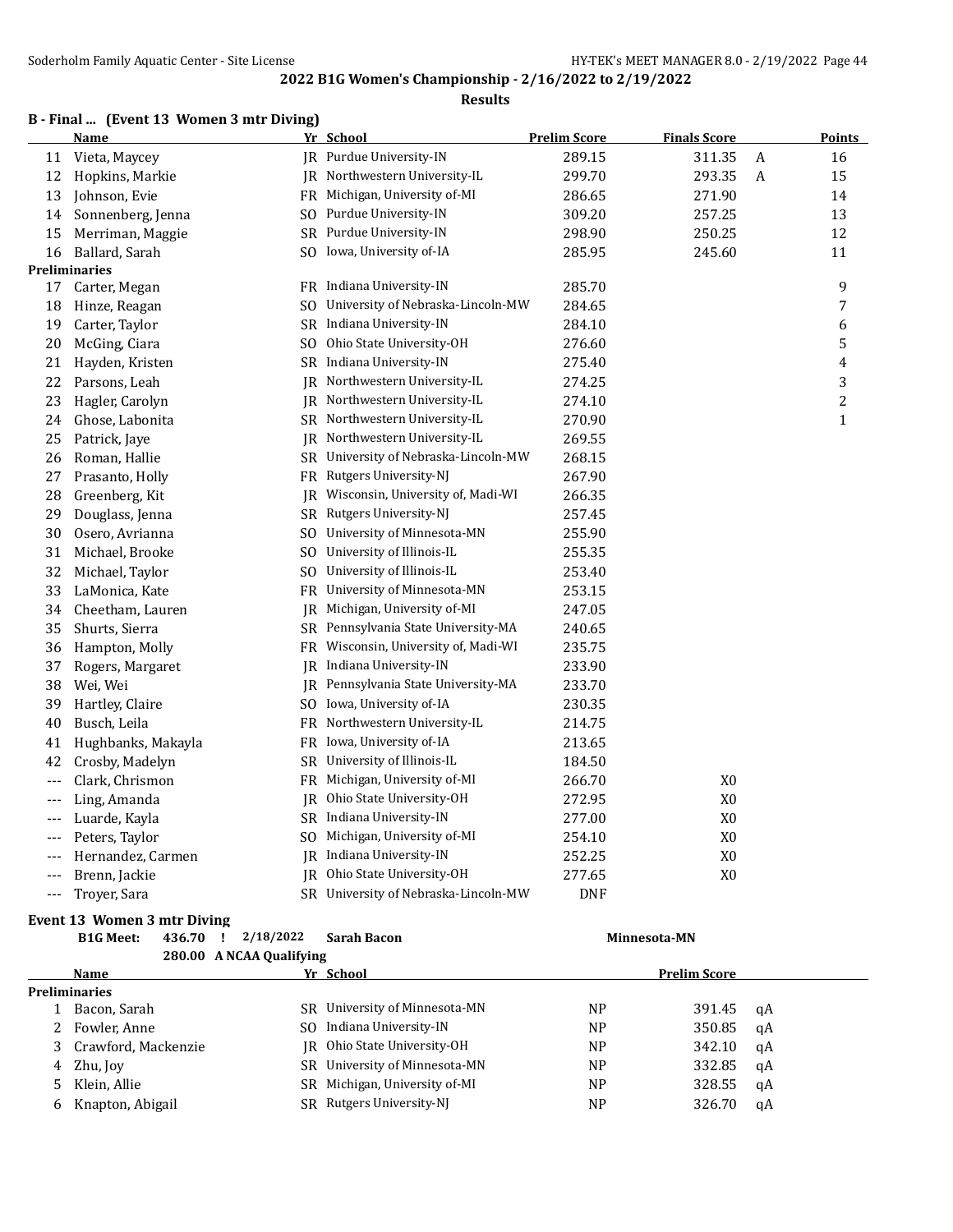### **Results**

# **Preliminaries ... (Event 13 Women 3 mtr Diving)**

|       | <b>Name</b>        |                | Yr School                            |                | <b>Prelim Score</b> |    |
|-------|--------------------|----------------|--------------------------------------|----------------|---------------------|----|
| 7     | Trueb, Savana      | IR             | Rutgers University-NJ                | <b>NP</b>      | 326.10              | qA |
| 8     | Gilliland, Tarrin  |                | SO Indiana University-IN             | <b>NP</b>      | 323.35              | qA |
| 9     | Hogan, Lucy        | JR             | Michigan, University of-MI           | <b>NP</b>      | 319.35              | qA |
| 10    | McAfee, Sophia     | FR             | Purdue University-IN                 | <b>NP</b>      | 311.00              | qA |
| 11    | Sonnenberg, Jenna  | SO             | Purdue University-IN                 | <b>NP</b>      | 309.20              | qA |
| 12    | Hopkins, Markie    | JR             | Northwestern University-IL           | <b>NP</b>      | 299.70              | qA |
| 13    | Merriman, Maggie   | <b>SR</b>      | Purdue University-IN                 | <b>NP</b>      | 298.90              | qA |
| 14    | Vieta, Maycey      | JR.            | Purdue University-IN                 | <b>NP</b>      | 289.15              | qA |
| 15    | Johnson, Evie      | FR             | Michigan, University of-MI           | <b>NP</b>      | 286.65              | qA |
| 16    | Ballard, Sarah     | S <sub>0</sub> | Iowa, University of-IA               | <b>NP</b>      | 285.95              | qA |
| 17    | Carter, Megan      | FR             | Indiana University-IN                | <b>NP</b>      | 285.70              | A  |
| 18    | Hinze, Reagan      | S <sub>0</sub> | University of Nebraska-Lincoln-MW    | <b>NP</b>      | 284.65              | A  |
| 19    | Carter, Taylor     | <b>SR</b>      | Indiana University-IN                | <b>NP</b>      | 284.10              | A  |
| 20    | McGing, Ciara      | S <sub>O</sub> | Ohio State University-OH             | <b>NP</b>      | 276.60              |    |
| 21    | Hayden, Kristen    | <b>SR</b>      | Indiana University-IN                | <b>NP</b>      | 275.40              |    |
| 22    | Parsons, Leah      | JR             | Northwestern University-IL           | <b>NP</b>      | 274.25              |    |
| 23    | Hagler, Carolyn    | JR             | Northwestern University-IL           | <b>NP</b>      | 274.10              |    |
| 24    | Ghose, Labonita    | SR             | Northwestern University-IL           | <b>NP</b>      | 270.90              |    |
| 25    | Patrick, Jaye      | JR             | Northwestern University-IL           | <b>NP</b>      | 269.55              |    |
| 26    | Roman, Hallie      | <b>SR</b>      | University of Nebraska-Lincoln-MW    | <b>NP</b>      | 268.15              |    |
| 27    | Prasanto, Holly    | FR             | Rutgers University-NJ                | <b>NP</b>      | 267.90              |    |
| 28    | Greenberg, Kit     | IR             | Wisconsin, University of, Madi-WI    | <b>NP</b>      | 266.35              |    |
| 29    | Douglass, Jenna    | SR             | Rutgers University-NJ                | <b>NP</b>      | 257.45              |    |
| 30    | Osero, Avrianna    | S <sub>0</sub> | University of Minnesota-MN           | <b>NP</b>      | 255.90              |    |
| 31    | Michael, Brooke    | S <sub>0</sub> | University of Illinois-IL            | <b>NP</b>      | 255.35              |    |
| 32    | Michael, Taylor    | S <sub>0</sub> | University of Illinois-IL            | <b>NP</b>      | 253.40              |    |
| 33    | LaMonica, Kate     | FR             | University of Minnesota-MN           | <b>NP</b>      | 253.15              |    |
| 34    | Cheetham, Lauren   | JR             | Michigan, University of-MI           | <b>NP</b>      | 247.05              |    |
| 35    | Shurts, Sierra     | SR             | Pennsylvania State University-MA     | <b>NP</b>      | 240.65              |    |
| 36    | Hampton, Molly     | FR             | Wisconsin, University of, Madi-WI    | <b>NP</b>      | 235.75              |    |
| 37    | Rogers, Margaret   | JR             | Indiana University-IN                | <b>NP</b>      | 233.90              |    |
| 38    | Wei, Wei           | JR.            | Pennsylvania State University-MA     | <b>NP</b>      | 233.70              |    |
| 39    | Hartley, Claire    | S <sub>0</sub> | Iowa, University of-IA               | <b>NP</b>      | 230.35              |    |
| 40    | Busch, Leila       | FR             | Northwestern University-IL           | <b>NP</b>      | 214.75              |    |
| 41    | Hughbanks, Makayla | FR             | Iowa, University of-IA               | <b>NP</b>      | 213.65              |    |
| 42    | Crosby, Madelyn    |                | SR University of Illinois-IL         | <b>NP</b>      | 184.50              |    |
|       | Brenn, Jackie      |                | IR Ohio State University-OH          | <b>NP</b>      | X277.65             |    |
|       | Luarde, Kayla      |                | SR Indiana University-IN             | N <sub>P</sub> | X277.00             |    |
| $---$ | Ling, Amanda       | IR             | Ohio State University-OH             | N <sub>P</sub> | X272.95             |    |
|       | Clark, Chrismon    | FR             | Michigan, University of-MI           | N <sub>P</sub> | X266.70             |    |
|       | Peters, Taylor     | S <sub>0</sub> | Michigan, University of-MI           | <b>NP</b>      | X254.10             |    |
|       | Hernandez, Carmen  |                | JR Indiana University-IN             | <b>NP</b>      | X252.25             |    |
| $---$ | Troyer, Sara       |                | SR University of Nebraska-Lincoln-MW | <b>NP</b>      | <b>DNF</b>          |    |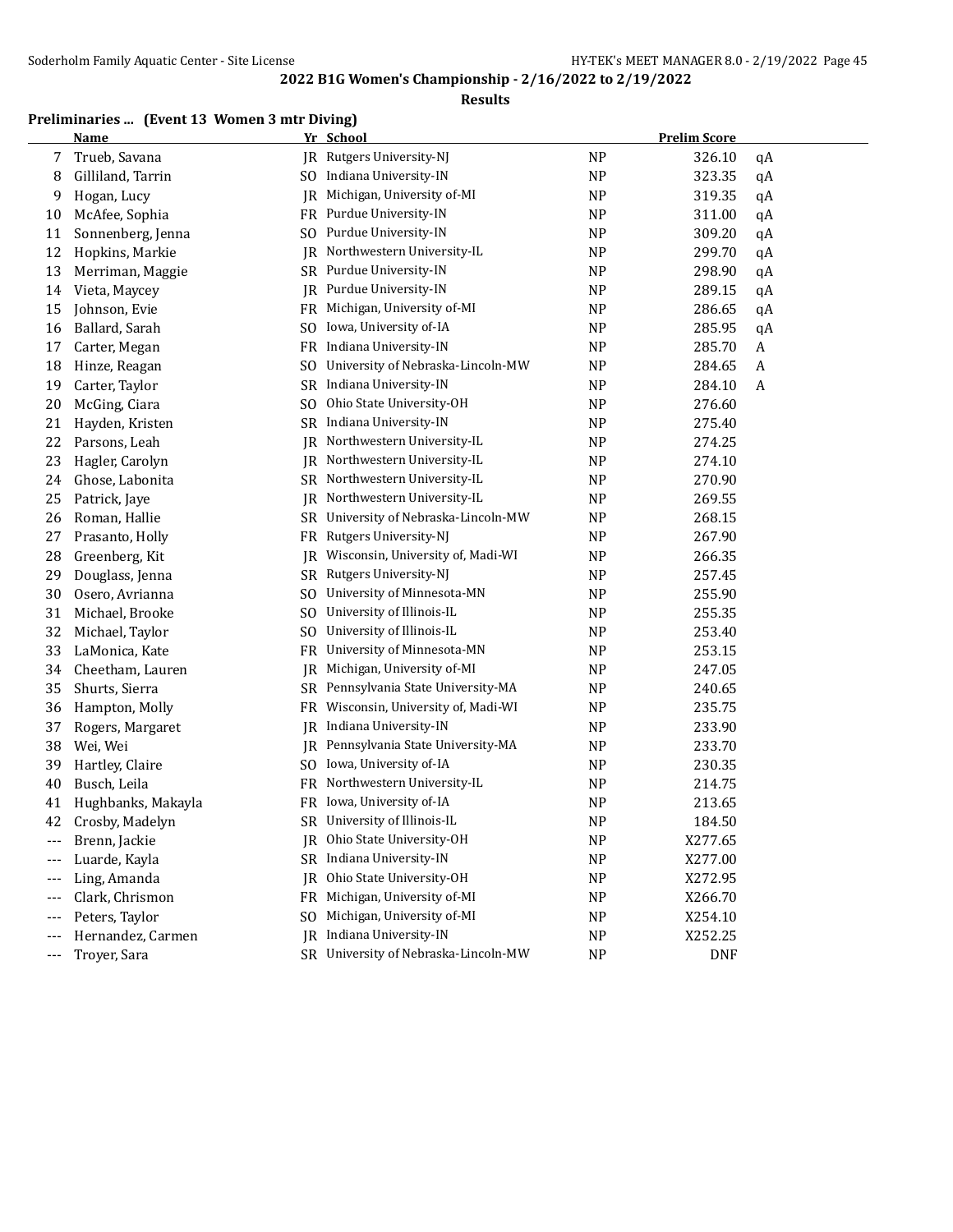|    | Soderholm Family Aquatic Center - Site License |                                                                    |                   |                                          | 2022 B1G Women's Championship - 2/16/2022 to 2/19/2022<br><b>Results</b> | HY-TEK's MEET MANAGER 8.0 - 2/19/2022 Page 46 |               |
|----|------------------------------------------------|--------------------------------------------------------------------|-------------------|------------------------------------------|--------------------------------------------------------------------------|-----------------------------------------------|---------------|
|    | <b>B1G Meet:</b>                               | Event 14 Women 200 Yard Freestyle Relay<br>$1:26.74$ ! $2/18/2022$ |                   | Michigan, University of                  |                                                                          | Michigan-MI                                   |               |
|    |                                                |                                                                    |                   | L Flynn, C Kan, C Newman, M MacNeil      |                                                                          |                                               |               |
|    |                                                | 1:28.43 A NCAA Qualifying                                          |                   |                                          |                                                                          |                                               |               |
|    |                                                | 1:29.21 B NCAA Provisional                                         |                   |                                          |                                                                          |                                               |               |
|    | Team                                           |                                                                    | <b>Relay</b><br>A |                                          | <b>Seed Time</b>                                                         | <b>Finals Time</b>                            | <b>Points</b> |
|    | 1 Michigan, University of-MI                   |                                                                    |                   |                                          | 1:27.64                                                                  | 1:26.74! A                                    | 64            |
|    | 1) Flynn, Lindsay E FR<br>$r: +0.70$ 10.71     | 22.08 (22.08)                                                      |                   | 2) r:0.27 Kan, Cheuk FR<br>32.52 (10.44) | 3) r:0.18 Newman, Claire SO<br>44.20 (22.12)                             | 4) r:0.38 MacNeil, Margaret SR                |               |
|    | 54.30 (10.10)                                  | 1:05.73(21.53)                                                     |                   | 1:15.62 (9.89)                           | 1:26.74 (21.01)                                                          |                                               |               |
|    | 2 Ohio State University-OH                     |                                                                    | A                 |                                          | 1:27.39                                                                  | 1:27.19<br>A                                  | 56            |
|    | 1) Zenick, Katherine B SO                      |                                                                    |                   | 2) r:0.24 Fulmer, Amy JR                 | 3) r:0.37 Crane, Emily SR                                                | 4) r:0.30 Ivan, Teresa FR                     |               |
|    | $r: +0.74$ 10.73                               | 22.12 (22.12)                                                      |                   | 32.39 (10.27)                            | 43.51 (21.39)                                                            |                                               |               |
|    | 53.92 (10.41)                                  | 1:05.49 (21.98)                                                    |                   | 1:15.69 (10.20)                          | 1:27.19 (21.70)                                                          |                                               |               |
|    | 3 University of Minnesota-MN                   |                                                                    | $\boldsymbol{A}$  |                                          | 1:28.43                                                                  | 1:27.92<br>A                                  | 54            |
|    | 1) Cornish, Hannah FR                          |                                                                    |                   | 2) r:0.08 Bloomer, Olivia SR             | 3) r:0.24 Bennin, Grace JR                                               | 4) r:0.19 Summit, Maggie JR                   |               |
|    | $r: +0.72$ 10.85                               | 22.34 (22.34)                                                      |                   | 32.54 (10.20)                            | 44.18 (21.84)                                                            |                                               |               |
|    | 54.58 (10.40)                                  | 1:06.16 (21.98)                                                    |                   | 1:16.48 (10.32)                          | 1:27.92 (21.76)                                                          |                                               |               |
| 4  | Wisconsin, University of, Madi-W               |                                                                    | A                 |                                          | 1:29.63                                                                  | 1:28.23<br>A                                  | 52            |
|    | 1) Hosack, Lillie A SR                         |                                                                    |                   | 2) r:0.23 Palmer, Alana SR               | 3) r:0.27 Bacon, Phoebe SO                                               | 4) r:0.25 Fiske, Sophie FR                    |               |
|    | $r: +0.73$ 10.88                               | 22.12 (22.12)                                                      |                   | 32.57 (10.45)                            | 44.28 (22.16)                                                            |                                               |               |
|    | 54.83 (10.55)                                  | 1:06.59 (22.31)                                                    |                   | 1:16.71(10.12)                           | 1:28.23 (21.64)                                                          |                                               |               |
| 5. | Northwestern University-IL                     |                                                                    | A                 |                                          | 1:28.50                                                                  | 1:28.28<br>A                                  | 50            |
|    | 1) Nocentini, Jasmine SO                       |                                                                    |                   | 2) r:0.29 Larson, Ally JR                | 3) r:0.16 Hellmer, Jasmine SR                                            | 4) r:0.26 Smith, Madeline SR                  |               |
|    | $r: +0.66$ 10.61                               | 22.15 (22.15)                                                      |                   | 32.72 (10.57)                            | 44.51 (22.36)                                                            |                                               |               |
|    | 54.99 (10.48)                                  | 1:06.85 (22.34)                                                    |                   | 1:17.02 (10.17)                          | 1:28.28 (21.43)                                                          |                                               |               |
| 6  | Indiana University-IN                          |                                                                    | A                 |                                          | 1:28.88                                                                  | 1:29.86                                       | 48            |
|    | 1) Peplowski, Anna M FR                        |                                                                    |                   | 2) r:0.21 Turak, Ashley JR               | 3) r:0.30 Looze, Mackenzie SR                                            | 4) r:0.27 Peplowski, Noelle SR                |               |
|    | $r: +0.77$ 11.01                               | 22.66 (22.66)                                                      |                   | 33.03 (10.37)                            | 44.80 (22.14)                                                            |                                               |               |
|    | 55.71 (10.91)                                  | 1:07.53 (22.73)                                                    |                   | 1:17.97 (10.44)                          | 1:29.86 (22.33)                                                          |                                               |               |
|    | 7 Pennsylvania State University-M/             |                                                                    | A                 |                                          | 1:30.66                                                                  | 1:30.05                                       | 46            |
|    | 1) Jack, Olivia G SR                           |                                                                    |                   | 2) r:0.25 Stanford, Catherine SO         | 3) r:0.30 Amdor, Abigail JR                                              | 4) r:0.24 Brinker, Mary SO                    |               |
|    | r:+1.79 10.90                                  | 22.74 (22.74)                                                      |                   | 33.23 (10.49)                            | 44.85 (22.11)                                                            |                                               |               |
|    | 55.49 (10.64)                                  | 1:07.32 (22.47)                                                    |                   | 1:17.97(10.65)                           | 1:30.05 (22.73)                                                          |                                               |               |
|    | 8 Rutgers University-NJ                        | $\overline{A}$                                                     |                   |                                          | 1:32.84                                                                  | 1:30.45                                       | 44            |
|    | 1) Lobova, Sofia FR                            |                                                                    |                   | 2) r:0.37 Chichaikina, Sofia JR          | 3) r:0.39 Ghidini, Giulia JR                                             | 4) r:0.39 Trentin, Eleonora SR                |               |
|    | r:+0.71 11.01                                  | 22.66 (22.66)                                                      |                   | 33.34 (10.68)                            | 44.91 (22.25)                                                            |                                               |               |
|    | 55.88 (10.97)                                  | 1:07.85 (22.94)                                                    |                   | 1:18.73 (10.88)                          | 1:30.45 (22.60)                                                          |                                               |               |
| 9  | Purdue University-IN                           |                                                                    | $\boldsymbol{A}$  |                                          | 1:32.45                                                                  | 1:31.39                                       | 40            |
|    | 1) Hill, Hannah M FR                           |                                                                    |                   | 2) r:0.32 Moon, Teagen FR                | 3) r:0.53 Abbasse, Claire JR                                             | 4) r:0.35 Love, Margaret FR                   |               |
|    | $r: +0.65$ 10.90                               | 22.76 (22.76)                                                      |                   | 33.60 (10.84)                            | 45.58 (22.82)                                                            |                                               |               |
|    | 56.64 (11.06)                                  | 1:08.60 (23.02)                                                    |                   | 1:19.32 (10.72)                          | 1:31.39 (22.79)                                                          |                                               |               |
| 10 | University of Illinois-IL                      |                                                                    | A                 |                                          | 1:32.17                                                                  | 1:31.53                                       | 34            |
|    | 1) Yetter, Molly M FR                          |                                                                    |                   | 2) Guerra, Isabelle C JR                 | 3) r:0.14 Bludgen, Laurel SO                                             | 4) r:0.23 Cabush, Abigail SR                  |               |
|    | $r.+0.62$ 11.01                                | 23.26 (23.26)                                                      |                   | 34.10 (10.84)                            | 45.92 (22.66)                                                            |                                               |               |
|    | 56.61 (10.69)                                  | 1:08.59 (22.67)                                                    |                   | 1:19.40 (10.81)                          | 1:31.53 (22.94)                                                          |                                               |               |
|    | 11 University of Nebraska-Lincoln-M            |                                                                    | A                 |                                          | 1:31.79                                                                  | 1:32.82                                       | 32            |
|    | 1) Randby, Jocelyn M FR                        |                                                                    |                   | 2) r:0.37 Stein, Ella SO                 | 3) r:0.18 Padron, Beatriz FR                                             | 4) r:0.38 Haimes, Emily SO                    |               |
|    | r:+0.68 11.29                                  | 23.13 (23.13)                                                      |                   | 34.25 (11.12)                            | 46.45 (23.32)                                                            |                                               |               |
|    | 57.51 (11.06)                                  | 1:09.78 (23.33)                                                    |                   | 1:20.74 (10.96)                          | 1:32.82 (23.04)                                                          |                                               |               |
|    | 12 Iowa, University of-IA                      |                                                                    | A                 |                                          | 1:35.35                                                                  | 1:33.82                                       | 30            |
|    | 1) Gilbertson, Kennedy E JR                    |                                                                    |                   | 2) r:0.15 Black, Madison SO              | 3) r:0.25 Pfeiffer, Anna SO                                              | 4) r:0.23 Wooden, Ariel JR                    |               |
|    | $r: +0.73$ 11.34                               | 23.33 (23.33)<br>1:10.33 (23.58)                                   |                   | 34.33 (11.00)<br>1:21.55 (11.22)         | 46.75 (23.42)<br>1:33.82 (23.49)                                         |                                               |               |
|    | 57.83 (11.08)                                  |                                                                    |                   |                                          |                                                                          |                                               |               |

| an, Claire SO<br>.12) | 4) r:0.38 MacNeil, Margaret SR              |
|-----------------------|---------------------------------------------|
| .01)                  |                                             |
| :27.39                | $1:27.19$ A<br>56                           |
| Emily SR<br>.39)      | 4) r:0.30 Ivan, Teresa FR                   |
| .70)                  |                                             |
| :28.43                |                                             |
| ı, Grace JR           | 54<br>1:27.92 A                             |
| .84)                  | 4) r:0.19 Summit, Maggie JR                 |
| .76)                  |                                             |
| :29.63                | 1:28.23 A<br>52                             |
| Phoebe SO             | 4) r:0.25 Fiske, Sophie FR                  |
| .16)                  |                                             |
| .64)                  |                                             |
| :28.50                | 1:28.28 A<br>50                             |
| er, Jasmine SR        | 4) r:0.26 Smith, Madeline SR                |
| .36)                  |                                             |
| .43)                  |                                             |
| :28.88                | 1:29.86<br>48                               |
| Mackenzie SR          | 4) r:0.27 Peplowski, Noelle SR              |
| .14)                  |                                             |
| .33)                  |                                             |
| :30.66                | 1:30.05<br>46                               |
| ; Abigail JR          | 4) r:0.24 Brinker, Mary SO                  |
| .11)                  |                                             |
| .73)                  |                                             |
| :32.84                | 1:30.45<br>44                               |
| i, Giulia JR          | 4) r:0.39 Trentin, Eleonora SR              |
| .25)                  |                                             |
| .60)                  |                                             |
| :32.45                | 1:31.39<br>40                               |
| se, Claire JR         | 4) r:0.35 Love, Margaret FR                 |
| .82)                  |                                             |
| .79)                  |                                             |
| :32.17                | 1:31.53<br>34                               |
| n, Laurel SO          | 4) r:0.23 Cabush, Abigail SR                |
| .66)                  |                                             |
| .94)                  |                                             |
| :31.79                | 1:32.82<br>32<br>4) r:0.38 Haimes, Emily SO |
| ı, Beatriz FR<br>.32) |                                             |
| .04)                  |                                             |
| :35.35                | 1:33.82<br>30                               |
| r, Anna SO            | 4) r:0.23 Wooden, Ariel JR                  |
| .42)                  |                                             |
| .49)                  |                                             |
|                       |                                             |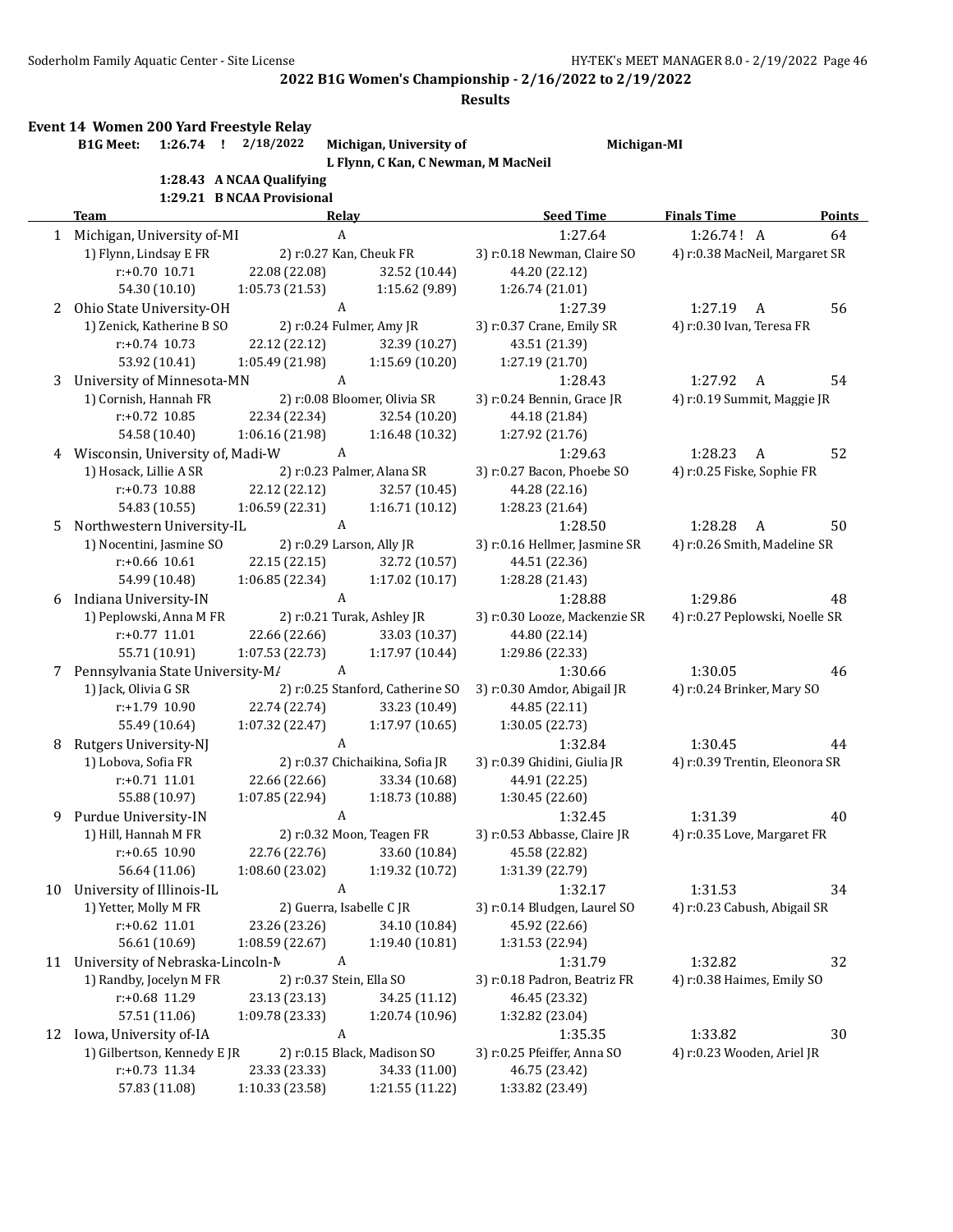|   | Event 15 Women 1650 Yard Freestyle |                             |                                      |                  |                    |   |               |
|---|------------------------------------|-----------------------------|--------------------------------------|------------------|--------------------|---|---------------|
|   | B1G Meet: 15:43.17 ! 2/22/2020     |                             | <b>Molly A Kowal</b>                 |                  | <b>Ohio State</b>  |   |               |
|   |                                    | 15:52.41 A NCAA Qualifying  |                                      |                  |                    |   |               |
|   |                                    | 16:30.59 B NCAA Provisional |                                      |                  |                    |   |               |
|   | Name                               |                             | Yr School                            | <b>Seed Time</b> | <b>Finals Time</b> |   | <b>Points</b> |
|   | 1 McKenna, Paige S                 |                             | FR Wisconsin, University of, Madi-WI | 15:57.76         | 15:47.31           | A | 32            |
|   | r:+0.75 25.87                      | 53.72 (27.85)               | 1:21.95 (28.23)                      | 1:50.55 (28.60)  |                    |   |               |
|   | 2:19.29 (28.74)                    | 2:48.11 (28.82)             | 3:16.90 (28.79)                      | 3:45.55 (28.65)  |                    |   |               |
|   | 4:14.27 (28.72)                    | 4:42.93 (28.66)             | 5:11.56 (28.63)                      | 5:40.35 (28.79)  |                    |   |               |
|   | 6:09.16 (28.81)                    | 6:38.07 (28.91)             | 7:06.99 (28.92)                      | 7:35.86 (28.87)  |                    |   |               |
|   | 8:04.85 (28.99)                    | 8:33.82 (28.97)             | 9:02.86 (29.04)                      | 9:31.86 (29.00)  |                    |   |               |
|   | 10:00.90 (29.04)                   | 10:29.69 (28.79)            | 10:58.69 (29.00)                     | 11:27.52 (28.83) |                    |   |               |
|   | 11:56.33 (28.81)                   | 12:25.10 (28.77)            | 12:53.75 (28.65)                     | 13:22.49 (28.74) |                    |   |               |
|   | 13:51.35 (28.86)                   | 14:20.19 (28.84)            | 14:49.19 (29.00)                     | 15:18.57 (29.38) | 15:47.31 (28.74)   |   |               |
| 2 | Mull, Lola G                       |                             | SO Northwestern University-IL        | 16:09.40         | 15:51.38           | A | 28            |
|   | $r: +0.78$ 26.41                   | 55.07 (28.66)               | 1:23.91 (28.84)                      | 1:53.06 (29.15)  |                    |   |               |
|   | 2:22.32 (29.26)                    | 2:51.46 (29.14)             | 3:20.77 (29.31)                      | 3:50.05 (29.28)  |                    |   |               |
|   | 4:19.33 (29.28)                    | 4:48.45 (29.12)             | 5:17.66 (29.21)                      | 5:46.79 (29.13)  |                    |   |               |
|   | 6:15.94(29.15)                     | 6:45.09 (29.15)             | 7:14.09 (29.00)                      | 7:43.08 (28.99)  |                    |   |               |
|   | 8:11.96 (28.88)                    | 8:40.76 (28.80)             | 9:09.33 (28.57)                      | 9:38.01 (28.68)  |                    |   |               |
|   | 10:06.52 (28.51)                   | 10:35.06 (28.54)            | 11:03.91 (28.85)                     | 11:32.82 (28.91) |                    |   |               |
|   | 12:01.75 (28.93)                   | 12:30.70 (28.95)            | 12:59.92 (29.22)                     | 13:28.85 (28.93) |                    |   |               |
|   | 13:57.70 (28.85)                   | 14:26.64 (28.94)            | 14:55.34 (28.70)                     | 15:23.85 (28.51) | 15:51.38 (27.53)   |   |               |
| 3 | Gan, Ching Hwee                    |                             | FR Indiana University-IN             | 16:14.67         | 15:53.81           | B | 27            |
|   | $r: +0.71$ 26.80                   | 55.40 (28.60)               | 1:24.34 (28.94)                      | 1:53.49 (29.15)  |                    |   |               |
|   | 2:22.69 (29.20)                    | 2:52.06 (29.37)             | 3:21.31 (29.25)                      | 3:50.45 (29.14)  |                    |   |               |
|   | 4:19.71 (29.26)                    | 4:48.84 (29.13)             | 5:17.88 (29.04)                      | 5:46.77 (28.89)  |                    |   |               |
|   | 6:15.87 (29.10)                    | 6:45.04 (29.17)             | 7:14.07 (29.03)                      | 7:42.95 (28.88)  |                    |   |               |
|   | 8:12.13 (29.18)                    | 8:41.14 (29.01)             | 9:10.08 (28.94)                      | 9:39.30 (29.22)  |                    |   |               |
|   | 10:08.37 (29.07)                   | 10:37.59 (29.22)            | 11:06.74 (29.15)                     | 11:35.79 (29.05) |                    |   |               |
|   | 12:04.88 (29.09)                   | 12:33.94 (29.06)            | 13:02.69 (28.75)                     | 13:31.60 (28.91) |                    |   |               |
|   | 14:00.47 (28.87)                   | 14:29.12 (28.65)            | 14:57.64 (28.52)                     | 15:26.05 (28.41) | 15:53.81 (27.76)   |   |               |
|   | 4 Geringer, Maya E                 |                             | SO Ohio State University-OH          | 16:06.02         | 16:01.30           | B | 26            |
|   | $r: +0.66$ 27.23                   | 56.15 (28.92)               | 1:25.46 (29.31)                      | 1:54.86 (29.40)  |                    |   |               |
|   | 2:24.30 (29.44)                    | 2:53.60 (29.30)             | 3:22.99 (29.39)                      | 3:52.39 (29.40)  |                    |   |               |
|   | 4:21.69 (29.30)                    | 4:50.89 (29.20)             | 5:19.91 (29.02)                      | 5:48.91 (29.00)  |                    |   |               |
|   | 6:17.78 (28.87)                    | 6:46.83 (29.05)             | 7:15.87 (29.04)                      | 7:44.69 (28.82)  |                    |   |               |
|   | 8:13.52 (28.83)                    | 8:42.31 (28.79)             | 9:11.06 (28.75)                      | 9:40.22 (29.16)  |                    |   |               |
|   | 10:09.10 (28.88)                   | 10:38.03 (28.93)            | 11:07.08 (29.05)                     | 11:36.24 (29.16) |                    |   |               |
|   | 12:05.51 (29.27)                   | 12:34.91 (29.40)            | 13:04.20 (29.29)                     | 13:33.68 (29.48) |                    |   |               |
|   | 14:03.32 (29.64)                   | 14:32.96 (29.64)            | 15:02.67 (29.71)                     | 15:32.21 (29.54) | 16:01.30 (29.09)   |   |               |
| 5 | Ecker, Emily D                     |                             | SO Wisconsin, University of, Madi-WI | 16:34.91         | 16:07.15           | B | 25            |
|   | r:+0.71 27.09                      | 55.62 (28.53)               | 1:24.54 (28.92)                      | 1:53.61 (29.07)  |                    |   |               |
|   | 2:22.73 (29.12)                    | 2:51.87 (29.14)             | 3:21.26 (29.39)                      | 3:50.67 (29.41)  |                    |   |               |
|   | 4:19.96 (29.29)                    | 4:49.35 (29.39)             | 5:18.33 (28.98)                      | 5:47.44 (29.11)  |                    |   |               |
|   | 6:16.63 (29.19)                    | 6:46.02 (29.39)             | 7:15.56 (29.54)                      | 7:45.07 (29.51)  |                    |   |               |
|   | 8:14.92 (29.85)                    | 8:44.41 (29.49)             | 9:14.21 (29.80)                      | 9:43.63 (29.42)  |                    |   |               |
|   | 10:13.23 (29.60)                   | 10:42.86 (29.63)            | 11:12.56 (29.70)                     | 11:42.15 (29.59) |                    |   |               |
|   | 12:12.04 (29.89)                   | 12:41.56 (29.52)            | 13:11.12 (29.56)                     | 13:40.75 (29.63) |                    |   |               |
|   | 14:10.47 (29.72)                   | 14:40.08 (29.61)            | 15:09.54 (29.46)                     | 15:38.80 (29.26) | 16:07.15 (28.35)   |   |               |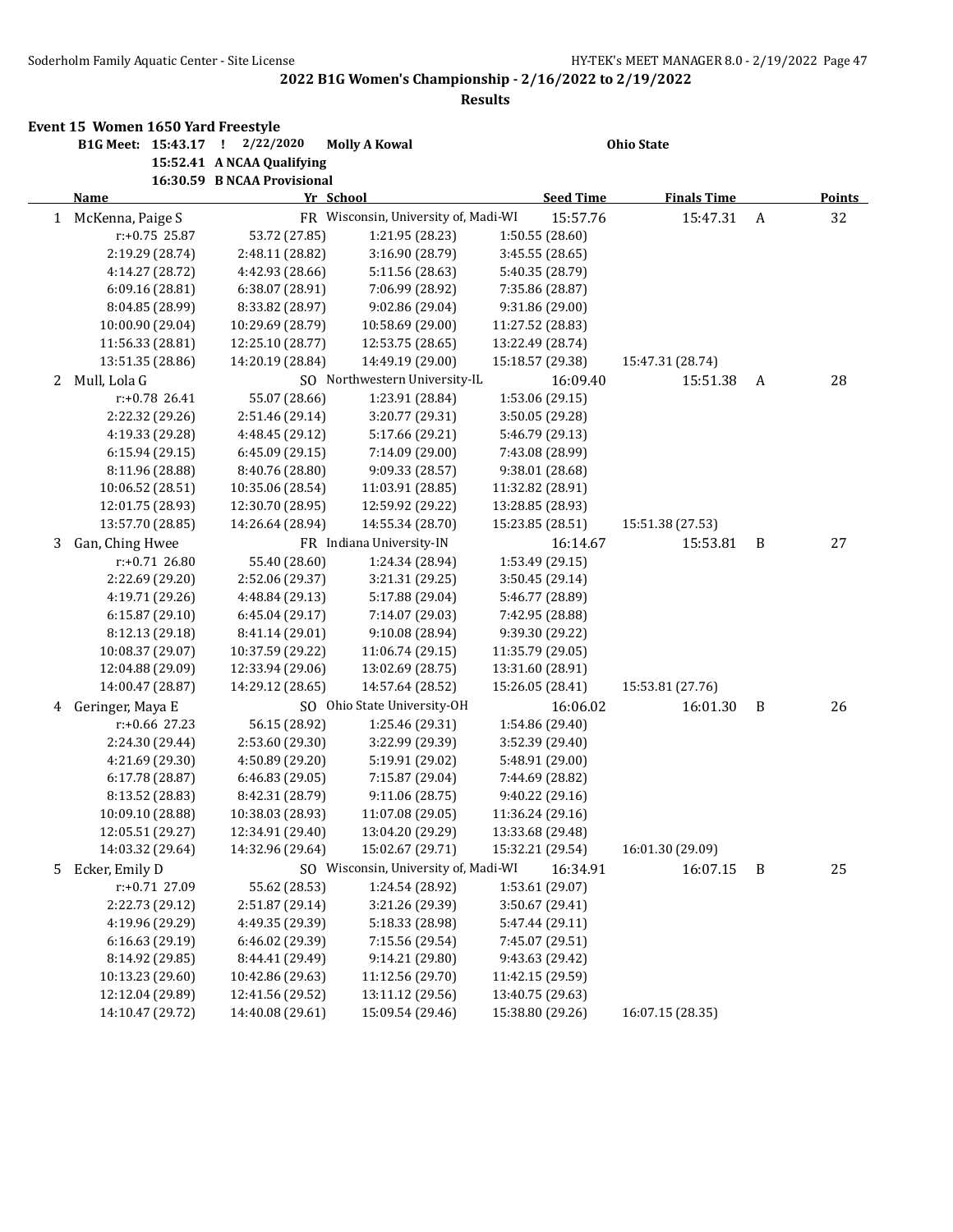# **(Event 15 Women 1650 Yard Freestyle)**

|    | <b>Name</b>           |                  | Yr School                            | <b>Seed Time</b> | <b>Finals Time</b> |   | <b>Points</b> |
|----|-----------------------|------------------|--------------------------------------|------------------|--------------------|---|---------------|
|    | 6 Lindorfer, Alivia B |                  | JR Wisconsin, University of, Madi-WI | 16:23.03         | 16:08.84           | B | 24            |
|    | r:+0.71 27.62         | 56.94 (29.32)    | 1:26.60 (29.66)                      | 1:56.32 (29.72)  |                    |   |               |
|    | 2:25.82 (29.50)       | 2:55.51 (29.69)  | 3:25.05 (29.54)                      | 3:54.66 (29.61)  |                    |   |               |
|    | 4:24.49 (29.83)       | 4:54.12 (29.63)  | 5:23.81 (29.69)                      | 5:53.33 (29.52)  |                    |   |               |
|    | 6:22.83(29.50)        | 6:52.45 (29.62)  | 7:21.83 (29.38)                      | 7:51.39 (29.56)  |                    |   |               |
|    | 8:20.84 (29.45)       | 8:50.26 (29.42)  | 9:19.75 (29.49)                      | 9:49.13 (29.38)  |                    |   |               |
|    | 10:18.27 (29.14)      | 10:47.37 (29.10) | 11:16.62 (29.25)                     | 11:45.82 (29.20) |                    |   |               |
|    | 12:15.24 (29.42)      | 12:44.71 (29.47) | 13:14.22 (29.51)                     | 13:43.78 (29.56) |                    |   |               |
|    | 14:13.18 (29.40)      | 14:42.41 (29.23) | 15:11.65 (29.24)                     | 15:40.89 (29.24) | 16:08.84 (27.95)   |   |               |
|    | 7 Ackerman, Kathryn E |                  | SO Michigan, University of-MI        | <b>NT</b>        | 16:10.72           | B | 23            |
|    | r:+0.78 27.64         | 57.28 (29.64)    | 1:27.47 (30.19)                      | 1:57.27 (29.80)  |                    |   |               |
|    | 2:27.46 (30.19)       | 2:57.70 (30.24)  | 3:27.95 (30.25)                      | 3:58.05 (30.10)  |                    |   |               |
|    | 4:27.96 (29.91)       | 4:57.96 (30.00)  | 5:27.75 (29.79)                      | 5:57.36 (29.61)  |                    |   |               |
|    | 6:27.02 (29.66)       | 6:56.60 (29.58)  | 7:26.23 (29.63)                      | 7:55.81 (29.58)  |                    |   |               |
|    | 8:25.44 (29.63)       | 8:54.86 (29.42)  | 9:24.05 (29.19)                      | 9:53.35 (29.30)  |                    |   |               |
|    | 10:22.54 (29.19)      | 10:51.62 (29.08) | 11:20.80 (29.18)                     | 11:49.64 (28.84) |                    |   |               |
|    | 12:18.68 (29.04)      | 12:47.75 (29.07) | 13:16.90 (29.15)                     | 13:46.11 (29.21) |                    |   |               |
|    | 14:15.36 (29.25)      | 14:44.56 (29.20) | 15:13.70 (29.14)                     | 15:42.61 (28.91) | 16:10.72 (28.11)   |   |               |
| 8  | Sims, Kaitlynn S      |                  | IR Michigan, University of-MI        | 16:17.07         | 16:13.30           | B | 22            |
|    | r:+0.81 26.86         | 55.73 (28.87)    | 1:25.01 (29.28)                      | 1:54.25 (29.24)  |                    |   |               |
|    | 2:23.49 (29.24)       | 2:52.85 (29.36)  | 3:22.23 (29.38)                      | 3:51.78 (29.55)  |                    |   |               |
|    | 4:21.27 (29.49)       | 4:50.85 (29.58)  | 5:20.37 (29.52)                      | 5:49.85 (29.48)  |                    |   |               |
|    | 6:19.56 (29.71)       | 6:49.13 (29.57)  | 7:18.73 (29.60)                      | 7:48.43 (29.70)  |                    |   |               |
|    | 8:18.18 (29.75)       | 8:47.93 (29.75)  | 9:17.65 (29.72)                      | 9:47.40 (29.75)  |                    |   |               |
|    | 10:17.26 (29.86)      | 10:47.05 (29.79) | 11:16.90 (29.85)                     | 11:46.65 (29.75) |                    |   |               |
|    | 12:16.60 (29.95)      | 12:46.55 (29.95) | 13:16.37 (29.82)                     | 13:46.77 (30.40) |                    |   |               |
|    | 14:16.52 (29.75)      | 14:46.60 (30.08) | 15:16.49 (29.89)                     | 15:45.42 (28.93) | 16:13.30 (27.88)   |   |               |
| 9  | Braun, Elle B         |                  | SO Wisconsin, University of, Madi-WI | 16:41.56         | 16:13.38           | B | 20            |
|    | r:+0.83 27.04         | 56.13 (29.09)    | 1:25.59 (29.46)                      | 1:54.73 (29.14)  |                    |   |               |
|    | 2:24.04 (29.31)       | 2:53.23 (29.19)  | 3:22.47 (29.24)                      | 3:51.92 (29.45)  |                    |   |               |
|    | 4:21.67 (29.75)       | 4:51.01 (29.34)  | 5:20.48 (29.47)                      | 5:49.90 (29.42)  |                    |   |               |
|    | 6:19.65 (29.75)       | 6:49.26 (29.61)  | 7:19.29 (30.03)                      | 7:49.39 (30.10)  |                    |   |               |
|    | 8:19.43 (30.04)       | 8:49.41 (29.98)  | 9:19.59 (30.18)                      | 9:49.62 (30.03)  |                    |   |               |
|    | 10:19.42 (29.80)      | 10:49.26 (29.84) | 11:18.94 (29.68)                     | 11:48.81 (29.87) |                    |   |               |
|    | 12:18.52 (29.71)      | 12:48.40 (29.88) | 13:18.25 (29.85)                     | 13:48.01 (29.76) |                    |   |               |
|    | 14:17.38 (29.37)      | 14:47.08 (29.70) | 15:16.50 (29.42)                     | 15:45.62 (29.12) | 16:13.38 (27.76)   |   |               |
| 10 | Shanley, Kathryn E    |                  | FR Michigan, University of-MI        | 16:10.40         | 16:14.32           | B | 17            |
|    | r:+0.79 26.91         | 55.87 (28.96)    | 1:25.10 (29.23)                      | 1:54.60 (29.50)  |                    |   |               |
|    | 2:24.18 (29.58)       | 2:53.75 (29.57)  | 3:23.13 (29.38)                      | 3:52.84 (29.71)  |                    |   |               |
|    | 4:22.52 (29.68)       | 4:52.07 (29.55)  | 5:21.79 (29.72)                      | 5:51.26 (29.47)  |                    |   |               |
|    | 6:20.73 (29.47)       | 6:50.15 (29.42)  | 7:19.75 (29.60)                      | 7:49.21 (29.46)  |                    |   |               |
|    | 8:18.84 (29.63)       | 8:48.49 (29.65)  | 9:18.11 (29.62)                      | 9:47.86 (29.75)  |                    |   |               |
|    | 10:17.65 (29.79)      | 10:47.57 (29.92) | 11:17.49 (29.92)                     | 11:47.24 (29.75) |                    |   |               |
|    | 12:16.96 (29.72)      | 12:46.80 (29.84) | 13:16.73 (29.93)                     | 13:46.76 (30.03) |                    |   |               |
|    | 14:16.60 (29.84)      | 14:46.55 (29.95) | 15:16.45 (29.90)                     | 15:46.02 (29.57) | 16:14.32 (28.30)   |   |               |
|    | 11 Denigan, Mariah P  |                  | FR Indiana University-IN             | 16:08.80         | 16:17.18           | B | 16            |
|    | $r: +0.77$ 26.87      | 55.64 (28.77)    | 1:24.71 (29.07)                      | 1:53.78 (29.07)  |                    |   |               |
|    | 2:22.88 (29.10)       | 2:52.33 (29.45)  | 3:21.91 (29.58)                      | 3:51.32 (29.41)  |                    |   |               |
|    | 4:20.75 (29.43)       | 4:50.08 (29.33)  | 5:19.69 (29.61)                      | 5:49.32 (29.63)  |                    |   |               |
|    | 6:18.80 (29.48)       | 6:48.77 (29.97)  | 7:18.56 (29.79)                      | 7:48.37 (29.81)  |                    |   |               |
|    | 8:18.22 (29.85)       | 8:48.13 (29.91)  | 9:18.09 (29.96)                      | 9:47.99 (29.90)  |                    |   |               |
|    | 10:17.91 (29.92)      | 10:48.20 (30.29) | 11:18.35 (30.15)                     | 11:48.57 (30.22) |                    |   |               |
|    | 12:18.51 (29.94)      | 12:48.47 (29.96) | 13:18.65 (30.18)                     | 13:48.50 (29.85) |                    |   |               |
|    | 14:18.01 (29.51)      | 14:47.32 (29.31) | 15:17.14 (29.82)                     | 15:47.23 (30.09) | 16:17.18 (29.95)   |   |               |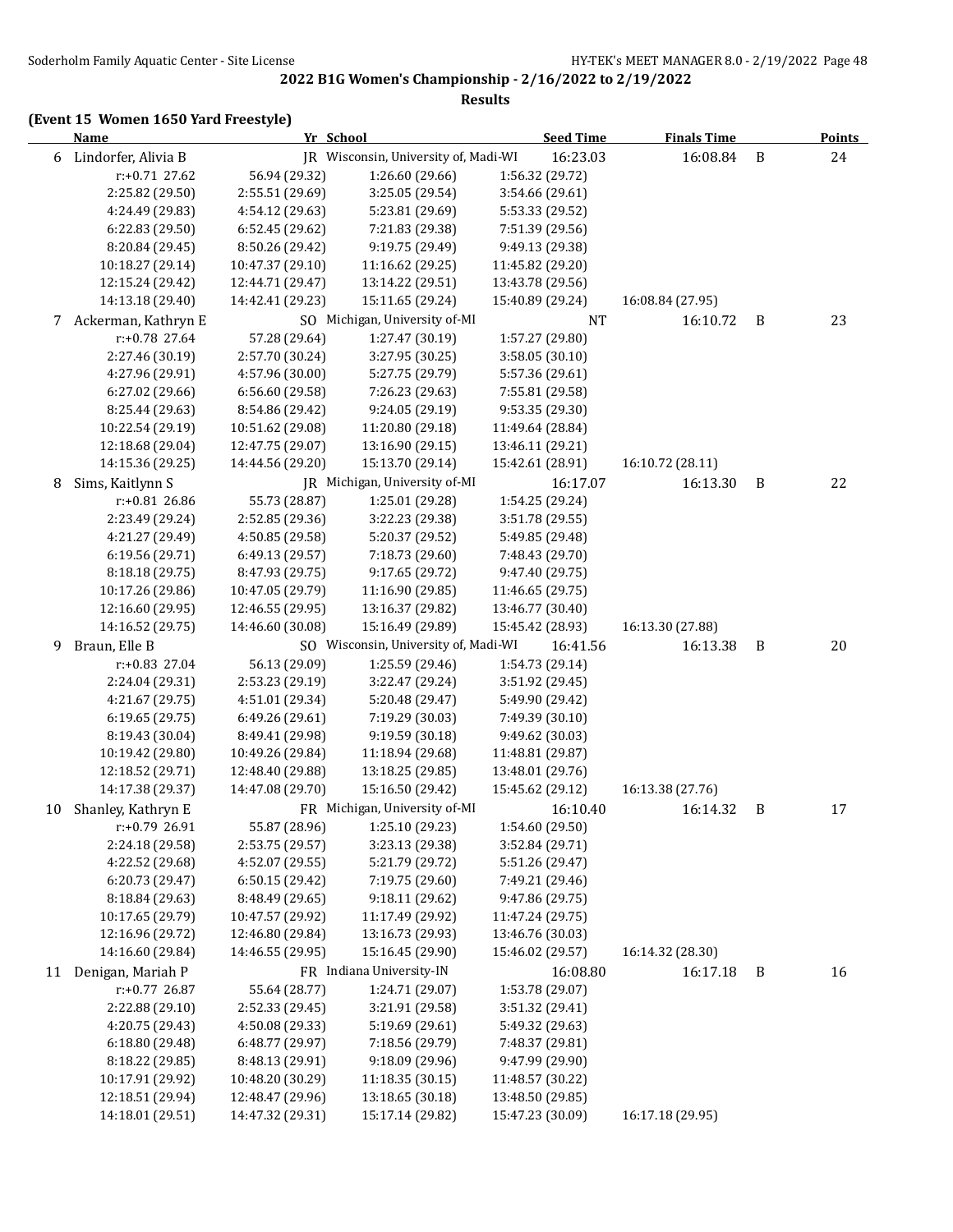# **2022 B1G Women's Championship - 2/16/2022 to 2/19/2022 Results**

# **(Event 15 Women 1650 Yard Freestyle)**

|    | <b>Name</b>         | Yr School        |                                     | <b>Seed Time</b> | <b>Finals Time</b> |   | <b>Points</b> |
|----|---------------------|------------------|-------------------------------------|------------------|--------------------|---|---------------|
| 12 | Woodbury, Gwenyth M |                  | FR Ohio State University-OH         | 16:39.13         | 16:19.37           | B | 15            |
|    | r:+0.86 27.78       | 57.43 (29.65)    | 1:27.39 (29.96)                     | 1:57.42 (30.03)  |                    |   |               |
|    | 2:27.66 (30.24)     | 2:57.85 (30.19)  | 3:27.91 (30.06)                     | 3:58.24 (30.33)  |                    |   |               |
|    | 4:28.51 (30.27)     | 4:58.51 (30.00)  | 5:28.42 (29.91)                     | 5:58.38 (29.96)  |                    |   |               |
|    | 6:28.14 (29.76)     | 6:57.86 (29.72)  | 7:27.46 (29.60)                     | 7:57.05 (29.59)  |                    |   |               |
|    | 8:26.74 (29.69)     | 8:56.20 (29.46)  | 9:25.36 (29.16)                     | 9:54.79 (29.43)  |                    |   |               |
|    | 10:24.00 (29.21)    | 10:53.09 (29.09) | 11:22.42 (29.33)                    | 11:51.79 (29.37) |                    |   |               |
|    | 12:21.38 (29.59)    | 12:51.13 (29.75) | 13:21.03 (29.90)                    | 13:50.88 (29.85) |                    |   |               |
|    | 14:20.85 (29.97)    | 14:50.75 (29.90) | 15:20.97 (30.22)                    | 15:50.80 (29.83) | 16:19.37 (28.57)   |   |               |
| 13 | Wallace, Maggie M   |                  | SR Indiana University-IN            | 16:18.72         | 16:19.57           | B | 14            |
|    | r:+0.79 27.78       | 57.66 (29.88)    | 1:27.44 (29.78)                     | 1:57.27 (29.83)  |                    |   |               |
|    | 2:27.12 (29.85)     | 2:56.87 (29.75)  | 3:26.68 (29.81)                     | 3:56.47 (29.79)  |                    |   |               |
|    | 4:26.39 (29.92)     | 4:56.16 (29.77)  | 5:25.79 (29.63)                     | 5:55.45 (29.66)  |                    |   |               |
|    | 6:25.10 (29.65)     | 6:54.62 (29.52)  | 7:24.23 (29.61)                     | 7:53.80 (29.57)  |                    |   |               |
|    | 8:23.37 (29.57)     | 8:53.02 (29.65)  | 9:22.84 (29.82)                     | 9:52.59 (29.75)  |                    |   |               |
|    | 10:22.16 (29.57)    | 10:51.87 (29.71) | 11:21.63 (29.76)                    | 11:51.36 (29.73) |                    |   |               |
|    | 12:21.14 (29.78)    | 12:51.08 (29.94) | 13:20.92 (29.84)                    | 13:50.90 (29.98) |                    |   |               |
|    | 14:20.77 (29.87)    | 14:50.56 (29.79) | 15:20.38 (29.82)                    | 15:50.43 (30.05) | 16:19.57 (29.14)   |   |               |
| 14 | Tafuto, Veronica E  |                  | SR Ohio State University-OH         | 16:23.33         | 16:19.60           | B | 13            |
|    | r:+0.78 27.95       | 57.83 (29.88)    | 1:27.82 (29.99)                     | 1:58.16 (30.34)  |                    |   |               |
|    | 2:28.32 (30.16)     | 2:58.47 (30.15)  | 3:28.35 (29.88)                     | 3:58.31 (29.96)  |                    |   |               |
|    | 4:27.91 (29.60)     | 4:57.70 (29.79)  | 5:27.31 (29.61)                     | 5:56.92 (29.61)  |                    |   |               |
|    | 6:26.53(29.61)      | 6:55.98 (29.45)  | 7:25.38 (29.40)                     | 7:54.77 (29.39)  |                    |   |               |
|    | 8:24.31 (29.54)     | 8:53.94 (29.63)  | 9:23.58 (29.64)                     | 9:53.19 (29.61)  |                    |   |               |
|    | 10:22.71 (29.52)    | 10:52.19 (29.48) | 11:21.77 (29.58)                    | 11:51.08 (29.31) |                    |   |               |
|    | 12:20.75 (29.67)    | 12:50.32 (29.57) | 13:20.04 (29.72)                    | 13:50.22 (30.18) |                    |   |               |
|    | 14:20.44 (30.22)    | 14:50.02 (29.58) | 15:20.52 (30.50)                    | 15:50.63 (30.11) | 16:19.60 (28.97)   |   |               |
| 15 | Rankin, Mia T       |                  | FR Ohio State University-OH         | 16:35.29         | 16:20.46           | B | 12            |
|    | r:+0.84 27.74       | 57.32 (29.58)    | 1:27.24 (29.92)                     | 1:56.99 (29.75)  |                    |   |               |
|    | 2:26.93 (29.94)     | 2:56.70 (29.77)  | 3:26.82 (30.12)                     | 3:56.58 (29.76)  |                    |   |               |
|    | 4:26.44 (29.86)     | 4:56.20 (29.76)  | 5:26.16 (29.96)                     | 5:56.19 (30.03)  |                    |   |               |
|    | 6:25.97 (29.78)     | 6:55.88 (29.91)  | 7:25.57 (29.69)                     | 7:55.33 (29.76)  |                    |   |               |
|    | 8:25.05 (29.72)     | 8:55.01 (29.96)  | 9:24.66 (29.65)                     | 9:54.32 (29.66)  |                    |   |               |
|    | 10:23.85 (29.53)    | 10:53.34 (29.49) | 11:22.89 (29.55)                    | 11:52.43 (29.54) |                    |   |               |
|    | 12:22.06 (29.63)    | 12:51.67 (29.61) | 13:21.39 (29.72)                    | 13:51.15 (29.76) |                    |   |               |
|    | 14:21.30 (30.15)    | 14:51.82 (30.52) | 15:22.11 (30.29)                    | 15:52.27 (30.16) | 16:20.46 (28.19)   |   |               |
| 16 | Murtagh, Madison    |                  | SR Pennsylvania State University-MA | 16:57.71         | 16:28.59           | B | 11            |
|    | r:+0.78 26.99       | 55.93 (28.94)    | 1:25.32 (29.39)                     | 1:54.96 (29.64)  |                    |   |               |
|    | 2:24.61 (29.65)     | 2:54.38 (29.77)  | 3:24.12 (29.74)                     | 3:53.78 (29.66)  |                    |   |               |
|    | 4:23.59 (29.81)     | 4:53.40 (29.81)  | 5:23.36 (29.96)                     | 5:53.35 (29.99)  |                    |   |               |
|    | 6:23.47 (30.12)     | 6:53.61 (30.14)  | 7:23.59 (29.98)                     | 7:53.65 (30.06)  |                    |   |               |
|    | 8:23.58 (29.93)     | 8:53.76 (30.18)  | 9:24.00 (30.24)                     | 9:54.42 (30.42)  |                    |   |               |
|    | 10:24.76 (30.34)    | 10:55.04 (30.28) | 11:25.52 (30.48)                    | 11:56.09 (30.57) |                    |   |               |
|    | 12:26.60 (30.51)    | 12:57.03 (30.43) | 13:27.57 (30.54)                    | 13:57.94 (30.37) |                    |   |               |
|    | 14:28.38 (30.44)    | 14:58.77 (30.39) | 15:29.07 (30.30)                    | 15:59.33 (30.26) | 16:28.59 (29.26)   |   |               |
| 17 | Strouse, Ashley P   |                  | FR Northwestern University-IL       | NT               | 16:29.87           | B | 9             |
|    | r:+0.79 27.41       | 56.87 (29.46)    | 1:27.10 (30.23)                     | 1:57.37 (30.27)  |                    |   |               |
|    | 2:27.43 (30.06)     | 2:57.81 (30.38)  | 3:28.16 (30.35)                     | 3:58.48 (30.32)  |                    |   |               |
|    | 4:28.75 (30.27)     | 4:58.90 (30.15)  | 5:29.06 (30.16)                     | 5:59.09 (30.03)  |                    |   |               |
|    | 6:29.23 (30.14)     | 6:59.36 (30.13)  | 7:29.46 (30.10)                     | 7:59.57 (30.11)  |                    |   |               |
|    | 8:29.63 (30.06)     | 8:59.60 (29.97)  | 9:29.46 (29.86)                     | 9:59.47 (30.01)  |                    |   |               |
|    | 10:29.56 (30.09)    | 10:59.43 (29.87) | 11:29.71 (30.28)                    | 11:59.73 (30.02) |                    |   |               |
|    |                     |                  |                                     |                  |                    |   |               |

12:29.84 (30.11) 13:00.12 (30.28) 13:30.42 (30.30) 14:00.53 (30.11)

14:30.54 (30.01) 15:00.54 (30.00) 15:30.68 (30.14) 16:00.67 (29.99) 16:29.87 (29.20)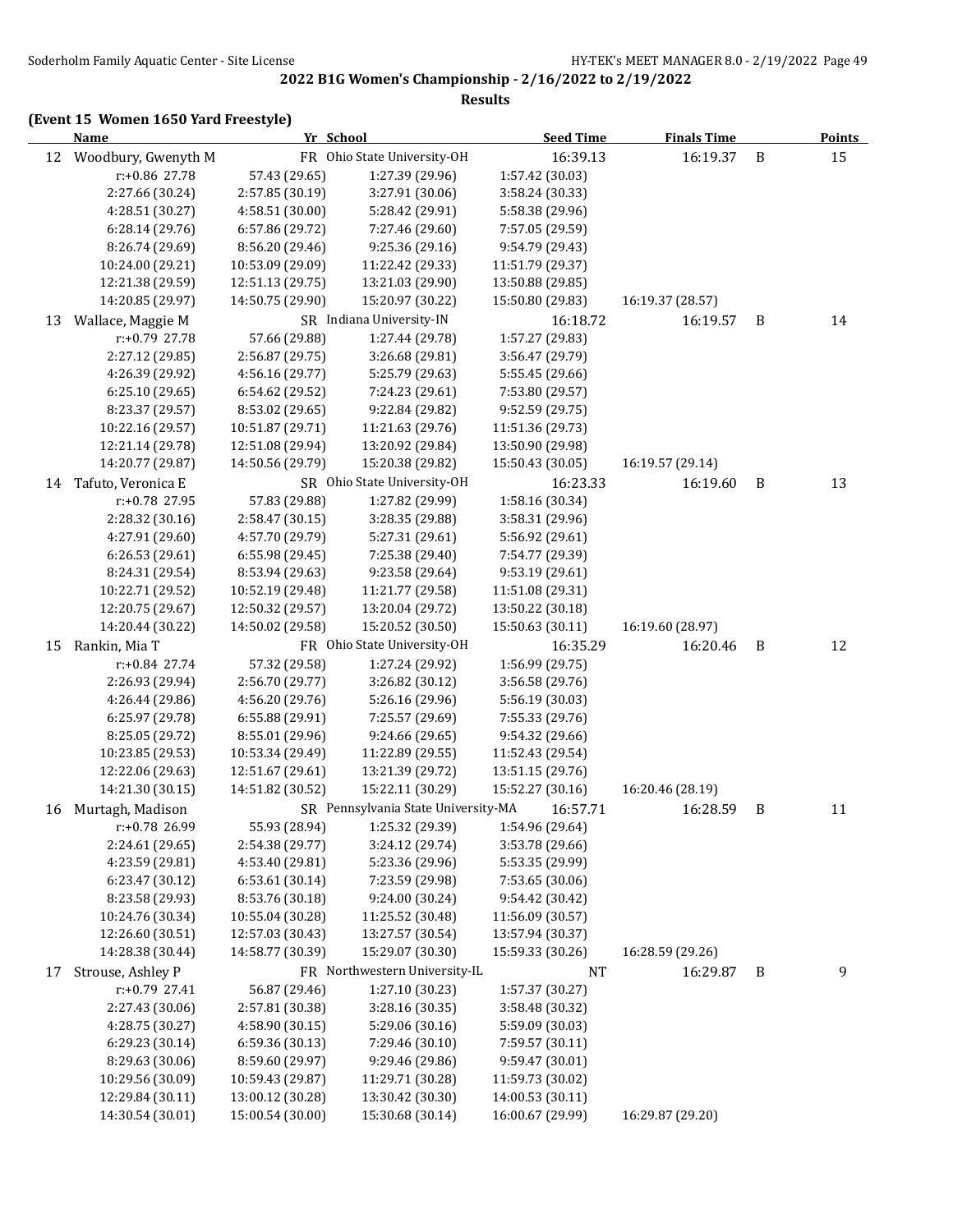# **(Event 15 Women 1650 Yard Freestyle)**

|    | <b>Name</b>                          | Yr School                            |                                      | <b>Seed Time</b>                     | <b>Finals Time</b> |   | <b>Points</b> |
|----|--------------------------------------|--------------------------------------|--------------------------------------|--------------------------------------|--------------------|---|---------------|
| 18 | Kilgallon, Abigail L                 |                                      | SR University of Minnesota-MN        | 16:23.62                             | 16:30.50           | B | 7             |
|    | r:+0.74 27.69                        | 56.97 (29.28)                        | 1:26.48 (29.51)                      | 1:56.24 (29.76)                      |                    |   |               |
|    | 2:25.92 (29.68)                      | 2:55.59 (29.67)                      | 3:25.19 (29.60)                      | 3:54.88 (29.69)                      |                    |   |               |
|    | 4:24.69 (29.81)                      | 4:54.31 (29.62)                      | 5:24.08 (29.77)                      | 5:53.74 (29.66)                      |                    |   |               |
|    | 6:23.48 (29.74)                      | 6:53.03 (29.55)                      | 7:22.77 (29.74)                      | 7:52.59 (29.82)                      |                    |   |               |
|    | 8:22.60 (30.01)                      | 8:52.73 (30.13)                      | 9:23.07 (30.34)                      | 9:53.38 (30.31)                      |                    |   |               |
|    | 10:23.64 (30.26)                     | 10:54.03 (30.39)                     | 11:24.53 (30.50)                     | 11:55.06 (30.53)                     |                    |   |               |
|    | 12:25.55 (30.49)                     | 12:56.16 (30.61)                     | 13:26.80 (30.64)                     | 13:57.43 (30.63)                     |                    |   |               |
|    | 14:28.21 (30.78)                     | 14:58.93 (30.72)                     | 15:29.72 (30.79)                     | 16:00.47 (30.75)                     | 16:30.50 (30.03)   |   |               |
| 19 | Coffey, Audrey Y                     |                                      | SR University of Nebraska-Lincoln-MW | 16:34.30                             | 16:41.71           |   | 6             |
|    | $r: +0.73$ 27.35                     | 56.86 (29.51)                        | 1:26.66 (29.80)                      | 1:56.65 (29.99)                      |                    |   |               |
|    | 2:26.58 (29.93)                      | 2:56.67 (30.09)                      | 3:26.50 (29.83)                      | 3:56.62 (30.12)                      |                    |   |               |
|    | 4:26.82 (30.20)                      | 4:57.23 (30.41)                      | 5:27.57 (30.34)                      | 5:57.93 (30.36)                      |                    |   |               |
|    | 6:28.43 (30.50)                      | 6:58.96 (30.53)                      | 7:29.50 (30.54)                      | 8:00.03 (30.53)                      |                    |   |               |
|    | 8:30.65 (30.62)                      | 9:00.97 (30.32)                      | 9:31.53 (30.56)                      | 10:02.03 (30.50)                     |                    |   |               |
|    | 10:32.44 (30.41)                     | 11:03.10 (30.66)                     | 11:33.59 (30.49)                     | 12:04.17 (30.58)                     |                    |   |               |
|    | 12:34.94 (30.77)                     | 13:05.79 (30.85)                     | 13:36.68 (30.89)                     | 14:07.73 (31.05)                     |                    |   |               |
|    | 14:38.55 (30.82)                     | 15:09.42 (30.87)                     | 15:40.70 (31.28)                     | 16:11.71 (31.01)                     | 16:41.71 (30.00)   |   |               |
| 20 | Powers, Rachel A                     |                                      | 5Y University of Nebraska-Lincoln-MW | 17:01.70                             | 16:42.62           |   | 5             |
|    | $r: +0.73$ 27.61                     | 57.72 (30.11)                        | 1:28.04 (30.32)                      | 1:58.44 (30.40)                      |                    |   |               |
|    | 2:28.92 (30.48)                      | 2:59.50 (30.58)                      | 3:30.04 (30.54)                      | 4:00.75 (30.71)                      |                    |   |               |
|    | 4:31.21 (30.46)                      | 5:01.97 (30.76)                      | 5:32.39 (30.42)                      | 6:02.75 (30.36)                      |                    |   |               |
|    | 6:33.14 (30.39)                      | 7:03.54 (30.40)                      | 7:33.96 (30.42)                      | 8:04.28 (30.32)                      |                    |   |               |
|    | 8:34.70 (30.42)                      | 9:05.03 (30.33)                      | 9:35.49 (30.46)                      | 10:05.94 (30.45)                     |                    |   |               |
|    | 10:36.23 (30.29)                     | 11:06.36 (30.13)                     | 11:36.75 (30.39)                     | 12:07.41 (30.66)                     |                    |   |               |
|    | 12:37.94 (30.53)                     | 13:08.59 (30.65)                     | 13:39.24 (30.65)                     | 14:09.92 (30.68)                     |                    |   |               |
|    | 14:40.62 (30.70)                     | 15:11.43 (30.81)                     | 15:42.10 (30.67)                     | 16:12.96 (30.86)                     | 16:42.62 (29.66)   |   |               |
|    | 21 Rosenthal, Molly M                |                                      | JR University of Nebraska-Lincoln-MW | 16:52.81                             | 16:42.77           |   | 4             |
|    | r:+0.80 28.14                        | 58.35 (30.21)                        | 1:28.77 (30.42)                      | 1:59.46 (30.69)                      |                    |   |               |
|    | 2:30.22 (30.76)                      | 3:00.90 (30.68)                      | 3:31.65 (30.75)                      | 4:02.59 (30.94)                      |                    |   |               |
|    | 4:33.34 (30.75)                      | 5:03.91 (30.57)                      | 5:34.79 (30.88)                      | 6:05.29 (30.50)                      |                    |   |               |
|    | 6:36.12 (30.83)                      | 7:06.54 (30.42)                      | 7:37.02 (30.48)                      | 8:07.55 (30.53)                      |                    |   |               |
|    | 8:37.68 (30.13)                      | 9:07.90 (30.22)                      | 9:38.12 (30.22)                      | 10:08.31 (30.19)                     |                    |   |               |
|    | 10:38.40 (30.09)                     | 11:08.60 (30.20)                     | 11:38.80 (30.20)                     | 12:09.25 (30.45)                     |                    |   |               |
|    | 12:39.52 (30.27)                     | 13:10.11 (30.59)                     | 13:40.93 (30.82)                     | 14:11.39 (30.46)                     |                    |   |               |
|    | 14:41.96 (30.57)                     | 15:12.37 (30.41)                     | 15:43.18 (30.81)                     | 16:13.34 (30.16)                     | 16:42.77 (29.43)   |   |               |
| 22 | Salladin, Cathryn G                  |                                      | SR Rutgers University-NJ             | 17:10.93                             | 16:45.98           |   | 3             |
|    | r:+0.77 27.64                        | 57.54 (29.90)                        | 1:28.06 (30.52)                      | 1:57.89 (29.83)                      |                    |   |               |
|    | 2:27.70 (29.81)                      | 2:57.91 (30.21)                      | 3:28.28 (30.37)                      | 3:58.24 (29.96)                      |                    |   |               |
|    | 4:28.21 (29.97)                      | 4:58.52 (30.31)                      | 5:28.51 (29.99)                      | 5:58.86 (30.35)                      |                    |   |               |
|    | 6:29.20 (30.34)                      | 6:59.77 (30.57)                      | 7:30.10 (30.33)                      | 8:00.74 (30.64)                      |                    |   |               |
|    | 8:31.37 (30.63)                      | 9:02.35 (30.98)                      | 9:33.56 (31.21)                      | 10:04.69 (31.13)                     |                    |   |               |
|    | 10:35.81 (31.12)                     | 11:06.99 (31.18)                     | 11:38.28 (31.29)                     | 12:09.79 (31.51)                     |                    |   |               |
|    | 12:40.64 (30.85)                     | 13:11.64 (31.00)                     | 13:42.41 (30.77)                     | 14:13.28 (30.87)                     |                    |   |               |
|    | 14:44.16 (30.88)                     | 15:14.82 (30.66)                     | 15:45.64 (30.82)                     | 16:16.23 (30.59)                     | 16:45.98 (29.75)   |   |               |
| 23 | Marlin, Courtney E                   |                                      | JR Pennsylvania State University-MA  | <b>NT</b>                            | 16:47.73           |   | 2             |
|    | r:+0.76 28.00                        | 57.81 (29.81)                        | 1:28.20 (30.39)                      | 1:58.78 (30.58)                      |                    |   |               |
|    | 2:29.52 (30.74)                      | 3:00.30 (30.78)                      | 3:30.80 (30.50)                      | 4:01.50 (30.70)                      |                    |   |               |
|    | 4:32.24 (30.74)                      | 5:02.84 (30.60)                      | 5:33.20 (30.36)                      | 6:03.56 (30.36)                      |                    |   |               |
|    | 6:34.31 (30.75)                      | 7:04.58 (30.27)                      | 7:34.80 (30.22)                      | 8:05.31 (30.51)                      |                    |   |               |
|    | 8:35.87 (30.56)                      | 9:06.29 (30.42)                      | 9:36.78 (30.49)                      | 10:07.20 (30.42)                     |                    |   |               |
|    | 10:37.67 (30.47)                     | 11:08.18 (30.51)                     | 11:39.01 (30.83)                     | 12:09.92 (30.91)                     |                    |   |               |
|    | 12:40.65 (30.73)<br>14:44.88 (31.00) | 13:11.68 (31.03)<br>15:15.92 (31.04) | 13:42.88 (31.20)<br>15:47.28 (31.36) | 14:13.88 (31.00)<br>16:18.10 (30.82) | 16:47.73 (29.63)   |   |               |
|    |                                      |                                      |                                      |                                      |                    |   |               |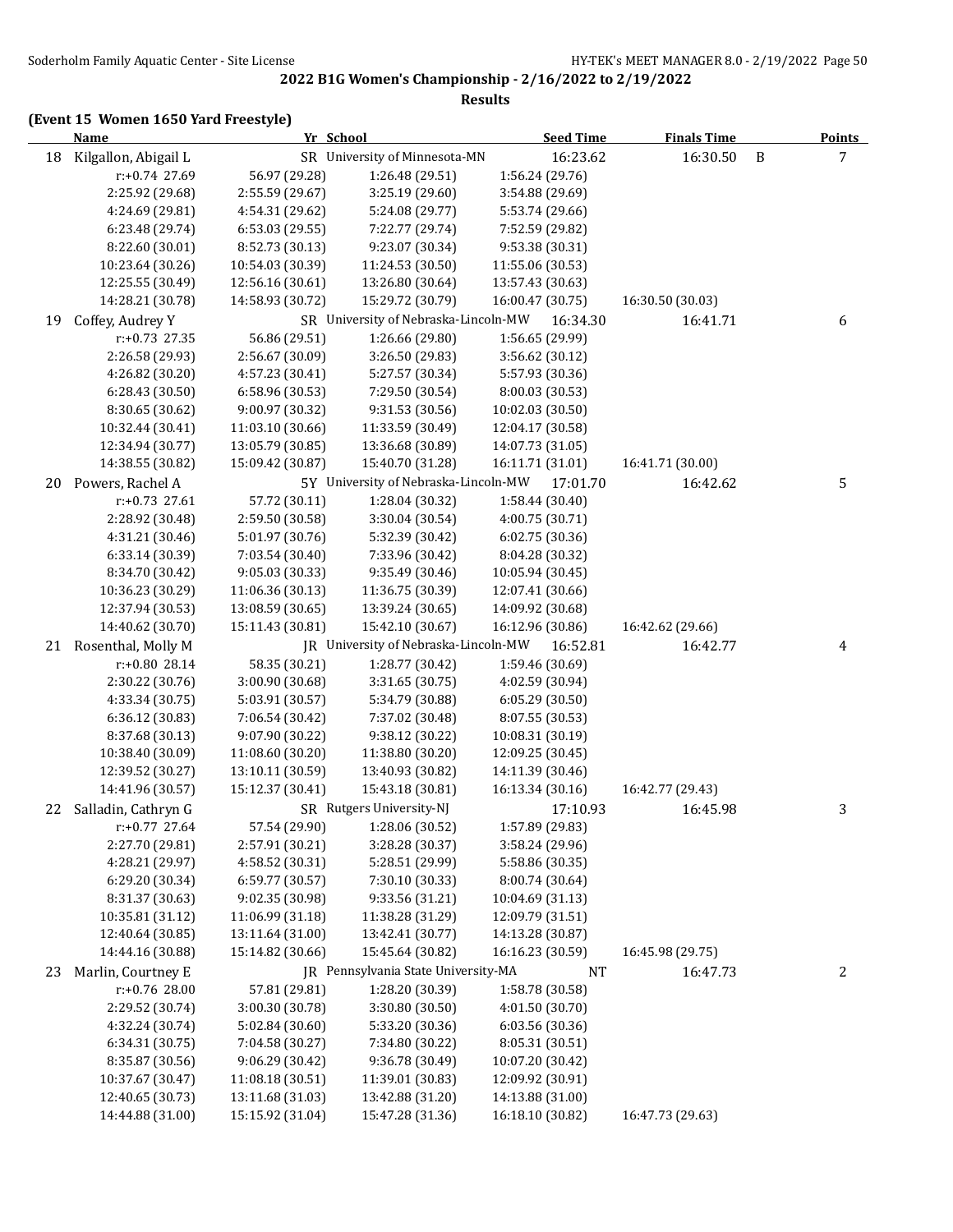# **(Event 15 Women 1650 Yard Freestyle)**

|       | <b>Name</b>          |                  | Yr School                            | <b>Seed Time</b> | <b>Finals Time</b> | Points       |
|-------|----------------------|------------------|--------------------------------------|------------------|--------------------|--------------|
|       | 24 Groysman, Yulia G |                  | JR Northwestern University-IL        | 16:55.25         | 16:52.14           | $\mathbf{1}$ |
|       | r:+0.67 27.01        | 56.69 (29.68)    | 1:27.07 (30.38)                      | 1:57.54 (30.47)  |                    |              |
|       | 2:27.97 (30.43)      | 2:58.49 (30.52)  | 3:29.08 (30.59)                      | 3:59.88 (30.80)  |                    |              |
|       | 4:30.39 (30.51)      | 5:01.10 (30.71)  | 5:31.84 (30.74)                      | 6:02.33 (30.49)  |                    |              |
|       | 6:33.40 (31.07)      | 7:04.06 (30.66)  | 7:34.86 (30.80)                      | 8:05.69 (30.83)  |                    |              |
|       | 8:36.67 (30.98)      | 9:07.82 (31.15)  | 9:38.61 (30.79)                      | 10:09.34 (30.73) |                    |              |
|       | 10:40.09 (30.75)     | 11:11.09 (31.00) | 11:41.88 (30.79)                     | 12:12.69 (30.81) |                    |              |
|       | 12:43.36 (30.67)     | 13:14.25 (30.89) | 13:45.45 (31.20)                     | 14:16.55 (31.10) |                    |              |
|       | 14:48.00 (31.45)     | 15:19.36 (31.36) | 15:50.61 (31.25)                     | 16:21.87 (31.26) | 16:52.14 (30.27)   |              |
| 25    | Bognar, Cara A       |                  | SO University of Illinois-IL         | 17:02.63         | 16:57.49           |              |
|       | $r: +0.70$ 28.21     | 59.04 (30.83)    | 1:30.01 (30.97)                      | 2:01.30 (31.29)  |                    |              |
|       | 2:32.40 (31.10)      | 3:03.73 (31.33)  | 3:35.13 (31.40)                      | 4:06.41 (31.28)  |                    |              |
|       | 4:37.85 (31.44)      | 5:09.29 (31.44)  | 5:40.50 (31.21)                      | 6:11.73 (31.23)  |                    |              |
|       | 6:42.83 (31.10)      | 7:14.00 (31.17)  | 7:45.27 (31.27)                      | 8:16.38 (31.11)  |                    |              |
|       | 8:47.58 (31.20)      | 9:18.88 (31.30)  | 9:49.99 (31.11)                      | 10:21.02 (31.03) |                    |              |
|       | 10:52.14 (31.12)     | 11:22.81 (30.67) | 11:53.73 (30.92)                     | 12:24.67 (30.94) |                    |              |
|       | 12:55.32 (30.65)     | 13:26.15 (30.83) | 13:56.91 (30.76)                     | 14:27.44 (30.53) |                    |              |
|       | 14:57.94 (30.50)     | 15:28.57 (30.63) | 15:58.68 (30.11)                     | 16:28.65 (29.97) | 16:57.49 (28.84)   |              |
| 26    | Murzilli, Ilaria     |                  | FR University of Nebraska-Lincoln-MW | 16:59.87         | 16:59.18           |              |
|       | r:+0.77 27.40        | 57.10 (29.70)    | 1:27.30 (30.20)                      | 1:57.61 (30.31)  |                    |              |
|       | 2:27.97 (30.36)      | 2:58.34 (30.37)  | 3:28.64 (30.30)                      | 3:59.12 (30.48)  |                    |              |
|       | 4:29.70 (30.58)      | 5:00.27 (30.57)  | 5:30.92 (30.65)                      | 6:01.77 (30.85)  |                    |              |
|       | 6:32.52(30.75)       | 7:03.38 (30.86)  | 7:34.08 (30.70)                      | 8:05.13 (31.05)  |                    |              |
|       | 8:36.60 (31.47)      | 9:08.27 (31.67)  | 9:39.49 (31.22)                      | 10:10.85 (31.36) |                    |              |
|       | 10:42.19 (31.34)     | 11:13.74 (31.55) | 11:45.31 (31.57)                     | 12:16.81 (31.50) |                    |              |
|       | 12:48.26 (31.45)     | 13:19.81 (31.55) | 13:51.30 (31.49)                     | 14:23.01 (31.71) |                    |              |
|       | 14:54.77 (31.76)     | 15:26.30 (31.53) | 15:57.69 (31.39)                     | 16:28.61 (30.92) | 16:59.18 (30.57)   |              |
| 27    | Kennedy, Sidney H    |                  | SR University of Illinois-IL         | 17:09.38         | 17:01.71           |              |
|       | r:+0.72 28.03        | 58.64 (30.61)    | 1:29.42 (30.78)                      | 2:00.34 (30.92)  |                    |              |
|       | 2:31.13 (30.79)      | 3:01.94 (30.81)  | 3:32.90 (30.96)                      | 4:03.95 (31.05)  |                    |              |
|       | 4:34.85 (30.90)      | 5:05.78 (30.93)  | 5:36.89 (31.11)                      | 6:08.05 (31.16)  |                    |              |
|       | 6:39.32 (31.27)      | 7:10.53 (31.21)  | 7:41.69 (31.16)                      | 8:13.06 (31.37)  |                    |              |
|       | 8:44.27 (31.21)      | 9:15.54 (31.27)  | 9:46.76 (31.22)                      | 10:18.11 (31.35) |                    |              |
|       | 10:49.25 (31.14)     | 11:20.58 (31.33) | 11:51.69 (31.11)                     | 12:22.97 (31.28) |                    |              |
|       | 12:54.25 (31.28)     | 13:25.72 (31.47) | 13:57.11 (31.39)                     | 14:28.18 (31.07) |                    |              |
|       | 14:59.29 (31.11)     | 15:30.30 (31.01) | 16:01.24 (30.94)                     | 16:31.79 (30.55) | 17:01.71 (29.92)   |              |
| 28    | Weber, Yael          |                  | JR Rutgers University-NJ             | 17:39.15         | 17:30.02           |              |
|       | r:+0.76 28.76        | 59.53 (30.77)    | 1:30.84 (31.31)                      | 2:02.33 (31.49)  |                    |              |
|       | 2:33.93 (31.60)      | 3:05.56 (31.63)  | 3:37.43 (31.87)                      | 4:09.24 (31.81)  |                    |              |
|       | 4:41.02 (31.78)      | 5:12.66 (31.64)  | 5:44.38 (31.72)                      | 6:16.04 (31.66)  |                    |              |
|       | 6:47.71 (31.67)      | 7:19.42 (31.71)  | 7:51.40 (31.98)                      | 8:23.50 (32.10)  |                    |              |
|       | 8:55.48 (31.98)      | 9:27.32 (31.84)  | 9:59.27 (31.95)                      | 10:31.29 (32.02) |                    |              |
|       | 11:03.09 (31.80)     | 11:35.08 (31.99) | 12:07.34 (32.26)                     | 12:39.47 (32.13) |                    |              |
|       | 13:11.42 (31.95)     | 13:43.83 (32.41) | 14:16.35 (32.52)                     | 14:48.62 (32.27) |                    |              |
|       | 15:21.05 (32.43)     | 15:53.49 (32.44) | 16:25.82 (32.33)                     | 16:58.30 (32.48) | 17:30.02 (31.72)   |              |
| $---$ | Gilbert, Liberty R   |                  | SO Ohio State University-OH          | 16:39.55         | X16:34.38          |              |
|       | r:+0.84 28.07        | 58.05 (29.98)    | 1:28.37 (30.32)                      | 1:58.91 (30.54)  |                    |              |
|       | 2:29.59 (30.68)      | 3:00.06 (30.47)  | 3:30.69 (30.63)                      | 4:01.26 (30.57)  |                    |              |
|       | 4:31.76 (30.50)      | 5:02.37 (30.61)  | 5:32.58 (30.21)                      | 6:02.97 (30.39)  |                    |              |
|       | 6:33.37 (30.40)      | 7:03.64 (30.27)  | 7:34.04 (30.40)                      | 8:04.38 (30.34)  |                    |              |
|       | 8:34.70 (30.32)      | 9:04.94 (30.24)  | 9:35.12 (30.18)                      | 10:05.28 (30.16) |                    |              |
|       | 10:35.35 (30.07)     | 11:05.51 (30.16) | 11:35.68 (30.17)                     | 12:05.88 (30.20) |                    |              |
|       | 12:35.95 (30.07)     | 13:06.15 (30.20) | 13:35.81 (29.66)                     | 14:05.79 (29.98) |                    |              |
|       | 14:35.93 (30.14)     | 15:05.96 (30.03) | 15:35.86 (29.90)                     | 16:05.61 (29.75) | 16:34.38 (28.77)   |              |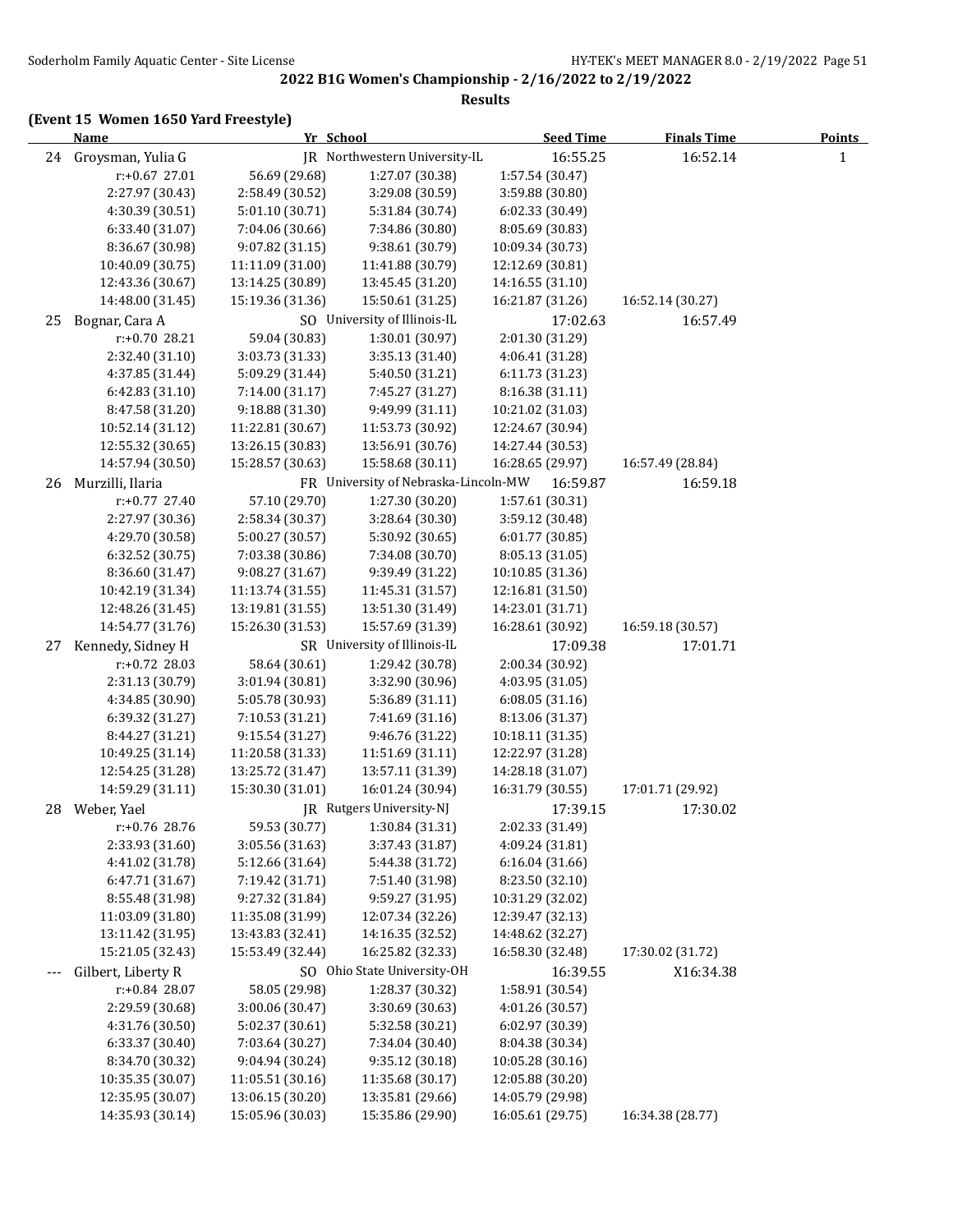**2022 B1G Women's Championship - 2/16/2022 to 2/19/2022 Results**

# **(Event 15 Women 1650 Yard Freestyle)**

|           | <b>Name</b>                        |                            | Yr School                            | <b>Seed Time</b>   | <b>Finals Time</b> | <b>Points</b> |
|-----------|------------------------------------|----------------------------|--------------------------------------|--------------------|--------------------|---------------|
| ---       | Stoll, Holly K                     |                            | SR Wisconsin, University of, Madi-WI | 16:40.41           | X16:35.72          |               |
|           | r:+0.70 27.29                      | 56.96 (29.67)              | 1:26.88 (29.92)                      | 1:57.07 (30.19)    |                    |               |
|           | 2:27.28 (30.21)                    | 2:57.46 (30.18)            | 3:27.68 (30.22)                      | 3:57.82 (30.14)    |                    |               |
|           | 4:28.05 (30.23)                    | 4:58.30 (30.25)            | 5:28.25 (29.95)                      | 5:58.31 (30.06)    |                    |               |
|           | 6:28.32 (30.01)                    | 6:58.27 (29.95)            | 7:28.51 (30.24)                      | 7:58.60 (30.09)    |                    |               |
|           | 8:28.89 (30.29)                    | 8:59.18 (30.29)            | 9:29.54 (30.36)                      | 10:00.02 (30.48)   |                    |               |
|           | 10:30.59 (30.57)                   | 11:01.06 (30.47)           | 11:31.66 (30.60)                     | 12:01.95 (30.29)   |                    |               |
|           | 12:32.54 (30.59)                   | 13:03.20 (30.66)           | 13:33.99 (30.79)                     | 14:04.55 (30.56)   |                    |               |
|           | 14:35.22 (30.67)                   | 15:05.68 (30.46)           | 15:36.14 (30.46)                     | 16:06.70 (30.56)   | 16:35.72 (29.02)   |               |
|           | Lau, Octavia K                     |                            | JR Michigan, University of-MI        | 16:35.77           | X16:44.38          |               |
|           | r:+0.68 27.52                      | 57.51 (29.99)              | 1:28.04 (30.53)                      | 1:58.32 (30.28)    |                    |               |
|           | 2:28.56 (30.24)                    | 2:58.71 (30.15)            | 3:29.19 (30.48)                      | 3:59.37 (30.18)    |                    |               |
|           | 4:29.63 (30.26)                    | 4:59.98 (30.35)            | 5:30.33 (30.35)                      | 6:00.67 (30.34)    |                    |               |
|           | 6:31.39 (30.72)                    | 7:01.96 (30.57)            | 7:32.70 (30.74)                      | 8:03.22 (30.52)    |                    |               |
|           | 8:33.62 (30.40)                    | 9:04.41 (30.79)            | 9:35.21 (30.80)                      | 10:06.03 (30.82)   |                    |               |
|           | 10:36.71 (30.68)                   | 11:07.42 (30.71)           | 11:38.04 (30.62)                     | 12:08.71 (30.67)   |                    |               |
|           | 12:39.43 (30.72)                   | 13:10.30 (30.87)           | 13:41.13 (30.83)                     | 14:11.84 (30.71)   |                    |               |
|           | 14:42.94 (31.10)                   | 15:13.55 (30.61)           | 15:44.37 (30.82)                     | 16:15.26 (30.89)   | 16:44.38 (29.12)   |               |
| ---       | Walls, Annie                       |                            | SO Pennsylvania State University-MA  | 16:57.51           | X16:48.14          |               |
|           | r:+0.85 27.99                      | 57.76 (29.77)              | 1:27.96 (30.20)                      | 1:58.05 (30.09)    |                    |               |
|           | 2:28.32 (30.27)                    | 2:58.76 (30.44)            | 3:29.27 (30.51)                      | 3:59.67 (30.40)    |                    |               |
|           | 4:30.14 (30.47)                    | 5:00.63 (30.49)            | 5:31.02 (30.39)                      | 6:01.71 (30.69)    |                    |               |
|           | 6:32.36 (30.65)                    | 7:02.89 (30.53)            | 7:33.54 (30.65)                      | 8:04.28 (30.74)    |                    |               |
|           | 8:35.07 (30.79)                    | 9:05.91 (30.84)            | 9:36.68 (30.77)                      | 10:07.64 (30.96)   |                    |               |
|           | 10:38.54 (30.90)                   | 11:09.46 (30.92)           | 11:40.35 (30.89)                     | 12:11.13 (30.78)   |                    |               |
|           | 12:41.94 (30.81)                   | 13:12.77 (30.83)           | 13:43.63 (30.86)                     | 14:14.45 (30.82)   |                    |               |
|           | 14:45.43 (30.98)                   | 15:16.24 (30.81)           | 15:47.12 (30.88)                     | 16:17.88 (30.76)   | 16:48.14 (30.26)   |               |
|           | Kilpatrick, Katelyn A              |                            | SR University of Nebraska-Lincoln-MW | 17:17.24           | X16:53.46          |               |
|           | r:+0.80 28.50                      | 58.95 (30.45)              | 1:29.57 (30.62)                      | 2:00.23 (30.66)    |                    |               |
|           | 2:30.96 (30.73)                    | 3:01.89 (30.93)            | 3:32.86 (30.97)                      | 4:03.87 (31.01)    |                    |               |
|           | 4:34.85 (30.98)                    | 5:05.88 (31.03)            | 5:36.77 (30.89)                      | 6:07.69 (30.92)    |                    |               |
|           | 6:38.81 (31.12)                    | 7:09.89 (31.08)            | 7:40.83 (30.94)                      | 8:11.78 (30.95)    |                    |               |
|           | 8:42.72 (30.94)                    | 9:13.60 (30.88)            | 9:44.70 (31.10)                      | 10:15.81 (31.11)   |                    |               |
|           | 10:46.70 (30.89)                   | 11:17.50 (30.80)           | 11:48.47 (30.97)                     | 12:19.38 (30.91)   |                    |               |
|           | 12:50.35 (30.97)                   | 13:21.46 (31.11)           | 13:52.30 (30.84)                     | 14:23.12 (30.82)   |                    |               |
|           | 14:54.06 (30.94)                   | 15:24.76 (30.70)           | 15:55.49 (30.73)                     | 16:25.70 (30.21)   | 16:53.46 (27.76)   |               |
| ---       | Jahns, Abigail M                   |                            | SO Purdue University-IN              | 17:02.24           | X16:53.63          |               |
|           | $r: +0.72$ 27.87                   | 58.39 (30.52)              | 1:29.10 (30.71)                      | 1:59.88 (30.78)    |                    |               |
|           | 2:30.53 (30.65)                    | 3:01.26 (30.73)            | 3:32.05 (30.79)                      | 4:02.98 (30.93)    |                    |               |
|           | 4:33.73 (30.75)                    | 5:04.72 (30.99)            | 5:35.60 (30.88)                      | 6:06.61 (31.01)    |                    |               |
|           | 6:37.69 (31.08)                    | 7:08.62 (30.93)            | 7:39.65 (31.03)                      | 8:10.67 (31.02)    |                    |               |
|           | 8:41.75 (31.08)                    | 9:12.47 (30.72)            | 9:43.37 (30.90)                      | 10:14.45 (31.08)   |                    |               |
|           | 10:45.29 (30.84)                   | 11:16.16 (30.87)           | 11:46.89 (30.73)                     | 12:17.91 (31.02)   |                    |               |
|           | 12:48.81 (30.90)                   | 13:19.63 (30.82)           | 13:50.75 (31.12)                     | 14:21.47 (30.72)   |                    |               |
|           | 14:52.52 (31.05)                   | 15:23.37 (30.85)           | 15:53.98 (30.61)                     | 16:24.51 (30.53)   | 16:53.63 (29.12)   |               |
|           | Event 16 Women 200 Yard Backstroke |                            |                                      |                    |                    |               |
|           | <b>B1G Meet:</b>                   | 1:48.47 ! 2/23/2019        | <b>Elizabeth Nelson</b>              |                    | Wisconsin          |               |
|           |                                    | 1:50.50 A NCAA Qualifying  |                                      |                    |                    |               |
|           |                                    | 1:57.11 B NCAA Provisional |                                      |                    |                    |               |
|           | Name                               |                            | Yr School                            | <b>Prelim Time</b> | <b>Finals Time</b> | <b>Points</b> |
| A - Final |                                    |                            |                                      |                    |                    |               |
|           | 1 Bacon, Phoebe M                  |                            | SO Wisconsin, University of, Madi-WI | 1:51.71            | 1:51.23            | 32<br>– B     |
|           | $r: +0.62$ 26.03                   | 54.16 (28.13)              | 1:22.57 (28.41)                      | 1:51.23 (28.66)    |                    |               |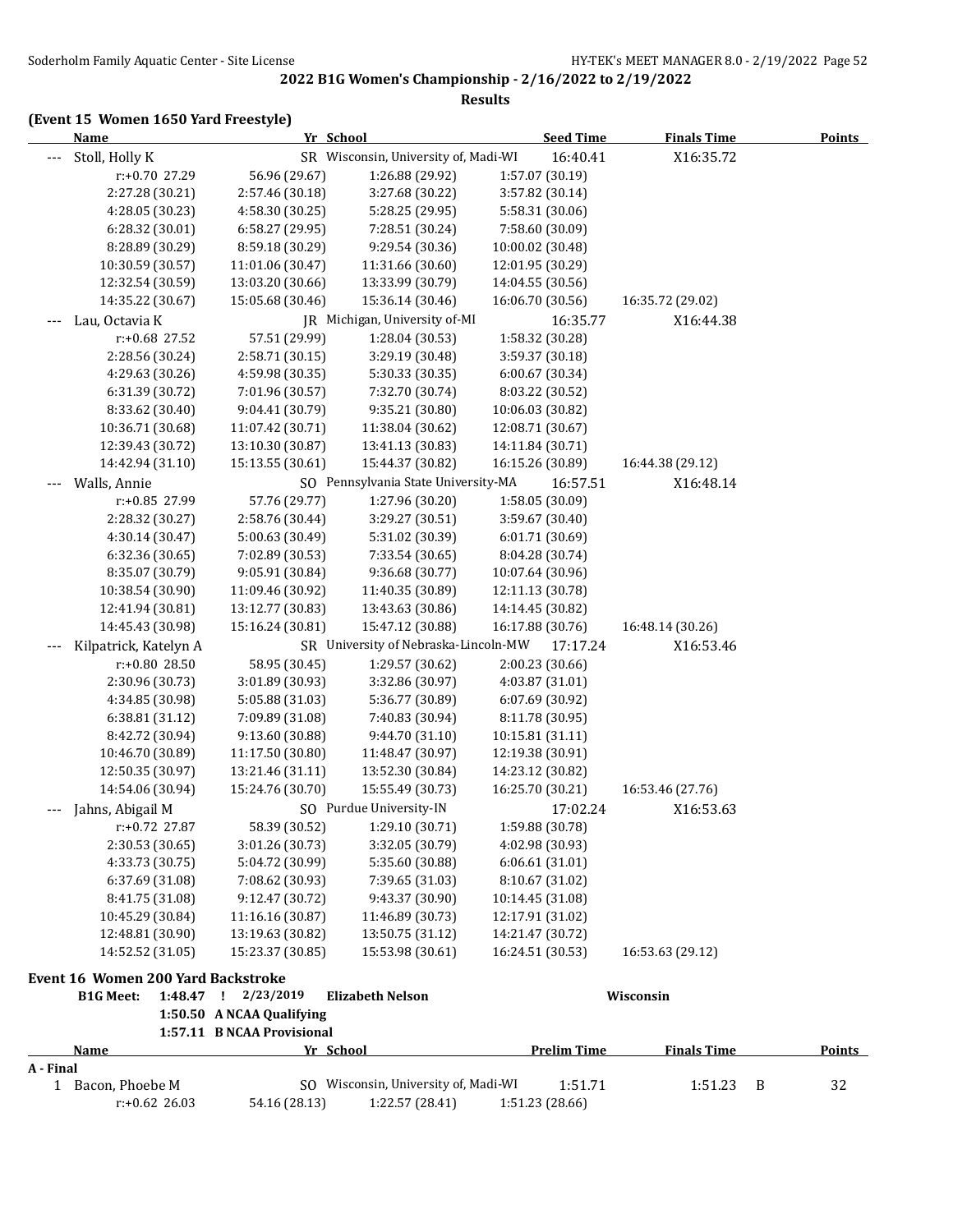### **Results**

# **A - Final ... (Event 16 Women 200 Yard Backstroke)**

|                  | <b>Name</b>                          | Yr School                            | <b>Prelim Time</b> | <b>Finals Time</b> |   | <b>Points</b> |
|------------------|--------------------------------------|--------------------------------------|--------------------|--------------------|---|---------------|
|                  | 2 Peplowski, Anna M                  | FR Indiana University-IN             | 1:53.04            | 1:53.30            | B | 28            |
|                  | r:+1.09 26.86                        | 55.11 (28.25)<br>1:24.03 (28.92)     | 1:53.30 (29.27)    |                    |   |               |
|                  | 3 Lepisova, Emma                     | JR Northwestern University-IL        | 1:53.98            | 1:53.37            | B | 27            |
|                  | $r: +0.60$ 26.43                     | 54.78 (28.35)<br>1:23.96 (29.18)     | 1:53.37 (29.41)    |                    |   |               |
|                  | 4 Newman, Mara S                     | SR Wisconsin, University of, Madi-WI | 1:53.85            | 1:53.96            | B | 26            |
|                  | r:+0.59 26.68                        | 55.54 (28.86)<br>1:24.69 (29.15)     | 1:53.96 (29.27)    |                    |   |               |
|                  | 5 Schobel, Marie C                   | SR Pennsylvania State University-MA  | 1:54.83            | 1:54.37            | B | 25            |
|                  | r:+0.56 26.56                        | 55.19 (28.63)<br>1:24.62 (29.43)     | 1:54.37 (29.75)    |                    |   |               |
|                  | 6 Chung, Casey A                     | SO Michigan, University of-MI        | 1:54.62            | 1:54.80            | B | 24            |
|                  | $r: +0.58$ 26.81                     | 55.71 (28.90)                        |                    |                    |   |               |
|                  |                                      | 1:25.17 (29.46)                      | 1:54.80 (29.63)    |                    |   |               |
|                  | 7 Harrison, Tristan T                | SO Ohio State University-OH          | 1:54.13            | 1:54.92            | B | 23            |
|                  | $r: +0.65$ 27.45                     | 55.77 (28.32)<br>1:24.79 (29.02)     | 1:54.92 (30.13)    |                    |   |               |
|                  | 8 Hall, Paige E                      | FR Ohio State University-OH          | 1:55.06            | 1:54.94            | B | 22            |
|                  | $r: +0.61$ 27.17                     | 56.11 (28.94)<br>1:25.40 (29.29)     | 1:54.94 (29.54)    |                    |   |               |
| <b>B</b> - Final |                                      |                                      |                    |                    |   |               |
|                  | 9 Kraus, Morgan A                    | JR Ohio State University-OH          | 1:55.38            | 1:54.27            | B | 20            |
|                  | $r: +1.09$ 27.61                     | 56.94 (29.33)<br>1:25.85 (28.91)     | 1:54.27 (28.42)    |                    |   |               |
|                  | 10 Murdock, Justine E                | FR Northwestern University-IL        | 1:55.34            | 1:54.61            | B | 17            |
|                  | $r: +0.58$ 27.08                     | 55.72 (28.64)<br>1:24.92 (29.20)     | 1:54.61 (29.69)    |                    |   |               |
|                  | 11 Freed, Anna K                     | SO Indiana University-IN             | 1:55.36            | 1:54.77            | B | 16            |
|                  | $r: +0.64$ 27.36                     | 56.22 (28.86)<br>1:25.71 (29.49)     | 1:54.77 (29.06)    |                    |   |               |
| 12               | Schoof, Kaylyn E                     | SO Wisconsin, University of, Madi-WI | 1:56.19            | 1:55.68            | B | 15            |
|                  | $r: +0.61$ 26.93                     | 55.91 (28.98)<br>1:25.49 (29.58)     | 1:55.68 (30.19)    |                    |   |               |
|                  | 13 Kaufmann, Noelle E                | SO Michigan, University of-MI        | 1:56.19            | 1:55.73            | B | 14            |
|                  | $r: +0.90$ 26.64                     | 55.12 (28.48)<br>1:24.67 (29.55)     | 1:55.73 (31.06)    |                    |   |               |
|                  | 14 Rodriguez Rivero, Paula           | SO University of Minnesota-MN        | 1:55.68            | 1:55.77            | B | 13            |
|                  | r:+0.60 26.50                        | 55.13 (28.63)<br>1:25.00 (29.87)     | 1:55.77 (30.77)    |                    |   |               |
|                  | 15 Housey, Sophie A                  | SO Michigan, University of-MI        | 1:55.16            | 1:56.09            | B | 12            |
|                  | r:+0.60 27.39                        | 56.32 (28.93)<br>1:25.97 (29.65)     | 1:56.09 (30.12)    |                    |   |               |
|                  | 16 Venter, Mariella G                | JR Michigan, University of-MI        | 1:56.07            | 1:57.38            |   | 11            |
|                  |                                      |                                      |                    |                    |   |               |
|                  | $r: +0.62$ 27.13                     | 55.97 (28.84)<br>1:26.02 (30.05)     | 1:57.38 (31.36)    |                    |   |               |
| C - Final        |                                      | SO University of Minnesota-MN        | 1:56.93            | 1:56.32            | B |               |
|                  | 17 Jongman, Indy<br>$r: +0.61$ 27.38 |                                      |                    |                    |   | 9             |
|                  |                                      | 56.77 (29.39)<br>1:26.85 (30.08)     | 1:56.32 (29.47)    |                    |   |               |
|                  | 18 Harter, Abigail G                 | SO Purdue University-IN              | 1:57.87            | 1:57.01            | B | 7             |
|                  | $r: +1.01$ 27.63                     | 57.42 (29.79)<br>1:27.68 (30.26)     | 1:57.01 (29.33)    |                    |   |               |
|                  | 19 Guanci, Margaret A                | SR Wisconsin, University of, Madi-WI | 1:56.68            | 1:57.13            |   | 6             |
|                  | r:+0.96 27.47                        | 56.79 (29.32)<br>1:26.90 (30.11)     | 1:57.13 (30.23)    |                    |   |               |
|                  | 20 Ronquillio, Madesyn P             | SR University of Nebraska-Lincoln-MW | 1:58.87            | 1:57.67            |   | 5             |
|                  | r:+0.85 28.08                        | 57.80 (29.72)<br>1:27.72 (29.92)     | 1:57.67 (29.95)    |                    |   |               |
|                  | 21 Heiser, Elyse V                   | FR Indiana University-IN             | 1:57.91            | 1:57.98            |   | 4             |
|                  | $r: +0.53$ 28.01                     | 57.19 (29.18)<br>1:27.42 (30.23)     | 1:57.98 (30.56)    |                    |   |               |
|                  | 22 Butler, Rachel E                  | JR University of Minnesota-MN        | 1:57.87            | 1:58.41            |   | 3             |
|                  | r:+0.70 27.75                        | 1:27.42 (30.24)<br>57.18 (29.43)     | 1:58.41 (30.99)    |                    |   |               |
| 23               | Barton, Sarah M                      | SO University of Nebraska-Lincoln-MW | 1:58.44            | 1:59.46            |   | 2             |
|                  | r:+0.63 27.91                        | 57.61 (29.70)<br>1:28.30 (30.69)     | 1:59.46 (31.16)    |                    |   |               |
|                  | 24 Cook, Emily N                     | 5Y University of Minnesota-MN        | 1:58.03            | 1:59.70            |   | 1             |
|                  | $r: +0.60$ 27.31                     | 57.01 (29.70)<br>1:28.63 (31.62)     | 1:59.70 (31.07)    |                    |   |               |
|                  | Preliminaries                        |                                      |                    |                    |   |               |
| 25               | Harvey, Emma R                       | JR Pennsylvania State University-MA  | 1:58.98            |                    |   |               |
| 26               | Stoll, Sydney J                      | FR University of Illinois-IL         | 1:59.36            |                    |   |               |
| 27               | McKenna, Kacey S                     | FR Indiana University-IN             |                    |                    |   |               |
|                  |                                      |                                      | 1:59.65            |                    |   |               |
| 28               | Carson, Molly A                      | FR Pennsylvania State University-MA  | 1:59.70            |                    |   |               |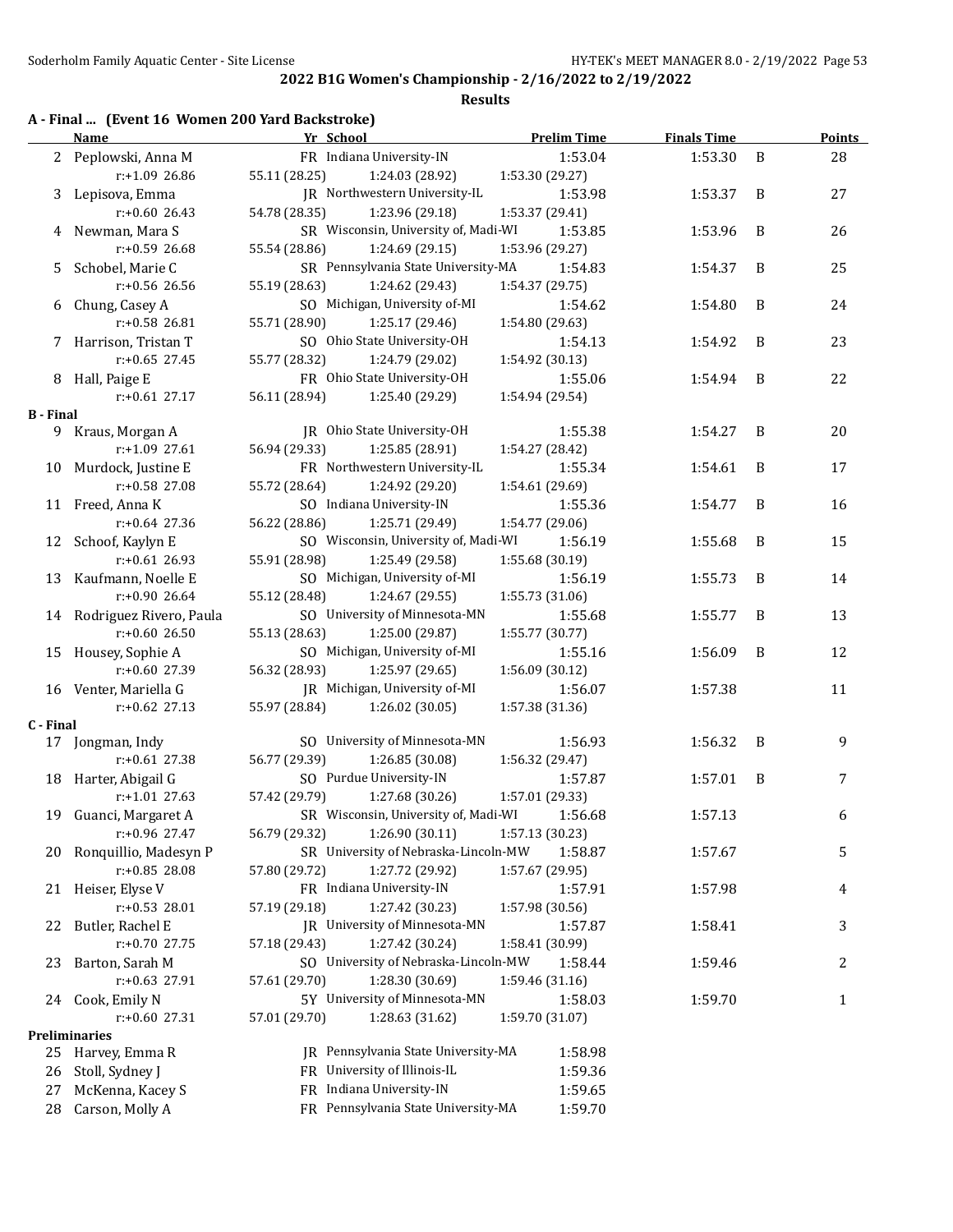### **Results**

# **Preliminaries ... (Event 16 Women 200 Yard Backstroke)**

|              | <b>Name</b>                         |               | Yr School                                      | <b>Prelim Time</b>         | <b>Finals Time</b> | <b>Points</b> |
|--------------|-------------------------------------|---------------|------------------------------------------------|----------------------------|--------------------|---------------|
| 29           | Henderson, Abigail K                |               | SO Pennsylvania State University-MA            | 2:00.04                    |                    |               |
| 30           | Gilbertson, Kennedy E               |               | JR Iowa, University of-IA                      | 2:01.45                    |                    |               |
| 31           | Schick, Natalie E                   |               | FR Rutgers University-NJ                       | 2:02.33                    |                    |               |
| 32           | Brooker, Anna C                     | IR            | Iowa, University of-IA                         | 2:02.55                    |                    |               |
| 33           | Clark, Georgia K                    | IR            | Iowa, University of-IA                         | 2:03.15                    |                    |               |
| 34           | Salafatinos, Athena P               | IR            | University of Illinois-IL                      | 2:04.23                    |                    |               |
| 35           | Danforth, Elizabeth S               | SO.           | Pennsylvania State University-MA               | 2:04.63                    |                    |               |
| 36           | Pfeiffer, Anna F                    | SO            | Iowa, University of-IA                         | 2:04.98                    |                    |               |
| 37           | Pawloski, Zoe J                     | IR            | Iowa, University of-IA                         | 2:05.28                    |                    |               |
| 38           | Lusby, Simone C                     |               | SR Rutgers University-NJ                       | 2:05.48                    |                    |               |
| 39           | Niziolek, Meghan K                  | SO.           | University of Illinois-IL                      | 2:08.57                    |                    |               |
| $---$        | Gilbert, Liberty R                  | SO.           | Ohio State University-OH                       | 1:58.72                    | X                  |               |
| $---$        | Redican, Anna S                     | SO.           | Pennsylvania State University-MA               | 1:59.65                    | $\mathbf X$        |               |
| $---$        | Tuinman, Sophia J                   | SO            | Michigan, University of-MI                     | 1:57.14                    | $\mathbf X$        |               |
| ---          | Donahue, Gabriela A                 | SO.           | University of Nebraska-Lincoln-MW              | 2:00.94                    | $\mathbf X$        |               |
| ---          | Broderick, Katherine E              | SO.           | Indiana University-IN                          | 1:58.90                    | X                  |               |
| ---          | Lloyd, Madison A                    |               | FR University of Nebraska-Lincoln-MW           | 2:00.24                    | X                  |               |
| $---$        | Carson, Katherine N                 |               | FR Indiana University-IN                       | 2:06.56                    | $\mathbf X$        |               |
| ---          | Herwig, Michaela M                  | SO            | Purdue University-IN                           |                            | X                  |               |
|              | Mueller, Kathryn L                  | IR            | Purdue University-IN                           | 2:00.70                    | X                  |               |
| ---<br>$---$ | Verbrugge, Erin M                   |               | JR Purdue University-IN                        | 2:00.87                    | X                  |               |
|              |                                     |               |                                                |                            |                    |               |
|              | Event 16 Women 200 Yard Backstroke  |               |                                                |                            |                    |               |
|              | <b>B1G Meet:</b><br>1:48.47<br>Τ.   | 2/23/2019     | <b>Elizabeth Nelson</b>                        |                            | Wisconsin          |               |
|              | 1:50.50 A NCAA Qualifying           |               |                                                |                            |                    |               |
|              |                                     |               |                                                |                            |                    |               |
|              | 1:57.11 B NCAA Provisional          |               |                                                |                            |                    |               |
|              | Name                                |               | <u>Yr School</u>                               | <b>Seed Time</b>           | <b>Prelim Time</b> |               |
|              | <b>Preliminaries</b>                |               |                                                |                            |                    |               |
| 1            | Bacon, Phoebe M                     |               | SO Wisconsin, University of, Madi-WI           | 1:50.48                    | 1:51.71            | qB            |
|              | $r: +0.61$ 26.25                    | 54.49 (28.24) | 1:22.82 (28.33)                                | 1:51.71 (28.89)            |                    |               |
| 2            | Peplowski, Anna M                   |               | FR Indiana University-IN                       | 1:53.70                    | 1:53.04            | qB            |
|              | $r: +0.64$ 26.77                    | 54.70 (27.93) | 1:23.44 (28.74)                                | 1:53.04 (29.60)            |                    |               |
| 3            | Newman, Mara S                      |               | SR Wisconsin, University of, Madi-WI           | 1:55.01                    | 1:53.85            | qB            |
|              | r:+0.99 26.88                       | 56.11 (29.23) | 1:25.12 (29.01)                                | 1:53.85 (28.73)            |                    |               |
| 4            | Lepisova, Emma                      |               | JR Northwestern University-IL                  | 1:53.32                    | 1:53.98            | qB            |
|              | $r: +0.59$ 26.74                    | 55.38 (28.64) | 1:24.84 (29.46)                                | 1:53.98 (29.14)            |                    |               |
| 5            | Harrison, Tristan T                 |               | SO Ohio State University-OH                    | 1:57.85                    | 1:54.13            | qB            |
|              | r:+0.59 27.03                       | 55.62 (28.59) | 1:24.47 (28.85)                                | 1:54.13 (29.66)            |                    |               |
| 6            | Chung, Casey A                      |               | SO Michigan, University of-MI                  | 1:55.09                    | 1:54.62            | qB            |
|              | $r: +0.57$ 26.76                    | 55.60 (28.84) | 1:24.93 (29.33)                                | 1:54.62 (29.69)            |                    |               |
| 7            | Schobel, Marie C                    |               | SR Pennsylvania State University-MA            | 1:54.41                    | 1:54.83            | qB            |
|              | $r: +0.93$ 26.55                    | 54.78 (28.23) | 1:24.23 (29.45)                                | 1:54.83 (30.60)            |                    |               |
|              | 8 Hall, Paige E                     |               | FR Ohio State University-OH                    | 1:57.62                    | 1:55.06            | qB            |
|              | $r$ :+0.56 26.65                    | 54.71 (28.06) | 1:23.74 (29.03)                                | 1:55.06 (31.32)            |                    |               |
|              | 9 Housey, Sophie A                  |               | SO Michigan, University of-MI                  | 2:00.67                    | 1:55.16            | qB            |
|              | r:+0.93 27.16                       | 55.58 (28.42) | 1:24.78 (29.20)                                | 1:55.16 (30.38)            |                    |               |
| 10           | Murdock, Justine E                  |               | FR Northwestern University-IL                  | 1:56.16                    | 1:55.34            | qB            |
|              | $r: +0.60$ 27.15                    | 56.01 (28.86) | 1:25.34 (29.33)                                | 1:55.34 (30.00)            |                    |               |
| 11           | Freed, Anna K                       |               | SO Indiana University-IN                       | 1:55.03                    | 1:55.36            | qB            |
|              | r:+0.96 27.47<br>12 Kraus, Morgan A | 56.17 (28.70) | 1:25.42 (29.25)<br>JR Ohio State University-OH | 1:55.36 (29.94)<br>1:56.48 | 1:55.38            | qB            |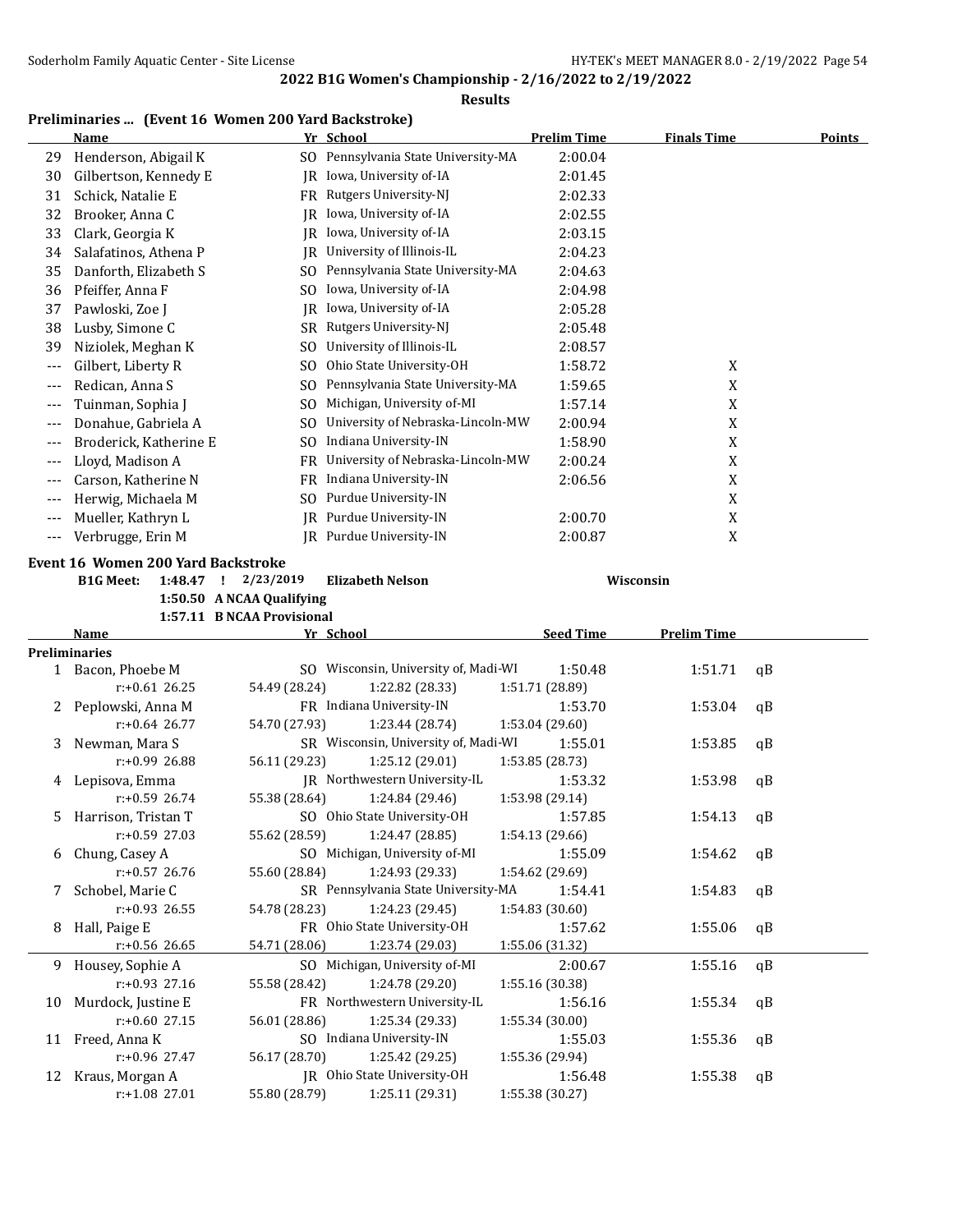| qB<br>qB<br>qB<br>qB<br>qB<br>qB<br>$\mathbf q$<br>$\mathbf q$<br>$\mathbf q$<br>q |
|------------------------------------------------------------------------------------|
|                                                                                    |
|                                                                                    |
|                                                                                    |
|                                                                                    |
|                                                                                    |
|                                                                                    |
|                                                                                    |
|                                                                                    |
|                                                                                    |
|                                                                                    |
|                                                                                    |
|                                                                                    |
|                                                                                    |
|                                                                                    |
|                                                                                    |
|                                                                                    |
|                                                                                    |
|                                                                                    |
|                                                                                    |
|                                                                                    |
| $\mathbf q$                                                                        |
|                                                                                    |
| $\mathbf q$                                                                        |
|                                                                                    |
|                                                                                    |
|                                                                                    |
|                                                                                    |
|                                                                                    |
|                                                                                    |
|                                                                                    |
|                                                                                    |
|                                                                                    |
|                                                                                    |
|                                                                                    |
|                                                                                    |
|                                                                                    |
|                                                                                    |
|                                                                                    |
|                                                                                    |
|                                                                                    |
|                                                                                    |
|                                                                                    |
|                                                                                    |
|                                                                                    |
|                                                                                    |
|                                                                                    |
|                                                                                    |
|                                                                                    |
|                                                                                    |
|                                                                                    |
|                                                                                    |
|                                                                                    |
|                                                                                    |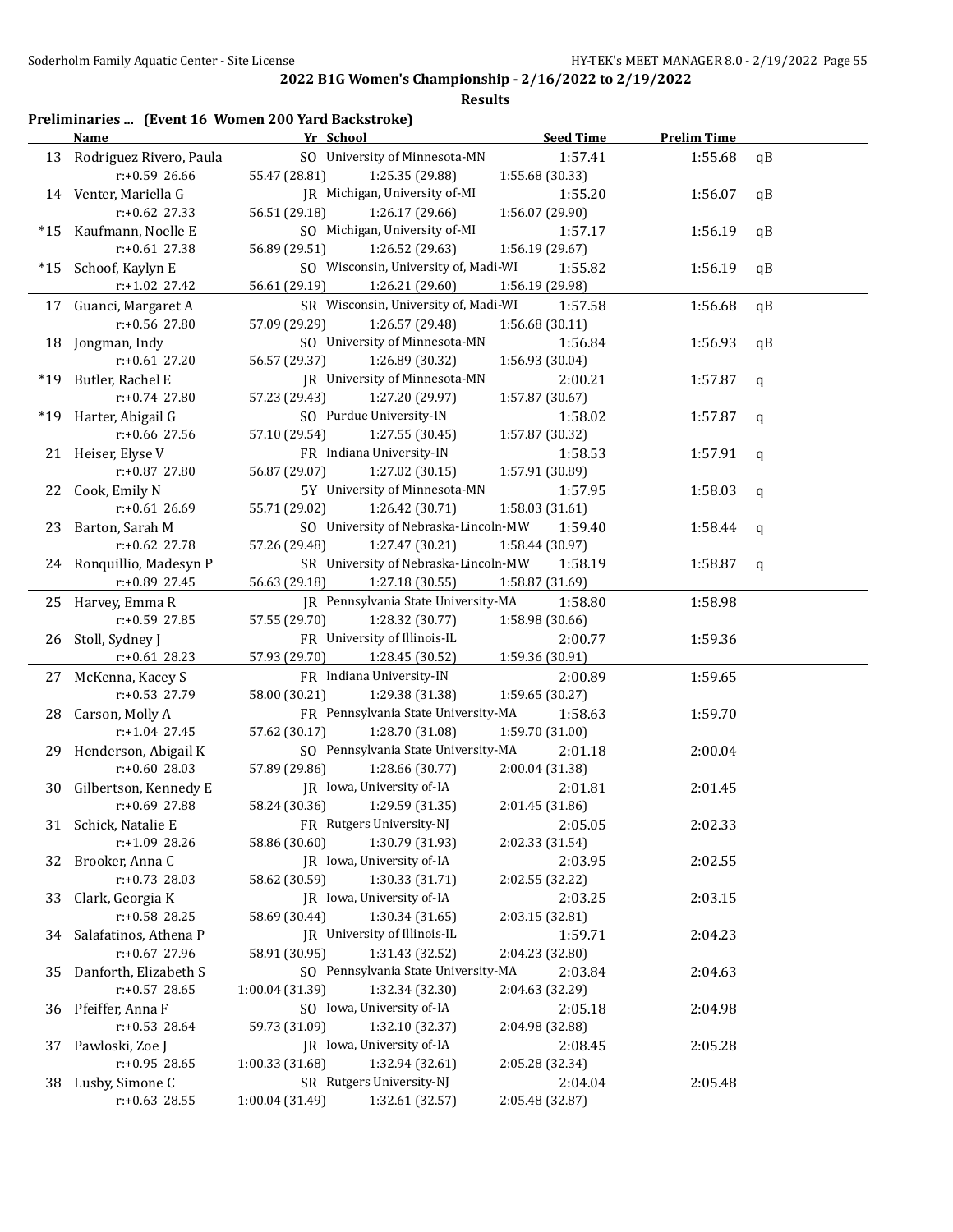|                  |                                                             |                                                     | <b>Results</b>                                          | 2022 B1G Women's Championship - 2/16/2022 to 2/19/2022 |                    |   |        |
|------------------|-------------------------------------------------------------|-----------------------------------------------------|---------------------------------------------------------|--------------------------------------------------------|--------------------|---|--------|
|                  | Preliminaries  (Event 16 Women 200 Yard Backstroke)<br>Name | Yr School                                           |                                                         | <b>Seed Time</b>                                       | <b>Prelim Time</b> |   |        |
|                  | 39 Niziolek, Meghan K<br>$r: +0.67$ 29.72                   | 1:01.66 (31.94)                                     | SO University of Illinois-IL<br>1:34.84 (33.18)         | 2:07.25<br>2:08.57 (33.73)                             | 2:08.57            |   |        |
| ---              | Tuinman, Sophia J<br>r:+0.59 27.39                          | 56.84 (29.45)                                       | SO Michigan, University of-MI<br>1:27.02 (30.18)        | 1:56.03<br>1:57.14 (30.12)                             | X1:57.14           |   |        |
| $---$            | Gilbert, Liberty R<br>$r: +1.08$ 28.25                      | 58.09 (29.84)                                       | SO Ohio State University-OH<br>1:28.29 (30.20)          | 1:58.41<br>1:58.72 (30.43)                             | X1:58.72           |   |        |
|                  | Broderick, Katherine E<br>r:+0.60 28.78                     | 59.05 (30.27)                                       | SO Indiana University-IN<br>1:29.00 (29.95)             | 1:58.80<br>1:58.90 (29.90)                             | X1:58.90           |   |        |
| $---$            | Redican, Anna S<br>$r: +1.07$ 28.24                         | 58.46 (30.22)                                       | SO Pennsylvania State University-MA<br>1:28.85 (30.39)  | 1:59.61<br>1:59.65 (30.80)                             | X1:59.65           |   |        |
|                  | Lloyd, Madison A<br>r:+0.58 28.00                           | 57.64 (29.64)                                       | FR University of Nebraska-Lincoln-MW<br>1:28.52 (30.88) | 1:58.78<br>2:00.24 (31.72)                             | X2:00.24           |   |        |
|                  | Mueller, Kathryn L<br>r:+0.58 28.07                         | 58.24 (30.17)                                       | JR Purdue University-IN<br>1:29.56 (31.32)              | 2:03.15<br>2:00.70 (31.14)                             | X2:00.70           |   |        |
|                  | Verbrugge, Erin M<br>r:+1.00 28.09                          | 58.31 (30.22)                                       | JR Purdue University-IN<br>1:29.24 (30.93)              | 2:04.70<br>2:00.87 (31.63)                             | X2:00.87           |   |        |
| $---$            | Donahue, Gabriela A<br>r:+0.99 27.69                        | 58.43 (30.74)                                       | SO University of Nebraska-Lincoln-MW<br>1:29.57(31.14)  | 2:03.68<br>2:00.94 (31.37)                             | X2:00.94           |   |        |
|                  | Carson, Katherine N<br>$r: +0.62$ 28.94                     | 1:00.38 (31.44)                                     | FR Indiana University-IN<br>1:33.49 (33.11)             | 2:02.96<br>2:06.56 (33.07)                             | X2:06.56           |   |        |
|                  | Event 17 Women 100 Yard Freestyle                           |                                                     |                                                         |                                                        |                    |   |        |
|                  | <b>B1G Meet:</b>                                            | 46.57 ! 2/22/2020                                   | <b>Margaret J MacNeil</b>                               |                                                        | Michigan           |   |        |
|                  |                                                             | 47.18 A NCAA Qualifying<br>49.51 B NCAA Provisional |                                                         |                                                        |                    |   |        |
|                  | Name                                                        | Yr School                                           |                                                         | <b>Prelim Time</b>                                     | <b>Finals Time</b> |   | Points |
| A - Final        |                                                             |                                                     |                                                         |                                                        |                    |   |        |
|                  | 1 MacNeil, Margaret J<br>$r: +0.67$ 10.89                   | 22.70 (11.81)                                       | SR Michigan, University of-MI<br>35.00 (12.30)          | 47.86<br>47.10 (12.10)                                 | 47.10              | A | 32     |
|                  | 2 Fulmer, Amy A<br>$r: +0.73$ 11.01                         | 22.80 (11.79)                                       | JR Ohio State University-OH<br>35.07 (12.27)            | 47.64<br>47.46 (12.39)                                 | 47.46              | B | 28     |
| 3                | Zenick, Katherine B<br>$r: +0.64$ 10.87                     | 22.85 (11.98)                                       | SO Ohio State University-OH<br>35.23 (12.38)            | 48.11<br>47.57 (12.34)                                 | 47.57              | B | 27     |
| 4                | Smith, Madeline R<br>$r: +0.68$ 10.85                       | 22.93 (12.08)                                       | SR Northwestern University-IL<br>35.41 (12.48)          | 48.07<br>47.71 (12.30)                                 | 47.71              | B | 26     |
|                  | Nocentini, Jasmine<br>r:+0.68 10.72                         | 22.72 (12.00)                                       | SO Northwestern University-IL<br>35.09 (12.37)          | 48.23<br>47.76 (12.67)                                 | 47.76              | B | 25     |
| 6                | Flynn, Lindsay E<br>r:+0.69 10.90                           | 22.89 (11.99)                                       | FR Michigan, University of-MI<br>35.60 (12.71)          | 48.15<br>48.26 (12.66)                                 | 48.26              | B | 24     |
| 7                | Fiske, Sophie A<br>r:+0.77 10.91                            | 22.95 (12.04)                                       | FR Wisconsin, University of, Madi-WI<br>35.62 (12.67)   | 48.40<br>48.33 (12.71)                                 | 48.33              | B | 23     |
|                  | 8 Cornish, Hannah<br>$r: +0.70$ 11.08                       | 23.39 (12.31)                                       | FR University of Minnesota-MN<br>36.07 (12.68)          | 48.21<br>48.66 (12.59)                                 | 48.66              | B | 22     |
| <b>B</b> - Final |                                                             |                                                     |                                                         |                                                        |                    |   |        |
|                  | 9 Hosack, Lillie A<br>$r: +0.72$ 11.15                      | 23.42 (12.27)                                       | SR Wisconsin, University of, Madi-WI<br>36.06 (12.64)   | 48.44<br>48.41 (12.35)                                 | 48.41              | B | 20     |
|                  | 10 Newman, Claire E<br>$r: +0.63$ 10.94                     | 22.87 (11.93)                                       | SO Michigan, University of-MI<br>35.39 (12.52)          | 48.43<br>48.46 (13.07)                                 | 48.46              | B | 17     |
| 11               | Ivan, Teresa<br>r:+0.69 11.06                               | 23.14 (12.08)                                       | FR Ohio State University-OH<br>35.80 (12.66)            | 49.14<br>48.48 (12.68)                                 | 48.48              | B | 16     |
| 12               | Palmer, Alana I                                             |                                                     | SR Wisconsin, University of, Madi-WI<br>36.37 (12.63)   | 49.10<br>48.78 (12.41)                                 | 48.78              | B | 15     |
|                  | $r: +0.70$ 11.36<br>Summit, Maggie F                        | 23.74 (12.38)                                       | JR University of Minnesota-MN                           |                                                        | 49.09              | B |        |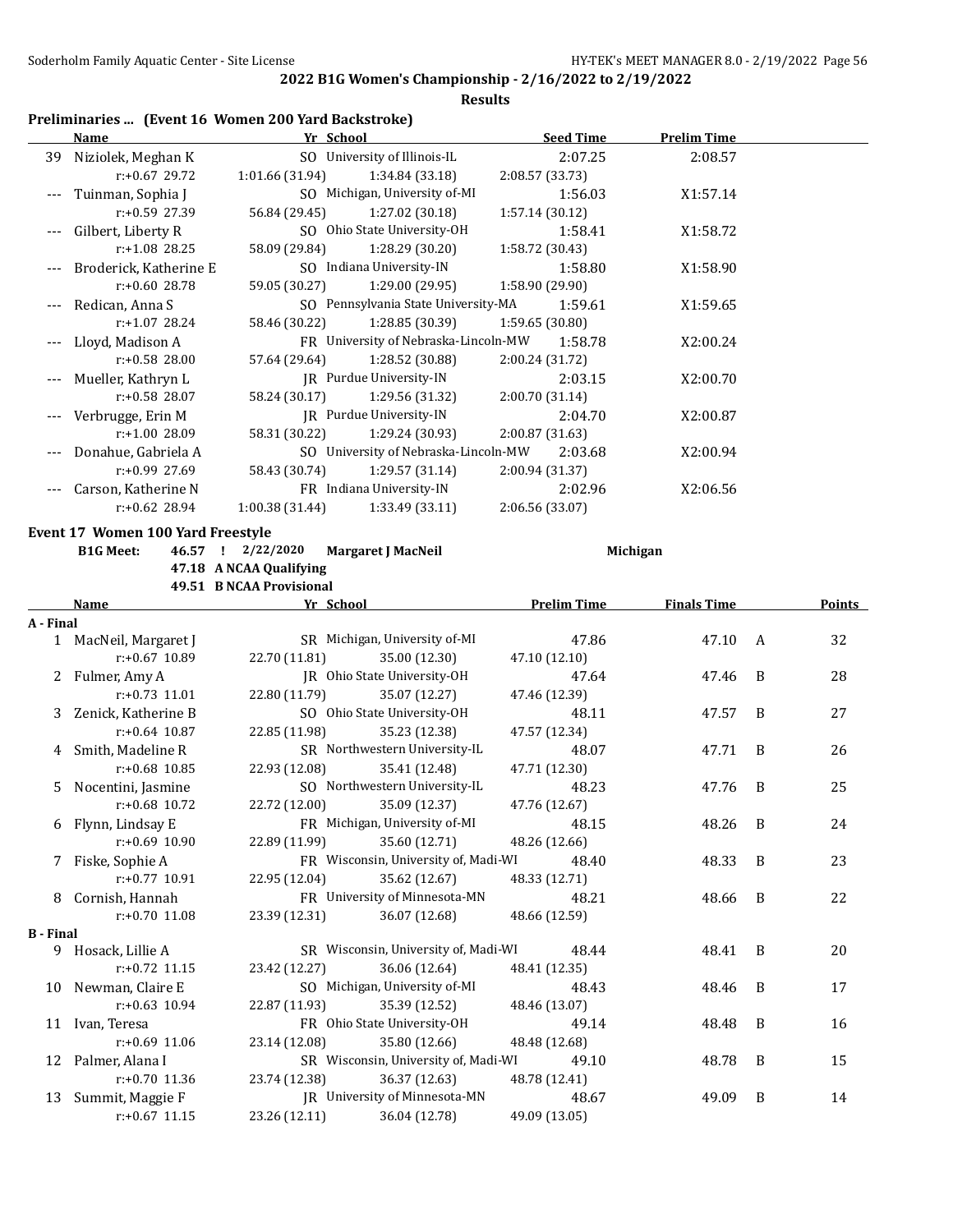|  |  | B - Final  (Event 17 Women 100 Yard Freestyle) |
|--|--|------------------------------------------------|
|--|--|------------------------------------------------|

|           | <b>Name</b>                         | Yr School                                                  | <b>Prelim Time</b>     | <b>Finals Time</b> |   | <b>Points</b> |
|-----------|-------------------------------------|------------------------------------------------------------|------------------------|--------------------|---|---------------|
|           | 14 Turak, Ashley N                  | JR Indiana University-IN                                   | 49.44                  | 49.23              | B | 13            |
|           | r:+0.71 11.20                       | 23.66 (12.46)<br>36.42 (12.76)                             | 49.23 (12.81)          |                    |   |               |
|           | 15 Amdor, Abigail M                 | JR Pennsylvania State University-MA                        | 49.42                  | 49.39              | B | 12            |
|           | r:+0.76 11.25                       | 23.67 (12.42)<br>36.52 (12.85)                             | 49.39 (12.87)          |                    |   |               |
|           | 16 Larson, Ally D                   | JR Northwestern University-IL                              | 49.13                  | 49.41              | B | 11            |
|           | $r: +0.77$ 11.17                    | 23.52 (12.35)<br>36.38 (12.86)                             | 49.41 (13.03)          |                    |   |               |
| C - Final |                                     |                                                            |                        |                    |   |               |
|           | 17 Haebig, Autumn D                 | 5Y University of Nebraska-Lincoln-MW                       | 49.57                  | 49.09              | B | 9             |
|           | r:+0.80 11.51                       | 23.95 (12.44)<br>36.65 (12.70)                             | 49.09 (12.44)          |                    |   |               |
| 18        | Scarabelli, Alice                   | SR Rutgers University-NJ                                   | 49.77                  | 49.40              | B | 7             |
|           | $r: +0.73$ 11.44                    | 23.94 (12.50)<br>36.65 (12.71)                             | 49.40 (12.75)          |                    |   |               |
| 19        | Stanford, Catherine M               | SO Pennsylvania State University-MA                        | 49.46                  | 49.44              | B | 6             |
|           | r:+0.68 11.31                       | 23.60 (12.29)<br>36.47 (12.87)                             | 49.44 (12.97)          |                    |   |               |
| 20        | Russo, Catherine C                  | SO Ohio State University-OH                                | 49.53                  | 49.55              |   | 5             |
|           | $r: +0.62$ 11.03                    | 36.18 (13.01)<br>23.17 (12.14)                             | 49.55 (13.37)          |                    |   |               |
|           | 21 Kan, Cheuk                       | FR Michigan, University of-MI                              | 49.48                  | 49.58              |   | 4             |
|           | $r: +0.71$ 11.35                    | 23.98 (12.63)<br>36.84 (12.86)                             | 49.58 (12.74)          |                    |   |               |
| 22        | McGinty, Jordan N                   | JR University of Minnesota-MN                              | 49.64                  | 49.66              |   | 3             |
|           | $r: +0.70$ 11.32                    | 23.91 (12.59)<br>36.77 (12.86)                             | 49.66 (12.89)          |                    |   |               |
| 23        | Kossakowska, Dominika               | SO Indiana University-IN                                   | 49.79                  | 50.05              |   | 2             |
|           | $r: +0.65$ 11.63                    | 24.46 (12.83)<br>37.45 (12.99)<br>SO Indiana University-IN | 50.05 (12.60)<br>49.64 |                    |   |               |
|           | 24 Ristic, Ella<br>$r: +0.71$ 11.51 | 24.19 (12.68)<br>37.29 (13.10)                             | 50.12 (12.83)          | 50.12              |   | $\mathbf{1}$  |
|           | <b>Preliminaries</b>                |                                                            |                        |                    |   |               |
|           | 25 Crane, Emily G                   | SR Ohio State University-OH                                | 49.80                  |                    |   |               |
| 26        | Bloomer, Olivia B                   | SR University of Minnesota-MN                              | 49.86                  |                    |   |               |
| 27        | Yetter, Molly M                     | FR University of Illinois-IL                               | 49.91                  |                    |   |               |
| 28        | Hellmer, Jasmine I                  | SR Northwestern University-IL                              | 49.98                  |                    |   |               |
| 29        | Lobova, Sofia                       | FR Rutgers University-NJ                                   | 50.01                  |                    |   |               |
| 30        | Kucera, Alexa J                     | SO University of Nebraska-Lincoln-MW                       | 50.02                  |                    |   |               |
| 31        | Trentin, Eleonora                   | SR Rutgers University-NJ                                   | 50.03                  |                    |   |               |
| 32        | Sheridan, Kathleen A                | SR Pennsylvania State University-MA                        | 50.12                  |                    |   |               |
| $*33$     | Ghidini, Giulia                     | JR Rutgers University-NJ                                   | 50.26                  |                    |   |               |
| $*33$     | Gupta, Kenisha V                    | FR Northwestern University-IL                              | 50.26                  |                    |   |               |
| 35        | Ledwith, Madison E                  | SR Pennsylvania State University-MA                        | 50.29                  |                    |   |               |
| 36        | Hill, Hannah M                      | FR Purdue University-IN                                    | 50.30                  |                    |   |               |
| 37        | Bowen, Kendra N                     | JR Purdue University-IN                                    | 50.33                  |                    |   |               |
| *38       | Cabush, Abigail C                   | SR University of Illinois-IL                               | 50.36                  |                    |   |               |
| $*38$     | Carlson, Abby G                     | Wisconsin, University of, Madi-WI<br>FR.                   | 50.36                  |                    |   |               |
| 40        | Broshears, Elizabeth G              | Indiana University-IN<br>SO.                               | 50.41                  |                    |   |               |
| 41        | Lough, Marly D                      | Pennsylvania State University-MA<br>FR                     | 50.66                  |                    |   |               |
| 42        | Fluehr, Maura K                     | Pennsylvania State University-MA<br>FR.                    | 50.68                  |                    |   |               |
| 43        | Haimes, Emily R                     | University of Nebraska-Lincoln-MW<br>SO.                   | 50.69                  |                    |   |               |
| 44        | Abbasse, Claire K                   | Purdue University-IN<br>IR                                 | 50.87                  |                    |   |               |
| 45        | Ryndych, Elizaveta A                | Rutgers University-NJ<br>SO.                               | 51.14                  |                    |   |               |
| $*46$     | Padron, Beatriz                     | University of Nebraska-Lincoln-MW<br>FR                    | 51.15                  |                    |   |               |
| $*46$     | Guerra, Isabelle C                  | University of Illinois-IL<br>IR                            | 51.15                  |                    |   |               |
| 48        | Brinker, Mary E                     | Pennsylvania State University-MA<br>S <sub>0</sub>         | 51.30                  |                    |   |               |
| 49        | Moon, Teagen D                      | Purdue University-IN<br>FR                                 | 51.37                  |                    |   |               |
| 50        | Bludgen, Laurel J                   | University of Illinois-IL<br>SO.                           | 51.52                  |                    |   |               |
| 51        | Cooke, Madeleine E                  | Pennsylvania State University-MA<br>5Y                     | 51.56                  |                    |   |               |
| 52        | Kuehne, Logan C                     | FR University of Illinois-IL                               | 51.58                  |                    |   |               |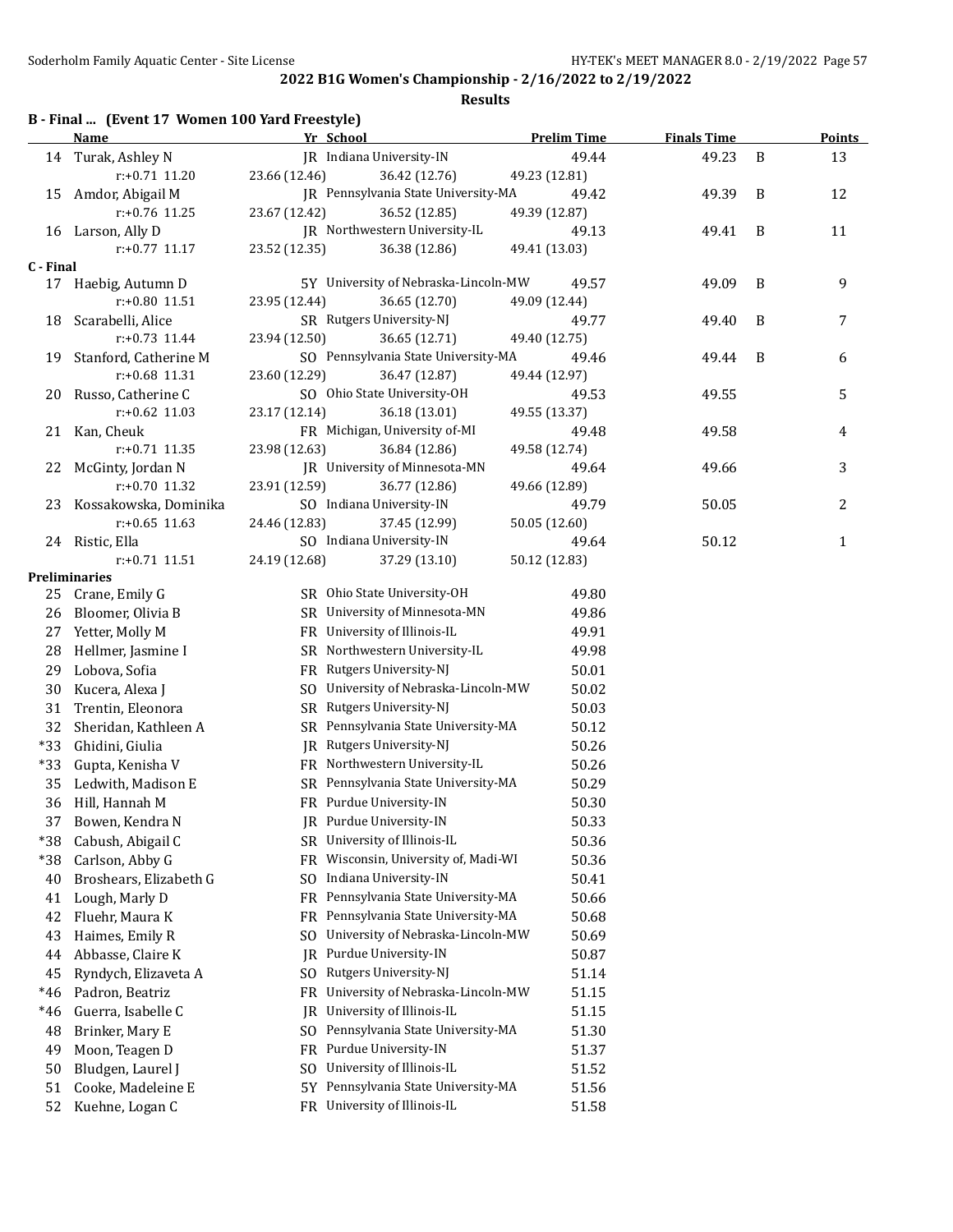### **Results**

### **Preliminaries ... (Event 17 Women 100 Yard Freestyle)**

|       | <u>Name</u>                             |                          | <u>Yr School</u>                     | <b>Prelim Time</b> | <b>Finals Time</b> | <u>Points</u> |
|-------|-----------------------------------------|--------------------------|--------------------------------------|--------------------|--------------------|---------------|
| 53    | Haake, Elissa L                         |                          | JR Purdue University-IN              | 51.78              |                    |               |
| 54    | Young, Rachel J                         |                          | JR Purdue University-IN              | 51.91              |                    |               |
| 55    | Buys, Jeanri                            |                          | JR University of Illinois-IL         | 52.54              |                    |               |
| 56    | Lange, Payton K                         |                          | JR Iowa, University of-IA            | 52.73              |                    |               |
| 57    | Wooden, Ariel E                         |                          | JR Iowa, University of-IA            | 52.87              |                    |               |
| 58    | Knueppel, Jade S                        |                          | SR Purdue University-IN              | 52.90              |                    |               |
| 59    | Black, Madison T                        | SO.                      | Iowa, University of-IA               | 53.16              |                    |               |
| 60    | Murphy, Erin N                          |                          | SR Rutgers University-NJ             | 54.73              |                    |               |
| $---$ | Funderburke, Nyah A                     |                          | FR Ohio State University-OH          | 49.85              | X                  |               |
| ---   | Fenska, Allison P                       |                          | FR Ohio State University-OH          | 49.74              | $\mathbf X$        |               |
| ---   | Tang, Tsoi Lam Katii                    |                          | JR Michigan, University of-MI        | 49.76              | X                  |               |
| ---   | Bauer, Madeleine M                      |                          | JR Michigan, University of-MI        | 50.78              | $\mathbf X$        |               |
| ---   | Holder, Aislinn G                       |                          | FR Indiana University-IN             | 50.90              | $\mathbf X$        |               |
| ---   | Kudryashova, Sophia R                   |                          | JR Michigan, University of-MI        | 49.99              | $\mathbf X$        |               |
| ---   | Chen, Erika B                           | SO.                      | Northwestern University-IL           | 51.48              | X                  |               |
| $---$ | Wallace, Isabella A                     | SO.                      | Northwestern University-IL           | 50.84              | X                  |               |
| $---$ | Tiskus, Ellie A                         | IR                       | Pennsylvania State University-MA     | 50.77              | X                  |               |
| $---$ | Cairns, Caitlin A                       | SO.                      | University of Nebraska-Lincoln-MW    | 52.74              | X                  |               |
| ---   | Barth, Kaitlyn M                        | IR                       | University of Nebraska-Lincoln-MW    | 51.71              | X                  |               |
| ---   | Herwig, Michaela M                      | SO.                      | Purdue University-IN                 | 52.63              | $\mathbf X$        |               |
| ---   | Stupar, Julia C                         |                          | SR Wisconsin, University of, Madi-WI | 51.10              | X                  |               |
| ---   | Munson, Lia M                           | S <sub>0</sub>           | University of Illinois-IL            | 54.67              | $\mathbf X$        |               |
| $---$ | Packard, Isabelle V                     | IR                       | University of Illinois-IL            | 53.69              | X                  |               |
| $---$ | Lampre, Isabel C                        | SR                       | Wisconsin, University of, Madi-WI    | 49.61              | $\mathbf X$        |               |
| $---$ | Sayovitz, Kali A                        | SO.                      | Purdue University-IN                 | 51.64              | X                  |               |
| $---$ | Cortina, Isabel M                       |                          | SR Wisconsin, University of, Madi-WI | 50.06              | X                  |               |
| ---   | Lanaghen, Kimberly B                    | IR                       | University of Nebraska-Lincoln-MW    | 53.42              | X                  |               |
| ---   | Bolger, Emily T                         |                          | SR University of Illinois-IL         | 53.71              | X                  |               |
| ---   | Turner, Sydney A                        |                          | FR Indiana University-IN             |                    | $\mathbf X$        |               |
| ---   | Heimes, Kaylee E                        | SR                       | University of Illinois-IL            |                    | X                  |               |
| $---$ | Gile, Elizabeth R                       | IR                       | University of Illinois-IL            | 53.63              | X                  |               |
| ---   | Kurzydlo, Anna C                        | SO.                      | University of Illinois-IL            | 53.22              | X                  |               |
|       | Ketslakh, Abigail                       |                          | FR Michigan, University of-MI        | 50.43              | X                  |               |
| $---$ |                                         |                          |                                      |                    |                    |               |
|       | Event 17 Women 100 Yard Freestyle       |                          |                                      |                    |                    |               |
|       | <b>B1G Meet:</b><br>46.57 !             | 2/22/2020                | <b>Margaret J MacNeil</b>            |                    | Michigan           |               |
|       |                                         | 47.18 A NCAA Qualifying  |                                      |                    |                    |               |
|       |                                         | 49.51 B NCAA Provisional |                                      |                    |                    |               |
|       | <b>Name</b>                             |                          | Yr School                            | <b>Seed Time</b>   | <b>Prelim Time</b> |               |
|       | <b>Preliminaries</b><br>1 Fulmer, Amy A |                          | JR Ohio State University-OH          | 48.09              | 47.64              | qB            |
|       | r:+0.72 10.98                           | 22.87 (11.89)            | 35.24 (12.37)                        | 47.64 (12.40)      |                    |               |
| 2     | MacNeil, Margaret J                     |                          | SR Michigan, University of-MI        | 47.15              | 47.86              | qB            |
|       | r:+0.70 10.99                           | 22.95 (11.96)            | 35.41 (12.46)                        | 47.86 (12.45)      |                    |               |
| 3     | Smith, Madeline R                       |                          | SR Northwestern University-IL        | 48.13              | 48.07              | qB            |
|       | r:+0.68 10.78                           | 22.68 (11.90)            | 35.41 (12.73)                        | 48.07 (12.66)      |                    |               |

4 Zenick, Katherine B SO Ohio State University-OH 48.57 48.11 qB

r:+0.64 10.92 23.00 (12.08) 35.52 (12.52) 48.11 (12.59) 5 Flynn, Lindsay E FR Michigan, University of-MI 48.37 48.15 qB

r:+0.70 11.02 23.07 (12.05) 35.74 (12.67) 48.15 (12.41) 6 Cornish, Hannah FR University of Minnesota-MN 48.77 48.21 qB

r:+0.70 11.02 23.30 (12.28) 35.76 (12.46) 48.21 (12.45)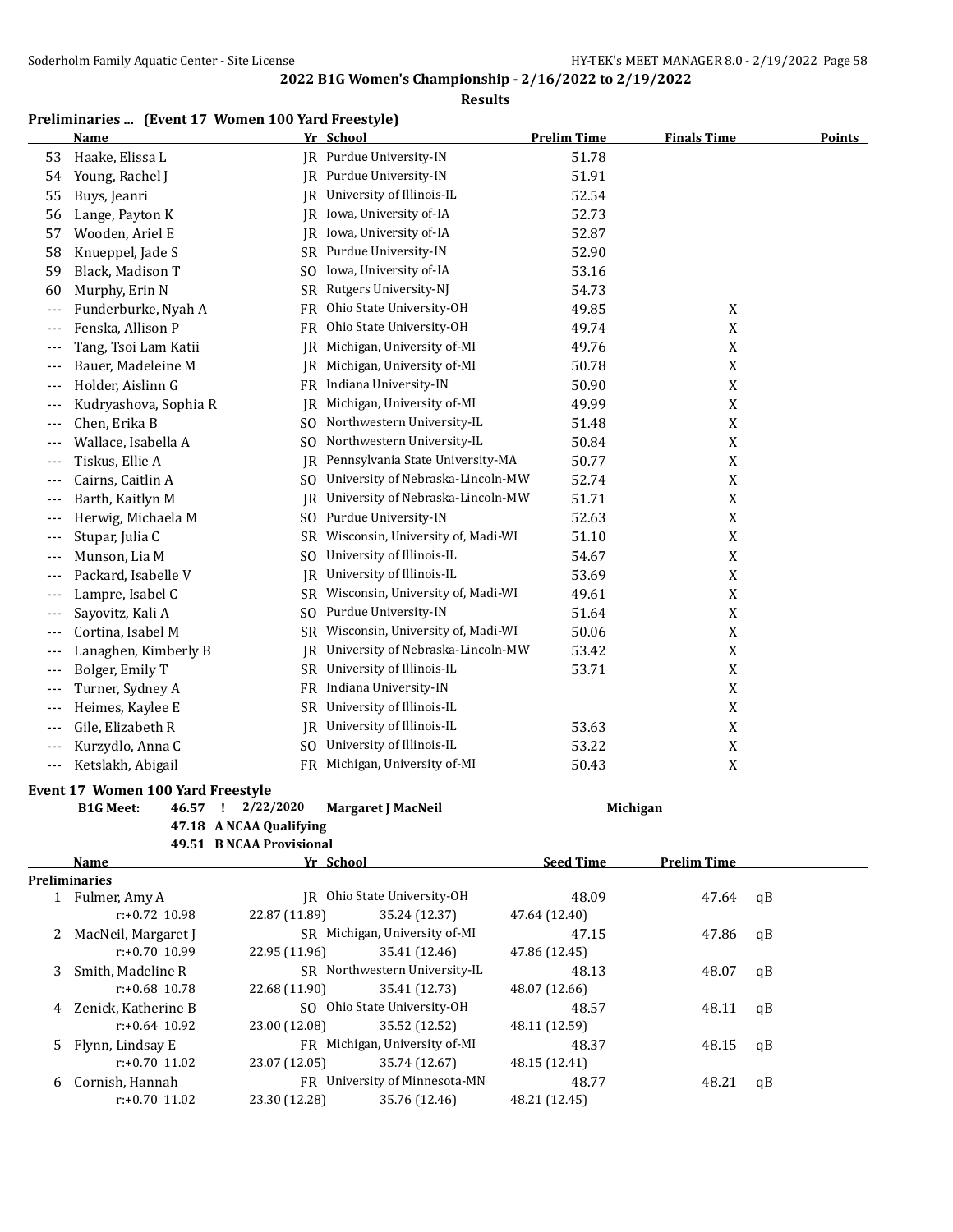|    | Preliminaries  (Event 17 Women 100 Yard Freestyle) |                                      |                        |                    |             |
|----|----------------------------------------------------|--------------------------------------|------------------------|--------------------|-------------|
|    | Name                                               | Yr School                            | <b>Seed Time</b>       | <b>Prelim Time</b> |             |
|    | 7 Nocentini, Jasmine                               | SO Northwestern University-IL        | 48.46                  | 48.23              | qB          |
|    | r:+0.68 10.78                                      | 22.79 (12.01)<br>35.37 (12.58)       | 48.23 (12.86)          |                    |             |
|    | 8 Fiske, Sophie A                                  | FR Wisconsin, University of, Madi-WI | 48.59                  | 48.40              | qB          |
|    | r:+0.75 10.89                                      | 22.87 (11.98)<br>35.58 (12.71)       | 48.40 (12.82)          |                    |             |
|    | 9 Newman, Claire E                                 | SO Michigan, University of-MI        | 48.52                  | 48.43              | qB          |
|    | $r: +0.61$ 10.95                                   | 22.94 (11.99)<br>35.58 (12.64)       | 48.43 (12.85)          |                    |             |
|    | 10 Hosack, Lillie A                                | SR Wisconsin, University of, Madi-WI | 48.94                  | 48.44              | qB          |
|    | r:+0.71 11.22                                      | 23.48 (12.26)<br>36.21 (12.73)       | 48.44 (12.23)          |                    |             |
|    | 11 Summit, Maggie F                                | JR University of Minnesota-MN        | 49.44                  | 48.67              | qB          |
|    | r:+0.66 11.00                                      | 23.14 (12.14)<br>35.87 (12.73)       | 48.67 (12.80)          |                    |             |
|    | 12 Palmer, Alana I                                 | SR Wisconsin, University of, Madi-WI | 49.39                  | 49.10              | qB          |
|    | r:+0.69 11.21                                      | 23.56 (12.35)<br>36.38 (12.82)       | 49.10 (12.72)          |                    |             |
|    | 13 Larson, Ally D                                  | JR Northwestern University-IL        | 49.87                  | 49.13              | qB          |
|    | r:+0.79 11.24                                      | 23.45 (12.21)<br>36.26 (12.81)       | 49.13 (12.87)          |                    |             |
|    | 14 Ivan, Teresa                                    | FR Ohio State University-OH          | 48.96                  | 49.14              | qB          |
|    | r:+0.72 11.14                                      | 23.15 (12.01)<br>36.03 (12.88)       | 49.14 (13.11)          |                    |             |
|    | 15 Amdor, Abigail M                                | JR Pennsylvania State University-MA  | 50.28                  | 49.42              | qB          |
|    | r:+0.76 11.32                                      | 23.72 (12.40)<br>36.55 (12.83)       | 49.42 (12.87)          |                    |             |
|    | 16 Turak, Ashley N                                 | JR Indiana University-IN             | 48.96                  | 49.44              | qB          |
|    | r:+0.70 11.28                                      | 23.68 (12.40)<br>36.61 (12.93)       | 49.44 (12.83)          |                    |             |
|    | 17 Stanford, Catherine M                           | SO Pennsylvania State University-MA  | 49.15                  | 49.46              | qB          |
|    | r:+0.68 11.20                                      | 23.57 (12.37)<br>36.43 (12.86)       | 49.46 (13.03)          |                    |             |
|    | 18 Kan, Cheuk                                      | FR Michigan, University of-MI        | 49.50                  | 49.48              | qB          |
|    | r:+0.72 11.16                                      | 23.65 (12.49)<br>36.57 (12.92)       | 49.48 (12.91)          |                    |             |
| 19 | Russo, Catherine C                                 | SO Ohio State University-OH          | 50.78                  | 49.53              | $\mathbf q$ |
|    | $r: +0.61$ 11.01                                   | 23.35 (12.34)<br>36.31 (12.96)       | 49.53 (13.22)          |                    |             |
|    | 20 Haebig, Autumn D                                | 5Y University of Nebraska-Lincoln-MW | 49.57                  | 49.57              | $\mathbf q$ |
|    | r:+0.79 11.42                                      | 36.79 (12.81)<br>23.98 (12.56)       | 49.57 (12.78)          |                    |             |
|    | *21 McGinty, Jordan N                              | JR University of Minnesota-MN        | 49.61                  | 49.64              | q           |
|    | r:+0.70 11.26                                      | 23.84 (12.58)<br>36.79 (12.95)       | 49.64 (12.85)          |                    |             |
|    | *21 Ristic, Ella                                   | SO Indiana University-IN             | 49.02                  | 49.64              | q           |
|    | $r: +0.70$ 11.29                                   | 23.81 (12.52)<br>36.68 (12.87)       | 49.64 (12.96)          |                    |             |
| 23 | Scarabelli, Alice                                  | SR Rutgers University-NJ             | 50.51                  | 49.77              |             |
|    | r:+0.73 11.54                                      | 24.05 (12.51)<br>36.97 (12.92)       | 49.77 (12.80)          |                    | q           |
|    | 24 Kossakowska, Dominika                           | SO Indiana University-IN             | 51.06                  | 49.79              |             |
|    | $r$ :+0.65 11.54                                   | 24.03 (12.49)<br>36.93 (12.90)       | 49.79 (12.86)          |                    | $\mathbf q$ |
|    | Crane, Emily G                                     | SR Ohio State University-OH          |                        |                    |             |
| 25 | r:+0.72 10.98                                      | 23.61 (12.63)<br>36.63 (13.02)       | 49.37<br>49.80 (13.17) | 49.80              |             |
|    |                                                    | SR University of Minnesota-MN        |                        |                    |             |
| 26 | Bloomer, Olivia B                                  |                                      | 49.52                  | 49.86              |             |
|    | r:+0.68 11.01                                      | 23.30 (12.29)<br>36.41 (13.11)       | 49.86 (13.45)          |                    |             |
| 27 | Yetter, Molly M                                    | FR University of Illinois-IL         | 50.26                  | 49.91              |             |
|    | r:+0.60 11.31                                      | 37.18 (13.06)<br>24.12 (12.81)       | 49.91 (12.73)          |                    |             |
| 28 | Hellmer, Jasmine I                                 | SR Northwestern University-IL        | 52.20                  | 49.98              |             |
|    | $r.+0.71$ 11.17                                    | 36.80 (13.04)<br>23.76 (12.59)       | 49.98 (13.18)          |                    |             |
| 29 | Lobova, Sofia                                      | FR Rutgers University-NJ             | 49.38                  | 50.01              |             |
|    | r:+0.70 11.21                                      | 23.70 (12.49)<br>36.75 (13.05)       | 50.01 (13.26)          |                    |             |
| 30 | Kucera, Alexa J                                    | SO University of Nebraska-Lincoln-MW | 50.09                  | 50.02              |             |
|    | r:+0.72 11.45                                      | 36.93 (12.93)<br>24.00 (12.55)       | 50.02 (13.09)          |                    |             |
| 31 | Trentin, Eleonora                                  | SR Rutgers University-NJ             | 50.76                  | 50.03              |             |
|    | $r: +0.67$ 11.42                                   | 37.00 (13.16)<br>23.84 (12.42)       | 50.03 (13.03)          |                    |             |
| 32 | Sheridan, Kathleen A                               | SR Pennsylvania State University-MA  | 50.24                  | 50.12              |             |
|    | r:+0.67 11.39                                      | 37.15 (13.15)<br>24.00 (12.61)       | 50.12 (12.97)          |                    |             |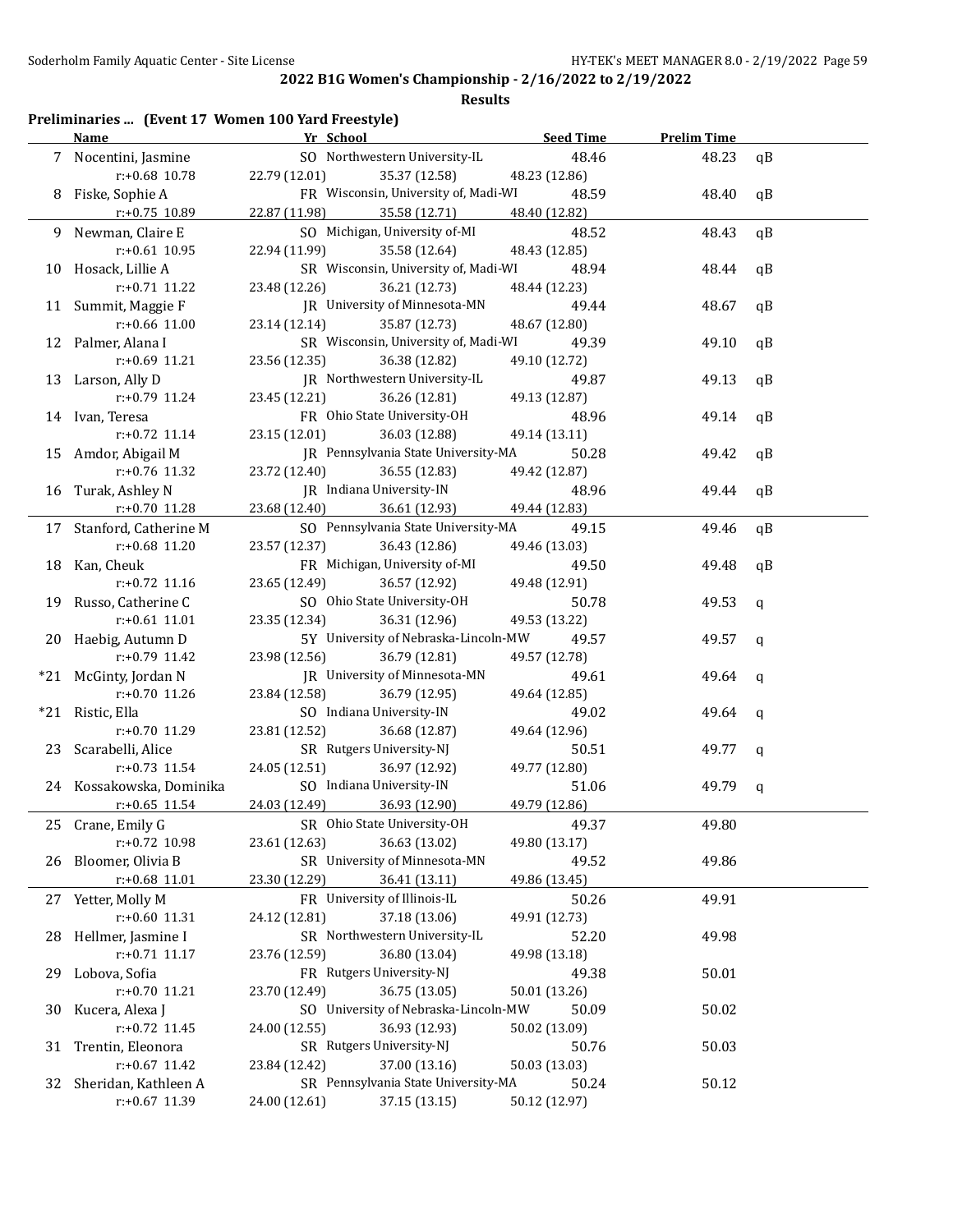### **Results**

# **Preliminaries ... (Event 17 Women 100 Yard Freestyle)**

|    | <b>Name</b>                             | Yr School                                             | Seed Time     | <b>Prelim Time</b> |  |
|----|-----------------------------------------|-------------------------------------------------------|---------------|--------------------|--|
|    | *33 Ghidini, Giulia                     | JR Rutgers University-NJ                              | 51.01         | 50.26              |  |
|    | $r: +0.69$ 11.55                        | 24.23 (12.68)<br>37.19 (12.96)                        | 50.26 (13.07) |                    |  |
|    | *33 Gupta, Kenisha V                    | FR Northwestern University-IL                         | 50.15         | 50.26              |  |
|    | $r: +0.77$ 11.56                        | 24.09 (12.53)<br>37.19 (13.10)                        | 50.26 (13.07) |                    |  |
|    | 35 Ledwith, Madison E                   | SR Pennsylvania State University-MA                   | 52.41         | 50.29              |  |
|    | $r: +0.68$ 11.55                        | 24.20 (12.65)<br>37.23 (13.03)                        | 50.29 (13.06) |                    |  |
|    | 36 Hill, Hannah M                       | FR Purdue University-IN                               | 50.96         | 50.30              |  |
|    | $r: +0.64$ 11.22                        | 23.94 (12.72)<br>37.28 (13.34)                        | 50.30 (13.02) |                    |  |
|    | 37 Bowen, Kendra N                      | JR Purdue University-IN                               | 50.89         | 50.33              |  |
|    | r:+0.76 11.71                           | 24.34 (12.63)<br>37.53 (13.19)                        | 50.33 (12.80) |                    |  |
|    | *38 Carlson, Abby G                     | FR Wisconsin, University of, Madi-WI                  | 49.80         | 50.36              |  |
|    | $r: +0.70$ 11.67                        | 24.28 (12.61)<br>37.29 (13.01)                        | 50.36 (13.07) |                    |  |
|    | *38 Cabush, Abigail C                   | SR University of Illinois-IL                          | 50.41         | 50.36              |  |
|    | $r: +0.63$ 11.41                        | 24.14 (12.73)<br>37.51 (13.37)                        | 50.36 (12.85) |                    |  |
|    | 40 Broshears, Elizabeth G               | SO Indiana University-IN                              | 49.71         | 50.41              |  |
|    | $r: +0.73$ 11.25                        | 24.04 (12.79)<br>37.29 (13.25)                        | 50.41 (13.12) |                    |  |
|    | 41 Lough, Marly D                       | FR Pennsylvania State University-MA                   | 50.63         | 50.66              |  |
|    | $r: +0.76$ 11.47                        | 24.19 (12.72)<br>37.42 (13.23)                        | 50.66 (13.24) |                    |  |
|    | 42 Fluehr, Maura K                      | FR Pennsylvania State University-MA                   | 50.52         | 50.68              |  |
|    | $r: +0.71$ 11.58                        | 24.34 (12.76)<br>37.61 (13.27)                        | 50.68 (13.07) |                    |  |
|    | 43 Haimes, Emily R                      | SO University of Nebraska-Lincoln-MW                  | 50.53         | 50.69              |  |
|    | $r: +0.67$ 11.44                        | 24.11 (12.67)<br>37.18 (13.07)                        | 50.69 (13.51) |                    |  |
|    | 44 Abbasse, Claire K                    | JR Purdue University-IN                               | 52.16         | 50.87              |  |
|    | $r: +0.73$ 11.63                        | 24.28 (12.65)<br>37.59 (13.31)                        | 50.87 (13.28) |                    |  |
|    | 45 Ryndych, Elizaveta A                 | SO Rutgers University-NJ                              | 51.64         | 51.14              |  |
|    | $r: +0.71$ 11.36                        | 37.31 (13.41)                                         |               |                    |  |
|    |                                         | 23.90 (12.54)                                         | 51.14 (13.83) |                    |  |
|    | *46 Padron, Beatriz<br>$r$ :+0.71 11.71 | FR University of Nebraska-Lincoln-MW<br>24.66 (12.95) | 51.39         | 51.15              |  |
|    |                                         | 38.16 (13.50)                                         | 51.15 (12.99) |                    |  |
|    | *46 Guerra, Isabelle C                  | JR University of Illinois-IL                          | 51.87         | 51.15              |  |
|    | $r.+0.61$ 11.47                         | 24.51 (13.04)<br>37.96 (13.45)                        | 51.15 (13.19) |                    |  |
|    | 48 Brinker, Mary E                      | SO Pennsylvania State University-MA                   | 51.28         | 51.30              |  |
|    | $r: +0.70$ 11.44                        | 24.35 (12.91)<br>37.86 (13.51)                        | 51.30 (13.44) |                    |  |
|    | 49 Moon, Teagen D                       | FR Purdue University-IN                               | 50.92         | 51.37              |  |
|    | $r$ :+0.69 11.61                        | 24.42 (12.81)<br>37.86 (13.44)                        | 51.37 (13.51) |                    |  |
|    | 50 Bludgen, Laurel J                    | SO University of Illinois-IL                          | 51.36         | 51.52              |  |
|    | r:+0.69 11.79                           | 24.65 (12.86)<br>38.16 (13.51)                        | 51.52 (13.36) |                    |  |
|    | 51 Cooke, Madeleine E                   | 5Y Pennsylvania State University-MA                   | 52.74         | 51.56              |  |
|    | r:+0.68 11.51                           | 24.49 (12.98)<br>38.19 (13.70)                        | 51.56 (13.37) |                    |  |
|    | 52 Kuehne, Logan C                      | FR University of Illinois-IL                          | 51.31         | 51.58              |  |
|    | $r: +0.71$ 11.51                        | 24.28 (12.77)<br>37.74 (13.46)                        | 51.58 (13.84) |                    |  |
|    | 53 Haake, Elissa L                      | JR Purdue University-IN                               | 52.29         | 51.78              |  |
|    | r:+0.69 11.89                           | 24.95 (13.06)<br>38.48 (13.53)                        | 51.78 (13.30) |                    |  |
|    | 54 Young, Rachel J                      | IR Purdue University-IN                               | 51.46         | 51.91              |  |
|    | r:+0.67 11.98                           | 24.93 (12.95)<br>38.52 (13.59)                        | 51.91 (13.39) |                    |  |
| 55 | Buys, Jeanri                            | JR University of Illinois-IL                          | 52.85         | 52.54              |  |
|    | r:+0.78 11.97                           | 38.81 (13.70)<br>25.11 (13.14)                        | 52.54 (13.73) |                    |  |
| 56 | Lange, Payton K                         | JR Iowa, University of-IA                             | 53.19         | 52.73              |  |
|    | $r: +0.77$ 12.11                        | 25.25 (13.14)<br>39.05 (13.80)                        | 52.73 (13.68) |                    |  |
| 57 | Wooden, Ariel E                         | JR Iowa, University of-IA                             | 53.75         | 52.87              |  |
|    | r:+0.67 11.88                           | 24.89 (13.01)<br>38.77 (13.88)                        | 52.87 (14.10) |                    |  |
| 58 | Knueppel, Jade S                        | SR Purdue University-IN                               | 52.26         | 52.90              |  |
|    | $r: +0.61$ 11.77                        | 38.75 (13.75)<br>25.00 (13.23)                        | 52.90 (14.15) |                    |  |
| 59 | Black, Madison T                        | SO Iowa, University of-IA                             | 53.65         | 53.16              |  |
|    | $r: +0.71$ 11.87                        | 25.04 (13.17)<br>39.15 (14.11)                        | 53.16 (14.01) |                    |  |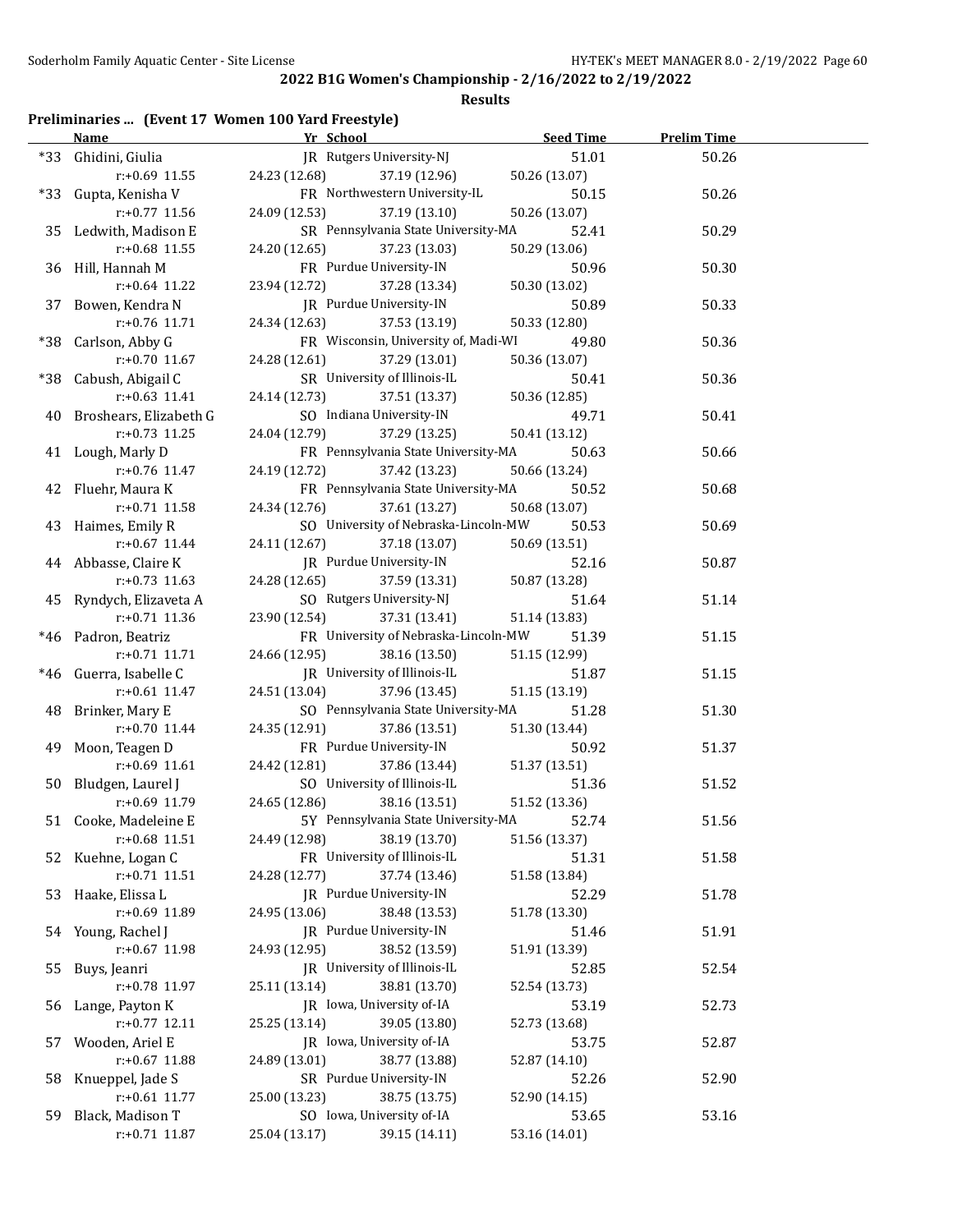### **Results**

# **Preliminaries ... (Event 17 Women 100 Yard Freestyle)**

|       | <b>Name</b>           | Yr School                            | <b>Seed Time</b> | <b>Prelim Time</b> |  |
|-------|-----------------------|--------------------------------------|------------------|--------------------|--|
|       | 60 Murphy, Erin N     | SR Rutgers University-NJ             | 54.00            | 54.73              |  |
|       | $r: +0.74$ 12.06      | 25.72 (13.66)<br>40.19 (14.47)       | 54.73 (14.54)    |                    |  |
|       | Lampre, Isabel C      | SR Wisconsin, University of, Madi-WI | 51.81            | X49.61             |  |
|       | $r: +0.67$ 11.31      | 23.84 (12.53)<br>36.70 (12.86)       | 49.61 (12.91)    |                    |  |
|       | Fenska, Allison P     | FR Ohio State University-OH          | 50.57            | X49.74             |  |
|       | $r: +0.74$ 11.43      | 23.91 (12.48)<br>36.79 (12.88)       | 49.74 (12.95)    |                    |  |
|       | Tang, Tsoi Lam Katii  | JR Michigan, University of-MI        | 49.71            | X49.76             |  |
|       | $r: +0.67$ 11.50      | 23.94 (12.44)<br>36.77 (12.83)       | 49.76 (12.99)    |                    |  |
|       | Funderburke, Nyah A   | FR Ohio State University-OH          | 51.33            | X49.85             |  |
|       | r:+0.71 11.25         | 23.68 (12.43)<br>36.72 (13.04)       | 49.85 (13.13)    |                    |  |
|       | Kudryashova, Sophia R | JR Michigan, University of-MI        | 49.95            | X49.99             |  |
|       | $r: +0.75$ 11.55      | 24.05 (12.50)<br>36.92 (12.87)       | 49.99 (13.07)    |                    |  |
| $---$ | Cortina, Isabel M     | SR Wisconsin, University of, Madi-WI | 51.55            | X50.06             |  |
|       | $r: +0.63$ 11.37      | 23.98 (12.61)<br>37.11 (13.13)       | 50.06 (12.95)    |                    |  |
|       | Ketslakh, Abigail     | FR Michigan, University of-MI        | 50.38            | X50.43             |  |
|       | $r: +0.64$ 11.39      | 23.92 (12.53)<br>37.19 (13.27)       | 50.43 (13.24)    |                    |  |
|       | Tiskus, Ellie A       | JR Pennsylvania State University-MA  | 51.19            | X50.77             |  |
|       | $r: +0.73$ 11.33      | 24.10 (12.77)<br>37.45 (13.35)       | 50.77 (13.32)    |                    |  |
|       | Bauer, Madeleine M    | JR Michigan, University of-MI        | 50.67            | X50.78             |  |
|       | $r: +0.77$ 11.66      | 24.43 (12.77)<br>37.67 (13.24)       | 50.78 (13.11)    |                    |  |
|       | Wallace, Isabella A   | SO Northwestern University-IL        | 51.18            | X50.84             |  |
|       | $r: +0.75$ 11.52      | 24.15 (12.63)<br>37.56 (13.41)       | 50.84 (13.28)    |                    |  |
|       | Holder, Aislinn G     | FR Indiana University-IN             | 51.04            | X50.90             |  |
|       | $r: +0.66$ 11.54      | 24.29 (12.75)<br>37.62 (13.33)       | 50.90 (13.28)    |                    |  |
|       | Stupar, Julia C       | SR Wisconsin, University of, Madi-WI | 52.43            | X51.10             |  |
|       | $r: +0.71$ 11.72      | 24.51 (12.79)<br>37.75 (13.24)       | 51.10 (13.35)    |                    |  |
|       | Chen, Erika B         | SO Northwestern University-IL        | 50.86            | X51.48             |  |
|       | $r: +0.65$ 11.88      | 24.78 (12.90)<br>38.14 (13.36)       | 51.48 (13.34)    |                    |  |
|       | Sayovitz, Kali A      | SO Purdue University-IN              | 52.31            | X51.64             |  |
|       | $r: +0.80$ 12.00      | 25.15 (13.15)<br>38.56 (13.41)       | 51.64 (13.08)    |                    |  |
|       | Barth, Kaitlyn M      | JR University of Nebraska-Lincoln-MW | 52.49            | X51.71             |  |
|       | $r: +0.77$ 11.77      | 24.69 (12.92)<br>38.28 (13.59)       | 51.71 (13.43)    |                    |  |
|       | Herwig, Michaela M    | SO Purdue University-IN              | NT               | X52.63             |  |
|       | r:+0.78 11.91         | 24.99 (13.08)<br>38.77 (13.78)       | 52.63 (13.86)    |                    |  |
|       | Cairns, Caitlin A     | SO University of Nebraska-Lincoln-MW | 52.37            | X52.74             |  |
|       | $r: +0.68$ 11.71      | 25.02 (13.31)<br>38.97 (13.95)       | 52.74 (13.77)    |                    |  |
|       | --- Kurzydlo, Anna C  | SO University of Illinois-IL         | 53.05            | X53.22             |  |
|       | r:+0.74 12.28         | 25.53 (13.25)<br>39.38 (13.85)       | 53.22 (13.84)    |                    |  |
|       | Lanaghen, Kimberly B  | JR University of Nebraska-Lincoln-MW | 52.91            | X53.42             |  |
|       | r:+0.73 12.19         | 25.76 (13.57)<br>39.71 (13.95)       | 53.42 (13.71)    |                    |  |
| $---$ | Gile, Elizabeth R     | JR University of Illinois-IL         | 54.07            | X53.63             |  |
|       | $r: +0.67$ 12.20      | 25.73 (13.53)<br>39.75 (14.02)       | 53.63 (13.88)    |                    |  |
|       | Packard, Isabelle V   | JR University of Illinois-IL         | 53.64            | X53.69             |  |
|       | r:+0.71 12.29         | 39.69 (14.09)<br>25.60 (13.31)       | 53.69 (14.00)    |                    |  |
|       | Bolger, Emily T       | SR University of Illinois-IL         | 54.73            | X53.71             |  |
|       | $r: +0.74$ 12.16      | 39.73 (14.10)<br>25.63 (13.47)       | 53.71 (13.98)    |                    |  |
| $---$ | Munson, Lia M         | SO University of Illinois-IL         | 54.95            | X54.67             |  |
|       | r:+0.75 12.79         | 26.60 (13.81)<br>40.81 (14.21)       | 54.67 (13.86)    |                    |  |
|       |                       |                                      |                  |                    |  |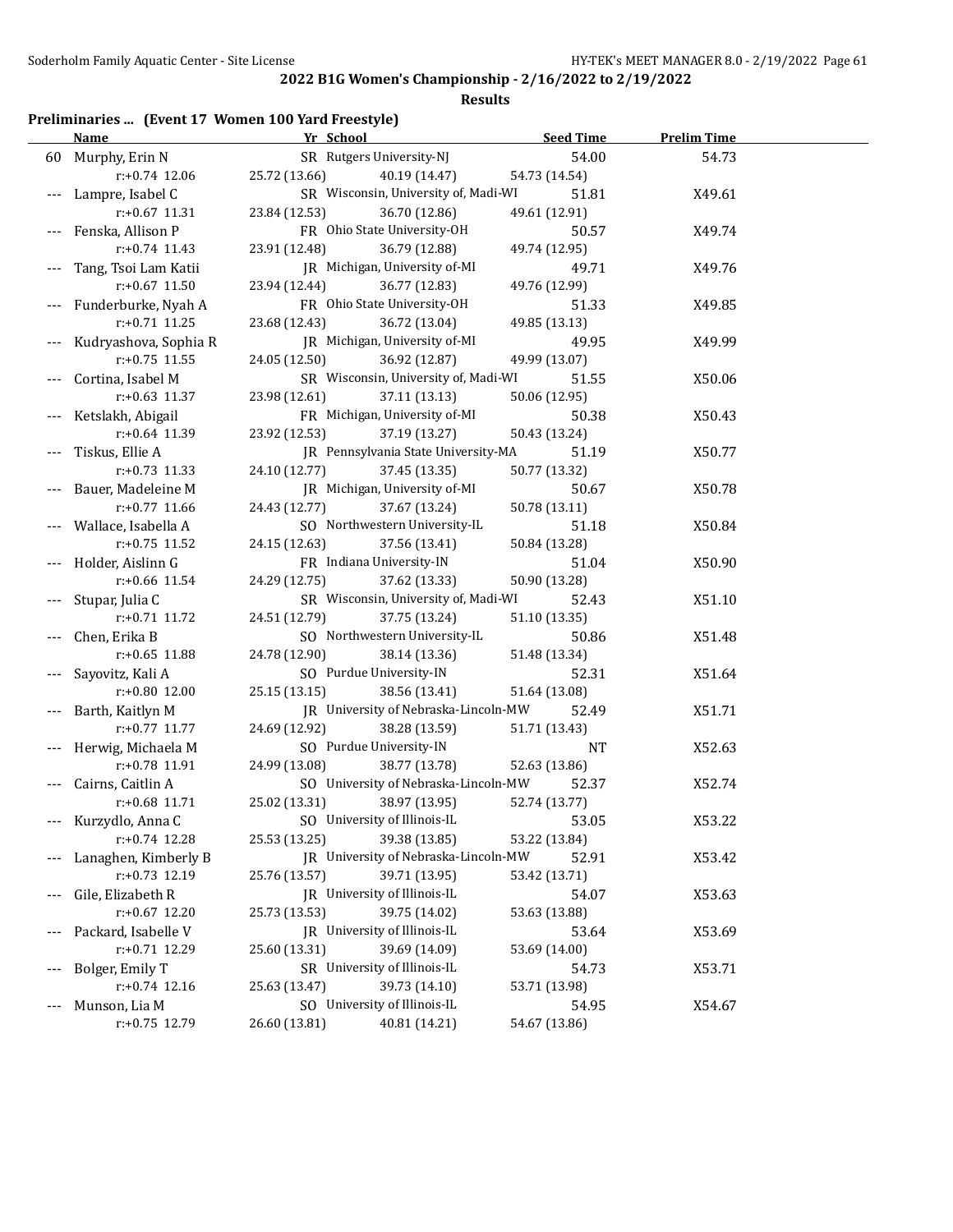|                  | Event 18 Women 200 Yard Breaststroke |                                                       |                    |                    |   |        |
|------------------|--------------------------------------|-------------------------------------------------------|--------------------|--------------------|---|--------|
|                  | <b>B1G Meet:</b>                     | 2:04.03 ! 2/18/2017<br><b>Lillia King</b>             | Indiana            |                    |   |        |
|                  |                                      | 2:06.58 A NCAA Qualifying                             |                    |                    |   |        |
|                  |                                      | 2:13.97 B NCAA Provisional                            |                    |                    |   |        |
|                  | Name                                 | Yr School                                             | <b>Prelim Time</b> | <b>Finals Time</b> |   | Points |
| A - Final        |                                      |                                                       |                    |                    |   |        |
|                  | 1 Crawford, Brearna A                | FR Indiana University-IN                              | 2:07.85            | 2:06.86            | B | 32     |
|                  | $r: +0.75$ 28.47                     | 1:00.82 (32.35)<br>1:33.68 (32.86)                    | 2:06.86 (33.18)    |                    |   |        |
| 2                | Peplowski, Noelle C                  | SR Indiana University-IN                              | 2:08.25            | 2:07.32            | B | 28     |
|                  | r:+0.78 28.89                        | 1:00.83 (31.94)<br>1:33.70 (32.87)                    | 2:07.32 (33.62)    |                    |   |        |
| 3                | Bach, Hannah M                       | JR Ohio State University-OH                           | 2:08.48            | 2:07.40            | B | 27     |
|                  | $r: +0.63$ 28.46                     | 1:00.09 (31.63)<br>1:32.61 (32.52)                    | 2:07.40 (34.79)    |                    |   |        |
|                  | 4 Panitz, Josephine H                | JR Ohio State University-OH                           | 2:09.06            | 2:07.97            | B | 26     |
|                  | $r: +0.76$ 28.68                     | 1:00.79 (32.11)<br>1:33.51 (32.72)                    | 2:07.97 (34.46)    |                    |   |        |
| 5                | Brunzell, Hannah                     | JR Northwestern University-IL                         | 2:09.33            | 2:08.09            | B | 25     |
|                  | $r: +0.78$ 28.52                     | 1:00.28 (31.76)<br>1:33.13 (32.85)                    | 2:08.09 (34.96)    |                    |   |        |
|                  |                                      | FR Michigan, University of-MI                         |                    |                    |   |        |
| 6                | Sim, Letitia                         |                                                       | 2:08.91            | 2:08.74            | B | 24     |
|                  | r:+0.69 29.09                        | 1:01.86 (32.77)<br>1:34.86 (33.00)                    | 2:08.74 (33.88)    |                    |   |        |
| 7.               | Silvestri, Jenna A                   | SR Wisconsin, University of, Madi-WI                  | 2:09.45            | 2:09.24            | B | 23     |
|                  | $r: +0.71$ 29.23                     | 1:01.74(32.51)<br>1:34.97 (33.23)                     | 2:09.24 (34.27)    |                    |   |        |
|                  | 8 Angus, Sophie G                    | SR Northwestern University-IL                         | 2:09.13            | 2:09.53            | B | 22     |
|                  | $r: +0.71$ 29.12                     | 1:01.72 (32.60)<br>1:35.37 (33.65)                    | 2:09.53 (34.16)    |                    |   |        |
| <b>B</b> - Final |                                      |                                                       |                    |                    |   |        |
|                  | 9 Looze, Mackenzie K                 | SR Indiana University-IN                              | 2:10.02            | 2:09.26            | B | 20     |
|                  | $r: +0.72$ 28.73                     | 1:00.87 (32.14)<br>1:34.34 (33.47)                    | 2:09.26 (34.92)    |                    |   |        |
|                  | 10 Vovk, Tara                        | SR Northwestern University-IL                         | 2:11.07            | 2:09.84            | B | 17     |
|                  | $r: +0.72$ 28.74                     | 1:01.65(32.91)<br>1:35.72 (34.07)                     | 2:09.84 (34.12)    |                    |   |        |
|                  | 11 Lezer, Emma J                     | JR University of Minnesota-MN                         | 2:12.24            | 2:10.90            | B | 16     |
|                  | $r: +0.70$ 29.42                     | 1:02.55(33.13)<br>1:36.60 (34.05)                     | 2:10.90 (34.30)    |                    |   |        |
| 12               | Hall, Maia                           | FR University of Nebraska-Lincoln-MW                  | 2:11.72            | 2:12.66            | B | 15     |
|                  | $r: +0.74$ 29.50                     | 1:02.73 (33.23)<br>1:37.32 (34.59)                    | 2:12.66 (35.34)    |                    |   |        |
| 13               | Urkiel, Molly A                      | SO University of Minnesota-MN                         | 2:12.77            | 2:12.76            | B | 14     |
|                  | r:+0.77 29.92                        | 1:37.51 (34.12)<br>1:03.39 (33.47)                    | 2:12.76 (35.25)    |                    |   |        |
| 14               | Stein, Ella B                        | SO University of Nebraska-Lincoln-MW                  | 2:13.46            | 2:13.42            | B | 13     |
|                  | r:+0.70 30.19                        | 1:04.01 (33.82)<br>1:38.62 (34.61)                    | 2:13.42 (34.80)    |                    |   |        |
| 15               | McCarthy, Kelli J                    | SR University of Minnesota-MN                         | 2:13.90            | 2:13.51            | B | 12     |
|                  | r:+0.82 30.07                        | 1:03.56 (33.49)<br>1:38.39 (34.83)                    | 2:13.51 (35.12)    |                    |   |        |
|                  |                                      | FR Wisconsin, University of, Madi-WI                  |                    |                    |   |        |
|                  | 16 McClintock, Katie M               |                                                       | 2:13.85            | 2:13.78            | B | 11     |
|                  | r:+0.76 30.31                        | $1:03.92$ (33.61) $1:38.37$ (34.45) $2:13.78$ (35.41) |                    |                    |   |        |
| C - Final        |                                      | SO Michigan, University of-MI                         | 2:15.09            |                    |   |        |
|                  | 17 Donan, Claire E                   |                                                       |                    | 2:13.56            | B | 9      |
|                  | r:+0.68 30.39                        | 1:04.00 (33.61)<br>1:38.30 (34.30)                    | 2:13.56 (35.26)    |                    |   |        |
| 18               | Folcik, Masyn R                      | SO Purdue University-IN                               | 2:16.97            | 2:14.31            |   | 7      |
|                  | r:+0.72 30.44                        | 1:39.10 (34.40)<br>1:04.70 (34.26)                    | 2:14.31 (35.21)    |                    |   |        |
| 19               | Bennin, Grace R                      | JR University of Minnesota-MN                         | 2:14.65            | 2:14.42            |   | 6      |
|                  | r:+0.67 29.93                        | 1:03.06 (33.13)<br>1:37.11 (34.05)                    | 2:14.42 (37.31)    |                    |   |        |
| 20               | Randby, Jocelyn M                    | FR University of Nebraska-Lincoln-MW                  | 2:15.00            | 2:14.89            |   | 5      |
|                  | $r: +0.69$ 30.11                     | 1:38.75 (35.06)<br>1:03.69 (33.58)                    | 2:14.89 (36.14)    |                    |   |        |
| 21               | Umhofer, Jane E                      | FR University of Illinois-IL                          | 2:16.98            | 2:16.52            |   | 4      |
|                  | $r: +0.79$ 31.03                     | 1:40.65 (35.42)<br>1:05.23 (34.20)                    | 2:16.52 (35.87)    |                    |   |        |
| 22               | Wagner, Annika G                     | SO Northwestern University-IL                         | 2:16.74            | 2:16.95            |   | 3      |
|                  | $r: +0.69$ 30.81                     | 1:41.10 (35.48)<br>1:05.62 (34.81)                    | 2:16.95 (35.85)    |                    |   |        |
| 23               | Erlandson, Mahala R                  | FR Purdue University-IN                               | 2:17.51            | 2:17.41            |   | 2      |
|                  | $r: +0.79$ 30.65                     | 1:05.40 (34.75)<br>1:41.28 (35.88)                    | 2:17.41 (36.13)    |                    |   |        |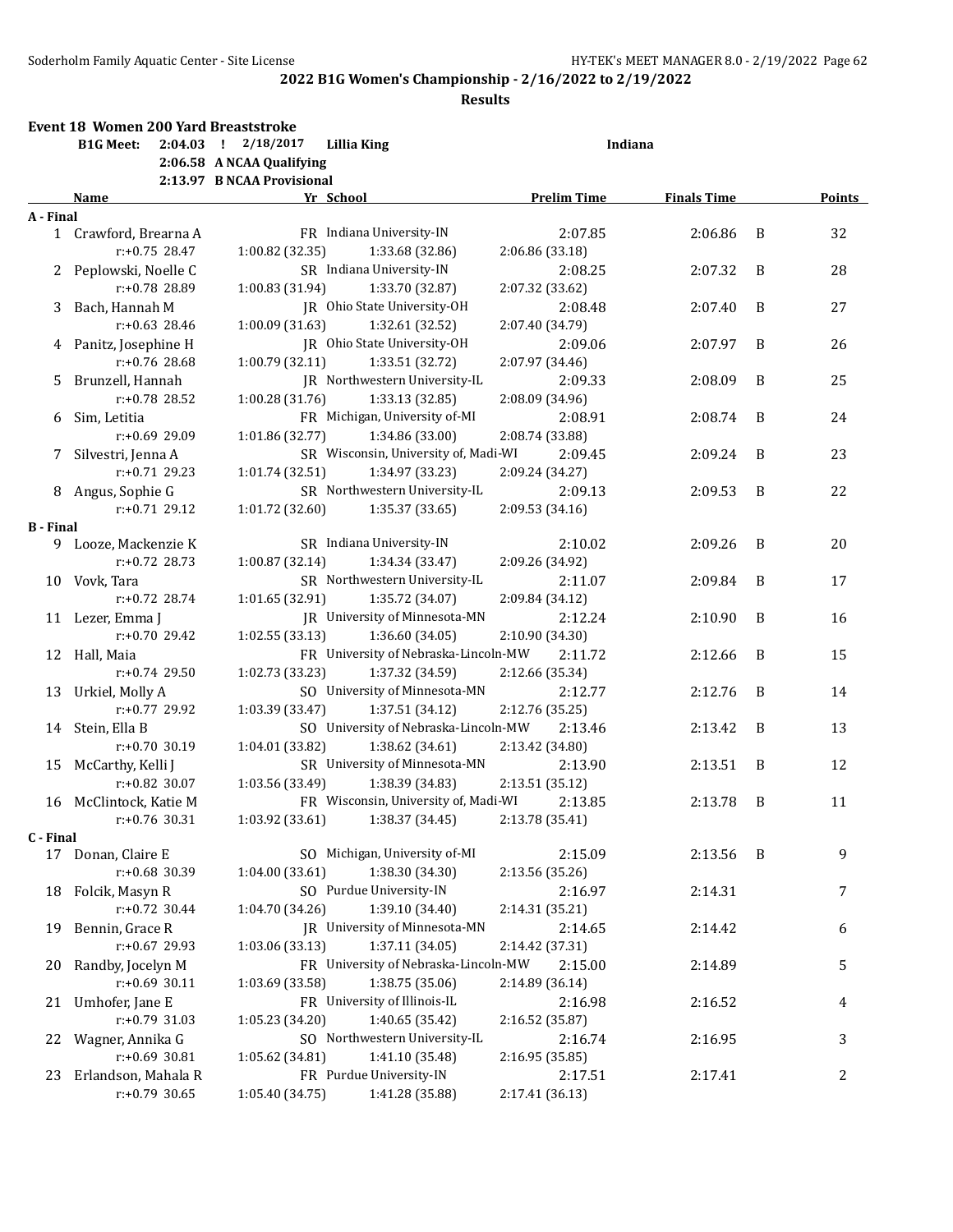### **2022 B1G Women's Championship - 2/16/2022 to 2/19/2022 Results**

### **C - Final ... (Event 18 Women 200 Yard Breaststroke)**

|       | Name                         |                 | Yr School                         | <b>Prelim Time</b> | <b>Finals Time</b> | <b>Points</b> |
|-------|------------------------------|-----------------|-----------------------------------|--------------------|--------------------|---------------|
| 24    | Haworth, Kaleigh D           |                 | JR University of Illinois-IL      | 2:16.63            | 2:17.64            | 1             |
|       | $r: +0.76$ 30.73             | 1:05.50 (34.77) | 1:41.17 (35.67)                   | 2:17.64 (36.47)    |                    |               |
|       | Preliminaries                |                 |                                   |                    |                    |               |
| 25    | Jack, Olivia G               | SR              | Pennsylvania State University-MA  | 2:17.60            |                    |               |
| 26    | Celik, Tina                  | SO.             | Rutgers University-NJ             | 2:18.08            |                    |               |
| 27    | Love, Margaret E             | FR.             | Purdue University-IN              | 2:18.78            |                    |               |
| 28    | Lynch, Mariclaire E          | IR              | University of Illinois-IL         | 2:19.79            |                    |               |
| 29    | Olesiak, Aleksandra          | IR              | Iowa, University of-IA            | 2:20.52            |                    |               |
| 30    | Kale, Divya D                | IR              | University of Illinois-IL         | 2:23.67            |                    |               |
| ---   | Shaughnessy, Emma R          | FR              | Indiana University-IN             | 2:19.13            | X                  |               |
| ---   | Partridge, Lauren M          | SR              | University of Illinois-IL         | 2:19.42            | X                  |               |
| $---$ | Chapman, Kabria A            | FR              | Indiana University-IN             | 2:18.20            | X                  |               |
| ---   | Rydland, Kylie G             | SO              | Pennsylvania State University-MA  | 2:15.82            | X                  |               |
| ---   | Forker, Devon E              | IR              | Pennsylvania State University-MA  |                    | X                  |               |
|       | Graham, Catherine M          | SO              | Indiana University-IN             | 2:12.14            | X                  |               |
| ---   | McCracken, Sydney H          | FR              | University of Nebraska-Lincoln-MW | 2:14.20            | X                  |               |
| ---   | Dunn, Callahan M             | SO.             | Wisconsin, University of, Madi-WI | 2:15.38            | X                  |               |
| ---   | Anagnostopoulos, Alexandra A | SO              | Wisconsin, University of, Madi-WI | 2:16.87            | X                  |               |
| ---   | Bercutt, Natalie A           | FR              | Wisconsin, University of, Madi-WI | 2:19.05            | X                  |               |
| ---   | Rossi, Angelina G            | SO              | Purdue University-IN              | 2:21.70            | X                  |               |
| $---$ | Dehen, Reese C               | FR              | Ohio State University-OH          | 2:14.74            | X                  |               |
| ---   | Mathews, Janessa C           | SO.             | Ohio State University-OH          | 2:09.89            | X                  |               |
| ---   | Bolger, Emily T              | <b>SR</b>       | University of Illinois-IL         |                    | X                  |               |

#### **Event 18 Women 200 Yard Breaststroke**

**B1G Meet: 2:04.03 ! 2/18/2017 Lillia King Indiana**

**2:06.58 A NCAA Qualifying**

**2:13.97 B NCAA Provisional Name Yr School Seed Time Prelim Time Preliminaries** 1 Crawford, Brearna A FR Indiana University-IN 2:08.40 2:07.85 qB r:+0.75 28.61 1:00.84 (32.23) 1:33.99 (33.15) 2:07.85 (33.86) 2 Peplowski, Noelle C SR Indiana University-IN 2:08.72 2:08.25 qB r:+0.79 29.13 1:01.34 (32.21) 1:34.17 (32.83) 2:08.25 (34.08) 3 Bach, Hannah M JR Ohio State University-OH 2:09.80 2:08.48 qB r:+0.64 28.73 1:00.85 (32.12) 1:33.93 (33.08) 2:08.48 (34.55) 4 Sim, Letitia FR Michigan, University of-MI 2:09.08 2:08.91 qB r:+0.68 28.80 1:01.45 (32.65) 1:34.30 (32.85) 2:08.91 (34.61) 5 Panitz, Josephine H JR Ohio State University-OH 2:09.78 2:09.06 qB r:+0.78 29.09 1:01.59 (32.50) 1:34.45 (32.86) 2:09.06 (34.61) 6 Angus, Sophie G SR Northwestern University-IL 2:10.59 2:09.13 qB r:+0.74 29.16 1:01.79 (32.63) 1:35.01 (33.22) 7 Brunzell, Hannah JR Northwestern University-IL 2:08.19 2:09.33 qB r:+0.76 29.26 1:01.53 (32.27) 1:34.68 (33.15) 2:09.33 (34.65) 8 Silvestri, Jenna A SR Wisconsin, University of, Madi-WI 2:13.13 2:09.45 qB r:+0.74 29.24 1:01.99 (32.75) 1:35.25 (33.26) 2:09.45 (34.20) 9 Looze, Mackenzie K SR Indiana University-IN 2:08.64 2:10.02 qB r:+0.75 29.44 1:02.14 (32.70) 1:35.43 (33.29) 2:10.02 (34.59) 10 Vovk, Tara SR Northwestern University-IL 2:09.84 2:11.07 qB r:+0.74 29.11 1:01.85 (32.74) 1:35.84 (33.99) 2:11.07 (35.23) 11 Hall, Maia FR University of Nebraska-Lincoln-MW 2:14.44 2:11.72 qB r:+0.76 29.42 1:02.52 (33.10) 1:36.75 (34.23) 2:11.72 (34.97)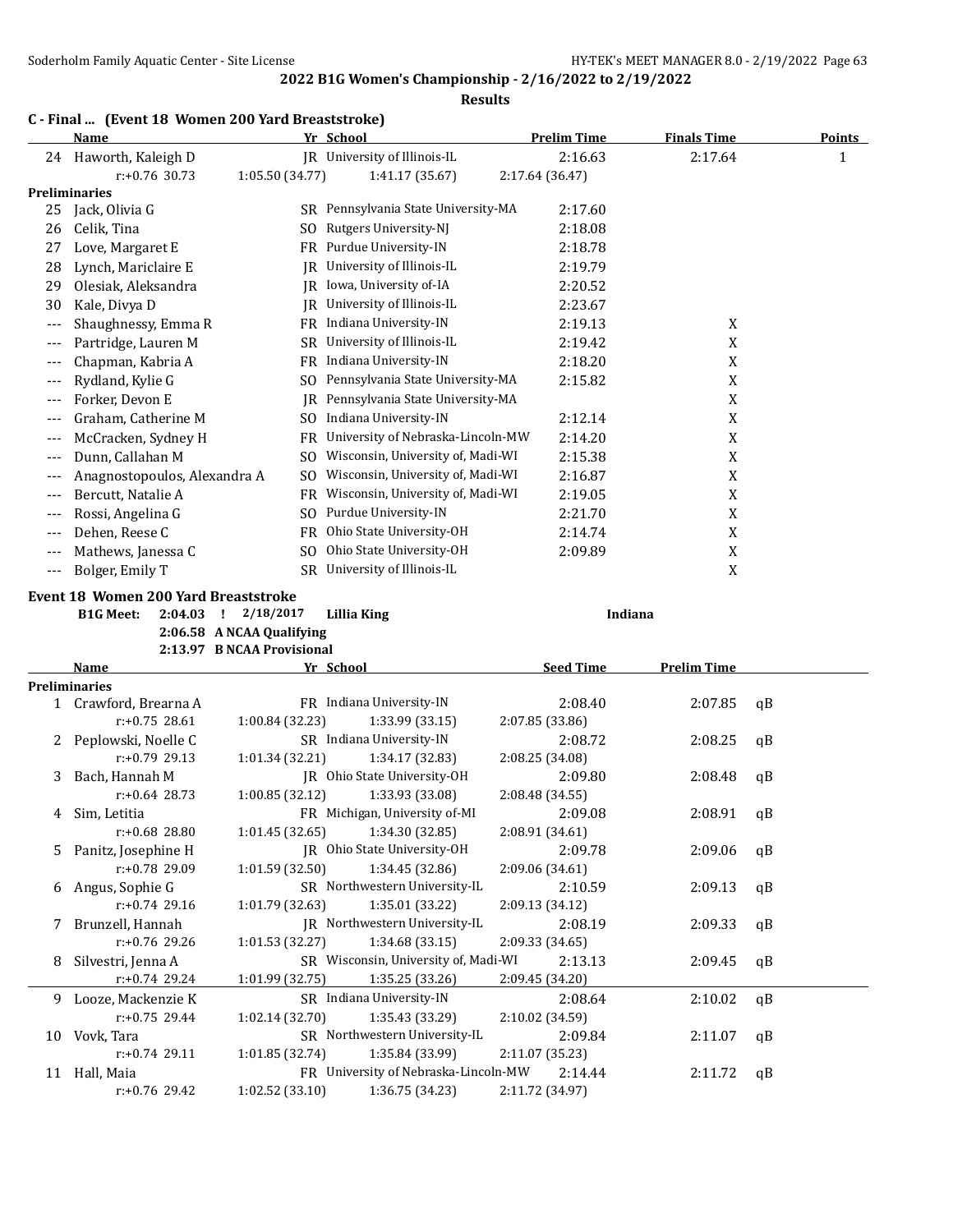### **Results**

# **Preliminaries ... (Event 18 Women 200 Yard Breaststroke)**

|    | <b>Name</b>                  | Yr School                            | <b>Seed Time</b> | <b>Prelim Time</b> |              |
|----|------------------------------|--------------------------------------|------------------|--------------------|--------------|
|    | 12 Lezer, Emma J             | JR University of Minnesota-MN        | 2:13.57          | 2:12.24            | qB           |
|    | r:+0.66 29.04                | 1:02.16 (33.12)<br>1:36.52 (34.36)   | 2:12.24 (35.72)  |                    |              |
|    | 13 Urkiel, Molly A           | SO University of Minnesota-MN        | 2:12.65          | 2:12.77            | qB           |
|    | r:+0.79 29.75                | 1:03.23 (33.48)<br>1:37.34 (34.11)   | 2:12.77 (35.43)  |                    |              |
|    | 14 Stein, Ella B             | SO University of Nebraska-Lincoln-MW | 2:16.23          | 2:13.46            | qB           |
|    | r:+0.70 29.91                | 1:03.86 (33.95)<br>1:38.34 (34.48)   | 2:13.46 (35.12)  |                    |              |
| 15 | McClintock, Katie M          | FR Wisconsin, University of, Madi-WI | 2:14.42          | 2:13.85            | qB           |
|    | $r: +0.75$ 30.23             | 1:03.78 (33.55)<br>1:38.28 (34.50)   | 2:13.85 (35.57)  |                    |              |
|    | 16 McCarthy, Kelli J         | SR University of Minnesota-MN        | 2:16.65          | 2:13.90            | qB           |
|    | r:+0.81 30.16                | 1:03.81 (33.65)<br>1:38.41 (34.60)   | 2:13.90 (35.49)  |                    |              |
|    | 17 Bennin, Grace R           | JR University of Minnesota-MN        | 2:14.99          | 2:14.65            | $\mathbf q$  |
|    | $r: +0.70$ 30.05             | 1:03.32 (33.27)<br>1:37.98 (34.66)   | 2:14.65 (36.67)  |                    |              |
|    | 18 Randby, Jocelyn M         | FR University of Nebraska-Lincoln-MW | 2:23.95          | 2:15.00            | q            |
|    | $r: +0.70$ 30.11             | 1:03.59 (33.48)<br>1:38.10 (34.51)   | 2:15.00 (36.90)  |                    |              |
|    | 19 Donan, Claire E           | SO Michigan, University of-MI        | 2:15.45          | 2:15.09            | q            |
|    | $r: +0.68$ 30.02             | 1:03.40 (33.38)<br>1:38.32 (34.92)   | 2:15.09 (36.77)  |                    |              |
|    | 20 Haworth, Kaleigh D        | JR University of Illinois-IL         | 2:18.75          | 2:16.63            | $\mathsf{q}$ |
|    | $r: +0.75$ 31.22             | 1:05.83 (34.61)<br>1:40.70 (34.87)   | 2:16.63 (35.93)  |                    |              |
|    | 21 Wagner, Annika G          | SO Northwestern University-IL        | 2:19.07          | 2:16.74            | q            |
|    | r:+0.69 30.72                | 1:04.89 (34.17)<br>1:40.88 (35.99)   | 2:16.74 (35.86)  |                    |              |
| 22 | Folcik, Masyn R              | SO Purdue University-IN              | 2:13.45          | 2:16.97            | $\mathsf{q}$ |
|    | r:+0.70 30.24                | 1:04.27 (34.03)<br>1:40.21 (35.94)   | 2:16.97 (36.76)  |                    |              |
| 23 | Umhofer, Jane E              | FR University of Illinois-IL         | 2:20.57          | 2:16.98            | q            |
|    | r:+0.79 31.07                | 1:05.58 (34.51)<br>1:41.12 (35.54)   | 2:16.98 (35.86)  |                    |              |
|    | 24 Erlandson, Mahala R       | FR Purdue University-IN              | 2:18.57          | 2:17.51            | q            |
|    | $r: +0.78$ 30.57             | 1:05.30 (34.73)<br>1:40.77 (35.47)   | 2:17.51 (36.74)  |                    |              |
|    | 25 Jack, Olivia G            | SR Pennsylvania State University-MA  | 2:23.28          | 2:17.60            |              |
|    | r:+0.62 30.19                | 1:04.33 (34.14)<br>1:40.32 (35.99)   | 2:17.60 (37.28)  |                    |              |
|    | 26 Celik, Tina               | SO Rutgers University-NJ             | 2:16.86          | 2:18.08            |              |
|    | $r: +0.72$ 30.11             | 1:04.50 (34.39)<br>1:40.68 (36.18)   | 2:18.08 (37.40)  |                    |              |
|    | 27 Love, Margaret E          | FR Purdue University-IN              | <b>NT</b>        | 2:18.78            |              |
|    | $r: +0.69$ 30.24             | 1:04.84 (34.60)<br>1:41.11 (36.27)   | 2:18.78 (37.67)  |                    |              |
| 28 | Lynch, Mariclaire E          | JR University of Illinois-IL         | 2:20.87          | 2:19.79            |              |
|    | r:+0.74 30.58                | 1:05.71 (35.13)<br>1:41.99 (36.28)   | 2:19.79 (37.80)  |                    |              |
| 29 | Olesiak, Aleksandra          | JR Iowa, University of-IA            | 2:20.80          | 2:20.52            |              |
|    | $r: +0.68$ 31.21             | 1:06.09 (34.88)<br>1:42.86 (36.77)   | 2:20.52 (37.66)  |                    |              |
|    | 30 Kale, Divya D             | JR University of Illinois-IL         | 2:20.34          | 2:23.67            |              |
|    | $r: +0.64$ 31.67             | 1:07.19 (35.52)<br>1:44.09 (36.90)   | 2:23.67 (39.58)  |                    |              |
|    | Mathews, Janessa C           | SO Ohio State University-OH          | 2:11.02          | X2:09.89           | B            |
|    | r:+0.68 29.43                | 1:35.08 (33.15)<br>1:01.93 (32.50)   | 2:09.89 (34.81)  |                    |              |
|    | Graham, Catherine M          | SO Indiana University-IN             | 2:15.76          | X2:12.14           | - B          |
|    | r:+0.76 29.35                | 1:37.49 (34.58)<br>1:02.91 (33.56)   | 2:12.14 (34.65)  |                    |              |
|    | McCracken, Sydney H          | FR University of Nebraska-Lincoln-MW | 2:19.91          | X2:14.20           |              |
|    | r:+0.71 29.77                | 1:38.02 (34.73)<br>1:03.29 (33.52)   | 2:14.20 (36.18)  |                    |              |
|    | Dehen, Reese C               | FR Ohio State University-OH          | 2:13.79          | X2:14.74           |              |
|    | $r: +0.65$ 30.19             | 1:03.60 (33.41)<br>1:38.15(34.55)    | 2:14.74 (36.59)  |                    |              |
|    | Dunn, Callahan M             | SO Wisconsin, University of, Madi-WI | 2:22.82          | X2:15.38           |              |
|    | $r: +0.65$ 30.50             | 1:39.42 (34.97)<br>1:04.45 (33.95)   | 2:15.38 (35.96)  |                    |              |
|    | Rydland, Kylie G             | SO Pennsylvania State University-MA  | 2:17.08          | X2:15.82           |              |
|    | $r: +0.81$ 30.62             | 1:04.54 (33.92)<br>1:39.70 (35.16)   | 2:15.82 (36.12)  |                    |              |
|    | Anagnostopoulos, Alexandra A | SO Wisconsin, University of, Madi-WI | 2:17.80          | X2:16.87           |              |
|    | $r: +0.74$ 30.61             | 1:04.72 (34.11)<br>1:40.39 (35.67)   | 2:16.87 (36.48)  |                    |              |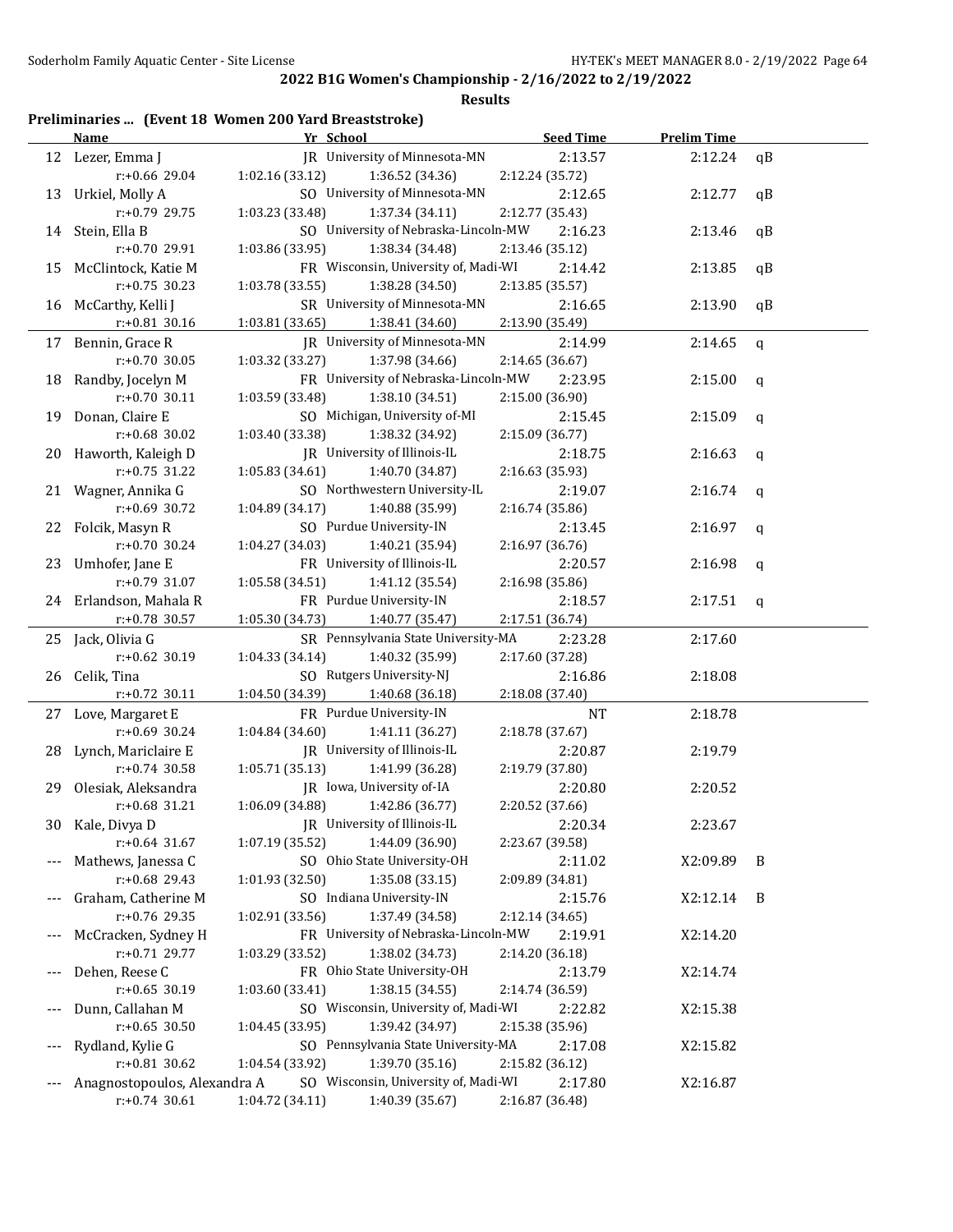|                  | Preliminaries  (Event 18 Women 200 Yard Breaststroke)<br>Name | Yr School                  |                                      | <b>Seed Time</b>   | <b>Prelim Time</b> |                |               |
|------------------|---------------------------------------------------------------|----------------------------|--------------------------------------|--------------------|--------------------|----------------|---------------|
|                  |                                                               |                            | FR Indiana University-IN             |                    |                    |                |               |
|                  | Chapman, Kabria A                                             |                            |                                      | 2:19.00            | X2:18.20           |                |               |
|                  | $r: +0.70$ 31.76                                              | 1:06.63 (34.87)            | 1:41.60 (34.97)                      | 2:18.20 (36.60)    |                    |                |               |
|                  | Bercutt, Natalie A                                            |                            | FR Wisconsin, University of, Madi-WI | 2:20.86            | X2:19.05           |                |               |
|                  | $r: +0.81$ 30.47                                              | 1:05.07 (34.60)            | 1:41.13 (36.06)                      | 2:19.05 (37.92)    |                    |                |               |
|                  | Shaughnessy, Emma R                                           |                            | FR Indiana University-IN             | 2:24.39            | X2:19.13           |                |               |
|                  | $r: +0.73$ 30.72                                              | 1:05.99 (35.27)            | 1:42.30 (36.31)                      | 2:19.13 (36.83)    |                    |                |               |
|                  | Partridge, Lauren M                                           |                            | SR University of Illinois-IL         | 2:19.91            | X2:19.42           |                |               |
|                  | r:+0.81 32.29                                                 | 1:07.91 (35.62)            | 1:43.01 (35.10)                      | 2:19.42 (36.41)    |                    |                |               |
|                  | Rossi, Angelina G                                             |                            | SO Purdue University-IN              | 2:18.05            | X2:21.70           |                |               |
|                  | $r: +0.75$ 31.21                                              | 1:06.69 (35.48)            | 1:43.86 (37.17)                      | 2:21.70 (37.84)    |                    |                |               |
|                  | Event 19 Women 200 Yard Butterfly                             |                            |                                      |                    |                    |                |               |
|                  | <b>B1G Meet:</b><br>$1:51.83$ ! $2/19/2022$                   |                            | Olivia G Carter                      |                    | Michigan-MI        |                |               |
|                  |                                                               | 1:53.20 A NCAA Qualifying  |                                      |                    |                    |                |               |
|                  |                                                               | 1:59.23 B NCAA Provisional |                                      |                    |                    |                |               |
|                  | Name                                                          | Yr School                  |                                      | <b>Prelim Time</b> | <b>Finals Time</b> |                | <b>Points</b> |
| A - Final        |                                                               |                            |                                      |                    |                    |                |               |
|                  | 1 Carter, Olivia G                                            |                            | SR Michigan, University of-MI        | 1:53.82            | 1:51.83! A         |                | 32            |
|                  | r:+0.70 25.68                                                 | 54.25 (28.57)              | 1:22.83 (28.58)                      | 1:51.83 (29.00)    |                    |                |               |
| $\mathbf{Z}$     | Van Berkom, Megan M                                           |                            | SO University of Minnesota-MN        | 1:55.31            | 1:53.89            | B              | 28            |
|                  | $r: +0.72$ 25.80                                              | 54.67 (28.87)              | 1:24.14 (29.47)                      | 1:53.89 (29.75)    |                    |                |               |
| 3                | Trace, Katherine L                                            |                            | 5Y Ohio State University-OH          | 1:55.94            | 1:55.12            | B              | 27            |
|                  | $r: +0.74$ 25.22                                              | 54.24 (29.02)              | 1:24.72 (30.48)                      | 1:55.12 (30.40)    |                    |                |               |
| 4                | Romano, Kristen E                                             |                            | 5Y Ohio State University-OH          | 1:55.90            | 1:55.22            | B              | 26            |
|                  | r:+0.82 25.64                                                 | 54.46 (28.82)              | 1:24.50 (30.04)                      | 1:55.22 (30.72)    |                    |                |               |
| 5.               | Guevara, Miriam C                                             |                            | SR Northwestern University-IL        | 1:55.67            | 1:55.30            | B              | 25            |
|                  | $r: +0.64$ 25.15                                              | 53.98 (28.83)              | 1:23.70 (29.72)                      | 1:55.30 (31.60)    |                    |                |               |
| 6                | Kwan, Victoria                                                |                            | SR Michigan, University of-MI        | 1:55.84            | 1:55.73            | B              | 24            |
|                  | r:+0.72 26.58                                                 | 55.85 (29.27)              | 1:25.86 (30.01)                      | 1:55.73 (29.87)    |                    |                |               |
| 7.               | Jump, Mallory K                                               |                            | JR Wisconsin, University of, Madi-WI | 1:57.09            | 1:56.21            | B              | 23            |
|                  | $r: +0.75$ 25.52                                              | 55.04 (29.52)              | 1:24.76 (29.72)                      | 1:56.21 (31.45)    |                    |                |               |
| 8                | McConagha, Mackenzie B                                        |                            | FR Wisconsin, University of, Madi-WI | 1:56.22            | 1:56.45            | B              | 22            |
|                  | $r: +0.72$ 25.59                                              | 55.09 (29.50)              | 1:25.92 (30.83)                      | 1:56.45 (30.53)    |                    |                |               |
| <b>B</b> - Final |                                                               |                            |                                      |                    |                    |                |               |
| 9.               | Chichaikina, Sofia                                            |                            | IR Rutgers University-NJ             | 1:58.22            | 1:56.81            | B              | 20            |
|                  | $r: +0.75$ 25.83                                              | 55.16 (29.33)              | 1:25.72 (30.56)                      | 1:56.81 (31.09)    |                    |                |               |
|                  | 10 Sommerstad, Kyra A                                         |                            | SO Ohio State University-OH          | 1:58.71            | $1:57.30$ B        |                | 17            |
|                  | r:+0.86 26.09                                                 | 55.36 (29.27)              | 1:25.77 (30.41)                      | 1:57.30 (31.53)    |                    |                |               |
|                  | 11 Berning, Margaret R                                        |                            | SR University of Nebraska-Lincoln-MW | 1:57.92            | 1:57.32            | - B            | 16            |
|                  | $r: +0.71$ 26.53                                              | 56.11 (29.58)              | 1:26.56 (30.45)                      | 1:57.32 (30.76)    |                    |                |               |
| 12               | Turner, Lindsay N                                             |                            | JR Purdue University-IN              | 1:58.18            | 1:57.93            | B              | 15            |
|                  | r:+0.74 26.66                                                 | 56.46 (29.80)              | 1:26.99 (30.53)                      | 1:57.93 (30.94)    |                    |                |               |
| 13               | Lindorfer, Alivia B                                           |                            | JR Wisconsin, University of, Madi-WI | 1:58.59            | 1:57.98            | B              | 14            |
|                  | $r: +0.71$ 27.01                                              | 57.27 (30.26)              | 1:27.45 (30.18)                      | 1:57.98 (30.53)    |                    |                |               |
| 14               | Seigal, Mikayla Q                                             |                            | JR Wisconsin, University of, Madi-WI | 1:58.41            | 1:59.12            | B              | 13            |
|                  | $r: +0.68$ 26.38                                              | 56.28 (29.90)              | 1:27.21 (30.93)                      | 1:59.12 (31.91)    |                    |                |               |
| 15               | Greaves, Madeline D                                           |                            | FR Purdue University-IN              | 1:59.96            | 2:00.56            |                | 12            |
|                  | $r: +0.67$ 27.13                                              | 57.51 (30.38)              | 1:28.83 (31.32)                      | 2:00.56 (31.73)    |                    |                |               |
|                  | 16 Linscott, Emma M                                           |                            | SR University of Minnesota-MN        | 1:59.54            | 2:00.67            |                | 11            |
|                  | r:+0.74 27.00                                                 | 57.57 (30.57)              | 1:28.73 (31.16)                      | 2:00.67 (31.94)    |                    |                |               |
| C - Final        |                                                               |                            |                                      |                    |                    |                |               |
|                  | 17 Stott, Shannon J                                           |                            | SR University of Nebraska-Lincoln-MW | 2:00.38            | 1:58.94            | $\overline{B}$ | 9             |
|                  | r:+0.74 26.70                                                 | 56.37 (29.67)              | 1:27.26 (30.89)                      | 1:58.94 (31.68)    |                    |                |               |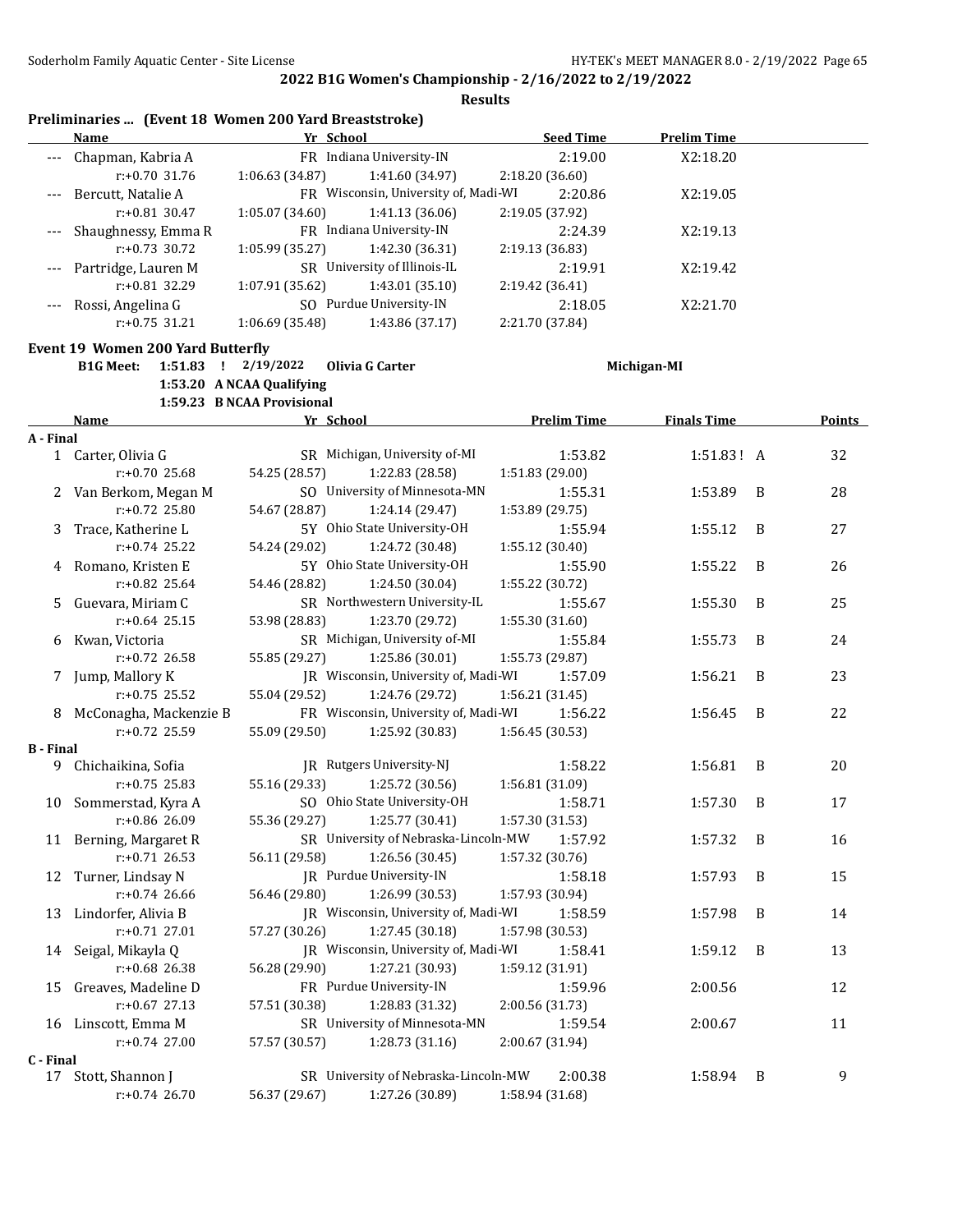### **2022 B1G Women's Championship - 2/16/2022 to 2/19/2022 Results**

#### **C - Final ... (Event 19 Women 200 Yard Butterfly)**

|       | $\mu$ and $\mu$ and $\mu$ and $\mu$ and $\mu$ and $\mu$ |               |                                      | <b>Prelim Time</b> |                    |               |
|-------|---------------------------------------------------------|---------------|--------------------------------------|--------------------|--------------------|---------------|
|       | <u>Name</u>                                             |               | Yr School                            |                    | <b>Finals Time</b> | <b>Points</b> |
| 18    | Rinn, Morgan                                            |               | SO Pennsylvania State University-MA  | 2:00.66            | 1:59.73            | 7             |
|       | $r: +0.75$ 27.41                                        | 57.58 (30.17) | 1:28.55 (30.97)                      | 1:59.73 (31.18)    |                    |               |
| 19    | Livingston, Berkeley P                                  |               | JR University of Nebraska-Lincoln-MW | 2:01.50            | 2:00.06            | 6             |
|       | $r: +0.67$ 26.47                                        | 57.41 (30.94) | 1:28.49 (31.08)                      | 2:00.06 (31.57)    |                    |               |
| 20    | Glass, Megan E                                          |               | JR Michigan, University of-MI        | 2:00.01            | 2:00.51            | 5             |
|       | r:+0.70 27.51                                           | 58.65 (31.14) | 1:30.12 (31.47)                      | 2:00.51 (30.39)    |                    |               |
| 21    | Wiuff, Cecilie R                                        |               | FR Purdue University-IN              | 2:01.94            | 2:00.70            | 4             |
|       | r:+0.70 27.31                                           | 57.84 (30.53) | 1:29.01 (31.17)                      | 2:00.70 (31.69)    |                    |               |
| 22    | Sullivan, Katherine A                                   |               | SR University of Minnesota-MN        | 2:01.01            | 2:00.71            | 3             |
|       | $r: +0.72$ 26.68                                        | 56.67 (29.99) | 1:28.38 (31.71)                      | 2:00.71 (32.33)    |                    |               |
| 23    | Housey, Sophie A                                        |               | SO Michigan, University of-MI        | 2:00.51            | 2:02.19            | 2             |
|       | $r: +0.75$ 27.48                                        | 58.01 (30.53) | 1:30.02 (32.01)                      | 2:02.19 (32.17)    |                    |               |
|       | 24 Bognar, Cara A                                       |               | SO University of Illinois-IL         | 2:00.94            | 2:02.44            | 1             |
|       | $r: +0.71$ 28.04                                        | 59.44 (31.40) | 1:31.08 (31.64)                      | 2:02.44 (31.36)    |                    |               |
|       | Preliminaries                                           |               |                                      |                    |                    |               |
| 25    | Minic, Catherine                                        |               | FR Indiana University-IN             | 2:03.25            |                    |               |
| 26    | Dougherty, Kathleen M                                   |               | SR Rutgers University-NJ             | 2:03.30            |                    |               |
| 27    | Olson, Lillian M                                        |               | SO University of Illinois-IL         | 2:03.70            |                    |               |
| 28    | Zoppei dos Santos, Beatriz                              |               | JR Rutgers University-NJ             | 2:09.02            |                    |               |
| ---   | Acheson, Taylor E                                       |               | SR University of Nebraska-Lincoln-MW | 2:06.94            | X                  |               |
| $---$ | Matthias, Brooke D                                      |               | SR Pennsylvania State University-MA  | 2:07.41            | X                  |               |
| ---   | Forker, Devon E                                         |               | JR Pennsylvania State University-MA  | 2:03.88            | $\mathbf X$        |               |
| ---   | Heimes, Kaylee E                                        |               | SR University of Illinois-IL         | 2:07.67            | X                  |               |
| ---   | Walsh, Aislinn R                                        | IR            | Ohio State University-OH             | 1:59.35            | X                  |               |
| $---$ | Graves, Alyssa J                                        | SO.           | Ohio State University-OH             |                    | X                  |               |
| $---$ | Sierra, Evelyn L                                        |               | SO Purdue University-IN              | 2:05.69            | X                  |               |
| $---$ | Crowel, Audrey M                                        |               | FR Purdue University-IN              | 2:06.58            | X                  |               |
| $---$ | Burwitz, Sophia M                                       |               | SO University of Illinois-IL         | 2:05.63            | X                  |               |
| $---$ | Gile, Elizabeth R                                       | IR            | University of Illinois-IL            | 2:06.26            | X                  |               |
| ---   | Turner, Sydney A                                        |               | FR Indiana University-IN             | 2:04.68            | X                  |               |
|       | Walls, Annie                                            | SO.           | Pennsylvania State University-MA     |                    | X                  |               |
| ---   |                                                         |               |                                      |                    |                    |               |
| ---   | Jahns, Abigail M                                        |               | SO Purdue University-IN              | 2:03.53            | X                  |               |
|       | <b>Event 19 Women 200 Yard Butterfly</b>                |               |                                      |                    |                    |               |
|       | <b>B1G Meet:</b><br>$1:51.83$ !                         | 2/19/2022     | Olivia G Carter                      |                    | Michigan-MI        |               |
|       | 1:53.20 A NCAA Qualifying                               |               |                                      |                    |                    |               |
|       | 1:59.23 B NCAA Provisional                              |               |                                      |                    |                    |               |
|       | <b>Name</b>                                             |               | Yr School                            | <b>Seed Time</b>   | <b>Prelim Time</b> |               |
|       | <b>Preliminaries</b>                                    |               |                                      |                    |                    |               |
|       | 1 Carter, Olivia G                                      |               | SR Michigan, University of-MI        | 1:51.62            | 1:53.82            | qB            |
|       | $r: +0.71$ 25.27                                        | 54.17 (28.90) | 1:23.73 (29.56)                      | 1:53.82 (30.09)    |                    |               |
| 2     | Van Berkom, Megan M                                     |               | SO University of Minnesota-MN        | 1:54.15            | 1:55.31            | qB            |
|       | $r: +0.73$ 25.62                                        | 54.99 (29.37) | 1:24.74 (29.75)                      | 1:55.31 (30.57)    |                    |               |
| 3     | Guevara, Miriam C                                       |               | SR Northwestern University-IL        | 1:57.11            | 1:55.67            | qB            |
|       | $r: +0.63$ 25.38                                        | 54.02 (28.64) | 1:24.08 (30.06)                      | 1:55.67 (31.59)    |                    |               |
| 4     | Kwan, Victoria                                          |               | SR Michigan, University of-MI        | 1:56.13            | 1:55.84            | qB            |
|       | r:+0.73 26.47                                           | 56.20 (29.73) | 1:26.13 (29.93)                      | 1:55.84 (29.71)    |                    |               |

5 Romano, Kristen E 5Y Ohio State University-OH 1:57.25 1:55.90 qB

6 Trace, Katherine L 5Y Ohio State University-OH 2:01.11 1:55.94 qB

7 McConagha, Mackenzie B FR Wisconsin, University of, Madi-WI 1:56.14 1:56.22 qB

r:+0.80 25.92 55.45 (29.53) 1:25.60 (30.15) 1:55.90 (30.30)

r:+0.77 25.47 55.14 (29.67) 1:25.78 (30.64) 1:55.94 (30.16)

r:+0.69 25.16 54.17 (29.01) 1:24.55 (30.38) 1:56.22 (31.67)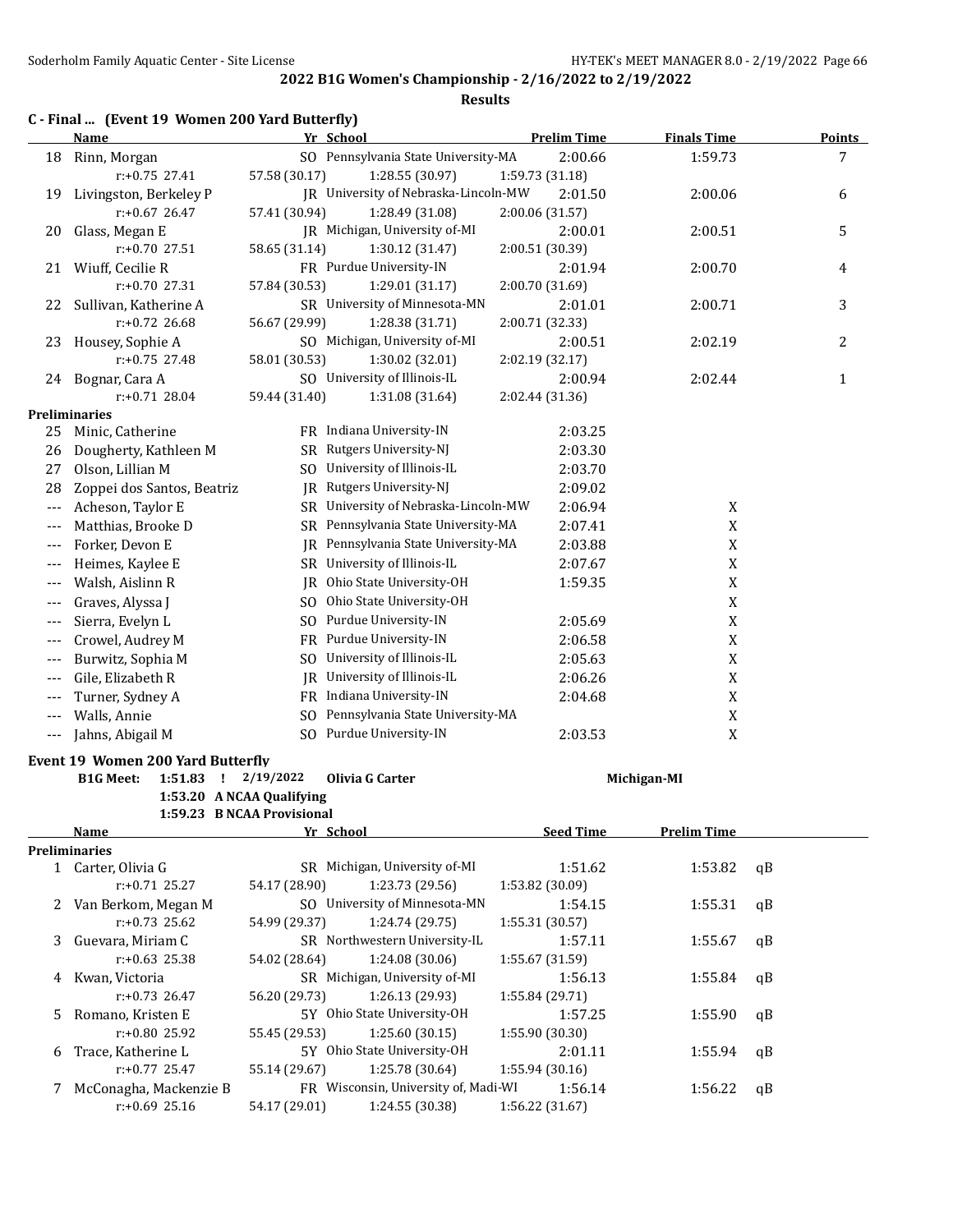### **Results**

# **Preliminaries ... (Event 19 Women 200 Yard Butterfly)**

|    | <b>Name</b>                | Yr School                            | <b>Seed Time</b> | <b>Prelim Time</b> |             |
|----|----------------------------|--------------------------------------|------------------|--------------------|-------------|
| 8  | Jump, Mallory K            | JR Wisconsin, University of, Madi-WI | 1:57.57          | 1:57.09            | qB          |
|    | $r: +0.75$ 25.67           | 55.30 (29.63)<br>1:25.49 (30.19)     | 1:57.09 (31.60)  |                    |             |
| 9  | Berning, Margaret R        | SR University of Nebraska-Lincoln-MW | 2:00.01          | 1:57.92            | qB          |
|    | r:+0.69 26.48              | 56.18 (29.70)<br>1:26.70 (30.52)     | 1:57.92 (31.22)  |                    |             |
| 10 | Turner, Lindsay N          | JR Purdue University-IN              | 1:59.53          | 1:58.18            | qB          |
|    | r:+0.74 26.71              | 56.30 (29.59)<br>1:27.41 (31.11)     | 1:58.18 (30.77)  |                    |             |
|    | 11 Chichaikina, Sofia      | JR Rutgers University-NJ             | 1:59.03          | 1:58.22            | qB          |
|    | r:+0.75 25.91              | 55.66 (29.75)<br>1:26.54 (30.88)     | 1:58.22 (31.68)  |                    |             |
|    | 12 Seigal, Mikayla Q       | JR Wisconsin, University of, Madi-WI | 1:57.41          | 1:58.41            | qB          |
|    | $r: +0.67$ 26.54           | 56.33 (29.79)<br>1:26.94 (30.61)     | 1:58.41 (31.47)  |                    |             |
| 13 | Lindorfer, Alivia B        | JR Wisconsin, University of, Madi-WI | 2:00.02          | 1:58.59            | qB          |
|    | r:+0.72 27.58              | 57.95 (30.37)<br>1:28.08 (30.13)     | 1:58.59 (30.51)  |                    |             |
|    | 14 Sommerstad, Kyra A      | SO Ohio State University-OH          | 2:00.94          | 1:58.71            | qB          |
|    | r:+0.91 26.41              | 56.09 (29.68)<br>1:26.72 (30.63)     | 1:58.71 (31.99)  |                    |             |
| 15 | Linscott, Emma M           | SR University of Minnesota-MN        | 2:00.00          | 1:59.54            | q           |
|    | r:+0.74 26.27              | 56.32 (30.05)<br>1:27.48 (31.16)     | 1:59.54 (32.06)  |                    |             |
| 16 | Greaves, Madeline D        | FR Purdue University-IN              | 1:59.99          | 1:59.96            | q           |
|    | r:+0.70 26.97              | 57.42 (30.45)<br>1:28.42 (31.00)     | 1:59.96 (31.54)  |                    |             |
| 17 | Glass, Megan E             | JR Michigan, University of-MI        | 2:00.12          | 2:00.01            | q           |
|    | r:+0.70 26.64              | 56.84 (30.20)<br>1:27.47 (30.63)     | 2:00.01 (32.54)  |                    |             |
| 18 | Stott, Shannon J           | SR University of Nebraska-Lincoln-MW | 1:58.76          | 2:00.38            | q           |
|    | $r: +0.73$ 26.73           | 56.74 (30.01)<br>1:27.66 (30.92)     | 2:00.38 (32.72)  |                    |             |
| 19 | Housey, Sophie A           | SO Michigan, University of-MI        | <b>NT</b>        | 2:00.51            | q           |
|    | r:+0.74 27.13              | 56.64 (29.51)<br>1:27.49 (30.85)     | 2:00.51 (33.02)  |                    |             |
| 20 | Rinn, Morgan               | SO Pennsylvania State University-MA  | 1:59.68          | 2:00.66            | q           |
|    | r:+0.75 27.36              | 57.72 (30.36)<br>1:29.02 (31.30)     | 2:00.66 (31.64)  |                    |             |
| 21 | Bognar, Cara A             | SO University of Illinois-IL         | 2:01.75          | 2:00.94            | $\mathbf q$ |
|    | r:+0.72 27.98              | 59.00 (31.02)<br>1:29.71 (30.71)     | 2:00.94 (31.23)  |                    |             |
|    | 22 Sullivan, Katherine A   | SR University of Minnesota-MN        | 1:59.65          | 2:01.01            | q           |
|    | r:+0.71 26.97              | 57.16 (30.19)<br>1:28.82 (31.66)     | 2:01.01 (32.19)  |                    |             |
| 23 | Livingston, Berkeley P     | JR University of Nebraska-Lincoln-MW | 2:01.54          | 2:01.50            | $\mathbf q$ |
|    | $r: +0.69$ 26.55           | 57.34 (30.79)<br>1:29.01 (31.67)     | 2:01.50 (32.49)  |                    |             |
|    | 24 Wiuff, Cecilie R        | FR Purdue University-IN              | 2:02.65          | 2:01.94            | q           |
|    | r:+0.72 27.12              | 58.25 (31.13)<br>1:30.20 (31.95)     | 2:01.94 (31.74)  |                    |             |
|    | 25 Minic, Catherine        | FR Indiana University-IN             | 1:59.70          | 2:03.25            |             |
|    | r:+0.72 26.75              | 57.15 (30.40)<br>1:29.31 (32.16)     | 2:03.25 (33.94)  |                    |             |
|    | 26 Dougherty, Kathleen M   | SR Rutgers University-NJ             | 2:01.44          | 2:03.30            |             |
|    | $r: +0.73$ 26.93           | 1:29.60 (31.63)<br>57.97 (31.04)     | 2:03.30 (33.70)  |                    |             |
|    | 27 Olson, Lillian M        | SO University of Illinois-IL         | 2:01.57          | 2:03.70            |             |
|    | r:+0.84 27.39              | 1:30.58 (32.24)<br>58.34 (30.95)     | 2:03.70 (33.12)  |                    |             |
| 28 | Zoppei dos Santos, Beatriz | JR Rutgers University-NJ             | 2:04.33          | 2:09.02            |             |
|    | r:+0.68 27.86              | 1:34.04 (33.72)<br>1:00.32 (32.46)   | 2:09.02 (34.98)  |                    |             |
|    | Walsh, Aislinn R           | JR Ohio State University-OH          | 2:00.98          | X1:59.35           |             |
|    | r:+0.67 26.56              | 1:27.33 (30.90)<br>56.43 (29.87)     | 1:59.35 (32.02)  |                    |             |
|    | Jahns, Abigail M           | SO Purdue University-IN              | 2:05.97          | X2:03.53           |             |
|    | $r: +0.75$ 28.12           | 59.47 (31.35)<br>1:31.46 (31.99)     | 2:03.53 (32.07)  |                    |             |
|    | Forker, Devon E            | JR Pennsylvania State University-MA  | 2:03.21          | X2:03.88           |             |
|    | $r: +0.75$ 27.81           | 59.14 (31.33)<br>1:30.84 (31.70)     | 2:03.88 (33.04)  |                    |             |
|    | Turner, Sydney A           | FR Indiana University-IN             | 2:06.28          | X2:04.68           |             |
|    | $r: +0.63$ 27.51           | 58.77 (31.26)<br>1:30.95 (32.18)     | 2:04.68 (33.73)  |                    |             |
|    | Burwitz, Sophia M          | SO University of Illinois-IL         | 2:06.62          | X2:05.63           |             |
|    | r:+0.86 27.53              | 1:32.08 (32.74)<br>59.34 (31.81)     | 2:05.63 (33.55)  |                    |             |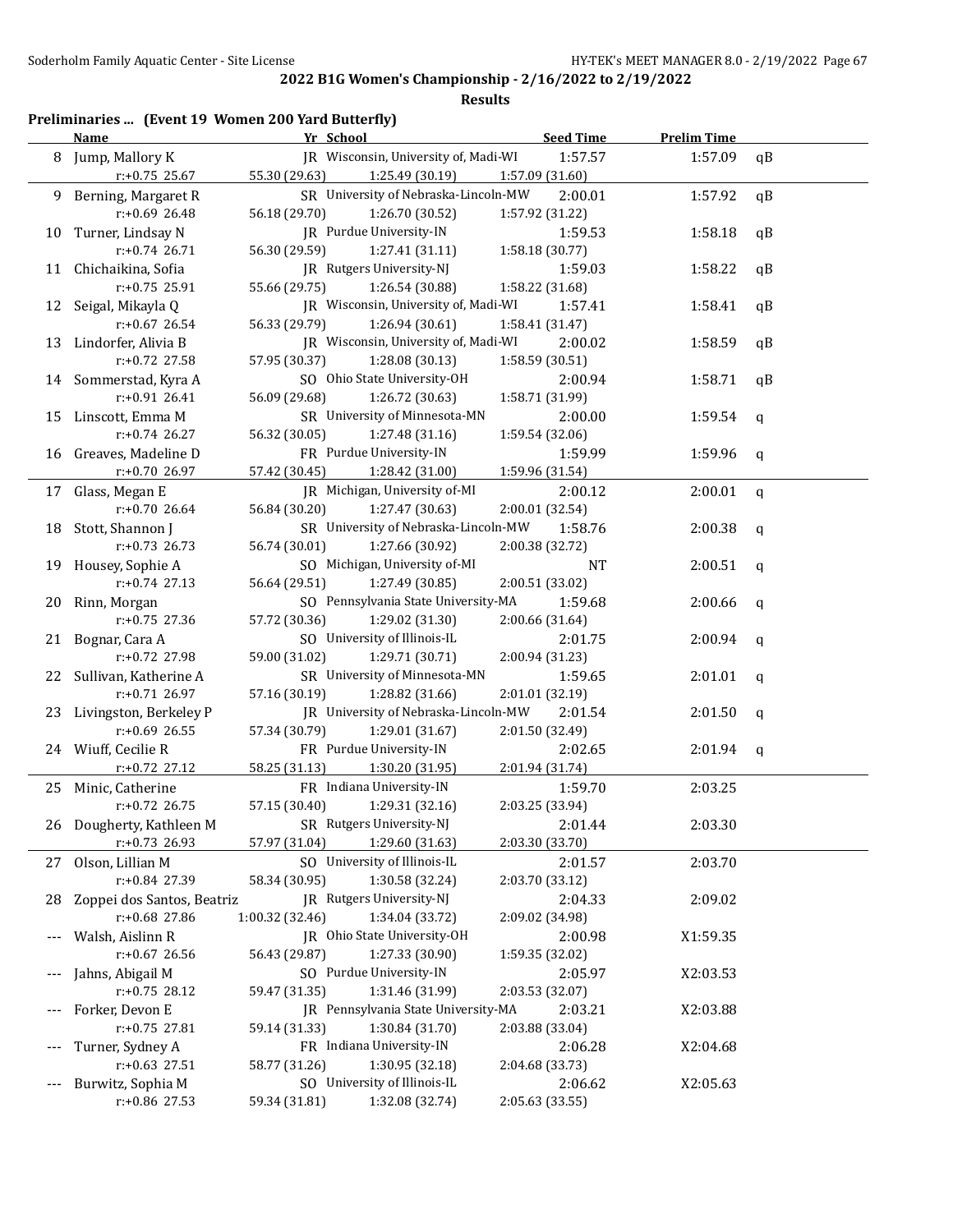**Results**

# **Preliminaries ... (Event 19 Women 200 Yard Butterfly)**

|                     | Name                 | Yr School      |                                      |                 | <b>Seed Time</b> | <b>Prelim Time</b> |  |
|---------------------|----------------------|----------------|--------------------------------------|-----------------|------------------|--------------------|--|
|                     | --- Sierra, Evelyn L |                | SO Purdue University-IN              |                 | 2:07.24          | X2:05.69           |  |
|                     | $r: +0.76$ 28.17     | 59.82 (31.65)  | 1:32.75 (32.93)                      | 2:05.69(32.94)  |                  |                    |  |
| $\qquad \qquad - -$ | Gile, Elizabeth R    |                | IR University of Illinois-IL         |                 | 2:10.24          | X2:06.26           |  |
|                     | $r: +0.72$ 28.31     | 59.93 (31.62)  | 1:32.83 (32.90)                      | 2:06.26(33.43)  |                  |                    |  |
| $---$               | Crowel, Audrey M     |                | FR Purdue University-IN              |                 | 2:03.41          | X2:06.58           |  |
|                     | $r: +0.74$ 28.26     | 59.64 (31.38)  | 1:32.40 (32.76)                      | 2:06.58(34.18)  |                  |                    |  |
| $---$               | Acheson, Taylor E    |                | SR University of Nebraska-Lincoln-MW |                 | 2:07.92          | X2:06.94           |  |
|                     | $r: +0.77$ 28.13     | 1:00.67(32.54) | 1:34.28 (33.61)                      | 2:06.94 (32.66) |                  |                    |  |
| $---$               | Matthias, Brooke D   |                | SR Pennsylvania State University-MA  |                 | 2:05.34          | X2:07.41           |  |
|                     | $r: +0.75$ 27.55     | 59.16 (31.61)  | 1:32.28 (33.12)                      | 2:07.41 (35.13) |                  |                    |  |
| $---$               | Heimes, Kaylee E     |                | SR University of Illinois-IL         |                 | <b>NT</b>        | X2:07.67           |  |
|                     | $r: +0.79$ 27.90     | 59.82 (31.92)  | 1:33.41 (33.59)                      | 2:07.67 (34.26) |                  |                    |  |

### **Event 20 Women Platform Diving**

**B1G Meet: 424.45 ! 2/21/2015 Jessica Parratto Indiana 225.00 A NCAA Qualifying**

|                  | <b>Name</b>          |                | Yr School                            | <b>Prelim Score</b> | <b>Finals Score</b> |   | <b>Points</b> |
|------------------|----------------------|----------------|--------------------------------------|---------------------|---------------------|---|---------------|
| A - Final        |                      |                |                                      |                     |                     |   |               |
| $\mathbf{1}$     | Gilliland, Tarrin    |                | SO Indiana University-IN             | 365.10              | 382.80              | A | 32            |
| 2                | Vieta, Maycey        | IR             | Purdue University-IN                 | 290.10              | 349.50              | A | 28            |
| 3                | Merriman, Maggie     | SR.            | Purdue University-IN                 | 300.35              | 324.00              | A | 27            |
| 4                | McGing, Ciara        | SO.            | Ohio State University-OH             | 283.65              | 319.25              | A | 26            |
| 5                | McAfee, Sophia       | FR             | Purdue University-IN                 | 283.70              | 294.75              | A | 25            |
| 6                | Hayden, Kristen      |                | SR Indiana University-IN             | 296.05              | 293.95              | A | 24            |
| 7                | Knapton, Abigail     | SR             | Rutgers University-NJ                | 324.05              | 270.85              | A | 23            |
| 8                | Pfeiffer, Emily      |                | SR Purdue University-IN              | 276.80              | 266.05              | A | 22            |
| <b>B</b> - Final |                      |                |                                      |                     |                     |   |               |
| 9                | Patrick, Jaye        | IR             | Northwestern University-IL           | 258.85              | 306.35              | A | 20            |
| 10               | LaMonica, Kate       | FR             | University of Minnesota-MN           | 232.40              | 254.50              | A | 17            |
| 11               | Zhu, Joy             | <b>SR</b>      | University of Minnesota-MN           | 248.60              | 254.05              | A | 16            |
| 12               | Hopkins, Markie      | IR             | Northwestern University-IL           | 231.45              | 245.85              | A | 15            |
| 13               | Crawford, Mackenzie  | IR             | Ohio State University-OH             | 258.25              | 245.25              | A | 14            |
| 14               | Parsons, Leah        | IR             | Northwestern University-IL           | 238.45              | 241.50              | A | 13            |
| 15               | Trueb, Savana        | IR             | Rutgers University-NJ                | 253.70              | 233.40              | A | 12            |
| 16               | Hogan, Lucy          | IR             | Michigan, University of-MI           | 253.55              | 225.15              | A | 11            |
|                  | <b>Preliminaries</b> |                |                                      |                     |                     |   |               |
| 17               | Carter, Megan        |                | FR Indiana University-IN             | 225.45              |                     |   | 9             |
| 18               | Sonnenberg, Jenna    | SO.            | Purdue University-IN                 | 223.05              |                     |   | 7             |
| 19               | Hampton, Molly       | FR             | Wisconsin, University of, Madi-WI    | 218.60              |                     |   | 6             |
| 20               | Prasanto, Holly      | FR             | Rutgers University-NJ                | 218.30              |                     |   | 5             |
| 21               | Klein, Allie         | SR             | Michigan, University of-MI           | 213.20              |                     |   | 4             |
| 22               | Douglass, Jenna      | SR             | Rutgers University-NJ                | 209.50              |                     |   | 3             |
| 23               | Rogers, Margaret     | JR             | Indiana University-IN                | 207.40              |                     |   | $\sqrt{2}$    |
| 24               | Hartley, Claire      | S <sub>O</sub> | Iowa, University of-IA               | 205.70              |                     |   | $\mathbf{1}$  |
| 25               | Hagler, Carolyn      | IR             | Northwestern University-IL           | 205.65              |                     |   |               |
| $*26$            | Cheetham, Lauren     | IR.            | Michigan, University of-MI           | 204.75              |                     |   |               |
| $*26$            | Ballard, Sarah       | SO.            | Iowa, University of-IA               | 204.75              |                     |   |               |
| 28               | Johnson, Evie        | <b>FR</b>      | Michigan, University of-MI           | 204.30              |                     |   |               |
| 29               | Ghose, Labonita      | SR             | Northwestern University-IL           | 203.95              |                     |   |               |
| 30               | Vittorioso, Giulia   | FR             | Rutgers University-NJ                | 201.25              |                     |   |               |
| 31               | Hinze, Reagan        | SO.            | University of Nebraska-Lincoln-MW    | 198.75              |                     |   |               |
| 32               | Roman, Hallie        |                | SR University of Nebraska-Lincoln-MW | 197.40              |                     |   |               |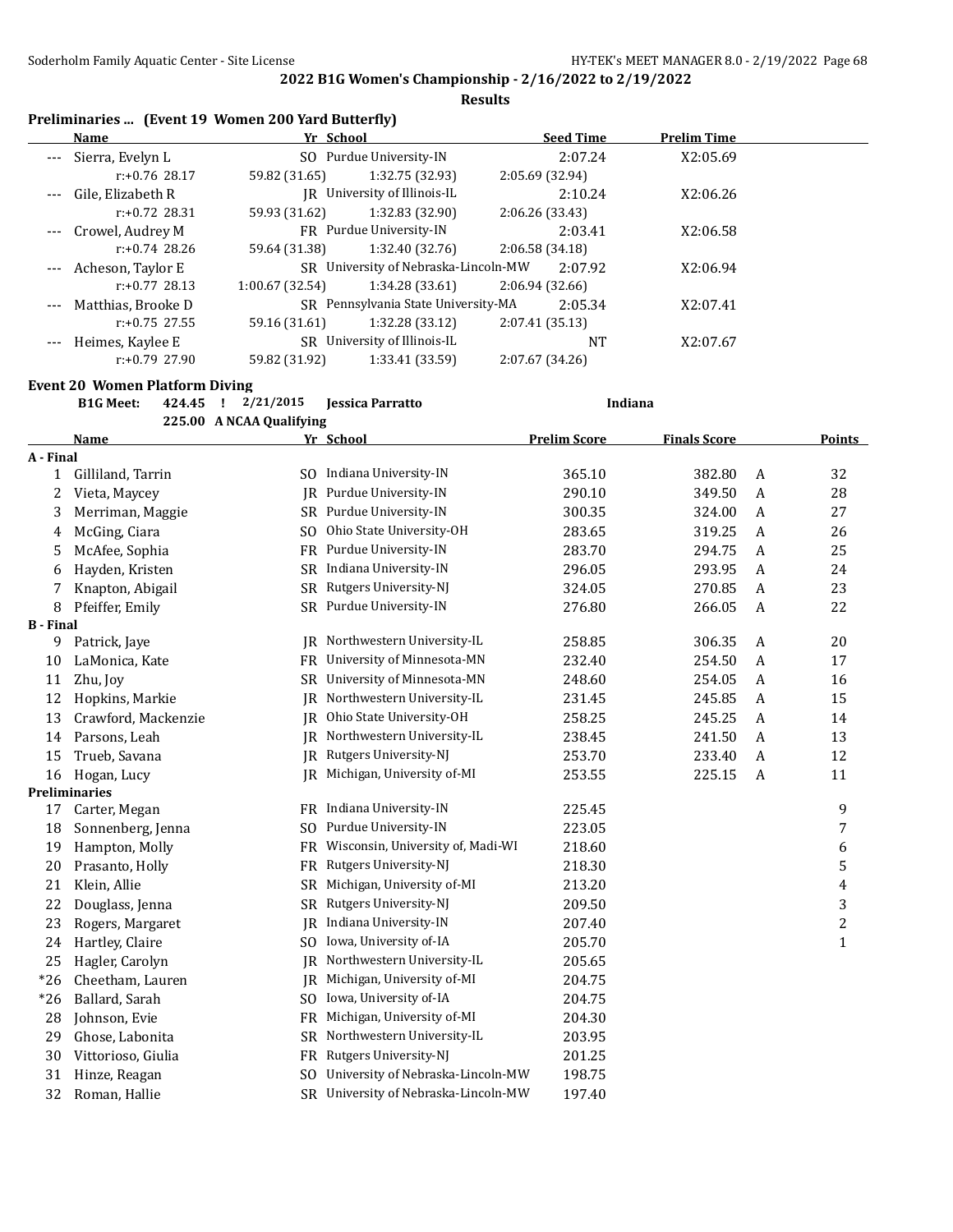### **Results**

# **Preliminaries ... (Event 20 Women Platform Diving)**

|       | Name               |     | Yr School                           | <b>Prelim Score</b> | <b>Finals Score</b> | <b>Points</b> |
|-------|--------------------|-----|-------------------------------------|---------------------|---------------------|---------------|
| 33    | Greenberg, Kit     | IR  | Wisconsin, University of, Madi-WI   | 190.40              |                     |               |
| 34    | Busch, Leila       |     | FR Northwestern University-IL       | 181.50              |                     |               |
| 35    | Osero, Avrianna    | SO. | University of Minnesota-MN          | 175.25              |                     |               |
| 36    | Wei, Wei           |     | IR Pennsylvania State University-MA | 163.80              |                     |               |
| 37    | Carter, Taylor     |     | SR Indiana University-IN            | 142.20              |                     |               |
| 38    | Hughbanks, Makayla |     | FR Iowa, University of-IA           | 115.65              |                     |               |
| ---   | Clark. Chrismon    | FR. | Michigan, University of-MI          | 203.25              | X <sub>0</sub>      |               |
| ---   | Ling, Amanda       |     | IR Ohio State University-OH         | 174.70              | X0                  |               |
| $---$ | Brenn, Jackie      |     | IR Ohio State University-OH         | 182.40              | X0                  |               |
| ---   | Peters, Taylor     | SO. | Michigan, University of-MI          | 188.90              | X0                  |               |
| ---   | Hernandez, Carmen  | IR  | Indiana University-IN               |                     | X0                  |               |
| ---   | Luarde, Kayla      |     | SR Indiana University-IN            |                     | X0                  |               |

# **Event 20 Women Platform Diving**

|  |                          | Indiana |
|--|--------------------------|---------|
|  | 225.00 A NCAA Qualifying |         |

|       | Name                 |           | Yr School                         |                | <b>Prelim Score</b> |    |
|-------|----------------------|-----------|-----------------------------------|----------------|---------------------|----|
|       | <b>Preliminaries</b> |           |                                   |                |                     |    |
| 1     | Gilliland, Tarrin    | SO.       | Indiana University-IN             | NP             | 365.10              | qA |
| 2     | Knapton, Abigail     | <b>SR</b> | Rutgers University-NJ             | <b>NP</b>      | 324.05              | qA |
| 3     | Merriman, Maggie     | SR        | Purdue University-IN              | <b>NP</b>      | 300.35              | qA |
| 4     | Hayden, Kristen      | SR        | Indiana University-IN             | N <sub>P</sub> | 296.05              | qA |
| 5     | Vieta, Maycey        | JR        | Purdue University-IN              | <b>NP</b>      | 290.10              | qA |
| 6     | McAfee, Sophia       | FR        | Purdue University-IN              | <b>NP</b>      | 283.70              | qA |
| 7     | McGing, Ciara        | SO.       | Ohio State University-OH          | <b>NP</b>      | 283.65              | qA |
| 8     | Pfeiffer, Emily      | <b>SR</b> | Purdue University-IN              | N <sub>P</sub> | 276.80              | qA |
| 9     | Patrick, Jaye        | IR        | Northwestern University-IL        | N <sub>P</sub> | 258.85              | qA |
| 10    | Crawford, Mackenzie  | IR.       | Ohio State University-OH          | <b>NP</b>      | 258.25              | qA |
| 11    | Trueb, Savana        | IR        | Rutgers University-NJ             | <b>NP</b>      | 253.70              | qA |
| 12    | Hogan, Lucy          | IR        | Michigan, University of-MI        | <b>NP</b>      | 253.55              | qA |
| 13    | Zhu, Joy             | SR.       | University of Minnesota-MN        | <b>NP</b>      | 248.60              | qA |
| 14    | Parsons, Leah        | JR        | Northwestern University-IL        | <b>NP</b>      | 238.45              | qA |
| 15    | LaMonica, Kate       | FR        | University of Minnesota-MN        | N <sub>P</sub> | 232.40              | qA |
| 16    | Hopkins, Markie      | <b>IR</b> | Northwestern University-IL        | NP             | 231.45              | qA |
| 17    | Carter, Megan        | FR        | Indiana University-IN             | <b>NP</b>      | 225.45              | A  |
| 18    | Sonnenberg, Jenna    | SO.       | Purdue University-IN              | N <sub>P</sub> | 223.05              |    |
| 19    | Hampton, Molly       | FR        | Wisconsin, University of, Madi-WI | <b>NP</b>      | 218.60              |    |
| 20    | Prasanto, Holly      | FR        | Rutgers University-NJ             | <b>NP</b>      | 218.30              |    |
| 21    | Klein, Allie         | <b>SR</b> | Michigan, University of-MI        | <b>NP</b>      | 213.20              |    |
| 22    | Douglass, Jenna      | SR        | Rutgers University-NJ             | <b>NP</b>      | 209.50              |    |
| 23    | Rogers, Margaret     | JR        | Indiana University-IN             | NP             | 207.40              |    |
| 24    | Hartley, Claire      | SO.       | Iowa, University of-IA            | <b>NP</b>      | 205.70              |    |
| 25    | Hagler, Carolyn      | JR        | Northwestern University-IL        | <b>NP</b>      | 205.65              |    |
| $*26$ | Ballard, Sarah       | SO.       | Iowa, University of-IA            | <b>NP</b>      | 204.75              |    |
| $*26$ | Cheetham, Lauren     | IR        | Michigan, University of-MI        | <b>NP</b>      | 204.75              |    |
| 28    | Johnson, Evie        | FR        | Michigan, University of-MI        | <b>NP</b>      | 204.30              |    |
| 29    | Ghose, Labonita      | <b>SR</b> | Northwestern University-IL        | <b>NP</b>      | 203.95              |    |
| 30    | Vittorioso, Giulia   | <b>FR</b> | Rutgers University-NJ             | <b>NP</b>      | 201.25              |    |
| 31    | Hinze, Reagan        | SO.       | University of Nebraska-Lincoln-MW | <b>NP</b>      | 198.75              |    |
| 32    | Roman, Hallie        | SR        | University of Nebraska-Lincoln-MW | <b>NP</b>      | 197.40              |    |
| 33    | Greenberg, Kit       | IR        | Wisconsin, University of, Madi-WI | <b>NP</b>      | 190.40              |    |
| 34    | Busch, Leila         | <b>FR</b> | Northwestern University-IL        | <b>NP</b>      | 181.50              |    |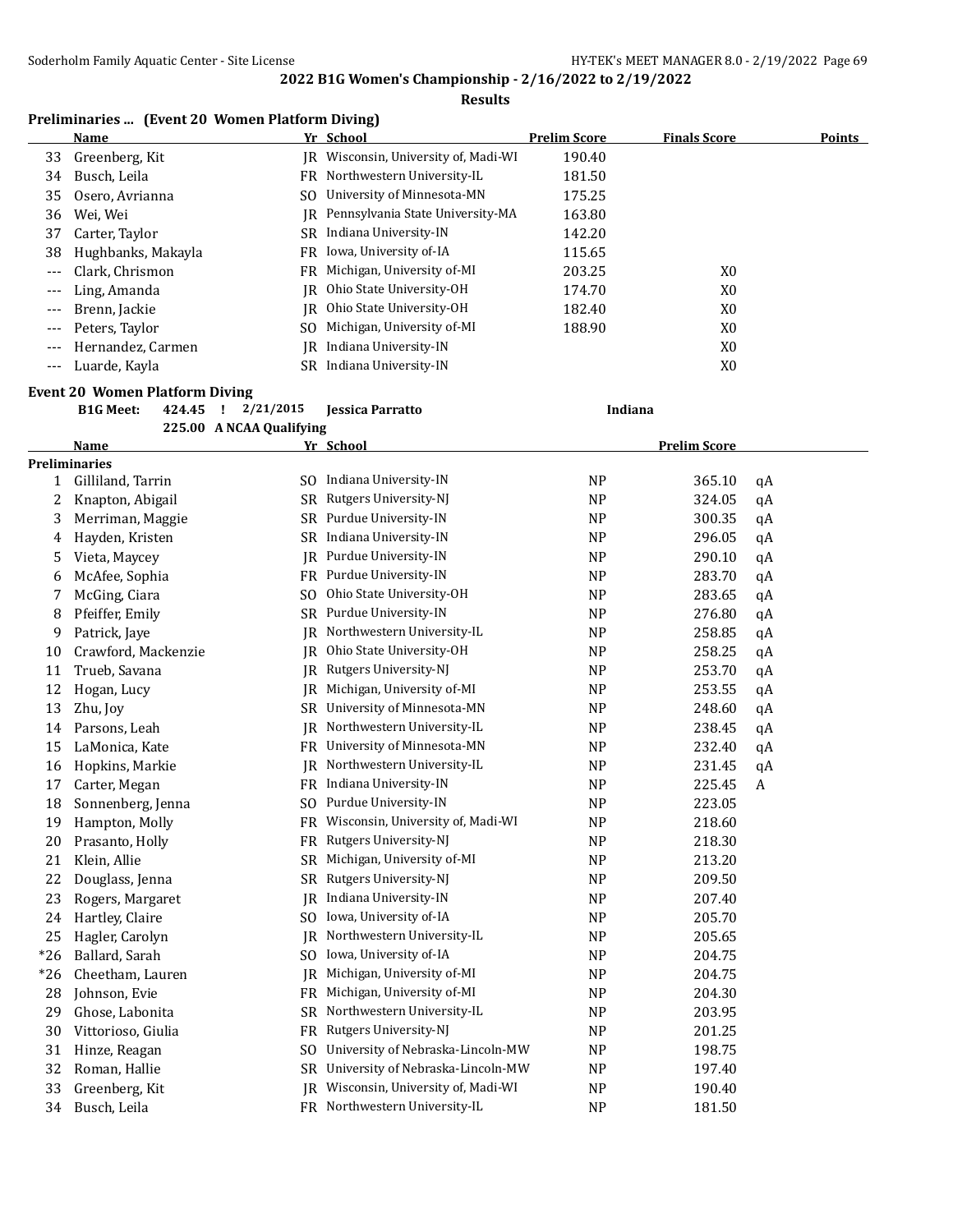**Results**

|                     | Preliminaries  (Event 20 Women Platform Diving) |     |                                     |           |                     |  |  |  |
|---------------------|-------------------------------------------------|-----|-------------------------------------|-----------|---------------------|--|--|--|
|                     | Name                                            |     | Yr School                           |           | <b>Prelim Score</b> |  |  |  |
| 35                  | Osero, Avrianna                                 |     | SO University of Minnesota-MN       | NP.       | 175.25              |  |  |  |
| 36                  | Wei, Wei                                        |     | IR Pennsylvania State University-MA | <b>NP</b> | 163.80              |  |  |  |
| 37                  | Carter, Taylor                                  |     | SR Indiana University-IN            | <b>NP</b> | 142.20              |  |  |  |
| 38                  | Hughbanks, Makayla                              |     | FR Iowa, University of-IA           | <b>NP</b> | 115.65              |  |  |  |
| $\qquad \qquad - -$ | Clark, Chrismon                                 |     | FR Michigan, University of-MI       | <b>NP</b> | X203.25             |  |  |  |
|                     | --- Peters, Taylor                              | SO. | Michigan, University of-MI          | <b>NP</b> | X188.90             |  |  |  |
|                     | Brenn, Jackie                                   |     | JR Ohio State University-OH         | <b>NP</b> | X182.40             |  |  |  |
|                     | --- Ling, Amanda                                |     | IR Ohio State University-OH         | <b>NP</b> | X174.70             |  |  |  |

### **Event 21 Women 400 Yard Freestyle Relay**

**B1G Meet: 3:09.84 ! 2/19/2022 Michigan, University of Michigan-MI**

**L Flynn, C Newman, O Carter, M MacNeil**

### **3:14.50 A NCAA Qualifying 3:16.35 B NCAA Provisional**

|   | <b>Team</b>                      | Relay                     |                                | <b>Seed Time</b>              | <b>Finals Time</b>              | <b>Points</b> |
|---|----------------------------------|---------------------------|--------------------------------|-------------------------------|---------------------------------|---------------|
|   | 1 Michigan, University of-MI     | $\mathbf{A}$              |                                | 3:11.34                       | 3:09.84! A                      | 64            |
|   | 1) Flynn, Lindsay E FR           |                           | 2) r:0.29 Newman, Claire SO    | 3) r:0.18 Carter, Olivia SR   | 4) r:0.23 MacNeil, Margaret SR  |               |
|   | r:+0.74 22.98                    | 47.90 (47.90)             | 1:10.73 (22.83)                | 1:35.71 (47.81)               |                                 |               |
|   | 1:58.43 (22.72)                  | 2:23.70 (47.99)           | 2:45.65 (21.95)                | 3:09.84 (46.14)               |                                 |               |
|   | 2 Ohio State University-OH       | A                         |                                | 3:14.35                       | 3:10.32<br>A                    | 56            |
|   | 1) Zenick, Katherine B SO        |                           | 2) r:0.21 Ivan, Teresa FR      | 3) r:0.30 Romano, Kristen 5Y  | 4) r:0.27 Fulmer, Amy JR        |               |
|   | $r: +0.65$ 22.58                 | 47.40 (47.40)             | 1:09.85(22.45)                 | 1:35.45 (48.05)               |                                 |               |
|   | 1:58.33 (22.88)                  | 2:23.58 (48.13)           | 2:45.62 (22.04)                | 3:10.32 (46.74)               |                                 |               |
| 3 | Wisconsin, University of, Madi-W | A                         |                                | 3:14.22                       | 3:11.58<br>A                    | 54            |
|   | 1) Hosack, Lillie A SR           |                           | 2) r:0.30 Palmer, Alana SR     | 3) r:0.37 Bacon, Phoebe SO    | 4) r:0.14 Fiske, Sophie FR      |               |
|   | $r: +0.74$ 23.05                 | 48.03 (48.03)             | 1:10.98 (22.95)                | 1:36.16 (48.13)               |                                 |               |
|   | 1:59.13 (22.97)                  | 2:24.64 (48.48)           | 2:46.54 (21.90)                | 3:11.58 (46.94)               |                                 |               |
|   | 4 Northwestern University-IL     | A                         |                                | 3:14.56                       | 3:14.59<br>B                    | 52            |
|   | 1) Nocentini, Jasmine SO         | 2) r:0.34 Larson, Ally JR |                                | 3) r:0.18 Hellmer, Jasmine SR | 4) r:0.33 Smith, Madeline SR    |               |
|   | r:+0.69 22.99                    | 48.35 (48.35)             | 1:11.29 (22.94)                | 1:37.28 (48.93)               |                                 |               |
|   | 2:00.40 (23.12)                  | 2:26.96 (49.68)           | 2:49.37 (22.41)                | 3:14.59 (47.63)               |                                 |               |
| 5 | Indiana University-IN            | A                         |                                | 3:14.99                       | 3:15.56<br>B                    | 50            |
|   | 1) Peplowski, Anna M FR          |                           | 2) r:0.38 Turak, Ashley JR     | 3) r:0.35 Looze, Mackenzie SR | 4) r:0.26 Peplowski, Noelle SR  |               |
|   | $r: +0.78$ 23.55                 | 48.65 (48.65)             | 1:11.74 (23.09)                | 1:37.55 (48.90)               |                                 |               |
|   | 2:00.49 (22.94)                  | 2:26.06 (48.51)           | 2:49.35 (23.29)                | 3:15.56 (49.50)               |                                 |               |
| 6 | University of Minnesota-MN       | A                         |                                | 3:15.82                       | 3:15.75<br>B                    | 48            |
|   | 1) Cornish, Hannah FR            |                           | 2) r:0.17 Summit, Maggie JR    | 3) r:0.17 Bloomer, Olivia SR  | 4) r:0.25 McGinty, Jordan JR    |               |
|   | $r: +0.72$ 23.55                 | 49.60 (49.60)             | 1:12.81 (23.21)                | 1:38.22 (48.62)               |                                 |               |
|   | 2:01.11 (22.89)                  | 2:26.82 (48.60)           | 2:50.13 (23.31)                | 3:15.75 (48.93)               |                                 |               |
| 7 | Rutgers University-NJ            | A                         |                                | 3:20.38                       | 3:16.60                         | 46            |
|   | 1) Chichaikina, Sofia JR         |                           | 2) r:0.37 Scarabelli, Alice SR | 3) r:0.32 Lobova, Sofia FR    | 4) r:0.37 Trentin, Eleonora SR  |               |
|   | $r: +0.75$ 23.45                 | 49.21 (49.21)             | 1:12.45 (23.24)                | 1:37.52 (48.31)               |                                 |               |
|   | 2:00.70 (23.18)                  | 2:27.00 (49.48)           | 2:50.35 (23.35)                | 3:16.60 (49.60)               |                                 |               |
| 8 | Pennsylvania State University-M/ | A                         |                                | 3:20.56                       | 3:18.19                         | 44            |
|   | 1) Stanford, Catherine M SO      |                           | 2) r:0.20 Amdor, Abigail JR    | 3) r:0.20 Ledwith, Madison SR | 4) r:0.25 Sheridan, Kathleen SR |               |
|   | r:+0.66 23.64                    | 49.50 (49.50)             | 1:12.93 (23.43)                | 1:39.26 (49.76)               |                                 |               |
|   | 2:02.61 (23.35)                  | 2:28.72 (49.46)           | 2:52.24 (23.52)                | 3:18.19 (49.47)               |                                 |               |
| 9 | University of Nebraska-Lincoln-N | A                         |                                | 3:20.12                       | 3:19.36                         | 40            |
|   | 1) Kucera, Alexa J SO            |                           | 2) r:0.46 Randby, Jocelyn FR   | 3) r:0.59 Haimes, Emily SO    | 4) r:0.29 Haebig, Autumn 5Y     |               |
|   | $r: +0.74$ 24.04                 | 49.78 (49.78)             | 1:13.62 (23.84)                | 1:40.70 (50.92)               |                                 |               |
|   | 2:04.47 (23.77)                  | 2:31.03 (50.33)           | 2:54.23 (23.20)                | 3:19.36 (48.33)               |                                 |               |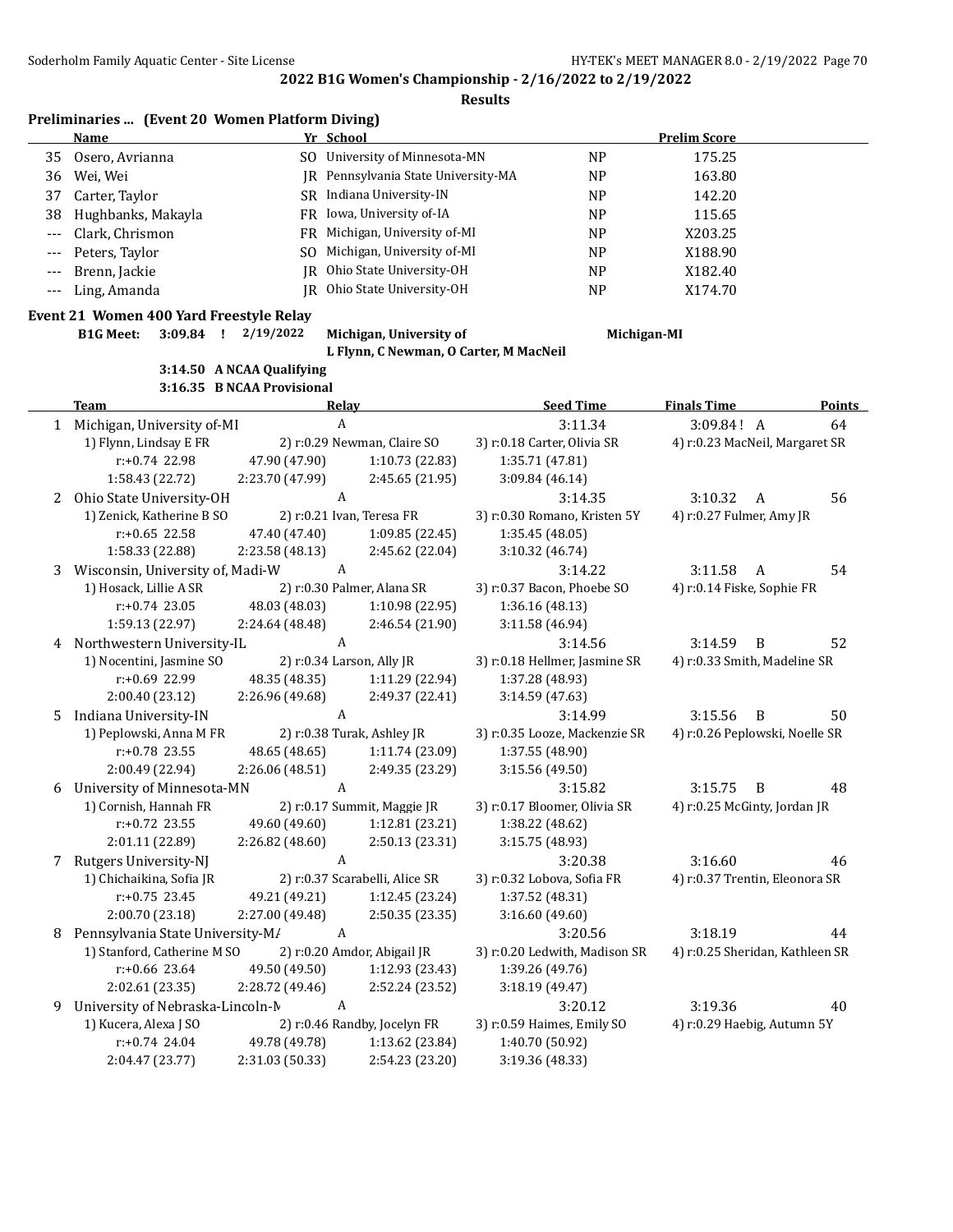|            | (Event 21 Women 400 Yard Freestyle Relay)        |                                                     |                               |                               |                                  |               |
|------------|--------------------------------------------------|-----------------------------------------------------|-------------------------------|-------------------------------|----------------------------------|---------------|
|            | Team                                             | <b>Relay</b>                                        |                               | <b>Seed Time</b>              | <b>Finals Time</b>               | Points        |
| 10         | Purdue University-IN                             | A                                                   |                               | 3:22.54                       | 3:21.31                          | 34            |
|            | 1) Hill, Hannah M FR                             |                                                     | 2) r:0.38 Bowen, Kendra JR    | 3) r:0.42 Abbasse, Claire JR  | 4) r:0.34 Love, Margaret FR      |               |
|            | $r: +0.64$ 23.64                                 | 50.18 (50.18)                                       | 1:14.19 (24.01)               | 1:40.38 (50.20)               |                                  |               |
|            | 2:04.40 (24.02)                                  | 2:30.99 (50.61)                                     | 2:54.42 (23.43)               | 3:21.31 (50.32)               |                                  |               |
| 11         | University of Illinois-IL                        | A                                                   |                               | 3:21.42                       | 3:22.67                          | 32            |
|            | 1) Yetter, Molly M FR                            |                                                     | 2) r:0.32 Cabush, Abigail SR  | 3) r:0.29 Guerra, Isabelle JR | 4) Stoll, Sydney J FR            |               |
|            | $r: +0.64$ 24.01                                 | 50.15 (50.15)                                       | 1:14.29(24.14)                | 1:40.71 (50.56)               |                                  |               |
|            | 2:05.23 (24.52)                                  | 2:32.01 (51.30)                                     | 2:56.21 (24.20)               | 3:22.67 (50.66)               |                                  |               |
| 12         | Iowa, University of-IA                           | A                                                   |                               | 3:31.75                       | 3:27.86                          | 30            |
|            | 1) Gilbertson, Kennedy E JR                      |                                                     | 2) r:0.43 Lange, Payton JR    | 3) r:0.21 Brooker, Anna JR    | 4) r:0.36 Olesiak, Aleksandra JR |               |
|            | $r: +0.75$ 24.22                                 | 51.01 (51.01)                                       | 1:15.95 (24.94)               | 1:43.25 (52.24)               |                                  |               |
|            | 2:07.74 (24.49)                                  | 2:35.21 (51.96)                                     | 3:00.30 (25.09)               | 3:27.86 (52.65)               |                                  |               |
|            |                                                  |                                                     |                               |                               |                                  |               |
|            | Event 55 Women 50 Yard Freestyle Swim-off        |                                                     |                               |                               |                                  |               |
|            | <b>B1G Meet:</b>                                 | 21.28 ! 2/15/2018                                   | Zhesi Li                      | <b>Ohio State</b>             |                                  |               |
|            |                                                  | 21.66 A NCAA Qualifying<br>22.76 B NCAA Provisional |                               |                               |                                  |               |
|            | Name                                             | Yr School                                           |                               | <b>Seed Time</b>              | <b>Finals Time</b>               |               |
| - Swim-off |                                                  |                                                     |                               |                               |                                  |               |
|            | 1 Chung, Casey A                                 |                                                     | SO Michigan, University of-MI | 22.86                         | 22.75<br>B                       |               |
|            | $r: +0.68$ 11.04                                 | 22.75 (11.71)                                       |                               |                               |                                  |               |
| 2.         | Broshears, Elizabeth G                           |                                                     | SO Indiana University-IN      | 22.86                         | 22.98                            |               |
|            | $r: +0.68$ 11.06                                 | 22.98 (11.92)                                       |                               |                               |                                  |               |
|            |                                                  |                                                     |                               |                               |                                  |               |
|            | Event 61 Women 100 Yard Breaststroke Swim-off    |                                                     |                               |                               |                                  |               |
|            |                                                  | 58.46 A NCAA Qualifying                             |                               |                               |                                  |               |
|            |                                                  | 1:01.84 B NCAA Provisional                          |                               |                               |                                  |               |
|            | Name                                             | Yr School                                           |                               | <b>Seed Time</b>              | <b>Finals Time</b>               |               |
| - Swim-off |                                                  |                                                     |                               |                               |                                  |               |
|            | 1 Olesiak, Aleksandra                            |                                                     | JR Iowa, University of-IA     | 1:04.29                       | 1:04.05                          |               |
|            | $r: +0.67$ 14.22                                 | 30.06 (15.84)                                       | 47.37 (17.31)                 | 1:04.05 (16.68)               |                                  |               |
|            | 2 Erlandson, Mahala R                            |                                                     | FR Purdue University-IN       | 1:04.29                       | 1:04.43                          |               |
|            | $r: +0.76$ 13.50                                 | 29.98 (16.48)                                       | 46.82 (16.84)                 | 1:04.43 (17.61)               |                                  |               |
|            | Event 101 Women 200 Yard Medley Relay Time Trial |                                                     |                               |                               |                                  |               |
|            |                                                  | 1:36.40 A NCAA Qualifying                           |                               |                               |                                  |               |
|            |                                                  | 1:37.05 B NCAA Provisional                          |                               |                               |                                  |               |
|            | <b>Team</b>                                      | <b>Relay</b>                                        |                               | <b>Seed Time</b>              | <b>Finals Time</b>               | <b>Points</b> |
|            | - Time Trial                                     |                                                     |                               |                               |                                  |               |
|            | 1 Pennsylvania State University-M/               | A                                                   |                               | <b>NT</b>                     | 1:37.04<br>$\overline{B}$        |               |
|            | 1) Schobel, Marie C SR                           | 2) r:0.14 Jack, Olivia SR                           |                               | 3) r:0.20 Harvey, Emma JR     | 4) r:0.15 Cooke, Madeleine 5Y    |               |
|            | $r: +0.55$ 12.08                                 | 24.52 (24.52)                                       | 36.37 (11.85)                 | 51.42 (26.90)                 |                                  |               |
|            | 1:01.72 (10.30)                                  | 1:14.92 (23.50)                                     | 1:25.20 (10.28)               | 1:37.04 (22.12)               |                                  |               |
|            | Event 105 Women 50 Yard Freestyle Time Trial     |                                                     |                               |                               |                                  |               |
|            |                                                  | 21.66 A NCAA Qualifying                             |                               |                               |                                  |               |
|            |                                                  | 22.76 B NCAA Provisional                            |                               |                               |                                  |               |
|            | Name                                             | Yr School                                           |                               | <b>Seed Time</b>              | <b>Finals Time</b>               | Points        |
|            | - Time Trial                                     |                                                     |                               |                               |                                  |               |
|            | 1 Holder, Aislinn G                              |                                                     | FR Indiana University-IN      | NT                            | 22.92                            |               |
|            | $r: +0.64$ 11.04                                 | 22.92 (11.88)                                       |                               |                               |                                  |               |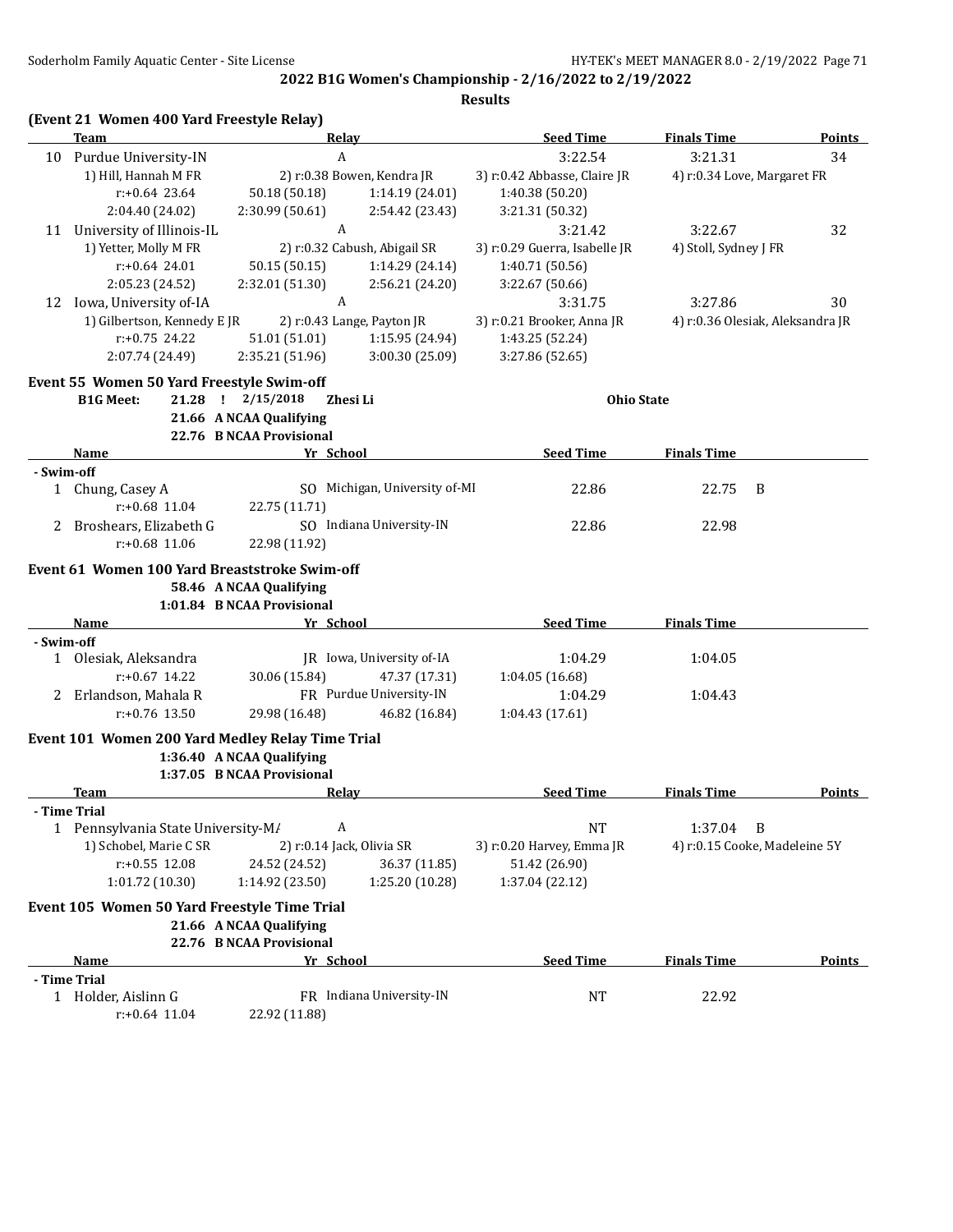|   | Event 108 Women 100 Yard Butterfly Time Trial  |                            |                                      |                  |                    |   |               |
|---|------------------------------------------------|----------------------------|--------------------------------------|------------------|--------------------|---|---------------|
|   |                                                | 50.92 A NCAA Qualifying    |                                      |                  |                    |   |               |
|   |                                                | 53.76 B NCAA Provisional   |                                      |                  |                    |   |               |
|   | Name                                           | Yr School                  |                                      | <b>Seed Time</b> | <b>Finals Time</b> |   | <b>Points</b> |
|   | - Time Trial                                   |                            |                                      |                  |                    |   |               |
|   | 1 Funderburke, Nyah A                          |                            | FR Ohio State University-OH          | <b>NT</b>        | 53.05              | B |               |
|   | $r: +0.75$ 11.70                               | 25.26 (13.56)              | 39.05 (13.79)                        | 53.05 (14.00)    |                    |   |               |
|   | Event 109 Women 400 Yard IM Time Trial         |                            |                                      |                  |                    |   |               |
|   |                                                | 4:03.62 A NCAA Qualifying  |                                      |                  |                    |   |               |
|   |                                                | 4:17.30 B NCAA Provisional |                                      |                  |                    |   |               |
|   | Name                                           | Yr School                  |                                      | <b>Seed Time</b> | <b>Finals Time</b> |   | Points        |
|   | - Time Trial                                   |                            |                                      |                  |                    |   |               |
|   | 1 Dehen, Reese C                               |                            | FR Ohio State University-OH          | <b>NT</b>        | 4:23.35            |   |               |
|   | $r: +0.65$ 26.45                               | 57.28 (30.83)              | 1:30.82 (33.54)                      | 2:04.25 (33.43)  |                    |   |               |
|   | 2:41.67 (37.42)                                | 3:19.67 (38.00)            | 3:52.30 (32.63)                      | 4:23.35 (31.05)  |                    |   |               |
|   | Event 110 Women 200 Yard Freestyle Time Trial  |                            |                                      |                  |                    |   |               |
|   |                                                | 1:42.98 A NCAA Qualifying  |                                      |                  |                    |   |               |
|   |                                                | 1:47.12 B NCAA Provisional |                                      |                  |                    |   |               |
|   | Name                                           | Yr School                  |                                      | <b>Seed Time</b> | <b>Finals Time</b> |   | Points        |
|   | - Time Trial                                   |                            |                                      |                  |                    |   |               |
|   | 1 Bauer, Madeleine M                           |                            | JR Michigan, University of-MI        | <b>NT</b>        | 1:47.14            |   |               |
|   | $r: +0.78$ 25.13                               | 52.10 (26.97)              | 1:19.71(27.61)                       | 1:47.14 (27.43)  |                    |   |               |
| 2 | Lau, Octavia K                                 |                            | JR Michigan, University of-MI        | NT               | 1:48.93            |   |               |
|   | $r: +0.67$ 25.70                               | 53.08 (27.38)              | 1:21.04 (27.96)                      | 1:48.93 (27.89)  |                    |   |               |
| 3 | Carson, Katherine N                            |                            | FR Indiana University-IN             | <b>NT</b>        | 1:51.15            |   |               |
|   | $r: +0.77$ 26.07                               | 54.20 (28.13)              | 1:22.68 (28.48)                      | 1:51.15 (28.47)  |                    |   |               |
|   | Event 112 Women 100 Yard Backstroke Time Trial |                            |                                      |                  |                    |   |               |
|   |                                                | 50.93 A NCAA Qualifying    |                                      |                  |                    |   |               |
|   |                                                | 53.94 B NCAA Provisional   |                                      |                  |                    |   |               |
|   | Name                                           | Yr School                  |                                      | <b>Seed Time</b> | <b>Finals Time</b> |   | <b>Points</b> |
|   | - Time Trial                                   |                            |                                      |                  |                    |   |               |
|   | 1 Broderick, Katherine E                       |                            | SO Indiana University-IN             | <b>NT</b>        | 54.61              |   |               |
|   | r:+0.59 12.89                                  | 26.10 (13.21)              | 40.17 (14.07)                        | 54.61 (14.44)    |                    |   |               |
|   | Event 116 Women 200 Yard Backstroke Time Trial |                            |                                      |                  |                    |   |               |
|   |                                                | 1:50.50 A NCAA Qualifying  |                                      |                  |                    |   |               |
|   |                                                | 1:57.11 B NCAA Provisional |                                      |                  |                    |   |               |
|   | Name                                           | Yr School                  |                                      | <b>Seed Time</b> | <b>Finals Time</b> |   | Points        |
|   | - Time Trial                                   |                            |                                      |                  |                    |   |               |
| 1 | Murdock, Justine E                             |                            | FR Northwestern University-IL        | <b>NT</b>        | 1:53.62            | B |               |
|   | r:+0.59 26.80                                  | 55.49 (28.69)              | 1:24.62(29.13)                       | 1:53.62 (29.00)  |                    |   |               |
| 2 | Schoof, Kaylyn E                               |                            | SO Wisconsin, University of, Madi-WI | <b>NT</b>        | 1:56.04            | B |               |
|   | $r: +0.63$ 27.46                               | 56.61 (29.15)              | 1:26.11(29.50)                       | 1:56.04 (29.93)  |                    |   |               |
| 3 | Tuinman, Sophia J                              |                            | SO Michigan, University of-MI        | NT               | 1:56.07            | B |               |
|   | r:+0.54 27.31                                  | 56.61 (29.30)              | 1:26.41 (29.80)                      | 1:56.07 (29.66)  |                    |   |               |
| 4 | Gilbert, Liberty R                             |                            | SO Ohio State University-OH          | NT               | 1:56.80            | B |               |
|   | r:+0.68 27.89                                  | 57.11 (29.22)              | 1:26.86 (29.75)                      | 1:56.80 (29.94)  |                    |   |               |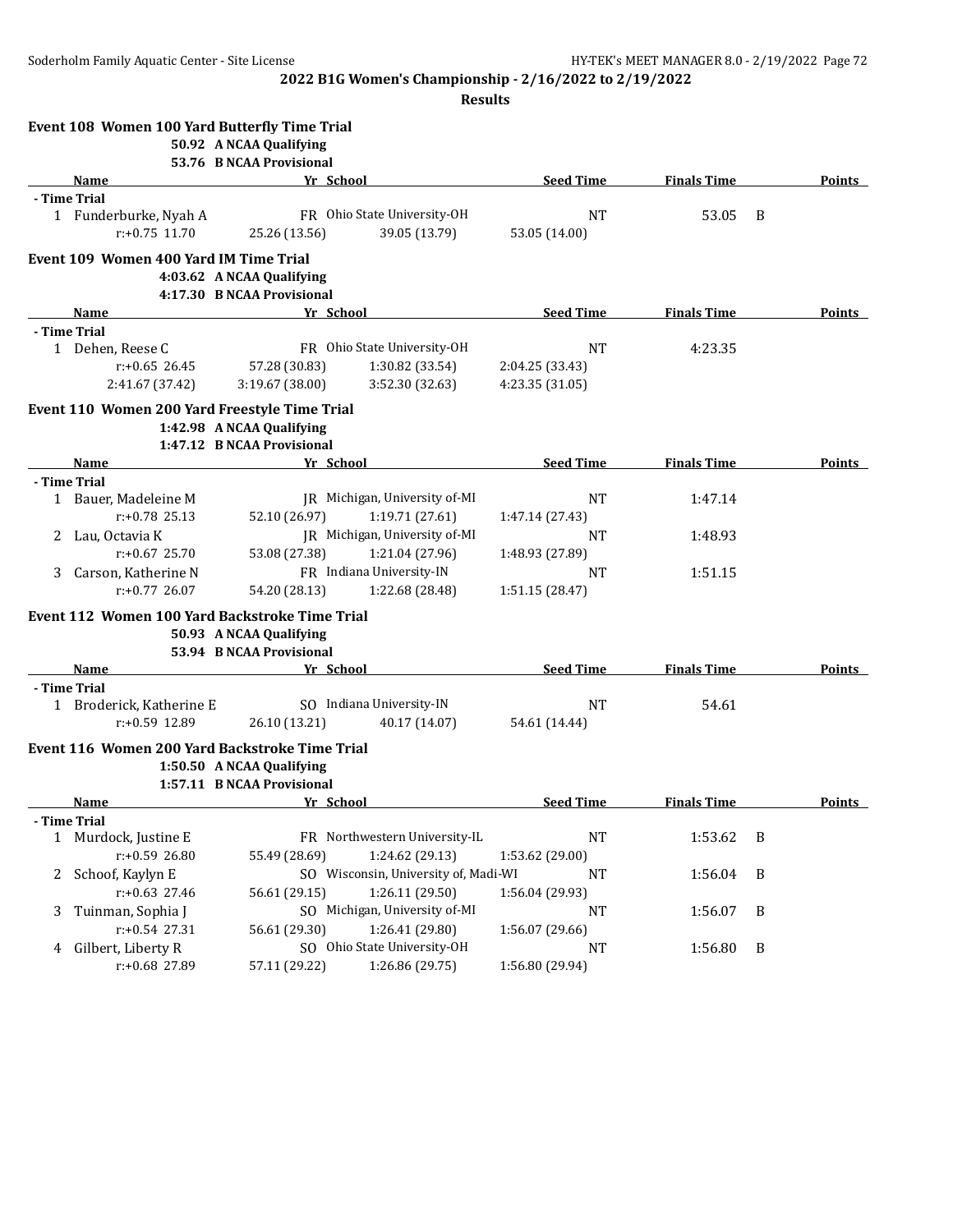**Results**

|   | Event 117 Women 100 Yard Freestyle Time Trial    |                                                     |                                                 |                     |                    |   |               |
|---|--------------------------------------------------|-----------------------------------------------------|-------------------------------------------------|---------------------|--------------------|---|---------------|
|   |                                                  | 47.18 A NCAA Qualifying<br>49.51 B NCAA Provisional |                                                 |                     |                    |   |               |
|   | Name                                             | Yr School                                           |                                                 | <b>Seed Time</b>    | <b>Finals Time</b> |   | <b>Points</b> |
|   | - Time Trial                                     |                                                     |                                                 |                     |                    |   |               |
|   | 1 Fenska, Allison P                              |                                                     | FR Ohio State University-OH                     | <b>NT</b>           | 49.65              |   |               |
|   | r:+0.76 11.51                                    | 24.04 (12.53)                                       | 37.10 (13.06)                                   | 49.65 (12.55)       |                    |   |               |
| 2 | Kudryashova, Sophia R                            |                                                     | JR Michigan, University of-MI                   | NT                  | 49.93              |   |               |
|   | $r: +0.75$ 11.41                                 | 23.81 (12.40)                                       | 36.75 (12.94)                                   | 49.93 (13.18)       |                    |   |               |
| 3 | Turner, Sydney A                                 |                                                     | FR Indiana University-IN                        | NT                  | 51.97              |   |               |
|   | $r: +0.68$ 11.91                                 | 24.89 (12.98)                                       | 38.58 (13.69)                                   | 51.97 (13.39)       |                    |   |               |
|   | Event 118 Women 200 Yard Breaststroke Time Trial |                                                     |                                                 |                     |                    |   |               |
|   |                                                  | 2:06.58 A NCAA Qualifying                           |                                                 |                     |                    |   |               |
|   |                                                  | 2:13.97 B NCAA Provisional                          |                                                 |                     |                    |   |               |
|   | <b>Name</b>                                      | Yr School                                           |                                                 | <b>Seed Time</b>    | <b>Finals Time</b> |   | <b>Points</b> |
|   | - Time Trial                                     |                                                     |                                                 |                     |                    |   |               |
|   | 1 Mathews, Janessa C                             |                                                     | SO Ohio State University-OH                     | <b>NT</b>           | 2:11.78            | B |               |
|   | $r: +0.68$ 29.43                                 | 1:01.93 (32.50)                                     | 1:36.04 (34.11)                                 | 2:11.78 (35.74)     |                    |   |               |
|   | Event 119 Women 200 Yard Butterfly Time Trial    |                                                     |                                                 |                     |                    |   |               |
|   |                                                  | 1:53.20 A NCAA Qualifying                           |                                                 |                     |                    |   |               |
|   |                                                  | 1:59.23 B NCAA Provisional                          |                                                 |                     |                    |   |               |
|   | Name                                             | Yr School                                           |                                                 | <b>Seed Time</b>    | <b>Finals Time</b> |   | <b>Points</b> |
|   | - Time Trial                                     |                                                     |                                                 |                     |                    |   |               |
|   | 1 Walsh, Aislinn R                               |                                                     | JR Ohio State University-OH                     | <b>NT</b>           | 1:58.01            | B |               |
|   | $r: +0.68$ 25.78                                 | 55.47 (29.69)                                       | 1:26.19 (30.72)                                 | 1:58.01 (31.82)     |                    |   |               |
|   | Event 210 Women 200 Yard Freestyle Time Trial    |                                                     |                                                 |                     |                    |   |               |
|   |                                                  | 1:42.98 A NCAA Qualifying                           |                                                 |                     |                    |   |               |
|   |                                                  | 1:47.12 B NCAA Provisional                          |                                                 |                     |                    |   |               |
|   | Name                                             | Yr School                                           |                                                 | <b>Seed Time</b>    | <b>Finals Time</b> |   | Points        |
|   | - Time Trial                                     |                                                     |                                                 |                     |                    |   |               |
|   | 1 Herwig, Michaela M                             |                                                     | SO Purdue University-IN                         | <b>NT</b>           | 1:51.70            |   |               |
|   | r:+0.78 25.96                                    | 54.30 (28.34)                                       | 1:23.02 (28.72)<br>JR University of Illinois-IL | 1:51.70 (28.68)     |                    |   |               |
| 2 | Gile, Elizabeth R<br>$r: +0.69$ 26.82            |                                                     |                                                 | NT                  | 1:54.23            |   |               |
|   |                                                  | 55.93 (29.11)                                       | 1:25.52 (29.59)                                 | 1:54.23 (28.71)     |                    |   |               |
|   | Event 211 Women 100 Yard Breaststroke Time Trial |                                                     |                                                 |                     |                    |   |               |
|   |                                                  | 58.46 A NCAA Qualifying                             |                                                 |                     |                    |   |               |
|   |                                                  | 1:01.84 B NCAA Provisional                          |                                                 |                     |                    |   |               |
|   | <b>Name</b>                                      | Yr School                                           |                                                 | <b>Seed Time</b>    | <b>Finals Time</b> |   | <b>Points</b> |
|   | - Time Trial                                     |                                                     | SO University of Illinois-IL                    |                     |                    |   |               |
|   | 1 Bognar, Cara A<br>$r: +0.71$ 14.01             |                                                     | 47.34 (17.16)                                   | <b>NT</b>           | 1:04.68            |   |               |
|   |                                                  | 30.18 (16.17)                                       |                                                 | 1:04.68 (17.34)     |                    |   |               |
|   | Event 217 Women 100 Yard Freestyle Time Trial    |                                                     |                                                 |                     |                    |   |               |
|   |                                                  | 47.18 A NCAA Qualifying                             |                                                 |                     |                    |   |               |
|   |                                                  | 49.51 B NCAA Provisional                            |                                                 |                     |                    |   |               |
|   | Name                                             | Yr School                                           |                                                 | <b>Seed Time</b>    | <b>Finals Time</b> |   | <b>Points</b> |
|   | - Time Trial                                     |                                                     | JR University of Illinois-IL                    |                     |                    |   |               |
|   | 1 Lynch, Mariclaire E<br>$r: +0.75$ 11.83        | 25.04 (13.21)                                       | 38.70 (13.66)                                   | <b>NT</b>           | 52.29              |   |               |
|   |                                                  |                                                     | SR University of Illinois-IL                    | 52.29 (13.59)       |                    |   |               |
| 2 | Heimes, Kaylee E<br>r:+0.80 12.18                | 25.30 (13.12)                                       | 38.97 (13.67)                                   | NT<br>52.76 (13.79) | 52.76              |   |               |
|   |                                                  |                                                     |                                                 |                     |                    |   |               |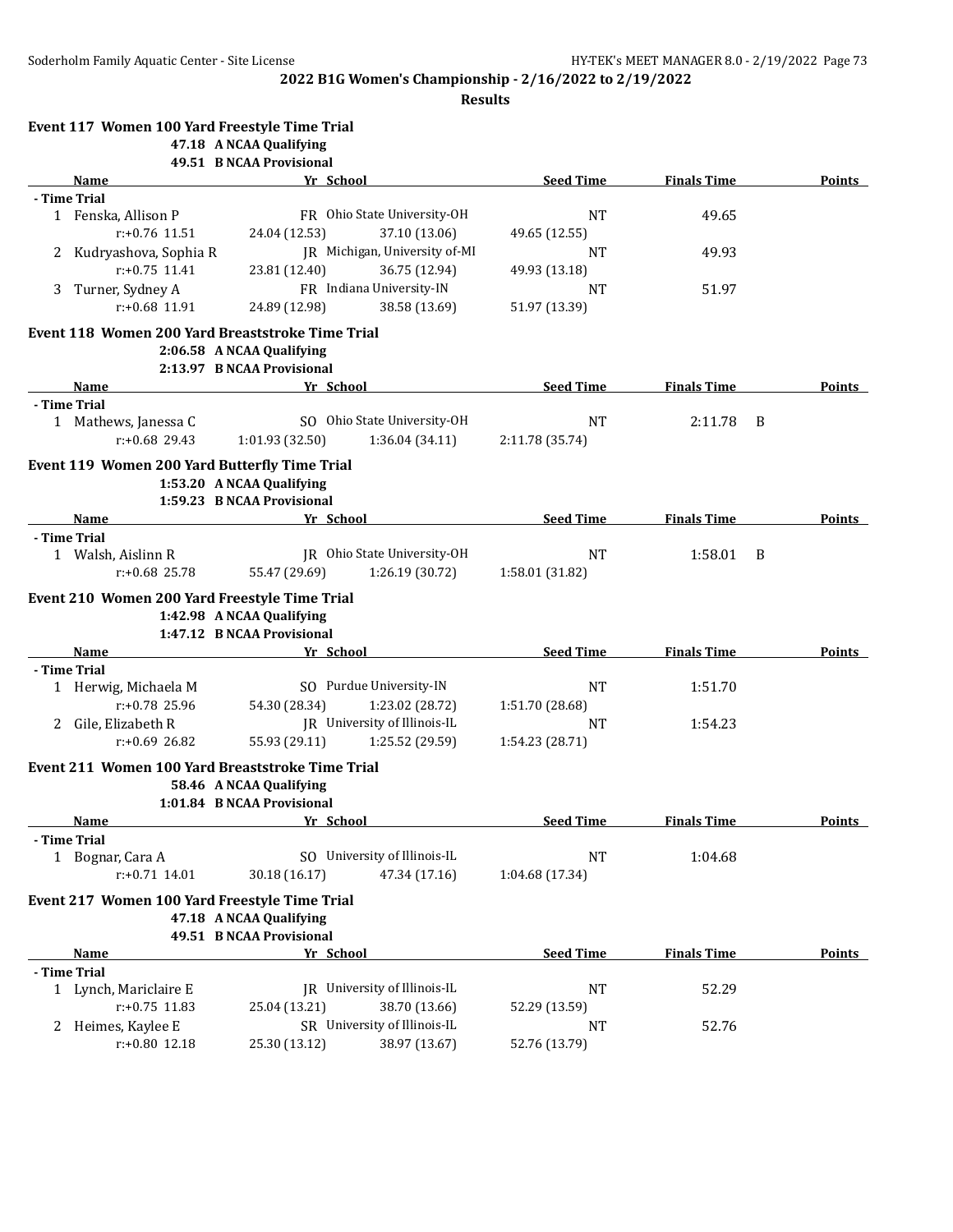**Results**

#### **Event 303 Women 500 Yard Freestyle Time Trial 4:35.76 A NCAA Qualifying 4:47.20 B NCAA Provisional**

|   | Yr School<br>Name    |                 | <b>Seed Time</b>              | <b>Finals Time</b> | <b>Points</b> |  |
|---|----------------------|-----------------|-------------------------------|--------------------|---------------|--|
|   | - Time Trial         |                 |                               |                    |               |  |
|   | 1 Gilbert, Liberty R |                 | SO Ohio State University-OH   | <b>NT</b>          | 4:48.25       |  |
|   | $r: +0.86$ 26.69     | 55.07 (28.38)   | 1:23.76 (28.69)               | 1:52.73 (28.97)    |               |  |
|   | 2:21.91 (29.18)      | 2:50.66 (28.75) | 3:19.62 (28.96)               | 3:48.95 (29.33)    |               |  |
|   | 4:18.88 (29.93)      | 4:48.25 (29.37) |                               |                    |               |  |
| 2 | Bauer, Madeleine M   |                 | JR Michigan, University of-MI | <b>NT</b>          | 4:49.43       |  |
|   | $r: +0.76$ 26.23     | 54.86 (28.63)   | 1:23.90 (29.04)               | 1:53.11 (29.21)    |               |  |
|   | 2:22.49 (29.38)      | 2:52.11 (29.62) | 3:21.91 (29.80)               | 3:51.74 (29.83)    |               |  |
|   | 4:21.29 (29.55)      | 4:49.43 (28.14) |                               |                    |               |  |
| 3 | Graves, Alyssa J     |                 | SO Ohio State University-OH   | <b>NT</b>          | 4:50.22       |  |
|   | $r: +0.70$ 26.59     | 55.06 (28.47)   | 1:23.88 (28.82)               | 1:53.20 (29.32)    |               |  |
|   | 2:22.52 (29.32)      | 2:52.06 (29.54) | 3:21.69 (29.63)               | 3:51.38 (29.69)    |               |  |
|   | 4:21.22 (29.84)      | 4:50.22 (29.00) |                               |                    |               |  |
| 4 | Groysman, Yulia G    | IR              | Northwestern University-IL    | <b>NT</b>          | 4:53.53       |  |
|   | $r: +0.67$ 26.23     | 54.98 (28.75)   | 1:24.08 (29.10)               | 1:53.53 (29.45)    |               |  |
|   | 2:23.17 (29.64)      | 2:53.20 (30.03) | 3:23.27 (30.07)               | 3:53.53 (30.26)    |               |  |
|   | 4:23.82 (30.29)      | 4:53.53 (29.71) |                               |                    |               |  |
| 5 | Tuinman, Sophia J    |                 | SO Michigan, University of-MI | <b>NT</b>          | 4:53.78       |  |
|   | $r: +0.78$ 27.14     | 56.04 (28.90)   | 1:25.23(29.19)                | 1:54.47 (29.24)    |               |  |
|   | 2:23.82 (29.35)      | 2:53.60 (29.78) | 3:23.60 (30.00)               | 3:53.84 (30.24)    |               |  |
|   | 4:24.37 (30.53)      | 4:53.78 (29.41) |                               |                    |               |  |
| 6 | Brooker, Anna C      |                 | JR Iowa, University of-IA     | <b>NT</b>          | 5:04.20       |  |
|   | $r: +0.74$ 26.67     | 55.92 (29.25)   | 1:25.66 (29.74)               | 1:56.18(30.52)     |               |  |
|   | 2:27.03 (30.85)      | 2:57.90 (30.87) | 3:29.24 (31.34)               | 4:00.91 (31.67)    |               |  |
|   | 4:32.75 (31.84)      | 5:04.20 (31.45) |                               |                    |               |  |

### **Event 304 Women 200 Yard IM Time Trial**

### **1:53.66 A NCAA Qualifying 1:59.94 B NCAA Provisional**

| Name              | Yr School     |                             | <b>Seed Time</b> | <b>Finals Time</b> | <b>Points</b> |
|-------------------|---------------|-----------------------------|------------------|--------------------|---------------|
| - Time Trial      |               |                             |                  |                    |               |
| Fenska, Allison P |               | FR Ohio State University-OH | ΝT               | 2:04.23            |               |
| $r: +0.78$ 26.27  | 57.73 (31.46) | 1:35.50(37.77)              | 2:04.23 (28.73)  |                    |               |
| Clark, Georgia K  |               | JR Iowa, University of-IA   | NΊ               | 2:11.84            |               |
| $r: +0.72$ 27.56  | 59.38 (31.82) | 1:40.42 (41.04)             | 2:11.84(31.42)   |                    |               |

# **Event 305 Women 50 Yard Freestyle Time Trial**

# **21.66 A NCAA Qualifying**

|  | 22.76 B NCAA Provisional |
|--|--------------------------|
|  |                          |

|    | <b>Name</b>       | Yr_School                                | <b>Seed Time</b> | <b>Finals Time</b> | <b>Points</b> |
|----|-------------------|------------------------------------------|------------------|--------------------|---------------|
|    | - Time Trial      |                                          |                  |                    |               |
|    | Bloomer, Olivia B | University of Minnesota-MN<br>SR.        | <b>NT</b>        | 22.44              | -B            |
|    | $r: +0.70$ 10.82  | 22.44 (11.62)                            |                  |                    |               |
|    | Ketslakh, Abigail | FR Michigan, University of-MI            | NT               | 22.96              |               |
|    | $r: +0.62$ 11.03  | 22.96 (11.93)                            |                  |                    |               |
| 3  | Haimes, Emily R   | SO University of Nebraska-Lincoln-MW     | NT               | 23.58              |               |
|    | $r: +0.68$ 11.52  | 23.58 (12.06)                            |                  |                    |               |
| 4  | Cairns, Caitlin A | University of Nebraska-Lincoln-MW<br>SO. | <b>NT</b>        | 23.86              |               |
|    | $r: +0.69$ 11.47  | 23.86 (12.39)                            |                  |                    |               |
| 5. | Wooden, Ariel E   | Iowa, University of-IA<br>IR             | NT               | 23.99              |               |
|    | $r: +0.67$ 11.74  | 23.99 (12.25)                            |                  |                    |               |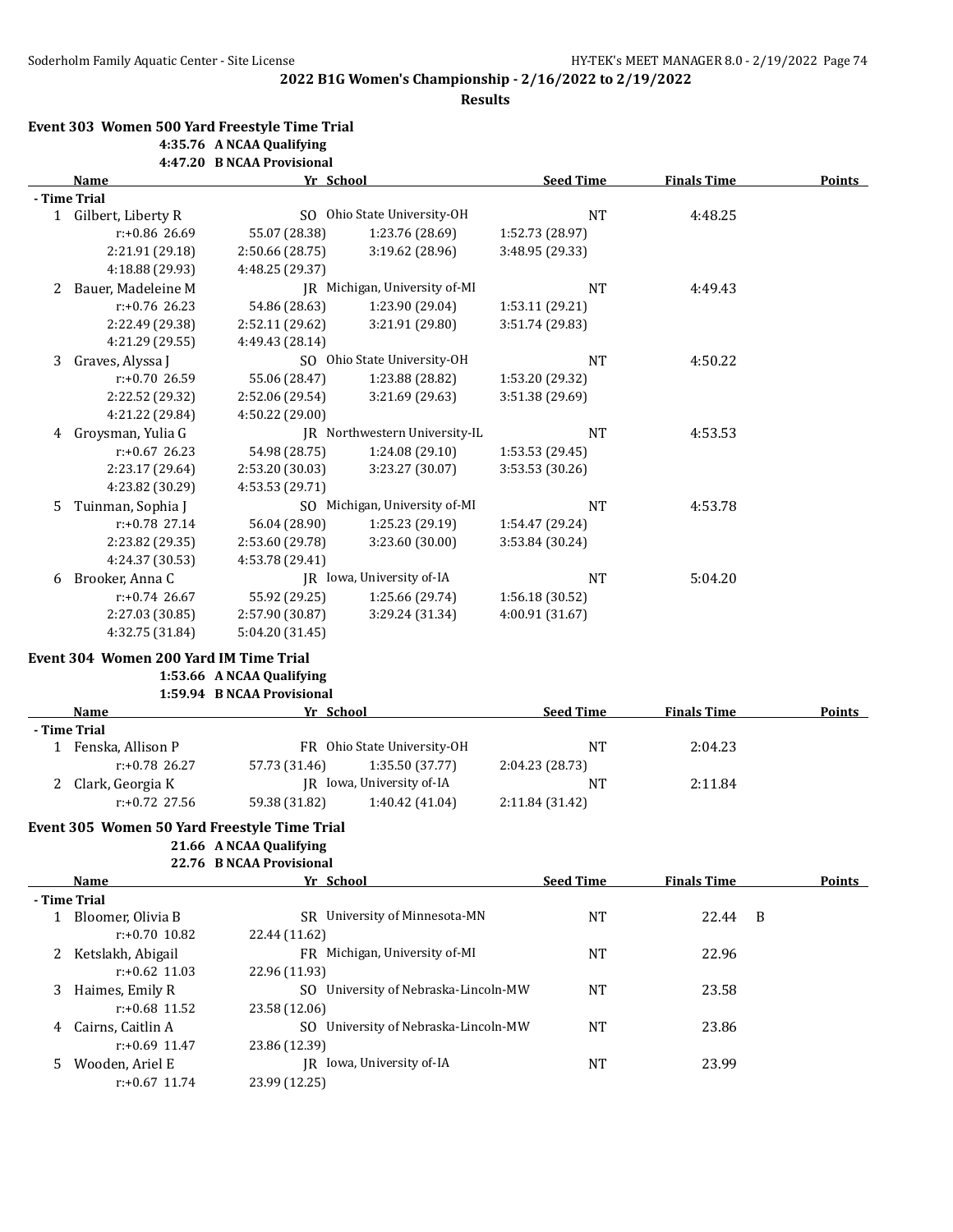**2022 B1G Women's Championship - 2/16/2022 to 2/19/2022 Results**

|     |                                    | - Time Trial  (Event 305 Women 50 Yard Freestyle Time Trial) |                                      |                  |                    |   |               |
|-----|------------------------------------|--------------------------------------------------------------|--------------------------------------|------------------|--------------------|---|---------------|
|     | Name                               | Yr School                                                    |                                      | <b>Seed Time</b> | <b>Finals Time</b> |   | Points        |
|     | 6 Lange, Payton K                  |                                                              | JR Iowa, University of-IA            | <b>NT</b>        | 24.06              |   |               |
|     | $r: +0.77$ 11.74                   | 24.06 (12.32)                                                |                                      |                  |                    |   |               |
|     | Black, Madison T                   |                                                              | SO Iowa, University of-IA            | <b>NT</b>        | 24.13              |   |               |
|     | $r: +0.68$ 11.68                   | 24.13 (12.45)                                                |                                      |                  |                    |   |               |
| --- | Funderburke, Nyah A                |                                                              | FR Ohio State University-OH          | <b>NT</b>        | <b>DFS</b>         |   |               |
|     |                                    | Event 308 Women 100 Yard Butterfly Time Trial                |                                      |                  |                    |   |               |
|     |                                    | 50.92 A NCAA Qualifying                                      |                                      |                  |                    |   |               |
|     |                                    | 53.76 B NCAA Provisional                                     |                                      |                  |                    |   |               |
|     | Name                               | Yr School                                                    |                                      | <b>Seed Time</b> | <b>Finals Time</b> |   | Points        |
|     | - Time Trial                       |                                                              |                                      |                  |                    |   |               |
|     | 1 Padron, Beatriz                  |                                                              | FR University of Nebraska-Lincoln-MW | NT               | 55.28              |   |               |
|     | r:+0.68 11.59                      | 25.66 (14.07)                                                | 40.37 (14.71)                        | 55.28 (14.91)    |                    |   |               |
|     |                                    | Event 318 Women 200 Yard Breaststroke Time Trial             |                                      |                  |                    |   |               |
|     |                                    | 2:06.58 A NCAA Qualifying                                    |                                      |                  |                    |   |               |
|     |                                    | 2:13.97 B NCAA Provisional                                   |                                      |                  |                    |   |               |
|     | <b>Name</b>                        | Yr School                                                    |                                      | <b>Seed Time</b> | <b>Finals Time</b> |   | <b>Points</b> |
|     | - Time Trial                       |                                                              |                                      |                  |                    |   |               |
|     | 1 Dehen, Reese C                   |                                                              | FR Ohio State University-OH          | NT               | 2:16.04            |   |               |
|     | $r: +0.64$ 30.49                   | 1:05.05 (34.56)                                              | 1:40.42 (35.37)                      | 2:16.04 (35.62)  |                    |   |               |
|     |                                    | Event 319 Women 200 Yard Butterfly Time Trial                |                                      |                  |                    |   |               |
|     |                                    | 1:53.20 A NCAA Qualifying                                    |                                      |                  |                    |   |               |
|     |                                    | 1:59.23 B NCAA Provisional                                   |                                      |                  |                    |   |               |
|     | Name                               | Yr School                                                    |                                      | <b>Seed Time</b> | <b>Finals Time</b> |   | <b>Points</b> |
|     | - Time Trial                       |                                                              |                                      |                  |                    |   |               |
|     | 1 Walsh, Aislinn R                 |                                                              | JR Ohio State University-OH          | <b>NT</b>        | 1:59.08            | B |               |
|     | $r: +0.66$ 26.43                   | 56.36 (29.93)                                                | 1:27.49 (31.13)                      | 1:59.08 (31.59)  |                    |   |               |
|     |                                    | Event 410 Women 200 Yard Freestyle Time Trial                |                                      |                  |                    |   |               |
|     |                                    | 1:42.98 A NCAA Qualifying                                    |                                      |                  |                    |   |               |
|     |                                    | 1:47.12 B NCAA Provisional                                   |                                      |                  |                    |   |               |
|     | Name                               | Yr School                                                    |                                      | <b>Seed Time</b> | <b>Finals Time</b> |   | Points        |
|     | - Time Trial                       |                                                              |                                      |                  |                    |   |               |
|     | 1 Bowen, Kendra N                  |                                                              | JR Purdue University-IN              | <b>NT</b>        | 1:51.77            |   |               |
|     | $r: +0.78$ 25.85                   | 54.41 (28.56)                                                | 1:23.18 (28.77)                      | 1:51.77 (28.59)  |                    |   |               |
|     |                                    | Event 411 Women 100 Yard Breaststroke Time Trial             |                                      |                  |                    |   |               |
|     |                                    | 58.46 A NCAA Qualifying                                      |                                      |                  |                    |   |               |
|     |                                    | 1:01.84 B NCAA Provisional                                   |                                      |                  |                    |   |               |
|     | Name                               | Yr School                                                    |                                      | <b>Seed Time</b> | <b>Finals Time</b> |   | Points        |
|     | - Time Trial                       |                                                              |                                      |                  |                    |   |               |
|     | 1 Mathews, Janessa C               |                                                              | SO Ohio State University-OH          | NT               | 1:01.19            | B |               |
|     | r:+0.67 13.32                      | 28.63 (15.31)                                                | 44.58 (15.95)                        | 1:01.19(16.61)   |                    |   |               |
|     |                                    | Event 419 Women 200 Yard Butterfly Time Trial                |                                      |                  |                    |   |               |
|     |                                    | 1:53.20 A NCAA Qualifying                                    |                                      |                  |                    |   |               |
|     |                                    | 1:59.23 B NCAA Provisional                                   |                                      |                  |                    |   |               |
|     | Name                               | Yr School                                                    |                                      | <b>Seed Time</b> | <b>Finals Time</b> |   | <b>Points</b> |
|     | - Time Trial<br>1 Graves, Alyssa J |                                                              | SO Ohio State University-OH          | <b>NT</b>        |                    | B |               |
|     | r:+0.70 26.79                      | 56.47 (29.68)                                                | 1:27.06 (30.59)                      | 1:58.49 (31.43)  | 1:58.49            |   |               |
|     |                                    |                                                              |                                      |                  |                    |   |               |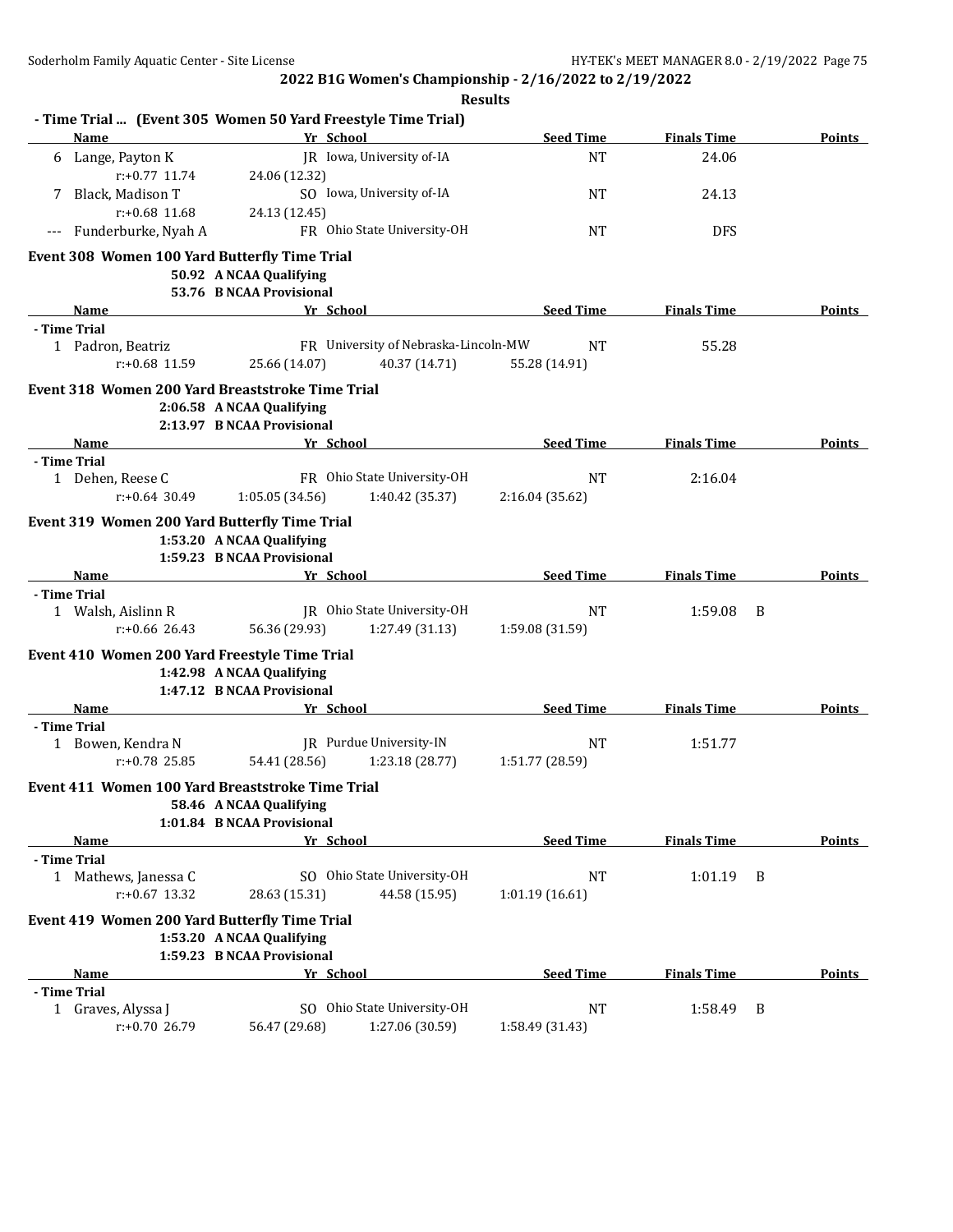**Results**

|    | Event 505 Women 50 Yard Freestyle Time Trial           | 21.66 A NCAA Qualifying                             |                                      |                  |                    |   |               |
|----|--------------------------------------------------------|-----------------------------------------------------|--------------------------------------|------------------|--------------------|---|---------------|
|    |                                                        | 22.76 B NCAA Provisional                            |                                      |                  |                    |   |               |
|    | Name                                                   | Yr School                                           |                                      | <b>Seed Time</b> | <b>Finals Time</b> |   | <b>Points</b> |
|    | - Time Trial<br>1 Knueppel, Jade S<br>$r: +0.62$ 11.40 | 23.41 (12.01)                                       | SR Purdue University-IN              | <b>NT</b>        | 23.41              |   |               |
|    | <b>Event 508 Women 100 Yard Butterfly Time Trial</b>   |                                                     |                                      |                  |                    |   |               |
|    |                                                        | 50.92 A NCAA Qualifying<br>53.76 B NCAA Provisional |                                      |                  |                    |   |               |
|    | Name                                                   | Yr School                                           |                                      | <b>Seed Time</b> | <b>Finals Time</b> |   | Points        |
|    | - Time Trial                                           |                                                     |                                      |                  |                    |   |               |
|    | 1 Salafatinos, Athena P                                |                                                     | JR University of Illinois-IL         | <b>NT</b>        | 54.51              |   |               |
|    | r:+0.77 11.80                                          | 25.49 (13.69)                                       | 39.90 (14.41)                        | 54.51 (14.61)    |                    |   |               |
| 2  | Barth, Kaitlyn M                                       |                                                     | JR University of Nebraska-Lincoln-MW | <b>NT</b>        | 55.16              |   |               |
|    | r:+0.79 11.83                                          | 25.65 (13.82)                                       | 40.12 (14.47)                        | 55.16 (15.04)    |                    |   |               |
| 3  | Cairns, Caitlin A                                      |                                                     | SO University of Nebraska-Lincoln-MW | <b>NT</b>        | 56.26              |   |               |
|    | $r: +0.68$ 11.87                                       | 26.12 (14.25)                                       | 41.09 (14.97)                        | 56.26 (15.17)    |                    |   |               |
|    | Event 510 Women 200 Yard Freestyle Time Trial          |                                                     |                                      |                  |                    |   |               |
|    |                                                        | 1:42.98 A NCAA Qualifying                           |                                      |                  |                    |   |               |
|    |                                                        | 1:47.12 B NCAA Provisional                          |                                      |                  |                    |   |               |
|    | Name                                                   | Yr School                                           |                                      | <b>Seed Time</b> | <b>Finals Time</b> |   | <b>Points</b> |
|    | - Time Trial                                           |                                                     |                                      |                  |                    |   |               |
|    | 1 Tang, Tsoi Lam Katii                                 |                                                     | JR Michigan, University of-MI        | <b>NT</b>        | 1:45.66            | B |               |
|    | r:+0.67 24.79                                          | 51.19 (26.40)                                       | 1:17.97 (26.78)                      | 1:45.66 (27.69)  |                    |   |               |
| 2  | Kudryashova, Sophia R                                  |                                                     | JR Michigan, University of-MI        | <b>NT</b>        | 1:46.63            | B |               |
|    | $r: +0.76$ 25.06                                       | 51.82 (26.76)                                       | 1:18.91 (27.09)                      | 1:46.63 (27.72)  |                    |   |               |
| 3. | Murzilli, Ilaria                                       |                                                     | FR University of Nebraska-Lincoln-MW | NT               | 1:51.57            |   |               |
|    | $r: +0.76$ 25.90                                       | 53.52 (27.62)                                       | 1:22.32 (28.80)                      | 1:51.57 (29.25)  |                    |   |               |
| 4  | Haake, Elissa L                                        |                                                     | JR Purdue University-IN              | <b>NT</b>        | 1:51.91            |   |               |
|    | $r: +0.71$ 25.80                                       | 53.95 (28.15)                                       | 1:22.72 (28.77)                      | 1:51.91 (29.19)  |                    |   |               |
| 5. | Lange, Payton K                                        |                                                     | JR Iowa, University of-IA            | <b>NT</b>        | 1:52.57            |   |               |
|    | $r: +0.80$ 26.40                                       | 54.26 (27.86)                                       | 1:23.14 (28.88)                      | 1:52.57 (29.43)  |                    |   |               |
| 6  | Fenska, Allison P                                      |                                                     | FR Ohio State University-OH          | NT               | 1:55.39            |   |               |
|    | $r: +0.74$ 25.41                                       | 53.95 (28.54)                                       | 1:24.77 (30.82)                      | 1:55.39 (30.62)  |                    |   |               |
|    | Event 511 Women 100 Yard Breaststroke Time Trial       |                                                     |                                      |                  |                    |   |               |
|    |                                                        | 58.46 A NCAA Qualifying                             |                                      |                  |                    |   |               |
|    |                                                        | 1:01.84 B NCAA Provisional                          |                                      |                  |                    |   |               |
|    | Name                                                   | Yr School                                           |                                      | <b>Seed Time</b> | <b>Finals Time</b> |   | <b>Points</b> |
|    | - Time Trial                                           |                                                     |                                      |                  |                    |   |               |
|    | 1 Mathews, Janessa C                                   |                                                     | SO Ohio State University-OH          | $\rm{NT}$        | 1:00.54            | B |               |
|    | r:+0.70 13.42                                          | 28.71 (15.29)                                       | 44.40 (15.69)                        | 1:00.54(16.14)   |                    |   |               |
| 2. | Dehen, Reese C                                         |                                                     | FR Ohio State University-OH          | <b>NT</b>        | 1:01.33            | B |               |
|    | $r: +0.65$ 13.32                                       | 29.01 (15.69)                                       | 44.94 (15.93)                        | 1:01.33 (16.39)  |                    |   |               |
| 3. | Graham, Catherine M                                    |                                                     | SO Indiana University-IN             | <b>NT</b>        | 1:01.58            | B |               |
|    | r:+0.72 12.89                                          | 28.72 (15.83)                                       | 44.97 (16.25)                        | 1:01.58 (16.61)  |                    |   |               |
| 4  | Chapman, Kabria A                                      |                                                     | FR Indiana University-IN             | <b>NT</b>        | 1:02.23            |   |               |
|    | $r: +0.71$ 13.66                                       | 29.22 (15.56)                                       | 45.77 (16.55)                        | 1:02.23 (16.46)  |                    |   |               |
| 5. | McCracken, Sydney H                                    |                                                     | FR University of Nebraska-Lincoln-MW | <b>NT</b>        | 1:02.29            |   |               |
|    | $r: +0.67$ 13.25                                       | 28.98 (15.73)                                       | 45.48 (16.50)                        | 1:02.29 (16.81)  |                    |   |               |
| 6  | Shaughnessy, Emma R                                    |                                                     | FR Indiana University-IN             | <b>NT</b>        | 1:02.34            |   |               |
|    | r:+0.72 13.30                                          | 29.15 (15.85)                                       | 45.56 (16.41)                        | 1:02.34 (16.78)  |                    |   |               |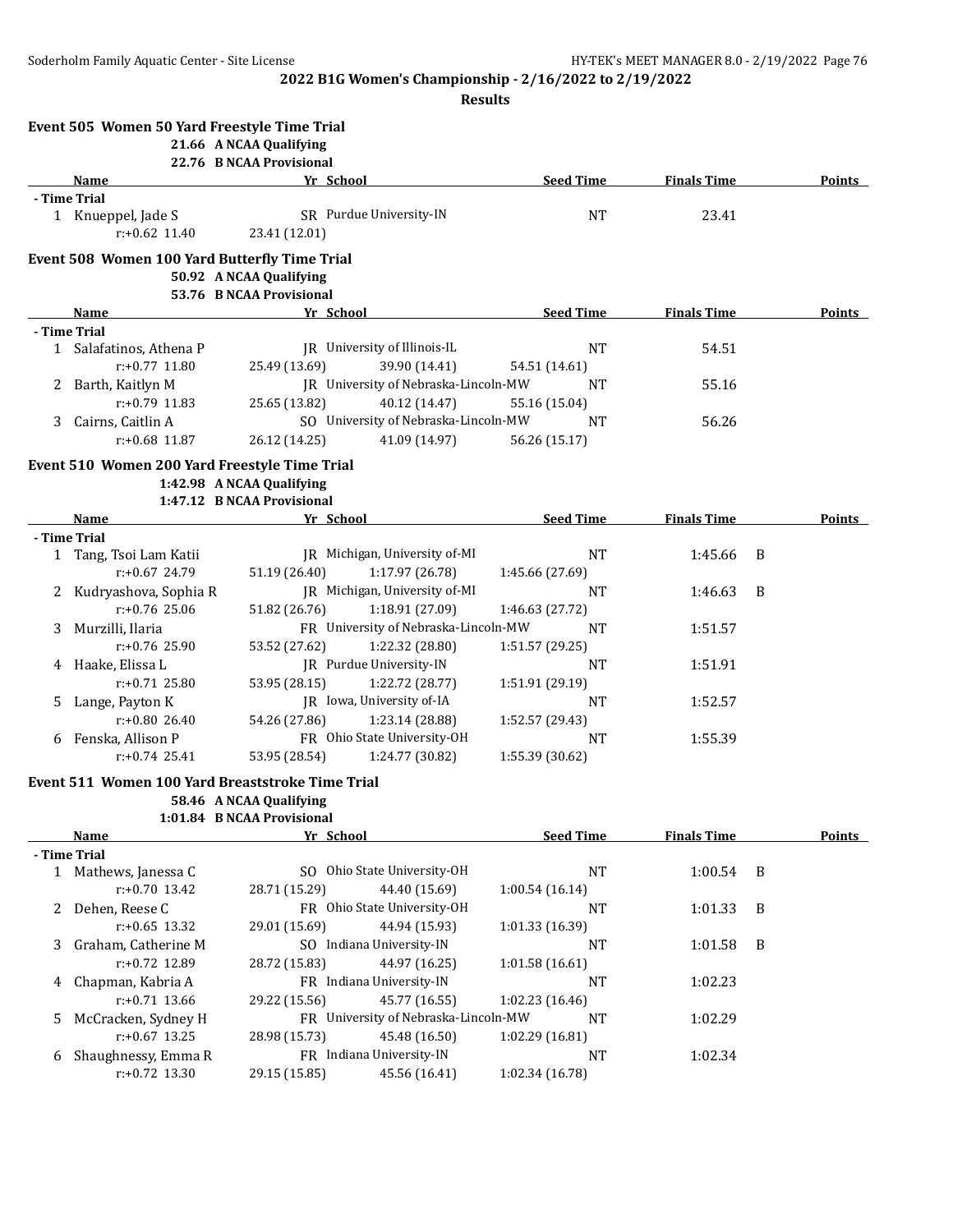**2022 B1G Women's Championship - 2/16/2022 to 2/19/2022 Results**

|       | Name                                           | Yr School                |                                            | <b>Seed Time</b>      | <b>Finals Time</b> | Points |
|-------|------------------------------------------------|--------------------------|--------------------------------------------|-----------------------|--------------------|--------|
|       | 7 Rossi, Angelina G                            |                          | SO Purdue University-IN                    | <b>NT</b>             | 1:04.56            |        |
|       | $r: +0.72$ 13.90                               | 30.09 (16.19)            | 47.28 (17.19)                              | 1:04.56 (17.28)       |                    |        |
|       | Event 512 Women 100 Yard Backstroke Time Trial |                          |                                            |                       |                    |        |
|       |                                                | 50.93 A NCAA Qualifying  |                                            |                       |                    |        |
|       |                                                | 53.94 B NCAA Provisional |                                            |                       |                    |        |
|       | Name                                           | Yr School                |                                            | <b>Seed Time</b>      | <b>Finals Time</b> | Points |
|       | - Time Trial                                   |                          |                                            |                       |                    |        |
|       | 1 Tuinman, Sophia J                            |                          | SO Michigan, University of-MI              | <b>NT</b>             | 54.39              |        |
|       | r:+0.94 12.89                                  | 26.44 (13.55)            | 40.65 (14.21)                              | 54.39 (13.74)         |                    |        |
| 2     | Wallace, Isabella A                            |                          | SO Northwestern University-IL              | NT                    | 55.35              |        |
|       | $r: +0.62$ 12.93                               | 26.57 (13.64)            | 41.00 (14.43)                              | 55.35 (14.35)         |                    |        |
| 3.    | Gilbertson, Kennedy E                          |                          | JR Iowa, University of-IA                  | NT                    | 55.39              |        |
|       | $r: +0.62$ 13.01                               | 26.59 (13.58)            | 40.90 (14.31)                              | 55.39 (14.49)         |                    |        |
| 4     | Schick, Natalie E                              |                          | FR Rutgers University-NJ                   | <b>NT</b>             | 55.50              |        |
|       | $r: +0.95$ 12.73                               | 26.21 (13.48)            | 40.70 (14.49)                              | 55.50 (14.80)         |                    |        |
| 5.    | Brooker, Anna C                                |                          | JR Iowa, University of-IA                  | NT                    | 55.98              |        |
|       | $r: +1.07$ 13.24                               | 26.97 (13.73)            | 41.57 (14.60)                              | 55.98 (14.41)         |                    |        |
| 6     | Clark, Georgia K                               |                          | JR Iowa, University of-IA                  | <b>NT</b>             | 56.79              |        |
|       | $r: +0.55$ 13.29                               | 27.40 (14.11)            | 42.09 (14.69)                              | 56.79 (14.70)         |                    |        |
| 7     | Pawloski, Zoe J                                |                          | JR Iowa, University of-IA                  | NT                    | 57.27              |        |
|       | $r: +0.94$ 13.01                               | 26.91 (13.90)            | 41.87 (14.96)                              | 57.27 (15.40)         |                    |        |
| $---$ | Funderburke, Nyah A                            |                          | FR Ohio State University-OH                | <b>NT</b>             | DQ                 |        |
|       | $r: +0.63$ 11.74                               | 23.98 (12.24)            | 50.58 (26.60)                              | DQ (18.42)            |                    |        |
|       | Event 605 Women 50 Yard Freestyle Time Trial   |                          |                                            |                       |                    |        |
|       |                                                | 21.66 A NCAA Qualifying  |                                            |                       |                    |        |
|       |                                                | 22.76 B NCAA Provisional |                                            |                       |                    |        |
|       | Name                                           | Yr School                |                                            | <b>Seed Time</b>      | <b>Finals Time</b> | Points |
|       | - Time Trial                                   |                          |                                            |                       |                    |        |
|       | 1 Herwig, Michaela M                           |                          | SO Purdue University-IN                    | <b>NT</b>             | 24.55              |        |
|       | $r: +0.77$ 11.87                               | 24.55 (12.68)            |                                            |                       |                    |        |
|       | 2 Shaughnessy, Emma R                          |                          | FR Indiana University-IN                   | NT                    | 28.86              |        |
|       | $r: +0.72$ 13.21                               | 28.86 (15.65)            |                                            |                       |                    |        |
| 3     | Chapman, Kabria A                              |                          | FR Indiana University-IN                   | NT                    | 29.06              |        |
|       | $r: +0.69$ 13.61                               | 29.06 (15.45)            |                                            |                       |                    |        |
|       |                                                |                          |                                            |                       |                    |        |
|       |                                                |                          |                                            |                       |                    |        |
|       | Event 608 Women 100 Yard Butterfly Time Trial  |                          |                                            |                       |                    |        |
|       |                                                | 50.92 A NCAA Qualifying  |                                            |                       |                    |        |
|       |                                                | 53.76 B NCAA Provisional |                                            |                       |                    |        |
|       | Name                                           | Yr School                |                                            | <b>Seed Time</b>      | <b>Finals Time</b> |        |
|       | - Time Trial                                   |                          |                                            |                       |                    |        |
|       | 1 Clark, Georgia K                             |                          | JR Iowa, University of-IA                  | <b>NT</b>             | 59.57              |        |
|       | $r: +0.72$                                     | 27.69()                  | 43.41 (15.72)                              | 59.57 (16.16)         |                    | Points |
|       | 2 Pawloski, Zoe J<br>$r: +0.66$                | 27.33()                  | JR Iowa, University of-IA<br>43.57 (16.24) | NT<br>1:00.71 (17.14) | 1:00.71            |        |